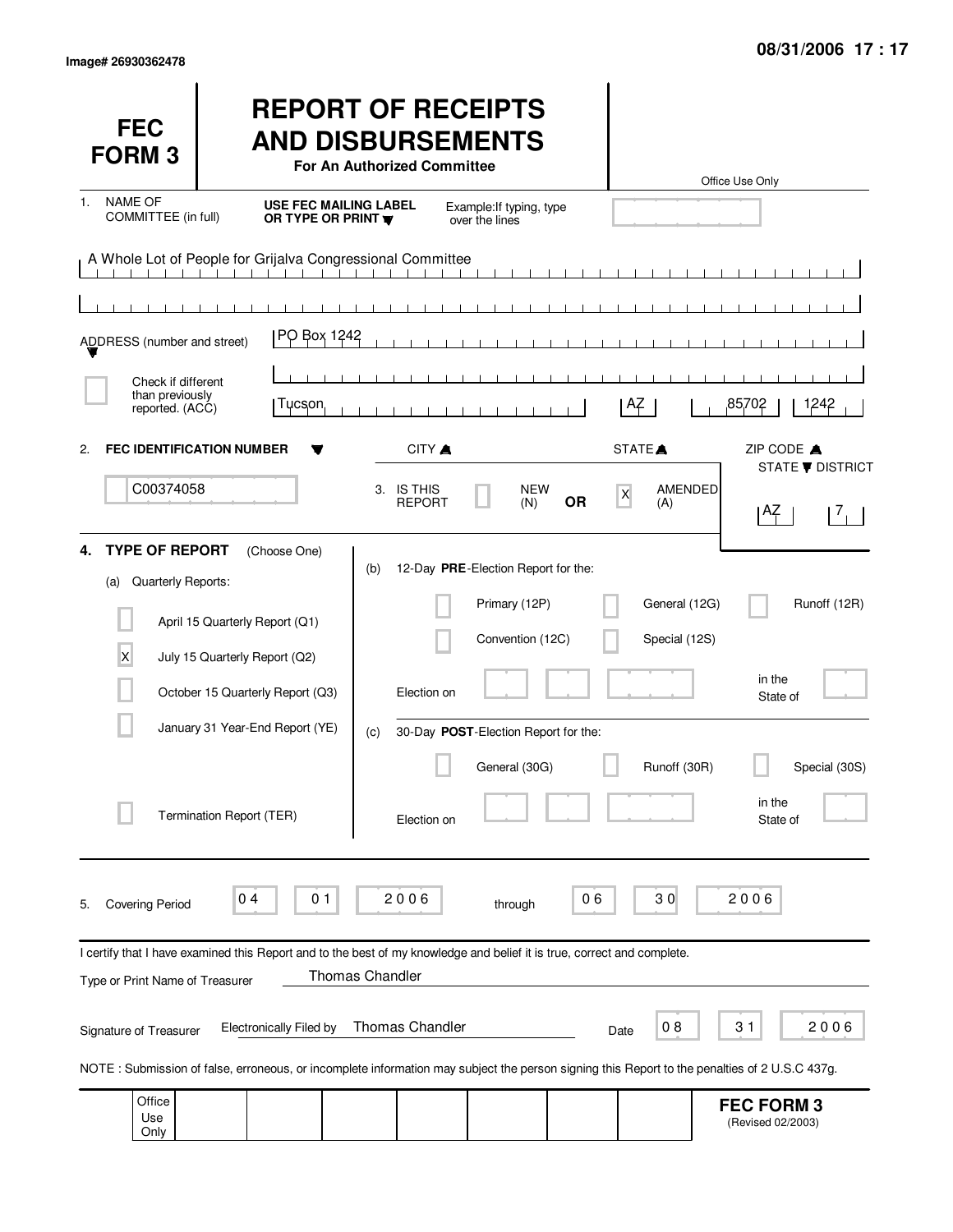|  | Image# 26930362479 |
|--|--------------------|
|--|--------------------|

### **SUMMARY PAGE**

|    |     | lmage# 26930362479                                                                                  | SUMMARY PAGE<br>of Receipts and Disbursements                                  |                                                  |
|----|-----|-----------------------------------------------------------------------------------------------------|--------------------------------------------------------------------------------|--------------------------------------------------|
|    |     | FEC Form 3<br>(Revised 02/2003)                                                                     |                                                                                | Page 2                                           |
|    |     | Write or Type Committee Name                                                                        |                                                                                |                                                  |
|    |     | A Whole Lot of People for Grijalva Congressional Committee                                          |                                                                                |                                                  |
|    |     | Report Covering the Period:<br>From:                                                                | D D<br>Y * Y * Y<br>M.<br>M<br>2006<br>0 <sub>1</sub><br>0 <sub>4</sub><br>To: | Y Y Y<br>M M<br>D D<br>Y<br>30<br>06<br>2006     |
|    |     |                                                                                                     | <b>COLUMN A</b><br><b>This Period</b>                                          | <b>COLUMN B</b><br><b>Election Cycle-to-Date</b> |
| 6. |     | Net Contributions (other than loans)                                                                |                                                                                |                                                  |
|    | (a) | <b>Total Contributions</b><br>(other than loans) (from Line 11(e))                                  | 101423.90                                                                      | 422391.60                                        |
|    | (b) | <b>Total Contribution Refunds</b>                                                                   | 2000.00                                                                        | 2275.00                                          |
|    | (c) | Net Contributions (other than loans)<br>(subtract Line 6(b) from Line 6(a))                         | 99423.90                                                                       | 420116.60                                        |
| 7. |     | Net Operating Expenditures                                                                          |                                                                                |                                                  |
|    | (a) | <b>Total Operating Expenditures</b>                                                                 | 100796.26                                                                      | 331214.55                                        |
|    | (b) | <b>Total Offsets to Operating</b><br>Expenditures (from Line 14)                                    | 256.97                                                                         | 2058.13                                          |
|    | (c) | <b>Net Operating Expenditures</b><br>(subtract Line 7(b) from Line 7(a))                            | 100539.29                                                                      | 329156.42                                        |
| 8. |     | Cash on Hand at Close of<br>Reporting Period (from Line 27)                                         | 180421.23                                                                      |                                                  |
| 9. |     | Debts and Obligations Owed TO<br>the Committee (Itemize all on                                      | 0.00                                                                           |                                                  |
|    |     | Schedule C and/or Schedule D)                                                                       |                                                                                |                                                  |
|    |     | 10. Debts and Obligations Owed BY<br>the Committee (Itemize all on<br>Schedule C and/or Schedule D) | 0.00                                                                           |                                                  |
|    |     |                                                                                                     | For further information contact:                                               |                                                  |
|    |     |                                                                                                     | <b>Federal Election Commission</b><br>999 E Street, NW<br>Washington, DC 20463 |                                                  |
|    |     |                                                                                                     | Toll Free 800-424-9530<br>Local 202-694-1100                                   |                                                  |

#### **For further information contact: For further information contact:**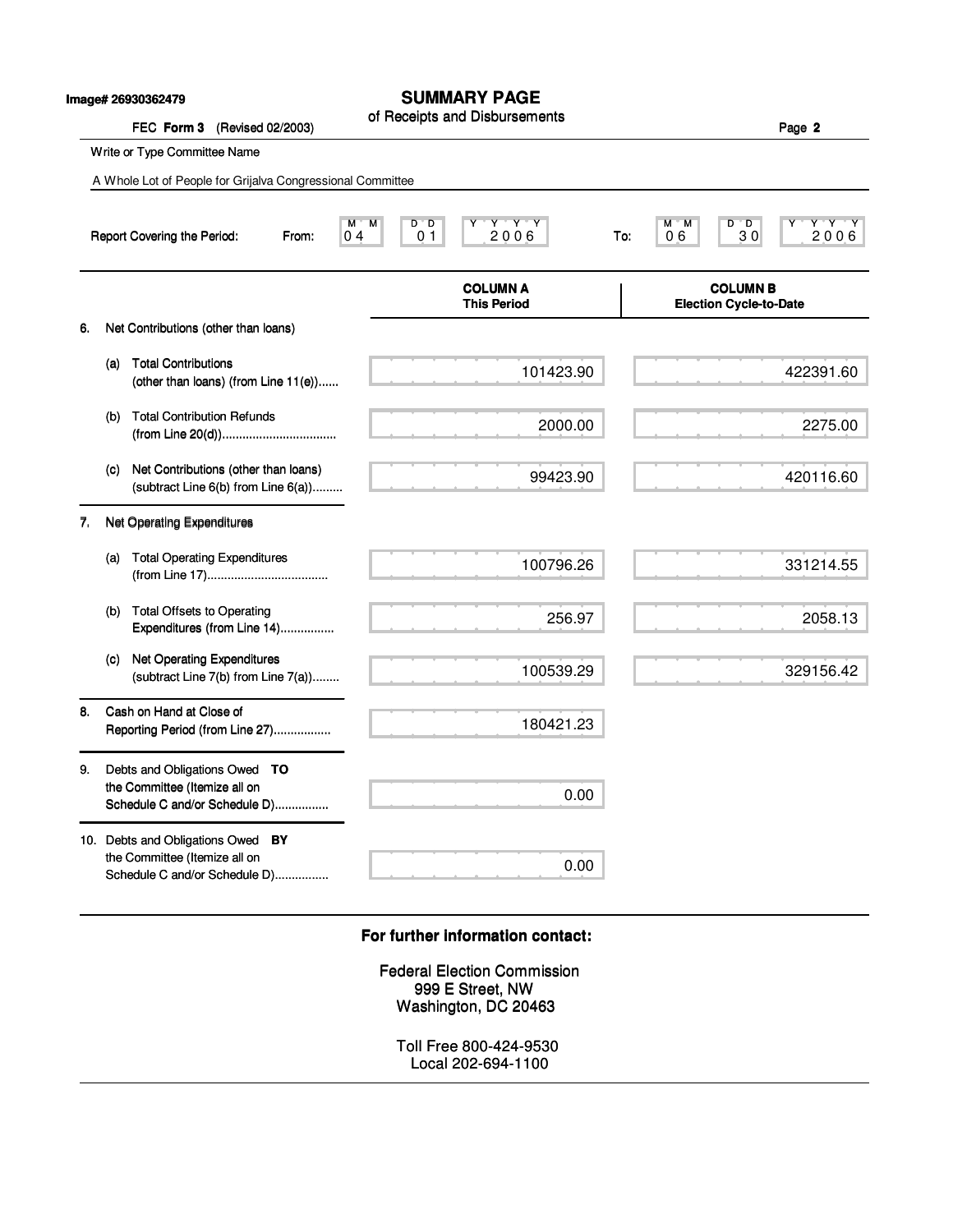|                                                                                            | Image# 26930362480                                                                                    | <b>DETAILED SUMMARY PAGE</b>                                                                                                                                                                  |                                                                  |  |  |  |  |  |
|--------------------------------------------------------------------------------------------|-------------------------------------------------------------------------------------------------------|-----------------------------------------------------------------------------------------------------------------------------------------------------------------------------------------------|------------------------------------------------------------------|--|--|--|--|--|
|                                                                                            | FEC Form 3 (Revised 02/2003)                                                                          | of Receipts                                                                                                                                                                                   | Page 3                                                           |  |  |  |  |  |
| Write or Type Committee Name<br>A Whole Lot of People for Grijalva Congressional Committee |                                                                                                       |                                                                                                                                                                                               |                                                                  |  |  |  |  |  |
|                                                                                            | Report Covering the Period:<br>From:                                                                  | $D^{\prime}$ , $D$<br>$\begin{array}{c}\n \mathbf{Y} & \mathbf{Y} & \mathbf{Y} \\ \mathbf{2} & \mathbf{0} & \mathbf{0} & \mathbf{6}\n \end{array}$<br>M M<br>0 <sub>1</sub><br>0 <sub>4</sub> | $D^{\bullet}$ $D$<br>$Y Y Y Y$<br>2006<br>M M<br>30<br>06<br>To: |  |  |  |  |  |
|                                                                                            | <b>I. RECEIPTS</b>                                                                                    | <b>COLUMN A</b><br><b>Total This Period</b>                                                                                                                                                   | <b>COLUMN B</b><br><b>Election Cycle-to-Date</b>                 |  |  |  |  |  |
|                                                                                            | 11. CONTRIBUTIONS (other than loans) FROM:                                                            |                                                                                                                                                                                               |                                                                  |  |  |  |  |  |
|                                                                                            | Individuals/Persons Other Than<br>(a)<br><b>Political Committees</b><br>(i) Itemized (use Schedule A) | 50992.05                                                                                                                                                                                      | 179581.05                                                        |  |  |  |  |  |
|                                                                                            |                                                                                                       | 19634.86                                                                                                                                                                                      | 45638.21                                                         |  |  |  |  |  |
|                                                                                            | (iii) TOTAL of contributions                                                                          | 70626.91                                                                                                                                                                                      | 225219.26                                                        |  |  |  |  |  |
|                                                                                            | from individuals                                                                                      | 46.99                                                                                                                                                                                         | 122.64                                                           |  |  |  |  |  |
|                                                                                            | Political Party Committees<br>(b)<br><b>Other Political Committees</b><br>(C)                         | 30750.00                                                                                                                                                                                      | 197049.70                                                        |  |  |  |  |  |
|                                                                                            |                                                                                                       | 0.00                                                                                                                                                                                          | 0.00                                                             |  |  |  |  |  |
|                                                                                            | (d)<br><b>TOTAL CONTRIBUTIONS</b><br>(e)                                                              |                                                                                                                                                                                               |                                                                  |  |  |  |  |  |
|                                                                                            | (other than loans)<br>(add Lines 11(a)(iii), (b), (c), and (d))                                       | 101423.90                                                                                                                                                                                     | 422391.60                                                        |  |  |  |  |  |
|                                                                                            | 12. TRANSFERS FROM OTHER<br>AUTHORIZED COMMITTEES                                                     | 0.00                                                                                                                                                                                          | 0.00                                                             |  |  |  |  |  |
|                                                                                            | 13. LOANS                                                                                             |                                                                                                                                                                                               |                                                                  |  |  |  |  |  |
|                                                                                            | Made or Guaranteed by the<br>(a)                                                                      | 0.00                                                                                                                                                                                          | 0.00                                                             |  |  |  |  |  |
|                                                                                            | (b)                                                                                                   | 0.00                                                                                                                                                                                          | 0.00                                                             |  |  |  |  |  |
|                                                                                            | (c) TOTAL LOANS<br>(add Lines 13(a) and (b))                                                          | 0.00                                                                                                                                                                                          | 0.00                                                             |  |  |  |  |  |
|                                                                                            | 14. OFFSETS TO OPERATING                                                                              |                                                                                                                                                                                               |                                                                  |  |  |  |  |  |
|                                                                                            | <b>EXPENDITURES</b>                                                                                   | 256.97                                                                                                                                                                                        | 2058.13                                                          |  |  |  |  |  |
|                                                                                            | 15. OTHER RECEIPTS<br>(Dividends, Interest, etc.)                                                     | 0.00                                                                                                                                                                                          | 0.00                                                             |  |  |  |  |  |
|                                                                                            | 16. TOTAL RECEIPTS (add Lines<br>11(e), 12, 13(c), 14, and 15)<br>(Carry Total to Line 24, page 4)    | 101680.87                                                                                                                                                                                     | 424449.73                                                        |  |  |  |  |  |

## **DETAILED SUMMARY PAGE**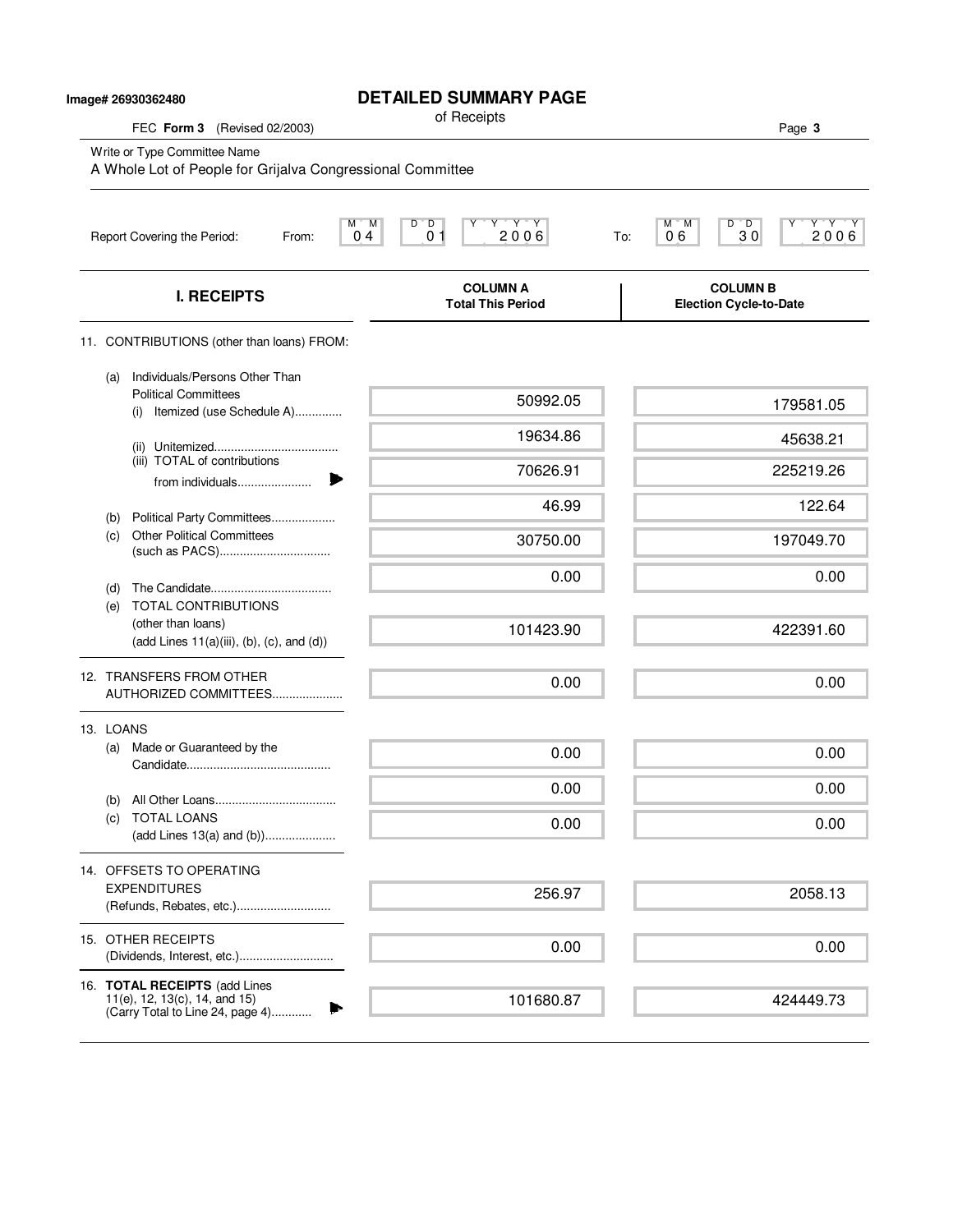### **Image# 26930362481**

### **DETAILED SUMMARY PAGE**

of Disbursements

**II. DISBURSEMENTS**<br>Total This Period Figures and COLUMN B<br>Election Cycle-to 17. OPERATING EXPENDITURES.................. 18. TRANSFERS TO OTHER AUTHORIZED COMMITTEES................... 100796.26 0.00

|     | 19. LOAN REPAYMENTS:                               |  |  |  |  |  |      |
|-----|----------------------------------------------------|--|--|--|--|--|------|
| (a) | Of Loans Made or Guaranteed                        |  |  |  |  |  | 0.00 |
| (b) |                                                    |  |  |  |  |  | ი იი |
| (C) | TOTAL LOAN REPAYMENTS<br>(add Lines 19(a) and (b)) |  |  |  |  |  |      |
|     |                                                    |  |  |  |  |  |      |

| 20. | REFUNDS OF CONTRIBUTIONS TO:                                             |           |           |
|-----|--------------------------------------------------------------------------|-----------|-----------|
|     | Individuals/Persons Other<br>(a)<br>Than Political Committees            | 2000.00   | 2275.00   |
|     | Political Party Committees<br>(b)                                        | 0.00      | 0.00      |
|     | <b>Other Political Committees</b><br>(C)                                 | 0.00      | 0.00      |
|     | TOTAL CONTRIBUTION REFUNDS<br>(d)<br>(add Lines $20(a)$ , (b), and (c))  | 2000.00   | 2275.00   |
|     |                                                                          | 5550.00   | 39180.00  |
|     | 22. TOTAL DISBURSEMENTS<br>(add Lines 17, 18, 19(c), 20(d), and 21)<br>▷ | 108346.26 | 372669.55 |

# **III. CASH SUMMARY**

|                                               | 187086.62 |
|-----------------------------------------------|-----------|
|                                               | 101680.87 |
|                                               | 288767.49 |
|                                               | 108346.26 |
| 27. CASH ON HAND AT CLOSE OF REPORTING PERIOD | 180421.23 |

FEC **Form 3** (Revised 02/2003) Page **4**

331214.55

0.00

0.00

0.00

0.00

**Election Cycle-to-Date**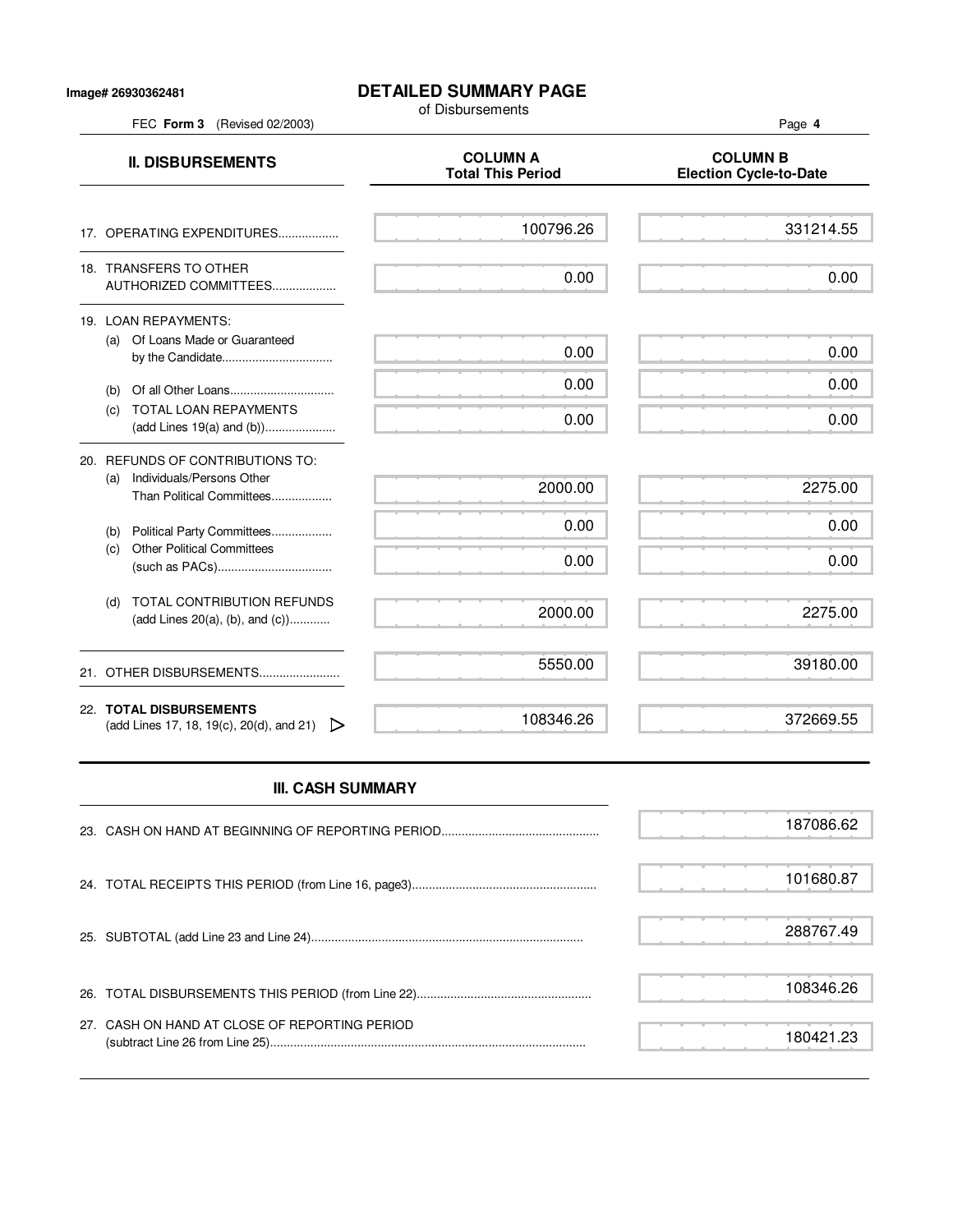|    | <b>SCHEDULE A (FEC Form 3)</b><br><b>ITEMIZED RECEIPTS</b>                                |             | Use separate schedule(s)<br>or each category of the<br><b>Detailed Summary Page</b> | PAGE 5/104<br>FOR LINE NUMBER:<br>(check only one)<br>X<br>11a<br>11 <sub>b</sub><br>11 <sub>c</sub><br>11d<br>12<br>13а<br>13 <sub>b</sub><br>14<br>15                                                                                                                                 |
|----|-------------------------------------------------------------------------------------------|-------------|-------------------------------------------------------------------------------------|-----------------------------------------------------------------------------------------------------------------------------------------------------------------------------------------------------------------------------------------------------------------------------------------|
|    |                                                                                           |             |                                                                                     | Any information copied from such Reports and Statements may not be sold or used by any person for the purpose of soliciting contributions<br>or for commercial purposes, other than using the name and address of any political committee to solicit contributions from such committee. |
|    | NAME OF COMMITTEE (In Full)<br>A Whole Lot of People for Grijalva Congressional Committee |             |                                                                                     |                                                                                                                                                                                                                                                                                         |
|    |                                                                                           |             |                                                                                     |                                                                                                                                                                                                                                                                                         |
| А. | Full Name (Last, First, Middle Initial)<br>Peter J Galvin                                 |             |                                                                                     | Date of Receipt                                                                                                                                                                                                                                                                         |
|    | Mailing Address PO Box 83                                                                 |             |                                                                                     | $D$ $D$<br>$Y - Y - Y$<br>$M$ $M$ /<br>0 <sub>3</sub><br>2006<br>04                                                                                                                                                                                                                     |
|    | City                                                                                      | State       | Zip Code                                                                            | Transaction ID: A-C14891                                                                                                                                                                                                                                                                |
|    | Garberville                                                                               | CA          | 95542-0083                                                                          | Amount of Each Receipt this Period                                                                                                                                                                                                                                                      |
|    | FEC ID number of contributing<br>federal political committee.                             | C           |                                                                                     | 250.00                                                                                                                                                                                                                                                                                  |
|    | Name of Employer<br>Center for Biological Div-<br>ersity                                  | Occupation  | <b>Conservation Director</b>                                                        | Limit Increased Due to Opponent's                                                                                                                                                                                                                                                       |
|    | 2006<br>Receipt For:                                                                      |             | Election Cycle-to-Date<br>v                                                         | Spending (2 U.S.C. 441a(i)/441a-1)                                                                                                                                                                                                                                                      |
|    | $X$ Primary<br>General<br>Other (specify) $\blacktriangledown$                            |             | 250.00                                                                              |                                                                                                                                                                                                                                                                                         |
|    | Full Name (Last, First, Middle Initial)<br><b>B.</b> Mr. Daniel J. Coogan                 |             |                                                                                     | Date of Receipt                                                                                                                                                                                                                                                                         |
|    | Mailing Address 11600 E Andalusian Place                                                  |             |                                                                                     | $M$ $M$ /<br>D<br>$\overline{D}$<br>$T$ $Y$ $T$ $Y$<br>0 <sub>5</sub><br>04<br>2006                                                                                                                                                                                                     |
|    | City                                                                                      | State       | Zip Code                                                                            | Transaction ID: A-114943                                                                                                                                                                                                                                                                |
|    | Tucson                                                                                    | AZ          | 85748-9210                                                                          | Amount of Each Receipt this Period                                                                                                                                                                                                                                                      |
|    | FEC ID number of contributing<br>federal political committee.                             | C           |                                                                                     | 43.18                                                                                                                                                                                                                                                                                   |
|    | Name of Employer<br>Coogan & Martin                                                       | Occupation  |                                                                                     | Inkind: Printing                                                                                                                                                                                                                                                                        |
|    | 2006                                                                                      | Attorney    | Election Cycle-to-Date                                                              | Limit Increased Due to Opponent's<br>Spending (2 U.S.C. 441a(i)/441a-1)                                                                                                                                                                                                                 |
|    | Receipt For:<br>x <sub>1</sub><br>Primary<br>General                                      |             | Y                                                                                   |                                                                                                                                                                                                                                                                                         |
|    | Other (specify) $\blacktriangledown$                                                      |             | 293.18                                                                              |                                                                                                                                                                                                                                                                                         |
|    | Full Name (Last, First, Middle Initial)<br>C. Colorado River Indian Tribes                |             |                                                                                     | Date of Receipt                                                                                                                                                                                                                                                                         |
|    | Mailing Address 23B RR 1                                                                  |             |                                                                                     | $D$ $D$ $/$<br>$M$ $M$ $M$<br>Y TY TY TY<br>2006<br>04<br>06                                                                                                                                                                                                                            |
|    | City                                                                                      | State       | Zip Code                                                                            | Transaction ID: A-C15075                                                                                                                                                                                                                                                                |
|    | Parker                                                                                    | AΖ          | 85344-9704                                                                          | Amount of Each Receipt this Period                                                                                                                                                                                                                                                      |
|    | FEC ID number of contributing<br>federal political committee.                             | $\mathbf C$ |                                                                                     | 500.00                                                                                                                                                                                                                                                                                  |
|    | Name of Employer                                                                          | Occupation  |                                                                                     | Limit Increased Due to Opponent's                                                                                                                                                                                                                                                       |
|    | Receipt For:<br>2006                                                                      |             | Election Cycle-to-Date<br><b>V</b>                                                  | Spending (2 U.S.C. 441a(i)/441a-1)                                                                                                                                                                                                                                                      |
|    | $X$ Primary<br>General<br>Other (specify) $\blacktriangledown$                            |             | 1500.00                                                                             |                                                                                                                                                                                                                                                                                         |
|    |                                                                                           |             |                                                                                     | 793.18<br>▶                                                                                                                                                                                                                                                                             |
|    |                                                                                           |             |                                                                                     | ▶                                                                                                                                                                                                                                                                                       |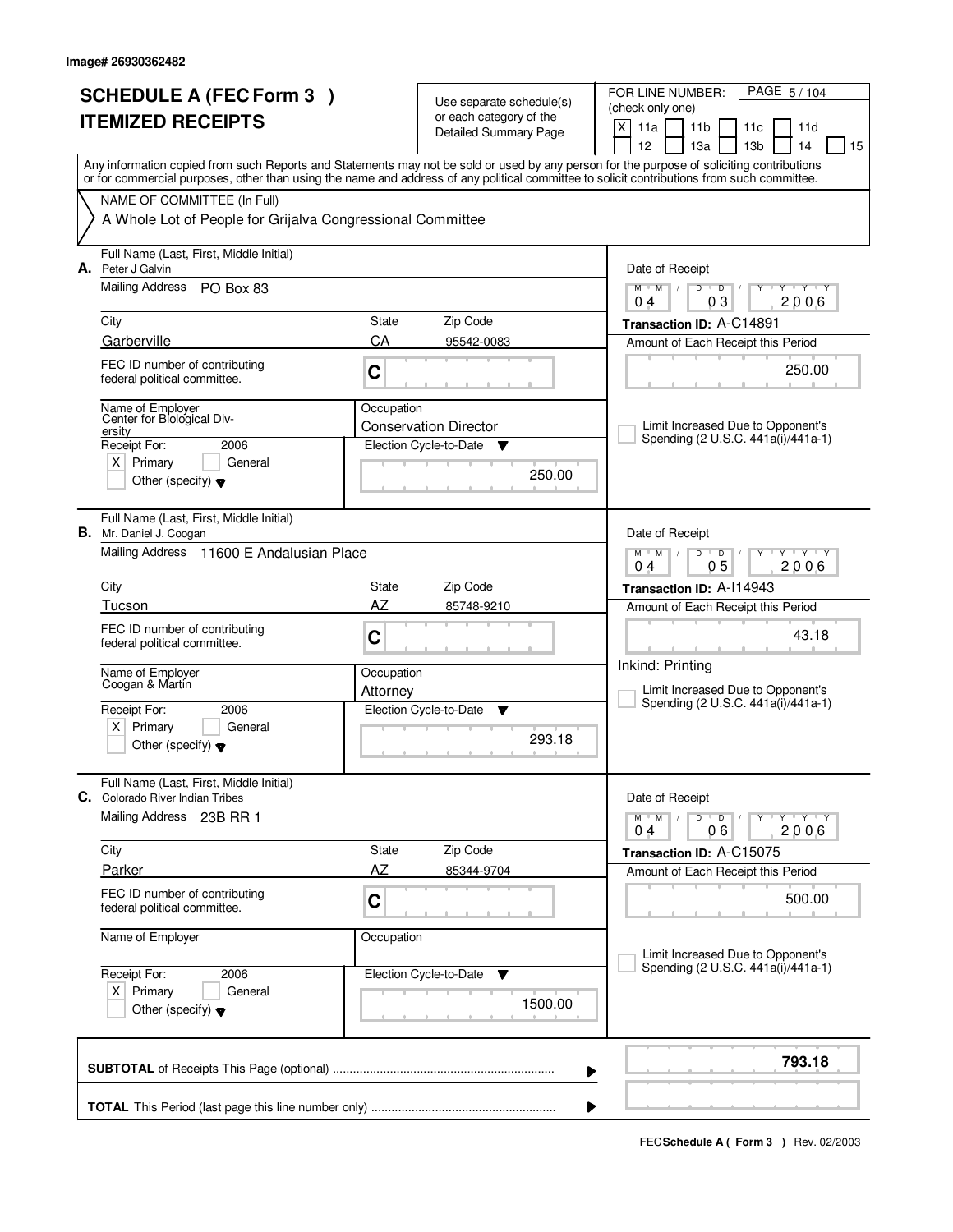| <b>SCHEDULE A (FEC Form 3)</b><br><b>ITEMIZED RECEIPTS</b> |                                                                                                          | Use separate schedule(s)<br>or each category of the<br>Detailed Summary Page |                                                 | PAGE 6/104<br>FOR LINE NUMBER:<br>(check only one)<br>X<br>11a<br>11 <sub>b</sub><br>11d<br>11c                                                                                                                                                                                                                                     |
|------------------------------------------------------------|----------------------------------------------------------------------------------------------------------|------------------------------------------------------------------------------|-------------------------------------------------|-------------------------------------------------------------------------------------------------------------------------------------------------------------------------------------------------------------------------------------------------------------------------------------------------------------------------------------|
|                                                            |                                                                                                          |                                                                              |                                                 | 12<br>13a<br>13 <sub>b</sub><br>14<br>15<br>Any information copied from such Reports and Statements may not be sold or used by any person for the purpose of soliciting contributions<br>or for commercial purposes, other than using the name and address of any political committee to solicit contributions from such committee. |
|                                                            | NAME OF COMMITTEE (In Full)<br>A Whole Lot of People for Grijalva Congressional Committee                |                                                                              |                                                 |                                                                                                                                                                                                                                                                                                                                     |
| А.                                                         | Full Name (Last, First, Middle Initial)<br>Mr. Neal Cash                                                 |                                                                              |                                                 | Date of Receipt                                                                                                                                                                                                                                                                                                                     |
|                                                            | Mailing Address 5221 E Camino Bosque                                                                     |                                                                              |                                                 | $M$ $M$<br>$D$ $D$<br>Ÿ<br>$Y - Y - Y$<br>06<br>2006<br>04                                                                                                                                                                                                                                                                          |
|                                                            | City                                                                                                     | State                                                                        | Zip Code                                        | Transaction ID: A-C15054                                                                                                                                                                                                                                                                                                            |
|                                                            | Tucson<br>FEC ID number of contributing<br>federal political committee.                                  | AZ<br>C                                                                      | 85718-4617                                      | Amount of Each Receipt this Period<br>250.00                                                                                                                                                                                                                                                                                        |
|                                                            | Name of Employer<br><b>CPSA</b><br>2006                                                                  | Occupation<br>CEO                                                            |                                                 | Limit Increased Due to Opponent's<br>Spending (2 U.S.C. 441a(i)/441a-1)                                                                                                                                                                                                                                                             |
|                                                            | Receipt For:<br>$X$ Primary<br>General<br>Other (specify) $\blacktriangledown$                           |                                                                              | Election Cycle-to-Date<br>▼<br>250.00           |                                                                                                                                                                                                                                                                                                                                     |
|                                                            | Full Name (Last, First, Middle Initial)<br><b>B.</b> Mr. Larry A. Cesare<br>Mailing Address PO Box 13475 |                                                                              |                                                 | Date of Receipt<br>$M$ $M$ /<br>D<br>$\overline{D}$<br>Y Y Y Y                                                                                                                                                                                                                                                                      |
|                                                            |                                                                                                          |                                                                              |                                                 | 06<br>04<br>2006                                                                                                                                                                                                                                                                                                                    |
|                                                            | City<br>Tucson                                                                                           | State<br>AZ                                                                  | Zip Code<br>85732-3475                          | Transaction ID: A-C15061<br>Amount of Each Receipt this Period                                                                                                                                                                                                                                                                      |
|                                                            | FEC ID number of contributing<br>federal political committee.                                            | C                                                                            |                                                 | 500.00                                                                                                                                                                                                                                                                                                                              |
|                                                            | Name of Employer<br>Broadway Realfy                                                                      | Occupation<br><b>Vice President</b>                                          |                                                 | Limit Increased Due to Opponent's<br>Spending (2 U.S.C. 441a(i)/441a-1)                                                                                                                                                                                                                                                             |
|                                                            | Receipt For:<br>2006<br>$x \mid$<br>Primary<br>General<br>Other (specify) $\blacktriangledown$           |                                                                              | Election Cycle-to-Date<br>▼<br>500.00           |                                                                                                                                                                                                                                                                                                                                     |
| С.                                                         | Full Name (Last, First, Middle Initial)<br>Jose D Garcia, Jr                                             |                                                                              |                                                 | Date of Receipt                                                                                                                                                                                                                                                                                                                     |
|                                                            | <b>Mailing Address</b><br>3100 E Calle Portal                                                            |                                                                              |                                                 | $D \quad D \quad / \quad$<br>$M$ $M$<br>Y Y Y Y Y Y<br>06<br>2006<br>04                                                                                                                                                                                                                                                             |
|                                                            | City<br>Tucson                                                                                           | State<br>AZ                                                                  | Zip Code<br>85716-4900                          | Transaction ID: A-C15035<br>Amount of Each Receipt this Period                                                                                                                                                                                                                                                                      |
|                                                            | FEC ID number of contributing<br>federal political committee.                                            | C                                                                            |                                                 | 300.00                                                                                                                                                                                                                                                                                                                              |
|                                                            | Name of Employer<br>N/A                                                                                  | Occupation<br>Retired                                                        |                                                 | Limit Increased Due to Opponent's<br>Spending (2 U.S.C. 441a(i)/441a-1)                                                                                                                                                                                                                                                             |
|                                                            | Receipt For:<br>2006<br>$X$ Primary<br>General<br>Other (specify) $\blacktriangledown$                   |                                                                              | Election Cycle-to-Date<br>$\mathbf v$<br>500.00 |                                                                                                                                                                                                                                                                                                                                     |
|                                                            |                                                                                                          |                                                                              |                                                 | 1050.00<br>▶                                                                                                                                                                                                                                                                                                                        |
|                                                            |                                                                                                          |                                                                              |                                                 |                                                                                                                                                                                                                                                                                                                                     |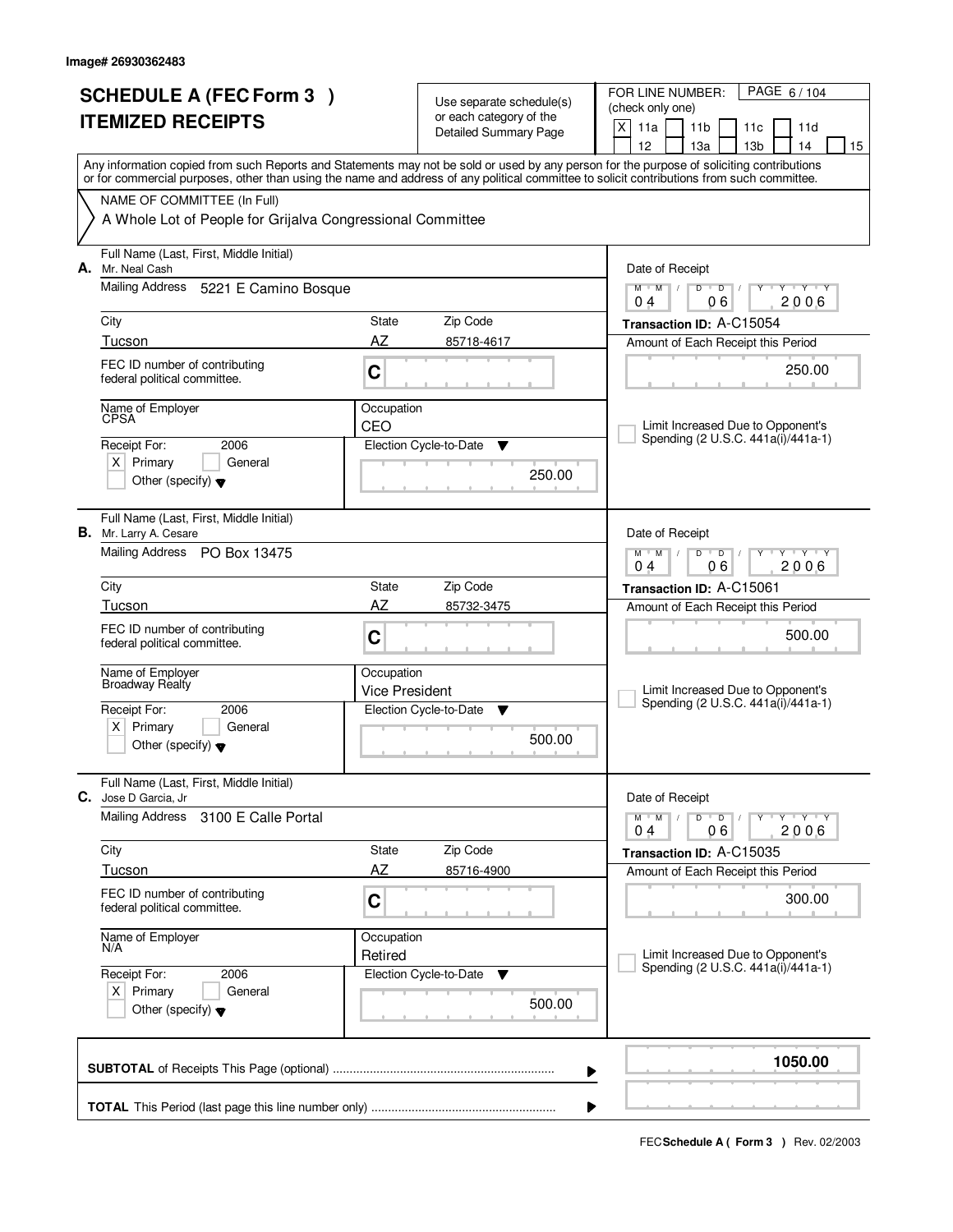|    | <b>SCHEDULE A (FEC Form 3)</b><br><b>ITEMIZED RECEIPTS</b>                                                              |                                    | Use separate schedule(s)<br>or each category of the<br><b>Detailed Summary Page</b> | PAGE 7/104<br>FOR LINE NUMBER:<br>(check only one)<br>X<br>11a<br>11 <sub>b</sub><br>11c<br>11d<br>12<br>13a<br>13 <sub>b</sub><br>14<br>15                                                                                                                                             |
|----|-------------------------------------------------------------------------------------------------------------------------|------------------------------------|-------------------------------------------------------------------------------------|-----------------------------------------------------------------------------------------------------------------------------------------------------------------------------------------------------------------------------------------------------------------------------------------|
|    | NAME OF COMMITTEE (In Full)<br>A Whole Lot of People for Grijalva Congressional Committee                               |                                    |                                                                                     | Any information copied from such Reports and Statements may not be sold or used by any person for the purpose of soliciting contributions<br>or for commercial purposes, other than using the name and address of any political committee to solicit contributions from such committee. |
| А. | Full Name (Last, First, Middle Initial)<br>Martha Gay<br>Mailing Address PO Box 266<br>City                             | State                              | Zip Code                                                                            | Date of Receipt<br>$\overline{D}$<br>$\overline{Y}$ $\overline{Y}$<br>$M$ <sup>U</sup><br>$M$ /<br>$D$ <sup>U</sup><br>Y<br>06<br>2006<br>04<br>Transaction ID: A-C15055                                                                                                                |
|    | Lukeville<br>FEC ID number of contributing<br>federal political committee.<br>Name of Employer                          | AZ<br>C<br>Occupation              | 85341-0266                                                                          | Amount of Each Receipt this Period<br>500.00                                                                                                                                                                                                                                            |
|    | Gringo Pass, Inc.<br>2006<br>Receipt For:<br>$X$ Primary<br>General<br>Other (specify) $\blacktriangledown$             | President                          | Election Cycle-to-Date<br>▼<br>500.00                                               | Limit Increased Due to Opponent's<br>Spending (2 U.S.C. 441a(i)/441a-1)                                                                                                                                                                                                                 |
|    | Full Name (Last, First, Middle Initial)<br><b>B.</b> Miguel Palacios, Sr<br>Mailing Address 2834 E Malvern Street       |                                    |                                                                                     | Date of Receipt<br>$M$ $M$ /<br>D<br>$\overline{D}$<br>$Y + Y + Y$<br>06<br>04<br>2006                                                                                                                                                                                                  |
|    | City<br>Tucson                                                                                                          | State<br>AZ                        | Zip Code<br>85716-5615                                                              | Transaction ID: A-C15056<br>Amount of Each Receipt this Period                                                                                                                                                                                                                          |
|    | FEC ID number of contributing<br>federal political committee.<br>Name of Employer<br>N/A                                | C<br>Occupation                    |                                                                                     | 250.00                                                                                                                                                                                                                                                                                  |
|    | Receipt For:<br>2006<br>$\times$<br>Primary<br>General<br>Other (specify) $\bullet$                                     | Retired                            | Election Cycle-to-Date<br>▼<br>250.00                                               | Limit Increased Due to Opponent's<br>Spending (2 U.S.C. 441a(i)/441a-1)                                                                                                                                                                                                                 |
| C. | Full Name (Last, First, Middle Initial)<br>Martin J Zaninovich                                                          |                                    |                                                                                     | Date of Receipt                                                                                                                                                                                                                                                                         |
|    | <b>Mailing Address</b><br>PO Box 4062<br>City                                                                           | State                              | Zip Code                                                                            | $D$ $D$ $/$<br>$M$ $M$<br>Y TY TY TY<br>06<br>2006<br>04                                                                                                                                                                                                                                |
|    | Rio Rico                                                                                                                | AZ                                 | 85648-4062                                                                          | Transaction ID: A-C15066<br>Amount of Each Receipt this Period                                                                                                                                                                                                                          |
|    | FEC ID number of contributing<br>federal political committee.                                                           | C                                  |                                                                                     | 500.00                                                                                                                                                                                                                                                                                  |
|    | Name of Employer<br>Z&S Fresh<br>Receipt For:<br>2006<br>$X$ Primary<br>General<br>Other (specify) $\blacktriangledown$ | Occupation<br><b>Produce Sales</b> | Election Cycle-to-Date<br>$\overline{\mathbf{v}}$<br>500.00                         | Limit Increased Due to Opponent's<br>Spending (2 U.S.C. 441a(i)/441a-1)                                                                                                                                                                                                                 |
|    |                                                                                                                         |                                    |                                                                                     | 1250.00<br>▶                                                                                                                                                                                                                                                                            |
|    |                                                                                                                         |                                    |                                                                                     |                                                                                                                                                                                                                                                                                         |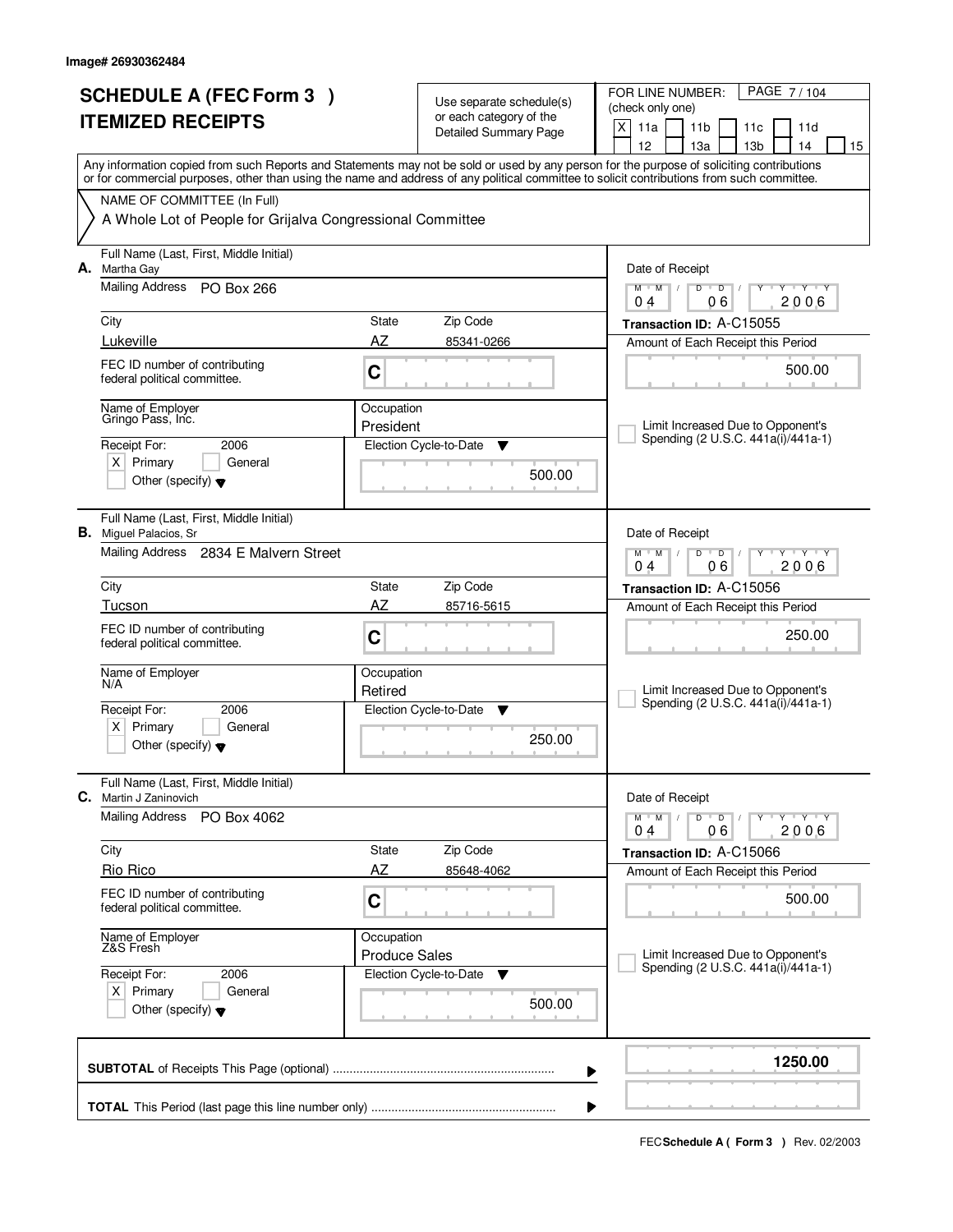| <b>SCHEDULE A (FEC Form 3)</b><br><b>ITEMIZED RECEIPTS</b>                                                                                                 |                        | Use separate schedule(s)<br>or each category of the<br><b>Detailed Summary Page</b> | PAGE 8/104<br>FOR LINE NUMBER:<br>(check only one)<br>X<br>11a<br>11 <sub>b</sub><br>11 <sub>c</sub><br>11d<br>12<br>13а<br>13 <sub>b</sub><br>14<br>15                                                                                                                                 |
|------------------------------------------------------------------------------------------------------------------------------------------------------------|------------------------|-------------------------------------------------------------------------------------|-----------------------------------------------------------------------------------------------------------------------------------------------------------------------------------------------------------------------------------------------------------------------------------------|
| NAME OF COMMITTEE (In Full)<br>A Whole Lot of People for Grijalva Congressional Committee                                                                  |                        |                                                                                     | Any information copied from such Reports and Statements may not be sold or used by any person for the purpose of soliciting contributions<br>or for commercial purposes, other than using the name and address of any political committee to solicit contributions from such committee. |
| Full Name (Last, First, Middle Initial)<br>A. Dorothy H. Finley<br>Mailing Address 2104 S Euclid Avenue                                                    |                        |                                                                                     | Date of Receipt<br>$M$ $M$ /<br>$D$ $D$<br>$Y - Y - Y$<br>19<br>2006<br>04                                                                                                                                                                                                              |
| City<br>Tucson                                                                                                                                             | State<br>AZ            | Zip Code<br>85713-3653                                                              | Transaction ID: A-C15094<br>Amount of Each Receipt this Period                                                                                                                                                                                                                          |
| FEC ID number of contributing<br>federal political committee.                                                                                              | C                      |                                                                                     | 250.00                                                                                                                                                                                                                                                                                  |
| Name of Employer<br>Finley Distribution Compa-<br>n <sub>V</sub><br>Receipt For:<br>2006<br>$X$ Primary<br>General<br>Other (specify) $\blacktriangledown$ | Occupation             | Chairman of the Board<br>Election Cycle-to-Date<br>v<br>1750.00                     | Limit Increased Due to Opponent's<br>Spending (2 U.S.C. 441a(i)/441a-1)                                                                                                                                                                                                                 |
| Full Name (Last, First, Middle Initial)<br><b>B.</b> Mr. I. Michael Kasser<br><b>Mailing Address</b><br>3573 E Sunrise Drive<br>Suite 225                  |                        |                                                                                     | Date of Receipt<br>$M$ $M$ /<br>D<br>$\overline{D}$<br>Y 'Y 'Y<br>19<br>04<br>2006                                                                                                                                                                                                      |
| City                                                                                                                                                       | State                  | Zip Code                                                                            | Transaction ID: A-C15103                                                                                                                                                                                                                                                                |
| Tucson<br>FEC ID number of contributing<br>federal political committee.                                                                                    | AZ<br>C                | 85718-3206                                                                          | Amount of Each Receipt this Period<br>500.00                                                                                                                                                                                                                                            |
| Name of Employer<br>Holualoa AZ, Inc.                                                                                                                      | Occupation             | Real Estate Investor                                                                | Limit Increased Due to Opponent's<br>Spending (2 U.S.C. 441a(i)/441a-1)                                                                                                                                                                                                                 |
| Receipt For:<br>2006<br>$x \mid$<br>Primary<br>General<br>Other (specify) $\blacktriangledown$                                                             |                        | Election Cycle-to-Date<br>v<br>500.00                                               |                                                                                                                                                                                                                                                                                         |
| Full Name (Last, First, Middle Initial)<br>C. Yoram S. Levy                                                                                                |                        |                                                                                     | Date of Receipt                                                                                                                                                                                                                                                                         |
| <b>Mailing Address</b><br>6160 N Calle De La Culebra                                                                                                       |                        |                                                                                     | $M$ $M$ $M$<br>$D$ $D$ $I$<br>YULYULYULY<br>19<br>2006<br>04                                                                                                                                                                                                                            |
| City<br>Tucson                                                                                                                                             | State<br>AZ            | Zip Code<br>85718-2808                                                              | Transaction ID: A-C15113<br>Amount of Each Receipt this Period                                                                                                                                                                                                                          |
| FEC ID number of contributing<br>federal political committee.                                                                                              | $\mathbf C$            |                                                                                     | 1000.00                                                                                                                                                                                                                                                                                 |
| Name of Employer<br>Self Employed                                                                                                                          | Occupation<br>Investor |                                                                                     | Limit Increased Due to Opponent's<br>Spending (2 U.S.C. 441a(i)/441a-1)                                                                                                                                                                                                                 |
| Receipt For:<br>2006<br>$X$ Primary<br>General<br>Other (specify) $\blacktriangledown$                                                                     |                        | Election Cycle-to-Date<br>v<br>1500.00                                              |                                                                                                                                                                                                                                                                                         |
|                                                                                                                                                            |                        |                                                                                     | 1750.00<br>▶                                                                                                                                                                                                                                                                            |
|                                                                                                                                                            |                        |                                                                                     |                                                                                                                                                                                                                                                                                         |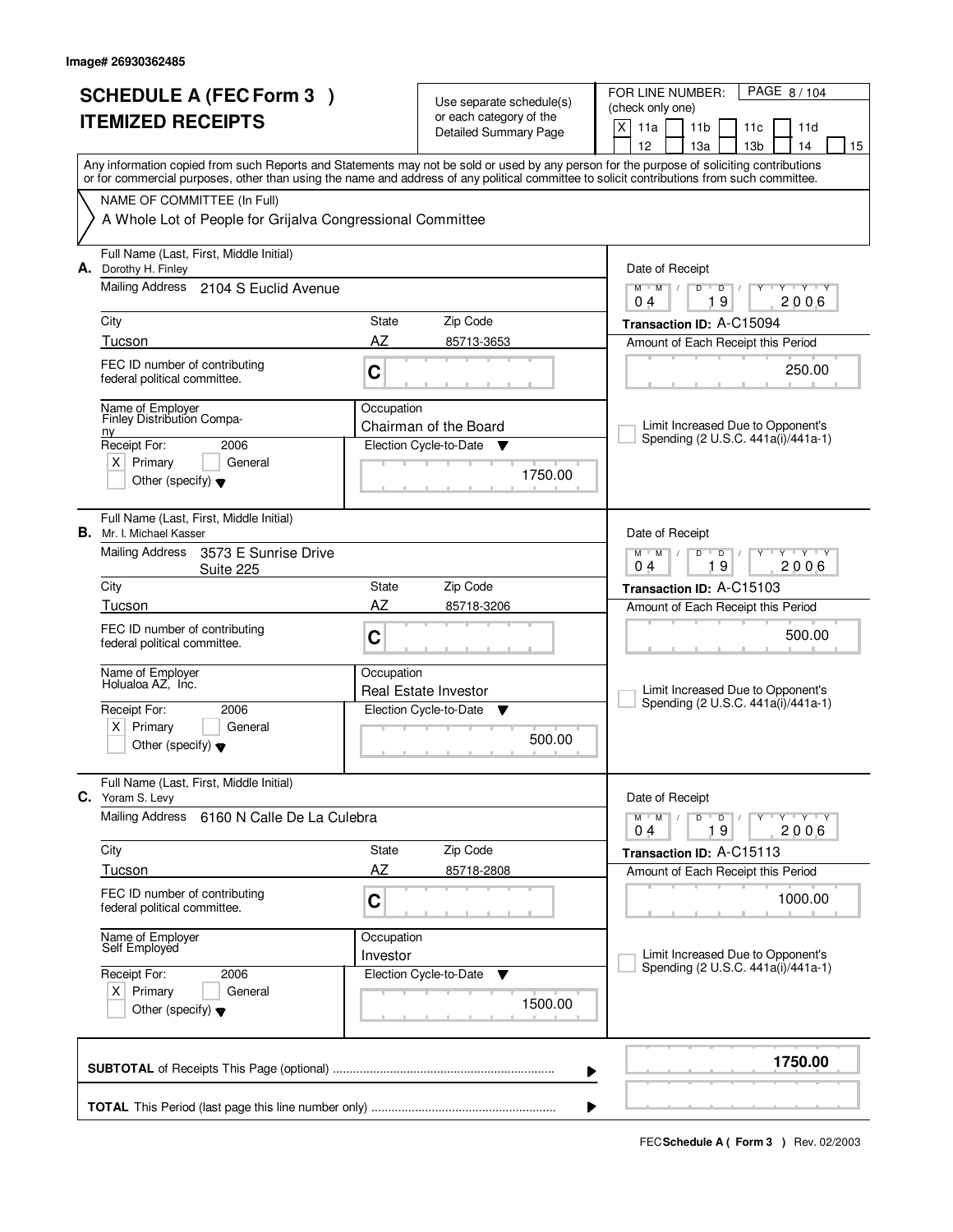|    | <b>SCHEDULE A (FEC Form 3)</b><br><b>ITEMIZED RECEIPTS</b>                                               |                         | Use separate schedule(s)<br>or each category of the<br><b>Detailed Summary Page</b> | PAGE 9/104<br>FOR LINE NUMBER:<br>(check only one)<br>X<br>11a<br>11 <sub>b</sub><br>11 <sub>c</sub><br>11d<br>12<br>14<br>13а<br>13 <sub>b</sub><br>15                                                                                                                                 |
|----|----------------------------------------------------------------------------------------------------------|-------------------------|-------------------------------------------------------------------------------------|-----------------------------------------------------------------------------------------------------------------------------------------------------------------------------------------------------------------------------------------------------------------------------------------|
|    | NAME OF COMMITTEE (In Full)<br>A Whole Lot of People for Grijalva Congressional Committee                |                         |                                                                                     | Any information copied from such Reports and Statements may not be sold or used by any person for the purpose of soliciting contributions<br>or for commercial purposes, other than using the name and address of any political committee to solicit contributions from such committee. |
|    | Full Name (Last, First, Middle Initial)<br>A. Dr. Joy R. Mockbee<br>Mailing Address<br>2809 E Elm Street |                         |                                                                                     | Date of Receipt<br>$M$ $M$ /<br>$D$ $D$<br>$Y - Y - Y$<br>Y                                                                                                                                                                                                                             |
|    | #L<br>City                                                                                               | State                   | Zip Code                                                                            | 19<br>2006<br>04<br>Transaction ID: A-C15112                                                                                                                                                                                                                                            |
|    | Tucson                                                                                                   | AZ                      | 85716-3546                                                                          | Amount of Each Receipt this Period                                                                                                                                                                                                                                                      |
|    | FEC ID number of contributing<br>federal political committee.                                            | C                       |                                                                                     | 100.00                                                                                                                                                                                                                                                                                  |
|    | Name of Employer<br>El Rio Health Center<br>2006                                                         | Occupation<br>Physician |                                                                                     | Limit Increased Due to Opponent's<br>Spending (2 U.S.C. 441a(i)/441a-1)                                                                                                                                                                                                                 |
|    | Receipt For:<br>$X$ Primary<br>General<br>Other (specify) $\blacktriangledown$                           |                         | Election Cycle-to-Date<br>Y<br>216.00                                               |                                                                                                                                                                                                                                                                                         |
|    | Full Name (Last, First, Middle Initial)<br><b>B.</b> Mrs. Lee Pozez                                      |                         |                                                                                     | Date of Receipt                                                                                                                                                                                                                                                                         |
|    | Mailing Address<br>6358 N Pinnacle Ridge Drive                                                           |                         |                                                                                     | $M$ $M$ /<br>D<br>$\overline{D}$<br>Y 'Y 'Y<br>19<br>04<br>2006                                                                                                                                                                                                                         |
|    | City                                                                                                     | State                   | Zip Code                                                                            | Transaction ID: A-C15106                                                                                                                                                                                                                                                                |
|    | Tucson<br>FEC ID number of contributing<br>federal political committee.                                  | AZ<br>C                 | 85718-3535                                                                          | Amount of Each Receipt this Period<br>1000.00                                                                                                                                                                                                                                           |
|    | Name of Employer<br>N/A                                                                                  | Occupation<br>Retired   |                                                                                     | Limit Increased Due to Opponent's<br>Spending (2 U.S.C. 441a(i)/441a-1)                                                                                                                                                                                                                 |
|    | Receipt For:<br>2006<br>x <sub>1</sub><br>Primary<br>General<br>Other (specify) $\blacktriangledown$     |                         | Election Cycle-to-Date<br>Y<br>2000.00                                              |                                                                                                                                                                                                                                                                                         |
| C. | Full Name (Last, First, Middle Initial)<br>Marie Christine Molina                                        |                         |                                                                                     | Date of Receipt                                                                                                                                                                                                                                                                         |
|    | Mailing Address<br>161 W District Street                                                                 |                         |                                                                                     | $M$ $M$ $M$<br>$D$ $D$ $/$<br>יץ ייץ ייד<br>Y<br>25<br>2006<br>04                                                                                                                                                                                                                       |
|    | City<br>Tucson                                                                                           | State<br>AZ             | Zip Code<br>85714-2529                                                              | Transaction ID: A-C15122<br>Amount of Each Receipt this Period                                                                                                                                                                                                                          |
|    | FEC ID number of contributing<br>federal political committee.                                            | $\mathbf C$             |                                                                                     | 250.00                                                                                                                                                                                                                                                                                  |
|    | Name of Employer<br>Pima County                                                                          | Occupation              | <b>Compliance Officer</b>                                                           | Limit Increased Due to Opponent's                                                                                                                                                                                                                                                       |
|    | Receipt For:<br>2006<br>$X$ Primary<br>General<br>Other (specify) $\blacktriangledown$                   |                         | Election Cycle-to-Date<br><b>V</b><br>250.00                                        | Spending (2 U.S.C. 441a(i)/441a-1)                                                                                                                                                                                                                                                      |
|    |                                                                                                          |                         |                                                                                     | 1350.00<br>▶                                                                                                                                                                                                                                                                            |
|    |                                                                                                          |                         |                                                                                     |                                                                                                                                                                                                                                                                                         |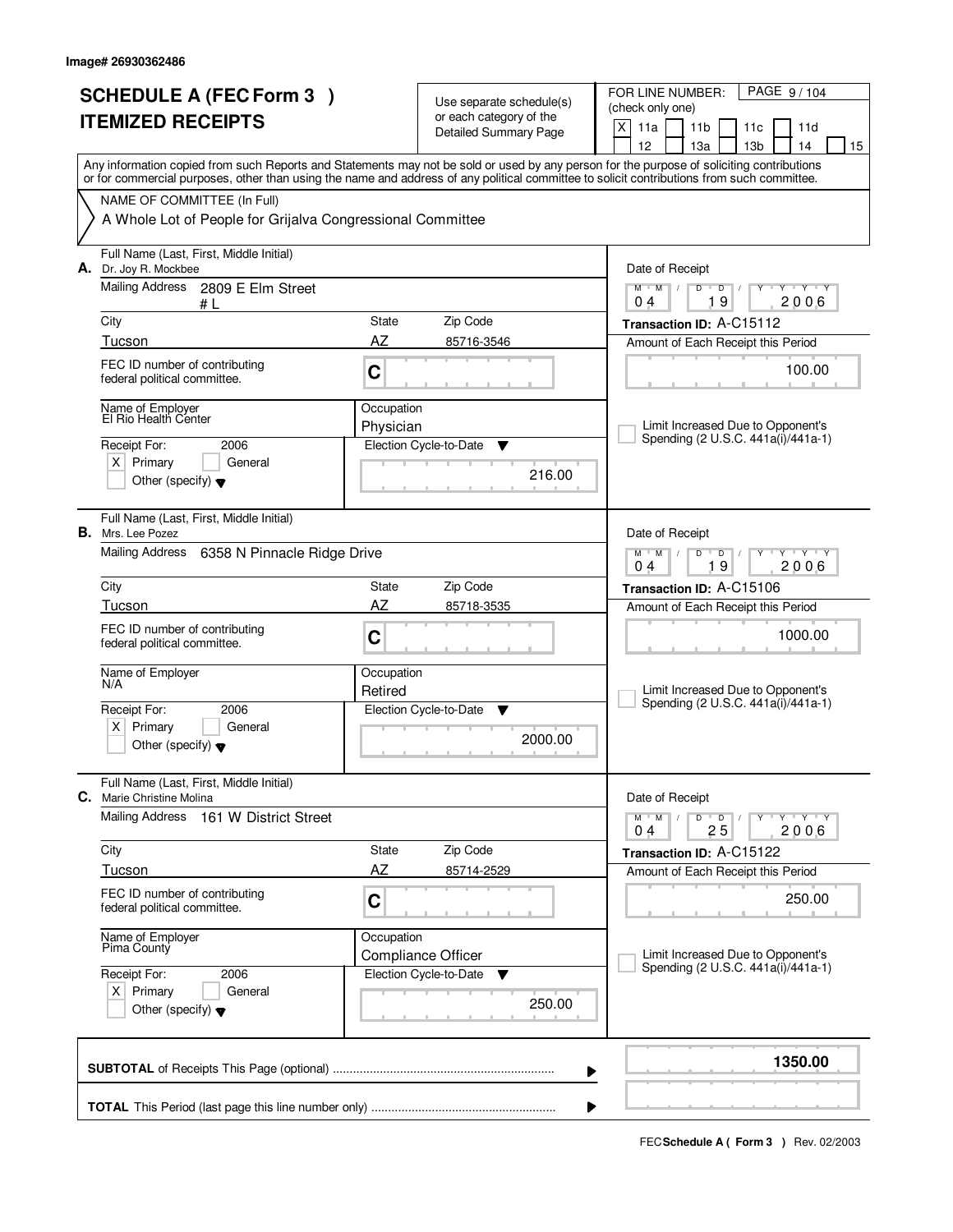|    | <b>SCHEDULE A (FEC Form 3)</b><br><b>ITEMIZED RECEIPTS</b>                                                                                                                |                        | Use separate schedule(s)<br>or each category of the<br><b>Detailed Summary Page</b> | PAGE 10/104<br>FOR LINE NUMBER:<br>(check only one)<br>X<br>11a<br>11 <sub>b</sub><br>11c<br>11d<br>12<br>13 <sub>b</sub><br>14<br>13a<br>15 |
|----|---------------------------------------------------------------------------------------------------------------------------------------------------------------------------|------------------------|-------------------------------------------------------------------------------------|----------------------------------------------------------------------------------------------------------------------------------------------|
|    | or for commercial purposes, other than using the name and address of any political committee to solicit contributions from such committee.<br>NAME OF COMMITTEE (In Full) |                        |                                                                                     | Any information copied from such Reports and Statements may not be sold or used by any person for the purpose of soliciting contributions    |
|    | A Whole Lot of People for Grijalva Congressional Committee                                                                                                                |                        |                                                                                     |                                                                                                                                              |
| А. | Full Name (Last, First, Middle Initial)<br>Jose H. Villarreal                                                                                                             |                        |                                                                                     | Date of Receipt                                                                                                                              |
|    | Mailing Address<br>300 Convent Street<br><b>Suite 1500</b>                                                                                                                |                        |                                                                                     | $T$ $Y$ $T$ $Y$<br>$M$ <sup><math>+</math></sup><br>$M$ /<br>D<br>$\overline{D}$<br>Y<br>2006<br>05<br>01                                    |
|    | City                                                                                                                                                                      | <b>State</b>           | Zip Code                                                                            | Transaction ID: A-C15138                                                                                                                     |
|    | San Antonio                                                                                                                                                               | ТX                     | 78205-3723                                                                          | Amount of Each Receipt this Period                                                                                                           |
|    | FEC ID number of contributing<br>federal political committee.                                                                                                             | C                      |                                                                                     | 300.00                                                                                                                                       |
|    | Name of Employer<br>Akin, Gump                                                                                                                                            | Occupation<br>Attorney |                                                                                     | Limit Increased Due to Opponent's                                                                                                            |
|    | 2006<br>Receipt For:                                                                                                                                                      |                        | Election Cycle-to-Date<br>▼                                                         | Spending (2 U.S.C. 441a(i)/441a-1)                                                                                                           |
|    | $X$ Primary<br>General<br>Other (specify) $\blacktriangledown$                                                                                                            |                        | 300.00                                                                              |                                                                                                                                              |
|    | Full Name (Last, First, Middle Initial)<br><b>B.</b> Mr. Arthur A. Chapa                                                                                                  |                        |                                                                                     | Date of Receipt                                                                                                                              |
|    | Mailing Address 3127 E<br>2nd Street                                                                                                                                      |                        |                                                                                     | $D$ $D$<br>$Y \vdash Y \vdash Y$<br>$M$ $M$ /<br>05<br>07<br>2006                                                                            |
|    | City                                                                                                                                                                      | State                  | Zip Code                                                                            | Transaction ID: A-115321                                                                                                                     |
|    | Tucson                                                                                                                                                                    | AZ                     | 85716-4209                                                                          | Amount of Each Receipt this Period                                                                                                           |
|    | FEC ID number of contributing<br>federal political committee.                                                                                                             | C                      |                                                                                     | 64.87                                                                                                                                        |
|    | Name of Employer<br>Self Employed                                                                                                                                         | Occupation             |                                                                                     | Inkind: Office Supplies                                                                                                                      |
|    | Receipt For:<br>2006                                                                                                                                                      | Attorney               | Election Cycle-to-Date<br>▼                                                         | Limit Increased Due to Opponent's<br>Spending (2 U.S.C. 441a(i)/441a-1)                                                                      |
|    | $X$ Primary<br>General<br>Other (specify) $\blacktriangledown$                                                                                                            |                        | 2064.87                                                                             |                                                                                                                                              |
| C. | Full Name (Last, First, Middle Initial)<br>Ms. Jana Falic                                                                                                                 |                        |                                                                                     | Date of Receipt                                                                                                                              |
|    | <b>Mailing Address</b><br>6100 Hollywood Boulevard<br>Floor 7                                                                                                             |                        |                                                                                     | $M^+$ M<br>$D$ $D$ $/$<br>$\mathsf{Y} \dashv \mathsf{Y} \dashv \mathsf{Y} \dashv \mathsf{Y}$<br>$\sqrt{2}$<br>2006<br>05<br>09               |
|    | City                                                                                                                                                                      | State                  | Zip Code                                                                            | Transaction ID: A-C15180                                                                                                                     |
|    | Hollywood                                                                                                                                                                 | FL                     | 33024-7900                                                                          | Amount of Each Receipt this Period                                                                                                           |
|    | FEC ID number of contributing<br>federal political committee.                                                                                                             | C                      |                                                                                     | 2100.00                                                                                                                                      |
|    | Name of Employer<br>N/A                                                                                                                                                   | Occupation             |                                                                                     | Limit Increased Due to Opponent's                                                                                                            |
|    | Receipt For:<br>2006                                                                                                                                                      | Homemaker              | Election Cycle-to-Date<br>v                                                         | Spending (2 U.S.C. 441a(i)/441a-1)                                                                                                           |
|    | $X$ Primary<br>General<br>Other (specify) $\blacktriangledown$                                                                                                            |                        | 2100.00                                                                             |                                                                                                                                              |
|    |                                                                                                                                                                           |                        | ▶                                                                                   | 2464.87                                                                                                                                      |
|    |                                                                                                                                                                           |                        |                                                                                     |                                                                                                                                              |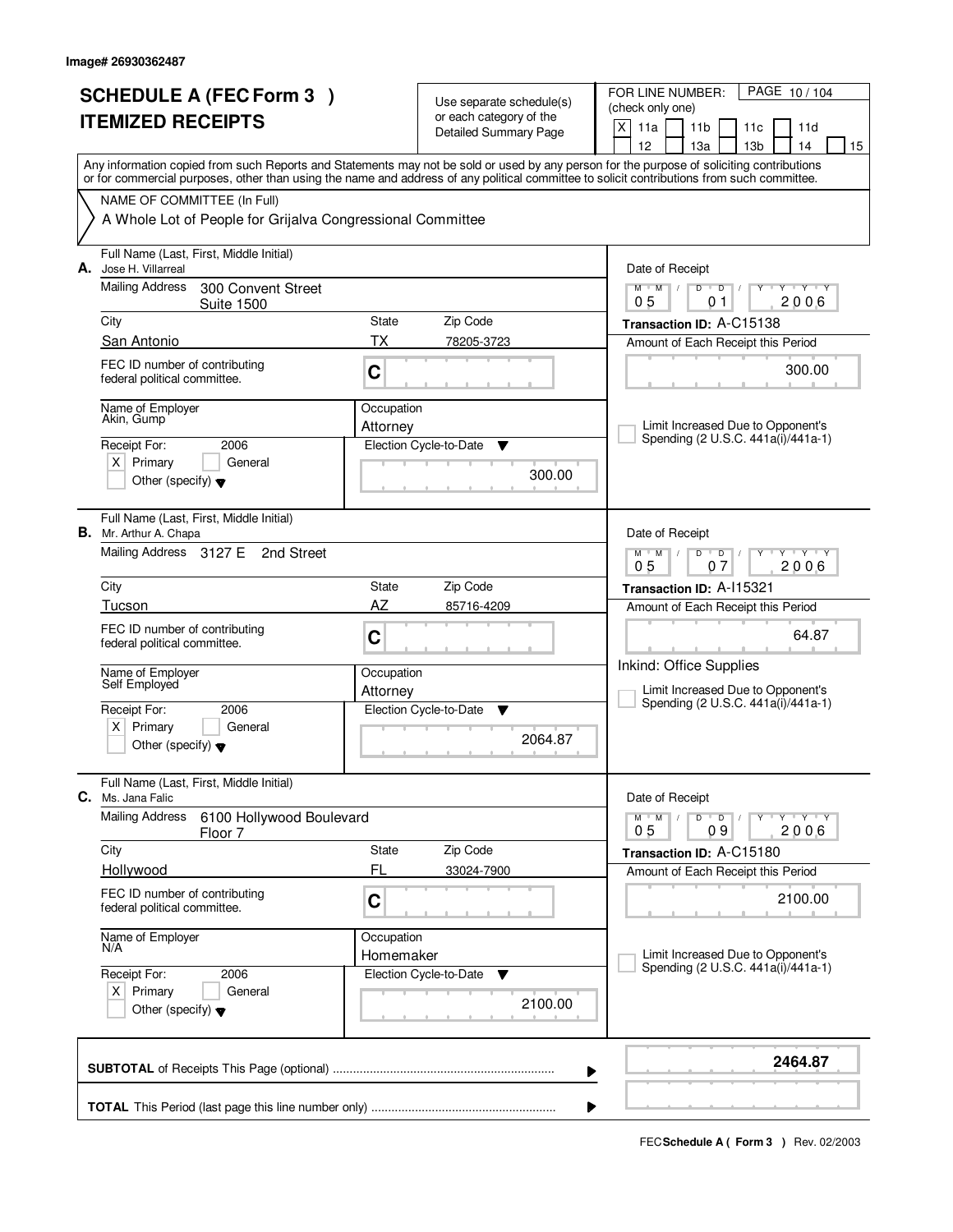|    | <b>SCHEDULE A (FEC Form 3)</b><br><b>ITEMIZED RECEIPTS</b>                                                                                 |                         | Use separate schedule(s)<br>or each category of the<br><b>Detailed Summary Page</b> | PAGE 11/104<br>FOR LINE NUMBER:<br>(check only one)<br>X<br>11a<br>11 <sub>b</sub><br>11d<br>11c<br>12<br>13a<br>13 <sub>b</sub><br>14<br>15 |
|----|--------------------------------------------------------------------------------------------------------------------------------------------|-------------------------|-------------------------------------------------------------------------------------|----------------------------------------------------------------------------------------------------------------------------------------------|
|    | or for commercial purposes, other than using the name and address of any political committee to solicit contributions from such committee. |                         |                                                                                     | Any information copied from such Reports and Statements may not be sold or used by any person for the purpose of soliciting contributions    |
|    | NAME OF COMMITTEE (In Full)<br>A Whole Lot of People for Grijalva Congressional Committee                                                  |                         |                                                                                     |                                                                                                                                              |
|    |                                                                                                                                            |                         |                                                                                     |                                                                                                                                              |
| А. | Full Name (Last, First, Middle Initial)<br>Jerome Falic                                                                                    |                         |                                                                                     | Date of Receipt                                                                                                                              |
|    | <b>Mailing Address</b><br>19495 Biscayne Boulevard<br>Suite 804                                                                            |                         |                                                                                     | $\mathsf D$<br>$Y$ $Y$<br>$M$ <sup>-1</sup><br>M<br>D<br>Y<br>┳<br>09<br>2006<br>05                                                          |
|    | City                                                                                                                                       | State                   | Zip Code                                                                            | Transaction ID: A-C15181                                                                                                                     |
|    | Miami                                                                                                                                      | FL                      | 33180-2320                                                                          | Amount of Each Receipt this Period                                                                                                           |
|    | FEC ID number of contributing<br>federal political committee.                                                                              | C                       |                                                                                     | 2100.00                                                                                                                                      |
|    | Name of Employer<br>Duty Free Americas, Inc.                                                                                               | Occupation<br>CEO       |                                                                                     | Limit Increased Due to Opponent's                                                                                                            |
|    | Receipt For:<br>2006                                                                                                                       |                         | Election Cycle-to-Date<br>Y                                                         | Spending (2 U.S.C. 441a(i)/441a-1)                                                                                                           |
|    | $X$ Primary<br>General<br>Other (specify) $\blacktriangledown$                                                                             |                         | 2100.00                                                                             |                                                                                                                                              |
|    | Full Name (Last, First, Middle Initial)<br><b>B.</b> Leon Falic                                                                            |                         |                                                                                     | Date of Receipt                                                                                                                              |
|    | <b>Mailing Address</b><br>6100 Hollywood Boulevard<br>Floor 7                                                                              |                         |                                                                                     | $M$ $M$ /<br>D<br>$\overline{D}$<br>Y Y Y Y<br>0 <sub>5</sub><br>09<br>2006                                                                  |
|    | City                                                                                                                                       | State                   | Zip Code                                                                            | Transaction ID: A-C15182                                                                                                                     |
|    | Hollywood                                                                                                                                  | FL                      | 33024-7900                                                                          | Amount of Each Receipt this Period                                                                                                           |
|    | FEC ID number of contributing<br>federal political committee.                                                                              | C                       |                                                                                     | 2100.00                                                                                                                                      |
|    | Name of Employer<br>Duty Free America, Inc.                                                                                                | Occupation<br>President |                                                                                     | Limit Increased Due to Opponent's                                                                                                            |
|    | Receipt For:<br>2006                                                                                                                       |                         | Election Cycle-to-Date<br>▼                                                         | Spending (2 U.S.C. 441a(i)/441a-1)                                                                                                           |
|    | $\times$<br>Primary<br>General<br>Other (specify) $\bullet$                                                                                |                         | 2100.00                                                                             |                                                                                                                                              |
| C. | Full Name (Last, First, Middle Initial)<br>Thomas Cafesjian                                                                                |                         |                                                                                     | Date of Receipt                                                                                                                              |
|    | <b>Mailing Address</b><br>5190 N Hidden Valley Road                                                                                        |                         |                                                                                     | $M$ $M$ $M$<br>$D$ $D$ $l$<br>Y FY FY FY<br>0 <sub>5</sub><br>19<br>2006                                                                     |
|    | City                                                                                                                                       | State                   | Zip Code                                                                            | Transaction ID: A-C15211                                                                                                                     |
|    | Tucson                                                                                                                                     | AZ                      | 85750-9676                                                                          | Amount of Each Receipt this Period                                                                                                           |
|    | FEC ID number of contributing<br>federal political committee.                                                                              | C                       |                                                                                     | 2100.00                                                                                                                                      |
|    | Name of Employer<br>N/A                                                                                                                    | Occupation              |                                                                                     |                                                                                                                                              |
|    | Receipt For:<br>2006                                                                                                                       | Retired                 | Election Cycle-to-Date<br>v                                                         | Limit Increased Due to Opponent's<br>Spending (2 U.S.C. 441a(i)/441a-1)                                                                      |
|    | $X$ Primary<br>General<br>Other (specify) $\blacktriangledown$                                                                             |                         | 2100.00                                                                             |                                                                                                                                              |
|    |                                                                                                                                            |                         |                                                                                     | 6300.00<br>▶                                                                                                                                 |
|    |                                                                                                                                            |                         |                                                                                     | ▶                                                                                                                                            |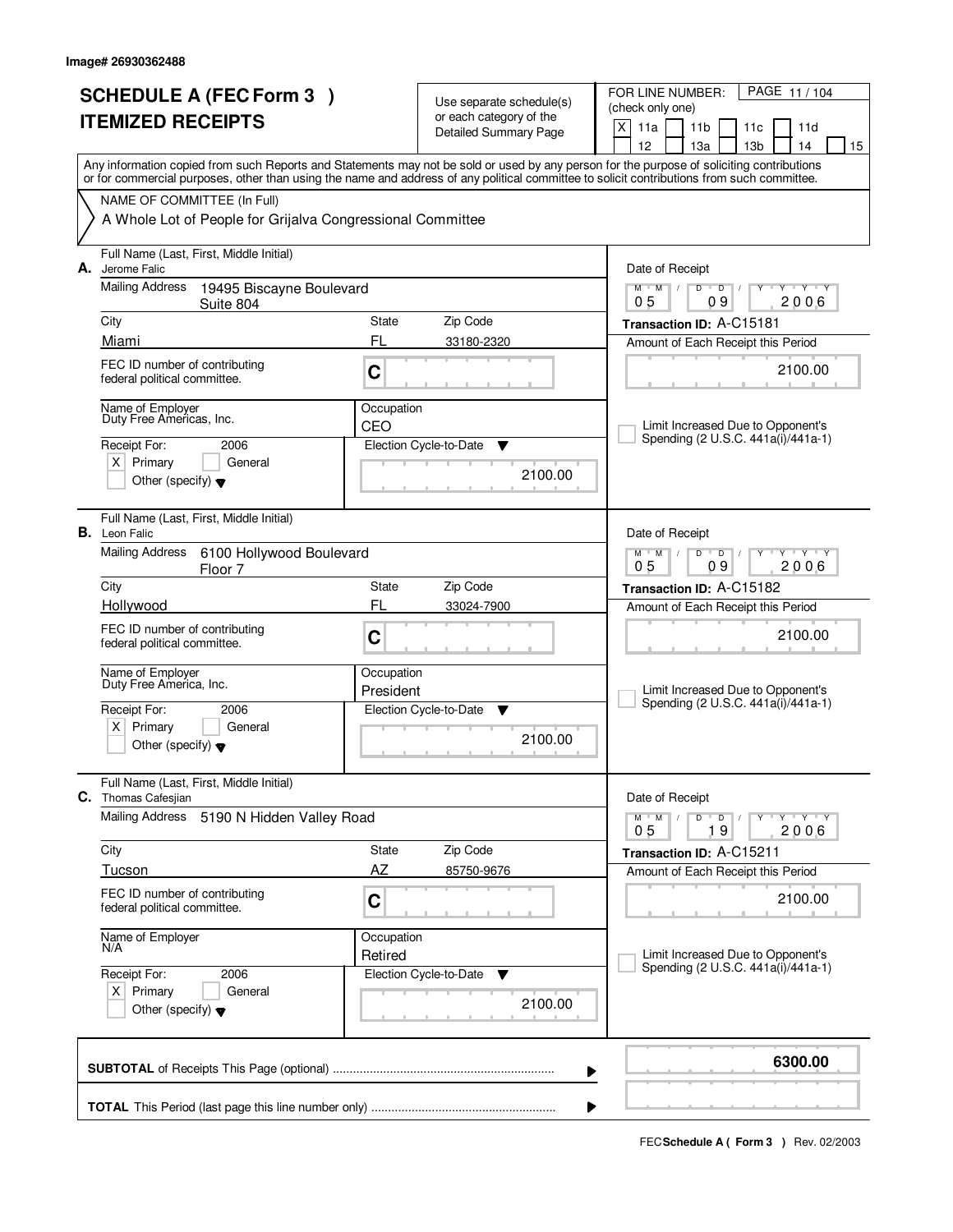| <b>SCHEDULE A (FEC Form 3)</b><br><b>ITEMIZED RECEIPTS</b> |                                                                                                                                                                                                                                                                                         | Use separate schedule(s) |                                                         | PAGE 12/104<br>FOR LINE NUMBER:<br>(check only one)                                                                                      |
|------------------------------------------------------------|-----------------------------------------------------------------------------------------------------------------------------------------------------------------------------------------------------------------------------------------------------------------------------------------|--------------------------|---------------------------------------------------------|------------------------------------------------------------------------------------------------------------------------------------------|
|                                                            |                                                                                                                                                                                                                                                                                         |                          | or each category of the<br><b>Detailed Summary Page</b> | X<br>11a<br>11 <sub>b</sub><br>11c<br>11d<br>12<br>13 <sub>b</sub><br>14<br>13a<br>15                                                    |
|                                                            | Any information copied from such Reports and Statements may not be sold or used by any person for the purpose of soliciting contributions<br>or for commercial purposes, other than using the name and address of any political committee to solicit contributions from such committee. |                          |                                                         |                                                                                                                                          |
|                                                            | NAME OF COMMITTEE (In Full)<br>A Whole Lot of People for Grijalva Congressional Committee                                                                                                                                                                                               |                          |                                                         |                                                                                                                                          |
|                                                            | Full Name (Last, First, Middle Initial)<br>A. David Goldstein                                                                                                                                                                                                                           |                          |                                                         |                                                                                                                                          |
|                                                            | Mailing Address<br>1560 E Placita Lupita                                                                                                                                                                                                                                                |                          |                                                         | Date of Receipt<br>$\overline{Y}$ $\overline{Y}$ $\overline{Y}$<br>$M$ $M$ /<br>D<br>$\overline{D}$<br>Y<br>0 <sub>5</sub><br>2006<br>24 |
|                                                            | City                                                                                                                                                                                                                                                                                    | State                    | Zip Code                                                | Transaction ID: A-C15224                                                                                                                 |
|                                                            | Tucson                                                                                                                                                                                                                                                                                  | AZ                       | 85718-2822                                              | Amount of Each Receipt this Period                                                                                                       |
|                                                            | FEC ID number of contributing<br>federal political committee.                                                                                                                                                                                                                           | $\mathbf C$              |                                                         | 1000.00                                                                                                                                  |
|                                                            | Name of Employer                                                                                                                                                                                                                                                                        | Occupation               |                                                         |                                                                                                                                          |
|                                                            | Diamond Ventures, Inc.                                                                                                                                                                                                                                                                  | President                |                                                         | Limit Increased Due to Opponent's                                                                                                        |
|                                                            | Receipt For:<br>2006                                                                                                                                                                                                                                                                    |                          | Election Cycle-to-Date<br>Y                             | Spending (2 U.S.C. 441a(i)/441a-1)                                                                                                       |
|                                                            | $X$ Primary<br>General<br>Other (specify) $\blacktriangledown$                                                                                                                                                                                                                          |                          | 1000.00                                                 |                                                                                                                                          |
|                                                            | Full Name (Last, First, Middle Initial)<br><b>B.</b> Mr. Patrick J. Mitchell                                                                                                                                                                                                            |                          |                                                         | Date of Receipt                                                                                                                          |
|                                                            | <b>Mailing Address</b><br>444 N Capitol Street NW<br>Suite 840                                                                                                                                                                                                                          |                          |                                                         | D<br>$Y - Y - Y$<br>$M$ $M$ /<br>$\overline{D}$<br>0 <sub>5</sub><br>2006<br>24                                                          |
|                                                            | City                                                                                                                                                                                                                                                                                    | State                    | Zip Code                                                | Transaction ID: A-C15221                                                                                                                 |
|                                                            | Washington                                                                                                                                                                                                                                                                              | DC                       | 20001-1508                                              | Amount of Each Receipt this Period                                                                                                       |
|                                                            | FEC ID number of contributing<br>federal political committee.                                                                                                                                                                                                                           | C                        |                                                         | 250.00                                                                                                                                   |
|                                                            | Name of Employer<br>Strategic Impact                                                                                                                                                                                                                                                    | Occupation               | Government Relations                                    | Limit Increased Due to Opponent's                                                                                                        |
|                                                            | Receipt For:<br>2006                                                                                                                                                                                                                                                                    |                          | Election Cycle-to-Date ▼                                | Spending (2 U.S.C. 441a(i)/441a-1)                                                                                                       |
|                                                            | $x \mid$<br>Primary<br>General<br>Other (specify) $\blacktriangledown$                                                                                                                                                                                                                  |                          | 1500.00                                                 |                                                                                                                                          |
|                                                            | Full Name (Last, First, Middle Initial)<br>C. 3200 N. First Avenue Limited Partnership                                                                                                                                                                                                  |                          |                                                         | Date of Receipt                                                                                                                          |
|                                                            | Mailing Address 3200 N<br>1st Avenue                                                                                                                                                                                                                                                    |                          |                                                         | $M^{\prime}$ M $\rightarrow$ M<br>$D$ $D$ $/$<br>$\gamma$ - $\gamma$ - $\gamma$ - $\gamma$<br>2006<br>05<br>06                           |
|                                                            | City                                                                                                                                                                                                                                                                                    | State                    | Zip Code                                                | Transaction ID: A-C15774                                                                                                                 |
|                                                            | Tucson                                                                                                                                                                                                                                                                                  | <b>AZ</b>                | 85719-2102                                              | Amount of Each Receipt this Period                                                                                                       |
|                                                            | FEC ID number of contributing<br>federal political committee.                                                                                                                                                                                                                           | C                        |                                                         | 500.00                                                                                                                                   |
|                                                            | Name of Employer                                                                                                                                                                                                                                                                        | Occupation               |                                                         |                                                                                                                                          |
|                                                            | Receipt For:<br>2006                                                                                                                                                                                                                                                                    |                          | Election Cycle-to-Date ▼                                | Limit Increased Due to Opponent's<br>Spending (2 U.S.C. 441a(i)/441a-1)                                                                  |
|                                                            | $X$ Primary<br>General<br>Other (specify) $\blacktriangledown$                                                                                                                                                                                                                          |                          | 750.00                                                  | Contribution from Partner-<br>ship. Partners exceeding<br>reporting threshold itemi-<br>zed as memos.                                    |
|                                                            |                                                                                                                                                                                                                                                                                         |                          | ▶                                                       | 1750.00                                                                                                                                  |
|                                                            |                                                                                                                                                                                                                                                                                         |                          | ▶                                                       |                                                                                                                                          |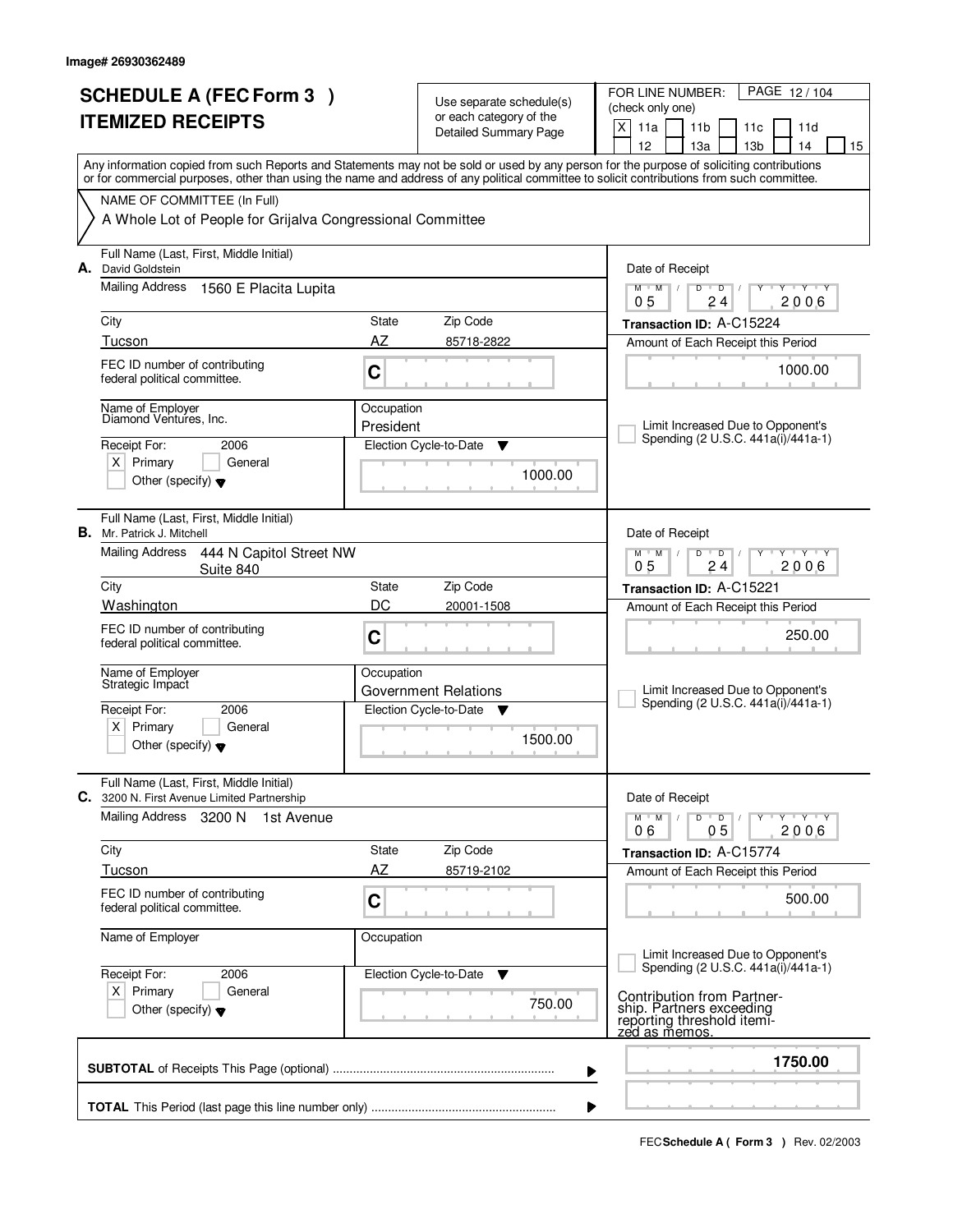|    | <b>SCHEDULE A (FEC Form 3)</b><br><b>ITEMIZED RECEIPTS</b>                                                                              |                              | Use separate schedule(s)<br>or each category of the<br><b>Detailed Summary Page</b> | PAGE 13/104<br>FOR LINE NUMBER:<br>(check only one)<br>X<br>11a<br>11 <sub>b</sub><br>11d<br>11c<br>12<br>13a<br>13 <sub>b</sub><br>14<br>15                                                                                                                                            |
|----|-----------------------------------------------------------------------------------------------------------------------------------------|------------------------------|-------------------------------------------------------------------------------------|-----------------------------------------------------------------------------------------------------------------------------------------------------------------------------------------------------------------------------------------------------------------------------------------|
|    | NAME OF COMMITTEE (In Full)<br>A Whole Lot of People for Grijalva Congressional Committee                                               |                              |                                                                                     | Any information copied from such Reports and Statements may not be sold or used by any person for the purpose of soliciting contributions<br>or for commercial purposes, other than using the name and address of any political committee to solicit contributions from such committee. |
| А. | Full Name (Last, First, Middle Initial)<br>Jack Braddock<br>Mailing Address<br>1402 E Big Rock Road                                     |                              |                                                                                     | Date of Receipt<br>$\mathsf D$<br>$Y$ $Y$<br>$M$ <sup>-1</sup><br>$M$ /<br>D<br>Y<br>0 <sub>5</sub><br>2006<br>06                                                                                                                                                                       |
|    | City<br>Tucson                                                                                                                          | State<br>AZ                  | Zip Code<br>85718-1195                                                              | Transaction ID: A-C15733<br>Amount of Each Receipt this Period                                                                                                                                                                                                                          |
|    | FEC ID number of contributing<br>federal political committee.                                                                           | C                            |                                                                                     | 500.00                                                                                                                                                                                                                                                                                  |
|    | Name of Employer<br>Golden Eagle Distributors<br>Receipt For:<br>2006<br>$X$ Primary<br>General<br>Other (specify) $\blacktriangledown$ | Occupation                   | Vice President/ Legal Affairs<br>Election Cycle-to-Date<br>Y<br>500.00              | Limit Increased Due to Opponent's<br>Spending (2 U.S.C. 441a(i)/441a-1)                                                                                                                                                                                                                 |
|    | Full Name (Last, First, Middle Initial)<br><b>B.</b> Ms. Joan Ka Cauthorn<br>Mailing Address 30 N Camino Espanol                        |                              |                                                                                     | Date of Receipt<br>$M$ $M$ /<br>D<br>$\overline{D}$<br>$T$ $Y$ $T$ $Y$<br>05<br>06<br>2006                                                                                                                                                                                              |
|    | City<br>State<br>Zip Code                                                                                                               |                              |                                                                                     | Transaction ID: A-C15234                                                                                                                                                                                                                                                                |
|    | Tucson<br>FEC ID number of contributing<br>federal political committee.                                                                 | AZ<br>C                      | 85716-4925                                                                          | Amount of Each Receipt this Period<br>2000.00                                                                                                                                                                                                                                           |
|    | Name of Employer<br>Self Employed                                                                                                       | Occupation<br>Philanthropist |                                                                                     | Limit Increased Due to Opponent's<br>Spending (2 U.S.C. 441a(i)/441a-1)                                                                                                                                                                                                                 |
|    | 2006<br>Receipt For:<br>X General<br>Primary<br>Other (specify) $\blacktriangledown$                                                    |                              | Election Cycle-to-Date<br>▼<br>4100.00                                              |                                                                                                                                                                                                                                                                                         |
| C. | Full Name (Last, First, Middle Initial)<br>Ms. Joan Ka Cauthorn                                                                         |                              |                                                                                     | Date of Receipt                                                                                                                                                                                                                                                                         |
|    | Mailing Address<br>30 N Camino Espanol                                                                                                  |                              |                                                                                     | $D$ $D$ $/$<br>$M$ $M$ $M$<br>Y Y Y Y Y Y<br>05<br>2006<br>06                                                                                                                                                                                                                           |
|    | City<br>Tucson                                                                                                                          | State<br>AZ                  | Zip Code<br>85716-4925                                                              | Transaction ID: A-C15772                                                                                                                                                                                                                                                                |
|    | FEC ID number of contributing<br>federal political committee.                                                                           | C                            |                                                                                     | Amount of Each Receipt this Period<br>100.00                                                                                                                                                                                                                                            |
|    | Name of Employer<br>Self Employed                                                                                                       | Occupation<br>Philanthropist |                                                                                     | Limit Increased Due to Opponent's<br>Spending (2 U.S.C. 441a(i)/441a-1)                                                                                                                                                                                                                 |
|    | Receipt For:<br>2006<br>$X$ Primary<br>General<br>Other (specify) $\blacktriangledown$                                                  |                              | Election Cycle-to-Date<br>▼<br>4100.00                                              |                                                                                                                                                                                                                                                                                         |
|    |                                                                                                                                         |                              |                                                                                     | 2600.00<br>▶                                                                                                                                                                                                                                                                            |
|    |                                                                                                                                         |                              |                                                                                     |                                                                                                                                                                                                                                                                                         |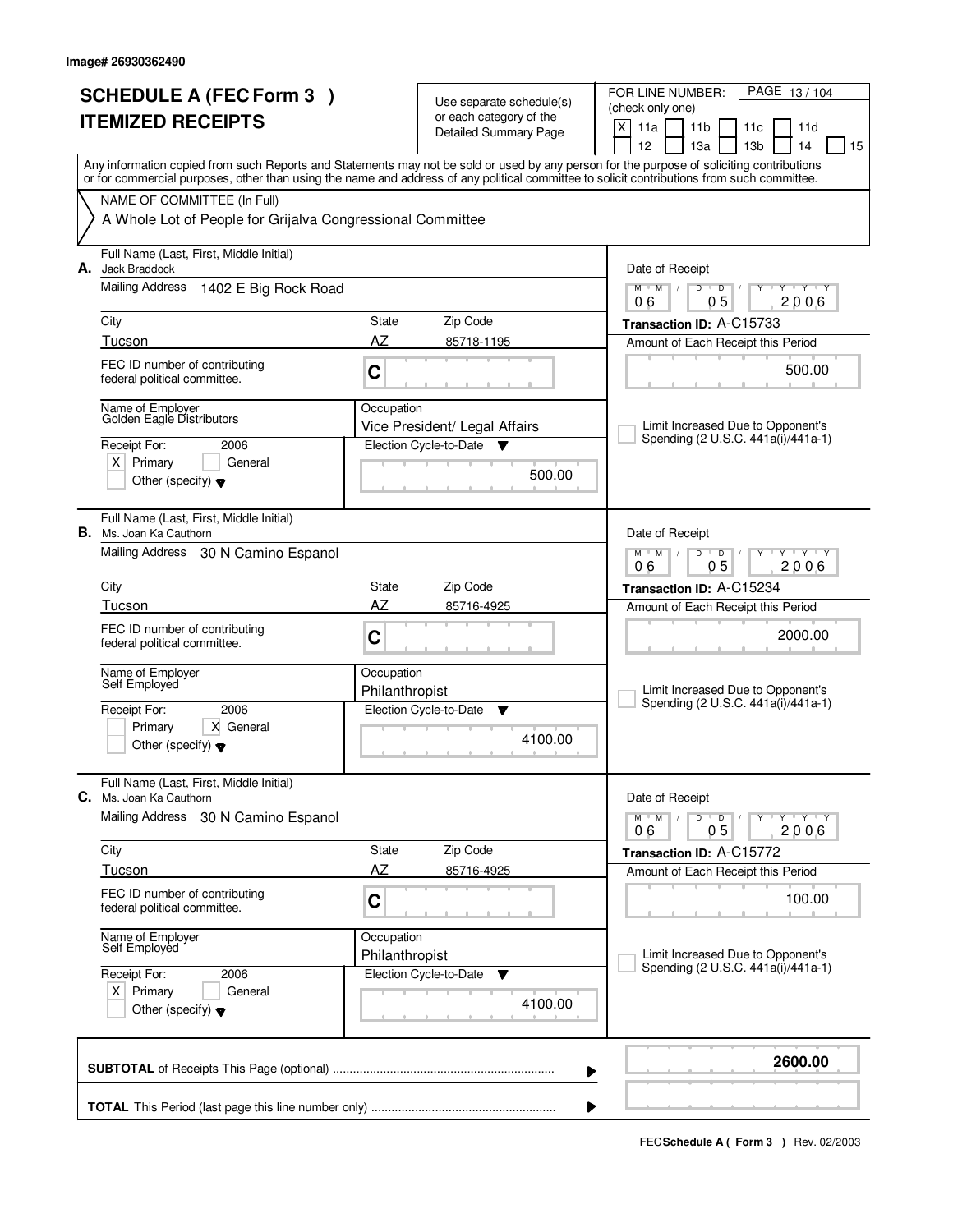| <b>SCHEDULE A (FEC Form 3)</b><br><b>ITEMIZED RECEIPTS</b> |                                                                                           |                        | Use separate schedule(s)<br>or each category of the<br><b>Detailed Summary Page</b> | PAGE 14/104<br>FOR LINE NUMBER:<br>(check only one)<br>X<br>11a<br>11 <sub>b</sub><br>11c<br>11d                                                                                                                                                                                                                                    |
|------------------------------------------------------------|-------------------------------------------------------------------------------------------|------------------------|-------------------------------------------------------------------------------------|-------------------------------------------------------------------------------------------------------------------------------------------------------------------------------------------------------------------------------------------------------------------------------------------------------------------------------------|
|                                                            |                                                                                           |                        |                                                                                     | 12<br>13a<br>13 <sub>b</sub><br>14<br>15<br>Any information copied from such Reports and Statements may not be sold or used by any person for the purpose of soliciting contributions<br>or for commercial purposes, other than using the name and address of any political committee to solicit contributions from such committee. |
|                                                            | NAME OF COMMITTEE (In Full)<br>A Whole Lot of People for Grijalva Congressional Committee |                        |                                                                                     |                                                                                                                                                                                                                                                                                                                                     |
| А.                                                         | Full Name (Last, First, Middle Initial)<br>Mr. Arthur A. Chapa                            |                        |                                                                                     | Date of Receipt                                                                                                                                                                                                                                                                                                                     |
|                                                            | Mailing Address 3127 E<br>2nd Street                                                      |                        |                                                                                     | $M$ $M$ /<br>$D$ $D$ $/$<br>Y<br>0 <sub>5</sub><br>06<br>2006                                                                                                                                                                                                                                                                       |
|                                                            | City<br>Tucson                                                                            | State<br>AZ            | Zip Code<br>85716-4209                                                              | Transaction ID: A-C15738<br>Amount of Each Receipt this Period                                                                                                                                                                                                                                                                      |
|                                                            | FEC ID number of contributing<br>federal political committee.                             | C                      |                                                                                     | 1000.00                                                                                                                                                                                                                                                                                                                             |
|                                                            | Name of Employer<br>Self Employed                                                         | Occupation<br>Attorney |                                                                                     | Limit Increased Due to Opponent's<br>Spending (2 U.S.C. 441a(i)/441a-1)                                                                                                                                                                                                                                                             |
|                                                            | Receipt For:<br>2006<br>$X$ Primary<br>General<br>Other (specify) $\blacktriangledown$    |                        | Election Cycle-to-Date<br>▼<br>2064.87                                              |                                                                                                                                                                                                                                                                                                                                     |
|                                                            | Full Name (Last, First, Middle Initial)<br><b>B.</b> Swain Chapman<br>Mailing Address     |                        |                                                                                     | Date of Receipt                                                                                                                                                                                                                                                                                                                     |
|                                                            | 10980 E Fort Lowell Road<br>City                                                          |                        | Zip Code                                                                            | $M$ $M$<br>D<br>$\overline{D}$<br>$T - Y$<br>0 <sub>5</sub><br>2006<br>06                                                                                                                                                                                                                                                           |
|                                                            | Tucson                                                                                    | State<br>AZ            |                                                                                     | Transaction ID: A-C15233                                                                                                                                                                                                                                                                                                            |
|                                                            | FEC ID number of contributing<br>federal political committee.                             | C                      | 85749-9545                                                                          | Amount of Each Receipt this Period<br>500.00                                                                                                                                                                                                                                                                                        |
|                                                            | Name of Employer<br>Self Employed                                                         | Occupation             | Real Estate Agent                                                                   | Limit Increased Due to Opponent's                                                                                                                                                                                                                                                                                                   |
|                                                            | 2006<br>Receipt For:<br>Primary<br>ΧI<br>General<br>Other (specify) $\blacktriangledown$  |                        | Election Cycle-to-Date<br>▼<br>1000.00                                              | Spending (2 U.S.C. 441a(i)/441a-1)                                                                                                                                                                                                                                                                                                  |
| С.                                                         | Full Name (Last, First, Middle Initial)<br>Mr. Joseph J. Cracchiolo                       |                        |                                                                                     | Date of Receipt                                                                                                                                                                                                                                                                                                                     |
|                                                            | <b>Mailing Address</b><br>4345 N Black Rock Drive                                         |                        |                                                                                     | D<br>$M$ $M$ /<br>$\overline{D}$<br>Y Y Y Y<br>Υ<br>05<br>2006<br>06                                                                                                                                                                                                                                                                |
|                                                            | City                                                                                      | State                  | Zip Code                                                                            | Transaction ID: A-C15741                                                                                                                                                                                                                                                                                                            |
|                                                            | Tucson                                                                                    | AZ                     | 85750-6942                                                                          | Amount of Each Receipt this Period                                                                                                                                                                                                                                                                                                  |
|                                                            | FEC ID number of contributing<br>federal political committee.                             | C                      |                                                                                     | 500.00                                                                                                                                                                                                                                                                                                                              |
|                                                            | Name of Employer<br>Self Employed<br>Receipt For:<br>2006                                 | Occupation             | <b>Communications Specialist</b><br>Election Cycle-to-Date<br>▼                     | Limit Increased Due to Opponent's<br>Spending (2 U.S.C. 441a(i)/441a-1)                                                                                                                                                                                                                                                             |
|                                                            | $X$ Primary<br>General<br>Other (specify) $\blacktriangledown$                            |                        | 500.00                                                                              |                                                                                                                                                                                                                                                                                                                                     |
|                                                            |                                                                                           |                        |                                                                                     | 2000.00<br>▶                                                                                                                                                                                                                                                                                                                        |
|                                                            |                                                                                           |                        |                                                                                     | ▶                                                                                                                                                                                                                                                                                                                                   |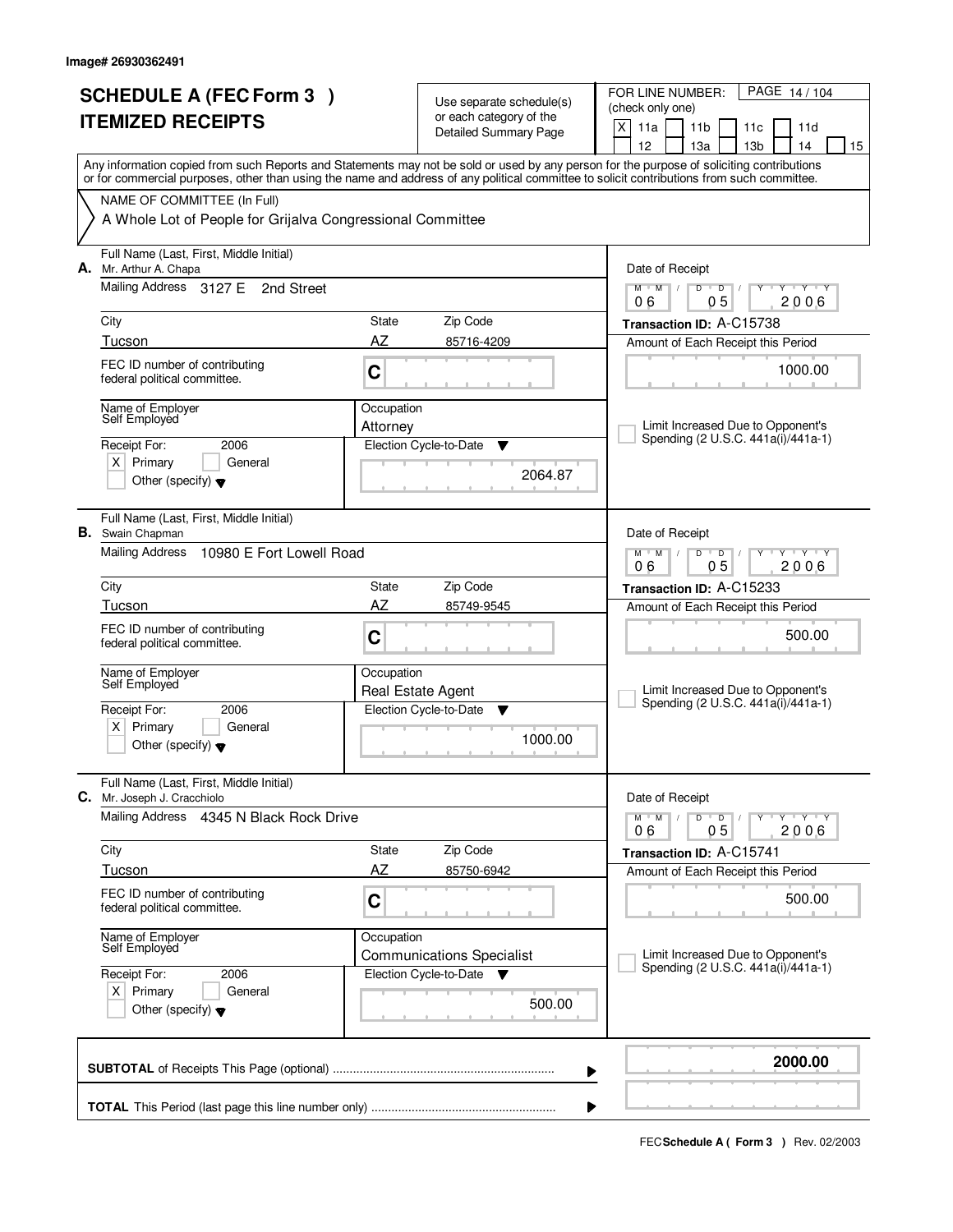| <b>SCHEDULE A (FEC Form 3)</b><br><b>ITEMIZED RECEIPTS</b> |                                                                        |                       | Use separate schedule(s)<br>or each category of the | PAGE 15/104<br>FOR LINE NUMBER:<br>(check only one)<br>X<br>11a<br>11 <sub>b</sub><br>11 <sub>c</sub><br>11d                                                                                                                                                                            |
|------------------------------------------------------------|------------------------------------------------------------------------|-----------------------|-----------------------------------------------------|-----------------------------------------------------------------------------------------------------------------------------------------------------------------------------------------------------------------------------------------------------------------------------------------|
|                                                            |                                                                        |                       | <b>Detailed Summary Page</b>                        | 12<br>14<br>13а<br>13 <sub>b</sub><br>15                                                                                                                                                                                                                                                |
|                                                            |                                                                        |                       |                                                     | Any information copied from such Reports and Statements may not be sold or used by any person for the purpose of soliciting contributions<br>or for commercial purposes, other than using the name and address of any political committee to solicit contributions from such committee. |
|                                                            | NAME OF COMMITTEE (In Full)                                            |                       |                                                     |                                                                                                                                                                                                                                                                                         |
|                                                            | A Whole Lot of People for Grijalva Congressional Committee             |                       |                                                     |                                                                                                                                                                                                                                                                                         |
| А.                                                         | Full Name (Last, First, Middle Initial)<br>Richard M. DeHalle          |                       |                                                     | Date of Receipt                                                                                                                                                                                                                                                                         |
|                                                            | Mailing Address 3824 N Carnation Lane                                  |                       |                                                     | $M$ $M$ /<br>$D$ $D$<br>$Y - Y - Y$<br>0 <sub>5</sub><br>2006<br>06                                                                                                                                                                                                                     |
|                                                            | City                                                                   | State                 | Zip Code                                            | Transaction ID: A-C15265                                                                                                                                                                                                                                                                |
|                                                            | Avondale                                                               | AZ                    | 85323-3714                                          | Amount of Each Receipt this Period                                                                                                                                                                                                                                                      |
|                                                            | FEC ID number of contributing<br>federal political committee.          | C                     |                                                     | 100.00                                                                                                                                                                                                                                                                                  |
|                                                            | Name of Employer<br>N/A                                                | Occupation<br>Retired |                                                     | Limit Increased Due to Opponent's                                                                                                                                                                                                                                                       |
|                                                            | 2006<br>Receipt For:                                                   |                       | Election Cycle-to-Date<br>▼                         | Spending (2 U.S.C. 441a(i)/441a-1)                                                                                                                                                                                                                                                      |
|                                                            | $X$ Primary<br>General<br>Other (specify) $\blacktriangledown$         |                       | 301.00                                              |                                                                                                                                                                                                                                                                                         |
|                                                            | Full Name (Last, First, Middle Initial)                                |                       |                                                     |                                                                                                                                                                                                                                                                                         |
|                                                            | <b>B.</b> Bert Dover                                                   |                       |                                                     | Date of Receipt                                                                                                                                                                                                                                                                         |
|                                                            | Mailing Address 4074 N Star Park Place                                 |                       |                                                     | $M$ $M$ /<br>D<br>$\overline{D}$<br>Y 'Y 'Y<br>0 <sub>5</sub><br>06<br>2006                                                                                                                                                                                                             |
|                                                            | City                                                                   | State                 | Zip Code                                            | Transaction ID: A-C15753                                                                                                                                                                                                                                                                |
|                                                            | Tucson                                                                 | AZ                    | 85716-1000                                          | Amount of Each Receipt this Period                                                                                                                                                                                                                                                      |
|                                                            | FEC ID number of contributing<br>federal political committee.          | C                     |                                                     | 250.00                                                                                                                                                                                                                                                                                  |
|                                                            | Name of Employer<br>Diamond Ventures                                   | Occupation            |                                                     |                                                                                                                                                                                                                                                                                         |
|                                                            |                                                                        | Developer             |                                                     | Limit Increased Due to Opponent's<br>Spending (2 U.S.C. 441a(i)/441a-1)                                                                                                                                                                                                                 |
|                                                            | Receipt For:<br>2006                                                   |                       | Election Cycle-to-Date<br>Y                         |                                                                                                                                                                                                                                                                                         |
|                                                            | $x \mid$<br>Primary<br>General<br>Other (specify) $\blacktriangledown$ |                       | 250.00                                              |                                                                                                                                                                                                                                                                                         |
| С.                                                         | Full Name (Last, First, Middle Initial)<br><b>Edward Eynon</b>         |                       |                                                     | Date of Receipt                                                                                                                                                                                                                                                                         |
|                                                            | <b>Mailing Address</b><br>2737 Devonshire Place NW<br>Apt. 309         |                       |                                                     | $M$ $M$ $M$<br>$D$ $D$ $/$<br>Y TY TY TY<br>05<br>2006<br>06                                                                                                                                                                                                                            |
|                                                            | City                                                                   | State                 | Zip Code                                            | Transaction ID: A-C15756                                                                                                                                                                                                                                                                |
|                                                            | <b>Washington</b>                                                      | DC                    | 20008-3475                                          | Amount of Each Receipt this Period                                                                                                                                                                                                                                                      |
|                                                            | FEC ID number of contributing<br>federal political committee.          | C                     |                                                     | 500.00                                                                                                                                                                                                                                                                                  |
|                                                            | Name of Employer<br>Information Requested                              | Occupation            |                                                     |                                                                                                                                                                                                                                                                                         |
|                                                            |                                                                        |                       | <b>Information Requested</b>                        | Limit Increased Due to Opponent's<br>Spending (2 U.S.C. 441a(i)/441a-1)                                                                                                                                                                                                                 |
|                                                            | Receipt For:<br>2006                                                   |                       | Election Cycle-to-Date ▼                            |                                                                                                                                                                                                                                                                                         |
|                                                            | $X$ Primary<br>General<br>Other (specify) $\blacktriangledown$         |                       | 500.00                                              |                                                                                                                                                                                                                                                                                         |
|                                                            |                                                                        |                       |                                                     | 850.00<br>▶                                                                                                                                                                                                                                                                             |
|                                                            |                                                                        |                       |                                                     | ▶                                                                                                                                                                                                                                                                                       |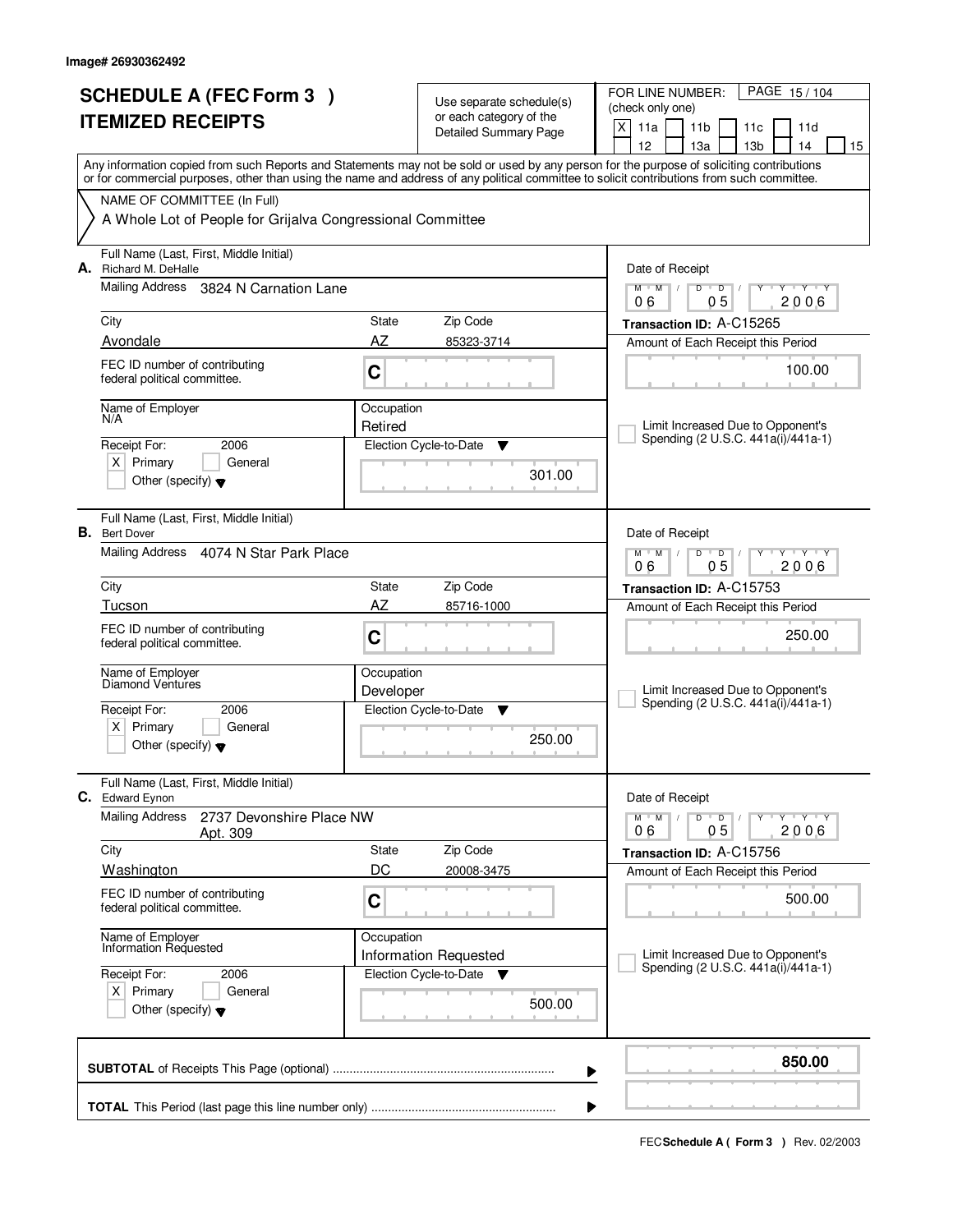|                          | <b>SCHEDULE A (FEC Form 3)</b>                                             | Use separate schedule(s) |                                                             | PAGE 16/104<br>FOR LINE NUMBER:<br>(check only one)                                                                                                                                                                                                                                     |  |  |  |  |
|--------------------------|----------------------------------------------------------------------------|--------------------------|-------------------------------------------------------------|-----------------------------------------------------------------------------------------------------------------------------------------------------------------------------------------------------------------------------------------------------------------------------------------|--|--|--|--|
| <b>ITEMIZED RECEIPTS</b> |                                                                            |                          | or each category of the<br><b>Detailed Summary Page</b>     | X<br>11a<br>11 <sub>b</sub><br>11c<br>11d                                                                                                                                                                                                                                               |  |  |  |  |
|                          |                                                                            |                          |                                                             | 12<br>14<br>13a<br>13 <sub>b</sub><br>15                                                                                                                                                                                                                                                |  |  |  |  |
|                          |                                                                            |                          |                                                             | Any information copied from such Reports and Statements may not be sold or used by any person for the purpose of soliciting contributions<br>or for commercial purposes, other than using the name and address of any political committee to solicit contributions from such committee. |  |  |  |  |
|                          | NAME OF COMMITTEE (In Full)                                                |                          |                                                             |                                                                                                                                                                                                                                                                                         |  |  |  |  |
|                          | A Whole Lot of People for Grijalva Congressional Committee                 |                          |                                                             |                                                                                                                                                                                                                                                                                         |  |  |  |  |
|                          | Full Name (Last, First, Middle Initial)<br>A. Bradley H. Feder             |                          |                                                             | Date of Receipt                                                                                                                                                                                                                                                                         |  |  |  |  |
|                          | Mailing Address<br>4465 N Black Rock Drive                                 |                          |                                                             | $M$ /<br>$\overline{D}$<br>$\overline{D}$<br>$Y$ $Y$<br>$M$ <sup><math>+</math></sup><br>0 <sub>5</sub><br>2006<br>06                                                                                                                                                                   |  |  |  |  |
|                          | City                                                                       | State                    | Zip Code                                                    | Transaction ID: A-C15746                                                                                                                                                                                                                                                                |  |  |  |  |
|                          | Tucson                                                                     | AZ                       | 85750-6943                                                  | Amount of Each Receipt this Period                                                                                                                                                                                                                                                      |  |  |  |  |
|                          | FEC ID number of contributing<br>federal political committee.              | C                        |                                                             | 500.00                                                                                                                                                                                                                                                                                  |  |  |  |  |
|                          | Name of Employer<br>Tech Wireless                                          | Occupation<br>Co-Owner   |                                                             | Limit Increased Due to Opponent's                                                                                                                                                                                                                                                       |  |  |  |  |
|                          | 2006<br>Receipt For:                                                       |                          | Election Cycle-to-Date<br>Y                                 | Spending (2 U.S.C. 441a(i)/441a-1)                                                                                                                                                                                                                                                      |  |  |  |  |
|                          | $X$ Primary<br>General                                                     |                          | 500.00                                                      |                                                                                                                                                                                                                                                                                         |  |  |  |  |
|                          | Other (specify) $\blacktriangledown$                                       |                          |                                                             |                                                                                                                                                                                                                                                                                         |  |  |  |  |
|                          | Full Name (Last, First, Middle Initial)<br><b>B.</b> Mr. George J. Feulner |                          |                                                             | Date of Receipt                                                                                                                                                                                                                                                                         |  |  |  |  |
|                          | Mailing Address 262 N Main Avenue                                          |                          |                                                             | $M$ $M$ /<br>$D$ $D$<br>$Y - Y - Y$<br>0 <sub>5</sub><br>06<br>2006                                                                                                                                                                                                                     |  |  |  |  |
|                          | City                                                                       | State                    | Zip Code                                                    | Transaction ID: A-C15758                                                                                                                                                                                                                                                                |  |  |  |  |
|                          | Tucson                                                                     | AZ                       | 85701-8220                                                  | Amount of Each Receipt this Period                                                                                                                                                                                                                                                      |  |  |  |  |
|                          | FEC ID number of contributing<br>federal political committee.              | C                        |                                                             | 250.00                                                                                                                                                                                                                                                                                  |  |  |  |  |
|                          | Name of Employer<br>Self Employed                                          | Occupation<br>Attorney   |                                                             | Limit Increased Due to Opponent's                                                                                                                                                                                                                                                       |  |  |  |  |
|                          | Receipt For:<br>2006                                                       |                          | Election Cycle-to-Date<br>v                                 | Spending (2 U.S.C. 441a(i)/441a-1)                                                                                                                                                                                                                                                      |  |  |  |  |
|                          | $x \mid$<br>Primary<br>General                                             |                          | 250.00                                                      |                                                                                                                                                                                                                                                                                         |  |  |  |  |
|                          | Other (specify) $\blacktriangledown$                                       |                          |                                                             |                                                                                                                                                                                                                                                                                         |  |  |  |  |
|                          | Full Name (Last, First, Middle Initial)<br>C. Dorothy H. Finley            |                          |                                                             | Date of Receipt                                                                                                                                                                                                                                                                         |  |  |  |  |
|                          | <b>Mailing Address</b><br>2104 S Euclid Avenue                             |                          |                                                             | $M = M$<br>$D$ $D$ $/$<br>Y TY TY TY<br>2006<br>05<br>06                                                                                                                                                                                                                                |  |  |  |  |
|                          | City                                                                       | State                    | Zip Code                                                    | Transaction ID: A-C15230                                                                                                                                                                                                                                                                |  |  |  |  |
|                          | Tucson                                                                     | AZ                       | 85713-3653                                                  | Amount of Each Receipt this Period                                                                                                                                                                                                                                                      |  |  |  |  |
|                          | FEC ID number of contributing<br>federal political committee.              | C                        |                                                             | 1000.00                                                                                                                                                                                                                                                                                 |  |  |  |  |
|                          | Name of Employer<br>Finley Distribution Compa-                             | Occupation               |                                                             | Limit Increased Due to Opponent's                                                                                                                                                                                                                                                       |  |  |  |  |
|                          | <u>ny</u><br>Receipt For:<br>2006                                          |                          | Chairman of the Board<br>Election Cycle-to-Date<br><b>V</b> | Spending (2 U.S.C. 441a(i)/441a-1)                                                                                                                                                                                                                                                      |  |  |  |  |
|                          | $X$ Primary<br>General                                                     |                          | 1750.00                                                     |                                                                                                                                                                                                                                                                                         |  |  |  |  |
|                          | Other (specify) $\blacktriangledown$                                       |                          |                                                             |                                                                                                                                                                                                                                                                                         |  |  |  |  |
|                          |                                                                            |                          |                                                             | 1750.00<br>▶                                                                                                                                                                                                                                                                            |  |  |  |  |
|                          |                                                                            |                          |                                                             |                                                                                                                                                                                                                                                                                         |  |  |  |  |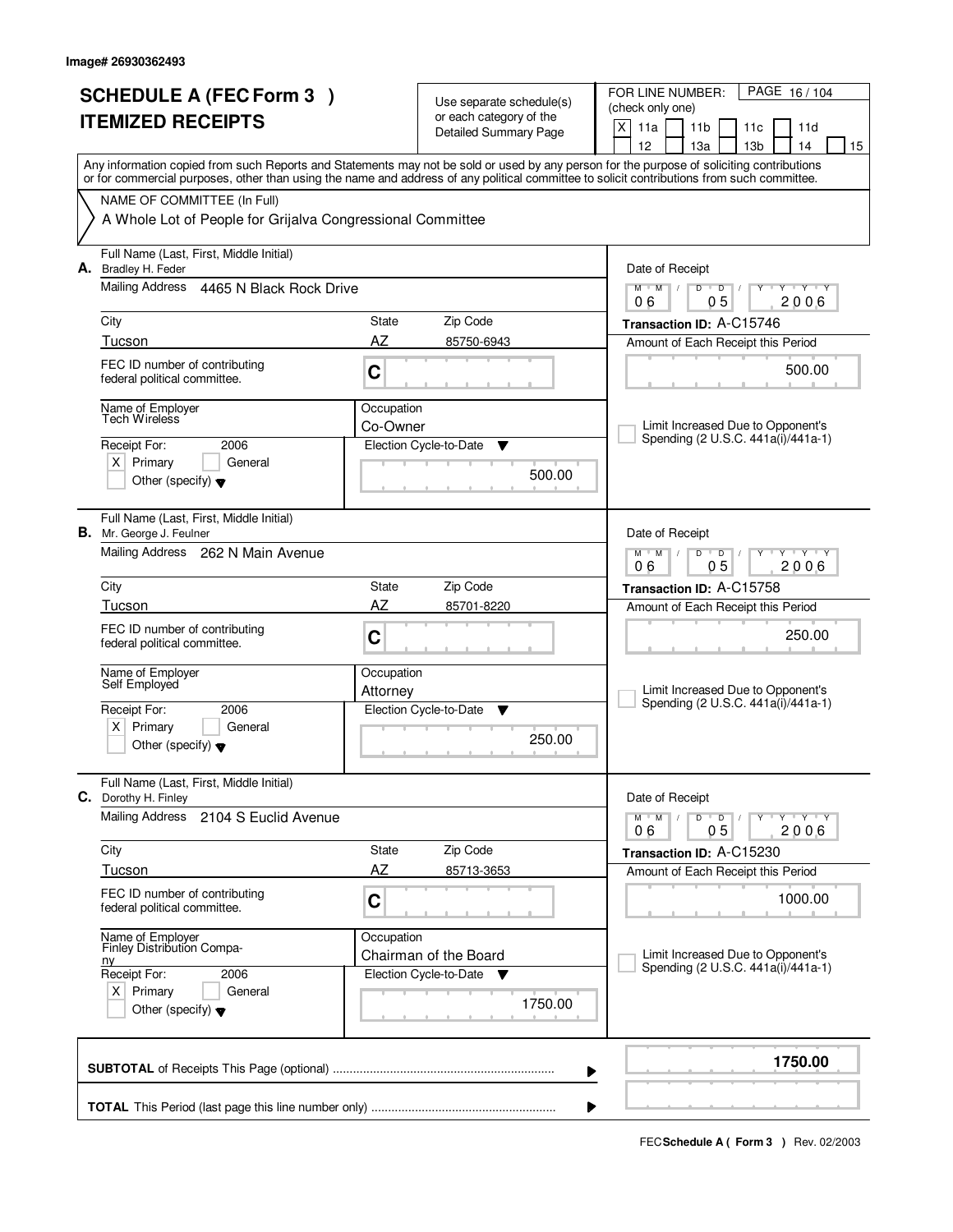|                          | <b>SCHEDULE A (FEC Form 3)</b>                                                                                                                                            | Use separate schedule(s) |                                                         | PAGE 17/104<br>FOR LINE NUMBER:<br>(check only one)                                                                                                                                   |  |
|--------------------------|---------------------------------------------------------------------------------------------------------------------------------------------------------------------------|--------------------------|---------------------------------------------------------|---------------------------------------------------------------------------------------------------------------------------------------------------------------------------------------|--|
| <b>ITEMIZED RECEIPTS</b> |                                                                                                                                                                           |                          | or each category of the<br><b>Detailed Summary Page</b> | X<br>11a<br>11 <sub>b</sub><br>11c<br>11d                                                                                                                                             |  |
|                          |                                                                                                                                                                           |                          |                                                         | 12<br>13 <sub>b</sub><br>14<br>13a<br>15<br>Any information copied from such Reports and Statements may not be sold or used by any person for the purpose of soliciting contributions |  |
|                          | or for commercial purposes, other than using the name and address of any political committee to solicit contributions from such committee.<br>NAME OF COMMITTEE (In Full) |                          |                                                         |                                                                                                                                                                                       |  |
|                          | A Whole Lot of People for Grijalva Congressional Committee                                                                                                                |                          |                                                         |                                                                                                                                                                                       |  |
|                          | Full Name (Last, First, Middle Initial)<br>A. Mr. Robert J. lannarino<br>Mailing Address 1787 W Naranja Drive                                                             |                          |                                                         | Date of Receipt                                                                                                                                                                       |  |
|                          |                                                                                                                                                                           |                          |                                                         | $\overline{Y}$ $\overline{Y}$ $\overline{Y}$<br>$M$ <sup>U</sup><br>$M$ /<br>D<br>$\overline{D}$<br>Y<br>0 <sub>5</sub><br>2006<br>06                                                 |  |
|                          | City                                                                                                                                                                      | State                    | Zip Code                                                | Transaction ID: A-C15759                                                                                                                                                              |  |
|                          | Oro Valley                                                                                                                                                                | AZ                       | 85737-7271                                              | Amount of Each Receipt this Period                                                                                                                                                    |  |
|                          | FEC ID number of contributing<br>federal political committee.                                                                                                             | $\mathbf C$              |                                                         | 500.00                                                                                                                                                                                |  |
|                          | Name of Employer<br>Diamond Ventures                                                                                                                                      | Occupation               |                                                         |                                                                                                                                                                                       |  |
|                          |                                                                                                                                                                           | Engineer                 |                                                         | Limit Increased Due to Opponent's<br>Spending (2 U.S.C. 441a(i)/441a-1)                                                                                                               |  |
|                          | 2006<br>Receipt For:<br>$X$ Primary<br>General                                                                                                                            |                          | Election Cycle-to-Date<br>Y                             |                                                                                                                                                                                       |  |
|                          | Other (specify) $\blacktriangledown$                                                                                                                                      |                          | 500.00                                                  |                                                                                                                                                                                       |  |
|                          | Full Name (Last, First, Middle Initial)<br><b>B.</b> Jonathan E. Jump                                                                                                     |                          |                                                         | Date of Receipt                                                                                                                                                                       |  |
|                          | Mailing Address 7266 E Vuelta Rancho Mesquite                                                                                                                             |                          |                                                         | D<br>$Y - Y - Y$<br>$M$ $M$ /<br>$\overline{D}$<br>0 <sub>5</sub><br>2006<br>06                                                                                                       |  |
|                          | City                                                                                                                                                                      | State                    | Zip Code                                                | Transaction ID: A-C15745                                                                                                                                                              |  |
|                          | Tucson                                                                                                                                                                    | AZ                       | 85715-3255                                              | Amount of Each Receipt this Period                                                                                                                                                    |  |
|                          | FEC ID number of contributing<br>federal political committee.                                                                                                             | C                        |                                                         | 500.00                                                                                                                                                                                |  |
|                          | Name of Employer<br>Self Employed                                                                                                                                         | Occupation               |                                                         |                                                                                                                                                                                       |  |
|                          |                                                                                                                                                                           |                          | Real Estate Agent                                       | Limit Increased Due to Opponent's<br>Spending (2 U.S.C. 441a(i)/441a-1)                                                                                                               |  |
|                          | Receipt For:<br>2006<br>x <sub>1</sub><br>Primary<br>General                                                                                                              |                          | Election Cycle-to-Date<br>▼                             |                                                                                                                                                                                       |  |
|                          | Other (specify) $\blacktriangledown$                                                                                                                                      |                          | 500.00                                                  |                                                                                                                                                                                       |  |
|                          | Full Name (Last, First, Middle Initial)<br><b>C.</b> Colin Kaltenbach                                                                                                     |                          |                                                         | Date of Receipt                                                                                                                                                                       |  |
|                          | Mailing Address<br>727 E Via Entrada                                                                                                                                      |                          |                                                         | $M^+M^-$<br>$D$ $D$ $/$<br>Y Y Y Y Y Y<br>$\sqrt{2}$<br>2006<br>05<br>06                                                                                                              |  |
|                          | City                                                                                                                                                                      | State                    | Zip Code                                                | Transaction ID: A-C15750                                                                                                                                                              |  |
|                          | Tucson                                                                                                                                                                    | AZ                       | 85718-4733                                              | Amount of Each Receipt this Period                                                                                                                                                    |  |
|                          | FEC ID number of contributing<br>federal political committee.                                                                                                             | C                        |                                                         | 167.00                                                                                                                                                                                |  |
|                          | Name of Employer<br>University of Arizona                                                                                                                                 | Occupation<br>Professor  |                                                         | Limit Increased Due to Opponent's                                                                                                                                                     |  |
|                          | Receipt For:<br>2006                                                                                                                                                      |                          | Election Cycle-to-Date<br>v                             | Spending (2 U.S.C. 441a(i)/441a-1)                                                                                                                                                    |  |
|                          | $X$ Primary<br>General<br>Other (specify) $\blacktriangledown$                                                                                                            |                          | 317.00                                                  |                                                                                                                                                                                       |  |
|                          |                                                                                                                                                                           |                          | ▶                                                       | 1167.00                                                                                                                                                                               |  |
|                          |                                                                                                                                                                           |                          |                                                         |                                                                                                                                                                                       |  |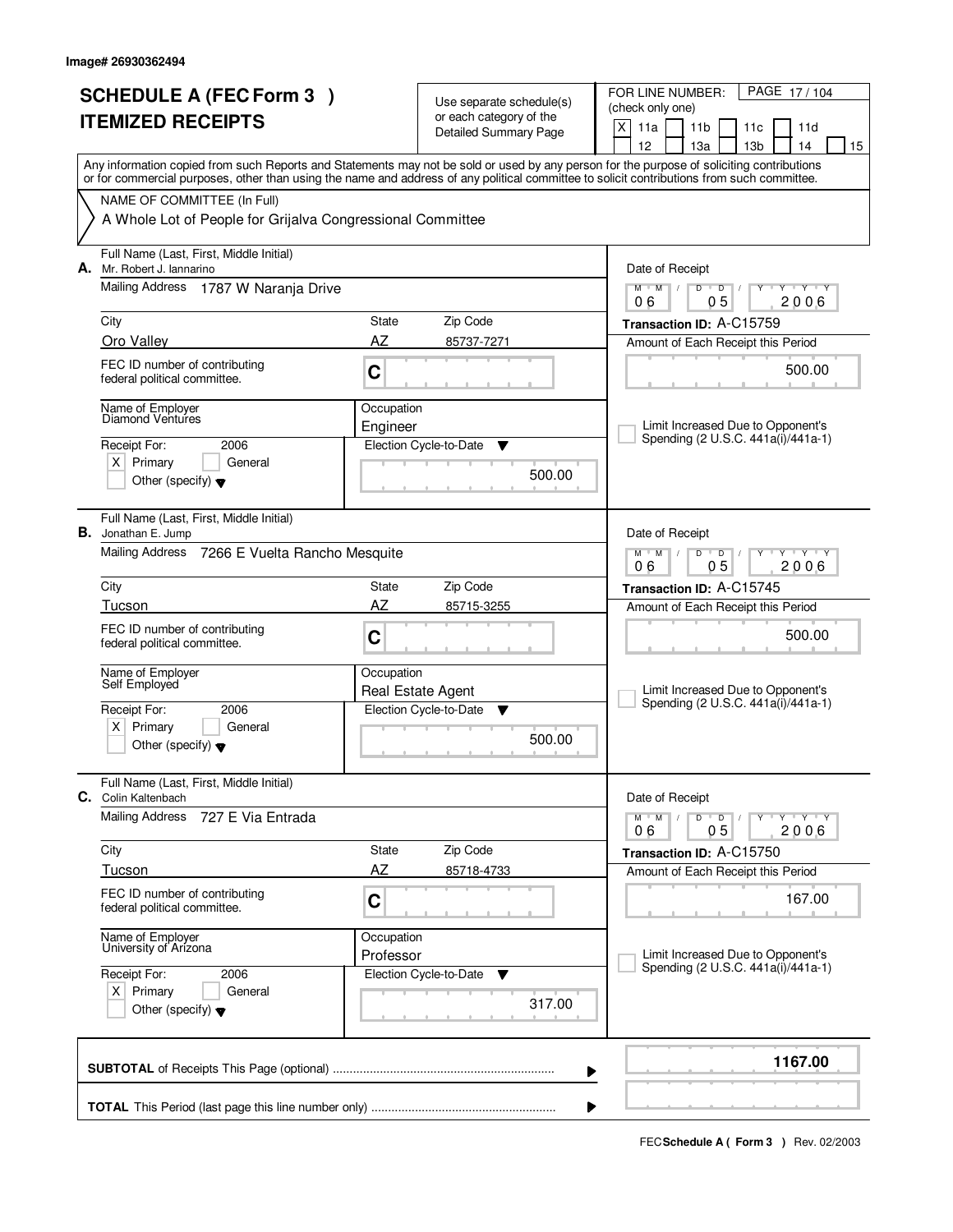| <b>SCHEDULE A (FEC Form 3)</b><br><b>ITEMIZED RECEIPTS</b> |                                                                                                                                            |                       | Use separate schedule(s)<br>or each category of the<br><b>Detailed Summary Page</b> | PAGE 18/104<br>FOR LINE NUMBER:<br>(check only one)<br>X<br>11a<br>11 <sub>b</sub><br>11c<br>11d                                          |
|------------------------------------------------------------|--------------------------------------------------------------------------------------------------------------------------------------------|-----------------------|-------------------------------------------------------------------------------------|-------------------------------------------------------------------------------------------------------------------------------------------|
|                                                            |                                                                                                                                            |                       |                                                                                     | 12<br>13a<br>13 <sub>b</sub><br>14<br>15                                                                                                  |
|                                                            | or for commercial purposes, other than using the name and address of any political committee to solicit contributions from such committee. |                       |                                                                                     | Any information copied from such Reports and Statements may not be sold or used by any person for the purpose of soliciting contributions |
|                                                            | NAME OF COMMITTEE (In Full)                                                                                                                |                       |                                                                                     |                                                                                                                                           |
|                                                            | A Whole Lot of People for Grijalva Congressional Committee                                                                                 |                       |                                                                                     |                                                                                                                                           |
|                                                            | Full Name (Last, First, Middle Initial)<br>A. Rodd Mcleod<br>Mailing Address 2502 E<br>4th Street                                          |                       |                                                                                     | Date of Receipt                                                                                                                           |
|                                                            |                                                                                                                                            |                       |                                                                                     | $T$ $Y$ $T$ $Y$<br>$M$ $M$ /<br>D<br>$\overline{D}$<br>Y<br>0 <sub>5</sub><br>2006<br>06                                                  |
|                                                            | City                                                                                                                                       | State                 | Zip Code                                                                            | Transaction ID: A-C15243                                                                                                                  |
|                                                            | Tucson                                                                                                                                     | AZ                    | 85716-4416                                                                          | Amount of Each Receipt this Period                                                                                                        |
|                                                            | FEC ID number of contributing<br>federal political committee.                                                                              | C                     |                                                                                     | 250.00                                                                                                                                    |
|                                                            | Name of Employer<br>Giffords for Congress                                                                                                  | Occupation            |                                                                                     |                                                                                                                                           |
|                                                            |                                                                                                                                            |                       | <b>Political Organizer</b>                                                          | Limit Increased Due to Opponent's<br>Spending (2 U.S.C. 441a(i)/441a-1)                                                                   |
|                                                            | Receipt For:<br>2006<br>$X$ Primary<br>General                                                                                             |                       | Election Cycle-to-Date<br>$\blacktriangledown$                                      |                                                                                                                                           |
|                                                            | Other (specify) $\blacktriangledown$                                                                                                       |                       | 256.00                                                                              |                                                                                                                                           |
| В.                                                         | Full Name (Last, First, Middle Initial)<br>Ms. Christina McVie                                                                             |                       |                                                                                     | Date of Receipt                                                                                                                           |
|                                                            | Mailing Address 4420 W Cortaro Farms Road                                                                                                  |                       |                                                                                     | $M$ $M$ /<br>D<br>$\overline{D}$<br>$Y$ $Y$<br>0 <sub>5</sub><br>2006<br>06                                                               |
|                                                            | City                                                                                                                                       | State                 | Zip Code                                                                            | Transaction ID: A-C15249                                                                                                                  |
|                                                            | Tucson                                                                                                                                     | AZ                    | 85742-9025                                                                          | Amount of Each Receipt this Period                                                                                                        |
|                                                            | FEC ID number of contributing<br>federal political committee.                                                                              | C                     |                                                                                     | 400.00                                                                                                                                    |
|                                                            | Name of Employer<br>Self                                                                                                                   | Occupation            | <b>Registered Nurse</b>                                                             | Limit Increased Due to Opponent's                                                                                                         |
|                                                            | Receipt For:<br>2006                                                                                                                       |                       | Election Cycle-to-Date<br>v                                                         | Spending (2 U.S.C. 441a(i)/441a-1)                                                                                                        |
|                                                            | $X$ Primary<br>General<br>Other (specify) $\blacktriangledown$                                                                             |                       | 400.00                                                                              |                                                                                                                                           |
| C.                                                         | Full Name (Last, First, Middle Initial)<br>Ms. Susan C Ong                                                                                 |                       |                                                                                     | Date of Receipt                                                                                                                           |
|                                                            | Mailing Address<br>4365 N Silverbell Road                                                                                                  |                       |                                                                                     | $D$ $D$<br>Y Y Y Y<br>$M$ <sup><math>+</math></sup><br>M<br>2006<br>05<br>06                                                              |
|                                                            | City                                                                                                                                       | State                 | Zip Code                                                                            | <b>Transaction ID: A-P119</b>                                                                                                             |
|                                                            | Tucson                                                                                                                                     | AZ                    | 85745-9385                                                                          | Amount of Each Receipt this Period                                                                                                        |
|                                                            | FEC ID number of contributing<br>federal political committee.                                                                              | C                     |                                                                                     | 500.00                                                                                                                                    |
|                                                            | Name of Employer<br>3200 N. First Avenue LLC                                                                                               | Occupation<br>Partner |                                                                                     | Limit Increased Due to Opponent's                                                                                                         |
|                                                            | Receipt For:<br>2006                                                                                                                       |                       | Election Cycle-to-Date<br>v                                                         | Spending (2 U.S.C. 441a(i)/441a-1)<br>[MEMO ITÊM]                                                                                         |
|                                                            | $X$ Primary<br>General<br>Other (specify) $\blacktriangledown$                                                                             |                       | 750.00                                                                              | Partnership Itemization<br>Memo                                                                                                           |
|                                                            |                                                                                                                                            |                       | ▶                                                                                   | 650.00                                                                                                                                    |
|                                                            |                                                                                                                                            |                       | ▶                                                                                   |                                                                                                                                           |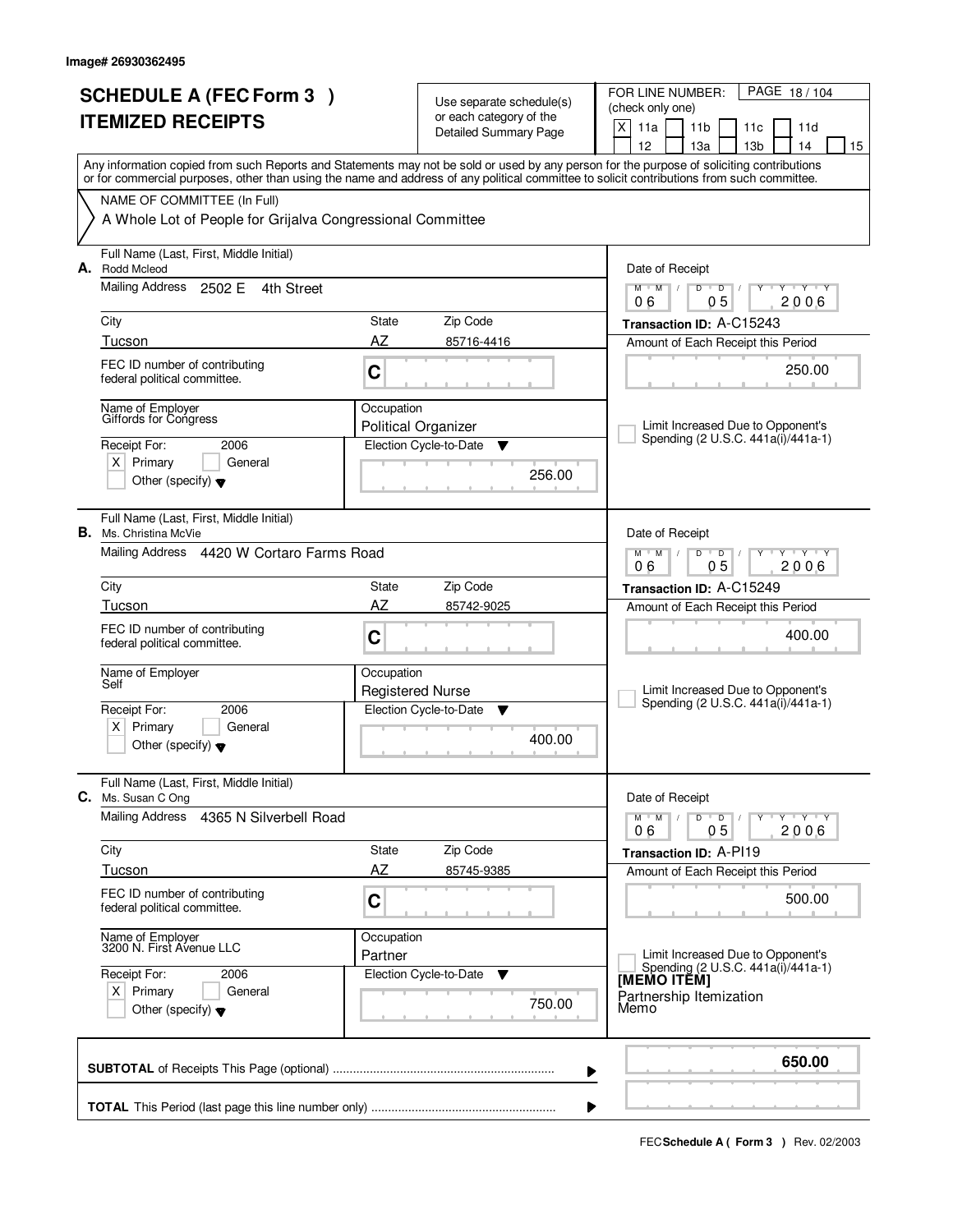| <b>SCHEDULE A (FEC Form 3)</b><br><b>ITEMIZED RECEIPTS</b> |                                                                                                                                            |                       | Use separate schedule(s)<br>or each category of the<br><b>Detailed Summary Page</b> | PAGE 19/104<br>FOR LINE NUMBER:<br>(check only one)<br>X<br>11a<br>11 <sub>b</sub><br>11 <sub>c</sub><br>11d                                                                          |  |  |  |
|------------------------------------------------------------|--------------------------------------------------------------------------------------------------------------------------------------------|-----------------------|-------------------------------------------------------------------------------------|---------------------------------------------------------------------------------------------------------------------------------------------------------------------------------------|--|--|--|
|                                                            |                                                                                                                                            |                       |                                                                                     | 12<br>13а<br>13 <sub>b</sub><br>14<br>15<br>Any information copied from such Reports and Statements may not be sold or used by any person for the purpose of soliciting contributions |  |  |  |
|                                                            | or for commercial purposes, other than using the name and address of any political committee to solicit contributions from such committee. |                       |                                                                                     |                                                                                                                                                                                       |  |  |  |
|                                                            | NAME OF COMMITTEE (In Full)<br>A Whole Lot of People for Grijalva Congressional Committee                                                  |                       |                                                                                     |                                                                                                                                                                                       |  |  |  |
| А.                                                         | Full Name (Last, First, Middle Initial)<br>Mr. James Pederson                                                                              |                       |                                                                                     | Date of Receipt                                                                                                                                                                       |  |  |  |
|                                                            | Mailing Address 2800 N Central Avenue                                                                                                      |                       |                                                                                     | $M$ $M$ /<br>$D$ $D$<br>$Y - Y - Y$<br>0 <sub>5</sub><br>2006<br>06                                                                                                                   |  |  |  |
|                                                            | City                                                                                                                                       | State                 | Zip Code                                                                            | Transaction ID: A-C15273                                                                                                                                                              |  |  |  |
|                                                            | Phoenix                                                                                                                                    | AZ                    | 85004-1007                                                                          | Amount of Each Receipt this Period                                                                                                                                                    |  |  |  |
|                                                            | FEC ID number of contributing<br>federal political committee.                                                                              | C                     |                                                                                     | 600.00                                                                                                                                                                                |  |  |  |
|                                                            | Name of Employer<br>Pederson Group Inc.                                                                                                    | Occupation            | <b>Real Estate Broker</b>                                                           | Limit Increased Due to Opponent's                                                                                                                                                     |  |  |  |
|                                                            | 2006<br>Receipt For:                                                                                                                       |                       | Election Cycle-to-Date<br>▼                                                         | Spending (2 U.S.C. 441a(i)/441a-1)                                                                                                                                                    |  |  |  |
|                                                            | $X$ Primary<br>General<br>Other (specify) $\blacktriangledown$                                                                             |                       | 2500.00                                                                             |                                                                                                                                                                                       |  |  |  |
|                                                            | Full Name (Last, First, Middle Initial)<br><b>B.</b> Mr. James Pederson                                                                    |                       |                                                                                     | Date of Receipt                                                                                                                                                                       |  |  |  |
|                                                            | Mailing Address 2800 N Central Avenue                                                                                                      |                       |                                                                                     | $M$ $M$ /<br>D<br>$\overline{D}$<br>Y 'Y 'Y<br>0 <sub>5</sub><br>06<br>2006                                                                                                           |  |  |  |
|                                                            | City                                                                                                                                       | State                 | Zip Code                                                                            | Transaction ID: A-C15718                                                                                                                                                              |  |  |  |
|                                                            | Phoenix                                                                                                                                    | AZ                    | 85004-1007                                                                          | Amount of Each Receipt this Period                                                                                                                                                    |  |  |  |
|                                                            | FEC ID number of contributing<br>federal political committee.                                                                              | C                     |                                                                                     | 400.00                                                                                                                                                                                |  |  |  |
|                                                            | Name of Employer<br>Pederson Group Inc.                                                                                                    | Occupation            | <b>Real Estate Broker</b>                                                           | Limit Increased Due to Opponent's                                                                                                                                                     |  |  |  |
|                                                            | 2006<br>Receipt For:                                                                                                                       |                       | Election Cycle-to-Date<br>v                                                         | Spending (2 U.S.C. 441a(i)/441a-1)                                                                                                                                                    |  |  |  |
|                                                            | Primary<br>X General<br>Other (specify) $\blacktriangledown$                                                                               |                       | 2500.00                                                                             |                                                                                                                                                                                       |  |  |  |
| C.                                                         | Full Name (Last, First, Middle Initial)<br>Ms. Lois Putzier                                                                                |                       |                                                                                     | Date of Receipt                                                                                                                                                                       |  |  |  |
|                                                            | <b>Mailing Address</b><br>5033 E 23rd Street                                                                                               |                       |                                                                                     | $D$ $D$ $/$<br>$M-M$ /<br>Y FY FY FY<br>05<br>2006<br>06                                                                                                                              |  |  |  |
|                                                            | City                                                                                                                                       | State                 | Zip Code                                                                            | Transaction ID: A-C15268                                                                                                                                                              |  |  |  |
|                                                            | Tucson                                                                                                                                     | AZ                    | 85711-4915                                                                          | Amount of Each Receipt this Period                                                                                                                                                    |  |  |  |
|                                                            | FEC ID number of contributing<br>federal political committee.                                                                              | C                     |                                                                                     | 200.00                                                                                                                                                                                |  |  |  |
|                                                            | Name of Employer<br>N/A                                                                                                                    | Occupation<br>Retired |                                                                                     | Limit Increased Due to Opponent's                                                                                                                                                     |  |  |  |
|                                                            | Receipt For:<br>2006                                                                                                                       |                       | Election Cycle-to-Date<br><b>V</b>                                                  | Spending (2 U.S.C. 441a(i)/441a-1)                                                                                                                                                    |  |  |  |
|                                                            | $X$ Primary<br>General<br>Other (specify) $\blacktriangledown$                                                                             |                       | 316.00                                                                              |                                                                                                                                                                                       |  |  |  |
|                                                            |                                                                                                                                            |                       |                                                                                     | 1200.00<br>▶                                                                                                                                                                          |  |  |  |
|                                                            | ▶                                                                                                                                          |                       |                                                                                     |                                                                                                                                                                                       |  |  |  |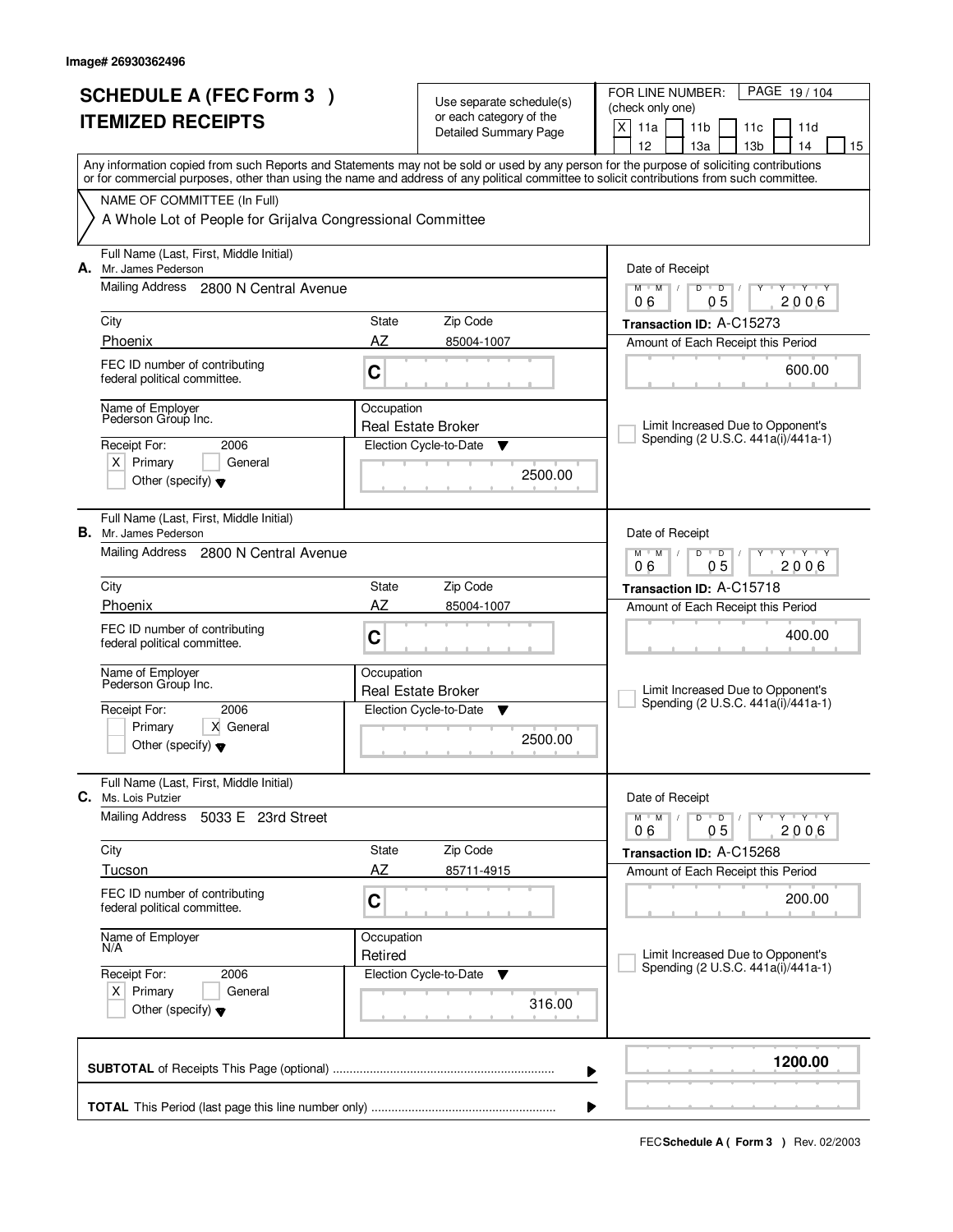| <b>SCHEDULE A (FEC Form 3)</b><br><b>ITEMIZED RECEIPTS</b> |                                                                                                                                                                                                                                                                                         | Use separate schedule(s)<br>or each category of the                         |                              | PAGE 20 / 104<br>FOR LINE NUMBER:<br>(check only one)                                 |  |
|------------------------------------------------------------|-----------------------------------------------------------------------------------------------------------------------------------------------------------------------------------------------------------------------------------------------------------------------------------------|-----------------------------------------------------------------------------|------------------------------|---------------------------------------------------------------------------------------|--|
|                                                            |                                                                                                                                                                                                                                                                                         |                                                                             | <b>Detailed Summary Page</b> | X<br>11a<br>11 <sub>b</sub><br>11c<br>11d<br>12<br>13a<br>13 <sub>b</sub><br>14<br>15 |  |
|                                                            | Any information copied from such Reports and Statements may not be sold or used by any person for the purpose of soliciting contributions<br>or for commercial purposes, other than using the name and address of any political committee to solicit contributions from such committee. |                                                                             |                              |                                                                                       |  |
|                                                            | NAME OF COMMITTEE (In Full)                                                                                                                                                                                                                                                             |                                                                             |                              |                                                                                       |  |
|                                                            | A Whole Lot of People for Grijalva Congressional Committee                                                                                                                                                                                                                              |                                                                             |                              |                                                                                       |  |
|                                                            | Full Name (Last, First, Middle Initial)<br>A. Mr. Eugene G. Sander                                                                                                                                                                                                                      |                                                                             |                              | Date of Receipt                                                                       |  |
|                                                            | Mailing Address 7010 N<br>1st Avenue                                                                                                                                                                                                                                                    |                                                                             |                              | $M$ $M$ /<br>D<br>$\overline{D}$<br>$T - Y$<br>Y<br>0 <sub>5</sub><br>2006<br>06      |  |
|                                                            | City                                                                                                                                                                                                                                                                                    | State                                                                       | Zip Code                     | Transaction ID: A-C15752                                                              |  |
|                                                            | Tucson                                                                                                                                                                                                                                                                                  | AZ                                                                          | 85718-1006                   | Amount of Each Receipt this Period                                                    |  |
|                                                            | FEC ID number of contributing<br>federal political committee.                                                                                                                                                                                                                           | C                                                                           |                              | 167.00                                                                                |  |
|                                                            | Name of Employer<br>U of A College of Ag. and                                                                                                                                                                                                                                           | Occupation                                                                  |                              |                                                                                       |  |
|                                                            | Life Science                                                                                                                                                                                                                                                                            |                                                                             | Vice-Pres and Dean           | Limit Increased Due to Opponent's<br>Spending (2 U.S.C. 441a(i)/441a-1)               |  |
|                                                            | Receipt For:<br>2006<br>$X$ Primary<br>General                                                                                                                                                                                                                                          |                                                                             | Election Cycle-to-Date<br>▼  |                                                                                       |  |
|                                                            | Other (specify) $\blacktriangledown$                                                                                                                                                                                                                                                    |                                                                             | 267.00                       |                                                                                       |  |
|                                                            | Full Name (Last, First, Middle Initial)<br><b>B.</b> Donald A Semro                                                                                                                                                                                                                     |                                                                             |                              | Date of Receipt                                                                       |  |
|                                                            | Mailing Address<br>6843 N Solaz Cuarto                                                                                                                                                                                                                                                  | $M$ $M$ /<br>D<br>$\overline{D}$<br>$Y$ $Y$<br>0 <sub>5</sub><br>2006<br>06 |                              |                                                                                       |  |
|                                                            | City                                                                                                                                                                                                                                                                                    | State                                                                       | Zip Code                     | Transaction ID: A-C15743                                                              |  |
|                                                            | Tucson                                                                                                                                                                                                                                                                                  | AZ                                                                          | 85718-1154                   | Amount of Each Receipt this Period                                                    |  |
|                                                            | FEC ID number of contributing<br>federal political committee.                                                                                                                                                                                                                           | C                                                                           |                              | 1100.00                                                                               |  |
|                                                            | Name of Employer<br>J.L. Investments                                                                                                                                                                                                                                                    | Occupation<br>Partner                                                       |                              | Limit Increased Due to Opponent's                                                     |  |
|                                                            | Receipt For:<br>2006                                                                                                                                                                                                                                                                    |                                                                             | Election Cycle-to-Date<br>v  | Spending (2 U.S.C. 441a(i)/441a-1)                                                    |  |
|                                                            | $\times$<br>Primary<br>General<br>Other (specify) $\blacktriangledown$                                                                                                                                                                                                                  |                                                                             | 3100.00                      |                                                                                       |  |
|                                                            | Full Name (Last, First, Middle Initial)<br>C. Donald A Semro                                                                                                                                                                                                                            |                                                                             |                              | Date of Receipt                                                                       |  |
|                                                            | <b>Mailing Address</b><br>6843 N Solaz Cuarto                                                                                                                                                                                                                                           |                                                                             |                              | Y Y Y Y<br>$M$ M<br>$D$ $D$<br>2006<br>05<br>06                                       |  |
|                                                            | City                                                                                                                                                                                                                                                                                    | State                                                                       | Zip Code                     | Transaction ID: A-C15744                                                              |  |
|                                                            | Tucson                                                                                                                                                                                                                                                                                  | <b>AZ</b>                                                                   | 85718-1154                   | Amount of Each Receipt this Period                                                    |  |
|                                                            | FEC ID number of contributing<br>federal political committee.                                                                                                                                                                                                                           | С                                                                           |                              | 1000.00                                                                               |  |
|                                                            | Name of Employer<br>J.L. Investments                                                                                                                                                                                                                                                    | Occupation<br>Partner                                                       |                              | Limit Increased Due to Opponent's                                                     |  |
|                                                            | 2006<br>Receipt For:                                                                                                                                                                                                                                                                    |                                                                             | Election Cycle-to-Date<br>v  | Spending (2 U.S.C. 441a(i)/441a-1)                                                    |  |
|                                                            | X General<br>Primary<br>Other (specify) $\blacktriangledown$                                                                                                                                                                                                                            |                                                                             | 3100.00                      |                                                                                       |  |
|                                                            |                                                                                                                                                                                                                                                                                         |                                                                             | ▶                            | 2267.00                                                                               |  |
|                                                            |                                                                                                                                                                                                                                                                                         |                                                                             |                              |                                                                                       |  |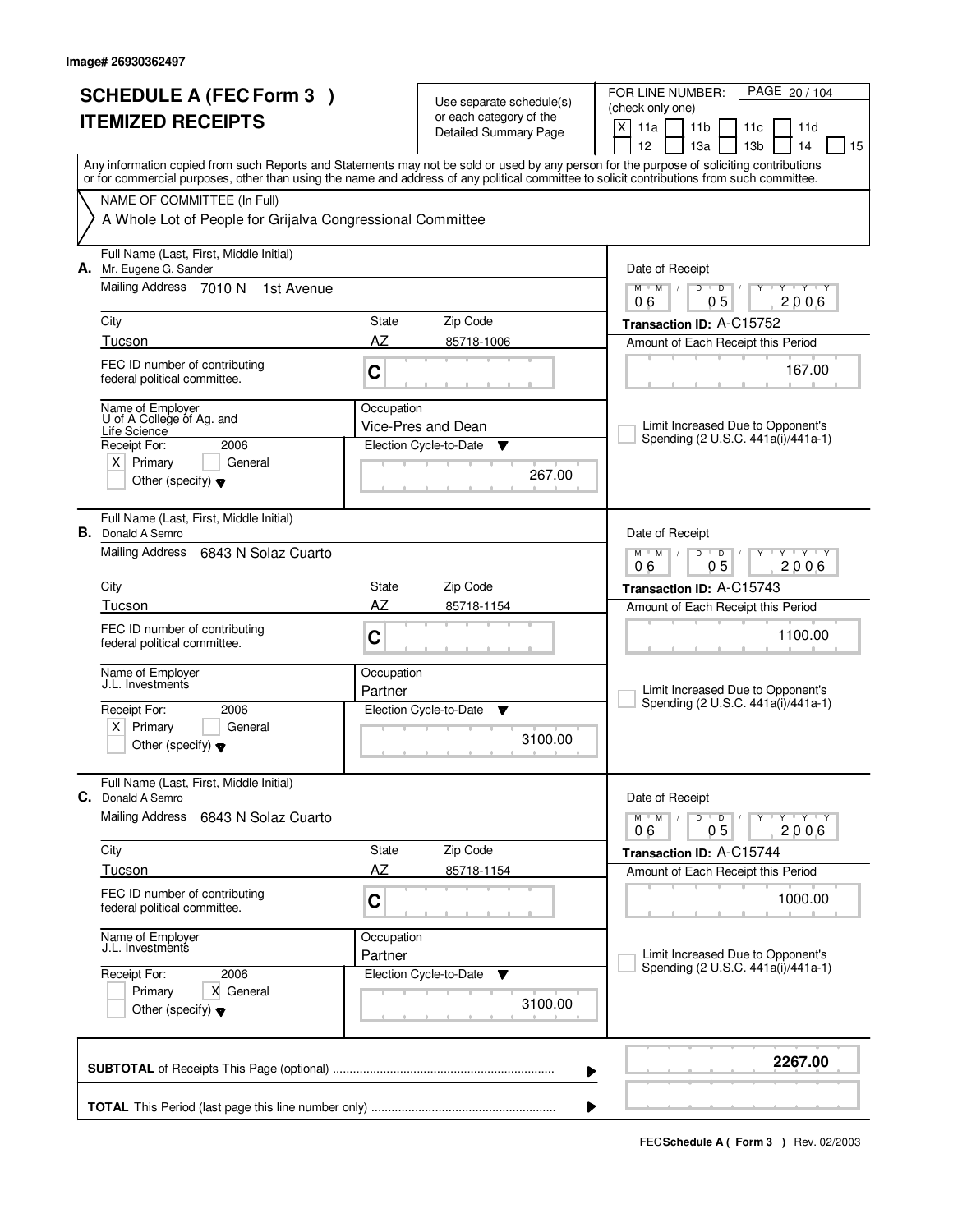|    | <b>SCHEDULE A (FEC Form 3)</b><br><b>ITEMIZED RECEIPTS</b>                                                                                                                                                                        |                                            | Use separate schedule(s)<br>or each category of the<br><b>Detailed Summary Page</b> | PAGE 21 / 104<br>FOR LINE NUMBER:<br>(check only one)<br>X<br>11a<br>11 <sub>b</sub><br>11d<br>11c<br>12<br>13a<br>13 <sub>b</sub><br>14<br>15                                                                                                                                          |
|----|-----------------------------------------------------------------------------------------------------------------------------------------------------------------------------------------------------------------------------------|--------------------------------------------|-------------------------------------------------------------------------------------|-----------------------------------------------------------------------------------------------------------------------------------------------------------------------------------------------------------------------------------------------------------------------------------------|
|    | NAME OF COMMITTEE (In Full)<br>A Whole Lot of People for Grijalva Congressional Committee                                                                                                                                         |                                            |                                                                                     | Any information copied from such Reports and Statements may not be sold or used by any person for the purpose of soliciting contributions<br>or for commercial purposes, other than using the name and address of any political committee to solicit contributions from such committee. |
|    | Full Name (Last, First, Middle Initial)<br>A. Shay D Stautz<br>Mailing Address 6052 E 26th Street<br>City<br>Tucson<br>FEC ID number of contributing<br>federal political committee.<br>Name of Employer<br>University of Arizona | State<br>AZ<br>C<br>Occupation<br>Lobbyist | Zip Code<br>85711-6019                                                              | Date of Receipt<br>$\mathsf D$<br>$Y$ $Y$<br>$M$ <sup>-1</sup><br>$M$ /<br>D<br>Y<br>┳<br>0 <sub>5</sub><br>2006<br>06<br>Transaction ID: A-C15740<br>Amount of Each Receipt this Period<br>500.00<br>Limit Increased Due to Opponent's                                                 |
|    | 2006<br>Receipt For:<br>$X$ Primary<br>General<br>Other (specify) $\blacktriangledown$<br>Full Name (Last, First, Middle Initial)                                                                                                 |                                            | Election Cycle-to-Date<br>▼<br>500.00                                               | Spending (2 U.S.C. 441a(i)/441a-1)                                                                                                                                                                                                                                                      |
|    | <b>B.</b> Mr. Robert M. Suarez<br>Mailing Address 3802 E Calle De Soto<br>City<br>Tucson                                                                                                                                          | State<br>AZ                                | Zip Code<br>85716-5126                                                              | Date of Receipt<br>$M$ $M$ /<br>D<br>$\overline{D}$<br>Y Y Y Y<br>05<br>06<br>2006<br>Transaction ID: A-C15742<br>Amount of Each Receipt this Period                                                                                                                                    |
|    | FEC ID number of contributing<br>federal political committee.<br>Name of Employer<br>R.S. Engineering<br>Receipt For:<br>2006<br>$x \mid$<br>Primary<br>General<br>Other (specify) $\bullet$                                      | C<br>Occupation<br>Engineer                | Election Cycle-to-Date<br>▼<br>800.00                                               | 100.00<br>Limit Increased Due to Opponent's<br>Spending (2 U.S.C. 441a(i)/441a-1)                                                                                                                                                                                                       |
| C. | Full Name (Last, First, Middle Initial)<br>Burt A Townsend III<br>Mailing Address<br>3192 N Placita Agua Caliente                                                                                                                 |                                            |                                                                                     | Date of Receipt<br>$D$ $D$ $/$<br>$M$ $M$ $M$<br>Y Y Y Y Y Y<br>05<br>2006<br>06                                                                                                                                                                                                        |
|    | City<br>Tucson<br>FEC ID number of contributing<br>federal political committee.                                                                                                                                                   | State<br>AZ<br>C                           | Zip Code<br>85712-1250                                                              | Transaction ID: A-C15747<br>Amount of Each Receipt this Period<br>500.00                                                                                                                                                                                                                |
|    | Name of Employer<br>MFC Home<br>Receipt For:<br>2006<br>$X$ Primary<br>General<br>Other (specify) $\blacktriangledown$                                                                                                            | Occupation<br>Co-Owner                     | Election Cycle-to-Date<br><b>V</b><br>500.00                                        | Limit Increased Due to Opponent's<br>Spending (2 U.S.C. 441a(i)/441a-1)                                                                                                                                                                                                                 |
|    |                                                                                                                                                                                                                                   |                                            |                                                                                     | 1100.00<br>▶                                                                                                                                                                                                                                                                            |
|    |                                                                                                                                                                                                                                   |                                            |                                                                                     |                                                                                                                                                                                                                                                                                         |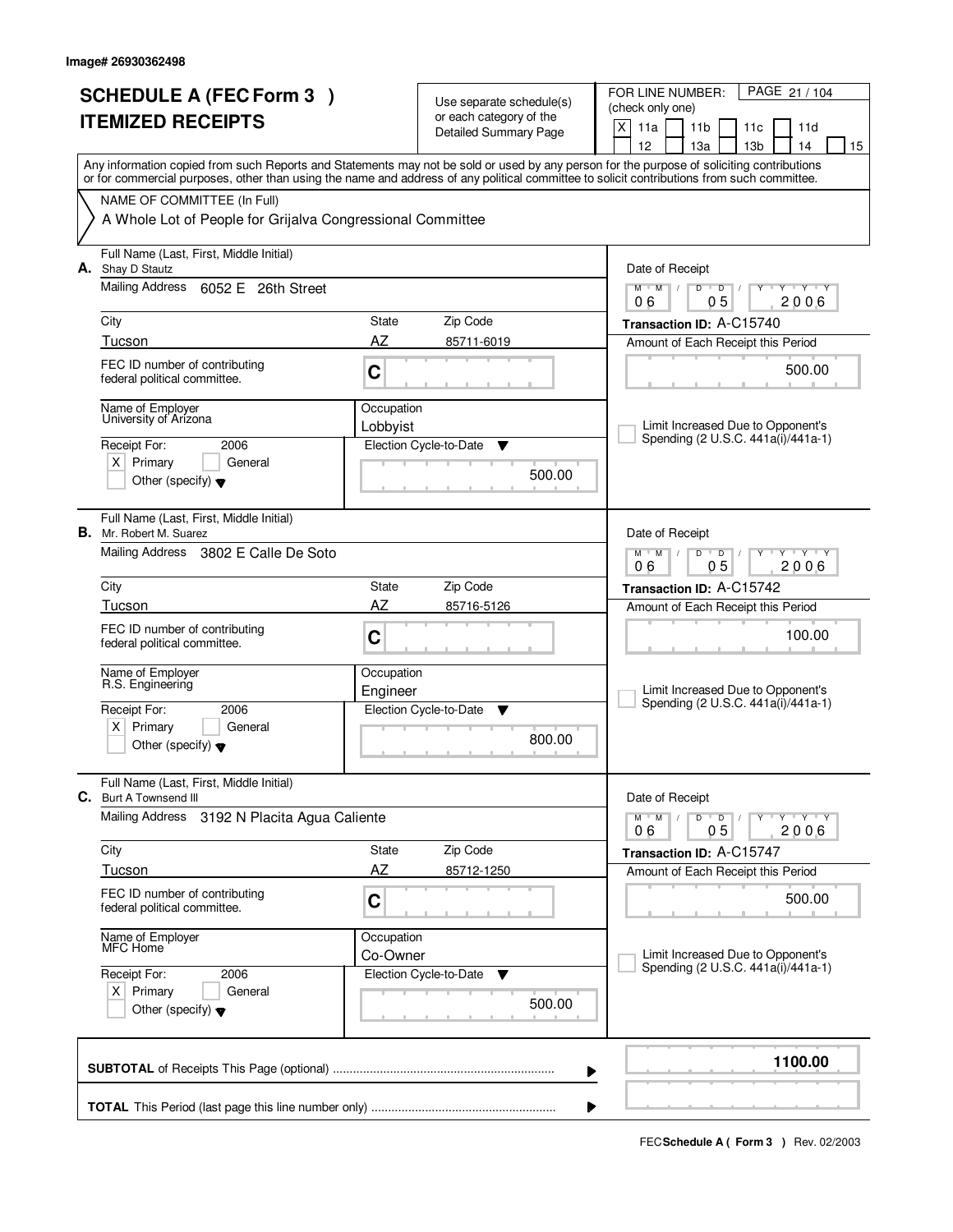| (check only one)<br>or each category of the<br><b>ITEMIZED RECEIPTS</b><br>X<br>11a<br>11 <sub>b</sub><br>11c<br>11d<br><b>Detailed Summary Page</b><br>12<br>13 <sub>b</sub><br>14<br>13a<br>Any information copied from such Reports and Statements may not be sold or used by any person for the purpose of soliciting contributions<br>or for commercial purposes, other than using the name and address of any political committee to solicit contributions from such committee.<br>NAME OF COMMITTEE (In Full)<br>A Whole Lot of People for Grijalva Congressional Committee<br>Full Name (Last, First, Middle Initial)<br>A. Clague A Van Slyke, III<br>Date of Receipt<br>Mailing Address 4121 E Poe Street<br>$\overline{D}$<br>$+Y+Y$<br>$M$ <sup>U</sup><br>$M$ /<br>D<br>Y<br>0 <sub>5</sub><br>2006<br>06<br>City<br>State<br>Zip Code<br>Transaction ID: A-C15757<br>AZ<br>Tucson<br>85711-2846<br>Amount of Each Receipt this Period<br>FEC ID number of contributing<br>150.00<br>$\mathbf C$<br>federal political committee.<br>Name of Employer<br>Occupation<br>Self Employed<br>Limit Increased Due to Opponent's<br>Attorney<br>Spending (2 U.S.C. 441a(i)/441a-1)<br>2006<br>Receipt For:<br>Election Cycle-to-Date<br>Y<br>$X$ Primary<br>General<br>483.33<br>Other (specify) $\blacktriangledown$<br>Full Name (Last, First, Middle Initial)<br><b>B.</b> Thomas W Warne<br>Date of Receipt<br>Mailing Address<br>70 W Cushing Street<br>D<br>$Y - Y - Y$<br>$M$ $M$ /<br>$\overline{D}$<br>0 <sub>5</sub><br>2006<br>06<br>City<br>Zip Code<br>State<br>Transaction ID: A-C15754<br>AZ<br>Tucson<br>85701-2218<br>Amount of Each Receipt this Period<br>FEC ID number of contributing<br>1600.00<br>C<br>federal political committee.<br>Occupation<br>Name of Employer<br>J.L. Investments<br>Limit Increased Due to Opponent's<br>Partner<br>Spending (2 U.S.C. 441a(i)/441a-1)<br>Receipt For:<br>2006<br>Election Cycle-to-Date<br>v<br>$x \mid$<br>Primary<br>General<br>2600.00<br>Other (specify) $\blacktriangledown$<br>Full Name (Last, First, Middle Initial)<br><b>C.</b> Thomas W Warne<br>Date of Receipt<br><b>Mailing Address</b><br>70 W Cushing Street<br>$M$ $M$ $M$<br>$D$ $D$ $/$<br>Y Y Y Y Y Y<br>2006<br>05<br>06<br>Zip Code<br>City<br>State<br>Transaction ID: A-C15755<br>AZ<br>Tucson<br>85701-2218<br>Amount of Each Receipt this Period<br>FEC ID number of contributing<br>C<br>500.00<br>federal political committee.<br>Name of Employer<br>Occupation<br>J.L. Investments<br>Limit Increased Due to Opponent's<br>Partner<br>Spending (2 U.S.C. 441a(i)/441a-1)<br>Election Cycle-to-Date<br>Receipt For:<br>2006<br>v<br>X General<br>Primary<br>2600.00<br>Other (specify) $\blacktriangledown$<br>2250.00<br>▶ |  | <b>SCHEDULE A (FEC Form 3)</b> | Use separate schedule(s) | PAGE 22/104<br>FOR LINE NUMBER: |
|--------------------------------------------------------------------------------------------------------------------------------------------------------------------------------------------------------------------------------------------------------------------------------------------------------------------------------------------------------------------------------------------------------------------------------------------------------------------------------------------------------------------------------------------------------------------------------------------------------------------------------------------------------------------------------------------------------------------------------------------------------------------------------------------------------------------------------------------------------------------------------------------------------------------------------------------------------------------------------------------------------------------------------------------------------------------------------------------------------------------------------------------------------------------------------------------------------------------------------------------------------------------------------------------------------------------------------------------------------------------------------------------------------------------------------------------------------------------------------------------------------------------------------------------------------------------------------------------------------------------------------------------------------------------------------------------------------------------------------------------------------------------------------------------------------------------------------------------------------------------------------------------------------------------------------------------------------------------------------------------------------------------------------------------------------------------------------------------------------------------------------------------------------------------------------------------------------------------------------------------------------------------------------------------------------------------------------------------------------------------------------------------------------------------------------------------------------------------------------------------------------------------------------------------------------------------------------------------------------------------------------------------------------------------------------------------------------------------------------------------------------------------------------|--|--------------------------------|--------------------------|---------------------------------|
|                                                                                                                                                                                                                                                                                                                                                                                                                                                                                                                                                                                                                                                                                                                                                                                                                                                                                                                                                                                                                                                                                                                                                                                                                                                                                                                                                                                                                                                                                                                                                                                                                                                                                                                                                                                                                                                                                                                                                                                                                                                                                                                                                                                                                                                                                                                                                                                                                                                                                                                                                                                                                                                                                                                                                                                |  |                                |                          |                                 |
|                                                                                                                                                                                                                                                                                                                                                                                                                                                                                                                                                                                                                                                                                                                                                                                                                                                                                                                                                                                                                                                                                                                                                                                                                                                                                                                                                                                                                                                                                                                                                                                                                                                                                                                                                                                                                                                                                                                                                                                                                                                                                                                                                                                                                                                                                                                                                                                                                                                                                                                                                                                                                                                                                                                                                                                |  |                                |                          | 15                              |
|                                                                                                                                                                                                                                                                                                                                                                                                                                                                                                                                                                                                                                                                                                                                                                                                                                                                                                                                                                                                                                                                                                                                                                                                                                                                                                                                                                                                                                                                                                                                                                                                                                                                                                                                                                                                                                                                                                                                                                                                                                                                                                                                                                                                                                                                                                                                                                                                                                                                                                                                                                                                                                                                                                                                                                                |  |                                |                          |                                 |
|                                                                                                                                                                                                                                                                                                                                                                                                                                                                                                                                                                                                                                                                                                                                                                                                                                                                                                                                                                                                                                                                                                                                                                                                                                                                                                                                                                                                                                                                                                                                                                                                                                                                                                                                                                                                                                                                                                                                                                                                                                                                                                                                                                                                                                                                                                                                                                                                                                                                                                                                                                                                                                                                                                                                                                                |  |                                |                          |                                 |
|                                                                                                                                                                                                                                                                                                                                                                                                                                                                                                                                                                                                                                                                                                                                                                                                                                                                                                                                                                                                                                                                                                                                                                                                                                                                                                                                                                                                                                                                                                                                                                                                                                                                                                                                                                                                                                                                                                                                                                                                                                                                                                                                                                                                                                                                                                                                                                                                                                                                                                                                                                                                                                                                                                                                                                                |  |                                |                          |                                 |
|                                                                                                                                                                                                                                                                                                                                                                                                                                                                                                                                                                                                                                                                                                                                                                                                                                                                                                                                                                                                                                                                                                                                                                                                                                                                                                                                                                                                                                                                                                                                                                                                                                                                                                                                                                                                                                                                                                                                                                                                                                                                                                                                                                                                                                                                                                                                                                                                                                                                                                                                                                                                                                                                                                                                                                                |  |                                |                          |                                 |
|                                                                                                                                                                                                                                                                                                                                                                                                                                                                                                                                                                                                                                                                                                                                                                                                                                                                                                                                                                                                                                                                                                                                                                                                                                                                                                                                                                                                                                                                                                                                                                                                                                                                                                                                                                                                                                                                                                                                                                                                                                                                                                                                                                                                                                                                                                                                                                                                                                                                                                                                                                                                                                                                                                                                                                                |  |                                |                          |                                 |
|                                                                                                                                                                                                                                                                                                                                                                                                                                                                                                                                                                                                                                                                                                                                                                                                                                                                                                                                                                                                                                                                                                                                                                                                                                                                                                                                                                                                                                                                                                                                                                                                                                                                                                                                                                                                                                                                                                                                                                                                                                                                                                                                                                                                                                                                                                                                                                                                                                                                                                                                                                                                                                                                                                                                                                                |  |                                |                          |                                 |
|                                                                                                                                                                                                                                                                                                                                                                                                                                                                                                                                                                                                                                                                                                                                                                                                                                                                                                                                                                                                                                                                                                                                                                                                                                                                                                                                                                                                                                                                                                                                                                                                                                                                                                                                                                                                                                                                                                                                                                                                                                                                                                                                                                                                                                                                                                                                                                                                                                                                                                                                                                                                                                                                                                                                                                                |  |                                |                          |                                 |
|                                                                                                                                                                                                                                                                                                                                                                                                                                                                                                                                                                                                                                                                                                                                                                                                                                                                                                                                                                                                                                                                                                                                                                                                                                                                                                                                                                                                                                                                                                                                                                                                                                                                                                                                                                                                                                                                                                                                                                                                                                                                                                                                                                                                                                                                                                                                                                                                                                                                                                                                                                                                                                                                                                                                                                                |  |                                |                          |                                 |
|                                                                                                                                                                                                                                                                                                                                                                                                                                                                                                                                                                                                                                                                                                                                                                                                                                                                                                                                                                                                                                                                                                                                                                                                                                                                                                                                                                                                                                                                                                                                                                                                                                                                                                                                                                                                                                                                                                                                                                                                                                                                                                                                                                                                                                                                                                                                                                                                                                                                                                                                                                                                                                                                                                                                                                                |  |                                |                          |                                 |
|                                                                                                                                                                                                                                                                                                                                                                                                                                                                                                                                                                                                                                                                                                                                                                                                                                                                                                                                                                                                                                                                                                                                                                                                                                                                                                                                                                                                                                                                                                                                                                                                                                                                                                                                                                                                                                                                                                                                                                                                                                                                                                                                                                                                                                                                                                                                                                                                                                                                                                                                                                                                                                                                                                                                                                                |  |                                |                          |                                 |
|                                                                                                                                                                                                                                                                                                                                                                                                                                                                                                                                                                                                                                                                                                                                                                                                                                                                                                                                                                                                                                                                                                                                                                                                                                                                                                                                                                                                                                                                                                                                                                                                                                                                                                                                                                                                                                                                                                                                                                                                                                                                                                                                                                                                                                                                                                                                                                                                                                                                                                                                                                                                                                                                                                                                                                                |  |                                |                          |                                 |
|                                                                                                                                                                                                                                                                                                                                                                                                                                                                                                                                                                                                                                                                                                                                                                                                                                                                                                                                                                                                                                                                                                                                                                                                                                                                                                                                                                                                                                                                                                                                                                                                                                                                                                                                                                                                                                                                                                                                                                                                                                                                                                                                                                                                                                                                                                                                                                                                                                                                                                                                                                                                                                                                                                                                                                                |  |                                |                          |                                 |
|                                                                                                                                                                                                                                                                                                                                                                                                                                                                                                                                                                                                                                                                                                                                                                                                                                                                                                                                                                                                                                                                                                                                                                                                                                                                                                                                                                                                                                                                                                                                                                                                                                                                                                                                                                                                                                                                                                                                                                                                                                                                                                                                                                                                                                                                                                                                                                                                                                                                                                                                                                                                                                                                                                                                                                                |  |                                |                          |                                 |
|                                                                                                                                                                                                                                                                                                                                                                                                                                                                                                                                                                                                                                                                                                                                                                                                                                                                                                                                                                                                                                                                                                                                                                                                                                                                                                                                                                                                                                                                                                                                                                                                                                                                                                                                                                                                                                                                                                                                                                                                                                                                                                                                                                                                                                                                                                                                                                                                                                                                                                                                                                                                                                                                                                                                                                                |  |                                |                          |                                 |
|                                                                                                                                                                                                                                                                                                                                                                                                                                                                                                                                                                                                                                                                                                                                                                                                                                                                                                                                                                                                                                                                                                                                                                                                                                                                                                                                                                                                                                                                                                                                                                                                                                                                                                                                                                                                                                                                                                                                                                                                                                                                                                                                                                                                                                                                                                                                                                                                                                                                                                                                                                                                                                                                                                                                                                                |  |                                |                          |                                 |
|                                                                                                                                                                                                                                                                                                                                                                                                                                                                                                                                                                                                                                                                                                                                                                                                                                                                                                                                                                                                                                                                                                                                                                                                                                                                                                                                                                                                                                                                                                                                                                                                                                                                                                                                                                                                                                                                                                                                                                                                                                                                                                                                                                                                                                                                                                                                                                                                                                                                                                                                                                                                                                                                                                                                                                                |  |                                |                          |                                 |
|                                                                                                                                                                                                                                                                                                                                                                                                                                                                                                                                                                                                                                                                                                                                                                                                                                                                                                                                                                                                                                                                                                                                                                                                                                                                                                                                                                                                                                                                                                                                                                                                                                                                                                                                                                                                                                                                                                                                                                                                                                                                                                                                                                                                                                                                                                                                                                                                                                                                                                                                                                                                                                                                                                                                                                                |  |                                |                          |                                 |
|                                                                                                                                                                                                                                                                                                                                                                                                                                                                                                                                                                                                                                                                                                                                                                                                                                                                                                                                                                                                                                                                                                                                                                                                                                                                                                                                                                                                                                                                                                                                                                                                                                                                                                                                                                                                                                                                                                                                                                                                                                                                                                                                                                                                                                                                                                                                                                                                                                                                                                                                                                                                                                                                                                                                                                                |  |                                |                          |                                 |
|                                                                                                                                                                                                                                                                                                                                                                                                                                                                                                                                                                                                                                                                                                                                                                                                                                                                                                                                                                                                                                                                                                                                                                                                                                                                                                                                                                                                                                                                                                                                                                                                                                                                                                                                                                                                                                                                                                                                                                                                                                                                                                                                                                                                                                                                                                                                                                                                                                                                                                                                                                                                                                                                                                                                                                                |  |                                |                          |                                 |
|                                                                                                                                                                                                                                                                                                                                                                                                                                                                                                                                                                                                                                                                                                                                                                                                                                                                                                                                                                                                                                                                                                                                                                                                                                                                                                                                                                                                                                                                                                                                                                                                                                                                                                                                                                                                                                                                                                                                                                                                                                                                                                                                                                                                                                                                                                                                                                                                                                                                                                                                                                                                                                                                                                                                                                                |  |                                |                          |                                 |
|                                                                                                                                                                                                                                                                                                                                                                                                                                                                                                                                                                                                                                                                                                                                                                                                                                                                                                                                                                                                                                                                                                                                                                                                                                                                                                                                                                                                                                                                                                                                                                                                                                                                                                                                                                                                                                                                                                                                                                                                                                                                                                                                                                                                                                                                                                                                                                                                                                                                                                                                                                                                                                                                                                                                                                                |  |                                |                          |                                 |
|                                                                                                                                                                                                                                                                                                                                                                                                                                                                                                                                                                                                                                                                                                                                                                                                                                                                                                                                                                                                                                                                                                                                                                                                                                                                                                                                                                                                                                                                                                                                                                                                                                                                                                                                                                                                                                                                                                                                                                                                                                                                                                                                                                                                                                                                                                                                                                                                                                                                                                                                                                                                                                                                                                                                                                                |  |                                |                          |                                 |
|                                                                                                                                                                                                                                                                                                                                                                                                                                                                                                                                                                                                                                                                                                                                                                                                                                                                                                                                                                                                                                                                                                                                                                                                                                                                                                                                                                                                                                                                                                                                                                                                                                                                                                                                                                                                                                                                                                                                                                                                                                                                                                                                                                                                                                                                                                                                                                                                                                                                                                                                                                                                                                                                                                                                                                                |  |                                |                          |                                 |
|                                                                                                                                                                                                                                                                                                                                                                                                                                                                                                                                                                                                                                                                                                                                                                                                                                                                                                                                                                                                                                                                                                                                                                                                                                                                                                                                                                                                                                                                                                                                                                                                                                                                                                                                                                                                                                                                                                                                                                                                                                                                                                                                                                                                                                                                                                                                                                                                                                                                                                                                                                                                                                                                                                                                                                                |  |                                |                          |                                 |
|                                                                                                                                                                                                                                                                                                                                                                                                                                                                                                                                                                                                                                                                                                                                                                                                                                                                                                                                                                                                                                                                                                                                                                                                                                                                                                                                                                                                                                                                                                                                                                                                                                                                                                                                                                                                                                                                                                                                                                                                                                                                                                                                                                                                                                                                                                                                                                                                                                                                                                                                                                                                                                                                                                                                                                                |  |                                |                          |                                 |
|                                                                                                                                                                                                                                                                                                                                                                                                                                                                                                                                                                                                                                                                                                                                                                                                                                                                                                                                                                                                                                                                                                                                                                                                                                                                                                                                                                                                                                                                                                                                                                                                                                                                                                                                                                                                                                                                                                                                                                                                                                                                                                                                                                                                                                                                                                                                                                                                                                                                                                                                                                                                                                                                                                                                                                                |  |                                |                          |                                 |
|                                                                                                                                                                                                                                                                                                                                                                                                                                                                                                                                                                                                                                                                                                                                                                                                                                                                                                                                                                                                                                                                                                                                                                                                                                                                                                                                                                                                                                                                                                                                                                                                                                                                                                                                                                                                                                                                                                                                                                                                                                                                                                                                                                                                                                                                                                                                                                                                                                                                                                                                                                                                                                                                                                                                                                                |  |                                |                          |                                 |
|                                                                                                                                                                                                                                                                                                                                                                                                                                                                                                                                                                                                                                                                                                                                                                                                                                                                                                                                                                                                                                                                                                                                                                                                                                                                                                                                                                                                                                                                                                                                                                                                                                                                                                                                                                                                                                                                                                                                                                                                                                                                                                                                                                                                                                                                                                                                                                                                                                                                                                                                                                                                                                                                                                                                                                                |  |                                |                          |                                 |
|                                                                                                                                                                                                                                                                                                                                                                                                                                                                                                                                                                                                                                                                                                                                                                                                                                                                                                                                                                                                                                                                                                                                                                                                                                                                                                                                                                                                                                                                                                                                                                                                                                                                                                                                                                                                                                                                                                                                                                                                                                                                                                                                                                                                                                                                                                                                                                                                                                                                                                                                                                                                                                                                                                                                                                                |  |                                |                          |                                 |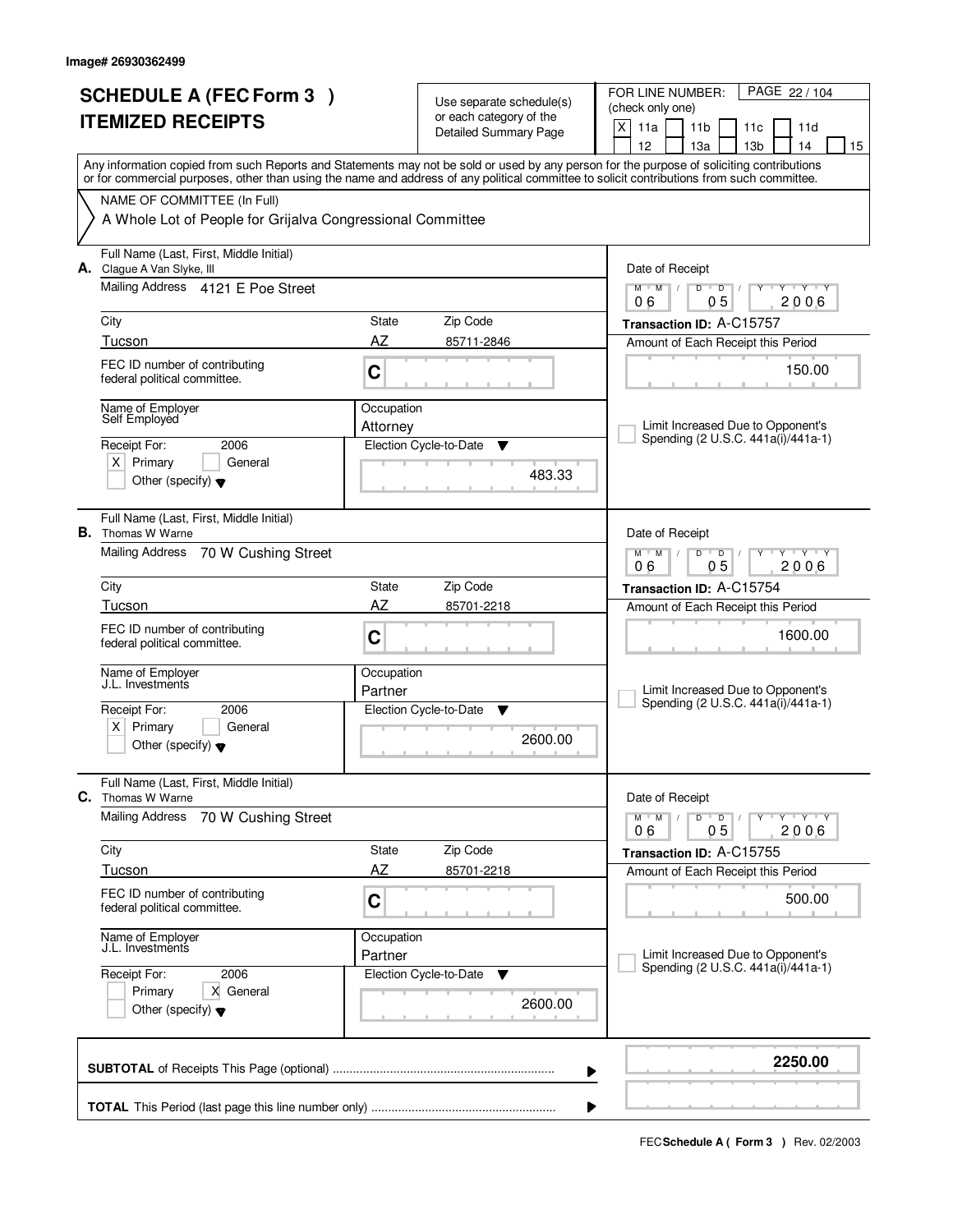| <b>SCHEDULE A (FEC Form 3)</b> |                                                                               | Use separate schedule(s)<br>or each category of the |                              | PAGE 23 / 104<br>FOR LINE NUMBER:<br>(check only one)                                                                                                                                 |
|--------------------------------|-------------------------------------------------------------------------------|-----------------------------------------------------|------------------------------|---------------------------------------------------------------------------------------------------------------------------------------------------------------------------------------|
|                                | <b>ITEMIZED RECEIPTS</b>                                                      |                                                     | <b>Detailed Summary Page</b> | X<br>11a<br>11 <sub>b</sub><br>11d<br>11c                                                                                                                                             |
|                                |                                                                               |                                                     |                              | 12<br>13a<br>13 <sub>b</sub><br>14<br>15<br>Any information copied from such Reports and Statements may not be sold or used by any person for the purpose of soliciting contributions |
|                                |                                                                               |                                                     |                              | or for commercial purposes, other than using the name and address of any political committee to solicit contributions from such committee.                                            |
|                                | NAME OF COMMITTEE (In Full)                                                   |                                                     |                              |                                                                                                                                                                                       |
|                                | A Whole Lot of People for Grijalva Congressional Committee                    |                                                     |                              |                                                                                                                                                                                       |
| А.                             | Full Name (Last, First, Middle Initial)<br>Karl T Watson                      |                                                     |                              | Date of Receipt                                                                                                                                                                       |
|                                | Mailing Address<br>7520 N Cobblestone Road                                    |                                                     |                              | $M$ /<br>$D$ $D$<br>$Y \cup Y$<br>$M$ <sup>U</sup><br>Y<br>┳<br>0 <sub>5</sub><br>2006<br>06                                                                                          |
|                                | City                                                                          | State                                               | Zip Code                     | Transaction ID: A-C15232                                                                                                                                                              |
|                                | Tucson                                                                        | AZ                                                  | 85718-1343                   | Amount of Each Receipt this Period                                                                                                                                                    |
|                                | FEC ID number of contributing<br>federal political committee.                 | C                                                   |                              | 500.00                                                                                                                                                                                |
|                                | Name of Employer<br>Watson Chevrolet                                          | Occupation                                          |                              |                                                                                                                                                                                       |
|                                | 2006<br>Receipt For:                                                          | President                                           | Election Cycle-to-Date<br>▼  | Limit Increased Due to Opponent's<br>Spending (2 U.S.C. 441a(i)/441a-1)                                                                                                               |
|                                | $X$ Primary<br>General                                                        |                                                     |                              |                                                                                                                                                                                       |
|                                | Other (specify) $\blacktriangledown$                                          |                                                     | 1000.00                      |                                                                                                                                                                                       |
|                                | Full Name (Last, First, Middle Initial)<br><b>B.</b> Mr. Carl O. Winters, Jr. |                                                     |                              | Date of Receipt                                                                                                                                                                       |
|                                | Mailing Address 7682 N Sombrero Peak Drive                                    |                                                     |                              | $M$ $M$ /<br>D<br>$\overline{D}$<br>Y Y Y Y<br>05<br>06<br>2006                                                                                                                       |
|                                | City                                                                          | State                                               | Zip Code                     | Transaction ID: A-C15736                                                                                                                                                              |
|                                | Tucson                                                                        | AZ                                                  | 85743-6018                   | Amount of Each Receipt this Period                                                                                                                                                    |
|                                | FEC ID number of contributing<br>federal political committee.                 | C                                                   |                              | 250.00                                                                                                                                                                                |
|                                | Name of Employer<br>Planning Resources                                        | Occupation                                          |                              |                                                                                                                                                                                       |
|                                |                                                                               | Consultant                                          |                              | Limit Increased Due to Opponent's<br>Spending (2 U.S.C. 441a(i)/441a-1)                                                                                                               |
|                                | Receipt For:<br>2006<br>x <sub>1</sub><br>Primary<br>General                  |                                                     | Election Cycle-to-Date<br>▼  |                                                                                                                                                                                       |
|                                | Other (specify) $\blacktriangledown$                                          |                                                     | 500.00                       |                                                                                                                                                                                       |
|                                | Full Name (Last, First, Middle Initial)<br>C. Pascua Yaqui Tribe              |                                                     |                              | Date of Receipt                                                                                                                                                                       |
|                                | <b>Mailing Address</b><br>7474 S Camino De Oeste                              |                                                     |                              | $D$ $D$ $I$<br>$M$ $M$ $/$<br>Y TY TY TY<br>12<br>2006<br>06                                                                                                                          |
|                                | City                                                                          | State                                               | Zip Code                     | Transaction ID: A-C15332                                                                                                                                                              |
|                                | Tucson                                                                        | AZ                                                  | 85746-9308                   | Amount of Each Receipt this Period                                                                                                                                                    |
|                                | FEC ID number of contributing<br>federal political committee.                 | C                                                   |                              | 1000.00                                                                                                                                                                               |
|                                | Name of Employer                                                              | Occupation                                          |                              | Limit Increased Due to Opponent's                                                                                                                                                     |
|                                | Receipt For:<br>2006                                                          |                                                     | Election Cycle-to-Date ▼     | Spending (2 U.S.C. 441a(i)/441a-1)                                                                                                                                                    |
|                                | $X$ Primary<br>General<br>Other (specify) $\blacktriangledown$                |                                                     | 1580.00                      |                                                                                                                                                                                       |
|                                |                                                                               |                                                     |                              | 1750.00<br>▶                                                                                                                                                                          |
|                                |                                                                               |                                                     |                              | ▶                                                                                                                                                                                     |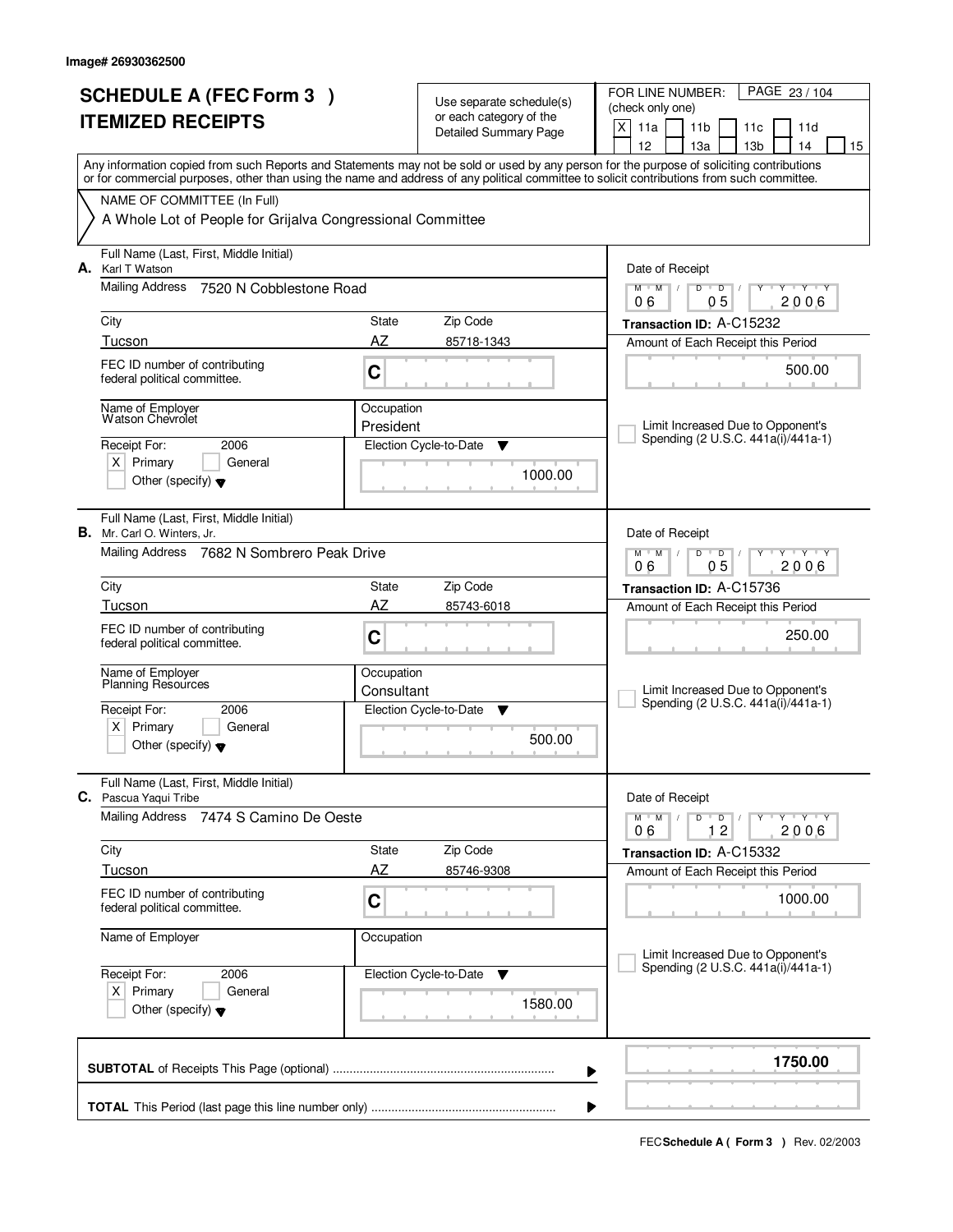| <b>SCHEDULE A (FEC Form 3)</b><br><b>ITEMIZED RECEIPTS</b>                                                                                                                                                                                                                                                                                                                           |                                                         | Use separate schedule(s)<br>or each category of the<br><b>Detailed Summary Page</b>       | PAGE 24 / 104<br>FOR LINE NUMBER:<br>(check only one)<br>X<br>11a<br>11 <sub>b</sub><br>11d<br>11c<br>12<br>13a<br>13 <sub>b</sub><br>14<br>15                                                                                                                     |
|--------------------------------------------------------------------------------------------------------------------------------------------------------------------------------------------------------------------------------------------------------------------------------------------------------------------------------------------------------------------------------------|---------------------------------------------------------|-------------------------------------------------------------------------------------------|--------------------------------------------------------------------------------------------------------------------------------------------------------------------------------------------------------------------------------------------------------------------|
| Any information copied from such Reports and Statements may not be sold or used by any person for the purpose of soliciting contributions<br>or for commercial purposes, other than using the name and address of any political committee to solicit contributions from such committee.<br>NAME OF COMMITTEE (In Full)<br>A Whole Lot of People for Grijalva Congressional Committee |                                                         |                                                                                           |                                                                                                                                                                                                                                                                    |
| Full Name (Last, First, Middle Initial)<br><b>Kimberly A Clements</b><br>А.<br>Mailing Address PO Box 27506<br>City<br>Tucson<br>FEC ID number of contributing<br>federal political committee.<br>Name of Employer<br>Golden Eagle Distributors<br>Receipt For:<br>2006<br>$X$ Primary<br>General<br>Other (specify) $\blacktriangledown$                                            | State<br>AZ<br>C<br>Occupation                          | Zip Code<br>85726-7506<br>Wholesaler/Distributor<br>Election Cycle-to-Date<br>v<br>408.00 | Date of Receipt<br>$M$ /<br>$\mathsf D$<br>$Y$ $Y$<br>$M$ <sup>U</sup><br>D<br>Y<br>┳<br>12<br>2006<br>06<br>Transaction ID: A-C15346<br>Amount of Each Receipt this Period<br>250.00<br>Limit Increased Due to Opponent's<br>Spending (2 U.S.C. 441a(i)/441a-1)   |
| Full Name (Last, First, Middle Initial)<br><b>B.</b> Marilyn A. Doris<br>Mailing Address<br>PO Box 26148<br>City<br>Tucson<br>FEC ID number of contributing<br>federal political committee.<br>Name of Employer<br>Cox Communications<br>Receipt For:<br>2006<br>$x \mid$<br>Primary<br>General<br>Other (specify) $\blacktriangledown$                                              | State<br>AZ<br>C<br>Occupation<br><b>Vice President</b> | Zip Code<br>85726-6148<br>Election Cycle-to-Date<br>▼<br>500.00                           | Date of Receipt<br>$M$ $M$ /<br>D<br>$\overline{D}$<br>Y Y Y Y<br>12<br>06<br>2006<br>Transaction ID: A-C15329<br>Amount of Each Receipt this Period<br>250.00<br>Limit Increased Due to Opponent's<br>Spending (2 U.S.C. 441a(i)/441a-1)                          |
| Full Name (Last, First, Middle Initial)<br>C.<br>Mr. Dan Eckstrom<br><b>Mailing Address</b><br>2619 S<br>8th Avenue<br>City<br>Tucson<br>FEC ID number of contributing<br>federal political committee.<br>Name of Employer<br>DWE Management<br>Receipt For:<br>2006<br>$X$ Primary<br>General<br>Other (specify) $\blacktriangledown$                                               | State<br>AZ<br>C<br>Occupation<br>President             | Zip Code<br>85713-4729<br>Election Cycle-to-Date<br><b>V</b><br>250.00                    | Date of Receipt<br>$D$ $D$ $I$<br>$M^{\prime}$ $M^{\prime}$ $M^{\prime}$<br>Y Y Y Y Y Y<br>12<br>2006<br>06<br>Transaction ID: A-C15333<br>Amount of Each Receipt this Period<br>250.00<br>Limit Increased Due to Opponent's<br>Spending (2 U.S.C. 441a(i)/441a-1) |
|                                                                                                                                                                                                                                                                                                                                                                                      |                                                         |                                                                                           | 750.00<br>▶                                                                                                                                                                                                                                                        |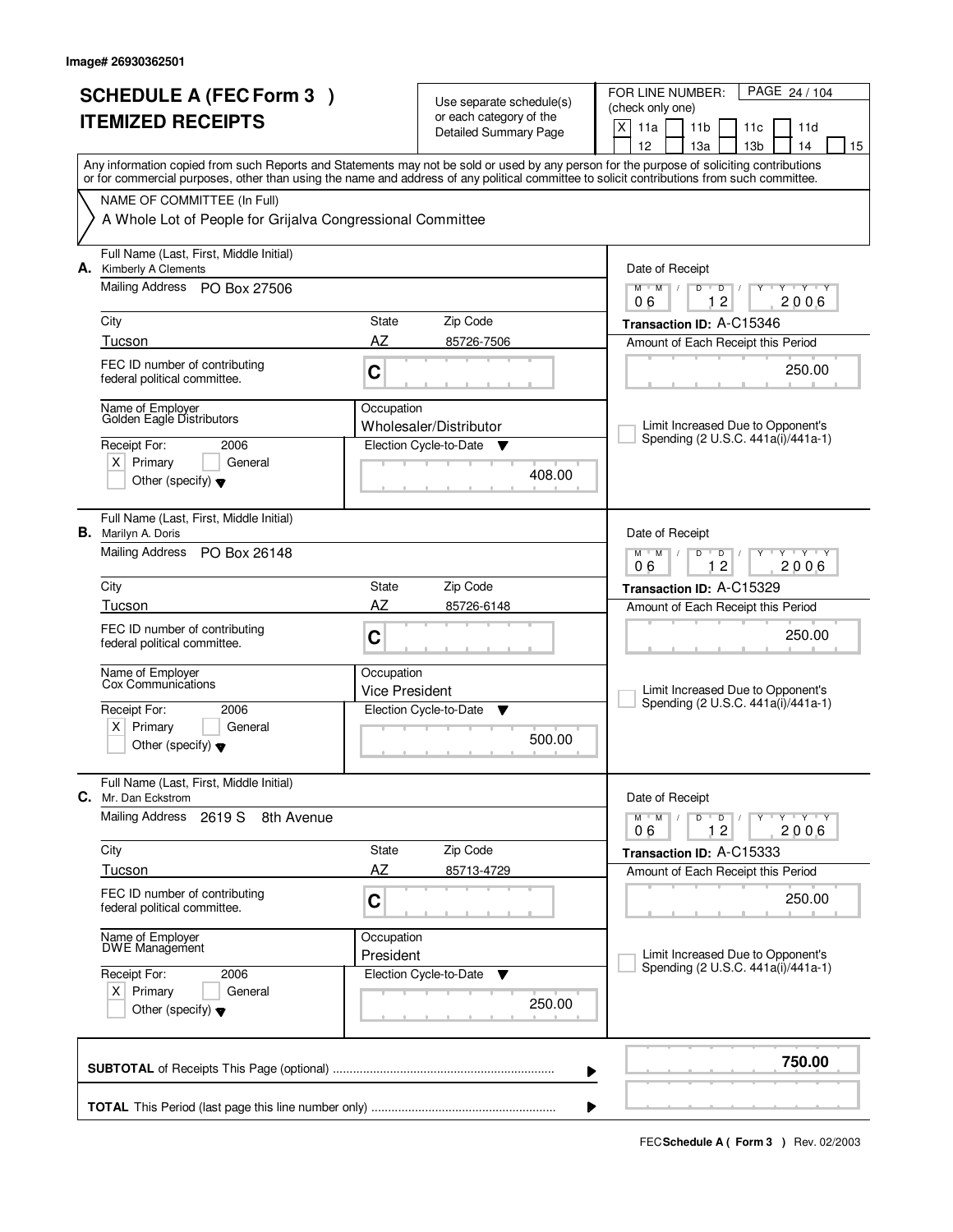|    | <b>SCHEDULE A (FEC Form 3)</b><br><b>ITEMIZED RECEIPTS</b>                                                                                      |                        | Use separate schedule(s)<br>or each category of the<br><b>Detailed Summary Page</b> | PAGE 25 / 104<br>FOR LINE NUMBER:<br>(check only one)<br>X<br>11a<br>11 <sub>b</sub><br>11d<br>11c<br>12<br>13a<br>13 <sub>b</sub><br>14<br>15                                                                                                                                          |
|----|-------------------------------------------------------------------------------------------------------------------------------------------------|------------------------|-------------------------------------------------------------------------------------|-----------------------------------------------------------------------------------------------------------------------------------------------------------------------------------------------------------------------------------------------------------------------------------------|
|    | NAME OF COMMITTEE (In Full)<br>A Whole Lot of People for Grijalva Congressional Committee                                                       |                        |                                                                                     | Any information copied from such Reports and Statements may not be sold or used by any person for the purpose of soliciting contributions<br>or for commercial purposes, other than using the name and address of any political committee to solicit contributions from such committee. |
|    | Full Name (Last, First, Middle Initial)<br><b>A.</b> Arthur M Hamilton<br>Mailing Address<br>PO Box 6763<br>City                                | State                  | Zip Code                                                                            | Date of Receipt<br>$M$ /<br>$\mathsf D$<br>$\overline{Y}$ $\overline{Y}$<br>$M$ <sup>-1</sup><br>D<br>Y<br>12<br>2006<br>06<br>Transaction ID: A-C15342                                                                                                                                 |
|    | Phoenix<br>FEC ID number of contributing<br>federal political committee.<br>Name of Employer                                                    | AZ<br>C<br>Occupation  | 85005-6763                                                                          | Amount of Each Receipt this Period<br>100.00                                                                                                                                                                                                                                            |
|    | Hamilton, Gullett, Davis &<br>Roman<br>Receipt For:<br>2006<br>$X$ Primary<br>General<br>Other (specify) $\blacktriangledown$                   | Partner                | Election Cycle-to-Date<br>Y<br>3000.00                                              | Limit Increased Due to Opponent's<br>Spending (2 U.S.C. 441a(i)/441a-1)                                                                                                                                                                                                                 |
|    | Full Name (Last, First, Middle Initial)<br><b>B.</b> Arthur M Hamilton<br>Mailing Address PO Box 6763                                           |                        |                                                                                     | Date of Receipt<br>$M$ $M$ /<br>D<br>D<br>Y Y Y Y<br>12<br>06<br>2006                                                                                                                                                                                                                   |
|    | City                                                                                                                                            | State                  | Zip Code                                                                            | Transaction ID: A-C15343                                                                                                                                                                                                                                                                |
|    | Phoenix<br>FEC ID number of contributing<br>federal political committee.                                                                        | AZ<br>C                | 85005-6763                                                                          | Amount of Each Receipt this Period<br>900.00                                                                                                                                                                                                                                            |
|    | Name of Employer<br>Hamilton, Gullett, Davis &<br>Roman<br>Receipt For:<br>2006<br>X General<br>Primary<br>Other (specify) $\blacktriangledown$ | Occupation<br>Partner  | Election Cycle-to-Date<br>v<br>3000.00                                              | Limit Increased Due to Opponent's<br>Spending (2 U.S.C. 441a(i)/441a-1)                                                                                                                                                                                                                 |
| C. | Full Name (Last, First, Middle Initial)<br>Mr. Lawrence Hecker                                                                                  |                        |                                                                                     | Date of Receipt                                                                                                                                                                                                                                                                         |
|    | <b>Mailing Address</b><br>5340 E Placita Del Mesquite                                                                                           |                        |                                                                                     | $M$ $M$ $M$ $I$<br>$D$ $D$ $/$<br>Y Y Y Y Y Y<br>12<br>2006<br>06                                                                                                                                                                                                                       |
|    | City                                                                                                                                            | State<br>AZ            | Zip Code                                                                            | Transaction ID: A-C15326                                                                                                                                                                                                                                                                |
|    | Tucson<br>FEC ID number of contributing<br>federal political committee.                                                                         | C                      | 85712-5262                                                                          | Amount of Each Receipt this Period<br>250.00                                                                                                                                                                                                                                            |
|    | Name of Employer<br>Hecker & Muelbach                                                                                                           | Occupation<br>Attorney |                                                                                     | Limit Increased Due to Opponent's                                                                                                                                                                                                                                                       |
|    | Receipt For:<br>2006<br>$X$ Primary<br>General<br>Other (specify) $\blacktriangledown$                                                          |                        | Election Cycle-to-Date<br><b>V</b><br>500.00                                        | Spending (2 U.S.C. 441a(i)/441a-1)                                                                                                                                                                                                                                                      |
|    |                                                                                                                                                 |                        |                                                                                     | 1250.00<br>▶                                                                                                                                                                                                                                                                            |
|    |                                                                                                                                                 |                        |                                                                                     |                                                                                                                                                                                                                                                                                         |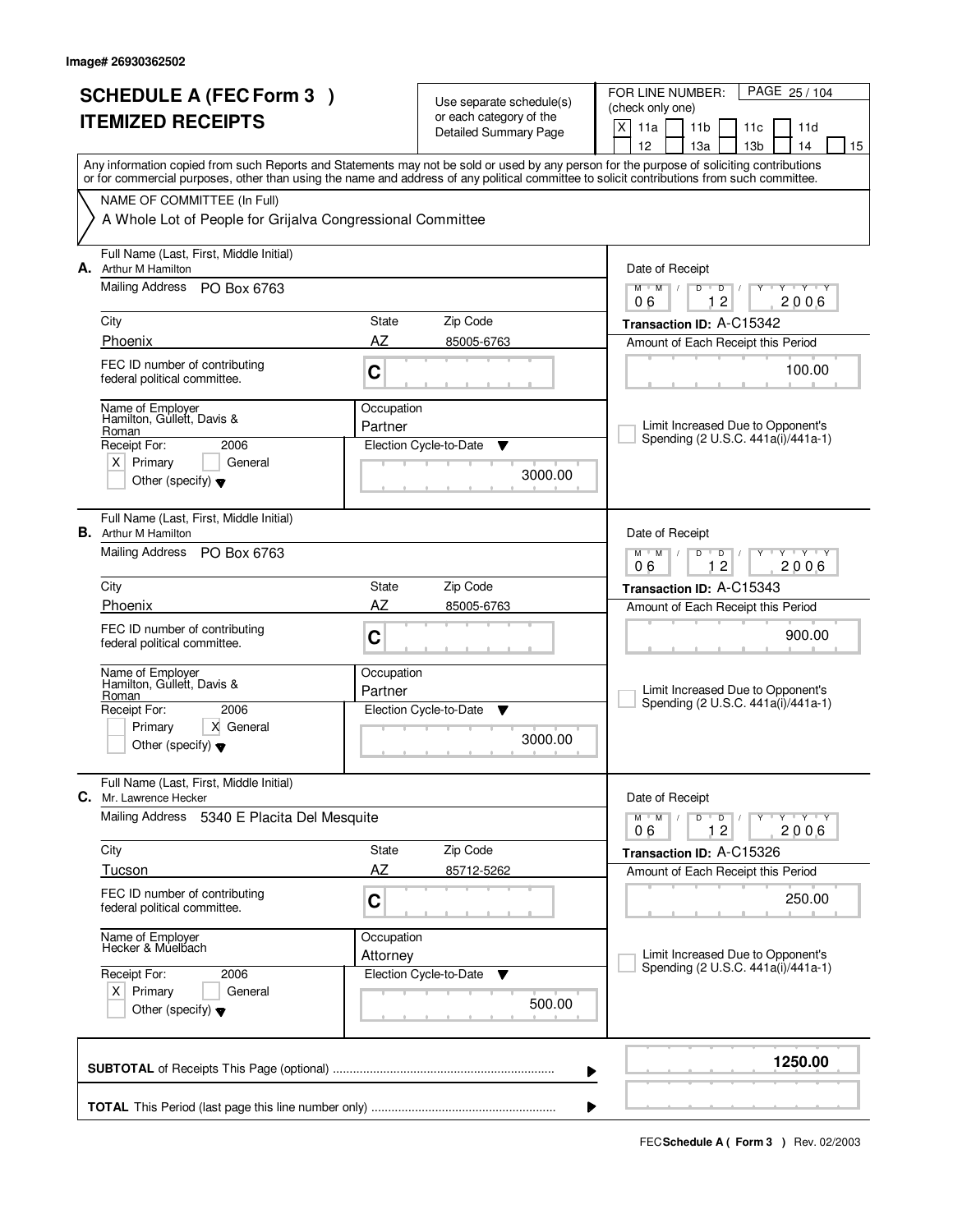| <b>SCHEDULE A (FEC Form 3)</b><br><b>ITEMIZED RECEIPTS</b> |                                                                                           |                        | Use separate schedule(s)                                | PAGE 26/104<br>FOR LINE NUMBER:<br>(check only one)                                                                                                                                                                                                                                     |
|------------------------------------------------------------|-------------------------------------------------------------------------------------------|------------------------|---------------------------------------------------------|-----------------------------------------------------------------------------------------------------------------------------------------------------------------------------------------------------------------------------------------------------------------------------------------|
|                                                            |                                                                                           |                        | or each category of the<br><b>Detailed Summary Page</b> | X<br>11a<br>11 <sub>b</sub><br>11c<br>11d<br>12<br>13 <sub>b</sub><br>14<br>13a<br>15                                                                                                                                                                                                   |
|                                                            |                                                                                           |                        |                                                         | Any information copied from such Reports and Statements may not be sold or used by any person for the purpose of soliciting contributions<br>or for commercial purposes, other than using the name and address of any political committee to solicit contributions from such committee. |
|                                                            | NAME OF COMMITTEE (In Full)<br>A Whole Lot of People for Grijalva Congressional Committee |                        |                                                         |                                                                                                                                                                                                                                                                                         |
|                                                            |                                                                                           |                        |                                                         |                                                                                                                                                                                                                                                                                         |
|                                                            | Full Name (Last, First, Middle Initial)<br>A. Shelly D. Kastner                           |                        |                                                         | Date of Receipt                                                                                                                                                                                                                                                                         |
|                                                            | Mailing Address<br>7837 W Banff Lane                                                      |                        |                                                         | $\overline{Y}$ $\overline{Y}$ $\overline{Y}$<br>$M$ <sup>U</sup><br>$M$ /<br>D<br>$\overline{D}$<br>Y<br>12<br>2006<br>06                                                                                                                                                               |
|                                                            | City                                                                                      | State                  | Zip Code                                                | Transaction ID: A-C15339                                                                                                                                                                                                                                                                |
|                                                            | Peoria                                                                                    | AZ                     | 85381-4323                                              | Amount of Each Receipt this Period                                                                                                                                                                                                                                                      |
|                                                            | FEC ID number of contributing<br>federal political committee.                             | $\mathbf C$            |                                                         | 100.00                                                                                                                                                                                                                                                                                  |
|                                                            | Name of Employer<br>Cartic, Goodman et al                                                 | Occupation             |                                                         |                                                                                                                                                                                                                                                                                         |
|                                                            |                                                                                           | Legal Assistant        |                                                         | Limit Increased Due to Opponent's<br>Spending (2 U.S.C. 441a(i)/441a-1)                                                                                                                                                                                                                 |
|                                                            | 2006<br>Receipt For:<br>$X$ Primary<br>General                                            |                        | Election Cycle-to-Date<br>Y                             |                                                                                                                                                                                                                                                                                         |
|                                                            | Other (specify) $\blacktriangledown$                                                      |                        | 2800.00                                                 |                                                                                                                                                                                                                                                                                         |
|                                                            | Full Name (Last, First, Middle Initial)<br><b>B.</b> Shelly D. Kastner                    |                        |                                                         | Date of Receipt                                                                                                                                                                                                                                                                         |
|                                                            | <b>Mailing Address</b><br>7837 W Banff Lane                                               |                        |                                                         | $Y - Y - Y$<br>$M$ $M$ /<br>D<br>$\overline{D}$<br>12<br>2006<br>06                                                                                                                                                                                                                     |
|                                                            | City                                                                                      | State                  | Zip Code                                                | Transaction ID: A-C15340                                                                                                                                                                                                                                                                |
|                                                            | Peoria                                                                                    | AZ                     | 85381-4323                                              | Amount of Each Receipt this Period                                                                                                                                                                                                                                                      |
|                                                            | FEC ID number of contributing<br>federal political committee.                             | C                      |                                                         | 700.00                                                                                                                                                                                                                                                                                  |
|                                                            | Name of Employer<br>Cartic, Goodman et al                                                 | Occupation             |                                                         |                                                                                                                                                                                                                                                                                         |
|                                                            |                                                                                           | Legal Assistant        |                                                         | Limit Increased Due to Opponent's<br>Spending (2 U.S.C. 441a(i)/441a-1)                                                                                                                                                                                                                 |
|                                                            | Receipt For:<br>2006<br>Primary<br>X General                                              |                        | Election Cycle-to-Date<br>▼                             |                                                                                                                                                                                                                                                                                         |
|                                                            | Other (specify) $\blacktriangledown$                                                      |                        | 2800.00                                                 |                                                                                                                                                                                                                                                                                         |
|                                                            | Full Name (Last, First, Middle Initial)<br>C. Mr. Douglas B. Levy                         |                        |                                                         | Date of Receipt                                                                                                                                                                                                                                                                         |
|                                                            | <b>Mailing Address</b><br>5661 N Placita Stilbayo                                         |                        |                                                         | $M^+M^-$<br>$D$ $D$ $/$<br>Y Y Y Y Y Y<br>$\sqrt{2}$<br>2006<br>12<br>06                                                                                                                                                                                                                |
|                                                            | City                                                                                      | State                  | Zip Code                                                | Transaction ID: A-C15327                                                                                                                                                                                                                                                                |
|                                                            | Tucson                                                                                    | <b>AZ</b>              | 85718-3906                                              | Amount of Each Receipt this Period                                                                                                                                                                                                                                                      |
|                                                            | FEC ID number of contributing<br>federal political committee.                             | C                      |                                                         | 1000.00                                                                                                                                                                                                                                                                                 |
|                                                            | Name of Employer<br>Douglas B. Levy, P.C.                                                 | Occupation<br>Attorney |                                                         | Limit Increased Due to Opponent's                                                                                                                                                                                                                                                       |
|                                                            | Receipt For:<br>2006                                                                      |                        | Election Cycle-to-Date<br>v                             | Spending (2 U.S.C. 441a(i)/441a-1)                                                                                                                                                                                                                                                      |
|                                                            | $X$ Primary<br>General<br>Other (specify) $\blacktriangledown$                            |                        | 1333.34                                                 |                                                                                                                                                                                                                                                                                         |
|                                                            |                                                                                           |                        | ▶                                                       | 1800.00                                                                                                                                                                                                                                                                                 |
|                                                            |                                                                                           |                        |                                                         |                                                                                                                                                                                                                                                                                         |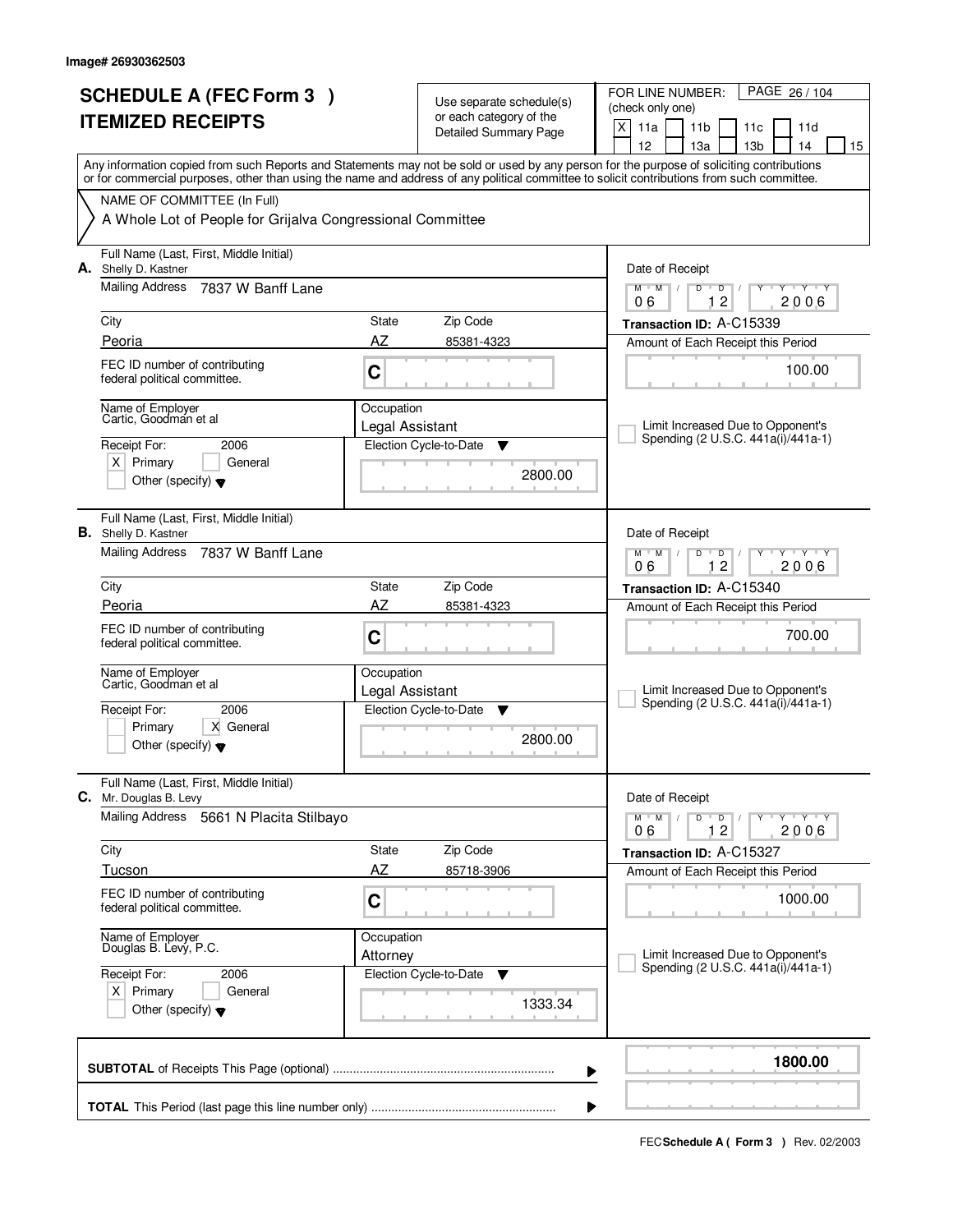|    | <b>SCHEDULE A (FEC Form 3)</b><br><b>ITEMIZED RECEIPTS</b>                                                                           |                               | Use separate schedule(s)<br>or each category of the<br><b>Detailed Summary Page</b> | PAGE 27 / 104<br>FOR LINE NUMBER:<br>(check only one)<br>X<br>11a<br>11 <sub>b</sub><br>11c<br>11d<br>12<br>13а<br>13 <sub>b</sub><br>14<br>15                                                                                                                                          |
|----|--------------------------------------------------------------------------------------------------------------------------------------|-------------------------------|-------------------------------------------------------------------------------------|-----------------------------------------------------------------------------------------------------------------------------------------------------------------------------------------------------------------------------------------------------------------------------------------|
|    | NAME OF COMMITTEE (In Full)<br>A Whole Lot of People for Grijalva Congressional Committee                                            |                               |                                                                                     | Any information copied from such Reports and Statements may not be sold or used by any person for the purpose of soliciting contributions<br>or for commercial purposes, other than using the name and address of any political committee to solicit contributions from such committee. |
|    | Full Name (Last, First, Middle Initial)                                                                                              |                               |                                                                                     |                                                                                                                                                                                                                                                                                         |
| А. | Dana Pitt<br>Mailing Address 2415 E<br>3rd Street                                                                                    |                               |                                                                                     | Date of Receipt<br>$M$ $M$ /<br>$\mathsf D$<br>$Y - Y - Y$<br>$D$ <sup><math>\Box</math></sup><br>Ÿ<br>12<br>2006<br>06                                                                                                                                                                 |
|    | City                                                                                                                                 | State                         | Zip Code                                                                            | Transaction ID: A-C15336                                                                                                                                                                                                                                                                |
|    | Tucson<br>FEC ID number of contributing<br>federal political committee.                                                              | AZ<br>C                       | 85719-5111                                                                          | Amount of Each Receipt this Period<br>500.00                                                                                                                                                                                                                                            |
|    | Name of Employer<br>Cornerstone Mánagement<br>Receipt For:<br>2006<br>$X$ Primary<br>General<br>Other (specify) $\blacktriangledown$ | Occupation<br>Project Manager | Election Cycle-to-Date<br>▼<br>500.00                                               | Limit Increased Due to Opponent's<br>Spending (2 U.S.C. 441a(i)/441a-1)                                                                                                                                                                                                                 |
|    | Full Name (Last, First, Middle Initial)<br><b>B.</b> Mrs. Lee Pozez<br>Mailing Address<br>6358 N Pinnacle Ridge Drive                |                               |                                                                                     | Date of Receipt<br>$M$ $M$ /<br>D<br>$\overline{D}$<br>Y 'Y 'Y<br>12                                                                                                                                                                                                                    |
|    | City                                                                                                                                 | State                         | Zip Code                                                                            | 06<br>2006<br>Transaction ID: A-C15347                                                                                                                                                                                                                                                  |
|    | Tucson                                                                                                                               | AZ                            | 85718-3535                                                                          | Amount of Each Receipt this Period                                                                                                                                                                                                                                                      |
|    | FEC ID number of contributing<br>federal political committee.                                                                        | C                             |                                                                                     | 1000.00                                                                                                                                                                                                                                                                                 |
|    | Name of Employer<br>N/A                                                                                                              | Occupation<br>Retired         |                                                                                     | Limit Increased Due to Opponent's<br>Spending (2 U.S.C. 441a(i)/441a-1)                                                                                                                                                                                                                 |
|    | Receipt For:<br>2006<br>x <sub>1</sub><br>Primary<br>General<br>Other (specify) $\blacktriangledown$                                 |                               | Election Cycle-to-Date<br>Y<br>2000.00                                              |                                                                                                                                                                                                                                                                                         |
| C. | Full Name (Last, First, Middle Initial)<br>Mr. Michael Racy                                                                          |                               |                                                                                     | Date of Receipt                                                                                                                                                                                                                                                                         |
|    | <b>Mailing Address</b><br>535 W Burton Drive                                                                                         |                               |                                                                                     | $M$ $M$ $M$<br>$D$ $D$ $I$<br>Y Y Y Y Y Y<br>12<br>2006<br>06                                                                                                                                                                                                                           |
|    | City<br>Tucson                                                                                                                       | State<br>AZ                   | Zip Code<br>85704-4201                                                              | Transaction ID: A-C15337<br>Amount of Each Receipt this Period                                                                                                                                                                                                                          |
|    | FEC ID number of contributing<br>federal political committee.                                                                        | $\mathbf C$                   |                                                                                     | 1000.00                                                                                                                                                                                                                                                                                 |
|    | Name of Employer<br>Self Employed                                                                                                    | Occupation<br>Attorney        |                                                                                     | Limit Increased Due to Opponent's<br>Spending (2 U.S.C. 441a(i)/441a-1)                                                                                                                                                                                                                 |
|    | Receipt For:<br>2006<br>$X$ Primary<br>General<br>Other (specify) $\blacktriangledown$                                               |                               | Election Cycle-to-Date<br>v<br>2000.00                                              |                                                                                                                                                                                                                                                                                         |
|    |                                                                                                                                      |                               |                                                                                     | 2500.00<br>▶                                                                                                                                                                                                                                                                            |
|    |                                                                                                                                      |                               |                                                                                     |                                                                                                                                                                                                                                                                                         |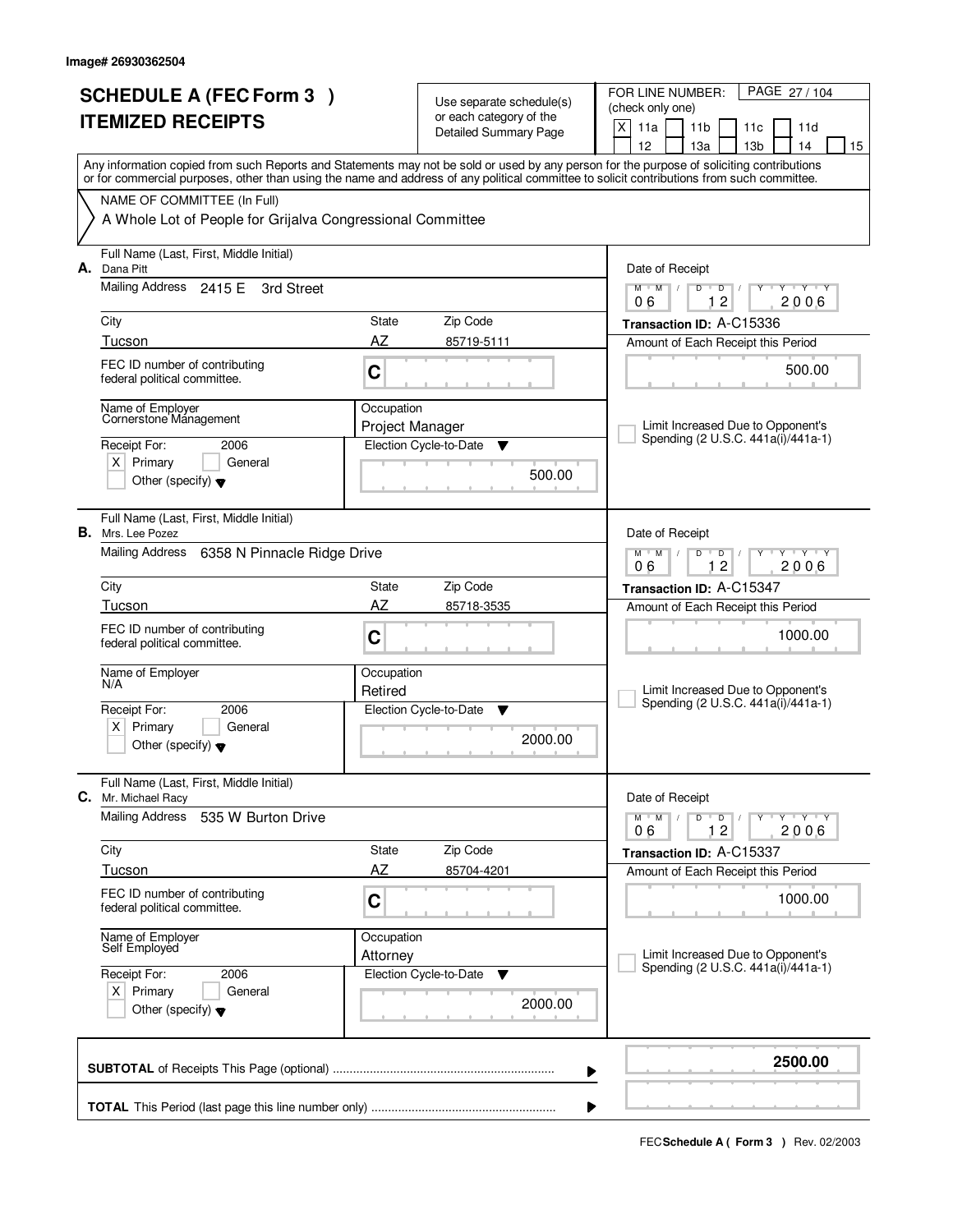|    | <b>SCHEDULE A (FEC Form 3)</b><br><b>ITEMIZED RECEIPTS</b>                                                                                        |                            | Use separate schedule(s)<br>or each category of the<br><b>Detailed Summary Page</b> | PAGE 28 / 104<br>FOR LINE NUMBER:<br>(check only one)<br>X<br>11a<br>11 <sub>b</sub><br>11c<br>11d<br>12<br>13а<br>13 <sub>b</sub><br>14<br>15                                                                                                                                          |
|----|---------------------------------------------------------------------------------------------------------------------------------------------------|----------------------------|-------------------------------------------------------------------------------------|-----------------------------------------------------------------------------------------------------------------------------------------------------------------------------------------------------------------------------------------------------------------------------------------|
|    | NAME OF COMMITTEE (In Full)<br>A Whole Lot of People for Grijalva Congressional Committee                                                         |                            |                                                                                     | Any information copied from such Reports and Statements may not be sold or used by any person for the purpose of soliciting contributions<br>or for commercial purposes, other than using the name and address of any political committee to solicit contributions from such committee. |
| А. | Full Name (Last, First, Middle Initial)<br>Mr. Robert A. Strauss<br>Mailing Address<br>1611 N Wilmot Road<br>Suite 108A<br>City                   | State                      | Zip Code                                                                            | Date of Receipt<br>$M$ $M$ /<br>$\mathsf D$<br>$Y - Y - Y$<br>$D$ <sup><math>\Box</math></sup><br>$\overline{2}$<br>2006<br>06<br>1.<br>Transaction ID: A-C15344                                                                                                                        |
|    | Tucson<br>FEC ID number of contributing<br>federal political committee.                                                                           | AZ<br>C                    | 85712-4475                                                                          | Amount of Each Receipt this Period<br>500.00                                                                                                                                                                                                                                            |
|    | Name of Emplover<br>Strauss Foundation<br>2006<br>Receipt For:<br>$X$ Primary<br>General<br>Other (specify) $\blacktriangledown$                  | Occupation<br>President    | Election Cycle-to-Date<br>Y<br>1500.00                                              | Limit Increased Due to Opponent's<br>Spending (2 U.S.C. 441a(i)/441a-1)                                                                                                                                                                                                                 |
|    | Full Name (Last, First, Middle Initial)<br><b>B.</b> Edward J. Thorn<br><b>Mailing Address</b><br>1826 Knollwood Road                             |                            |                                                                                     | Date of Receipt<br>$M$ $M$ /<br>D<br>$\overline{D}$<br>Y 'Y 'Y<br>12<br>06<br>2006                                                                                                                                                                                                      |
|    | City<br>Lake Forest<br>FEC ID number of contributing<br>federal political committee.                                                              | State<br>IL<br>C           | Zip Code<br>60045-1135                                                              | Transaction ID: A-C15328<br>Amount of Each Receipt this Period<br>500.00                                                                                                                                                                                                                |
|    | Name of Employer<br>Information Requested<br>Receipt For:<br>2006<br>x <sub>1</sub><br>Primary<br>General<br>Other (specify) $\blacktriangledown$ | Occupation                 | <b>Information Requested</b><br>Election Cycle-to-Date ▼<br>500.00                  | Limit Increased Due to Opponent's<br>Spending (2 U.S.C. 441a(i)/441a-1)                                                                                                                                                                                                                 |
|    | Full Name (Last, First, Middle Initial)<br>C. Christina M. Youngberg                                                                              |                            |                                                                                     | Date of Receipt                                                                                                                                                                                                                                                                         |
|    | Mailing Address 4342 W Fallen Leaf Lane<br>City<br>Glendale<br>FEC ID number of contributing<br>federal political committee.                      | State<br>AZ<br>$\mathbf C$ | Zip Code<br>85310-5123                                                              | $M$ $M$ $M$ $M$<br>$D$ $D$ $I$<br>YULYULYULY<br>12<br>2006<br>06<br>Transaction ID: A-C15338<br>Amount of Each Receipt this Period<br>800.00                                                                                                                                            |
|    | Name of Employer<br>Curtis, Goodwin, et al,<br>LLP<br>Receipt For:<br>2006<br>$X$ Primary<br>General<br>Other (specify) $\blacktriangledown$      | Occupation<br>Attorney     | Election Cycle-to-Date<br><b>V</b><br>800.00                                        | Limit Increased Due to Opponent's<br>Spending (2 U.S.C. 441a(i)/441a-1)                                                                                                                                                                                                                 |
|    |                                                                                                                                                   |                            |                                                                                     | 1800.00<br>▶                                                                                                                                                                                                                                                                            |
|    |                                                                                                                                                   |                            |                                                                                     |                                                                                                                                                                                                                                                                                         |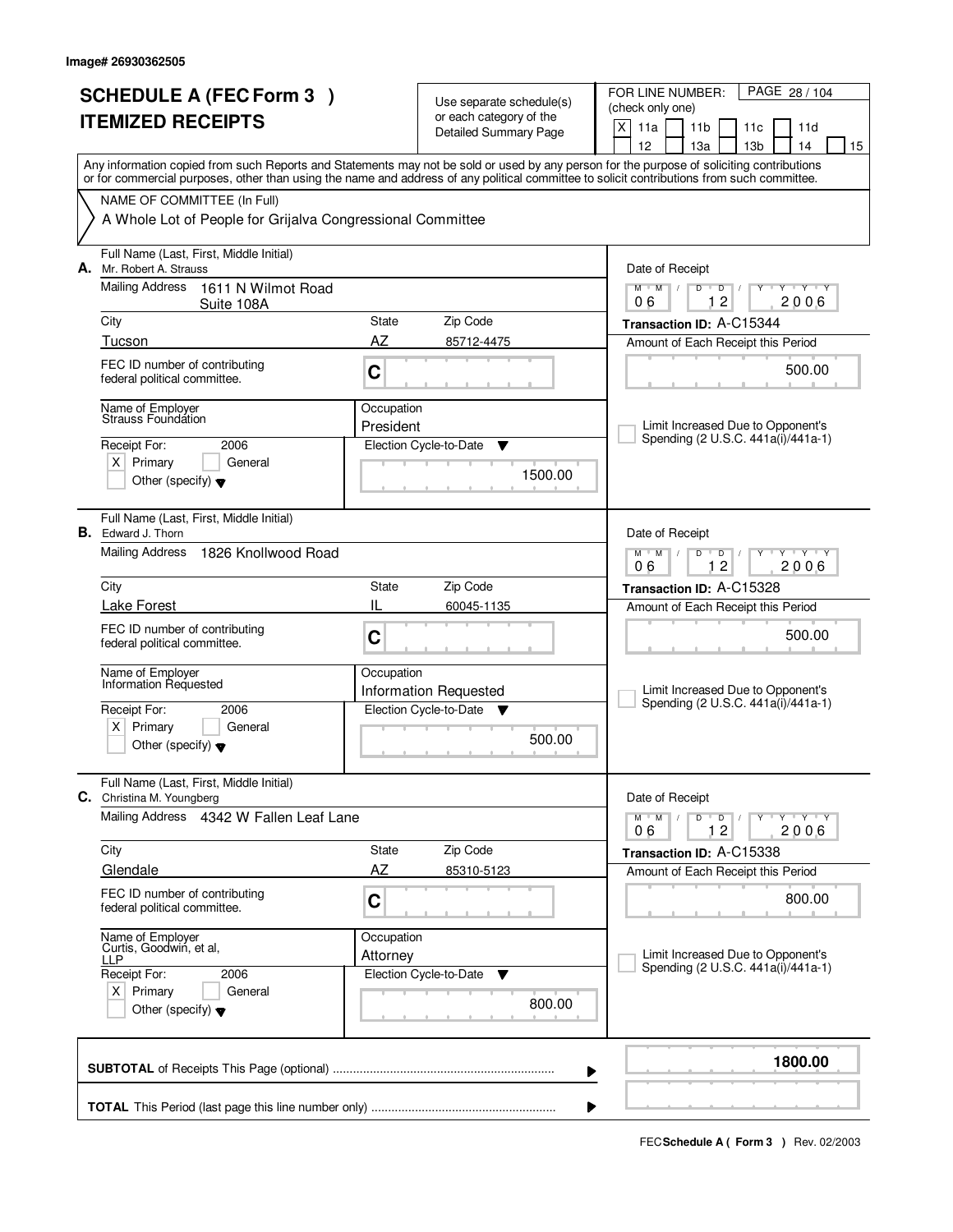| <b>SCHEDULE A (FEC Form 3)</b><br><b>ITEMIZED RECEIPTS</b>                                                                                                                                                                                                                                                                                                                           |                                                     | Use separate schedule(s)<br>or each category of the<br><b>Detailed Summary Page</b>         | PAGE 29 / 104<br>FOR LINE NUMBER:<br>(check only one)<br>X<br>11a<br>11 <sub>b</sub><br>11c<br>11d<br>12<br>13а<br>13 <sub>b</sub><br>14<br>15                                                                                                               |
|--------------------------------------------------------------------------------------------------------------------------------------------------------------------------------------------------------------------------------------------------------------------------------------------------------------------------------------------------------------------------------------|-----------------------------------------------------|---------------------------------------------------------------------------------------------|--------------------------------------------------------------------------------------------------------------------------------------------------------------------------------------------------------------------------------------------------------------|
| Any information copied from such Reports and Statements may not be sold or used by any person for the purpose of soliciting contributions<br>or for commercial purposes, other than using the name and address of any political committee to solicit contributions from such committee.<br>NAME OF COMMITTEE (In Full)<br>A Whole Lot of People for Grijalva Congressional Committee |                                                     |                                                                                             |                                                                                                                                                                                                                                                              |
| Full Name (Last, First, Middle Initial)<br>A. Jose D Garcia, Jr<br>Mailing Address<br>3100 E Calle Portal<br>City<br>Tucson<br>FEC ID number of contributing<br>federal political committee.<br>Name of Employer<br>N/A<br>2006<br>Receipt For:<br>$X$ Primary<br>General<br>Other (specify) $\blacktriangledown$                                                                    | State<br>AZ<br>C<br>Occupation<br>Retired           | Zip Code<br>85716-4900<br>Election Cycle-to-Date<br>▼<br>500.00                             | Date of Receipt<br>$M$ $M$ /<br>$\overline{D}$<br>$Y - Y - Y$<br>$D$ <sup>U</sup><br>16<br>2006<br>06<br>Transaction ID: A-C15367<br>Amount of Each Receipt this Period<br>200.00<br>Limit Increased Due to Opponent's<br>Spending (2 U.S.C. 441a(i)/441a-1) |
| Full Name (Last, First, Middle Initial)<br><b>B.</b> Charles M. Tatum<br>Mailing Address<br>530 E Newport Drive<br>City<br>Tucson<br>FEC ID number of contributing<br>federal political committee.<br>Name of Employer<br>Univ. of Arizona<br>Receipt For:<br>2006<br>x <sub>1</sub><br>Primary<br>General<br>Other (specify) $\blacktriangledown$                                   | State<br>AZ<br>C<br>Occupation                      | Zip Code<br>85704-6642<br><b>College Professor</b><br>Election Cycle-to-Date<br>▼<br>250.00 | Date of Receipt<br>$M$ $M$ /<br>D<br>$\overline{D}$<br>Y 'Y 'Y<br>16<br>06<br>2006<br>Transaction ID: A-C15380<br>Amount of Each Receipt this Period<br>250.00<br>Limit Increased Due to Opponent's<br>Spending (2 U.S.C. 441a(i)/441a-1)                    |
| Full Name (Last, First, Middle Initial)<br>C.<br>Mrs. Rochelle Thomson<br>Mailing Address<br>7041 E Calle Bellatrix<br>City<br>Tucson<br>FEC ID number of contributing<br>federal political committee.<br>Name of Employer<br>Receipt For:<br>2006<br>$X$ Primary<br>General<br>Other (specify) $\blacktriangledown$                                                                 | State<br>AZ<br>$\mathbf C$<br>Occupation<br>Teacher | Zip Code<br>85710-5332<br>Election Cycle-to-Date<br>v<br>2000.00                            | Date of Receipt<br>$D$ $D$ $/$<br>$M$ $M$ $M$<br>YULYULYULY<br>16<br>2006<br>06<br>Transaction ID: A-C15374<br>Amount of Each Receipt this Period<br>1000.00<br>Limit Increased Due to Opponent's<br>Spending (2 U.S.C. 441a(i)/441a-1)                      |
|                                                                                                                                                                                                                                                                                                                                                                                      |                                                     |                                                                                             | 1450.00<br>▶                                                                                                                                                                                                                                                 |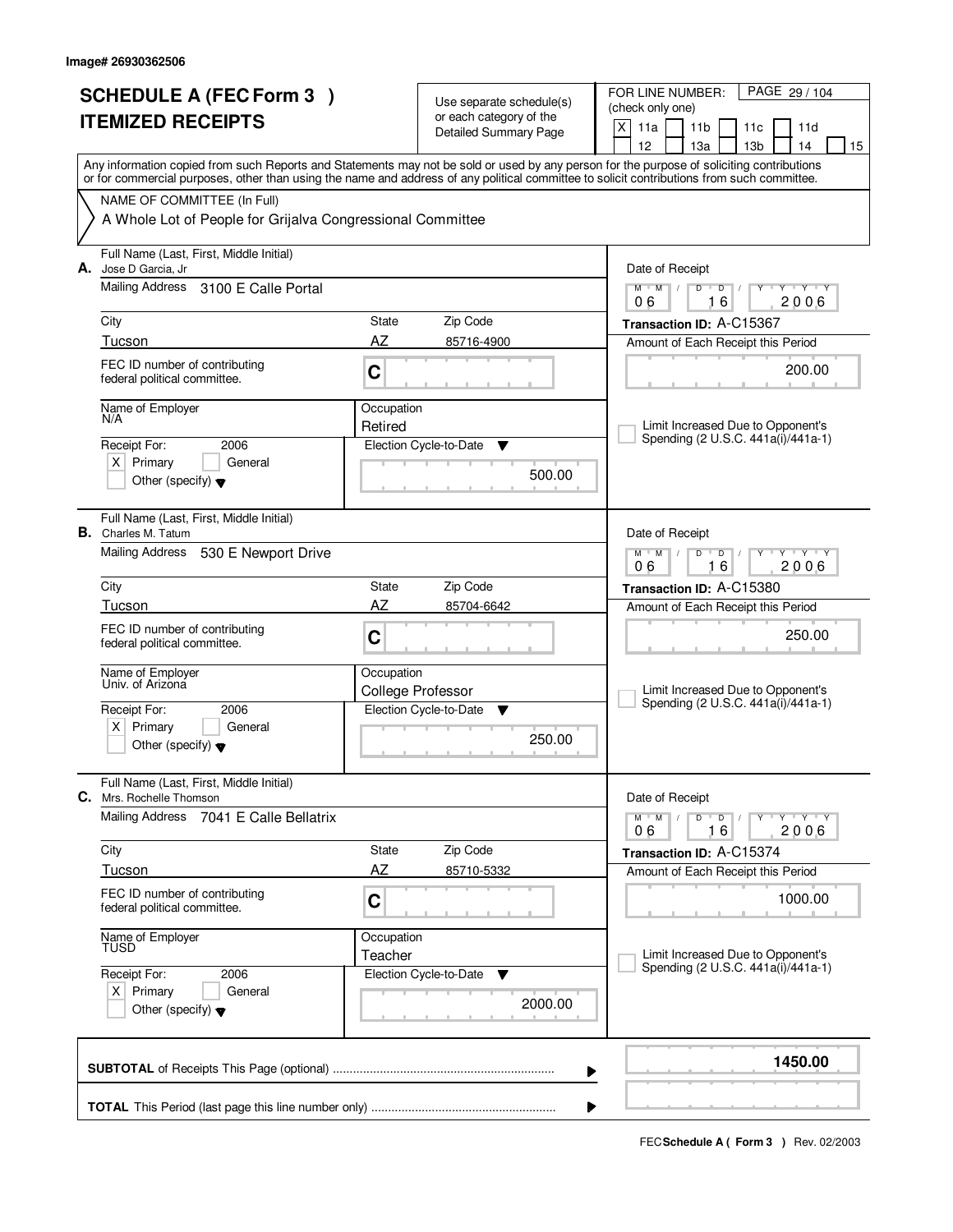| <b>SCHEDULE A (FEC Form 3)</b>                                                                                                             | Use separate schedule(s)                                |                                                                                                                                        |  |  |
|--------------------------------------------------------------------------------------------------------------------------------------------|---------------------------------------------------------|----------------------------------------------------------------------------------------------------------------------------------------|--|--|
| <b>ITEMIZED RECEIPTS</b>                                                                                                                   | or each category of the<br><b>Detailed Summary Page</b> | (check only one)                                                                                                                       |  |  |
|                                                                                                                                            |                                                         | $\times$<br>11a<br>11 <sub>b</sub><br>11c<br>11d<br>12<br>13 <sub>b</sub><br>14<br>13a<br>15                                           |  |  |
| Any information copied from such Reports and Statements may not be sold or used by any person for the purpose of soliciting contributions  |                                                         |                                                                                                                                        |  |  |
| or for commercial purposes, other than using the name and address of any political committee to solicit contributions from such committee. |                                                         |                                                                                                                                        |  |  |
| NAME OF COMMITTEE (In Full)<br>A Whole Lot of People for Grijalva Congressional Committee                                                  |                                                         |                                                                                                                                        |  |  |
|                                                                                                                                            |                                                         |                                                                                                                                        |  |  |
| Full Name (Last, First, Middle Initial)<br>A. Ms. Tamra L. Williamson                                                                      |                                                         |                                                                                                                                        |  |  |
| Mailing Address<br>5092 N Valley Shadows Place                                                                                             |                                                         | $M$ $M$ /<br>$\overline{D}$<br>Y Y Y Y<br>D<br>$\frac{1}{2}$<br>16<br>2006<br>06                                                       |  |  |
| City<br>State                                                                                                                              | Zip Code                                                | Transaction ID: A-C15373                                                                                                               |  |  |
| AZ<br>Tucson                                                                                                                               | 85750-6254                                              | Amount of Each Receipt this Period                                                                                                     |  |  |
| FEC ID number of contributing<br>C<br>federal political committee.                                                                         |                                                         | 1000.00                                                                                                                                |  |  |
| Occupation<br>Name of Employer<br>Fairfield Homes                                                                                          |                                                         |                                                                                                                                        |  |  |
| President                                                                                                                                  |                                                         | Limit Increased Due to Opponent's                                                                                                      |  |  |
| Receipt For:<br>2006                                                                                                                       | Election Cycle-to-Date<br>▼                             | Spending (2 U.S.C. 441a(i)/441a-1)                                                                                                     |  |  |
| $X$ Primary<br>General<br>Other (specify) $\blacktriangledown$                                                                             | 2000.00                                                 |                                                                                                                                        |  |  |
| Full Name (Last, First, Middle Initial)<br>В.<br>Ms. Barbara Benton                                                                        |                                                         | Date of Receipt                                                                                                                        |  |  |
| Mailing Address 2062 W Calle Campana De Plata                                                                                              |                                                         | M<br>M<br>D<br>D<br>$Y$ $Y$<br>19<br>06<br>2006                                                                                        |  |  |
| City<br><b>State</b>                                                                                                                       | Zip Code                                                | Transaction ID: A-C15512                                                                                                               |  |  |
| AZ<br>Tucson                                                                                                                               | 85745-1808                                              | Amount of Each Receipt this Period                                                                                                     |  |  |
| FEC ID number of contributing<br>C<br>federal political committee.                                                                         |                                                         | 250.00                                                                                                                                 |  |  |
| Name of Employer<br>Occupation<br>AZ Dept of Ed<br>Educator                                                                                |                                                         | Limit Increased Due to Opponent's                                                                                                      |  |  |
| Receipt For:<br>2006                                                                                                                       | Election Cycle-to-Date<br>v                             | Spending (2 U.S.C. 441a(i)/441a-1)                                                                                                     |  |  |
| Primary<br>$\times$<br>General<br>Other (specify) $\blacktriangledown$                                                                     | 308.00                                                  |                                                                                                                                        |  |  |
| Full Name (Last, First, Middle Initial)<br>Kenneth W. Butler<br>С.                                                                         |                                                         | Date of Receipt                                                                                                                        |  |  |
| <b>Mailing Address</b><br>11810 Lyrac Court                                                                                                |                                                         | $\mathsf{Y} \dashv \mathsf{Y} \dashv \mathsf{Y}$<br>$M$ <sup><math>+</math></sup><br>M<br>D<br>$\overline{D}$<br>Y<br>06<br>19<br>2006 |  |  |
| City<br>State                                                                                                                              | Zip Code                                                | Transaction ID: A-C15721                                                                                                               |  |  |
| Oakton<br>VA                                                                                                                               | 22124-2200                                              | Amount of Each Receipt this Period                                                                                                     |  |  |
| FEC ID number of contributing<br>C<br>federal political committee.                                                                         |                                                         | 250.00                                                                                                                                 |  |  |
| Name of Employer<br>Capital Partnership<br>Occupation                                                                                      | <b>Transportation Consultant</b>                        | Limit Increased Due to Opponent's                                                                                                      |  |  |
| Receipt For:<br>2006                                                                                                                       | Election Cycle-to-Date<br>▼                             | Spending (2 U.S.C. 441a(i)/441a-1)                                                                                                     |  |  |
| $X$ Primary<br>General<br>Other (specify) $\blacktriangledown$                                                                             | 375.00                                                  |                                                                                                                                        |  |  |
|                                                                                                                                            | ▶                                                       | 1500.00                                                                                                                                |  |  |
|                                                                                                                                            | ▶                                                       |                                                                                                                                        |  |  |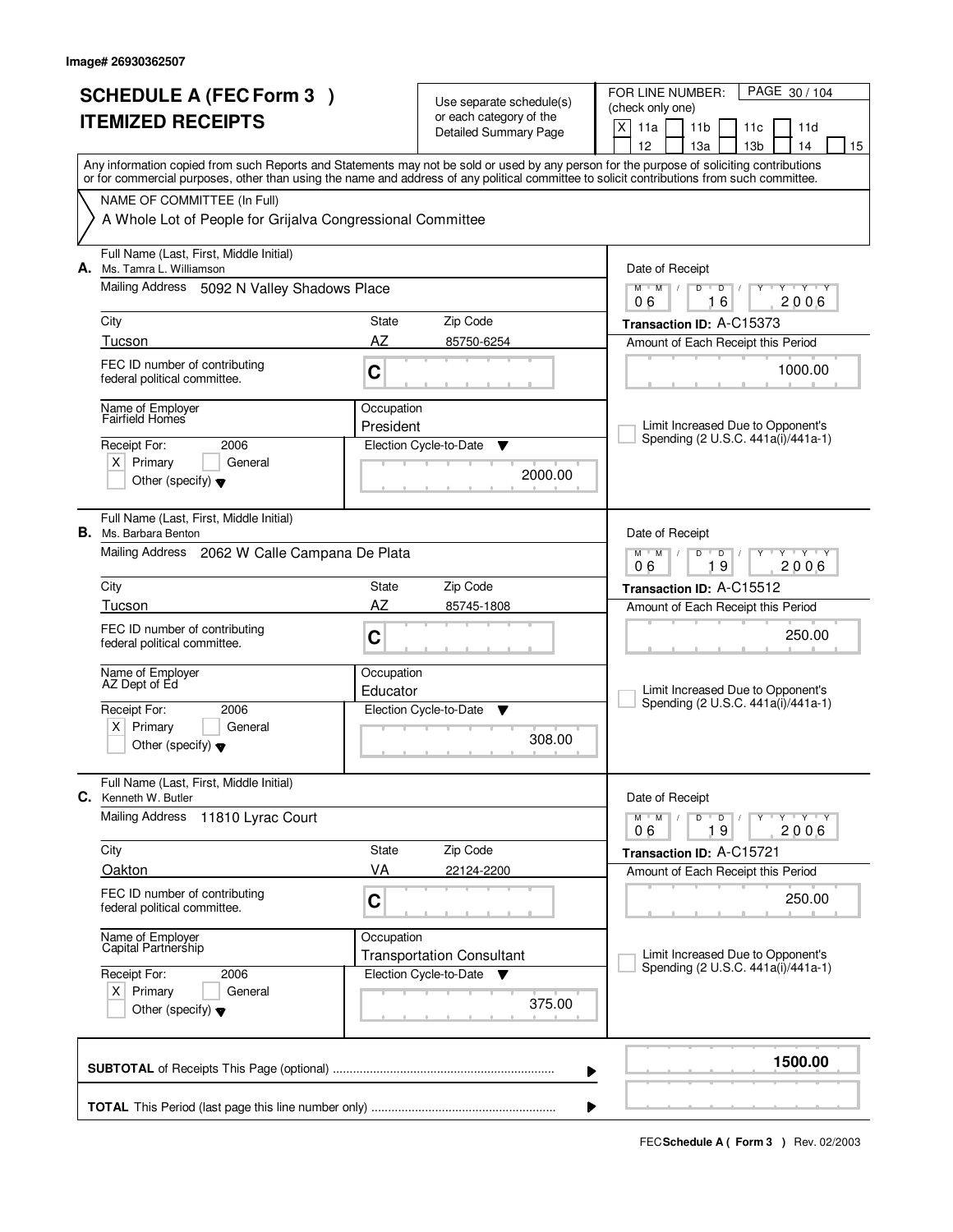| <b>SCHEDULE A (FEC Form 3)</b>                                               | Use separate schedule(s)                          | PAGE 31 / 104<br>FOR LINE NUMBER:                                                                                                                                                                                                                                                       |
|------------------------------------------------------------------------------|---------------------------------------------------|-----------------------------------------------------------------------------------------------------------------------------------------------------------------------------------------------------------------------------------------------------------------------------------------|
| <b>ITEMIZED RECEIPTS</b>                                                     | or each category of the                           | (check only one)<br>X<br>11a<br>11 <sub>b</sub><br>11c<br>11d                                                                                                                                                                                                                           |
|                                                                              | Detailed Summary Page                             | 12<br>13a<br>13 <sub>b</sub><br>14<br>15                                                                                                                                                                                                                                                |
|                                                                              |                                                   | Any information copied from such Reports and Statements may not be sold or used by any person for the purpose of soliciting contributions<br>or for commercial purposes, other than using the name and address of any political committee to solicit contributions from such committee. |
| NAME OF COMMITTEE (In Full)                                                  |                                                   |                                                                                                                                                                                                                                                                                         |
| A Whole Lot of People for Grijalva Congressional Committee                   |                                                   |                                                                                                                                                                                                                                                                                         |
| Full Name (Last, First, Middle Initial)<br>Naomi Karp<br>А.                  |                                                   | Date of Receipt                                                                                                                                                                                                                                                                         |
| <b>Mailing Address</b><br>3600 N Camino Rio Soleado                          |                                                   | $\mathsf D$<br>$Y$ $Y$<br>$M$ <sup>U</sup><br>$M$ /<br>D<br>Y<br>┳<br>19<br>2006<br>06                                                                                                                                                                                                  |
| City                                                                         | Zip Code<br>State                                 | Transaction ID: A-C15730                                                                                                                                                                                                                                                                |
| Tucson                                                                       | AZ<br>85718-6940                                  | Amount of Each Receipt this Period                                                                                                                                                                                                                                                      |
| FEC ID number of contributing<br>federal political committee.                | C                                                 | 100.00                                                                                                                                                                                                                                                                                  |
| Name of Employer<br>Self Employed                                            | Occupation<br><b>Education Consultant</b>         | Limit Increased Due to Opponent's                                                                                                                                                                                                                                                       |
| 2006<br>Receipt For:                                                         | Election Cycle-to-Date<br>v                       | Spending (2 U.S.C. 441a(i)/441a-1)                                                                                                                                                                                                                                                      |
| $X$ Primary<br>General<br>Other (specify) $\blacktriangledown$               | 450.00                                            |                                                                                                                                                                                                                                                                                         |
| Full Name (Last, First, Middle Initial)<br><b>B.</b> Ms. Linda C. Leatherman |                                                   | Date of Receipt                                                                                                                                                                                                                                                                         |
| Mailing Address 547 S Sugarloaf Mountain Place                               |                                                   | $M$ $M$ /<br>D<br>$\overline{D}$<br>$T$ $Y$ $T$ $Y$<br>19<br>06<br>2006                                                                                                                                                                                                                 |
| City                                                                         | State<br>Zip Code                                 | Transaction ID: A-C15410                                                                                                                                                                                                                                                                |
| Tucson                                                                       | AZ<br>85748-3281                                  | Amount of Each Receipt this Period                                                                                                                                                                                                                                                      |
| FEC ID number of contributing<br>federal political committee.                | C                                                 | 200.00                                                                                                                                                                                                                                                                                  |
| Name of Employer<br>Kino Service Cénter                                      | Occupation<br><b>Faith-Based Coordinator</b>      | Limit Increased Due to Opponent's                                                                                                                                                                                                                                                       |
| Receipt For:<br>2006                                                         | Election Cycle-to-Date ▼                          | Spending (2 U.S.C. 441a(i)/441a-1)                                                                                                                                                                                                                                                      |
| $X$ Primary<br>General<br>Other (specify) $\blacktriangledown$               | 308.00                                            |                                                                                                                                                                                                                                                                                         |
| Full Name (Last, First, Middle Initial)<br><b>C.</b> Patrician McCarthy      |                                                   | Date of Receipt                                                                                                                                                                                                                                                                         |
| <b>Mailing Address</b><br>2545<br>2nd Street<br>Apt. A                       |                                                   | $M$ $M$ $M$ $I$<br>$D$ $D$ $/$<br>Y TY TY TY<br>19<br>2006<br>06                                                                                                                                                                                                                        |
| City                                                                         | Zip Code<br>State                                 | Transaction ID: A-C15409                                                                                                                                                                                                                                                                |
| Santa Monica                                                                 | CA<br>90405-3598                                  | Amount of Each Receipt this Period                                                                                                                                                                                                                                                      |
| FEC ID number of contributing<br>federal political committee.                | C                                                 | 200.00                                                                                                                                                                                                                                                                                  |
| Name of Employer<br>Mien Shiang Institute                                    | Occupation<br>President                           | Limit Increased Due to Opponent's                                                                                                                                                                                                                                                       |
| Receipt For:<br>2006                                                         | Election Cycle-to-Date<br>$\overline{\mathbf{v}}$ | Spending (2 U.S.C. 441a(i)/441a-1)                                                                                                                                                                                                                                                      |
| $X$ Primary<br>General<br>Other (specify) $\blacktriangledown$               | 300.00                                            |                                                                                                                                                                                                                                                                                         |
|                                                                              |                                                   | 500.00<br>▶                                                                                                                                                                                                                                                                             |
|                                                                              |                                                   |                                                                                                                                                                                                                                                                                         |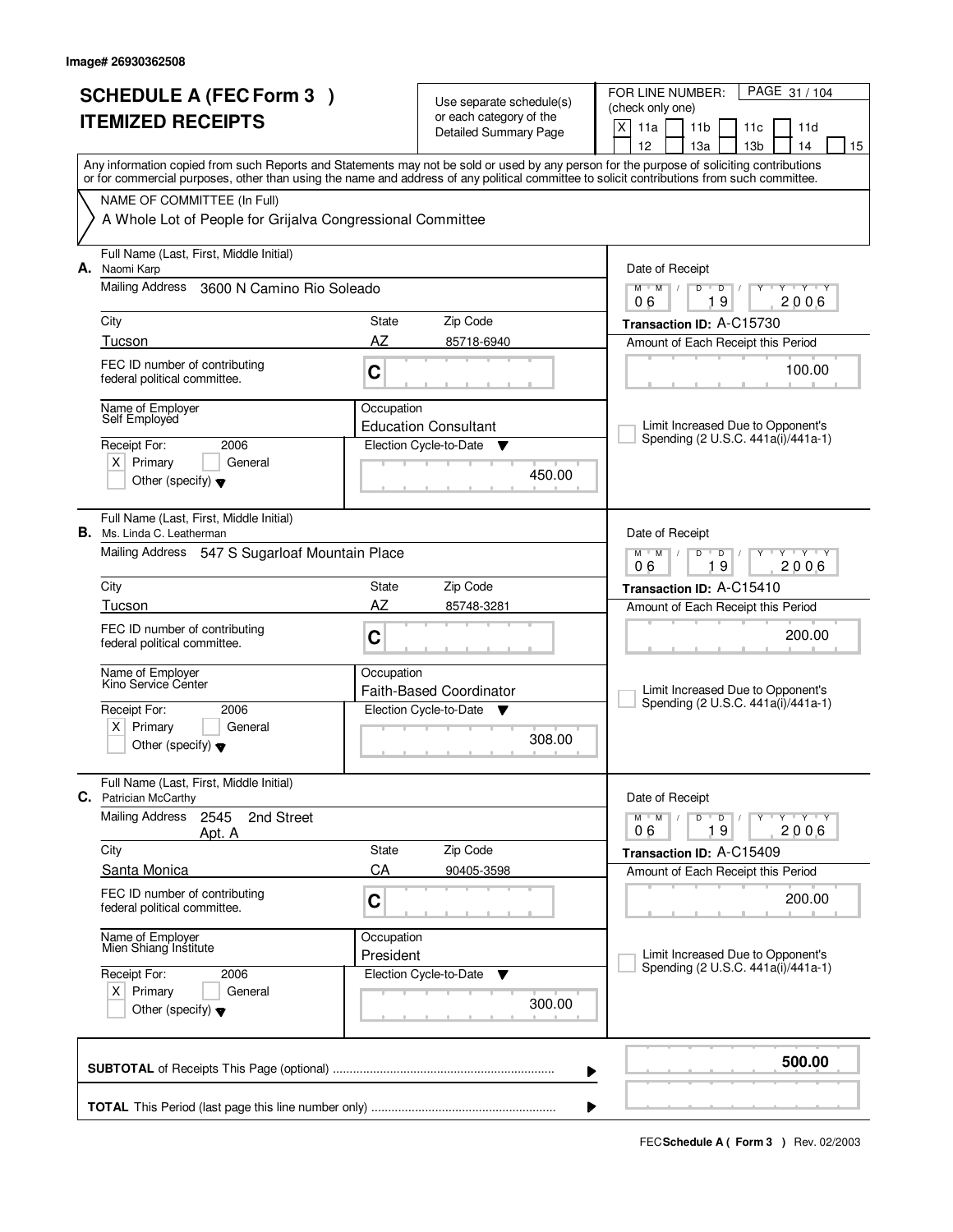|                                                            |                                                                                        |                            |                                                  | PAGE 32/104<br>FOR LINE NUMBER:                                                                                                                                                                                                                                                         |  |
|------------------------------------------------------------|----------------------------------------------------------------------------------------|----------------------------|--------------------------------------------------|-----------------------------------------------------------------------------------------------------------------------------------------------------------------------------------------------------------------------------------------------------------------------------------------|--|
| <b>SCHEDULE A (FEC Form 3)</b><br><b>ITEMIZED RECEIPTS</b> |                                                                                        |                            | Use separate schedule(s)                         | (check only one)                                                                                                                                                                                                                                                                        |  |
|                                                            |                                                                                        |                            | or each category of the<br>Detailed Summary Page | X<br>11a<br>11 <sub>b</sub><br>11c<br>11d                                                                                                                                                                                                                                               |  |
|                                                            |                                                                                        |                            |                                                  | 12 <sup>2</sup><br>13 <sub>b</sub><br>14<br>13a<br>15                                                                                                                                                                                                                                   |  |
|                                                            |                                                                                        |                            |                                                  | Any information copied from such Reports and Statements may not be sold or used by any person for the purpose of soliciting contributions<br>or for commercial purposes, other than using the name and address of any political committee to solicit contributions from such committee. |  |
|                                                            | NAME OF COMMITTEE (In Full)                                                            |                            |                                                  |                                                                                                                                                                                                                                                                                         |  |
|                                                            | A Whole Lot of People for Grijalva Congressional Committee                             |                            |                                                  |                                                                                                                                                                                                                                                                                         |  |
|                                                            | Full Name (Last, First, Middle Initial)<br>A. Ms. Patricia A Poore                     |                            |                                                  | Date of Receipt                                                                                                                                                                                                                                                                         |  |
|                                                            | Mailing Address 1111 E Waverly Street                                                  |                            |                                                  | $\overline{D}$<br>$+Y+Y$<br>$M$ <sup>U</sup><br>$M$ /<br>D<br>Y<br>19<br>2006<br>06                                                                                                                                                                                                     |  |
|                                                            | City                                                                                   | State                      | Zip Code                                         | Transaction ID: A-C15506                                                                                                                                                                                                                                                                |  |
|                                                            | Tucson                                                                                 | AZ                         | 85719-3572                                       | Amount of Each Receipt this Period                                                                                                                                                                                                                                                      |  |
|                                                            | FEC ID number of contributing<br>federal political committee.                          | C                          |                                                  | 50.00                                                                                                                                                                                                                                                                                   |  |
|                                                            | Name of Employer                                                                       | Occupation                 |                                                  |                                                                                                                                                                                                                                                                                         |  |
|                                                            | N/A                                                                                    | Dental Hygienist           |                                                  | Limit Increased Due to Opponent's                                                                                                                                                                                                                                                       |  |
|                                                            | 2006<br>Receipt For:                                                                   |                            | Election Cycle-to-Date<br>▼                      | Spending (2 U.S.C. 441a(i)/441a-1)                                                                                                                                                                                                                                                      |  |
|                                                            | $X$ Primary<br>General<br>Other (specify) $\blacktriangledown$                         |                            | 250.00                                           |                                                                                                                                                                                                                                                                                         |  |
|                                                            | Full Name (Last, First, Middle Initial)<br><b>B.</b> Ms. Pamela K. Sutherland          |                            |                                                  | Date of Receipt                                                                                                                                                                                                                                                                         |  |
|                                                            | Mailing Address PO Box 42294                                                           |                            |                                                  | $M$ $M$ /<br>D<br>$\overline{D}$<br>Y 'Y 'Y<br>19<br>2006<br>06                                                                                                                                                                                                                         |  |
|                                                            | City                                                                                   | State                      | Zip Code                                         | Transaction ID: A-C15516                                                                                                                                                                                                                                                                |  |
|                                                            | Tucson                                                                                 | AZ                         | 85733-2294                                       | Amount of Each Receipt this Period                                                                                                                                                                                                                                                      |  |
|                                                            | FEC ID number of contributing<br>federal political committee.                          | C                          |                                                  | 500.00                                                                                                                                                                                                                                                                                  |  |
|                                                            | Name of Employer<br>Arizona List                                                       | Occupation                 |                                                  |                                                                                                                                                                                                                                                                                         |  |
|                                                            |                                                                                        |                            | <b>Executive Director</b>                        | Limit Increased Due to Opponent's<br>Spending (2 U.S.C. 441a(i)/441a-1)                                                                                                                                                                                                                 |  |
|                                                            | Receipt For:<br>2006                                                                   |                            | Election Cycle-to-Date<br><b>V</b>               |                                                                                                                                                                                                                                                                                         |  |
|                                                            | $X$ Primary<br>General<br>Other (specify) $\blacktriangledown$                         |                            | 558.00                                           |                                                                                                                                                                                                                                                                                         |  |
|                                                            | Full Name (Last, First, Middle Initial)<br>C. Ms. Gabrielle D. Giffords                |                            |                                                  | Date of Receipt                                                                                                                                                                                                                                                                         |  |
|                                                            | Mailing Address 4330 E<br>4th Street                                                   |                            |                                                  | $M$ $M$ $M$<br>$D$ $D$ $/$<br>יץ ייץ ייד<br>2006<br>27<br>06                                                                                                                                                                                                                            |  |
|                                                            | City                                                                                   | State                      | Zip Code                                         | Transaction ID: A-C15527                                                                                                                                                                                                                                                                |  |
|                                                            | Tucson                                                                                 | AZ                         | 85711-2002                                       | Amount of Each Receipt this Period                                                                                                                                                                                                                                                      |  |
|                                                            | FEC ID number of contributing<br>federal political committee.                          | C                          |                                                  | 100.00                                                                                                                                                                                                                                                                                  |  |
|                                                            | Name of Employer<br>City of Tucson                                                     | Occupation<br>Councilwoman |                                                  | Limit Increased Due to Opponent's                                                                                                                                                                                                                                                       |  |
|                                                            | Receipt For:<br>2006<br>$X$ Primary<br>General<br>Other (specify) $\blacktriangledown$ |                            | Election Cycle-to-Date<br>▼<br>350.00            | Spending (2 U.S.C. 441a(i)/441a-1)                                                                                                                                                                                                                                                      |  |
|                                                            |                                                                                        |                            |                                                  | 650.00<br>▶                                                                                                                                                                                                                                                                             |  |
|                                                            |                                                                                        |                            |                                                  |                                                                                                                                                                                                                                                                                         |  |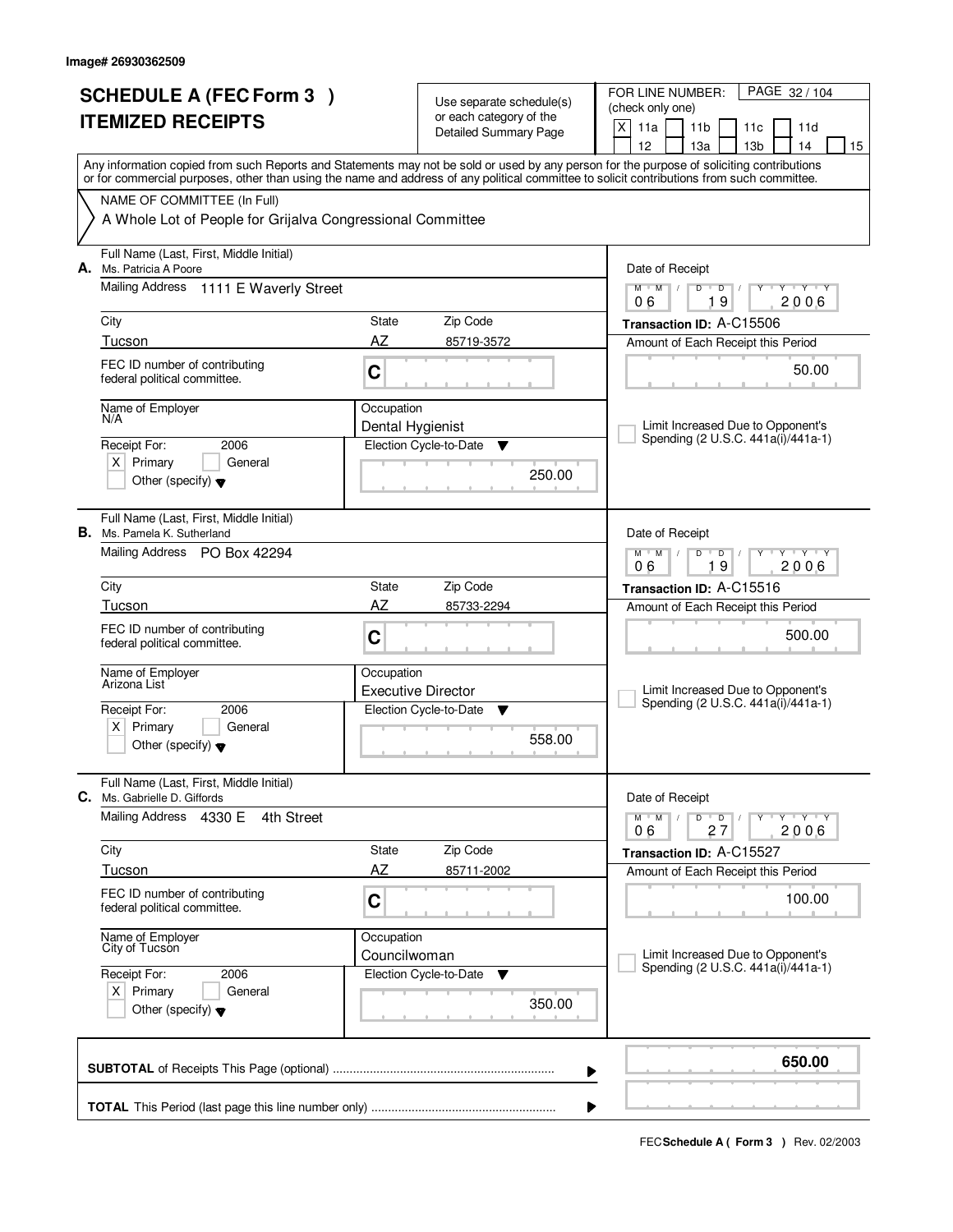|                          | <b>SCHEDULE A (FEC Form 3)</b>                                                                                                             |            |                                                     | PAGE 33 / 104<br>FOR LINE NUMBER:                                                                                                                                                                  |  |
|--------------------------|--------------------------------------------------------------------------------------------------------------------------------------------|------------|-----------------------------------------------------|----------------------------------------------------------------------------------------------------------------------------------------------------------------------------------------------------|--|
| <b>ITEMIZED RECEIPTS</b> |                                                                                                                                            |            | Use separate schedule(s)<br>or each category of the | (check only one)                                                                                                                                                                                   |  |
|                          |                                                                                                                                            |            | Detailed Summary Page                               | X<br>11a<br>11 <sub>b</sub><br>11c<br>11d                                                                                                                                                          |  |
|                          |                                                                                                                                            |            |                                                     | 12 <sup>2</sup><br>13 <sub>b</sub><br>14<br>13a<br>15<br>Any information copied from such Reports and Statements may not be sold or used by any person for the purpose of soliciting contributions |  |
|                          | or for commercial purposes, other than using the name and address of any political committee to solicit contributions from such committee. |            |                                                     |                                                                                                                                                                                                    |  |
|                          | NAME OF COMMITTEE (In Full)                                                                                                                |            |                                                     |                                                                                                                                                                                                    |  |
|                          | A Whole Lot of People for Grijalva Congressional Committee                                                                                 |            |                                                     |                                                                                                                                                                                                    |  |
|                          | Full Name (Last, First, Middle Initial)<br>A. A. Sears                                                                                     |            |                                                     | Date of Receipt                                                                                                                                                                                    |  |
|                          | <b>Mailing Address</b><br>3567 E Sunrise Drive<br>Suite 119                                                                                |            |                                                     | $\overline{D}$<br>$T - Y - T - Y$<br>M<br>$M$ /<br>D<br>Y<br>27<br>2006<br>06                                                                                                                      |  |
|                          | City                                                                                                                                       | State      | Zip Code                                            | Transaction ID: A-C15529                                                                                                                                                                           |  |
|                          | Tucson                                                                                                                                     | AZ         | 85718-3203                                          | Amount of Each Receipt this Period                                                                                                                                                                 |  |
|                          | FEC ID number of contributing<br>federal political committee.                                                                              | C          |                                                     | 500.00                                                                                                                                                                                             |  |
|                          | Name of Employer                                                                                                                           | Occupation |                                                     |                                                                                                                                                                                                    |  |
|                          | Self Employed                                                                                                                              | Realtor    |                                                     | Limit Increased Due to Opponent's<br>Spending (2 U.S.C. 441a(i)/441a-1)                                                                                                                            |  |
|                          | 2006<br>Receipt For:                                                                                                                       |            | Election Cycle-to-Date<br>▼                         |                                                                                                                                                                                                    |  |
|                          | $X$ Primary<br>General<br>Other (specify) $\blacktriangledown$                                                                             |            | 500.00                                              |                                                                                                                                                                                                    |  |
|                          | Full Name (Last, First, Middle Initial)<br><b>B.</b> Tohono O'dham Nation                                                                  |            |                                                     | Date of Receipt                                                                                                                                                                                    |  |
|                          | Mailing Address PO Box 837                                                                                                                 |            |                                                     | D<br>$Y - Y - Y$<br>$M$ $M$ /<br>$\overline{D}$<br>30<br>2006<br>06                                                                                                                                |  |
|                          | City                                                                                                                                       | State      | Zip Code                                            | Transaction ID: A-C15631                                                                                                                                                                           |  |
|                          | Sells                                                                                                                                      | AZ         | 85634-0837                                          | Amount of Each Receipt this Period                                                                                                                                                                 |  |
|                          | FEC ID number of contributing<br>federal political committee.                                                                              | C          |                                                     | 1100.00                                                                                                                                                                                            |  |
|                          | Name of Employer                                                                                                                           | Occupation |                                                     |                                                                                                                                                                                                    |  |
|                          |                                                                                                                                            |            | Election Cycle-to-Date                              | Limit Increased Due to Opponent's<br>Spending (2 U.S.C. 441a(i)/441a-1)                                                                                                                            |  |
|                          | Receipt For:<br>2006<br>$X$ Primary<br>General                                                                                             |            | - V                                                 |                                                                                                                                                                                                    |  |
|                          | Other (specify) $\blacktriangledown$                                                                                                       |            | 3000.00                                             |                                                                                                                                                                                                    |  |
|                          | Full Name (Last, First, Middle Initial)<br><b>C.</b> Tohono O'dham Nation                                                                  |            |                                                     | Date of Receipt                                                                                                                                                                                    |  |
|                          | <b>Mailing Address</b><br>PO Box 837                                                                                                       |            |                                                     | $M^+M^-$<br>$D$ $D$ $I$<br>≕⊏γ≕−γ≕γ<br>$\sqrt{2}$<br>2006<br>30<br>06                                                                                                                              |  |
|                          | City                                                                                                                                       | State      | Zip Code                                            | Transaction ID: A-C15632                                                                                                                                                                           |  |
|                          | Sells                                                                                                                                      | AZ         | 85634-0837                                          | Amount of Each Receipt this Period                                                                                                                                                                 |  |
|                          | FEC ID number of contributing<br>federal political committee.                                                                              | C          |                                                     | 900.00                                                                                                                                                                                             |  |
|                          | Name of Employer                                                                                                                           | Occupation |                                                     | Limit Increased Due to Opponent's                                                                                                                                                                  |  |
|                          | Receipt For:<br>2006                                                                                                                       |            | Election Cycle-to-Date<br>v                         | Spending (2 U.S.C. 441a(i)/441a-1)                                                                                                                                                                 |  |
|                          | Primary<br>X General<br>Other (specify) $\blacktriangledown$                                                                               |            | 3000.00                                             |                                                                                                                                                                                                    |  |
|                          |                                                                                                                                            |            |                                                     | 2500.00                                                                                                                                                                                            |  |
|                          |                                                                                                                                            |            |                                                     | ▶                                                                                                                                                                                                  |  |
|                          |                                                                                                                                            |            |                                                     |                                                                                                                                                                                                    |  |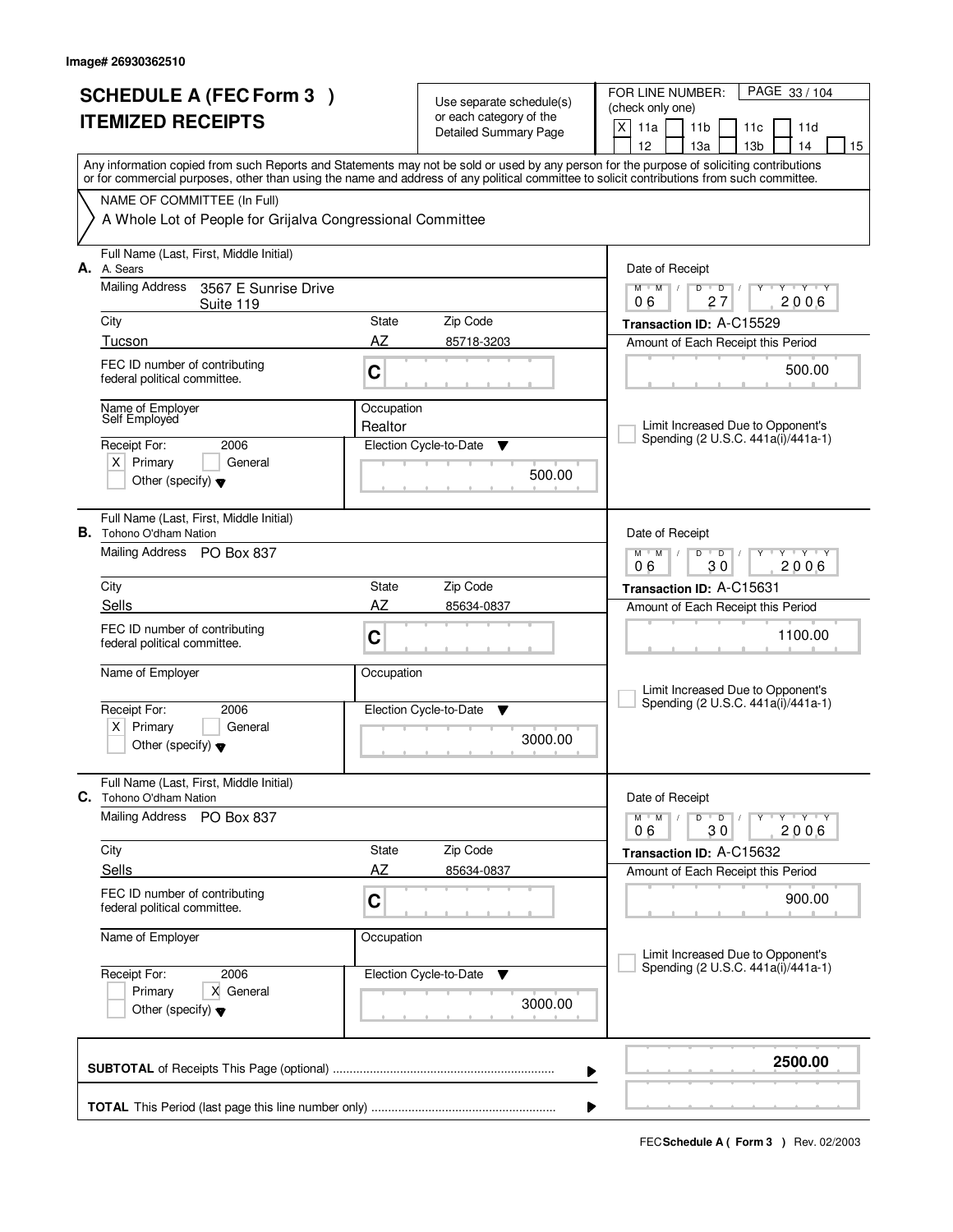|              | <b>SCHEDULE A (FEC Form 3)</b>                                                                                                                                                                                                                                                          |            | Use separate schedule(s)                          | PAGE 34 / 104<br>FOR LINE NUMBER:                                                     |  |  |  |  |  |  |
|--------------|-----------------------------------------------------------------------------------------------------------------------------------------------------------------------------------------------------------------------------------------------------------------------------------------|------------|---------------------------------------------------|---------------------------------------------------------------------------------------|--|--|--|--|--|--|
|              | <b>ITEMIZED RECEIPTS</b>                                                                                                                                                                                                                                                                |            | or each category of the                           | (check only one)                                                                      |  |  |  |  |  |  |
|              |                                                                                                                                                                                                                                                                                         |            | Detailed Summary Page                             | X<br>11a<br>11 <sub>b</sub><br>11d<br>11c<br>12<br>13a<br>13 <sub>b</sub><br>14<br>15 |  |  |  |  |  |  |
|              |                                                                                                                                                                                                                                                                                         |            |                                                   |                                                                                       |  |  |  |  |  |  |
|              | Any information copied from such Reports and Statements may not be sold or used by any person for the purpose of soliciting contributions<br>or for commercial purposes, other than using the name and address of any political committee to solicit contributions from such committee. |            |                                                   |                                                                                       |  |  |  |  |  |  |
|              | NAME OF COMMITTEE (In Full)<br>A Whole Lot of People for Grijalva Congressional Committee                                                                                                                                                                                               |            |                                                   |                                                                                       |  |  |  |  |  |  |
|              |                                                                                                                                                                                                                                                                                         |            |                                                   |                                                                                       |  |  |  |  |  |  |
| А.           | Full Name (Last, First, Middle Initial)<br>Ms. Judith A. Bernas                                                                                                                                                                                                                         |            |                                                   | Date of Receipt                                                                       |  |  |  |  |  |  |
|              | Mailing Address 807 W Piccadilly Road                                                                                                                                                                                                                                                   |            |                                                   | $M$ $M$ /<br>D<br>$\overline{D}$<br>$Y + Y + Y$<br>30<br>2006<br>06                   |  |  |  |  |  |  |
|              | City                                                                                                                                                                                                                                                                                    | State      | Zip Code                                          | Transaction ID: A-C15629                                                              |  |  |  |  |  |  |
|              | Phoenix                                                                                                                                                                                                                                                                                 | AZ         | 85013-3344                                        | Amount of Each Receipt this Period                                                    |  |  |  |  |  |  |
|              | FEC ID number of contributing<br>federal political committee.                                                                                                                                                                                                                           | C          |                                                   | 500.00                                                                                |  |  |  |  |  |  |
|              | Name of Employer<br>University of Arizona                                                                                                                                                                                                                                               | Occupation | Assoc. VP, Federal Relations                      | Limit Increased Due to Opponent's                                                     |  |  |  |  |  |  |
|              | Receipt For:<br>2006<br>$X$ Primary<br>General                                                                                                                                                                                                                                          |            | Election Cycle-to-Date<br>$\overline{\mathbf{v}}$ | Spending (2 U.S.C. 441a(i)/441a-1)                                                    |  |  |  |  |  |  |
|              |                                                                                                                                                                                                                                                                                         |            | 750.00                                            |                                                                                       |  |  |  |  |  |  |
|              | Other (specify) $\blacktriangledown$                                                                                                                                                                                                                                                    |            |                                                   |                                                                                       |  |  |  |  |  |  |
|              | Full Name (Last, First, Middle Initial)<br><b>B.</b> Amelia Hernandez                                                                                                                                                                                                                   |            |                                                   | Date of Receipt                                                                       |  |  |  |  |  |  |
|              | Mailing Address 2939 W Salvia Drive                                                                                                                                                                                                                                                     |            |                                                   | $M$ $M$ /<br>$Y \vdash Y \vdash Y$<br>D<br>$\overline{D}$<br>30<br>2006<br>06         |  |  |  |  |  |  |
|              | City                                                                                                                                                                                                                                                                                    | State      | Zip Code                                          | Transaction ID: A-C15644                                                              |  |  |  |  |  |  |
|              | Tucson                                                                                                                                                                                                                                                                                  | AZ         | 85745-5190                                        | Amount of Each Receipt this Period                                                    |  |  |  |  |  |  |
|              | FEC ID number of contributing<br>federal political committee.                                                                                                                                                                                                                           | C          |                                                   | 250.00                                                                                |  |  |  |  |  |  |
|              | Occupation<br>Name of Employer<br>Native and Nature Inc                                                                                                                                                                                                                                 |            |                                                   |                                                                                       |  |  |  |  |  |  |
|              |                                                                                                                                                                                                                                                                                         | Owner      |                                                   | Limit Increased Due to Opponent's<br>Spending (2 U.S.C. 441a(i)/441a-1)               |  |  |  |  |  |  |
|              | Receipt For:<br>2006                                                                                                                                                                                                                                                                    |            | Election Cycle-to-Date<br>v                       |                                                                                       |  |  |  |  |  |  |
|              | Primary<br>X∣<br>General<br>Other (specify) $\blacktriangledown$                                                                                                                                                                                                                        |            | 308.00                                            |                                                                                       |  |  |  |  |  |  |
| С.           | Full Name (Last, First, Middle Initial)<br>Mr. Raul Pina                                                                                                                                                                                                                                |            |                                                   |                                                                                       |  |  |  |  |  |  |
|              | Mailing Address<br>2925 E Devon Street                                                                                                                                                                                                                                                  |            |                                                   | Date of Receipt<br>$D$ $D$<br>$M$ $M$ /<br>$Y + Y + Y$<br>30<br>2006<br>06            |  |  |  |  |  |  |
|              | City                                                                                                                                                                                                                                                                                    | State      | Zip Code                                          | Transaction ID: A-C15633                                                              |  |  |  |  |  |  |
|              | Tucson                                                                                                                                                                                                                                                                                  | <b>AZ</b>  | 85716-5537                                        | Amount of Each Receipt this Period                                                    |  |  |  |  |  |  |
|              | FEC ID number of contributing<br>federal political committee.                                                                                                                                                                                                                           | C          |                                                   | 1000.00                                                                               |  |  |  |  |  |  |
|              | Name of Employer<br>Tetra Tech                                                                                                                                                                                                                                                          |            |                                                   |                                                                                       |  |  |  |  |  |  |
|              |                                                                                                                                                                                                                                                                                         | Engineer   |                                                   | Limit Increased Due to Opponent's<br>Spending (2 U.S.C. 441a(i)/441a-1)               |  |  |  |  |  |  |
|              | Receipt For:<br>2006                                                                                                                                                                                                                                                                    |            | Election Cycle-to-Date<br>v                       |                                                                                       |  |  |  |  |  |  |
|              | $X$ Primary<br>General<br>Other (specify) $\blacktriangledown$                                                                                                                                                                                                                          |            | 2000.00                                           |                                                                                       |  |  |  |  |  |  |
| 1750.00<br>▶ |                                                                                                                                                                                                                                                                                         |            |                                                   |                                                                                       |  |  |  |  |  |  |
|              |                                                                                                                                                                                                                                                                                         |            |                                                   |                                                                                       |  |  |  |  |  |  |
|              |                                                                                                                                                                                                                                                                                         |            |                                                   |                                                                                       |  |  |  |  |  |  |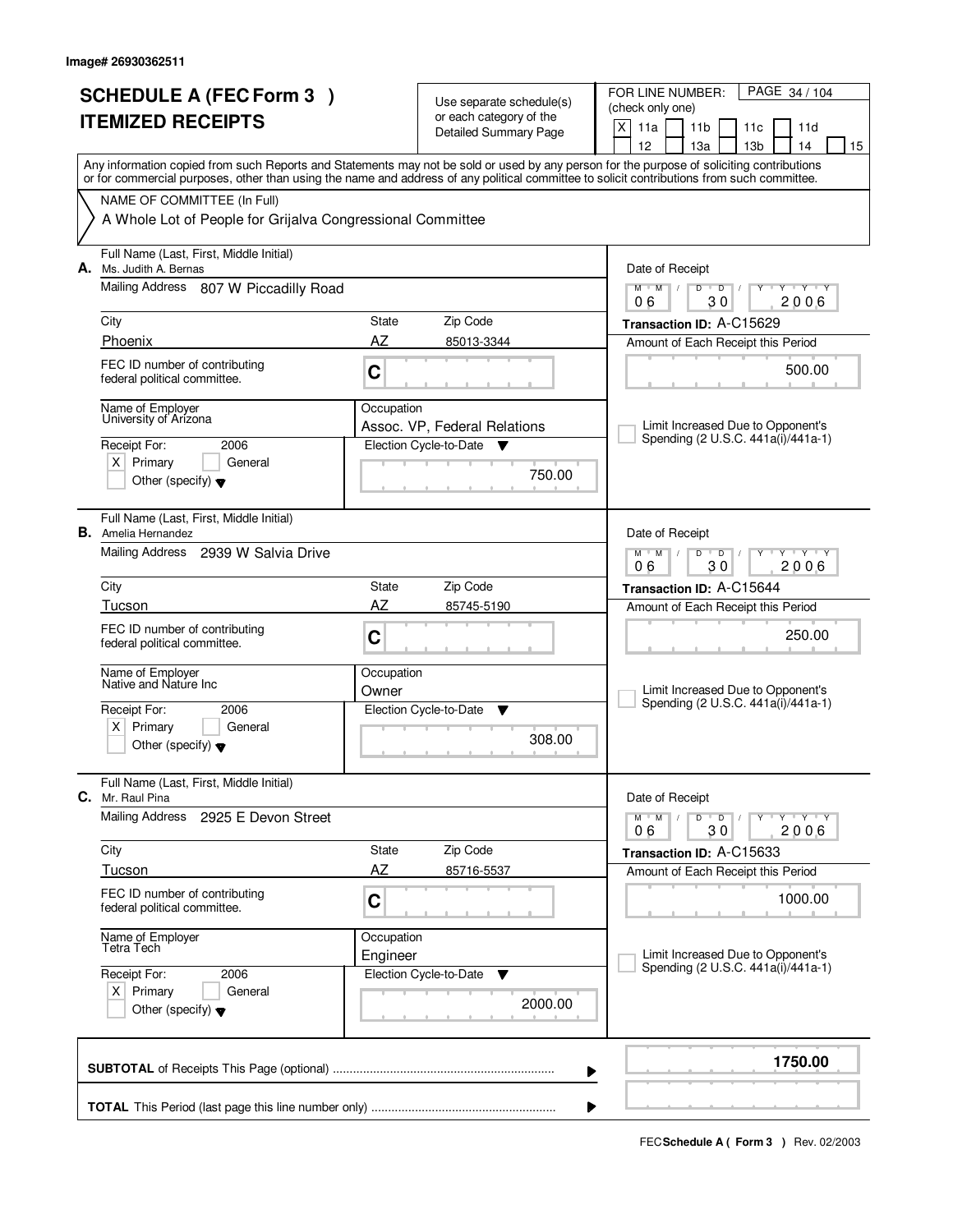| <b>SCHEDULE A (FEC Form 3)</b><br><b>ITEMIZED RECEIPTS</b>                                                                                                                                                                                                                              |                 | Use separate schedule(s)<br>or each category of the<br><b>Detailed Summary Page</b> | PAGE 35/104<br>FOR LINE NUMBER:<br>(check only one)<br>X<br>11 <sub>b</sub><br>11d<br>11a<br>11c<br>13 <sub>b</sub><br>12<br>13a<br>14<br>15 |  |  |  |  |
|-----------------------------------------------------------------------------------------------------------------------------------------------------------------------------------------------------------------------------------------------------------------------------------------|-----------------|-------------------------------------------------------------------------------------|----------------------------------------------------------------------------------------------------------------------------------------------|--|--|--|--|
| Any information copied from such Reports and Statements may not be sold or used by any person for the purpose of soliciting contributions<br>or for commercial purposes, other than using the name and address of any political committee to solicit contributions from such committee. |                 |                                                                                     |                                                                                                                                              |  |  |  |  |
| NAME OF COMMITTEE (In Full)                                                                                                                                                                                                                                                             |                 |                                                                                     |                                                                                                                                              |  |  |  |  |
| A Whole Lot of People for Grijalva Congressional Committee                                                                                                                                                                                                                              |                 |                                                                                     |                                                                                                                                              |  |  |  |  |
| Full Name (Last, First, Middle Initial)                                                                                                                                                                                                                                                 | Date of Receipt |                                                                                     |                                                                                                                                              |  |  |  |  |
| А.                                                                                                                                                                                                                                                                                      | Joan M. Warburg |                                                                                     |                                                                                                                                              |  |  |  |  |
| Mailing Address<br>216 John Street                                                                                                                                                                                                                                                      |                 |                                                                                     | $D$ $D$<br>Y Y Y Y Y<br>$M$ $M$<br>06<br>30<br>2006                                                                                          |  |  |  |  |
| City                                                                                                                                                                                                                                                                                    | <b>State</b>    | Zip Code                                                                            | Transaction ID: A-C15619                                                                                                                     |  |  |  |  |
| Greenwich                                                                                                                                                                                                                                                                               | CТ              | 06831-2539                                                                          | Amount of Each Receipt this Period                                                                                                           |  |  |  |  |
| FEC ID number of contributing<br>federal political committee.                                                                                                                                                                                                                           | C               |                                                                                     | 250.00                                                                                                                                       |  |  |  |  |
| Name of Employer                                                                                                                                                                                                                                                                        | Occupation      |                                                                                     |                                                                                                                                              |  |  |  |  |
|                                                                                                                                                                                                                                                                                         | Retired         |                                                                                     | Limit Increased Due to Opponent's                                                                                                            |  |  |  |  |
| Receipt For:<br>2006                                                                                                                                                                                                                                                                    |                 | Election Cycle-to-Date<br>▼                                                         | Spending (2 U.S.C. 441a(i)/441a-1)                                                                                                           |  |  |  |  |
| $\times$<br>Primary<br>General<br>Other (specify) $\blacktriangledown$                                                                                                                                                                                                                  |                 | 250.00<br>.                                                                         |                                                                                                                                              |  |  |  |  |

|  | 250.00   |
|--|----------|
|  | 50992.05 |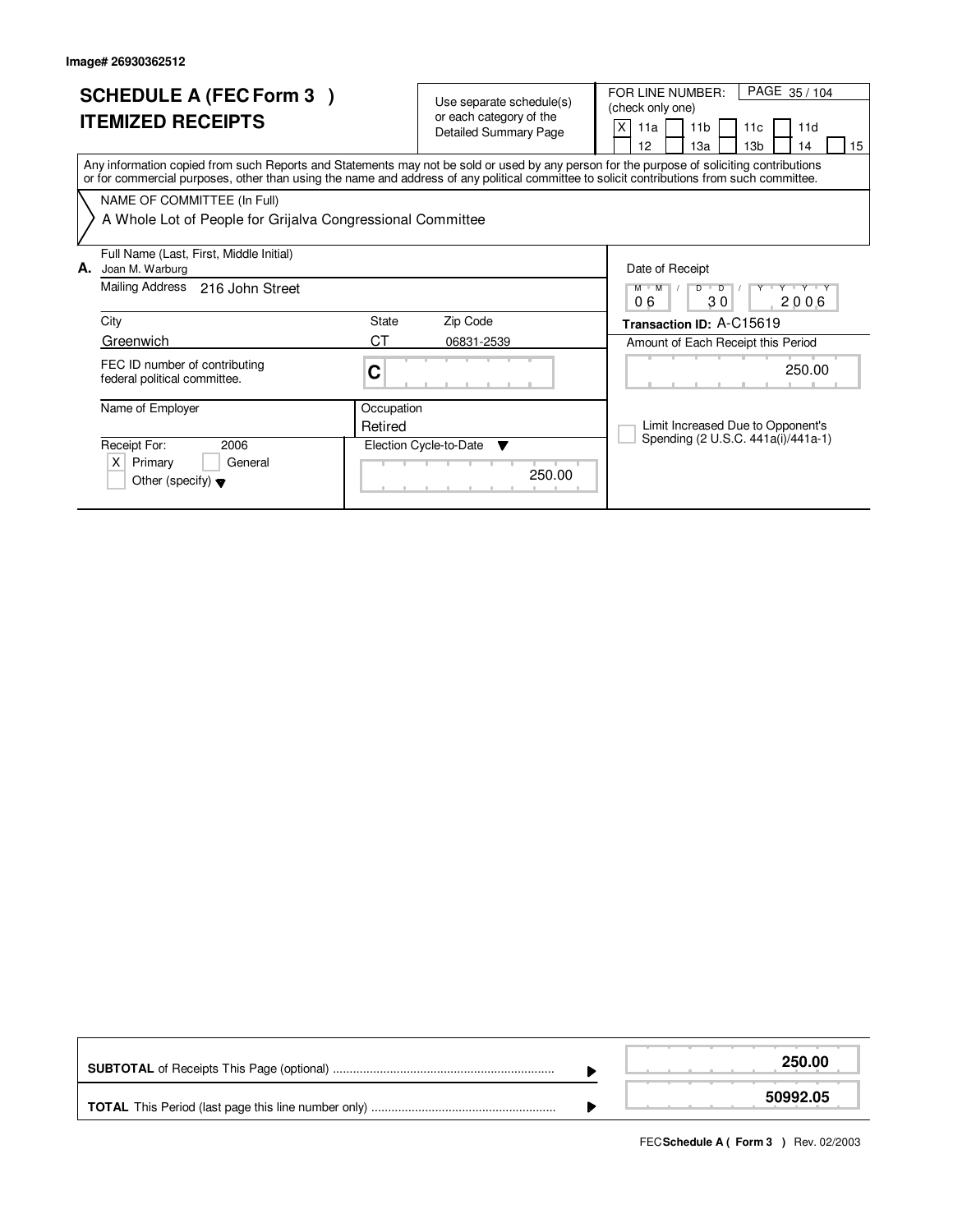|                                                                                                                                                                                                                                                                                         | <b>SCHEDULE A (FEC Form 3)</b>                                                                                                       |             | Use separate schedule(s)                                | PAGE 36 / 104<br>FOR LINE NUMBER:<br>(check only one)                           |  |  |  |  |  |
|-----------------------------------------------------------------------------------------------------------------------------------------------------------------------------------------------------------------------------------------------------------------------------------------|--------------------------------------------------------------------------------------------------------------------------------------|-------------|---------------------------------------------------------|---------------------------------------------------------------------------------|--|--|--|--|--|
|                                                                                                                                                                                                                                                                                         | <b>ITEMIZED RECEIPTS</b>                                                                                                             |             | or each category of the<br><b>Detailed Summary Page</b> | $X$ 11b<br>11a<br>11d<br>11c<br>12<br>13a<br>13 <sub>b</sub><br>14<br>15        |  |  |  |  |  |
| Any information copied from such Reports and Statements may not be sold or used by any person for the purpose of soliciting contributions<br>or for commercial purposes, other than using the name and address of any political committee to solicit contributions from such committee. |                                                                                                                                      |             |                                                         |                                                                                 |  |  |  |  |  |
|                                                                                                                                                                                                                                                                                         | NAME OF COMMITTEE (In Full)<br>A Whole Lot of People for Grijalva Congressional Committee                                            |             |                                                         |                                                                                 |  |  |  |  |  |
|                                                                                                                                                                                                                                                                                         | Full Name (Last, First, Middle Initial)<br>A. Democratic Congressional Campaign Committee<br>Mailing Address 430 S Capitol Street SE |             |                                                         | Date of Receipt<br>$Y$ $Y$ $Y$<br>$M$ $M$ /<br>D<br>$\overline{D}$              |  |  |  |  |  |
|                                                                                                                                                                                                                                                                                         | City                                                                                                                                 | State       | 2006<br>04<br>10<br>Transaction ID: A-115019            |                                                                                 |  |  |  |  |  |
|                                                                                                                                                                                                                                                                                         | Washington                                                                                                                           | DC          | Zip Code<br>20003-4024                                  | Amount of Each Receipt this Period                                              |  |  |  |  |  |
|                                                                                                                                                                                                                                                                                         | FEC ID number of contributing<br>federal political committee.                                                                        | C           | C00374058                                               | 20.46<br>Inkind: Fundraising Servi-<br>ces<br>Limit Increased Due to Opponent's |  |  |  |  |  |
|                                                                                                                                                                                                                                                                                         | Name of Employer                                                                                                                     | Occupation  |                                                         |                                                                                 |  |  |  |  |  |
|                                                                                                                                                                                                                                                                                         | Receipt For:<br>2006<br>$X$ Primary<br>General                                                                                       |             | Election Cycle-to-Date<br>▼                             | Spending (2 U.S.C. 441a(i)/441a-1)                                              |  |  |  |  |  |
|                                                                                                                                                                                                                                                                                         | Other (specify) $\blacktriangledown$                                                                                                 |             | 122.64                                                  |                                                                                 |  |  |  |  |  |
|                                                                                                                                                                                                                                                                                         | Full Name (Last, First, Middle Initial)<br><b>B.</b> Democratic Congressional Campaign Committee                                     |             | Date of Receipt                                         |                                                                                 |  |  |  |  |  |
|                                                                                                                                                                                                                                                                                         | Mailing Address 430 S Capitol Street SE                                                                                              |             |                                                         | $M$ $M$ /<br>D<br>$\overline{D}$<br>Y 'Y 'Y<br>0 <sub>5</sub><br>2006<br>05     |  |  |  |  |  |
|                                                                                                                                                                                                                                                                                         | City<br>State<br>Zip Code                                                                                                            |             |                                                         | Transaction ID: A-115381                                                        |  |  |  |  |  |
|                                                                                                                                                                                                                                                                                         | Washington                                                                                                                           | DC          | 20003-4024                                              | Amount of Each Receipt this Period                                              |  |  |  |  |  |
|                                                                                                                                                                                                                                                                                         | FEC ID number of contributing<br>federal political committee.                                                                        | C           | C00374058                                               | 15.50                                                                           |  |  |  |  |  |
|                                                                                                                                                                                                                                                                                         | Name of Employer                                                                                                                     | Occupation  |                                                         | Inkind: Fundraising Servi-<br>ces<br>Limit Increased Due to Opponent's          |  |  |  |  |  |
|                                                                                                                                                                                                                                                                                         | Receipt For:<br>2006                                                                                                                 |             | Election Cycle-to-Date<br>v                             | Spending (2 U.S.C. 441a(i)/441a-1)                                              |  |  |  |  |  |
|                                                                                                                                                                                                                                                                                         | $X$ Primary<br>General<br>Other (specify) $\blacktriangledown$                                                                       |             | 122.64                                                  |                                                                                 |  |  |  |  |  |
|                                                                                                                                                                                                                                                                                         | Full Name (Last, First, Middle Initial)<br>C. Democratic Congressional Campaign Committee                                            |             |                                                         | Date of Receipt                                                                 |  |  |  |  |  |
|                                                                                                                                                                                                                                                                                         | <b>Mailing Address</b><br>430 S Capitol Street SE                                                                                    |             |                                                         | $M$ $M$ $/$ $D$ $D$ $/$<br>yuryuryury<br>08<br>2006<br>06                       |  |  |  |  |  |
|                                                                                                                                                                                                                                                                                         | City<br>Washington                                                                                                                   | State<br>DC | Zip Code<br>20003-4024                                  | Transaction ID: A-115361<br>Amount of Each Receipt this Period                  |  |  |  |  |  |
|                                                                                                                                                                                                                                                                                         | FEC ID number of contributing<br>federal political committee.                                                                        | C           | C00374058                                               | 11.03                                                                           |  |  |  |  |  |
|                                                                                                                                                                                                                                                                                         | Name of Employer                                                                                                                     | Occupation  |                                                         | Inkind: Fundraising Servi-<br>ces<br>Limit Increased Due to Opponent's          |  |  |  |  |  |
|                                                                                                                                                                                                                                                                                         | Receipt For:<br>2006<br>$X$ Primary<br>General<br>Other (specify) $\blacktriangledown$                                               |             | Election Cycle-to-Date ▼<br>122.64                      | Spending (2 U.S.C. 441a(i)/441a-1)                                              |  |  |  |  |  |
| 46.99<br>▶                                                                                                                                                                                                                                                                              |                                                                                                                                      |             |                                                         |                                                                                 |  |  |  |  |  |
| ▶                                                                                                                                                                                                                                                                                       |                                                                                                                                      |             |                                                         |                                                                                 |  |  |  |  |  |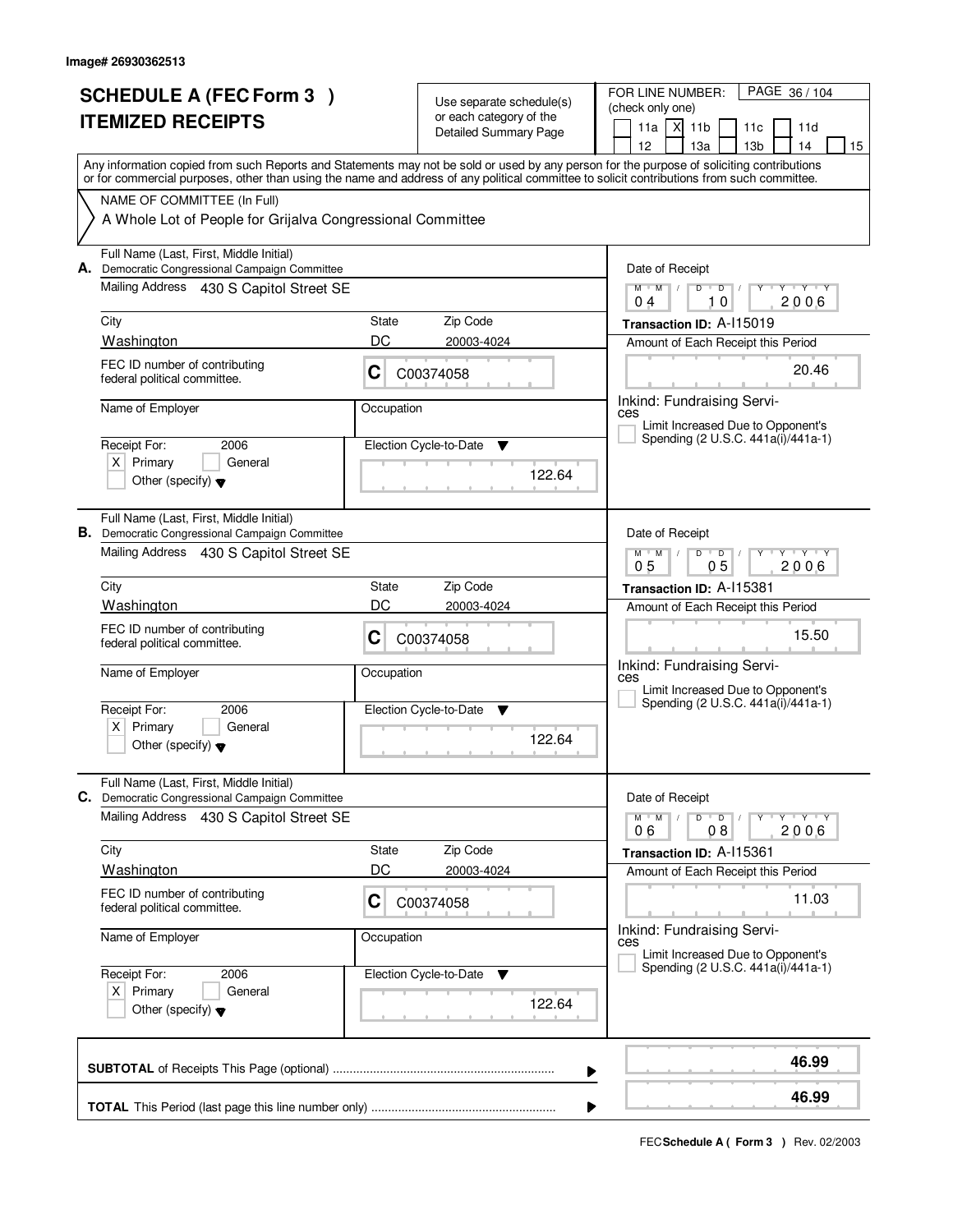| <b>SCHEDULE A (FEC Form 3)</b> |                                                                                                                                            | Use separate schedule(s)                         |                               | PAGE 37/104<br>FOR LINE NUMBER:<br>(check only one)                                                                                                                                   |  |  |
|--------------------------------|--------------------------------------------------------------------------------------------------------------------------------------------|--------------------------------------------------|-------------------------------|---------------------------------------------------------------------------------------------------------------------------------------------------------------------------------------|--|--|
|                                | <b>ITEMIZED RECEIPTS</b>                                                                                                                   | or each category of the<br>Detailed Summary Page |                               | 11 <sub>b</sub><br>М<br>11a<br>11c<br>11d                                                                                                                                             |  |  |
|                                |                                                                                                                                            |                                                  |                               | 13 <sub>b</sub><br>12<br>13a<br>14<br>15<br>Any information copied from such Reports and Statements may not be sold or used by any person for the purpose of soliciting contributions |  |  |
|                                | or for commercial purposes, other than using the name and address of any political committee to solicit contributions from such committee. |                                                  |                               |                                                                                                                                                                                       |  |  |
|                                | NAME OF COMMITTEE (In Full)                                                                                                                |                                                  |                               |                                                                                                                                                                                       |  |  |
|                                | A Whole Lot of People for Grijalva Congressional Committee                                                                                 |                                                  |                               |                                                                                                                                                                                       |  |  |
|                                | Full Name (Last, First, Middle Initial)<br>A. American Crystal Sugar Company Political Action Committee                                    |                                                  |                               | Date of Receipt                                                                                                                                                                       |  |  |
|                                | Mailing Address 101<br>3rd Street N                                                                                                        |                                                  |                               | $D$ $D$ $/$<br>$Y + Y + Y + Y$<br>$M$ $M$                                                                                                                                             |  |  |
|                                | City                                                                                                                                       | State                                            | Zip Code                      | 06<br>2006<br>0 <sub>4</sub><br>Transaction ID: A-C15069                                                                                                                              |  |  |
|                                | Moorhead                                                                                                                                   | <b>MN</b>                                        | 56560-1952                    | Amount of Each Receipt this Period                                                                                                                                                    |  |  |
|                                | FEC ID number of contributing<br>federal political committee.                                                                              | C                                                | C00110338                     | 1000.00                                                                                                                                                                               |  |  |
|                                | Name of Employer                                                                                                                           | Occupation                                       |                               |                                                                                                                                                                                       |  |  |
|                                | Receipt For:<br>2006                                                                                                                       |                                                  | Election Cycle-to-Date<br>▼   | Limit Increased Due to Opponent's<br>Spending (2 U.S.C. 441a(i)/441a-1)                                                                                                               |  |  |
|                                | $X$ Primary<br>General                                                                                                                     |                                                  |                               |                                                                                                                                                                                       |  |  |
|                                | Other (specify) $\blacktriangledown$                                                                                                       |                                                  | 6000.00                       |                                                                                                                                                                                       |  |  |
|                                | Full Name (Last, First, Middle Initial)<br><b>B.</b> Political Ed. Fund of the Building & Construction Trades Dept - AFL-CIO               |                                                  |                               | Date of Receipt                                                                                                                                                                       |  |  |
|                                | Mailing Address 815 16th Street NW                                                                                                         |                                                  |                               | $M$ $M$ /<br>D<br>$\overline{D}$<br>Y Y Y Y                                                                                                                                           |  |  |
|                                | City                                                                                                                                       | State                                            | Zip Code                      | 06<br>2006<br>04<br>Transaction ID: A-C15063                                                                                                                                          |  |  |
|                                | Washington                                                                                                                                 | DC                                               | 20006-4101                    | Amount of Each Receipt this Period                                                                                                                                                    |  |  |
|                                | FEC ID number of contributing<br>federal political committee.                                                                              | С                                                | C00003160                     | 1000.00                                                                                                                                                                               |  |  |
|                                | Name of Employer                                                                                                                           | Occupation                                       |                               | Limit Increased Due to Opponent's                                                                                                                                                     |  |  |
|                                | Receipt For:<br>2006                                                                                                                       |                                                  | Election Cycle-to-Date<br>- V | Spending (2 U.S.C. 441a(i)/441a-1)                                                                                                                                                    |  |  |
|                                | Primary<br>$X \mid$<br>General<br>Other (specify) $\blacktriangledown$                                                                     |                                                  | 1000.00                       |                                                                                                                                                                                       |  |  |
|                                | Full Name (Last, First, Middle Initial)<br>C. Carpenters' Legislative Improvement Comm.                                                    |                                                  |                               | Date of Receipt                                                                                                                                                                       |  |  |
|                                | <b>Mailing Address</b><br>101 Constitution Avenue NW                                                                                       |                                                  |                               | $D$ $D$ $/$<br>$M$ $M$ /<br>$Y - Y - Y$<br>Y                                                                                                                                          |  |  |
|                                | City                                                                                                                                       | State                                            | Zip Code                      | 2006<br>04<br>14<br>Transaction ID: A-C15076                                                                                                                                          |  |  |
|                                | <b>Washington</b>                                                                                                                          | DC                                               | 20001-2133                    | Amount of Each Receipt this Period                                                                                                                                                    |  |  |
|                                | FEC ID number of contributing<br>federal political committee.                                                                              | C                                                | C00001016                     | 2500.00                                                                                                                                                                               |  |  |
|                                | Name of Employer                                                                                                                           | Occupation                                       |                               |                                                                                                                                                                                       |  |  |
|                                | Receipt For:<br>2006                                                                                                                       |                                                  | Election Cycle-to-Date<br>v   | Limit Increased Due to Opponent's<br>Spending (2 U.S.C. 441a(i)/441a-1)                                                                                                               |  |  |
|                                | $X$ Primary<br>General                                                                                                                     |                                                  | 2500.00                       |                                                                                                                                                                                       |  |  |
|                                | Other (specify) $\blacktriangledown$                                                                                                       |                                                  |                               |                                                                                                                                                                                       |  |  |
|                                | 4500.00<br>▶                                                                                                                               |                                                  |                               |                                                                                                                                                                                       |  |  |
|                                |                                                                                                                                            |                                                  |                               |                                                                                                                                                                                       |  |  |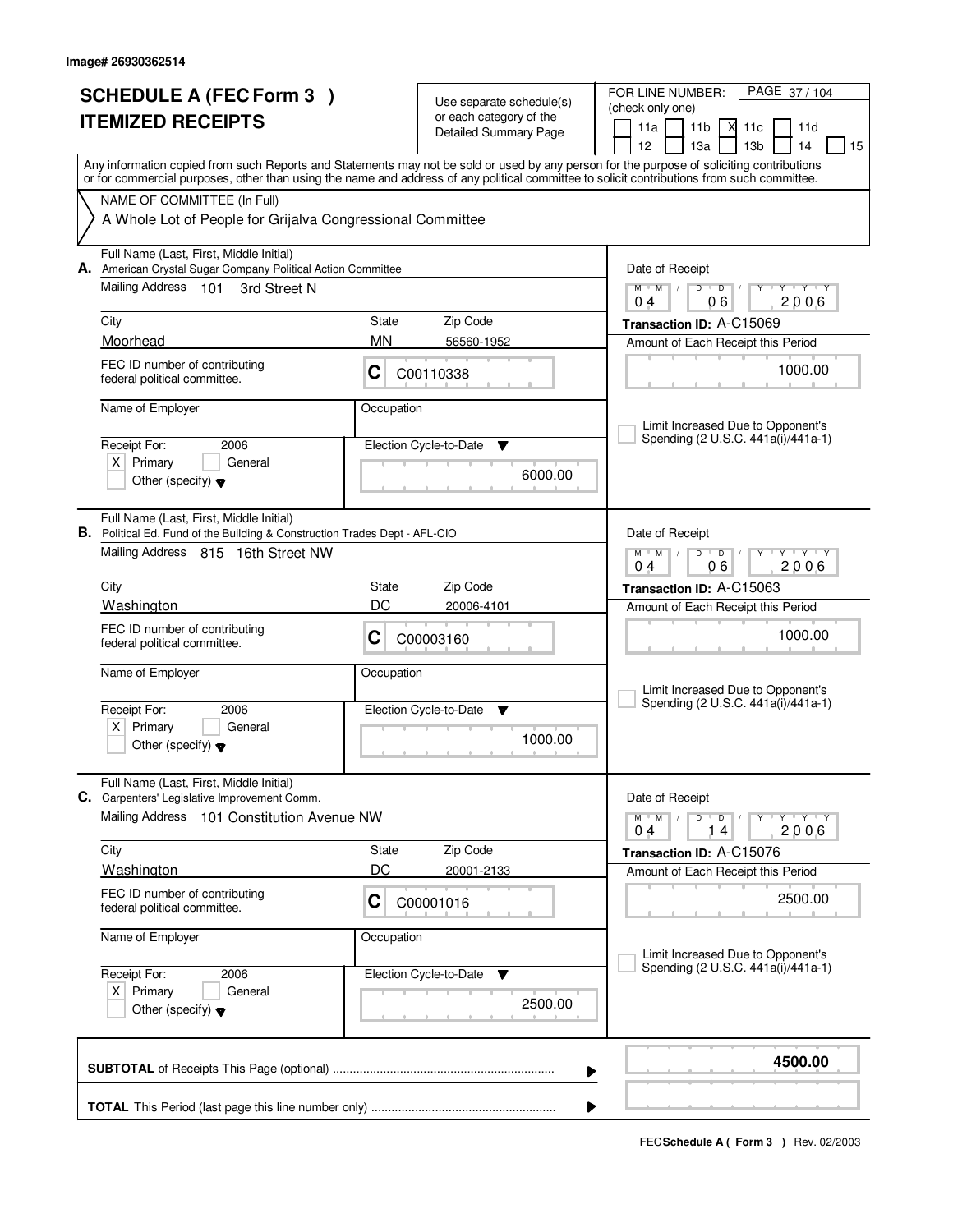|    | <b>SCHEDULE A (FEC Form 3)</b><br><b>ITEMIZED RECEIPTS</b>                                                                                                                                                          |                           | Use separate schedule(s)<br>or each category of the<br>Detailed Summary Page | PAGE 38 / 104<br>FOR LINE NUMBER:<br>(check only one)<br>М<br>11a<br>11 <sub>b</sub><br>11c<br>11d<br>12<br>13a<br>13 <sub>b</sub><br>14<br>15                                                                                                                                          |
|----|---------------------------------------------------------------------------------------------------------------------------------------------------------------------------------------------------------------------|---------------------------|------------------------------------------------------------------------------|-----------------------------------------------------------------------------------------------------------------------------------------------------------------------------------------------------------------------------------------------------------------------------------------|
|    | NAME OF COMMITTEE (In Full)<br>A Whole Lot of People for Grijalva Congressional Committee                                                                                                                           |                           |                                                                              | Any information copied from such Reports and Statements may not be sold or used by any person for the purpose of soliciting contributions<br>or for commercial purposes, other than using the name and address of any political committee to solicit contributions from such committee. |
| А. | Full Name (Last, First, Middle Initial)<br>American Crystal Sugar Company Political Action Committee<br>Mailing Address<br>- 101<br>3rd Street N<br>City<br>Moorhead                                                | State<br><b>MN</b>        | Zip Code<br>56560-1952                                                       | Date of Receipt<br>$Y + Y + Y + Y$<br>$M$ $M$ /<br>$D$ $D$ $I$<br>19<br>2006<br>0 <sub>4</sub><br>Transaction ID: A-C15079<br>Amount of Each Receipt this Period                                                                                                                        |
|    | FEC ID number of contributing<br>federal political committee.<br>Name of Employer<br>Receipt For:<br>2006<br>X General<br>Primary<br>Other (specify) $\blacktriangledown$                                           | C<br>Occupation           | C00110338<br>Election Cycle-to-Date<br>▼<br>6000.00                          | 1000.00<br>Limit Increased Due to Opponent's<br>Spending (2 U.S.C. 441a(i)/441a-1)                                                                                                                                                                                                      |
|    | Full Name (Last, First, Middle Initial)<br><b>B.</b> BAKERY CONFECT. TOBACCO WORK & GRAIN MILLERS INTL UNION PAC<br>Mailing Address 10401 Connecticut Avenue<br>City<br>Kensington<br>FEC ID number of contributing | <b>State</b><br><b>MD</b> | Zip Code<br>20895-3951                                                       | Date of Receipt<br>$M$ $M$ /<br><b>TY TY</b><br>D<br>$\overline{D}$<br>19<br>2006<br>04<br>Transaction ID: A-C15080<br>Amount of Each Receipt this Period<br>1000.00                                                                                                                    |
|    | federal political committee.<br>Name of Employer<br>Receipt For:<br>2006<br>Primary<br>ΧI<br>General<br>Other (specify) $\blacktriangledown$                                                                        | С<br>Occupation           | C00127621<br>Election Cycle-to-Date<br>v<br>1000.00                          | Limit Increased Due to Opponent's<br>Spending (2 U.S.C. 441a(i)/441a-1)                                                                                                                                                                                                                 |
| С. | Full Name (Last, First, Middle Initial)<br>Democracy for America<br><b>Mailing Address</b><br>PO Box 8313<br>City<br>Burlington<br>FEC ID number of contributing<br>federal political committee.                    | State<br>VT<br>C          | Zip Code<br>05402-8313<br>C00370007                                          | Date of Receipt<br>$D$ $D$ $/$<br>$M$ $M$ $/$<br>$Y - Y - Y$<br>Y<br>19<br>2006<br>04<br>Transaction ID: A-C15078<br>Amount of Each Receipt this Period<br>1000.00                                                                                                                      |
|    | Name of Employer<br>Receipt For:<br>2006<br>$X$ Primary<br>General<br>Other (specify) $\blacktriangledown$                                                                                                          | Occupation                | Election Cycle-to-Date<br>v<br>1000.00                                       | Limit Increased Due to Opponent's<br>Spending (2 U.S.C. 441a(i)/441a-1)                                                                                                                                                                                                                 |
|    |                                                                                                                                                                                                                     |                           |                                                                              | 3000.00<br>▶                                                                                                                                                                                                                                                                            |
|    |                                                                                                                                                                                                                     |                           |                                                                              |                                                                                                                                                                                                                                                                                         |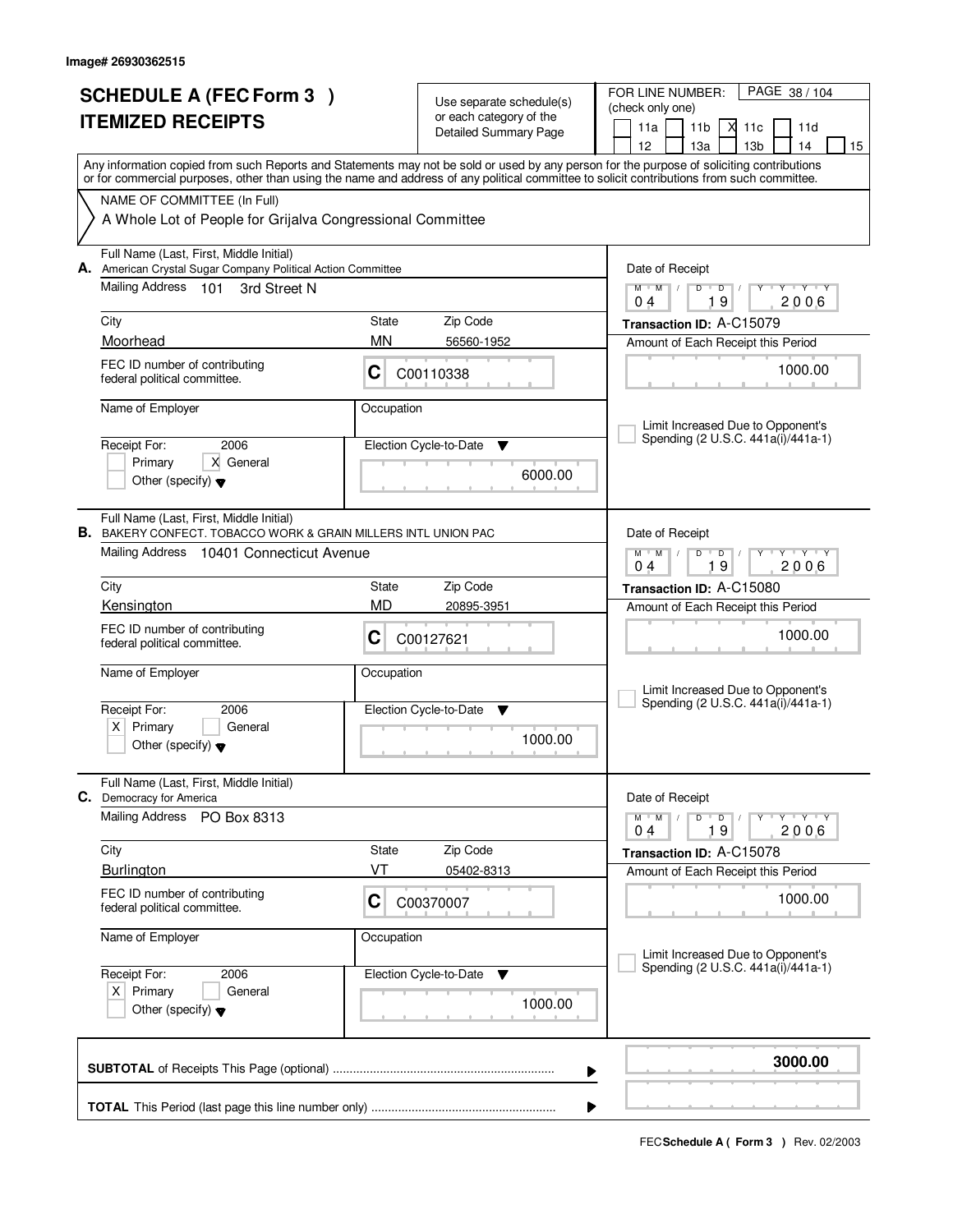| <b>SCHEDULE A (FEC Form 3)</b> |                                                                                                                                                                                                                                                                                         | Use separate schedule(s)<br>or each category of the |                              | PAGE 39 / 104<br>FOR LINE NUMBER:<br>(check only one)                                 |  |  |
|--------------------------------|-----------------------------------------------------------------------------------------------------------------------------------------------------------------------------------------------------------------------------------------------------------------------------------------|-----------------------------------------------------|------------------------------|---------------------------------------------------------------------------------------|--|--|
|                                | <b>ITEMIZED RECEIPTS</b>                                                                                                                                                                                                                                                                |                                                     | <b>Detailed Summary Page</b> | 11 <sub>b</sub><br>X<br>11a<br>11c<br>11d<br>12<br>13 <sub>b</sub><br>13a<br>14<br>15 |  |  |
|                                | Any information copied from such Reports and Statements may not be sold or used by any person for the purpose of soliciting contributions<br>or for commercial purposes, other than using the name and address of any political committee to solicit contributions from such committee. |                                                     |                              |                                                                                       |  |  |
|                                | NAME OF COMMITTEE (In Full)<br>A Whole Lot of People for Grijalva Congressional Committee                                                                                                                                                                                               |                                                     |                              |                                                                                       |  |  |
| А.                             | Full Name (Last, First, Middle Initial)<br>NEA Fund for Children and Public Education                                                                                                                                                                                                   |                                                     |                              | Date of Receipt                                                                       |  |  |
|                                | <b>Mailing Address</b><br>1201 16th Street NW<br>#421                                                                                                                                                                                                                                   |                                                     |                              | $Y + Y + Y$<br>$M$ $M$<br>$D$ $D$ $1$<br>Y<br>19<br>2006<br>0 <sub>4</sub>            |  |  |
|                                | City                                                                                                                                                                                                                                                                                    | State                                               | Zip Code                     | Transaction ID: A-C15081                                                              |  |  |
|                                | Washington<br>FEC ID number of contributing                                                                                                                                                                                                                                             | DC<br>C                                             | 20036-3207                   | Amount of Each Receipt this Period<br>750.00                                          |  |  |
|                                | federal political committee.                                                                                                                                                                                                                                                            |                                                     | C00003251                    |                                                                                       |  |  |
|                                | Name of Employer                                                                                                                                                                                                                                                                        | Occupation                                          |                              | Limit Increased Due to Opponent's                                                     |  |  |
|                                | Receipt For:<br>2006                                                                                                                                                                                                                                                                    |                                                     | Election Cycle-to-Date<br>▼  | Spending (2 U.S.C. 441a(i)/441a-1)                                                    |  |  |
|                                | $X$ Primary<br>General<br>Other (specify) $\blacktriangledown$                                                                                                                                                                                                                          |                                                     | 750.00                       |                                                                                       |  |  |
|                                | Full Name (Last, First, Middle Initial)<br>B. United Food and Commercial Workers International Political Action Committee                                                                                                                                                               |                                                     |                              | Date of Receipt                                                                       |  |  |
|                                | <b>Mailing Address</b><br>Mr. Michael Vespoli<br>1775 K Street, NW                                                                                                                                                                                                                      |                                                     |                              | $M$ $M$ /<br>$Y - Y - Y$<br>D<br>$\overline{D}$<br>19<br>2006<br>04                   |  |  |
|                                | City                                                                                                                                                                                                                                                                                    | <b>State</b>                                        | Zip Code                     | Transaction ID: A-C15077                                                              |  |  |
|                                | Washington                                                                                                                                                                                                                                                                              | DC                                                  | 20006-1598                   | Amount of Each Receipt this Period                                                    |  |  |
|                                | FEC ID number of contributing<br>federal political committee.                                                                                                                                                                                                                           | С                                                   | C00374058                    | 2500.00                                                                               |  |  |
|                                | Name of Employer                                                                                                                                                                                                                                                                        | Occupation                                          |                              | Limit Increased Due to Opponent's                                                     |  |  |
|                                | Receipt For:<br>2006                                                                                                                                                                                                                                                                    |                                                     | Election Cycle-to-Date<br>v  | Spending (2 U.S.C. 441a(i)/441a-1)                                                    |  |  |
|                                | Primary<br>X General<br>Other (specify) $\blacktriangledown$                                                                                                                                                                                                                            |                                                     | 7500.00                      |                                                                                       |  |  |
|                                | Full Name (Last, First, Middle Initial)<br>C. American Sugarbeet Growers Association Poltical Action Committee                                                                                                                                                                          |                                                     |                              | Date of Receipt                                                                       |  |  |
|                                | <b>Mailing Address</b><br>PO Box 75214                                                                                                                                                                                                                                                  |                                                     |                              | $D$ $D$ $/$<br>$M$ $M$ /<br>түтүтү<br>Y<br>0 <sub>5</sub><br>2006<br>01               |  |  |
|                                | City                                                                                                                                                                                                                                                                                    | State                                               | Zip Code                     | Transaction ID: A-C15140                                                              |  |  |
|                                | <b>Washington</b>                                                                                                                                                                                                                                                                       | DC                                                  | 20013-0214                   | Amount of Each Receipt this Period                                                    |  |  |
|                                | FEC ID number of contributing<br>federal political committee.                                                                                                                                                                                                                           | C                                                   | C00167684                    | 500.00                                                                                |  |  |
|                                | Name of Employer                                                                                                                                                                                                                                                                        | Occupation                                          |                              | Limit Increased Due to Opponent's                                                     |  |  |
|                                | Receipt For:<br>2006                                                                                                                                                                                                                                                                    |                                                     | Election Cycle-to-Date<br>v  | Spending (2 U.S.C. 441a(i)/441a-1)                                                    |  |  |
|                                | $X$ Primary<br>General<br>Other (specify) $\blacktriangledown$                                                                                                                                                                                                                          |                                                     | 500.00                       |                                                                                       |  |  |
|                                |                                                                                                                                                                                                                                                                                         |                                                     | ▶                            | 3750.00                                                                               |  |  |
|                                |                                                                                                                                                                                                                                                                                         |                                                     |                              |                                                                                       |  |  |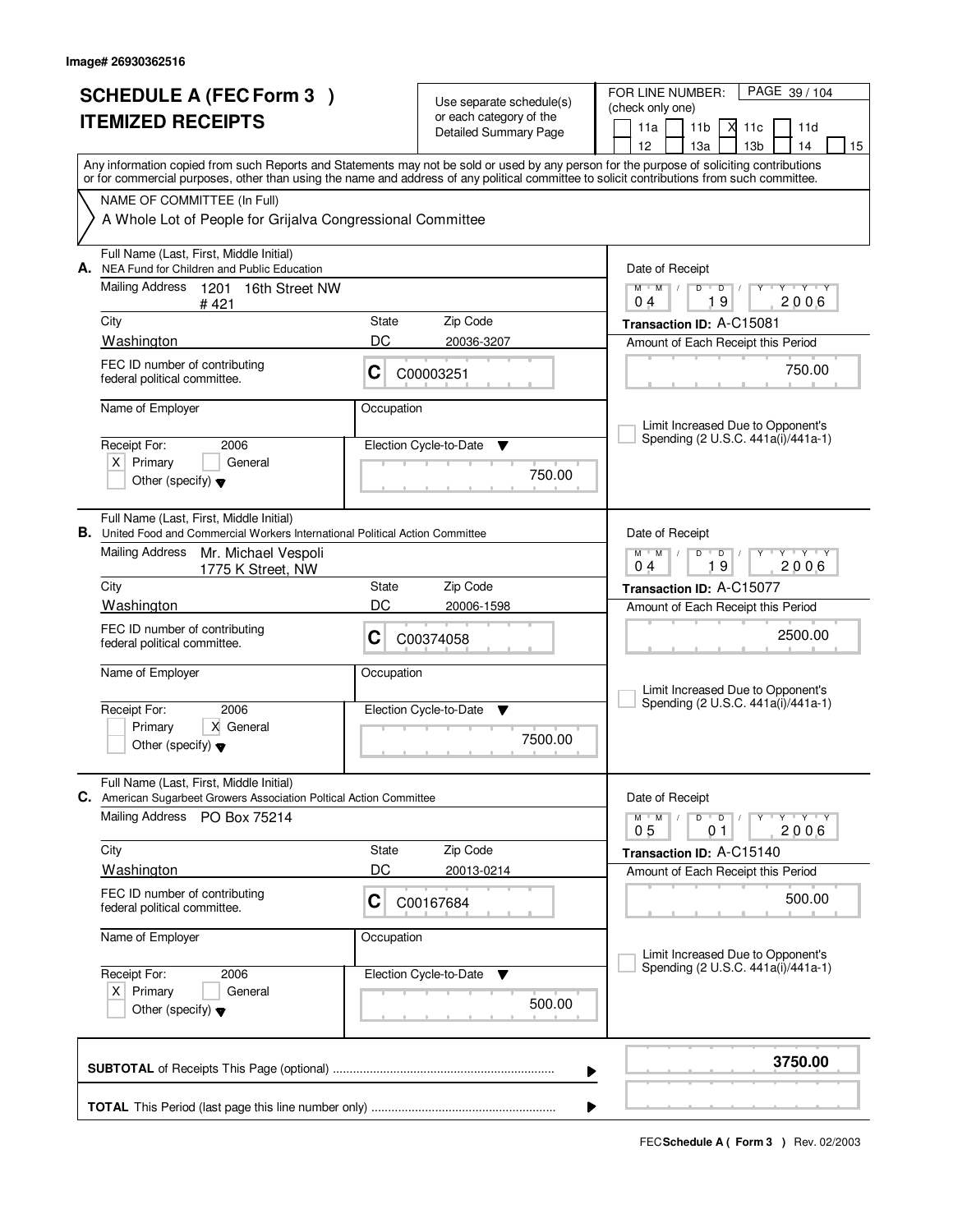|                                                 | <b>SCHEDULE A (FEC Form 3)</b>                                                                                                                                                                                                                                                          |            |                                                     | FOR LINE NUMBER:<br>PAGE 40/104                                                                                 |  |  |  |  |
|-------------------------------------------------|-----------------------------------------------------------------------------------------------------------------------------------------------------------------------------------------------------------------------------------------------------------------------------------------|------------|-----------------------------------------------------|-----------------------------------------------------------------------------------------------------------------|--|--|--|--|
| <b>ITEMIZED RECEIPTS</b>                        |                                                                                                                                                                                                                                                                                         |            | Use separate schedule(s)<br>or each category of the | (check only one)                                                                                                |  |  |  |  |
|                                                 |                                                                                                                                                                                                                                                                                         |            | <b>Detailed Summary Page</b>                        | 11a<br>11 <sub>b</sub><br>М<br>11c<br>11d<br>12<br>13 <sub>b</sub><br>14                                        |  |  |  |  |
|                                                 |                                                                                                                                                                                                                                                                                         |            |                                                     | 13a<br>15                                                                                                       |  |  |  |  |
|                                                 | Any information copied from such Reports and Statements may not be sold or used by any person for the purpose of soliciting contributions<br>or for commercial purposes, other than using the name and address of any political committee to solicit contributions from such committee. |            |                                                     |                                                                                                                 |  |  |  |  |
|                                                 | NAME OF COMMITTEE (In Full)                                                                                                                                                                                                                                                             |            |                                                     |                                                                                                                 |  |  |  |  |
|                                                 | A Whole Lot of People for Grijalva Congressional Committee                                                                                                                                                                                                                              |            |                                                     |                                                                                                                 |  |  |  |  |
| А.                                              | Full Name (Last, First, Middle Initial)<br>Minn-Dak Farmers Cooperative PAC                                                                                                                                                                                                             |            |                                                     | Date of Receipt                                                                                                 |  |  |  |  |
|                                                 | Mailing Address<br>7525 Red River Road                                                                                                                                                                                                                                                  |            |                                                     | $D$ $D$ $/$<br>$Y - Y - Y$<br>$M$ $M$ /<br>Y<br>2006<br>05<br>01                                                |  |  |  |  |
|                                                 | City                                                                                                                                                                                                                                                                                    | State      | Zip Code                                            | Transaction ID: A-C15141                                                                                        |  |  |  |  |
|                                                 | Wahpeton                                                                                                                                                                                                                                                                                | <b>ND</b>  | 58075-9705                                          | Amount of Each Receipt this Period                                                                              |  |  |  |  |
|                                                 | FEC ID number of contributing<br>federal political committee.                                                                                                                                                                                                                           | C          | C00164939                                           | 1000.00                                                                                                         |  |  |  |  |
|                                                 | Name of Employer                                                                                                                                                                                                                                                                        | Occupation |                                                     | Limit Increased Due to Opponent's                                                                               |  |  |  |  |
|                                                 | Receipt For:<br>2006                                                                                                                                                                                                                                                                    |            | Election Cycle-to-Date<br>v                         | Spending (2 U.S.C. 441a(i)/441a-1)                                                                              |  |  |  |  |
|                                                 | $X$ Primary<br>General                                                                                                                                                                                                                                                                  |            | 2000.00                                             |                                                                                                                 |  |  |  |  |
|                                                 | Other (specify) $\blacktriangledown$                                                                                                                                                                                                                                                    |            |                                                     |                                                                                                                 |  |  |  |  |
|                                                 | Full Name (Last, First, Middle Initial)<br><b>B.</b> RAYTHEON COMPANY PAC                                                                                                                                                                                                               |            |                                                     | Date of Receipt                                                                                                 |  |  |  |  |
|                                                 | <b>Mailing Address</b><br>1100 Wilson Boulevard<br><b>Suite 1500</b>                                                                                                                                                                                                                    |            |                                                     | $M$ $M$ $/$<br>$D$ $D$<br>$\mathbf{Y}$ $\mathbf{Y}$<br>Y<br>0 <sub>5</sub><br>2006<br>01                        |  |  |  |  |
|                                                 | City<br>State                                                                                                                                                                                                                                                                           |            | Zip Code                                            | Transaction ID: A-C15139                                                                                        |  |  |  |  |
|                                                 | Arlington                                                                                                                                                                                                                                                                               | VA         | 22209-2270                                          | Amount of Each Receipt this Period                                                                              |  |  |  |  |
|                                                 | FEC ID number of contributing<br>federal political committee.                                                                                                                                                                                                                           | С          | C00097568                                           | 1000.00                                                                                                         |  |  |  |  |
|                                                 | Name of Employer                                                                                                                                                                                                                                                                        | Occupation |                                                     | Limit Increased Due to Opponent's                                                                               |  |  |  |  |
|                                                 | Receipt For:<br>2006                                                                                                                                                                                                                                                                    |            | Election Cycle-to-Date<br>v                         | Spending (2 U.S.C. 441a(i)/441a-1)                                                                              |  |  |  |  |
|                                                 | Primary<br>X General                                                                                                                                                                                                                                                                    |            | 7000.00                                             |                                                                                                                 |  |  |  |  |
|                                                 | Other (specify) $\blacktriangledown$                                                                                                                                                                                                                                                    |            |                                                     |                                                                                                                 |  |  |  |  |
|                                                 | Full Name (Last, First, Middle Initial)<br>C. Credit Union Legislative Action Council Political Action Committee                                                                                                                                                                        |            |                                                     | Date of Receipt                                                                                                 |  |  |  |  |
|                                                 | Mailing Address<br>601 Pennsylvania Avenue NW                                                                                                                                                                                                                                           |            |                                                     | D<br>$M$ $M$ /<br>$\overline{\phantom{0}}$ D $\overline{\phantom{0}}$ /<br>$Y + Y + Y$<br>Y<br>2006<br>05<br>04 |  |  |  |  |
|                                                 | City                                                                                                                                                                                                                                                                                    | State      | Zip Code                                            | Transaction ID: A-115324                                                                                        |  |  |  |  |
|                                                 | <b>Washington</b>                                                                                                                                                                                                                                                                       | DC         | 20004-2601                                          | Amount of Each Receipt this Period                                                                              |  |  |  |  |
|                                                 | FEC ID number of contributing<br>federal political committee.                                                                                                                                                                                                                           | C          | C00007880                                           | 300.00                                                                                                          |  |  |  |  |
|                                                 | Name of Employer                                                                                                                                                                                                                                                                        | Occupation |                                                     | Inkind: Room Rental<br>Limit Increased Due to Opponent's                                                        |  |  |  |  |
|                                                 | Receipt For:<br>2006<br>$X$ Primary<br>General                                                                                                                                                                                                                                          |            | Election Cycle-to-Date<br>v                         | Spending (2 U.S.C. 441a(i)/441a-1)                                                                              |  |  |  |  |
|                                                 |                                                                                                                                                                                                                                                                                         |            |                                                     |                                                                                                                 |  |  |  |  |
| 5000.00<br>Other (specify) $\blacktriangledown$ |                                                                                                                                                                                                                                                                                         |            |                                                     |                                                                                                                 |  |  |  |  |
|                                                 |                                                                                                                                                                                                                                                                                         |            |                                                     | 2300.00<br>▶                                                                                                    |  |  |  |  |
|                                                 |                                                                                                                                                                                                                                                                                         |            |                                                     |                                                                                                                 |  |  |  |  |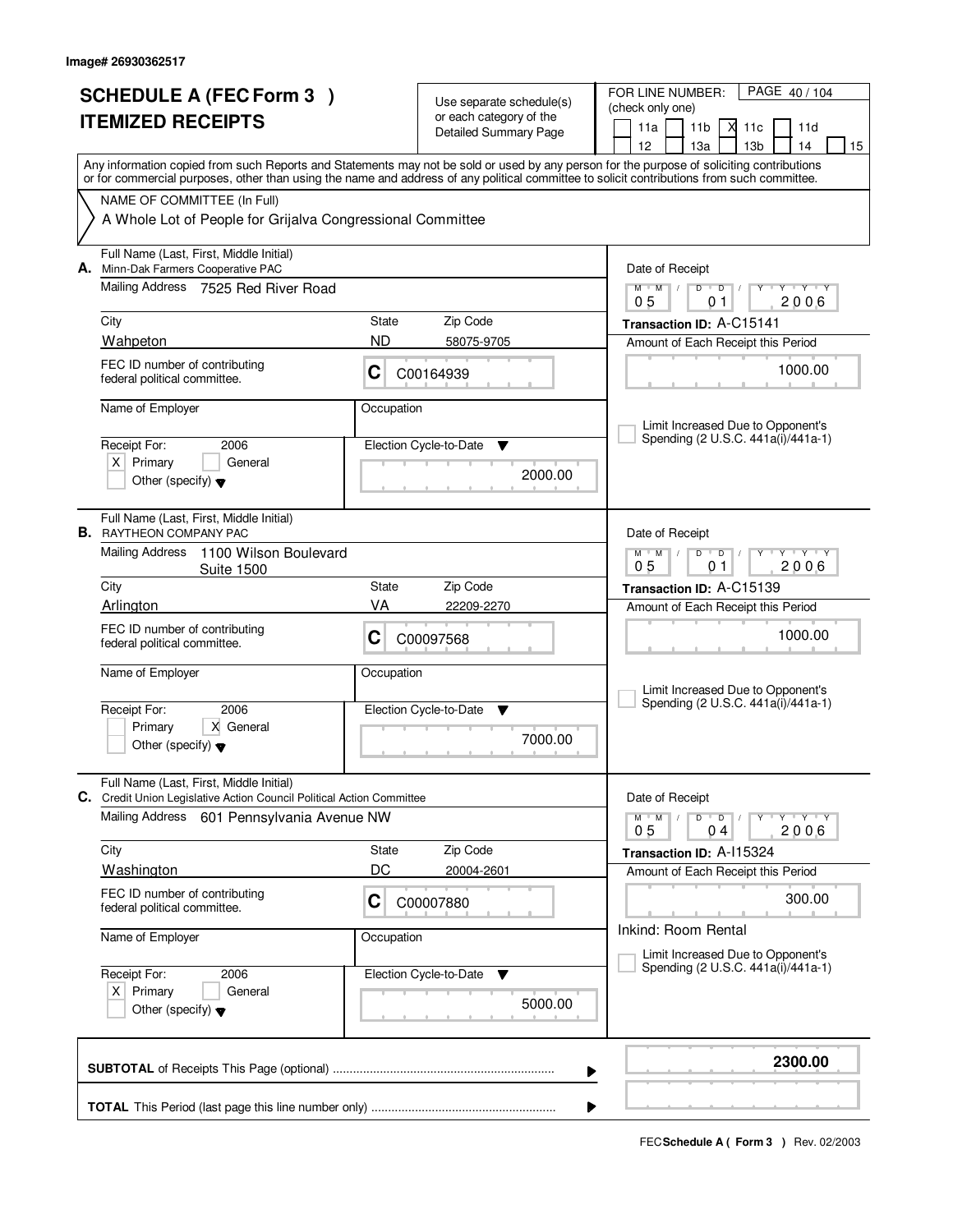| <b>SCHEDULE A (FEC Form 3)</b> |                                                                                    | Use separate schedule(s)                         |                               | PAGE 41 / 104<br>FOR LINE NUMBER:<br>(check only one)                                                                                                                                                                                                                                   |  |  |
|--------------------------------|------------------------------------------------------------------------------------|--------------------------------------------------|-------------------------------|-----------------------------------------------------------------------------------------------------------------------------------------------------------------------------------------------------------------------------------------------------------------------------------------|--|--|
|                                | <b>ITEMIZED RECEIPTS</b>                                                           | or each category of the<br>Detailed Summary Page |                               | 11 <sub>b</sub><br>М<br>11a<br>11c<br>11d                                                                                                                                                                                                                                               |  |  |
|                                |                                                                                    |                                                  |                               | 13 <sub>b</sub><br>12<br>13a<br>14<br>15                                                                                                                                                                                                                                                |  |  |
|                                |                                                                                    |                                                  |                               | Any information copied from such Reports and Statements may not be sold or used by any person for the purpose of soliciting contributions<br>or for commercial purposes, other than using the name and address of any political committee to solicit contributions from such committee. |  |  |
|                                | NAME OF COMMITTEE (In Full)                                                        |                                                  |                               |                                                                                                                                                                                                                                                                                         |  |  |
|                                | A Whole Lot of People for Grijalva Congressional Committee                         |                                                  |                               |                                                                                                                                                                                                                                                                                         |  |  |
| А.                             | Full Name (Last, First, Middle Initial)<br>COMMITTEE FOR THE ADVANCEMENT OF COTTON |                                                  |                               | Date of Receipt                                                                                                                                                                                                                                                                         |  |  |
|                                | Mailing Address PO Box 820292                                                      |                                                  |                               | $Y + Y + Y + Y$<br>$M$ $M$ $/$<br>$D$ $D$ $I$<br>09<br>2006<br>05                                                                                                                                                                                                                       |  |  |
|                                | City                                                                               | State                                            | Zip Code                      | Transaction ID: A-C15183                                                                                                                                                                                                                                                                |  |  |
|                                | Memphis                                                                            | TN                                               | 38182-0292                    | Amount of Each Receipt this Period                                                                                                                                                                                                                                                      |  |  |
|                                | FEC ID number of contributing<br>federal political committee.                      | C                                                | C00023028                     | 1000.00                                                                                                                                                                                                                                                                                 |  |  |
|                                | Name of Employer                                                                   | Occupation                                       |                               | Limit Increased Due to Opponent's                                                                                                                                                                                                                                                       |  |  |
|                                | Receipt For:<br>2006                                                               |                                                  | Election Cycle-to-Date<br>▼   | Spending (2 U.S.C. 441a(i)/441a-1)                                                                                                                                                                                                                                                      |  |  |
|                                | $X$ Primary<br>General                                                             |                                                  |                               |                                                                                                                                                                                                                                                                                         |  |  |
|                                | Other (specify) $\blacktriangledown$                                               |                                                  | 1000.00                       |                                                                                                                                                                                                                                                                                         |  |  |
|                                | Full Name (Last, First, Middle Initial)<br><b>B.</b> United Auto Workers V CAP     |                                                  |                               | Date of Receipt                                                                                                                                                                                                                                                                         |  |  |
|                                | Mailing Address 8000 E Jefferson Avenue                                            |                                                  |                               | $M$ M<br>D<br>$\overline{D}$<br>Y Y Y Y<br>18<br>0 <sub>5</sub><br>2006                                                                                                                                                                                                                 |  |  |
|                                | City                                                                               | State                                            | Zip Code                      | Transaction ID: A-C15213                                                                                                                                                                                                                                                                |  |  |
|                                | Detroit                                                                            | MI                                               | 48214-3963                    | Amount of Each Receipt this Period                                                                                                                                                                                                                                                      |  |  |
|                                | FEC ID number of contributing<br>federal political committee.                      | С                                                | C00002840                     | 1000.00                                                                                                                                                                                                                                                                                 |  |  |
|                                | Name of Employer                                                                   | Occupation                                       |                               | Limit Increased Due to Opponent's                                                                                                                                                                                                                                                       |  |  |
|                                | Receipt For:<br>2006                                                               |                                                  | Election Cycle-to-Date<br>- V | Spending (2 U.S.C. 441a(i)/441a-1)                                                                                                                                                                                                                                                      |  |  |
|                                | Primary<br>X General<br>Other (specify) $\blacktriangledown$                       |                                                  | 8000.00                       |                                                                                                                                                                                                                                                                                         |  |  |
|                                | Full Name (Last, First, Middle Initial)                                            |                                                  |                               |                                                                                                                                                                                                                                                                                         |  |  |
|                                | C. Credit Union Legislative Action Council Political Action Committee              |                                                  |                               | Date of Receipt                                                                                                                                                                                                                                                                         |  |  |
|                                | Mailing Address<br>601 Pennsylvania Avenue NW                                      |                                                  |                               | $D$ $D$<br>$M$ $M$ $/$<br>$Y - Y - Y$<br>0 <sub>5</sub><br>24<br>2006                                                                                                                                                                                                                   |  |  |
|                                | City                                                                               | State                                            | Zip Code                      | Transaction ID: A-C15225                                                                                                                                                                                                                                                                |  |  |
|                                | <b>Washington</b>                                                                  | DC                                               | 20004-2601                    | Amount of Each Receipt this Period                                                                                                                                                                                                                                                      |  |  |
|                                | FEC ID number of contributing<br>federal political committee.                      | C                                                | C00007880                     | 1200.00                                                                                                                                                                                                                                                                                 |  |  |
|                                | Name of Employer                                                                   | Occupation                                       |                               | Limit Increased Due to Opponent's                                                                                                                                                                                                                                                       |  |  |
|                                | Receipt For:<br>2006                                                               |                                                  | Election Cycle-to-Date<br>v   | Spending (2 U.S.C. 441a(i)/441a-1)                                                                                                                                                                                                                                                      |  |  |
|                                | $X$ Primary<br>General                                                             |                                                  |                               |                                                                                                                                                                                                                                                                                         |  |  |
|                                | Other (specify) $\blacktriangledown$                                               |                                                  | 5000.00                       |                                                                                                                                                                                                                                                                                         |  |  |
|                                |                                                                                    |                                                  | ▶                             | 3200.00                                                                                                                                                                                                                                                                                 |  |  |
|                                |                                                                                    |                                                  |                               |                                                                                                                                                                                                                                                                                         |  |  |
|                                |                                                                                    |                                                  |                               |                                                                                                                                                                                                                                                                                         |  |  |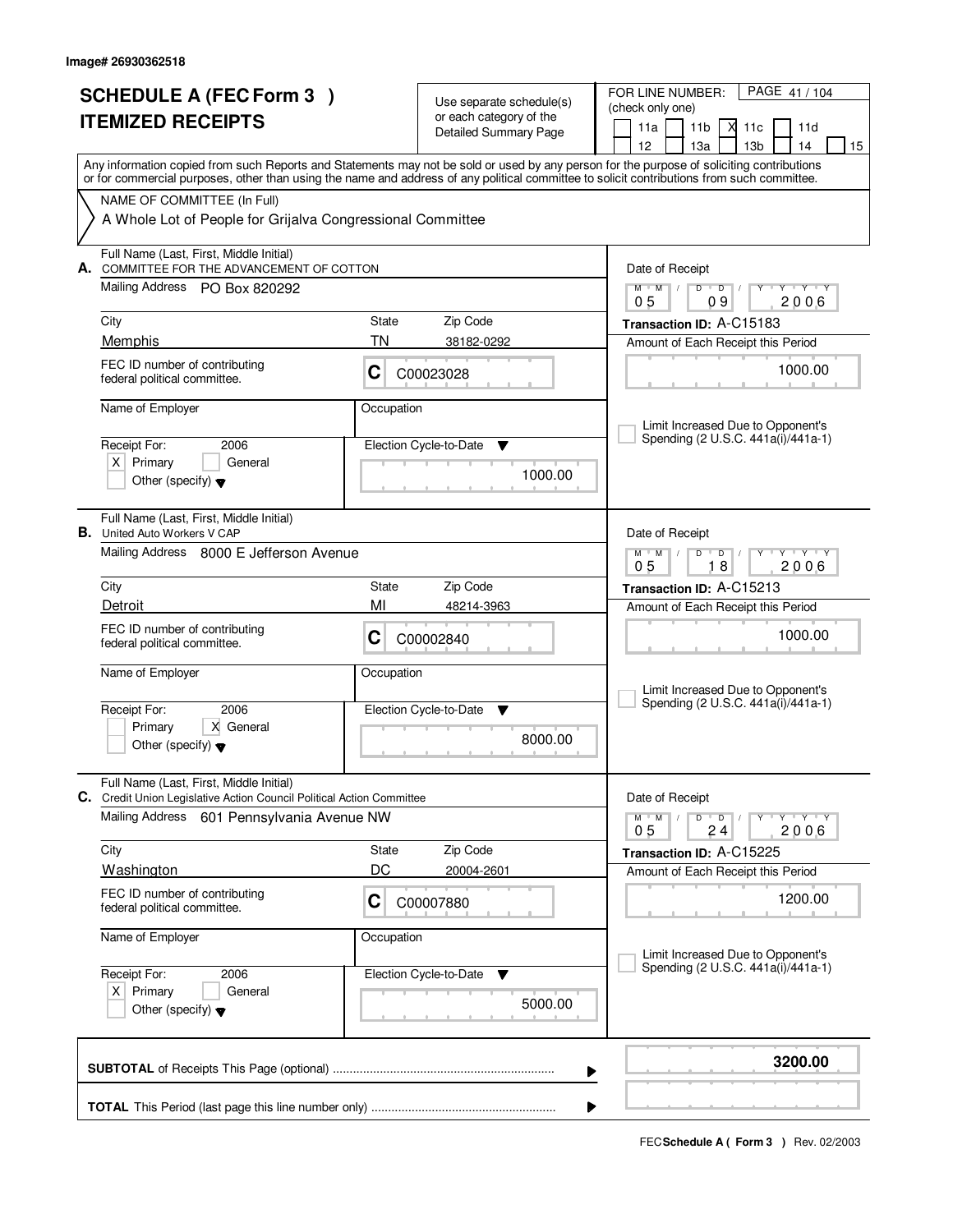|    | <b>SCHEDULE A (FEC Form 3)</b><br><b>ITEMIZED RECEIPTS</b>                                                                                                                                                                                                                              |            | Use separate schedule(s)<br>or each category of the | PAGE 42/104<br>FOR LINE NUMBER:<br>(check only one)<br>X<br>11a<br>11 <sub>b</sub><br>11c<br>11d |
|----|-----------------------------------------------------------------------------------------------------------------------------------------------------------------------------------------------------------------------------------------------------------------------------------------|------------|-----------------------------------------------------|--------------------------------------------------------------------------------------------------|
|    |                                                                                                                                                                                                                                                                                         |            | <b>Detailed Summary Page</b>                        | 12 <sup>2</sup><br>14<br>13a<br>13 <sub>b</sub><br>15                                            |
|    | Any information copied from such Reports and Statements may not be sold or used by any person for the purpose of soliciting contributions<br>or for commercial purposes, other than using the name and address of any political committee to solicit contributions from such committee. |            |                                                     |                                                                                                  |
|    | NAME OF COMMITTEE (In Full)                                                                                                                                                                                                                                                             |            |                                                     |                                                                                                  |
|    | A Whole Lot of People for Grijalva Congressional Committee                                                                                                                                                                                                                              |            |                                                     |                                                                                                  |
| А. | Full Name (Last, First, Middle Initial)<br>International Union of Operating Engineers Political Action Committee                                                                                                                                                                        |            |                                                     | Date of Receipt                                                                                  |
|    | Mailing Address 1125 17th Street NW                                                                                                                                                                                                                                                     |            |                                                     | Y Y Y Y<br>$M$ <sup>U</sup><br>M<br>D<br>$\Box$<br>2006<br>0 <sub>5</sub><br>24                  |
|    | City                                                                                                                                                                                                                                                                                    | State      | Zip Code                                            | Transaction ID: A-C15226                                                                         |
|    | Washington                                                                                                                                                                                                                                                                              | DC         | 20036-4707                                          | Amount of Each Receipt this Period                                                               |
|    | FEC ID number of contributing<br>federal political committee.                                                                                                                                                                                                                           | C          | C00279737                                           | 3000.00                                                                                          |
|    | Name of Employer                                                                                                                                                                                                                                                                        | Occupation |                                                     | Limit Increased Due to Opponent's                                                                |
|    | Receipt For:<br>2006                                                                                                                                                                                                                                                                    |            | Election Cycle-to-Date<br>▼                         | Spending (2 U.S.C. 441a(i)/441a-1)                                                               |
|    | $X$ Primary<br>General                                                                                                                                                                                                                                                                  |            | 5000.00                                             |                                                                                                  |
|    | Other (specify) $\blacktriangledown$                                                                                                                                                                                                                                                    |            |                                                     |                                                                                                  |
|    | Full Name (Last, First, Middle Initial)<br><b>B.</b> Assoc. of Trial Lawyers of America Political Action Committee                                                                                                                                                                      |            |                                                     | Date of Receipt                                                                                  |
|    | Mailing Address 1050 31st Street NW                                                                                                                                                                                                                                                     |            |                                                     | $M$ $M$ /<br>D<br>$\overline{D}$<br>Y 'Y 'Y<br>05<br>06<br>2006                                  |
|    | City                                                                                                                                                                                                                                                                                    | State      | Zip Code                                            | Transaction ID: A-C15739                                                                         |
|    | Washington                                                                                                                                                                                                                                                                              | DC         | 20007-4409                                          | Amount of Each Receipt this Period                                                               |
|    | FEC ID number of contributing<br>federal political committee.                                                                                                                                                                                                                           | С          | C00024521                                           | 2500.00                                                                                          |
|    | Name of Employer                                                                                                                                                                                                                                                                        | Occupation |                                                     | Limit Increased Due to Opponent's                                                                |
|    | Receipt For:<br>2006                                                                                                                                                                                                                                                                    |            | Election Cycle-to-Date<br>v                         | Spending (2 U.S.C. 441a(i)/441a-1)                                                               |
|    | Primary<br>X General<br>Other (specify) $\blacktriangledown$                                                                                                                                                                                                                            |            | 10000.00                                            |                                                                                                  |
|    | Full Name (Last, First, Middle Initial)<br><b>C.</b> El Paso Corporation Political Action Committee                                                                                                                                                                                     |            |                                                     | Date of Receipt                                                                                  |
|    | <b>Mailing Address</b><br>555 11th Street NW<br>Suite 750                                                                                                                                                                                                                               |            |                                                     | $D$ $D$ $/$<br>$M$ $M$ $M$ $I$<br>Y TY TY TY<br>05<br>2006<br>06                                 |
|    | City                                                                                                                                                                                                                                                                                    | State      | Zip Code                                            | Transaction ID: A-C15231                                                                         |
|    | Washington                                                                                                                                                                                                                                                                              | DC         | 20004-1315                                          | Amount of Each Receipt this Period                                                               |
|    | FEC ID number of contributing<br>federal political committee.                                                                                                                                                                                                                           | C          | C00093948                                           | 1000.00                                                                                          |
|    | Name of Employer                                                                                                                                                                                                                                                                        | Occupation |                                                     | Limit Increased Due to Opponent's                                                                |
|    | Receipt For:<br>2006                                                                                                                                                                                                                                                                    |            | Election Cycle-to-Date ▼                            | Spending (2 U.S.C. 441a(i)/441a-1)                                                               |
|    | $X$ Primary<br>General<br>Other (specify) $\blacktriangledown$                                                                                                                                                                                                                          |            | 2000.00                                             |                                                                                                  |
|    |                                                                                                                                                                                                                                                                                         |            | ▶                                                   | 6500.00                                                                                          |
|    |                                                                                                                                                                                                                                                                                         |            |                                                     |                                                                                                  |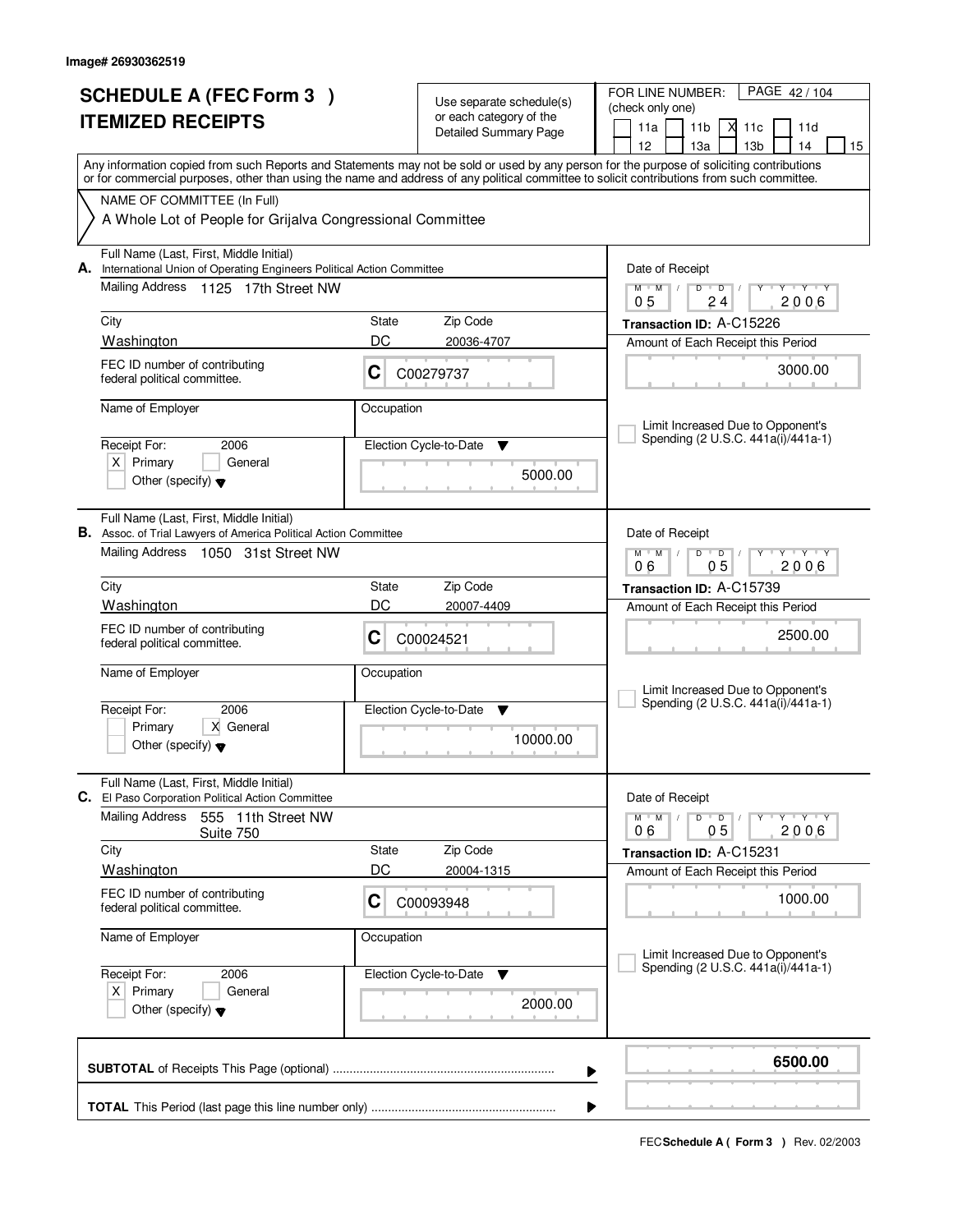|                          | <b>SCHEDULE A (FEC Form 3)</b>                                                   |            | Use separate schedule(s)                                | PAGE 43/104<br>FOR LINE NUMBER:                                                                                                                                                                                                                                                         |  |  |
|--------------------------|----------------------------------------------------------------------------------|------------|---------------------------------------------------------|-----------------------------------------------------------------------------------------------------------------------------------------------------------------------------------------------------------------------------------------------------------------------------------------|--|--|
| <b>ITEMIZED RECEIPTS</b> |                                                                                  |            | or each category of the<br><b>Detailed Summary Page</b> | (check only one)<br>X<br>11a<br>11 <sub>b</sub><br>11c<br>11d                                                                                                                                                                                                                           |  |  |
|                          |                                                                                  |            |                                                         | 12 <sup>2</sup><br>14<br>13a<br>13 <sub>b</sub><br>15                                                                                                                                                                                                                                   |  |  |
|                          |                                                                                  |            |                                                         | Any information copied from such Reports and Statements may not be sold or used by any person for the purpose of soliciting contributions<br>or for commercial purposes, other than using the name and address of any political committee to solicit contributions from such committee. |  |  |
|                          | NAME OF COMMITTEE (In Full)                                                      |            |                                                         |                                                                                                                                                                                                                                                                                         |  |  |
|                          | A Whole Lot of People for Grijalva Congressional Committee                       |            |                                                         |                                                                                                                                                                                                                                                                                         |  |  |
| А.                       | Full Name (Last, First, Middle Initial)<br>PINNACLE WEST CAPITAL CORPORATION PAC |            |                                                         | Date of Receipt                                                                                                                                                                                                                                                                         |  |  |
|                          | Mailing Address 400 N<br>5th Street                                              |            |                                                         | $M$ /<br>$\mathsf D$<br>$Y - Y - Y$<br>$M$ <sup>U</sup><br>D<br>12<br>2006<br>06                                                                                                                                                                                                        |  |  |
|                          | City                                                                             | State      | Zip Code                                                | Transaction ID: A-C15330                                                                                                                                                                                                                                                                |  |  |
|                          | Phoenix                                                                          | AZ         | 85004-3902                                              | Amount of Each Receipt this Period                                                                                                                                                                                                                                                      |  |  |
|                          | FEC ID number of contributing<br>federal political committee.                    | C          | C00015933                                               | 1000.00                                                                                                                                                                                                                                                                                 |  |  |
|                          | Name of Employer                                                                 | Occupation |                                                         | Limit Increased Due to Opponent's                                                                                                                                                                                                                                                       |  |  |
|                          | Receipt For:<br>2006                                                             |            | Election Cycle-to-Date<br>▼                             | Spending (2 U.S.C. 441a(i)/441a-1)                                                                                                                                                                                                                                                      |  |  |
|                          | $X$ Primary<br>General                                                           |            | 3500.00                                                 |                                                                                                                                                                                                                                                                                         |  |  |
|                          | Other (specify) $\blacktriangledown$                                             |            |                                                         |                                                                                                                                                                                                                                                                                         |  |  |
|                          | Full Name (Last, First, Middle Initial)<br><b>B.</b> RAYTHEON COMPANY PAC        |            |                                                         | Date of Receipt                                                                                                                                                                                                                                                                         |  |  |
|                          | <b>Mailing Address</b><br>1100 Wilson Boulevard<br><b>Suite 1500</b>             |            |                                                         | $M$ $M$ /<br>D<br>$\overline{D}$<br>Y 'Y 'Y<br>12<br>06<br>2006                                                                                                                                                                                                                         |  |  |
|                          | City                                                                             | State      | Zip Code                                                | Transaction ID: A-C15331                                                                                                                                                                                                                                                                |  |  |
|                          | Arlington                                                                        | VA         | 22209-2270                                              | Amount of Each Receipt this Period                                                                                                                                                                                                                                                      |  |  |
|                          | FEC ID number of contributing<br>federal political committee.                    | С          | C00097568                                               | 1000.00                                                                                                                                                                                                                                                                                 |  |  |
|                          | Name of Employer                                                                 | Occupation |                                                         | Limit Increased Due to Opponent's                                                                                                                                                                                                                                                       |  |  |
|                          | Receipt For:<br>2006                                                             |            | Election Cycle-to-Date<br>v                             | Spending (2 U.S.C. 441a(i)/441a-1)                                                                                                                                                                                                                                                      |  |  |
|                          | Primary<br>X General<br>Other (specify) $\blacktriangledown$                     |            | 7000.00                                                 |                                                                                                                                                                                                                                                                                         |  |  |
|                          | Full Name (Last, First, Middle Initial)<br>C. Southwest Ambulance EMS PAC        |            |                                                         | Date of Receipt                                                                                                                                                                                                                                                                         |  |  |
|                          | Mailing Address PO Box 5919                                                      |            |                                                         | $M$ $M$ $M$ $I$<br>$D$ $D$ $/$<br>Y FY FY FY<br>12<br>2006<br>06                                                                                                                                                                                                                        |  |  |
|                          | City                                                                             | State      | Zip Code                                                | Transaction ID: A-C15341                                                                                                                                                                                                                                                                |  |  |
|                          | <b>Mesa</b>                                                                      | AZ         | 85211-5919                                              | Amount of Each Receipt this Period                                                                                                                                                                                                                                                      |  |  |
|                          | FEC ID number of contributing<br>federal political committee.                    | C          |                                                         | 500.00                                                                                                                                                                                                                                                                                  |  |  |
|                          | Name of Employer                                                                 | Occupation |                                                         | See \$500 Refund Next Repo-<br>rt<br>Limit Increased Due to Opponent's                                                                                                                                                                                                                  |  |  |
|                          | Receipt For:<br>2006                                                             |            | Election Cycle-to-Date ▼                                | Spending (2 U.S.C. 441a(i)/441a-1)                                                                                                                                                                                                                                                      |  |  |
|                          | $X$ Primary<br>General<br>Other (specify) $\blacktriangledown$                   |            | 500.00                                                  |                                                                                                                                                                                                                                                                                         |  |  |
|                          | 2500.00                                                                          |            |                                                         |                                                                                                                                                                                                                                                                                         |  |  |
|                          |                                                                                  |            |                                                         | ▶                                                                                                                                                                                                                                                                                       |  |  |
|                          |                                                                                  |            |                                                         | ▶                                                                                                                                                                                                                                                                                       |  |  |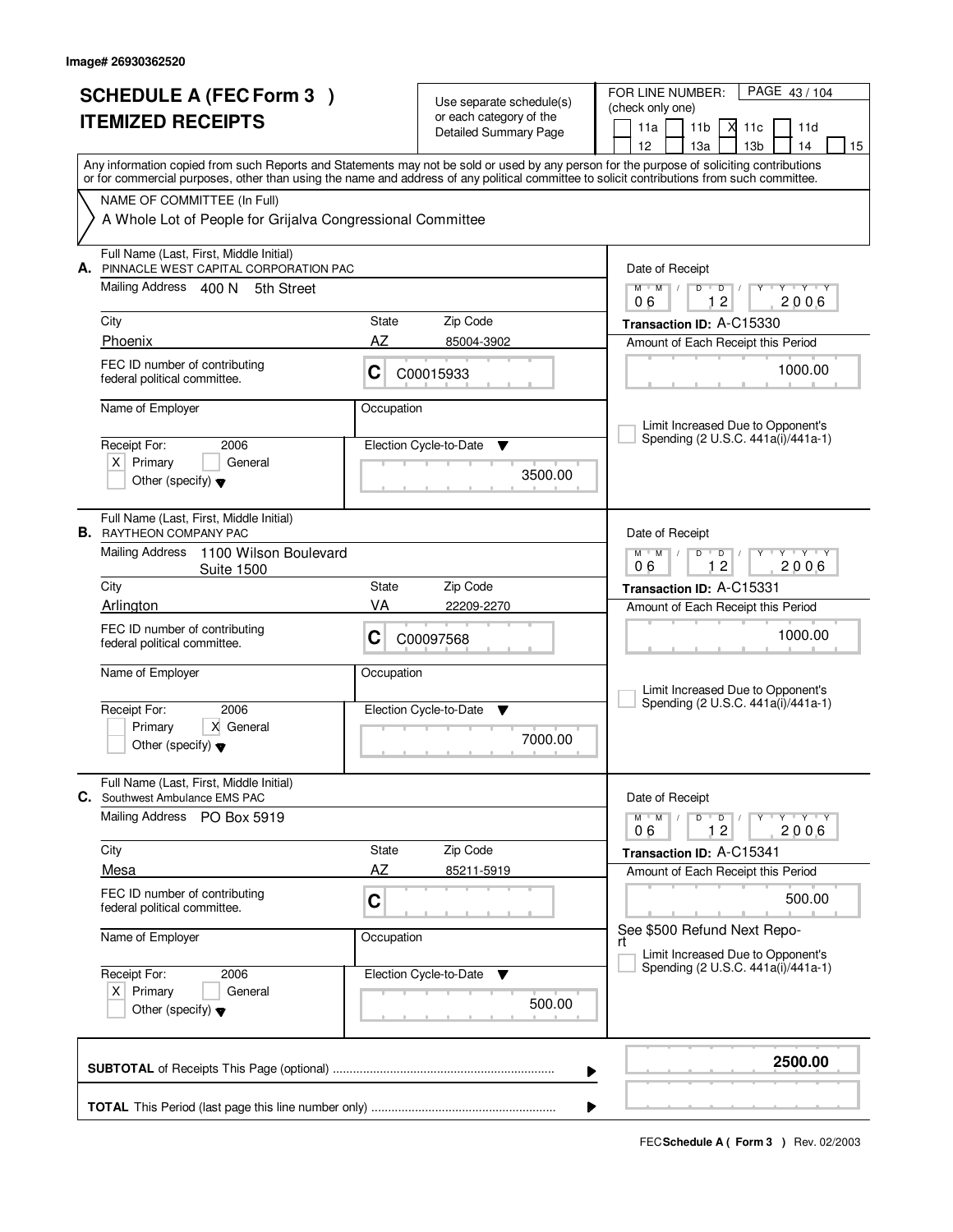|    | <b>SCHEDULE A (FEC Form 3)</b><br><b>ITEMIZED RECEIPTS</b>                                                                                                                                                                                                                              |              | Use separate schedule(s)<br>or each category of the<br><b>Detailed Summary Page</b> | FOR LINE NUMBER:<br>PAGE 44 / 104<br>(check only one)<br>$X$ 11 $c$<br>11a<br>11 <sub>b</sub><br>11d<br>12<br>13 <sub>b</sub><br>14<br>13a<br>15 |
|----|-----------------------------------------------------------------------------------------------------------------------------------------------------------------------------------------------------------------------------------------------------------------------------------------|--------------|-------------------------------------------------------------------------------------|--------------------------------------------------------------------------------------------------------------------------------------------------|
|    | Any information copied from such Reports and Statements may not be sold or used by any person for the purpose of soliciting contributions<br>or for commercial purposes, other than using the name and address of any political committee to solicit contributions from such committee. |              |                                                                                     |                                                                                                                                                  |
|    | NAME OF COMMITTEE (In Full)<br>A Whole Lot of People for Grijalva Congressional Committee                                                                                                                                                                                               |              |                                                                                     |                                                                                                                                                  |
| А. | Full Name (Last, First, Middle Initial)<br>AMERICAN FEDERATION OF TEACHERS AFL-CIO COPE                                                                                                                                                                                                 |              |                                                                                     | Date of Receipt                                                                                                                                  |
|    | <b>Mailing Address</b><br>555 New Jersey Avenue NW                                                                                                                                                                                                                                      |              |                                                                                     | $+$ $\gamma$ $+$ $\gamma$ $+$ $\gamma$<br>$M$ M<br>$D$ <sup>U</sup><br>$\overline{D}$<br>16<br>2006<br>06                                        |
|    | City                                                                                                                                                                                                                                                                                    | State        | Zip Code                                                                            | Transaction ID: A-C15372                                                                                                                         |
|    | Washington                                                                                                                                                                                                                                                                              | DC           | 20001-2029                                                                          | Amount of Each Receipt this Period                                                                                                               |
|    | FEC ID number of contributing<br>federal political committee.                                                                                                                                                                                                                           | C            | C00028860                                                                           | 1000.00                                                                                                                                          |
|    | Name of Employer<br>Receipt For:<br>2006<br>X General<br>Primary<br>Other (specify) $\blacktriangledown$                                                                                                                                                                                | Occupation   | Election Cycle-to-Date<br>▼<br>6000.00                                              | Limit Increased Due to Opponent's<br>Spending (2 U.S.C. 441a(i)/441a-1)                                                                          |
|    | Full Name (Last, First, Middle Initial)<br><b>B.</b> SEIU C.O.P.E.                                                                                                                                                                                                                      |              |                                                                                     |                                                                                                                                                  |
|    | Mailing Address 1313 L Street NW                                                                                                                                                                                                                                                        |              |                                                                                     | Date of Receipt<br>$M$ $M$ $/$<br>$D$ $D$ $1$<br>Y<br>30<br>2006<br>06                                                                           |
|    | City                                                                                                                                                                                                                                                                                    | <b>State</b> | Zip Code                                                                            | Transaction ID: A-C15630                                                                                                                         |
|    | Washington                                                                                                                                                                                                                                                                              | DC           | 20005-4101                                                                          | Amount of Each Receipt this Period                                                                                                               |
|    | FEC ID number of contributing<br>federal political committee.                                                                                                                                                                                                                           | С            | C00004036                                                                           | 4000.00                                                                                                                                          |
|    | Name of Employer                                                                                                                                                                                                                                                                        | Occupation   |                                                                                     | Limit Increased Due to Opponent's                                                                                                                |
|    | Receipt For:<br>2006<br>$X$ Primary<br>General<br>Other (specify) $\blacktriangledown$                                                                                                                                                                                                  |              | Election Cycle-to-Date<br><b>V</b><br>5000.00                                       | Spending (2 U.S.C. 441a(i)/441a-1)                                                                                                               |

|  | 5000.00  |
|--|----------|
|  | 30750.00 |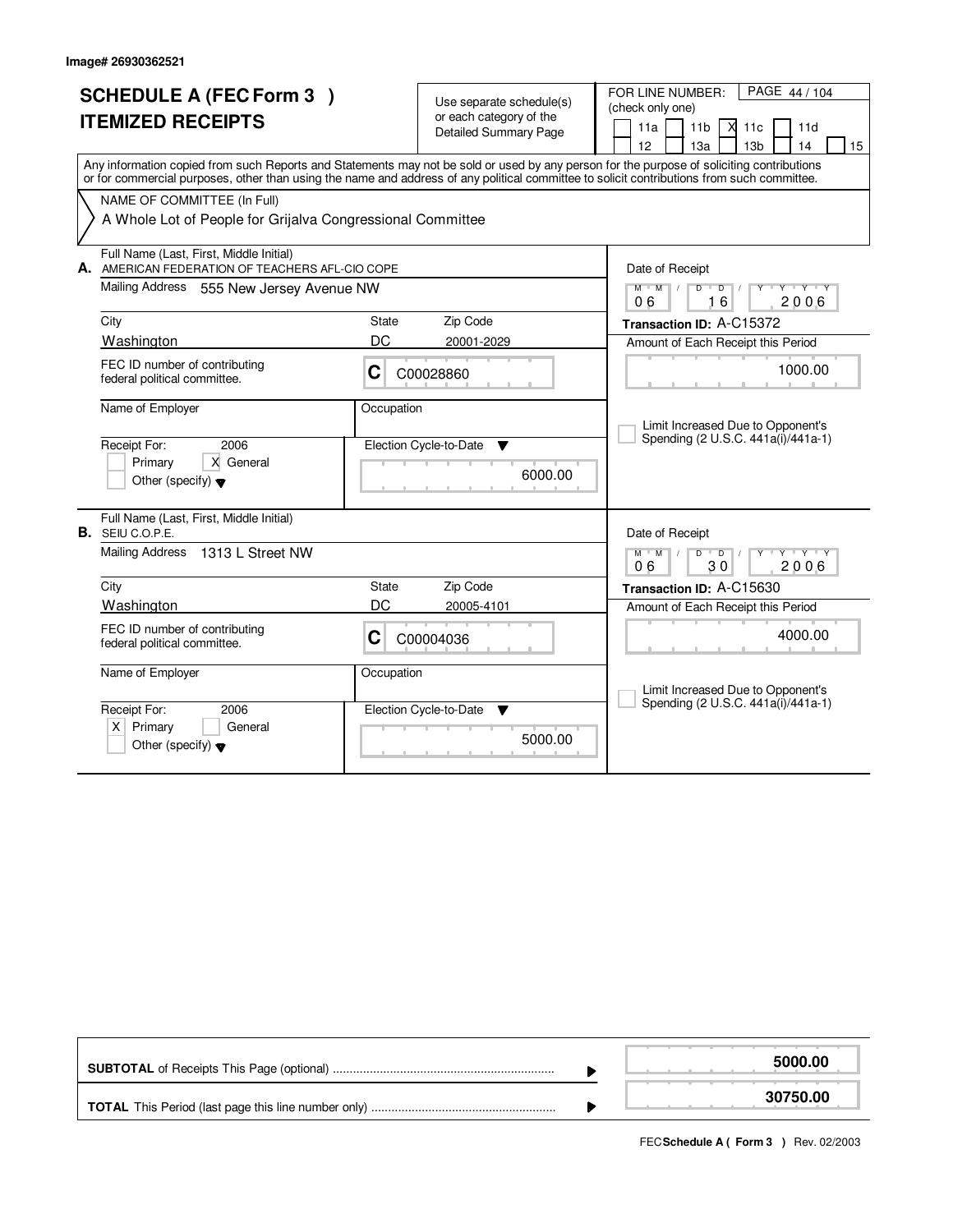| <b>SCHEDULE A (FEC Form 3)</b><br><b>ITEMIZED RECEIPTS</b>                                     | Use separate schedule(s)<br>or each category of the<br><b>Detailed Summary Page</b>                                                                                                                                                                                                     | PAGE 45 / 104<br>FOR LINE NUMBER:<br>(check only one)<br>11a<br>11 <sub>b</sub><br>11d<br>11c<br>12<br>13 <sub>b</sub><br>13a<br>14<br>15 |
|------------------------------------------------------------------------------------------------|-----------------------------------------------------------------------------------------------------------------------------------------------------------------------------------------------------------------------------------------------------------------------------------------|-------------------------------------------------------------------------------------------------------------------------------------------|
|                                                                                                | Any information copied from such Reports and Statements may not be sold or used by any person for the purpose of soliciting contributions<br>or for commercial purposes, other than using the name and address of any political committee to solicit contributions from such committee. |                                                                                                                                           |
| NAME OF COMMITTEE (In Full)<br>A Whole Lot of People for Grijalva Congressional Committee      |                                                                                                                                                                                                                                                                                         |                                                                                                                                           |
| Full Name (Last, First, Middle Initial)<br>А.<br>Best Buy                                      |                                                                                                                                                                                                                                                                                         | Date of Receipt                                                                                                                           |
| Mailing Address<br>3401 Jefferson Davis Highway                                                |                                                                                                                                                                                                                                                                                         | $Y+Y$<br>$M$ $M$<br>$\overline{D}$<br>$\overline{D}$<br>05<br>24<br>2006                                                                  |
| City                                                                                           | Zip Code<br>State                                                                                                                                                                                                                                                                       | Transaction ID: A-015767                                                                                                                  |
| <b>Alexandria</b>                                                                              | VA<br>22305-3114                                                                                                                                                                                                                                                                        | Amount of Each Receipt this Period                                                                                                        |
| FEC ID number of contributing<br>federal political committee.                                  | C<br>C70002118                                                                                                                                                                                                                                                                          | 150.00                                                                                                                                    |
| Name of Employer                                                                               | Occupation                                                                                                                                                                                                                                                                              | Refund<br>Limit Increased Due to Opponent's                                                                                               |
| Receipt For:<br>2006<br>General<br>Primary<br>$\times$<br>Other (specify) $\blacktriangledown$ | Election Cycle-to-Date<br>▼<br>150.00                                                                                                                                                                                                                                                   | Spending (2 U.S.C. 441a(i)/441a-1)                                                                                                        |

|  | 150.00 |
|--|--------|
|  | 150.00 |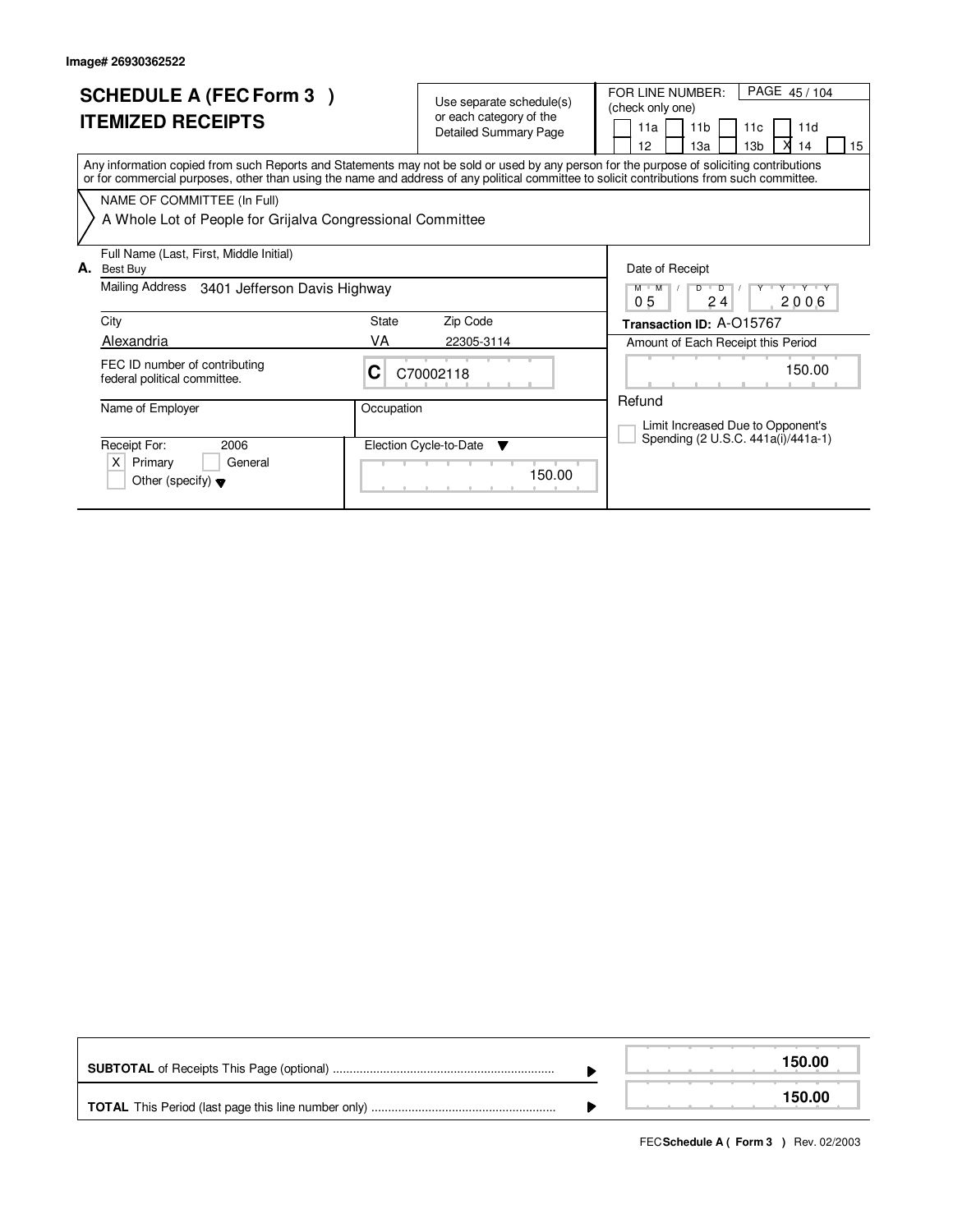|    | <b>SCHEDULE B (FEC Form 3)</b>                                                                                                                                                                                                                                                         | Use seperate schedule(s)                                 | FOR LINE NUMBER:         | PAGE 46/104                                                                             |  |  |  |  |
|----|----------------------------------------------------------------------------------------------------------------------------------------------------------------------------------------------------------------------------------------------------------------------------------------|----------------------------------------------------------|--------------------------|-----------------------------------------------------------------------------------------|--|--|--|--|
|    | <b>ITEMIZED DISBURSEMENTS</b>                                                                                                                                                                                                                                                          | for each category of the<br><b>Detailed Summary Page</b> | (check only one)<br>xl   | 17<br>18<br>19a<br>19 <sub>b</sub>                                                      |  |  |  |  |
|    |                                                                                                                                                                                                                                                                                        |                                                          |                          | 20 <sub>b</sub><br>20c<br>21<br>20a                                                     |  |  |  |  |
|    | Any Information copied from such Reports and Statements may not be sold or used by any person for the purpose of solicating contributions<br>or for commercial purposes, other than using the name and address of any political committee to solicit contributions from such committee |                                                          |                          |                                                                                         |  |  |  |  |
|    | NAME OF COMMITTEE (In Full)                                                                                                                                                                                                                                                            |                                                          |                          |                                                                                         |  |  |  |  |
|    | A Whole Lot of People for Grijalva Congressional Committee                                                                                                                                                                                                                             |                                                          |                          |                                                                                         |  |  |  |  |
| А. | Full Name (Last, First, Middle Initial)<br>Tutti                                                                                                                                                                                                                                       |                                                          |                          | Transaction ID: B-E-15666<br>Date of Disbursement                                       |  |  |  |  |
|    | <b>Mailing Address</b><br>850 S Broadway<br>Suite 400                                                                                                                                                                                                                                  |                                                          |                          | D<br>D<br>M<br>M<br>2006<br>04<br>01                                                    |  |  |  |  |
|    | City<br>State<br>Los Angeles<br>CA                                                                                                                                                                                                                                                     | Zip Code<br>90014-3235                                   |                          | Amount of Each Disbursement this Period                                                 |  |  |  |  |
|    | Purpose of Disbursement<br>Fundraising: Campaign Materials                                                                                                                                                                                                                             |                                                          |                          | 4602.78                                                                                 |  |  |  |  |
|    | <b>Candidate Name</b>                                                                                                                                                                                                                                                                  |                                                          | 003<br>Category/<br>Type | Refund or Disposal of Excess<br><b>Contributions Required Under</b><br>11 C.F.R. 400.53 |  |  |  |  |
|    | Office Sought:<br>Disbursement For:<br>House<br>$X$ Primary<br>Senate<br>President                                                                                                                                                                                                     | 2006<br>General<br>Other (specify) $\blacktriangledown$  |                          |                                                                                         |  |  |  |  |
|    | District:<br>State:                                                                                                                                                                                                                                                                    |                                                          |                          |                                                                                         |  |  |  |  |
|    | Full Name (Last, First, Middle Initial)<br><b>B.</b> Old Pueblo Printers                                                                                                                                                                                                               |                                                          |                          | Transaction ID: B-E-15155<br>Date of Disbursement<br>D<br>M<br>M                        |  |  |  |  |
|    | <b>Mailing Address</b><br>255 S Stone Avenue                                                                                                                                                                                                                                           |                                                          |                          | $0\overline{3}$<br>2006<br>04                                                           |  |  |  |  |
|    | City<br>State<br>AZ<br>Tucson                                                                                                                                                                                                                                                          | Zip Code<br>85701-1918                                   |                          | Amount of Each Disbursement this Period                                                 |  |  |  |  |
|    | Purpose of Disbursement<br>Adminstrative/Salary/Overhead: Printing                                                                                                                                                                                                                     |                                                          | 001                      | 2509.33<br>Refund or Disposal of Excess                                                 |  |  |  |  |
|    | Candidate Name                                                                                                                                                                                                                                                                         |                                                          | Category/<br>Type        | <b>Contributions Required Under</b><br>11 C.F.R. 400.53                                 |  |  |  |  |
|    | Office Sought:<br>Disbursement For:<br>House<br>Senate<br>$X$ Primary<br>President                                                                                                                                                                                                     | 2006<br>General<br>Other (specify) $\blacktriangledown$  |                          |                                                                                         |  |  |  |  |
|    | District:<br>State:                                                                                                                                                                                                                                                                    |                                                          |                          |                                                                                         |  |  |  |  |
| C. | Full Name (Last, First, Middle Initial)<br>Topica                                                                                                                                                                                                                                      |                                                          |                          | Transaction ID: B-E-15195<br>Date of Disbursement                                       |  |  |  |  |
|    | <b>Mailing Address</b><br>685 Market Street                                                                                                                                                                                                                                            |                                                          |                          | D<br>$\overline{0}^M$ 4<br>M<br>$0\frac{D}{3}$<br>2006                                  |  |  |  |  |
|    | City<br>State<br>San Francisco<br>CA                                                                                                                                                                                                                                                   | Zip Code<br>94105-4200                                   |                          | Amount of Each Disbursement this Period                                                 |  |  |  |  |
|    | Purpose of Disbursement<br><b>Office Supplies</b><br>001                                                                                                                                                                                                                               |                                                          |                          | 24.95<br>Refund or Disposal of Excess                                                   |  |  |  |  |
|    | Candidate Name                                                                                                                                                                                                                                                                         |                                                          | Category/<br>Type        | <b>Contributions Required Under</b><br>11 C.F.R. 400.53                                 |  |  |  |  |
|    | Office Sought:<br>House<br>Disbursement For:<br>Senate<br>$X$ Primary<br>President                                                                                                                                                                                                     | 2006<br>General<br>Other (specify) $\blacktriangledown$  |                          |                                                                                         |  |  |  |  |
|    | District:<br>State:                                                                                                                                                                                                                                                                    |                                                          |                          |                                                                                         |  |  |  |  |
|    |                                                                                                                                                                                                                                                                                        |                                                          | ▶                        | 7137.06                                                                                 |  |  |  |  |
|    |                                                                                                                                                                                                                                                                                        |                                                          | ▶                        |                                                                                         |  |  |  |  |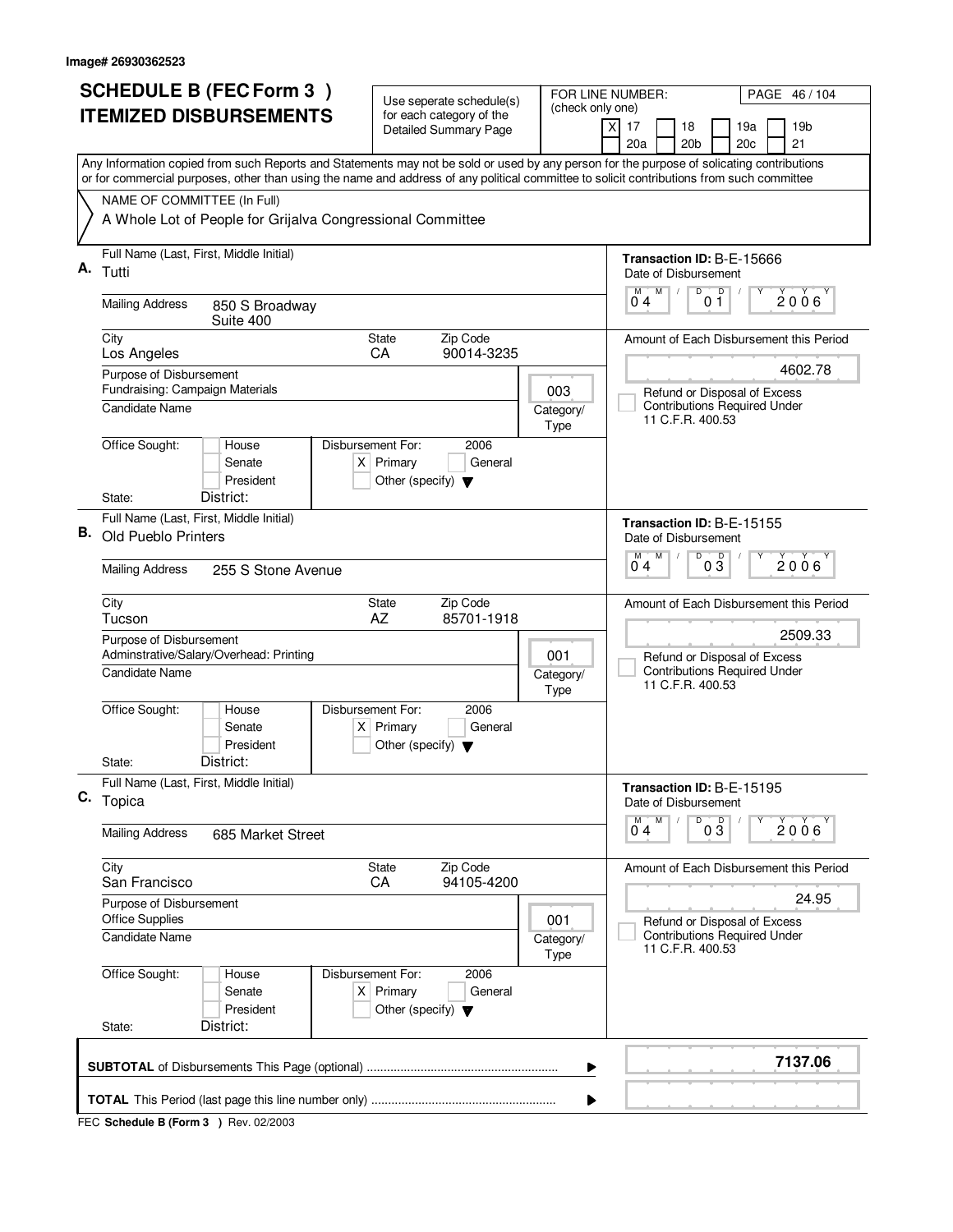|    |                                                                | <b>SCHEDULE B (FEC Form 3)</b>                                                                                                                                                                                                                                                         |                                  |                                                     | Use seperate schedule(s)                                 |  |                                     | FOR LINE NUMBER:                                  |                                     | PAGE 47/104                             |
|----|----------------------------------------------------------------|----------------------------------------------------------------------------------------------------------------------------------------------------------------------------------------------------------------------------------------------------------------------------------------|----------------------------------|-----------------------------------------------------|----------------------------------------------------------|--|-------------------------------------|---------------------------------------------------|-------------------------------------|-----------------------------------------|
|    |                                                                | <b>ITEMIZED DISBURSEMENTS</b>                                                                                                                                                                                                                                                          |                                  |                                                     | for each category of the<br><b>Detailed Summary Page</b> |  | (check only one)                    | $\boldsymbol{\mathsf{X}}$<br>17<br>18             | 19a                                 | 19 <sub>b</sub>                         |
|    |                                                                |                                                                                                                                                                                                                                                                                        |                                  |                                                     |                                                          |  |                                     | 20 <sub>b</sub><br>20a                            | 20c                                 | 21                                      |
|    |                                                                | Any Information copied from such Reports and Statements may not be sold or used by any person for the purpose of solicating contributions<br>or for commercial purposes, other than using the name and address of any political committee to solicit contributions from such committee |                                  |                                                     |                                                          |  |                                     |                                                   |                                     |                                         |
|    | NAME OF COMMITTEE (In Full)                                    |                                                                                                                                                                                                                                                                                        |                                  |                                                     |                                                          |  |                                     |                                                   |                                     |                                         |
|    |                                                                | A Whole Lot of People for Grijalva Congressional Committee                                                                                                                                                                                                                             |                                  |                                                     |                                                          |  |                                     |                                                   |                                     |                                         |
|    | <b>United States Postal Service</b>                            | Full Name (Last, First, Middle Initial)                                                                                                                                                                                                                                                |                                  |                                                     |                                                          |  |                                     | Transaction ID: B-E-15166<br>Date of Disbursement |                                     |                                         |
|    | <b>Mailing Address</b>                                         | 1501 S Cherry Avenue                                                                                                                                                                                                                                                                   |                                  |                                                     |                                                          |  |                                     | M<br>M<br>04                                      | D<br>D<br>04                        | 2006                                    |
|    | City<br>Tucson                                                 |                                                                                                                                                                                                                                                                                        | <b>State</b><br>AZ               |                                                     | Zip Code<br>85713-1938                                   |  |                                     |                                                   |                                     | Amount of Each Disbursement this Period |
|    | Purpose of Disbursement                                        | Adminstrative/Salary/Overhead: Postage                                                                                                                                                                                                                                                 |                                  |                                                     |                                                          |  | 001                                 |                                                   | Refund or Disposal of Excess        | 17.16                                   |
|    | <b>Candidate Name</b>                                          |                                                                                                                                                                                                                                                                                        |                                  |                                                     |                                                          |  | Category/<br>Type                   | 11 C.F.R. 400.53                                  | <b>Contributions Required Under</b> |                                         |
|    | Office Sought:                                                 | House<br>Senate<br>President                                                                                                                                                                                                                                                           | Disbursement For:                | $X$ Primary<br>Other (specify) $\blacktriangledown$ | 2006<br>General                                          |  |                                     |                                                   |                                     |                                         |
|    | State:                                                         | District:                                                                                                                                                                                                                                                                              |                                  |                                                     |                                                          |  |                                     |                                                   |                                     |                                         |
| В. | For The Record                                                 | Full Name (Last, First, Middle Initial)                                                                                                                                                                                                                                                |                                  |                                                     |                                                          |  |                                     | Transaction ID: B-E-15194<br>Date of Disbursement |                                     |                                         |
|    | <b>Mailing Address</b>                                         | 5 Rosecroft Drive                                                                                                                                                                                                                                                                      |                                  |                                                     |                                                          |  |                                     | M<br>M<br>04                                      | $\overline{D}$<br>$0\overline{5}$   | 2006                                    |
|    | City<br>Fredericksburg                                         |                                                                                                                                                                                                                                                                                        | State<br>VA                      |                                                     | Zip Code<br>22407-2345                                   |  |                                     |                                                   |                                     | Amount of Each Disbursement this Period |
|    | Purpose of Disbursement<br>Fundraising: Fundraising Consulting |                                                                                                                                                                                                                                                                                        |                                  |                                                     |                                                          |  | 003<br>Refund or Disposal of Excess |                                                   |                                     | 2649.58                                 |
|    | <b>Candidate Name</b>                                          |                                                                                                                                                                                                                                                                                        |                                  |                                                     |                                                          |  | Category/<br>Type                   | 11 C.F.R. 400.53                                  | <b>Contributions Required Under</b> |                                         |
|    | Office Sought:                                                 | House<br>Senate<br>President                                                                                                                                                                                                                                                           | Disbursement For:<br>$X$ Primary | Other (specify) $\blacktriangledown$                | 2006<br>General                                          |  |                                     |                                                   |                                     |                                         |
|    | State:                                                         | District:                                                                                                                                                                                                                                                                              |                                  |                                                     |                                                          |  |                                     |                                                   |                                     |                                         |
| С. | National Democratic Club                                       | Full Name (Last, First, Middle Initial)                                                                                                                                                                                                                                                |                                  |                                                     |                                                          |  |                                     | Transaction ID: B-E-15196<br>Date of Disbursement |                                     |                                         |
|    | <b>Mailing Address</b>                                         | 30 Ivy Street SE                                                                                                                                                                                                                                                                       |                                  |                                                     |                                                          |  |                                     | M<br>$\overline{0}^M$ 4                           | D<br>$0\overline{5}$                | 2006                                    |
|    | City<br>Washington                                             |                                                                                                                                                                                                                                                                                        | State<br>DC                      |                                                     | Zip Code<br>20003-4006                                   |  |                                     |                                                   |                                     | Amount of Each Disbursement this Period |
|    | Purpose of Disbursement<br>Fundraising: Catering               |                                                                                                                                                                                                                                                                                        |                                  |                                                     |                                                          |  | 003                                 |                                                   | Refund or Disposal of Excess        | 1056.21                                 |
|    | <b>Candidate Name</b>                                          |                                                                                                                                                                                                                                                                                        |                                  |                                                     |                                                          |  | Category/<br>Type                   | 11 C.F.R. 400.53                                  | <b>Contributions Required Under</b> |                                         |
|    | Office Sought:                                                 | House<br>Senate<br>President                                                                                                                                                                                                                                                           | Disbursement For:                | $X$ Primary<br>Other (specify) $\blacktriangledown$ | 2006<br>General                                          |  |                                     |                                                   |                                     |                                         |
|    | State:                                                         | District:                                                                                                                                                                                                                                                                              |                                  |                                                     |                                                          |  |                                     |                                                   |                                     |                                         |
|    |                                                                |                                                                                                                                                                                                                                                                                        |                                  |                                                     |                                                          |  | ▶                                   |                                                   |                                     | 3722.95                                 |
|    |                                                                |                                                                                                                                                                                                                                                                                        |                                  |                                                     |                                                          |  | ▶                                   |                                                   |                                     |                                         |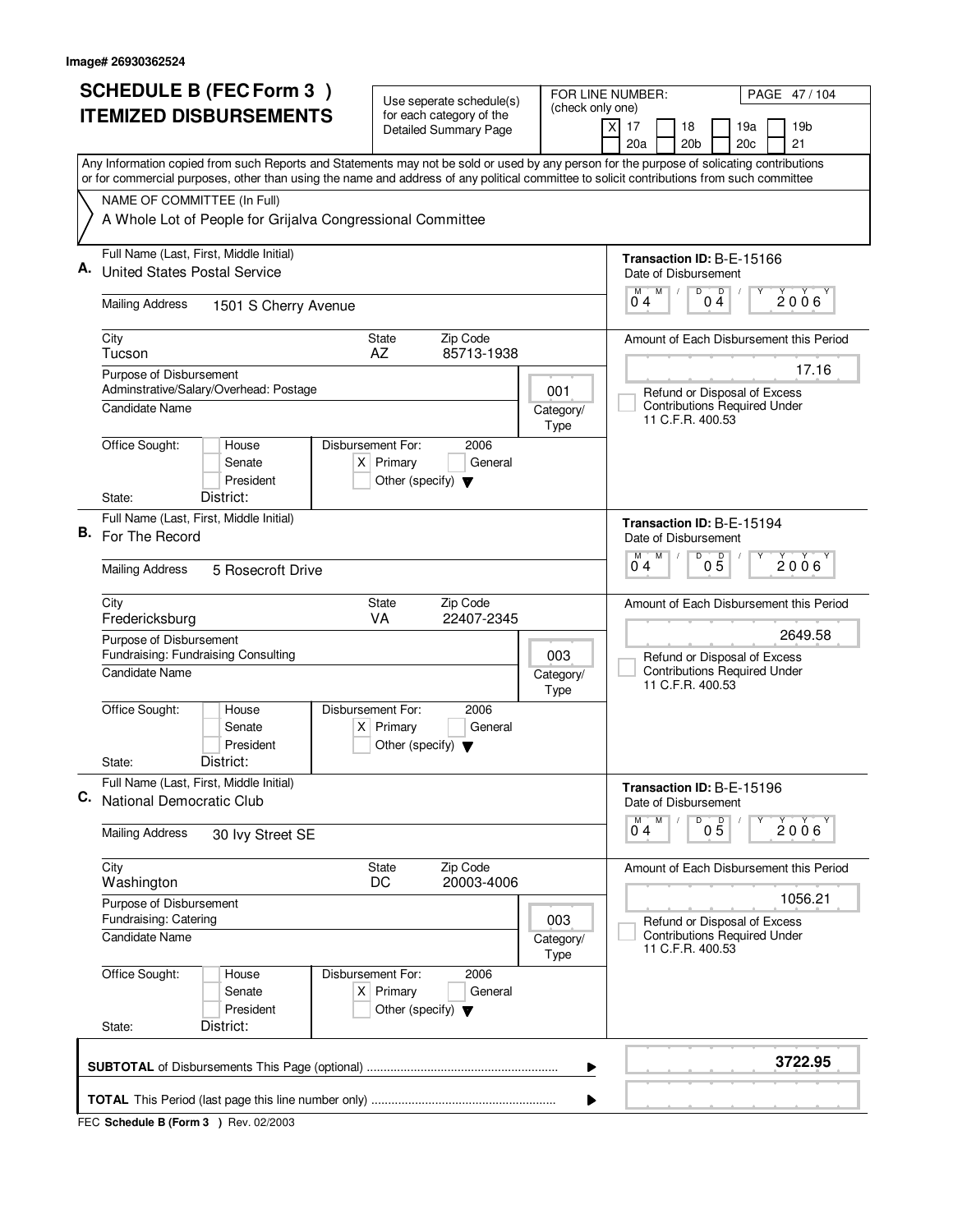|    | <b>SCHEDULE B (FEC Form 3)</b>                                                                                                            | Use seperate schedule(s)                                               |                                                         | FOR LINE NUMBER:<br>PAGE 48 / 104                                                       |
|----|-------------------------------------------------------------------------------------------------------------------------------------------|------------------------------------------------------------------------|---------------------------------------------------------|-----------------------------------------------------------------------------------------|
|    | <b>ITEMIZED DISBURSEMENTS</b>                                                                                                             | for each category of the<br><b>Detailed Summary Page</b>               | (check only one)                                        | $\times$<br>17<br>18<br>19a<br>19b<br>20 <sub>b</sub><br>20c<br>21<br>20a               |
|    | Any Information copied from such Reports and Statements may not be sold or used by any person for the purpose of solicating contributions |                                                                        |                                                         |                                                                                         |
|    | or for commercial purposes, other than using the name and address of any political committee to solicit contributions from such committee |                                                                        |                                                         |                                                                                         |
|    | NAME OF COMMITTEE (In Full)<br>A Whole Lot of People for Grijalva Congressional Committee                                                 |                                                                        |                                                         |                                                                                         |
|    | Full Name (Last, First, Middle Initial)                                                                                                   |                                                                        |                                                         | Transaction ID: B-E-15668                                                               |
| А. | Trattoria Alberto                                                                                                                         |                                                                        |                                                         | Date of Disbursement                                                                    |
|    | <b>Mailing Address</b><br>506<br>8th Street SE                                                                                            |                                                                        |                                                         | M<br>D<br>$0\overline{5}$<br>М<br>$2006^\circ$<br>04                                    |
|    | City<br>Washington                                                                                                                        | Zip Code<br><b>State</b><br>20003-2834<br>DC                           |                                                         | Amount of Each Disbursement this Period                                                 |
|    | Purpose of Disbursement                                                                                                                   |                                                                        |                                                         | 100.00                                                                                  |
|    | Fundraising: Catering<br><b>Candidate Name</b>                                                                                            |                                                                        | 003<br>Category/                                        | Refund or Disposal of Excess<br><b>Contributions Required Under</b>                     |
|    |                                                                                                                                           |                                                                        | Type                                                    | 11 C.F.R. 400.53                                                                        |
|    | Office Sought:<br>Disbursement For:<br>House<br>Senate<br>President                                                                       | 2006<br>$X$ Primary<br>General<br>Other (specify) $\blacktriangledown$ |                                                         |                                                                                         |
|    | District:<br>State:                                                                                                                       |                                                                        |                                                         |                                                                                         |
| В. | Full Name (Last, First, Middle Initial)                                                                                                   |                                                                        |                                                         | Transaction ID: B-E-15164                                                               |
|    | <b>United States Postal Service</b>                                                                                                       |                                                                        |                                                         | Date of Disbursement<br>$\overline{D}$<br>M<br>M                                        |
|    | <b>Mailing Address</b><br>1501 S Cherry Avenue                                                                                            |                                                                        |                                                         | $0\overline{5}$<br>$2006^{\circ}$<br>04                                                 |
|    | City<br>Tucson                                                                                                                            | Zip Code<br>State<br>AZ<br>85713-1938                                  |                                                         | Amount of Each Disbursement this Period                                                 |
|    | Purpose of Disbursement<br>Adminstrative/Salary/Overhead: Postage                                                                         | 13.26<br>Refund or Disposal of Excess                                  |                                                         |                                                                                         |
|    | Candidate Name                                                                                                                            | Category/<br>Type                                                      | <b>Contributions Required Under</b><br>11 C.F.R. 400.53 |                                                                                         |
|    | Office Sought:<br>Disbursement For:<br>House<br>Senate<br>President                                                                       | 2006<br>$X$ Primary<br>General<br>Other (specify) $\blacktriangledown$ |                                                         |                                                                                         |
|    | District:<br>State:                                                                                                                       |                                                                        |                                                         |                                                                                         |
| С. | Full Name (Last, First, Middle Initial)<br>Buy.com                                                                                        |                                                                        |                                                         | Transaction ID: B-E-15197<br>Date of Disbursement                                       |
|    | <b>Mailing Address</b><br>85 Enterprise                                                                                                   |                                                                        |                                                         | D<br>M<br>M<br>0 <sup>0</sup><br>2006<br>04                                             |
|    | City<br>Aliso Viejo                                                                                                                       | State<br>Zip Code<br>CA<br>92656-2614                                  |                                                         | Amount of Each Disbursement this Period                                                 |
|    | Purpose of Disbursement                                                                                                                   |                                                                        |                                                         | 168.48                                                                                  |
|    | Office Equipment<br>Candidate Name                                                                                                        |                                                                        | 001<br>Category/<br>Type                                | Refund or Disposal of Excess<br><b>Contributions Required Under</b><br>11 C.F.R. 400.53 |
|    | Office Sought:<br>Disbursement For:<br>House<br>Senate<br>President                                                                       | 2006<br>$X$ Primary<br>General<br>Other (specify) $\blacktriangledown$ |                                                         |                                                                                         |
|    | District:<br>State:                                                                                                                       |                                                                        |                                                         |                                                                                         |
|    |                                                                                                                                           |                                                                        | ▶                                                       | 281.74                                                                                  |
|    |                                                                                                                                           |                                                                        | ▶                                                       |                                                                                         |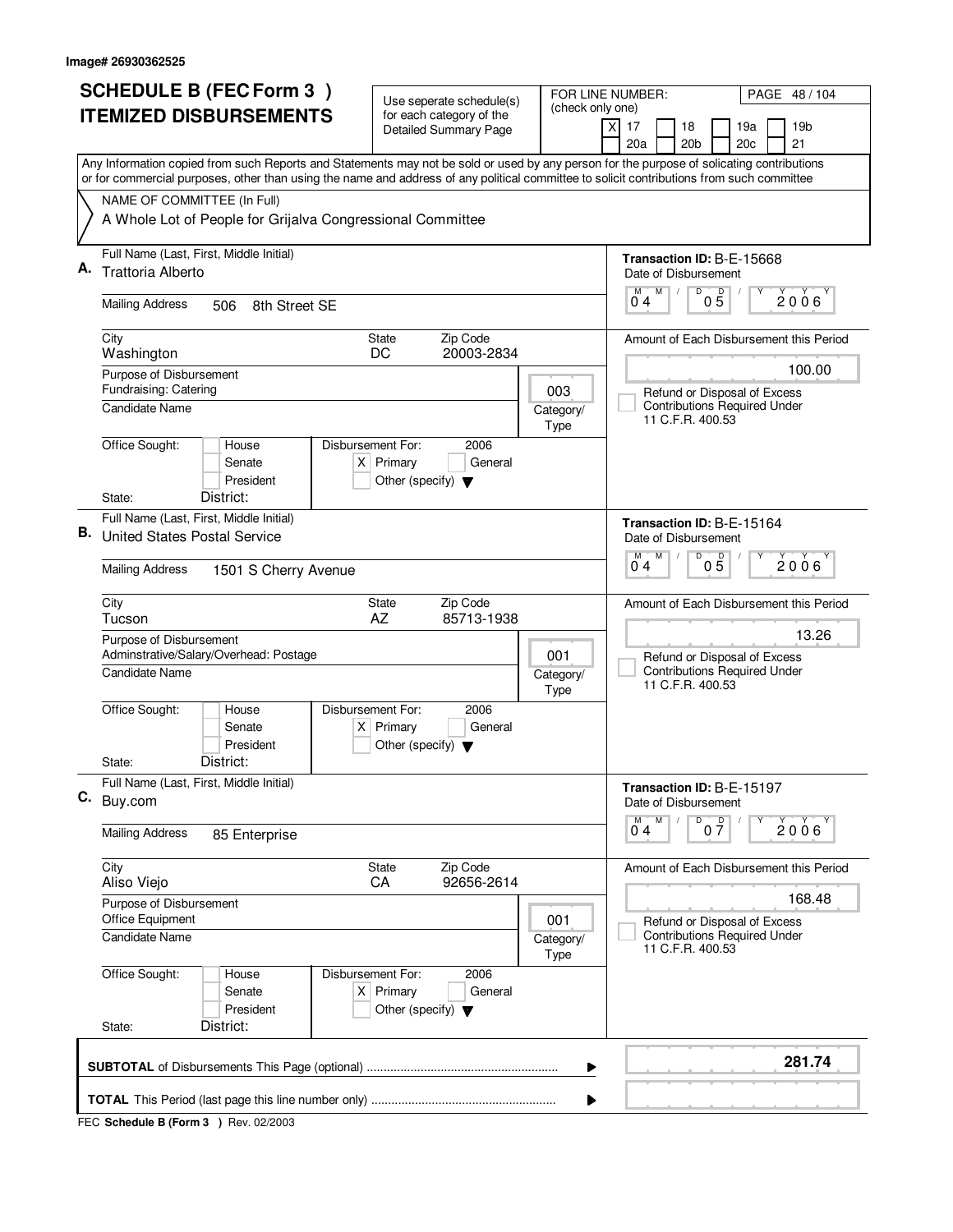|    | <b>SCHEDULE B (FEC Form 3)</b>                                                                                                                                                                                                                                                         | Use seperate schedule(s)                                                                    |                                                                                         | FOR LINE NUMBER:<br>PAGE 49/104                                                         |  |
|----|----------------------------------------------------------------------------------------------------------------------------------------------------------------------------------------------------------------------------------------------------------------------------------------|---------------------------------------------------------------------------------------------|-----------------------------------------------------------------------------------------|-----------------------------------------------------------------------------------------|--|
|    | <b>ITEMIZED DISBURSEMENTS</b>                                                                                                                                                                                                                                                          | for each category of the<br><b>Detailed Summary Page</b>                                    | (check only one)                                                                        | $\boldsymbol{\mathsf{X}}$<br>17<br>18<br>19a<br>19 <sub>b</sub>                         |  |
|    |                                                                                                                                                                                                                                                                                        |                                                                                             |                                                                                         | 20 <sub>b</sub><br>20c<br>21<br>20a                                                     |  |
|    | Any Information copied from such Reports and Statements may not be sold or used by any person for the purpose of solicating contributions<br>or for commercial purposes, other than using the name and address of any political committee to solicit contributions from such committee |                                                                                             |                                                                                         |                                                                                         |  |
|    | NAME OF COMMITTEE (In Full)                                                                                                                                                                                                                                                            |                                                                                             |                                                                                         |                                                                                         |  |
|    | A Whole Lot of People for Grijalva Congressional Committee                                                                                                                                                                                                                             |                                                                                             |                                                                                         |                                                                                         |  |
| А. | Full Name (Last, First, Middle Initial)<br>Mr. Edwin Skidmore                                                                                                                                                                                                                          |                                                                                             |                                                                                         | Transaction ID: B-E-15161                                                               |  |
|    |                                                                                                                                                                                                                                                                                        |                                                                                             |                                                                                         | Date of Disbursement<br>D<br>M<br>$0\frac{D}{7}$<br>М                                   |  |
|    | <b>Mailing Address</b><br>3050 W San Juan Drive                                                                                                                                                                                                                                        |                                                                                             |                                                                                         | 2006<br>04                                                                              |  |
|    | City<br>Tucson                                                                                                                                                                                                                                                                         | Zip Code<br><b>State</b><br>85713-1059<br>AZ                                                |                                                                                         | Amount of Each Disbursement this Period                                                 |  |
|    | Purpose of Disbursement<br>Reimb.: Office Equipment                                                                                                                                                                                                                                    |                                                                                             |                                                                                         | 52.72                                                                                   |  |
|    | Candidate Name                                                                                                                                                                                                                                                                         |                                                                                             | 001<br>Category/                                                                        | Refund or Disposal of Excess<br><b>Contributions Required Under</b><br>11 C.F.R. 400.53 |  |
|    | Office Sought:<br>House                                                                                                                                                                                                                                                                | Disbursement For:<br>2006                                                                   | Type                                                                                    |                                                                                         |  |
|    | Senate                                                                                                                                                                                                                                                                                 | $X$ Primary<br>General                                                                      |                                                                                         |                                                                                         |  |
|    | President<br>District:<br>State:                                                                                                                                                                                                                                                       | Other (specify) $\blacktriangledown$                                                        |                                                                                         |                                                                                         |  |
|    | Full Name (Last, First, Middle Initial)                                                                                                                                                                                                                                                |                                                                                             |                                                                                         | Transaction ID: B-E-15587                                                               |  |
| В. | Verizon Wireless                                                                                                                                                                                                                                                                       |                                                                                             |                                                                                         | Date of Disbursement                                                                    |  |
|    | <b>Mailing Address</b><br>4001 PO Box                                                                                                                                                                                                                                                  | D<br>D<br>M<br>M<br>2006<br>08<br>04                                                        |                                                                                         |                                                                                         |  |
|    | City<br>Inglewood                                                                                                                                                                                                                                                                      | Zip Code<br><b>State</b><br>90313-0001<br>CA                                                |                                                                                         | Amount of Each Disbursement this Period                                                 |  |
|    | Purpose of Disbursement<br><b>Telephone Services</b>                                                                                                                                                                                                                                   | 26.89                                                                                       |                                                                                         |                                                                                         |  |
|    | Candidate Name                                                                                                                                                                                                                                                                         | 001<br>Category/<br>Type                                                                    | Refund or Disposal of Excess<br><b>Contributions Required Under</b><br>11 C.F.R. 400.53 |                                                                                         |  |
|    | Office Sought:<br>House<br>Senate                                                                                                                                                                                                                                                      | Disbursement For:<br>2006<br>$X$ Primary<br>General                                         |                                                                                         |                                                                                         |  |
|    | President<br>District:<br>State:                                                                                                                                                                                                                                                       | Other (specify) $\blacktriangledown$                                                        |                                                                                         |                                                                                         |  |
| С. | Full Name (Last, First, Middle Initial)<br>Costco Wholesale                                                                                                                                                                                                                            |                                                                                             |                                                                                         | Transaction ID: B-E-15153<br>Date of Disbursement                                       |  |
|    |                                                                                                                                                                                                                                                                                        |                                                                                             |                                                                                         | D<br>M<br>09<br>М<br>2006<br>0 <sub>4</sub>                                             |  |
|    | <b>Mailing Address</b><br>3901 W Costco Drive                                                                                                                                                                                                                                          |                                                                                             |                                                                                         |                                                                                         |  |
|    | City<br>Tucson                                                                                                                                                                                                                                                                         | State<br>Zip Code<br>AZ<br>85741-2864                                                       |                                                                                         | Amount of Each Disbursement this Period                                                 |  |
|    | Purpose of Disbursement                                                                                                                                                                                                                                                                |                                                                                             |                                                                                         | 126.48                                                                                  |  |
|    | <b>Office Supplies</b><br><b>Candidate Name</b>                                                                                                                                                                                                                                        |                                                                                             | 001<br>Category/<br>Type                                                                | Refund or Disposal of Excess<br><b>Contributions Required Under</b><br>11 C.F.R. 400.53 |  |
|    | Office Sought:<br>House<br>Senate<br>President                                                                                                                                                                                                                                         | Disbursement For:<br>2006<br>$X$ Primary<br>General<br>Other (specify) $\blacktriangledown$ |                                                                                         |                                                                                         |  |
|    | District:<br>State:                                                                                                                                                                                                                                                                    |                                                                                             |                                                                                         |                                                                                         |  |
|    |                                                                                                                                                                                                                                                                                        |                                                                                             | ▶                                                                                       | 206.09                                                                                  |  |
|    |                                                                                                                                                                                                                                                                                        |                                                                                             | ▶                                                                                       |                                                                                         |  |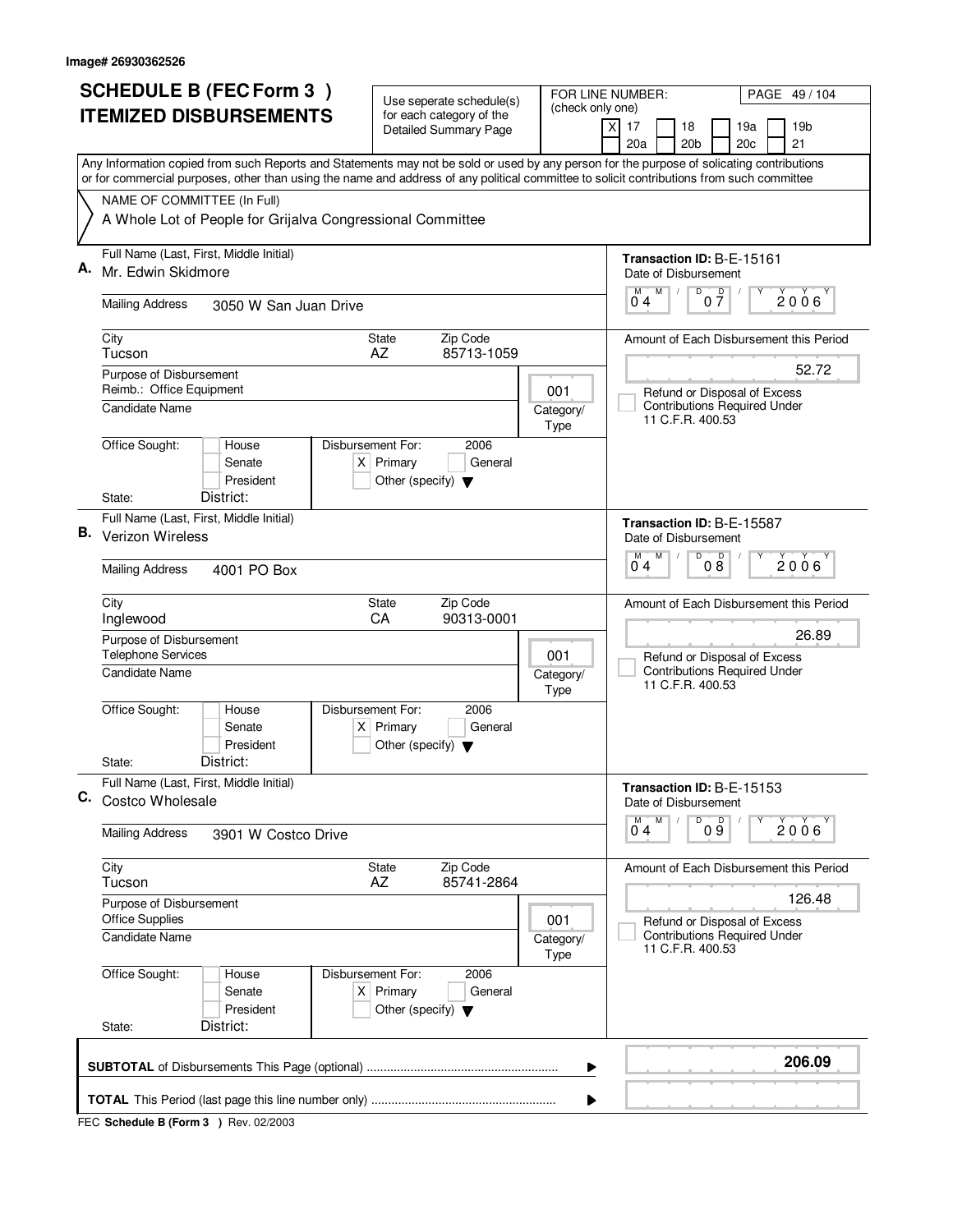|    | <b>SCHEDULE B (FEC Form 3)</b>                                                                                                                                                                                                                                                         | Use seperate schedule(s)                                       |                   | FOR LINE NUMBER:<br>PAGE 50 / 104                                                       |
|----|----------------------------------------------------------------------------------------------------------------------------------------------------------------------------------------------------------------------------------------------------------------------------------------|----------------------------------------------------------------|-------------------|-----------------------------------------------------------------------------------------|
|    | <b>ITEMIZED DISBURSEMENTS</b>                                                                                                                                                                                                                                                          | for each category of the<br><b>Detailed Summary Page</b>       | (check only one)  | χļ<br>17<br>18<br>19a<br>19 <sub>b</sub><br>20a<br>20 <sub>b</sub><br>20c<br>21         |
|    | Any Information copied from such Reports and Statements may not be sold or used by any person for the purpose of solicating contributions<br>or for commercial purposes, other than using the name and address of any political committee to solicit contributions from such committee |                                                                |                   |                                                                                         |
|    | NAME OF COMMITTEE (In Full)                                                                                                                                                                                                                                                            |                                                                |                   |                                                                                         |
|    | A Whole Lot of People for Grijalva Congressional Committee                                                                                                                                                                                                                             |                                                                |                   |                                                                                         |
|    | Full Name (Last, First, Middle Initial)                                                                                                                                                                                                                                                |                                                                |                   | Transaction ID: B-E-15198                                                               |
| Α. | Buy.com                                                                                                                                                                                                                                                                                |                                                                |                   | Date of Disbursement                                                                    |
|    | <b>Mailing Address</b><br>85 Enterprise                                                                                                                                                                                                                                                |                                                                |                   | M<br>D<br>$\overline{10}$<br>$2006^\circ$<br>04                                         |
|    | City<br>Aliso Viejo                                                                                                                                                                                                                                                                    | Zip Code<br>State<br>92656-2614<br><b>CA</b>                   |                   | Amount of Each Disbursement this Period                                                 |
|    | Purpose of Disbursement                                                                                                                                                                                                                                                                |                                                                |                   | 578.65                                                                                  |
|    | Office Equipment<br><b>Candidate Name</b>                                                                                                                                                                                                                                              |                                                                | 001               | Refund or Disposal of Excess<br><b>Contributions Required Under</b>                     |
|    |                                                                                                                                                                                                                                                                                        |                                                                | Category/<br>Type | 11 C.F.R. 400.53                                                                        |
|    | Office Sought:<br>Disbursement For:<br>House                                                                                                                                                                                                                                           | 2006                                                           |                   |                                                                                         |
|    | Senate                                                                                                                                                                                                                                                                                 | $X$ Primary<br>General                                         |                   |                                                                                         |
|    | President<br>District:<br>State:                                                                                                                                                                                                                                                       | Other (specify) $\blacktriangledown$                           |                   |                                                                                         |
|    | Full Name (Last, First, Middle Initial)                                                                                                                                                                                                                                                |                                                                |                   |                                                                                         |
| В. | Dell Inc.                                                                                                                                                                                                                                                                              |                                                                |                   | Transaction ID: B-E-15671<br>Date of Disbursement                                       |
|    |                                                                                                                                                                                                                                                                                        |                                                                |                   | M<br>D<br>D<br>M<br>$2006^{\circ}$                                                      |
|    | <b>Mailing Address</b><br>1 Dell Way                                                                                                                                                                                                                                                   |                                                                |                   | 10<br>04                                                                                |
|    | City<br>Round Rock                                                                                                                                                                                                                                                                     | Zip Code<br>State<br>78682-7000<br><b>TX</b>                   |                   | Amount of Each Disbursement this Period                                                 |
|    | Purpose of Disbursement                                                                                                                                                                                                                                                                |                                                                |                   | 1824.62                                                                                 |
|    | Office Equipment                                                                                                                                                                                                                                                                       |                                                                | 001               | Refund or Disposal of Excess                                                            |
|    | Candidate Name                                                                                                                                                                                                                                                                         |                                                                | Category/<br>Type | <b>Contributions Required Under</b><br>11 C.F.R. 400.53                                 |
|    | Office Sought:<br>Disbursement For:<br>House                                                                                                                                                                                                                                           | 2006                                                           |                   |                                                                                         |
|    | Senate<br>President                                                                                                                                                                                                                                                                    | $X$ Primary<br>General<br>Other (specify) $\blacktriangledown$ |                   |                                                                                         |
|    | District:<br>State:                                                                                                                                                                                                                                                                    |                                                                |                   |                                                                                         |
|    | Full Name (Last, First, Middle Initial)                                                                                                                                                                                                                                                |                                                                |                   | Transaction ID: B-I-15019                                                               |
| C. | Democratic Congressional Campaign Committee                                                                                                                                                                                                                                            |                                                                |                   | Date of Disbursement                                                                    |
|    | <b>Mailing Address</b><br>430 S Capitol Street SE                                                                                                                                                                                                                                      |                                                                |                   | D<br>M<br>$\overline{10}$<br>2006'<br>0 <sub>4</sub>                                    |
|    | City                                                                                                                                                                                                                                                                                   | Zip Code<br>State                                              |                   | Amount of Each Disbursement this Period                                                 |
|    | Washington                                                                                                                                                                                                                                                                             | DC<br>20003-4024                                               |                   |                                                                                         |
|    | Purpose of Disbursement<br><b>Inkind: Fundraising Services</b>                                                                                                                                                                                                                         |                                                                |                   | 20.46                                                                                   |
|    | Candidate Name                                                                                                                                                                                                                                                                         |                                                                | Category/<br>Type | Refund or Disposal of Excess<br><b>Contributions Required Under</b><br>11 C.F.R. 400.53 |
|    | Office Sought:<br>Disbursement For:<br>House                                                                                                                                                                                                                                           | 2006                                                           |                   |                                                                                         |
|    | Senate                                                                                                                                                                                                                                                                                 | $X$ Primary<br>General                                         |                   |                                                                                         |
|    | President<br>District:<br>State:                                                                                                                                                                                                                                                       | Other (specify) $\blacktriangledown$                           |                   |                                                                                         |
|    |                                                                                                                                                                                                                                                                                        |                                                                |                   |                                                                                         |
|    |                                                                                                                                                                                                                                                                                        |                                                                | ▶                 | 2423.73                                                                                 |
|    |                                                                                                                                                                                                                                                                                        |                                                                | ▶                 |                                                                                         |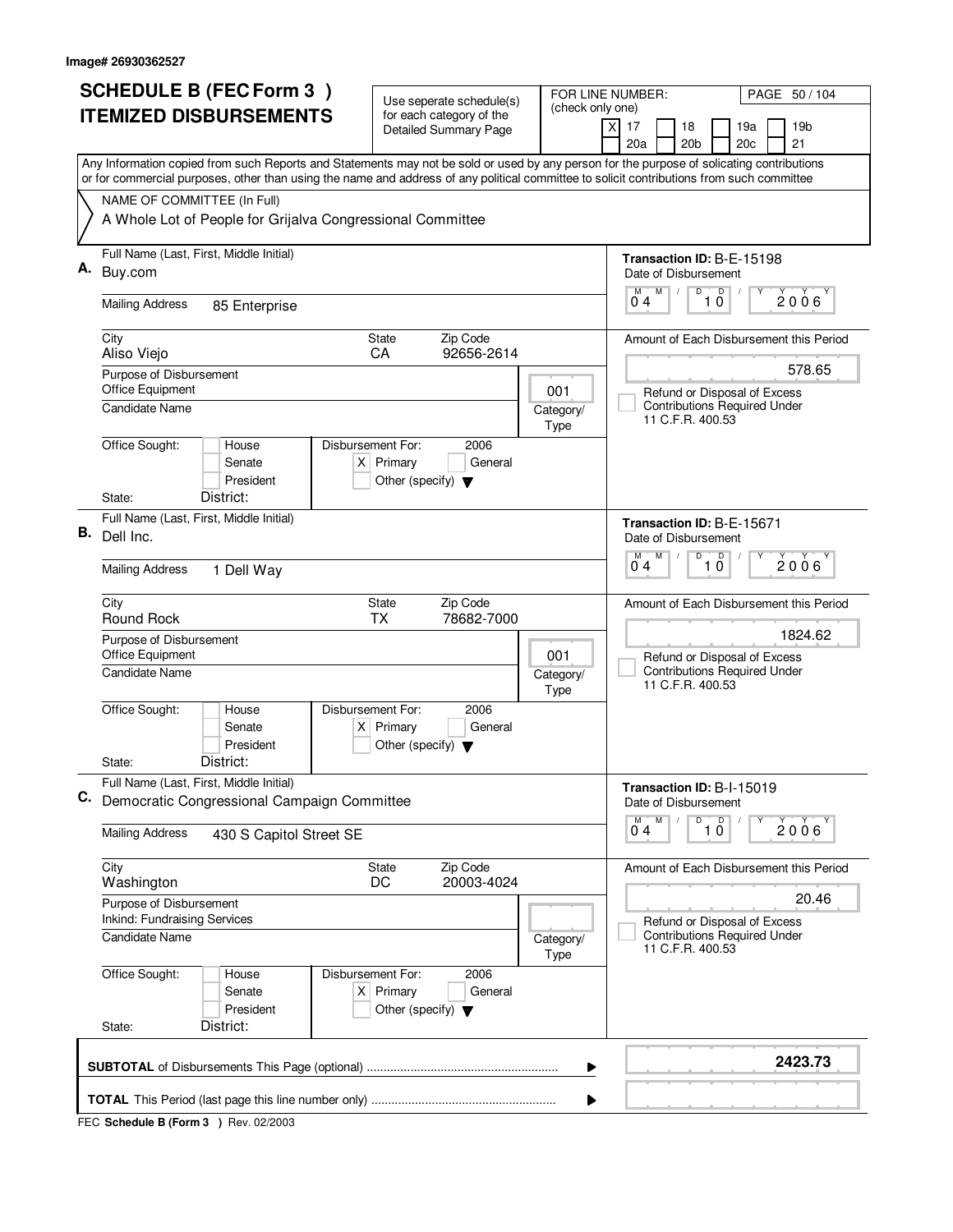|    | <b>SCHEDULE B (FEC Form 3)</b>                                                                                                            | Use seperate schedule(s)                                       |                                                                     | FOR LINE NUMBER:<br>PAGE 51 / 104                                                                      |  |  |  |
|----|-------------------------------------------------------------------------------------------------------------------------------------------|----------------------------------------------------------------|---------------------------------------------------------------------|--------------------------------------------------------------------------------------------------------|--|--|--|
|    | <b>ITEMIZED DISBURSEMENTS</b>                                                                                                             | for each category of the                                       | (check only one)                                                    |                                                                                                        |  |  |  |
|    |                                                                                                                                           | <b>Detailed Summary Page</b>                                   |                                                                     | $\boldsymbol{\mathsf{X}}$<br>17<br>18<br>19a<br>19 <sub>b</sub><br>20 <sub>b</sub><br>20c<br>21<br>20a |  |  |  |
|    | Any Information copied from such Reports and Statements may not be sold or used by any person for the purpose of solicating contributions |                                                                |                                                                     |                                                                                                        |  |  |  |
|    | or for commercial purposes, other than using the name and address of any political committee to solicit contributions from such committee |                                                                |                                                                     |                                                                                                        |  |  |  |
|    | NAME OF COMMITTEE (In Full)                                                                                                               |                                                                |                                                                     |                                                                                                        |  |  |  |
|    | A Whole Lot of People for Grijalva Congressional Committee                                                                                |                                                                |                                                                     |                                                                                                        |  |  |  |
|    | Full Name (Last, First, Middle Initial)                                                                                                   |                                                                |                                                                     | Transaction ID: B-E-15199                                                                              |  |  |  |
|    | Erie Computer                                                                                                                             |                                                                |                                                                     | Date of Disbursement<br>$\overline{D}$<br>$\overline{D}$<br>M                                          |  |  |  |
|    | <b>Mailing Address</b><br>4225 Peach Street                                                                                               |                                                                |                                                                     | 2006<br>10<br>04                                                                                       |  |  |  |
|    | City                                                                                                                                      | Zip Code<br><b>State</b>                                       |                                                                     | Amount of Each Disbursement this Period                                                                |  |  |  |
|    | Erie<br>Purpose of Disbursement                                                                                                           | <b>PA</b><br>16509-1457                                        |                                                                     | 428.31                                                                                                 |  |  |  |
|    | Office Equipment                                                                                                                          |                                                                | 001                                                                 | Refund or Disposal of Excess                                                                           |  |  |  |
|    | <b>Candidate Name</b>                                                                                                                     |                                                                | Category/<br>Type                                                   | <b>Contributions Required Under</b><br>11 C.F.R. 400.53                                                |  |  |  |
|    | Office Sought:<br>Disbursement For:<br>House                                                                                              | 2006                                                           |                                                                     |                                                                                                        |  |  |  |
|    | Senate                                                                                                                                    | $X$ Primary<br>General                                         |                                                                     |                                                                                                        |  |  |  |
|    | President<br>District:<br>State:                                                                                                          | Other (specify) $\blacktriangledown$                           |                                                                     |                                                                                                        |  |  |  |
|    | Full Name (Last, First, Middle Initial)                                                                                                   |                                                                |                                                                     | Transaction ID: B-E-15163                                                                              |  |  |  |
| В. | Safeway                                                                                                                                   |                                                                |                                                                     | Date of Disbursement                                                                                   |  |  |  |
|    | <b>Mailing Address</b><br>1940 E Broadway Boulevard                                                                                       |                                                                | $\overline{D}$<br>M<br>$\mathsf D$<br>M<br>2006<br>$1\bar{0}$<br>04 |                                                                                                        |  |  |  |
|    | City                                                                                                                                      | Zip Code<br>State                                              |                                                                     | Amount of Each Disbursement this Period                                                                |  |  |  |
|    | Tucson<br>Purpose of Disbursement                                                                                                         | AZ<br>85719-5934                                               |                                                                     | 24.13                                                                                                  |  |  |  |
|    | Adminstrative/Salary/Overhead: Meals                                                                                                      | 001                                                            | Refund or Disposal of Excess                                        |                                                                                                        |  |  |  |
|    | <b>Candidate Name</b>                                                                                                                     |                                                                | Category/<br>Type                                                   | <b>Contributions Required Under</b><br>11 C.F.R. 400.53                                                |  |  |  |
|    | Office Sought:<br>Disbursement For:<br>House                                                                                              | 2006                                                           |                                                                     |                                                                                                        |  |  |  |
|    | Senate<br>President                                                                                                                       | $X$ Primary<br>General<br>Other (specify) $\blacktriangledown$ |                                                                     |                                                                                                        |  |  |  |
|    | District:<br>State:                                                                                                                       |                                                                |                                                                     |                                                                                                        |  |  |  |
| C. | Full Name (Last, First, Middle Initial)<br><b>United States Postal Service</b>                                                            |                                                                |                                                                     | Transaction ID: B-E-15151                                                                              |  |  |  |
|    |                                                                                                                                           |                                                                |                                                                     | Date of Disbursement<br>M<br>D<br>M                                                                    |  |  |  |
|    | <b>Mailing Address</b><br>825 E University Boulevard                                                                                      |                                                                |                                                                     | $\overline{1}$ $\overline{0}$<br>2006<br>$0^{\degree}4$                                                |  |  |  |
|    | City<br>Tucson                                                                                                                            | Zip Code<br><b>State</b><br>85719-5051<br>AZ                   |                                                                     | Amount of Each Disbursement this Period                                                                |  |  |  |
|    | Purpose of Disbursement<br>Adminstrative/Salary/Overhead: Postage                                                                         |                                                                |                                                                     | 250.00                                                                                                 |  |  |  |
|    | <b>Candidate Name</b>                                                                                                                     |                                                                | 001<br>Category/<br>Type                                            | Refund or Disposal of Excess<br><b>Contributions Required Under</b><br>11 C.F.R. 400.53                |  |  |  |
|    | Office Sought:<br>Disbursement For:<br>House                                                                                              | 2006                                                           |                                                                     |                                                                                                        |  |  |  |
|    | Senate                                                                                                                                    | $X$ Primary<br>General                                         |                                                                     |                                                                                                        |  |  |  |
|    | President<br>District:<br>State:                                                                                                          | Other (specify) $\blacktriangledown$                           |                                                                     |                                                                                                        |  |  |  |
|    |                                                                                                                                           |                                                                |                                                                     |                                                                                                        |  |  |  |
|    |                                                                                                                                           |                                                                | ▶                                                                   | 702.44                                                                                                 |  |  |  |
|    |                                                                                                                                           |                                                                |                                                                     |                                                                                                        |  |  |  |
|    |                                                                                                                                           |                                                                | ▶                                                                   |                                                                                                        |  |  |  |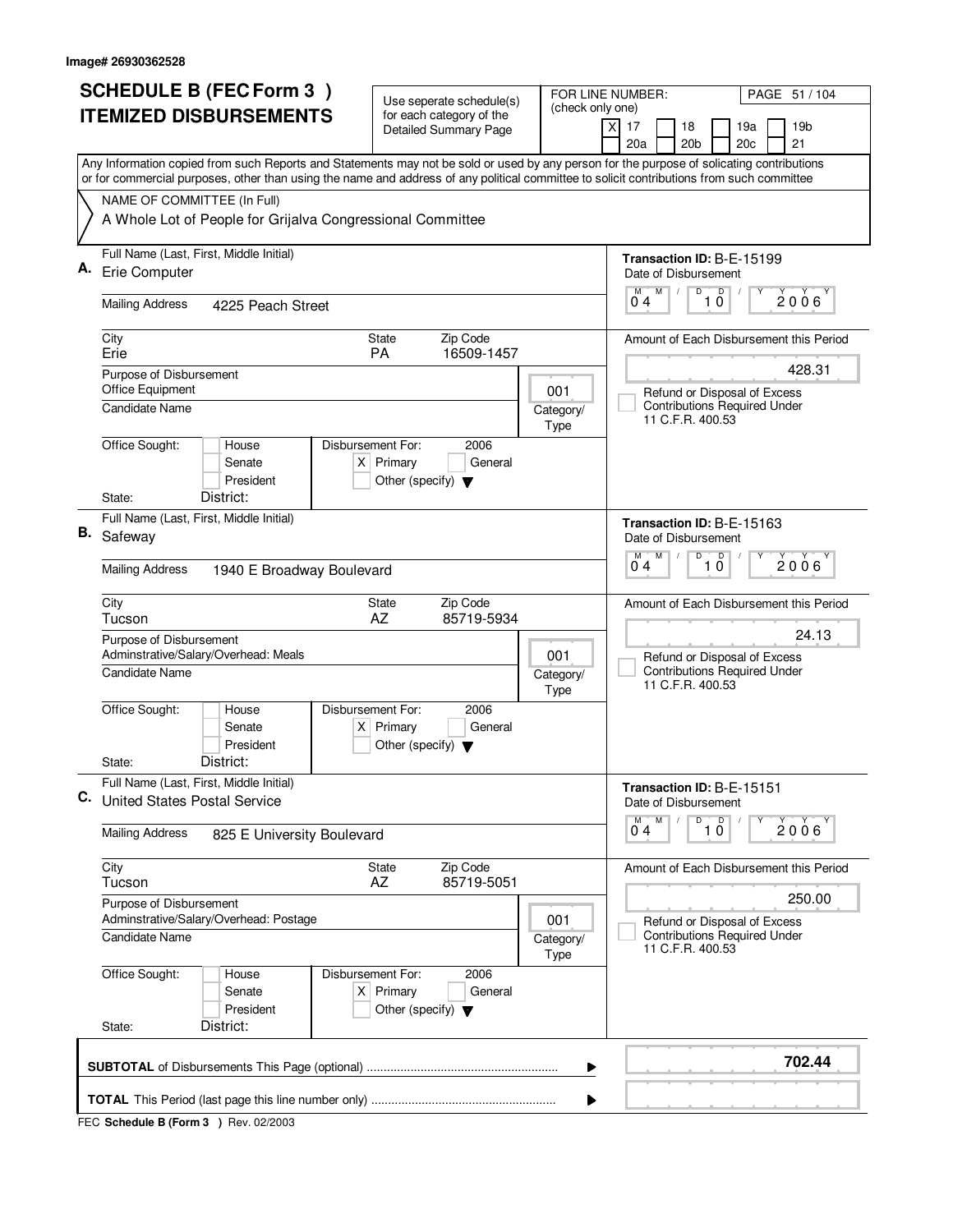|    | <b>SCHEDULE B (FEC Form 3)</b>                                                                                                            | Use seperate schedule(s)                                       |                          | FOR LINE NUMBER:<br>PAGE 52/104                                                         |
|----|-------------------------------------------------------------------------------------------------------------------------------------------|----------------------------------------------------------------|--------------------------|-----------------------------------------------------------------------------------------|
|    | <b>ITEMIZED DISBURSEMENTS</b>                                                                                                             | for each category of the<br><b>Detailed Summary Page</b>       | (check only one)         | $\times$<br>17<br>18<br>19a<br>19b                                                      |
|    | Any Information copied from such Reports and Statements may not be sold or used by any person for the purpose of solicating contributions |                                                                |                          | 20 <sub>b</sub><br>20c<br>21<br>20a                                                     |
|    | or for commercial purposes, other than using the name and address of any political committee to solicit contributions from such committee |                                                                |                          |                                                                                         |
|    | NAME OF COMMITTEE (In Full)                                                                                                               |                                                                |                          |                                                                                         |
|    | A Whole Lot of People for Grijalva Congressional Committee                                                                                |                                                                |                          |                                                                                         |
| Α. | Full Name (Last, First, Middle Initial)                                                                                                   |                                                                |                          | Transaction ID: B-F-15152                                                               |
|    | Ruben Guerrero Jr                                                                                                                         |                                                                |                          | Date of Disbursement<br>M<br>D<br>М                                                     |
|    | <b>Mailing Address</b><br>5305 S Newcastle Court                                                                                          |                                                                |                          | $\overline{1}$ $\overline{0}$<br>$2006^\circ$<br>04                                     |
|    | City<br>Tucson                                                                                                                            | Zip Code<br><b>State</b><br>85746-3987<br>AZ                   |                          | Amount of Each Disbursement this Period                                                 |
|    | Purpose of Disbursement                                                                                                                   |                                                                |                          | 166.56                                                                                  |
|    | Other: Reimb.: Office Supplies                                                                                                            |                                                                |                          | Refund or Disposal of Excess                                                            |
|    | Candidate Name                                                                                                                            |                                                                | Category/<br>Type        | <b>Contributions Required Under</b><br>11 C.F.R. 400.53                                 |
|    | Office Sought:<br>Disbursement For:<br>House                                                                                              | 2006                                                           |                          |                                                                                         |
|    | Senate<br>President                                                                                                                       | $X$ Primary<br>General<br>Other (specify) $\blacktriangledown$ |                          |                                                                                         |
|    | District:<br>State:                                                                                                                       |                                                                |                          |                                                                                         |
|    | Full Name (Last, First, Middle Initial)                                                                                                   |                                                                |                          | Transaction ID: B-E-15760                                                               |
| В. | Complete Campaigns.com                                                                                                                    |                                                                |                          | Date of Disbursement                                                                    |
|    | <b>Mailing Address</b><br>610 Gateway Center Way<br>Suite K                                                                               | M<br>D<br>D<br>M<br>$2006^{\circ}$<br>04<br>11                 |                          |                                                                                         |
|    | City<br>San Diego                                                                                                                         | Zip Code<br>State<br>CA<br>92102-4548                          |                          | Amount of Each Disbursement this Period                                                 |
|    | Purpose of Disbursement<br><b>Merchant Fees</b>                                                                                           | 22.50                                                          |                          |                                                                                         |
|    | Candidate Name                                                                                                                            |                                                                | 001<br>Category/<br>Type | Refund or Disposal of Excess<br><b>Contributions Required Under</b><br>11 C.F.R. 400.53 |
|    | Office Sought:<br>Disbursement For:<br>House                                                                                              | 2006                                                           |                          |                                                                                         |
|    | Senate                                                                                                                                    | $X$ Primary<br>General                                         |                          |                                                                                         |
|    | President<br>District:<br>State:                                                                                                          | Other (specify) $\blacktriangledown$                           |                          |                                                                                         |
| С. | Full Name (Last, First, Middle Initial)                                                                                                   |                                                                |                          | Transaction ID: B-E-15148                                                               |
|    | Promotional-Ad Products, Ltd.                                                                                                             |                                                                |                          | Date of Disbursement<br>D<br>M                                                          |
|    | <b>Mailing Address</b><br>3007 N Cardi Avenue                                                                                             |                                                                |                          | $\overline{1}$ $\overline{1}$<br>2006<br>04                                             |
|    | City<br>Tucson                                                                                                                            | Zip Code<br>State<br>85716-1610<br>AZ                          |                          | Amount of Each Disbursement this Period                                                 |
|    | Purpose of Disbursement                                                                                                                   |                                                                |                          | 1436.35                                                                                 |
|    | Paraphernalia: Campaign Materials<br>Candidate Name                                                                                       |                                                                | 006<br>Category/         | Refund or Disposal of Excess<br><b>Contributions Required Under</b>                     |
|    |                                                                                                                                           |                                                                | Type                     | 11 C.F.R. 400.53                                                                        |
|    | Office Sought:<br>Disbursement For:<br>House<br>Senate                                                                                    | 2006<br>$X$ Primary<br>General                                 |                          |                                                                                         |
|    | President<br>District:<br>State:                                                                                                          | Other (specify) $\blacktriangledown$                           |                          |                                                                                         |
|    |                                                                                                                                           |                                                                | ▶<br>▶                   | 1625.41                                                                                 |
|    |                                                                                                                                           |                                                                |                          |                                                                                         |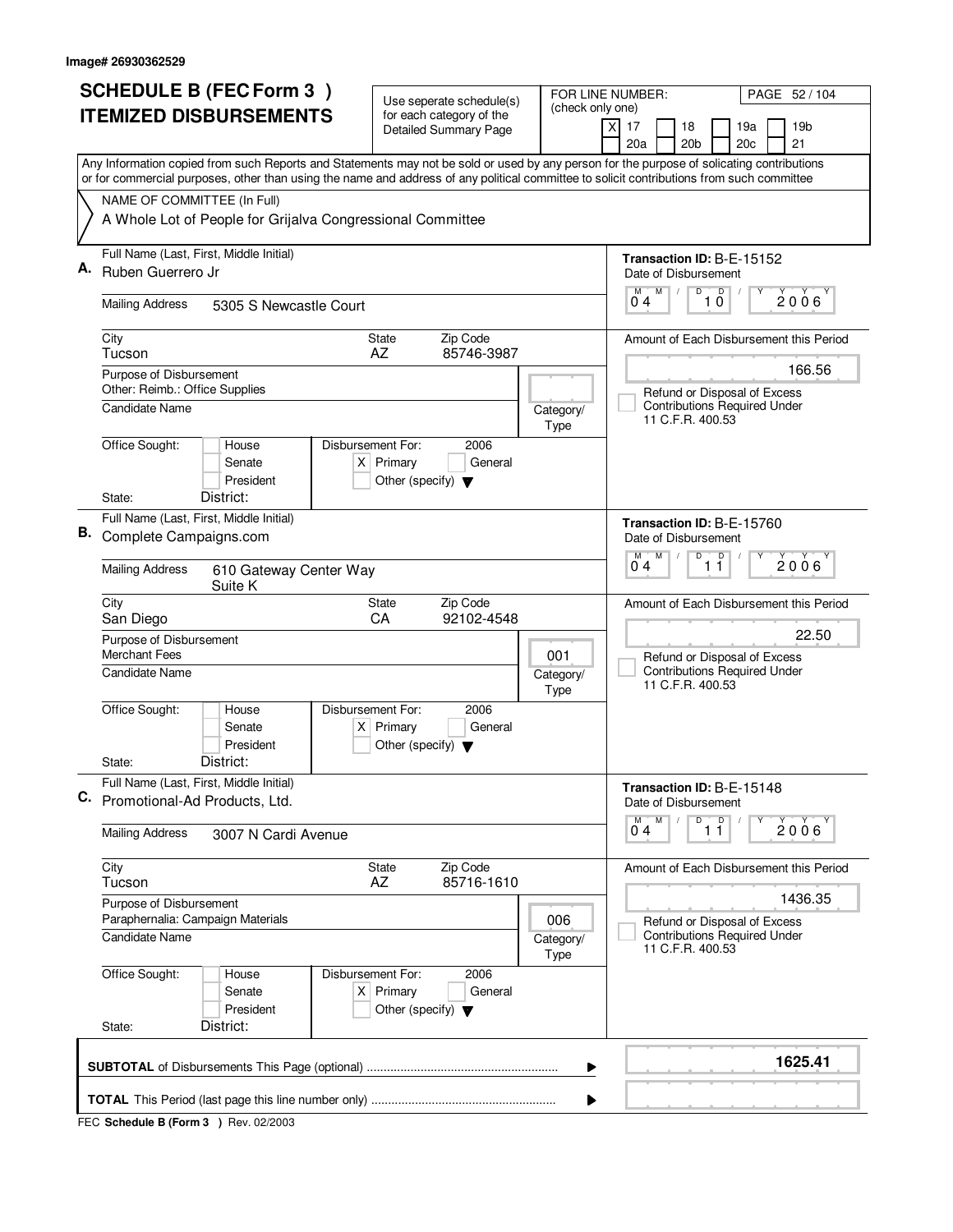| <b>SCHEDULE B (FEC Form 3)</b>                                                                                                                                                                                                                                                         | Use seperate schedule(s)                                       | FOR LINE NUMBER:                                                                        | PAGE 53 / 104                                                                           |  |  |
|----------------------------------------------------------------------------------------------------------------------------------------------------------------------------------------------------------------------------------------------------------------------------------------|----------------------------------------------------------------|-----------------------------------------------------------------------------------------|-----------------------------------------------------------------------------------------|--|--|
| <b>ITEMIZED DISBURSEMENTS</b>                                                                                                                                                                                                                                                          | for each category of the<br><b>Detailed Summary Page</b>       | (check only one)<br>$\times$                                                            | 17<br>18<br>19a<br>19b                                                                  |  |  |
|                                                                                                                                                                                                                                                                                        |                                                                |                                                                                         | 20a<br>20 <sub>b</sub><br>20c<br>21                                                     |  |  |
| Any Information copied from such Reports and Statements may not be sold or used by any person for the purpose of solicating contributions<br>or for commercial purposes, other than using the name and address of any political committee to solicit contributions from such committee |                                                                |                                                                                         |                                                                                         |  |  |
| NAME OF COMMITTEE (In Full)                                                                                                                                                                                                                                                            |                                                                |                                                                                         |                                                                                         |  |  |
| A Whole Lot of People for Grijalva Congressional Committee                                                                                                                                                                                                                             |                                                                |                                                                                         |                                                                                         |  |  |
| Full Name (Last, First, Middle Initial)<br>А.                                                                                                                                                                                                                                          |                                                                |                                                                                         | Transaction ID: B-E-15191                                                               |  |  |
| Office Max                                                                                                                                                                                                                                                                             |                                                                |                                                                                         | Date of Disbursement<br>M<br>D<br>М                                                     |  |  |
| <b>Mailing Address</b><br>860 E Broadway Boulevard                                                                                                                                                                                                                                     |                                                                |                                                                                         | $\overline{1\ 4}$<br>$2006^\circ$<br>04                                                 |  |  |
| City<br>Tucson                                                                                                                                                                                                                                                                         | Zip Code<br><b>State</b><br>AZ<br>85719-5726                   |                                                                                         | Amount of Each Disbursement this Period                                                 |  |  |
| Purpose of Disbursement                                                                                                                                                                                                                                                                |                                                                |                                                                                         | 21.70                                                                                   |  |  |
| <b>Office Supplies</b><br><b>Candidate Name</b>                                                                                                                                                                                                                                        |                                                                | 001<br>Category/                                                                        | Refund or Disposal of Excess<br><b>Contributions Required Under</b>                     |  |  |
|                                                                                                                                                                                                                                                                                        |                                                                | <b>Type</b>                                                                             | 11 C.F.R. 400.53                                                                        |  |  |
| Office Sought:<br>Disbursement For:<br>House<br>Senate                                                                                                                                                                                                                                 | 2006<br>$X$ Primary<br>General                                 |                                                                                         |                                                                                         |  |  |
| President                                                                                                                                                                                                                                                                              | Other (specify) $\blacktriangledown$                           |                                                                                         |                                                                                         |  |  |
| District:<br>State:                                                                                                                                                                                                                                                                    |                                                                |                                                                                         |                                                                                         |  |  |
| Full Name (Last, First, Middle Initial)<br>В.<br>Arizona Democratic Party                                                                                                                                                                                                              |                                                                |                                                                                         | Transaction ID: B-E-15192<br>Date of Disbursement                                       |  |  |
|                                                                                                                                                                                                                                                                                        |                                                                |                                                                                         |                                                                                         |  |  |
| <b>Mailing Address</b><br>2910 N Central Avenue                                                                                                                                                                                                                                        |                                                                |                                                                                         | $\overline{1\,5}$<br>$2006^{\circ}$<br>04                                               |  |  |
| City<br>Phoenix                                                                                                                                                                                                                                                                        | Zip Code<br>State<br>AZ<br>85012-2704                          |                                                                                         | Amount of Each Disbursement this Period                                                 |  |  |
| Purpose of Disbursement<br><b>Voter File Services</b>                                                                                                                                                                                                                                  | 011                                                            | 150.00                                                                                  |                                                                                         |  |  |
| <b>Candidate Name</b>                                                                                                                                                                                                                                                                  | Category/                                                      | Refund or Disposal of Excess<br><b>Contributions Required Under</b><br>11 C.F.R. 400.53 |                                                                                         |  |  |
| Office Sought:<br>Disbursement For:<br>House                                                                                                                                                                                                                                           | 2006                                                           | <b>Type</b>                                                                             |                                                                                         |  |  |
| Senate                                                                                                                                                                                                                                                                                 | $X$ Primary<br>General                                         |                                                                                         |                                                                                         |  |  |
| President<br>District:<br>State:                                                                                                                                                                                                                                                       | Other (specify) $\blacktriangledown$                           |                                                                                         |                                                                                         |  |  |
| Full Name (Last, First, Middle Initial)<br>C.                                                                                                                                                                                                                                          |                                                                |                                                                                         | Transaction ID: B-E-15156                                                               |  |  |
| Complete Campaigns.com                                                                                                                                                                                                                                                                 |                                                                |                                                                                         | Date of Disbursement<br>D<br>M<br>M                                                     |  |  |
| <b>Mailing Address</b><br>610 Gateway Center Way<br>Suite K                                                                                                                                                                                                                            |                                                                |                                                                                         | $\overline{1\,5}$<br>2006'<br>04                                                        |  |  |
| City<br>San Diego                                                                                                                                                                                                                                                                      | State<br>Zip Code<br>CA<br>92102-4548                          |                                                                                         | Amount of Each Disbursement this Period                                                 |  |  |
| Purpose of Disbursement<br>Database Services                                                                                                                                                                                                                                           |                                                                |                                                                                         | 500.00                                                                                  |  |  |
| Candidate Name                                                                                                                                                                                                                                                                         |                                                                | 001<br>Category/<br>Type                                                                | Refund or Disposal of Excess<br><b>Contributions Required Under</b><br>11 C.F.R. 400.53 |  |  |
| Office Sought:<br>House                                                                                                                                                                                                                                                                | Disbursement For:<br>2006                                      |                                                                                         |                                                                                         |  |  |
| Senate<br>President                                                                                                                                                                                                                                                                    | $X$ Primary<br>General<br>Other (specify) $\blacktriangledown$ |                                                                                         |                                                                                         |  |  |
| District:<br>State:                                                                                                                                                                                                                                                                    |                                                                |                                                                                         |                                                                                         |  |  |
|                                                                                                                                                                                                                                                                                        |                                                                | ▶                                                                                       | 671.70                                                                                  |  |  |
|                                                                                                                                                                                                                                                                                        |                                                                | ▶                                                                                       |                                                                                         |  |  |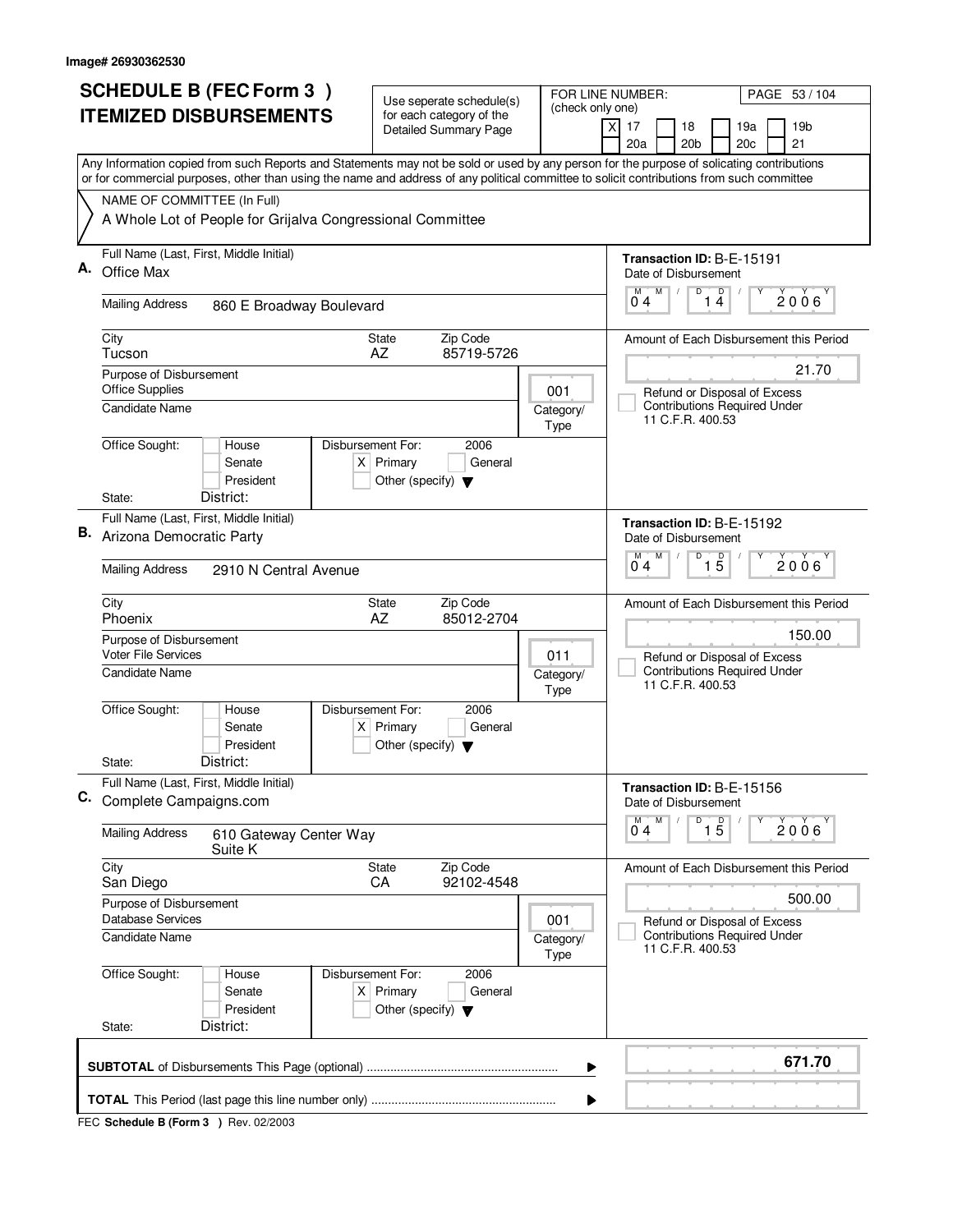|    | <b>SCHEDULE B (FEC Form 3)</b>                                                                                                                                                                                                                                                         | Use seperate schedule(s)                                                                    |                                         | FOR LINE NUMBER:<br>PAGE 54 / 104                         |
|----|----------------------------------------------------------------------------------------------------------------------------------------------------------------------------------------------------------------------------------------------------------------------------------------|---------------------------------------------------------------------------------------------|-----------------------------------------|-----------------------------------------------------------|
|    | <b>ITEMIZED DISBURSEMENTS</b>                                                                                                                                                                                                                                                          | for each category of the<br><b>Detailed Summary Page</b>                                    | (check only one)                        | x<br>17<br>18<br>19a<br>19 <sub>b</sub>                   |
|    |                                                                                                                                                                                                                                                                                        |                                                                                             |                                         | 20a<br>20 <sub>b</sub><br>20c<br>21                       |
|    | Any Information copied from such Reports and Statements may not be sold or used by any person for the purpose of solicating contributions<br>or for commercial purposes, other than using the name and address of any political committee to solicit contributions from such committee |                                                                                             |                                         |                                                           |
|    | NAME OF COMMITTEE (In Full)                                                                                                                                                                                                                                                            |                                                                                             |                                         |                                                           |
|    | A Whole Lot of People for Grijalva Congressional Committee                                                                                                                                                                                                                             |                                                                                             |                                         |                                                           |
| А. | Full Name (Last, First, Middle Initial)<br><b>Cox Communications</b>                                                                                                                                                                                                                   |                                                                                             |                                         | Transaction ID: B-E-14549<br>Date of Disbursement         |
|    | <b>Mailing Address</b><br>1440 E 15th Street                                                                                                                                                                                                                                           |                                                                                             |                                         | D<br>$1\overline{5}$<br>M<br>M<br>2006<br>04              |
|    | City<br>Tucson                                                                                                                                                                                                                                                                         | Zip Code<br>State<br>AZ<br>85719-6400                                                       |                                         | Amount of Each Disbursement this Period                   |
|    | Purpose of Disbursement<br><b>Telephone Services</b>                                                                                                                                                                                                                                   |                                                                                             | 001                                     | 79.00<br>Refund or Disposal of Excess                     |
|    | Candidate Name                                                                                                                                                                                                                                                                         |                                                                                             | Category/<br><b>Type</b>                | <b>Contributions Required Under</b><br>11 C.F.R. 400.53   |
|    | Office Sought:<br>House<br>Senate<br>President                                                                                                                                                                                                                                         | Disbursement For:<br>2006<br>$X$ Primary<br>General<br>Other (specify) $\blacktriangledown$ |                                         |                                                           |
|    | District:<br>State:                                                                                                                                                                                                                                                                    |                                                                                             |                                         |                                                           |
| В. | Full Name (Last, First, Middle Initial)<br>Evans & Katz LLC                                                                                                                                                                                                                            |                                                                                             |                                         | Transaction ID: B-E-15157<br>Date of Disbursement         |
|    | <b>Mailing Address</b><br>1831 Bay Street SE                                                                                                                                                                                                                                           |                                                                                             |                                         | D<br>M<br>M<br>$\overline{1\,5}$<br>2006<br>04            |
|    | City<br>Washington                                                                                                                                                                                                                                                                     | Zip Code<br>State<br>DC<br>20003-2510                                                       |                                         | Amount of Each Disbursement this Period                   |
|    | Purpose of Disbursement<br><b>Accounting Services</b>                                                                                                                                                                                                                                  | 001                                                                                         | 1422.61<br>Refund or Disposal of Excess |                                                           |
|    | Candidate Name                                                                                                                                                                                                                                                                         |                                                                                             | Category/<br><b>Type</b>                | <b>Contributions Required Under</b><br>11 C.F.R. 400.53   |
|    | Office Sought:<br>House<br>Senate<br>President                                                                                                                                                                                                                                         | Disbursement For:<br>2006<br>$X$ Primary<br>General<br>Other (specify) $\blacktriangledown$ |                                         |                                                           |
|    | District:<br>State:                                                                                                                                                                                                                                                                    |                                                                                             |                                         |                                                           |
| C. | Full Name (Last, First, Middle Initial)<br>Oasis Bottled Water, Inc.                                                                                                                                                                                                                   |                                                                                             |                                         | Transaction ID: B-E-15158<br>Date of Disbursement         |
|    | <b>Mailing Address</b><br>1230 S Campbell Avenue                                                                                                                                                                                                                                       |                                                                                             |                                         | M<br>D<br>$\overline{1\,5}$<br>$\overline{0}^M$ 4<br>2006 |
|    | City<br>Tucson                                                                                                                                                                                                                                                                         | Zip Code<br>State<br>AZ<br>85713-1917                                                       |                                         | Amount of Each Disbursement this Period                   |
|    | Purpose of Disbursement<br>Adminstrative/Salary/Overhead: Water                                                                                                                                                                                                                        |                                                                                             | 001                                     | 6.46<br>Refund or Disposal of Excess                      |
|    | <b>Candidate Name</b>                                                                                                                                                                                                                                                                  |                                                                                             | Category/<br>Type                       | <b>Contributions Required Under</b><br>11 C.F.R. 400.53   |
|    | Office Sought:<br>House<br>Senate<br>President                                                                                                                                                                                                                                         | Disbursement For:<br>2006<br>$X$ Primary<br>General<br>Other (specify) $\blacktriangledown$ |                                         |                                                           |
|    | District:<br>State:                                                                                                                                                                                                                                                                    |                                                                                             |                                         |                                                           |
|    |                                                                                                                                                                                                                                                                                        |                                                                                             | ▶                                       | 1508.07                                                   |
|    |                                                                                                                                                                                                                                                                                        |                                                                                             | ▶                                       |                                                           |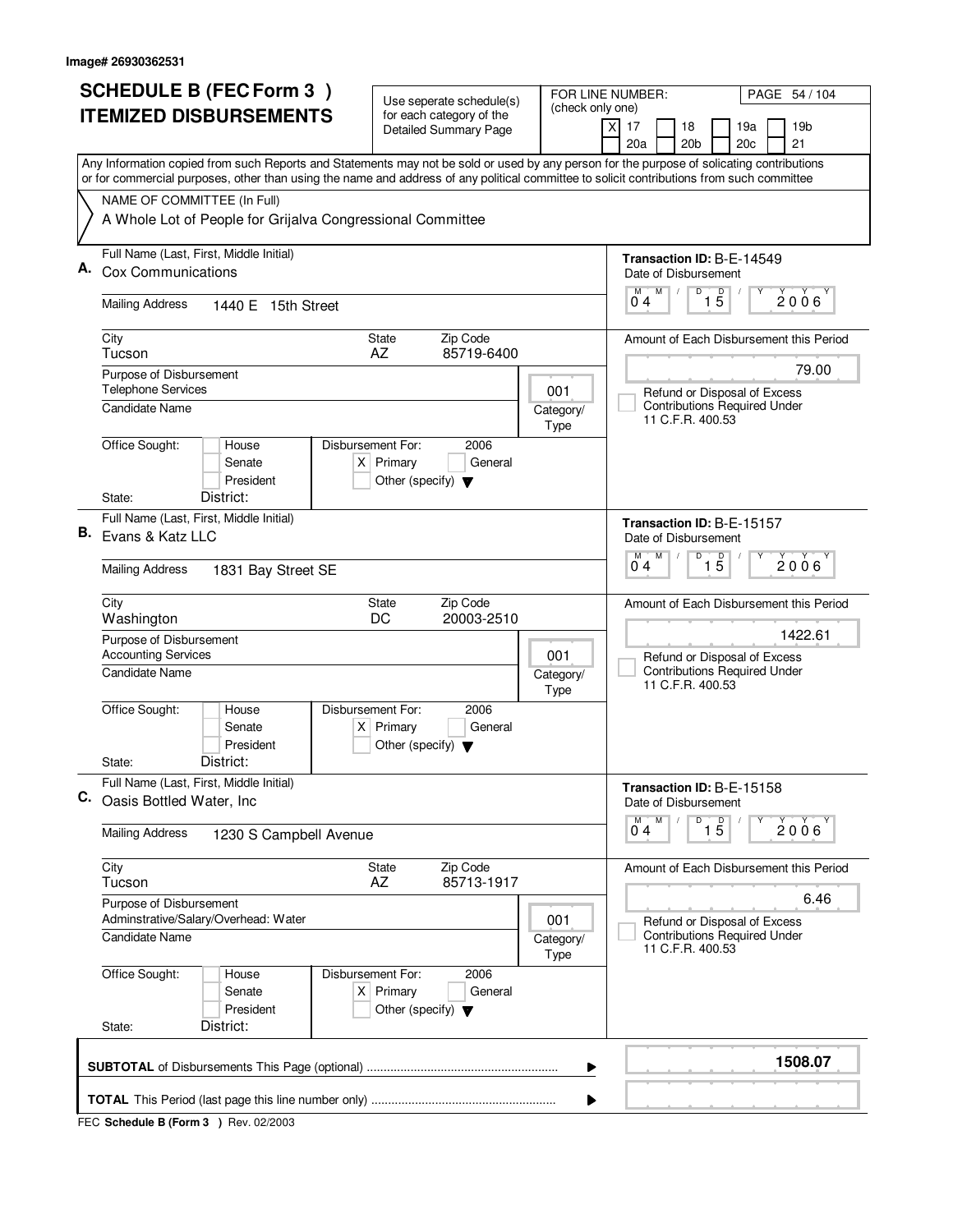|    | <b>SCHEDULE B (FEC Form 3)</b>                                                                                                                                                                                                                                                         |                           |                   | Use seperate schedule(s)                            |                                                          |  | FOR LINE NUMBER:<br>PAGE 55 / 104                                |                                 |                           |                 |                                                                     |                                         |
|----|----------------------------------------------------------------------------------------------------------------------------------------------------------------------------------------------------------------------------------------------------------------------------------------|---------------------------|-------------------|-----------------------------------------------------|----------------------------------------------------------|--|------------------------------------------------------------------|---------------------------------|---------------------------|-----------------|---------------------------------------------------------------------|-----------------------------------------|
|    | <b>ITEMIZED DISBURSEMENTS</b>                                                                                                                                                                                                                                                          |                           |                   |                                                     | for each category of the<br><b>Detailed Summary Page</b> |  | (check only one)                                                 | $\boldsymbol{\mathsf{X}}$<br>17 |                           | 18              | 19a                                                                 | 19 <sub>b</sub>                         |
|    |                                                                                                                                                                                                                                                                                        |                           |                   |                                                     |                                                          |  |                                                                  | 20a                             |                           | 20 <sub>b</sub> | 20c                                                                 | 21                                      |
|    | Any Information copied from such Reports and Statements may not be sold or used by any person for the purpose of solicating contributions<br>or for commercial purposes, other than using the name and address of any political committee to solicit contributions from such committee |                           |                   |                                                     |                                                          |  |                                                                  |                                 |                           |                 |                                                                     |                                         |
|    | NAME OF COMMITTEE (In Full)                                                                                                                                                                                                                                                            |                           |                   |                                                     |                                                          |  |                                                                  |                                 |                           |                 |                                                                     |                                         |
|    | A Whole Lot of People for Grijalva Congressional Committee                                                                                                                                                                                                                             |                           |                   |                                                     |                                                          |  |                                                                  |                                 |                           |                 |                                                                     |                                         |
|    | Full Name (Last, First, Middle Initial)                                                                                                                                                                                                                                                |                           |                   |                                                     |                                                          |  |                                                                  |                                 |                           |                 | Transaction ID: B-E-15190                                           |                                         |
|    | Old Pueblo Printers                                                                                                                                                                                                                                                                    |                           |                   |                                                     |                                                          |  |                                                                  | М                               | Date of Disbursement<br>M | D               |                                                                     |                                         |
|    | <b>Mailing Address</b>                                                                                                                                                                                                                                                                 | 255 S Stone Avenue        |                   |                                                     |                                                          |  |                                                                  | 04                              |                           |                 | $1\overline{5}$                                                     | 2006                                    |
|    | City<br>Tucson                                                                                                                                                                                                                                                                         |                           |                   | <b>State</b><br>AZ                                  | Zip Code<br>85701-1918                                   |  |                                                                  |                                 |                           |                 |                                                                     | Amount of Each Disbursement this Period |
|    | Purpose of Disbursement                                                                                                                                                                                                                                                                |                           |                   |                                                     |                                                          |  |                                                                  |                                 |                           |                 |                                                                     | 1438.61                                 |
|    | Adminstrative/Salary/Overhead: Printing<br>Candidate Name                                                                                                                                                                                                                              |                           |                   |                                                     |                                                          |  | 001<br>Category/                                                 |                                 |                           |                 | Refund or Disposal of Excess<br><b>Contributions Required Under</b> |                                         |
|    |                                                                                                                                                                                                                                                                                        |                           |                   |                                                     |                                                          |  | <b>Type</b>                                                      |                                 | 11 C.F.R. 400.53          |                 |                                                                     |                                         |
|    | Office Sought:                                                                                                                                                                                                                                                                         | House<br>Senate           | Disbursement For: | $X$ Primary                                         | 2006<br>General                                          |  |                                                                  |                                 |                           |                 |                                                                     |                                         |
|    |                                                                                                                                                                                                                                                                                        | President                 |                   | Other (specify) $\blacktriangledown$                |                                                          |  |                                                                  |                                 |                           |                 |                                                                     |                                         |
|    | District:<br>State:                                                                                                                                                                                                                                                                    |                           |                   |                                                     |                                                          |  |                                                                  |                                 |                           |                 |                                                                     |                                         |
| В. | Full Name (Last, First, Middle Initial)<br>Qwest                                                                                                                                                                                                                                       |                           |                   |                                                     |                                                          |  |                                                                  |                                 |                           |                 | Transaction ID: B-E-15159                                           |                                         |
|    |                                                                                                                                                                                                                                                                                        |                           |                   |                                                     |                                                          |  | Date of Disbursement<br>D<br>$\overline{1\,5}$<br>M<br>M<br>2006 |                                 |                           |                 |                                                                     |                                         |
|    | <b>Mailing Address</b><br>PO Box 29060                                                                                                                                                                                                                                                 |                           |                   |                                                     |                                                          |  |                                                                  | 04                              |                           |                 |                                                                     |                                         |
|    | City<br>Phoenix                                                                                                                                                                                                                                                                        |                           |                   | State<br>AZ                                         | Zip Code<br>85038-9060                                   |  |                                                                  |                                 |                           |                 |                                                                     | Amount of Each Disbursement this Period |
|    | Purpose of Disbursement                                                                                                                                                                                                                                                                |                           |                   |                                                     |                                                          |  |                                                                  |                                 |                           |                 | 99.26                                                               |                                         |
|    | <b>Telephone Services</b>                                                                                                                                                                                                                                                              |                           |                   |                                                     |                                                          |  | 001                                                              |                                 |                           |                 | Refund or Disposal of Excess<br><b>Contributions Required Under</b> |                                         |
|    | Candidate Name<br>Category/<br>Type                                                                                                                                                                                                                                                    |                           |                   |                                                     |                                                          |  |                                                                  |                                 | 11 C.F.R. 400.53          |                 |                                                                     |                                         |
|    | Office Sought:                                                                                                                                                                                                                                                                         | House                     | Disbursement For: |                                                     | 2006                                                     |  |                                                                  |                                 |                           |                 |                                                                     |                                         |
|    |                                                                                                                                                                                                                                                                                        | Senate<br>President       |                   | $X$ Primary<br>Other (specify) $\blacktriangledown$ | General                                                  |  |                                                                  |                                 |                           |                 |                                                                     |                                         |
|    | District:<br>State:                                                                                                                                                                                                                                                                    |                           |                   |                                                     |                                                          |  |                                                                  |                                 |                           |                 |                                                                     |                                         |
| С. | Full Name (Last, First, Middle Initial)<br><b>TTZ Enterprise</b>                                                                                                                                                                                                                       |                           |                   |                                                     |                                                          |  |                                                                  |                                 | Date of Disbursement      |                 | Transaction ID: B-E-15160                                           |                                         |
|    | <b>Mailing Address</b>                                                                                                                                                                                                                                                                 | 2012 E Broadway Boulevard |                   |                                                     |                                                          |  |                                                                  | М<br>0 <sub>4</sub>             | M                         | D               | $\overline{1\,5}$                                                   | 2006                                    |
|    | City<br>Tucson                                                                                                                                                                                                                                                                         |                           |                   | State<br>AZ                                         | Zip Code<br>85719-5944                                   |  |                                                                  |                                 |                           |                 |                                                                     | Amount of Each Disbursement this Period |
|    | Purpose of Disbursement                                                                                                                                                                                                                                                                |                           |                   |                                                     |                                                          |  |                                                                  |                                 |                           |                 |                                                                     | 408.00                                  |
|    | Adminstrative/Salary/Overhead: Rent                                                                                                                                                                                                                                                    |                           |                   |                                                     |                                                          |  | 001                                                              | Refund or Disposal of Excess    |                           |                 |                                                                     |                                         |
|    | Candidate Name                                                                                                                                                                                                                                                                         |                           |                   |                                                     |                                                          |  | Category/<br><b>Type</b>                                         |                                 | 11 C.F.R. 400.53          |                 | <b>Contributions Required Under</b>                                 |                                         |
|    | Office Sought:                                                                                                                                                                                                                                                                         | House                     | Disbursement For: |                                                     | 2006                                                     |  |                                                                  |                                 |                           |                 |                                                                     |                                         |
|    |                                                                                                                                                                                                                                                                                        | Senate<br>President       |                   | $X$ Primary<br>Other (specify) $\blacktriangledown$ | General                                                  |  |                                                                  |                                 |                           |                 |                                                                     |                                         |
|    | District:<br>State:                                                                                                                                                                                                                                                                    |                           |                   |                                                     |                                                          |  |                                                                  |                                 |                           |                 |                                                                     |                                         |
|    |                                                                                                                                                                                                                                                                                        |                           |                   |                                                     |                                                          |  | ▶                                                                |                                 |                           |                 |                                                                     | 1945.87                                 |
|    |                                                                                                                                                                                                                                                                                        |                           |                   |                                                     |                                                          |  | ▶                                                                |                                 |                           |                 |                                                                     |                                         |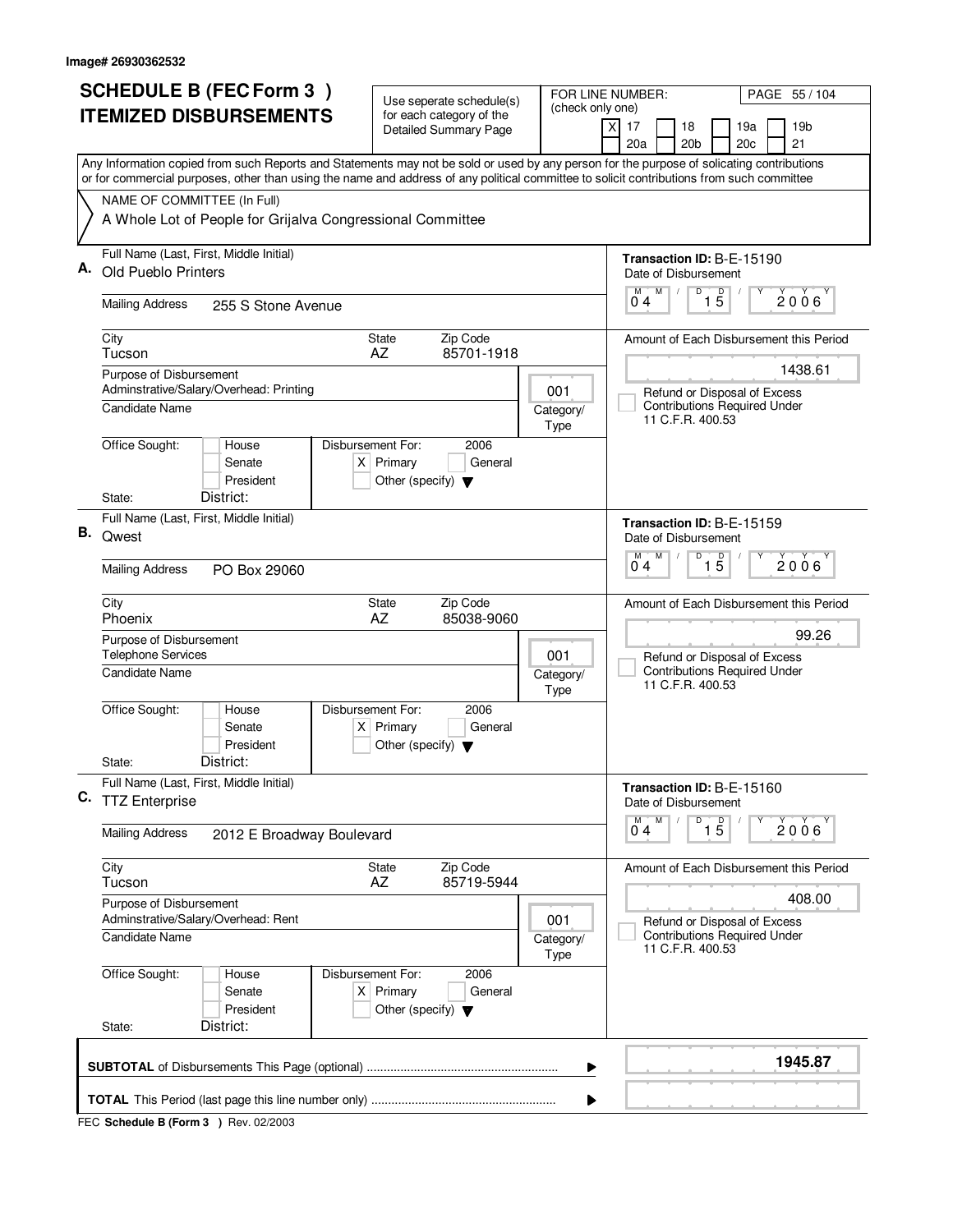|    | <b>SCHEDULE B (FEC Form 3)</b>                                                                                                                                                                                                                                                         | Use seperate schedule(s)                                               |                                                         | FOR LINE NUMBER:<br>PAGE 56 / 104                                         |
|----|----------------------------------------------------------------------------------------------------------------------------------------------------------------------------------------------------------------------------------------------------------------------------------------|------------------------------------------------------------------------|---------------------------------------------------------|---------------------------------------------------------------------------|
|    | <b>ITEMIZED DISBURSEMENTS</b>                                                                                                                                                                                                                                                          | for each category of the<br><b>Detailed Summary Page</b>               | (check only one)                                        | $\times$<br>17<br>18<br>19a<br>19b<br>20a<br>20 <sub>b</sub><br>20c<br>21 |
|    | Any Information copied from such Reports and Statements may not be sold or used by any person for the purpose of solicating contributions<br>or for commercial purposes, other than using the name and address of any political committee to solicit contributions from such committee |                                                                        |                                                         |                                                                           |
|    | NAME OF COMMITTEE (In Full)                                                                                                                                                                                                                                                            |                                                                        |                                                         |                                                                           |
|    | A Whole Lot of People for Grijalva Congressional Committee                                                                                                                                                                                                                             |                                                                        |                                                         |                                                                           |
|    | Full Name (Last, First, Middle Initial)                                                                                                                                                                                                                                                |                                                                        |                                                         | Transaction ID: B-E-14966                                                 |
| А. | <b>Verizon Wireless</b>                                                                                                                                                                                                                                                                |                                                                        |                                                         | Date of Disbursement                                                      |
|    | <b>Mailing Address</b><br>4001 PO Box                                                                                                                                                                                                                                                  |                                                                        |                                                         | M<br>D<br>$\overline{1\phantom{1}5}$<br>М<br>$2006^\circ$<br>04           |
|    | City                                                                                                                                                                                                                                                                                   | Zip Code<br><b>State</b>                                               |                                                         | Amount of Each Disbursement this Period                                   |
|    | Inglewood<br>Purpose of Disbursement                                                                                                                                                                                                                                                   | 90313-0001<br><b>CA</b>                                                |                                                         | 206.57                                                                    |
|    | <b>Telephone Services</b>                                                                                                                                                                                                                                                              |                                                                        | 001                                                     | Refund or Disposal of Excess                                              |
|    | Candidate Name                                                                                                                                                                                                                                                                         |                                                                        | Category/<br><b>Type</b>                                | <b>Contributions Required Under</b><br>11 C.F.R. 400.53                   |
|    | Office Sought:<br>Disbursement For:<br>House<br>Senate<br>President                                                                                                                                                                                                                    | 2006<br>$X$ Primary<br>General<br>Other (specify) $\blacktriangledown$ |                                                         |                                                                           |
|    | District:<br>State:                                                                                                                                                                                                                                                                    |                                                                        |                                                         |                                                                           |
| В. | Full Name (Last, First, Middle Initial)<br>Ms. Helene F. Cann                                                                                                                                                                                                                          |                                                                        |                                                         | Transaction ID: B-E-15185<br>Date of Disbursement                         |
|    | <b>Mailing Address</b><br>6336 W Trails End Road                                                                                                                                                                                                                                       |                                                                        |                                                         | M<br>D<br>$\overline{1}$ $\overline{7}$<br>M<br>$2006^{\circ}$<br>04      |
|    | City<br>Tucson                                                                                                                                                                                                                                                                         | Zip Code<br>State<br>AZ<br>85745-9636                                  |                                                         | Amount of Each Disbursement this Period                                   |
|    | Purpose of Disbursement<br>Adminstrative/Salary/Overhead: Salary                                                                                                                                                                                                                       | 1754.18<br>Refund or Disposal of Excess                                |                                                         |                                                                           |
|    | Candidate Name                                                                                                                                                                                                                                                                         | Category/<br><b>Type</b>                                               | <b>Contributions Required Under</b><br>11 C.F.R. 400.53 |                                                                           |
|    | Office Sought:<br>Disbursement For:<br>House<br>Senate<br>President                                                                                                                                                                                                                    | 2006<br>$X$ Primary<br>General<br>Other (specify) $\blacktriangledown$ |                                                         |                                                                           |
|    | District:<br>State:                                                                                                                                                                                                                                                                    |                                                                        |                                                         |                                                                           |
| С. | Full Name (Last, First, Middle Initial)<br><b>Michelle Crow</b>                                                                                                                                                                                                                        |                                                                        |                                                         | Transaction ID: B-E-15186<br>Date of Disbursement                         |
|    | <b>Mailing Address</b><br>2970 W Neosha Street                                                                                                                                                                                                                                         |                                                                        | D<br>M<br>$\overline{1}$ $\overline{7}$<br>2006<br>04   |                                                                           |
|    | City<br>Tucson                                                                                                                                                                                                                                                                         | State<br>Zip Code<br>AZ<br>85745-9794                                  |                                                         | Amount of Each Disbursement this Period                                   |
|    | Purpose of Disbursement<br>Adminstrative/Salary/Overhead: Salary                                                                                                                                                                                                                       |                                                                        | 001                                                     | 821.16<br>Refund or Disposal of Excess                                    |
|    | Candidate Name                                                                                                                                                                                                                                                                         | Category/<br>Type                                                      | <b>Contributions Required Under</b><br>11 C.F.R. 400.53 |                                                                           |
|    | Office Sought:<br>Disbursement For:<br>House<br>Senate<br>President                                                                                                                                                                                                                    | 2006<br>$X$ Primary<br>General<br>Other (specify) $\blacktriangledown$ |                                                         |                                                                           |
|    | District:<br>State:                                                                                                                                                                                                                                                                    |                                                                        |                                                         |                                                                           |
|    |                                                                                                                                                                                                                                                                                        |                                                                        | ▶                                                       | 2781.91                                                                   |
|    |                                                                                                                                                                                                                                                                                        |                                                                        | ▶                                                       |                                                                           |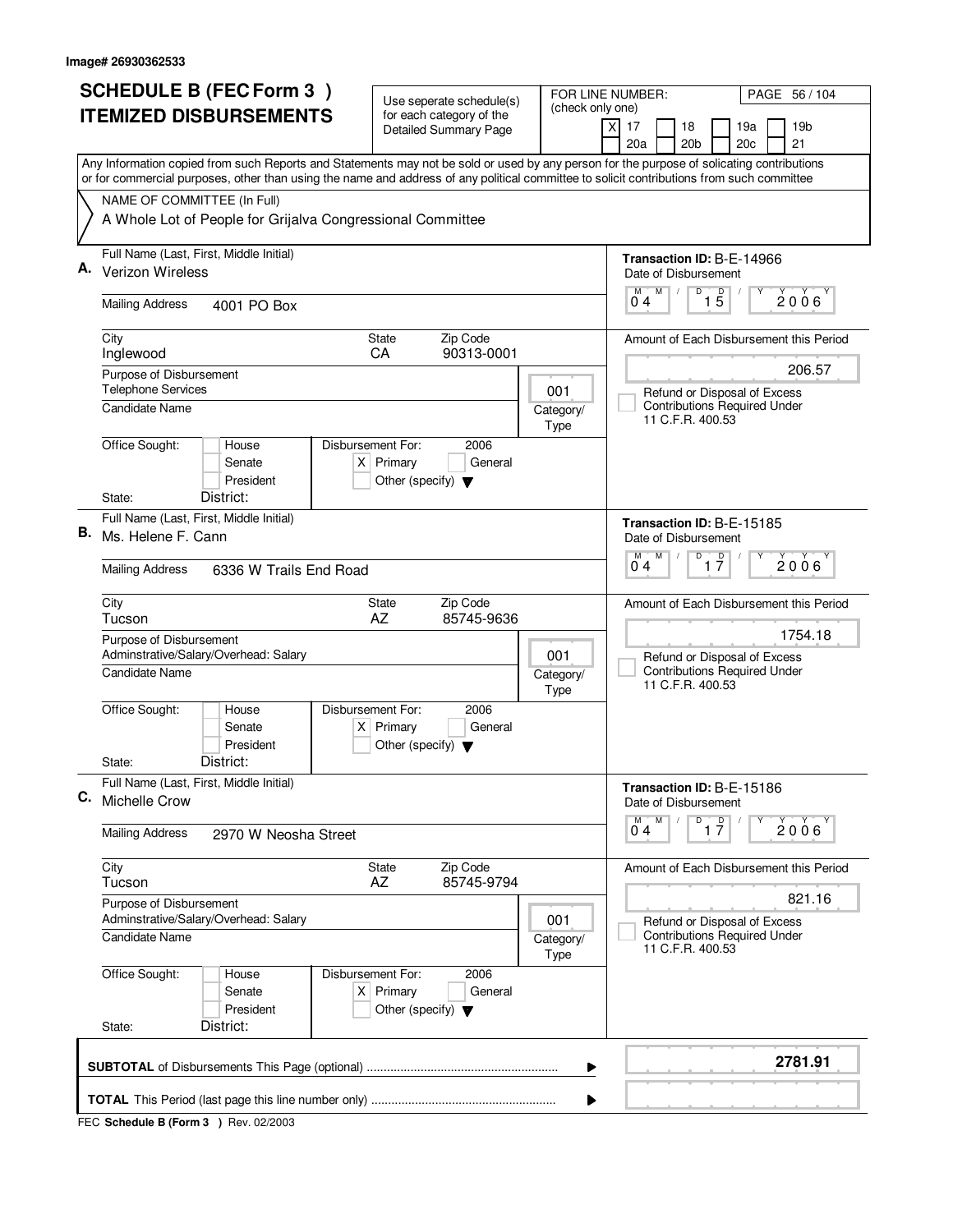|    |                                                                  | <b>SCHEDULE B (FEC Form 3)</b>                                                                                                                                                                                                                                                         |                   |                                                                          | Use seperate schedule(s)                                 |  |                                                                            | FOR LINE NUMBER:                                  |                                                 | PAGE 57 / 104                           |
|----|------------------------------------------------------------------|----------------------------------------------------------------------------------------------------------------------------------------------------------------------------------------------------------------------------------------------------------------------------------------|-------------------|--------------------------------------------------------------------------|----------------------------------------------------------|--|----------------------------------------------------------------------------|---------------------------------------------------|-------------------------------------------------|-----------------------------------------|
|    |                                                                  | <b>ITEMIZED DISBURSEMENTS</b>                                                                                                                                                                                                                                                          |                   |                                                                          | for each category of the<br><b>Detailed Summary Page</b> |  | (check only one)                                                           | $\times$<br>17<br>18                              | 19a                                             | 19 <sub>b</sub>                         |
|    |                                                                  |                                                                                                                                                                                                                                                                                        |                   |                                                                          |                                                          |  |                                                                            | 20 <sub>b</sub><br>20a                            | 20c                                             | 21                                      |
|    |                                                                  | Any Information copied from such Reports and Statements may not be sold or used by any person for the purpose of solicating contributions<br>or for commercial purposes, other than using the name and address of any political committee to solicit contributions from such committee |                   |                                                                          |                                                          |  |                                                                            |                                                   |                                                 |                                         |
|    | NAME OF COMMITTEE (In Full)                                      |                                                                                                                                                                                                                                                                                        |                   |                                                                          |                                                          |  |                                                                            |                                                   |                                                 |                                         |
|    |                                                                  | A Whole Lot of People for Grijalva Congressional Committee                                                                                                                                                                                                                             |                   |                                                                          |                                                          |  |                                                                            |                                                   |                                                 |                                         |
| А. | Ruben Guerrero Jr                                                | Full Name (Last, First, Middle Initial)                                                                                                                                                                                                                                                |                   |                                                                          |                                                          |  |                                                                            | Transaction ID: B-E-15187<br>Date of Disbursement |                                                 |                                         |
|    | <b>Mailing Address</b>                                           | 5305 S Newcastle Court                                                                                                                                                                                                                                                                 |                   |                                                                          |                                                          |  |                                                                            | M<br>M<br>04                                      | D<br>$\overline{\mathsf{D}}$<br>17              | 2006                                    |
|    | City<br>Tucson                                                   |                                                                                                                                                                                                                                                                                        |                   | <b>State</b><br>AZ                                                       | Zip Code<br>85746-3987                                   |  |                                                                            |                                                   |                                                 | Amount of Each Disbursement this Period |
|    | Purpose of Disbursement                                          | Adminstrative/Salary/Overhead: Salary                                                                                                                                                                                                                                                  |                   |                                                                          |                                                          |  | 001                                                                        |                                                   | Refund or Disposal of Excess                    | 508.88                                  |
|    | Candidate Name                                                   |                                                                                                                                                                                                                                                                                        |                   |                                                                          |                                                          |  | Category/<br><b>Type</b>                                                   | 11 C.F.R. 400.53                                  | <b>Contributions Required Under</b>             |                                         |
|    | Office Sought:                                                   | House<br>Senate<br>President                                                                                                                                                                                                                                                           | Disbursement For: | $X$ Primary<br>Other (specify) $\blacktriangledown$                      | 2006<br>General                                          |  |                                                                            |                                                   |                                                 |                                         |
|    | State:                                                           | District:                                                                                                                                                                                                                                                                              |                   |                                                                          |                                                          |  |                                                                            |                                                   |                                                 |                                         |
| В. | Mr. Edwin Skidmore                                               | Full Name (Last, First, Middle Initial)                                                                                                                                                                                                                                                |                   |                                                                          |                                                          |  |                                                                            | Transaction ID: B-E-15184<br>Date of Disbursement |                                                 |                                         |
|    | <b>Mailing Address</b>                                           | 3050 W San Juan Drive                                                                                                                                                                                                                                                                  |                   |                                                                          |                                                          |  |                                                                            | M<br>M<br>04                                      | $\overline{D}$<br>$\overline{1}$ $\overline{7}$ | 2006                                    |
|    | City<br>Tucson                                                   |                                                                                                                                                                                                                                                                                        |                   | State<br>AZ                                                              | Zip Code<br>85713-1059                                   |  |                                                                            |                                                   |                                                 | Amount of Each Disbursement this Period |
|    | Purpose of Disbursement<br>Adminstrative/Salary/Overhead: Salary |                                                                                                                                                                                                                                                                                        |                   |                                                                          |                                                          |  | 001<br>Refund or Disposal of Excess<br><b>Contributions Required Under</b> |                                                   |                                                 | 923.50                                  |
|    | <b>Candidate Name</b>                                            |                                                                                                                                                                                                                                                                                        |                   |                                                                          |                                                          |  | Category/<br>Type                                                          | 11 C.F.R. 400.53                                  |                                                 |                                         |
|    | Office Sought:                                                   | House<br>Senate<br>President                                                                                                                                                                                                                                                           | Disbursement For: | $X$ Primary<br>Other (specify) $\blacktriangledown$                      | 2006<br>General                                          |  |                                                                            |                                                   |                                                 |                                         |
|    | State:                                                           | District:                                                                                                                                                                                                                                                                              |                   |                                                                          |                                                          |  |                                                                            |                                                   |                                                 |                                         |
| С. | <b>Occasions Caterers</b>                                        | Full Name (Last, First, Middle Initial)                                                                                                                                                                                                                                                |                   |                                                                          |                                                          |  |                                                                            | Transaction ID: B-E-15207<br>Date of Disbursement |                                                 |                                         |
|    | <b>Mailing Address</b>                                           | 3rd Street NE<br>5458                                                                                                                                                                                                                                                                  |                   |                                                                          |                                                          |  |                                                                            | $\overline{0}^M$ 4<br>M                           | D<br>$\overline{1}$ $\overline{9}$<br>Υ         | 2006                                    |
|    | City<br>Washington                                               |                                                                                                                                                                                                                                                                                        |                   | State<br>DC                                                              | Zip Code<br>20011-6316                                   |  |                                                                            |                                                   |                                                 | Amount of Each Disbursement this Period |
|    | Purpose of Disbursement<br>Fundraising: Catering                 |                                                                                                                                                                                                                                                                                        |                   |                                                                          |                                                          |  | 003                                                                        |                                                   | Refund or Disposal of Excess                    | 1711.00                                 |
|    | <b>Candidate Name</b>                                            |                                                                                                                                                                                                                                                                                        |                   |                                                                          |                                                          |  | Category/<br>Type                                                          | 11 C.F.R. 400.53                                  | <b>Contributions Required Under</b>             |                                         |
|    | Office Sought:                                                   | House<br>Senate<br>President                                                                                                                                                                                                                                                           |                   | Disbursement For:<br>$X$ Primary<br>Other (specify) $\blacktriangledown$ | 2006<br>General                                          |  |                                                                            |                                                   |                                                 |                                         |
|    | State:                                                           | District:                                                                                                                                                                                                                                                                              |                   |                                                                          |                                                          |  |                                                                            |                                                   |                                                 |                                         |
|    |                                                                  |                                                                                                                                                                                                                                                                                        |                   |                                                                          |                                                          |  | ▶                                                                          |                                                   |                                                 | 3143.38                                 |
|    |                                                                  |                                                                                                                                                                                                                                                                                        |                   |                                                                          |                                                          |  | ▶                                                                          |                                                   |                                                 |                                         |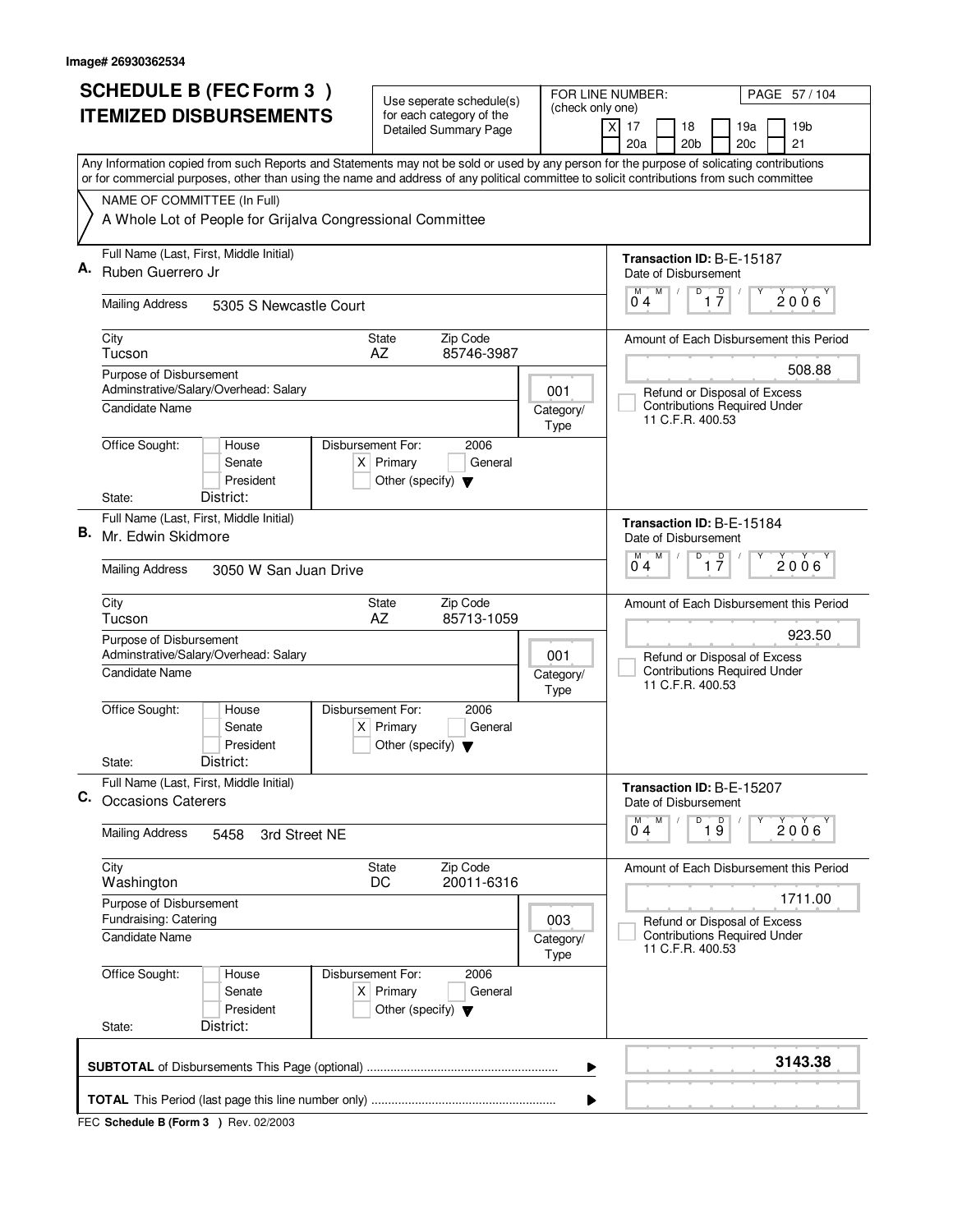|    | <b>SCHEDULE B (FEC Form 3)</b>                                                                                                                                                                                                                                                         | Use seperate schedule(s)                                               |                                                         | FOR LINE NUMBER:<br>PAGE 58 / 104                                                       |  |  |  |
|----|----------------------------------------------------------------------------------------------------------------------------------------------------------------------------------------------------------------------------------------------------------------------------------------|------------------------------------------------------------------------|---------------------------------------------------------|-----------------------------------------------------------------------------------------|--|--|--|
|    | <b>ITEMIZED DISBURSEMENTS</b>                                                                                                                                                                                                                                                          | for each category of the<br><b>Detailed Summary Page</b>               |                                                         | (check only one)<br>$\boldsymbol{\mathsf{X}}$<br>17<br>18<br>19a<br>19 <sub>b</sub>     |  |  |  |
|    |                                                                                                                                                                                                                                                                                        |                                                                        |                                                         | 20 <sub>b</sub><br>20c<br>21<br>20a                                                     |  |  |  |
|    | Any Information copied from such Reports and Statements may not be sold or used by any person for the purpose of solicating contributions<br>or for commercial purposes, other than using the name and address of any political committee to solicit contributions from such committee |                                                                        |                                                         |                                                                                         |  |  |  |
|    | NAME OF COMMITTEE (In Full)                                                                                                                                                                                                                                                            |                                                                        |                                                         |                                                                                         |  |  |  |
|    | A Whole Lot of People for Grijalva Congressional Committee                                                                                                                                                                                                                             |                                                                        |                                                         |                                                                                         |  |  |  |
|    | Full Name (Last, First, Middle Initial)                                                                                                                                                                                                                                                |                                                                        |                                                         | Transaction ID: B-E-15390                                                               |  |  |  |
|    | 4-D Properties                                                                                                                                                                                                                                                                         |                                                                        |                                                         | Date of Disbursement<br>М<br>M                                                          |  |  |  |
|    | <b>Mailing Address</b><br>2525 E Broadway Boulevard<br>Suite 111                                                                                                                                                                                                                       |                                                                        |                                                         | $D$ <sub>2</sub> $\overline{5}$<br>2006<br>04                                           |  |  |  |
|    | City<br>Tucson                                                                                                                                                                                                                                                                         | <b>State</b><br>Zip Code<br>AZ<br>85716-5398                           |                                                         | Amount of Each Disbursement this Period                                                 |  |  |  |
|    | Purpose of Disbursement                                                                                                                                                                                                                                                                |                                                                        |                                                         | 3000.00                                                                                 |  |  |  |
|    | Adminstrative/Salary/Overhead: Rent<br>Candidate Name                                                                                                                                                                                                                                  |                                                                        | 001                                                     | Refund or Disposal of Excess<br><b>Contributions Required Under</b>                     |  |  |  |
|    |                                                                                                                                                                                                                                                                                        |                                                                        | Category/<br><b>Type</b>                                | 11 C.F.R. 400.53                                                                        |  |  |  |
|    | Office Sought:<br>Disbursement For:<br>House                                                                                                                                                                                                                                           | 2006                                                                   |                                                         |                                                                                         |  |  |  |
|    | Senate<br>President                                                                                                                                                                                                                                                                    | $X$ Primary<br>General<br>Other (specify) $\blacktriangledown$         |                                                         |                                                                                         |  |  |  |
|    | District:<br>State:                                                                                                                                                                                                                                                                    |                                                                        |                                                         |                                                                                         |  |  |  |
| В. | Full Name (Last, First, Middle Initial)                                                                                                                                                                                                                                                |                                                                        |                                                         | Transaction ID: B-E-15193                                                               |  |  |  |
|    | Ms. Helene F. Cann                                                                                                                                                                                                                                                                     |                                                                        |                                                         | Date of Disbursement<br>$\overline{D}$<br>м<br>M                                        |  |  |  |
|    | <b>Mailing Address</b><br>6336 W Trails End Road                                                                                                                                                                                                                                       | $2\overline{5}$<br>2006<br>04                                          |                                                         |                                                                                         |  |  |  |
|    | City<br>Tucson                                                                                                                                                                                                                                                                         | Zip Code<br>State<br>AZ<br>85745-9636                                  |                                                         | Amount of Each Disbursement this Period                                                 |  |  |  |
|    | Purpose of Disbursement<br>Petty Cash                                                                                                                                                                                                                                                  | 100.00<br>Refund or Disposal of Excess                                 |                                                         |                                                                                         |  |  |  |
|    | Candidate Name                                                                                                                                                                                                                                                                         | 001<br>Category/<br>Type                                               | <b>Contributions Required Under</b><br>11 C.F.R. 400.53 |                                                                                         |  |  |  |
|    | Office Sought:<br>Disbursement For:<br>House                                                                                                                                                                                                                                           | 2006                                                                   |                                                         |                                                                                         |  |  |  |
|    | Senate<br>President                                                                                                                                                                                                                                                                    | $X$ Primary<br>General<br>Other (specify) $\blacktriangledown$         |                                                         |                                                                                         |  |  |  |
|    | District:<br>State:                                                                                                                                                                                                                                                                    |                                                                        |                                                         |                                                                                         |  |  |  |
| С. | Full Name (Last, First, Middle Initial)<br>Mr. Edwin Skidmore                                                                                                                                                                                                                          |                                                                        |                                                         | Transaction ID: B-E-15169<br>Date of Disbursement                                       |  |  |  |
|    | <b>Mailing Address</b><br>3050 W San Juan Drive                                                                                                                                                                                                                                        |                                                                        |                                                         | $D$ <sub>2</sub> $\overline{5}$<br>M<br>М<br>$2006^{\circ}$<br>0 <sub>4</sub>           |  |  |  |
|    | City<br>Tucson                                                                                                                                                                                                                                                                         | Zip Code<br>State<br>AZ<br>85713-1059                                  |                                                         | Amount of Each Disbursement this Period                                                 |  |  |  |
|    | Purpose of Disbursement                                                                                                                                                                                                                                                                |                                                                        |                                                         | 75.31                                                                                   |  |  |  |
|    | Reimb.: Office Equipment<br>Candidate Name                                                                                                                                                                                                                                             |                                                                        | 001<br>Category/<br><b>Type</b>                         | Refund or Disposal of Excess<br><b>Contributions Required Under</b><br>11 C.F.R. 400.53 |  |  |  |
|    | Office Sought:<br>Disbursement For:<br>House<br>Senate<br>President                                                                                                                                                                                                                    | 2006<br>$X$ Primary<br>General<br>Other (specify) $\blacktriangledown$ |                                                         |                                                                                         |  |  |  |
|    | District:<br>State:                                                                                                                                                                                                                                                                    |                                                                        |                                                         |                                                                                         |  |  |  |
|    |                                                                                                                                                                                                                                                                                        |                                                                        | ▶<br>▶                                                  | 3175.31                                                                                 |  |  |  |
|    |                                                                                                                                                                                                                                                                                        |                                                                        |                                                         |                                                                                         |  |  |  |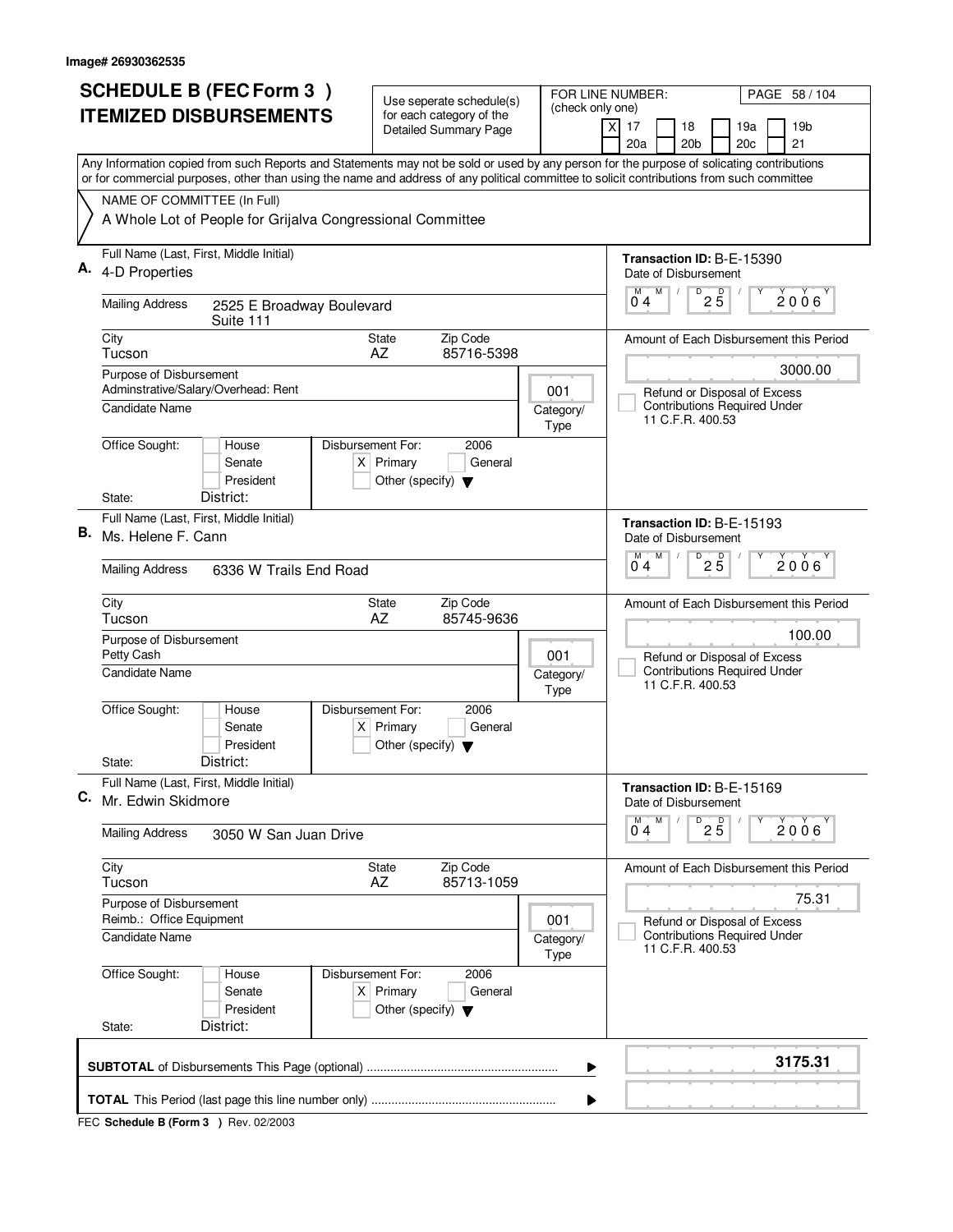|    | <b>SCHEDULE B (FEC Form 3)</b>                                                                                                                                                                                                                                                         | Use seperate schedule(s)                                       |                                                                     | FOR LINE NUMBER:<br>PAGE 59 / 104                                                       |  |  |  |  |  |  |
|----|----------------------------------------------------------------------------------------------------------------------------------------------------------------------------------------------------------------------------------------------------------------------------------------|----------------------------------------------------------------|---------------------------------------------------------------------|-----------------------------------------------------------------------------------------|--|--|--|--|--|--|
|    | <b>ITEMIZED DISBURSEMENTS</b>                                                                                                                                                                                                                                                          | for each category of the<br>Detailed Summary Page              | (check only one)                                                    | 19 <sub>b</sub><br>$\boldsymbol{\mathsf{X}}$<br>17<br>18<br>19a                         |  |  |  |  |  |  |
|    |                                                                                                                                                                                                                                                                                        |                                                                |                                                                     | 20 <sub>b</sub><br>20c<br>21<br>20a                                                     |  |  |  |  |  |  |
|    | Any Information copied from such Reports and Statements may not be sold or used by any person for the purpose of solicating contributions<br>or for commercial purposes, other than using the name and address of any political committee to solicit contributions from such committee |                                                                |                                                                     |                                                                                         |  |  |  |  |  |  |
|    | NAME OF COMMITTEE (In Full)                                                                                                                                                                                                                                                            |                                                                |                                                                     |                                                                                         |  |  |  |  |  |  |
|    | A Whole Lot of People for Grijalva Congressional Committee                                                                                                                                                                                                                             |                                                                |                                                                     |                                                                                         |  |  |  |  |  |  |
|    | Full Name (Last, First, Middle Initial)                                                                                                                                                                                                                                                |                                                                |                                                                     | Transaction ID: B-E-15582                                                               |  |  |  |  |  |  |
|    | American Legion, Post 8                                                                                                                                                                                                                                                                |                                                                |                                                                     | Date of Disbursement<br>D<br>M                                                          |  |  |  |  |  |  |
|    | <b>Mailing Address</b><br>224 D Street SE                                                                                                                                                                                                                                              |                                                                |                                                                     | 26<br>2006<br>0 <sub>4</sub>                                                            |  |  |  |  |  |  |
|    | City<br>Washington                                                                                                                                                                                                                                                                     | Zip Code<br><b>State</b><br>20003-1921<br>DC                   |                                                                     | Amount of Each Disbursement this Period                                                 |  |  |  |  |  |  |
|    | Purpose of Disbursement                                                                                                                                                                                                                                                                |                                                                |                                                                     | 500.00                                                                                  |  |  |  |  |  |  |
|    | Fundraising: Catering<br><b>Candidate Name</b>                                                                                                                                                                                                                                         |                                                                | 003<br>Category/                                                    | Refund or Disposal of Excess<br><b>Contributions Required Under</b>                     |  |  |  |  |  |  |
|    |                                                                                                                                                                                                                                                                                        |                                                                | Type                                                                | 11 C.F.R. 400.53                                                                        |  |  |  |  |  |  |
|    | Office Sought:<br>Disbursement For:<br>House<br>Senate                                                                                                                                                                                                                                 | 2006<br>$X$ Primary<br>General                                 |                                                                     |                                                                                         |  |  |  |  |  |  |
|    | President                                                                                                                                                                                                                                                                              | Other (specify) $\blacktriangledown$                           |                                                                     |                                                                                         |  |  |  |  |  |  |
|    | District:<br>State:                                                                                                                                                                                                                                                                    |                                                                |                                                                     |                                                                                         |  |  |  |  |  |  |
| В. | Full Name (Last, First, Middle Initial)<br>For The Record                                                                                                                                                                                                                              |                                                                | Transaction ID: B-E-15581                                           |                                                                                         |  |  |  |  |  |  |
|    |                                                                                                                                                                                                                                                                                        |                                                                |                                                                     | Date of Disbursement<br>D<br>M<br>M                                                     |  |  |  |  |  |  |
|    | <b>Mailing Address</b><br>5 Rosecroft Drive                                                                                                                                                                                                                                            |                                                                |                                                                     | 200<br>2006<br>04                                                                       |  |  |  |  |  |  |
|    | City<br>Fredericksburg                                                                                                                                                                                                                                                                 | Zip Code<br>State<br>VA<br>22407-2345                          |                                                                     | Amount of Each Disbursement this Period                                                 |  |  |  |  |  |  |
|    | Purpose of Disbursement                                                                                                                                                                                                                                                                | 2206.04                                                        |                                                                     |                                                                                         |  |  |  |  |  |  |
|    | Fundraising: Fundraising Consulting<br>Candidate Name                                                                                                                                                                                                                                  | 003                                                            | Refund or Disposal of Excess<br><b>Contributions Required Under</b> |                                                                                         |  |  |  |  |  |  |
|    |                                                                                                                                                                                                                                                                                        | Category/<br><b>Type</b>                                       | 11 C.F.R. 400.53                                                    |                                                                                         |  |  |  |  |  |  |
|    | Office Sought:<br>Disbursement For:<br>House                                                                                                                                                                                                                                           | 2006                                                           |                                                                     |                                                                                         |  |  |  |  |  |  |
|    | Senate<br>President                                                                                                                                                                                                                                                                    | $X$ Primary<br>General<br>Other (specify) $\blacktriangledown$ |                                                                     |                                                                                         |  |  |  |  |  |  |
|    | District:<br>State:                                                                                                                                                                                                                                                                    |                                                                |                                                                     |                                                                                         |  |  |  |  |  |  |
| C. | Full Name (Last, First, Middle Initial)<br><b>United States Postal Service</b>                                                                                                                                                                                                         |                                                                |                                                                     | Transaction ID: B-E-15209<br>Date of Disbursement                                       |  |  |  |  |  |  |
|    | <b>Mailing Address</b><br>Longworth House Office Building                                                                                                                                                                                                                              |                                                                |                                                                     | $D$ <sub>2</sub> $\frac{D}{7}$<br>M<br>M<br>2006<br>04                                  |  |  |  |  |  |  |
|    | City                                                                                                                                                                                                                                                                                   | Zip Code<br>State                                              |                                                                     | Amount of Each Disbursement this Period                                                 |  |  |  |  |  |  |
|    | Washington                                                                                                                                                                                                                                                                             | DC<br>20515-0515                                               |                                                                     |                                                                                         |  |  |  |  |  |  |
|    | Purpose of Disbursement                                                                                                                                                                                                                                                                |                                                                |                                                                     | 35.19                                                                                   |  |  |  |  |  |  |
|    | Adminstrative/Salary/Overhead: Postage<br><b>Candidate Name</b>                                                                                                                                                                                                                        |                                                                | 001<br>Category/<br><b>Type</b>                                     | Refund or Disposal of Excess<br><b>Contributions Required Under</b><br>11 C.F.R. 400.53 |  |  |  |  |  |  |
|    | Office Sought:<br>Disbursement For:<br>House                                                                                                                                                                                                                                           | 2006                                                           |                                                                     |                                                                                         |  |  |  |  |  |  |
|    | Senate                                                                                                                                                                                                                                                                                 | $X$ Primary<br>General                                         |                                                                     |                                                                                         |  |  |  |  |  |  |
|    | President<br>District:<br>State:                                                                                                                                                                                                                                                       | Other (specify) $\blacktriangledown$                           |                                                                     |                                                                                         |  |  |  |  |  |  |
|    |                                                                                                                                                                                                                                                                                        |                                                                | ▶                                                                   | 2741.23                                                                                 |  |  |  |  |  |  |
|    | ▶                                                                                                                                                                                                                                                                                      |                                                                |                                                                     |                                                                                         |  |  |  |  |  |  |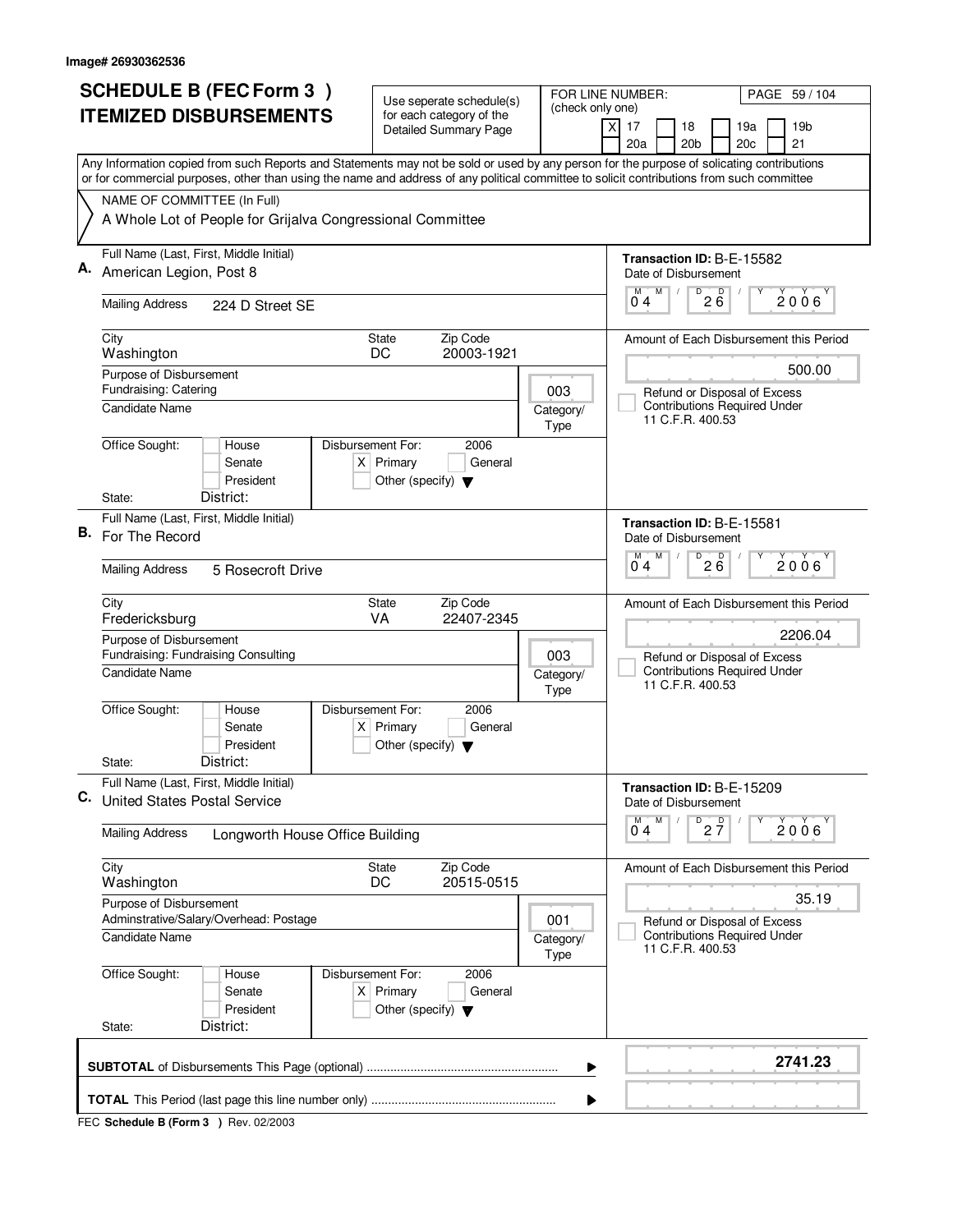|    | <b>SCHEDULE B (FEC Form 3)</b>                                                                                                                                                                                                                                                         | Use seperate schedule(s)                                                                    |                      | FOR LINE NUMBER:<br>PAGE 60 / 104 |                                                                                         |  |  |  |  |  |  |
|----|----------------------------------------------------------------------------------------------------------------------------------------------------------------------------------------------------------------------------------------------------------------------------------------|---------------------------------------------------------------------------------------------|----------------------|-----------------------------------|-----------------------------------------------------------------------------------------|--|--|--|--|--|--|
|    | <b>ITEMIZED DISBURSEMENTS</b>                                                                                                                                                                                                                                                          | for each category of the<br><b>Detailed Summary Page</b>                                    |                      | (check only one)                  | $\boldsymbol{\mathsf{X}}$<br>17<br>18<br>19a<br>19 <sub>b</sub>                         |  |  |  |  |  |  |
|    |                                                                                                                                                                                                                                                                                        |                                                                                             |                      |                                   | 20 <sub>b</sub><br>20c<br>21<br>20a                                                     |  |  |  |  |  |  |
|    | Any Information copied from such Reports and Statements may not be sold or used by any person for the purpose of solicating contributions<br>or for commercial purposes, other than using the name and address of any political committee to solicit contributions from such committee |                                                                                             |                      |                                   |                                                                                         |  |  |  |  |  |  |
|    | NAME OF COMMITTEE (In Full)                                                                                                                                                                                                                                                            |                                                                                             |                      |                                   |                                                                                         |  |  |  |  |  |  |
|    | A Whole Lot of People for Grijalva Congressional Committee                                                                                                                                                                                                                             |                                                                                             |                      |                                   |                                                                                         |  |  |  |  |  |  |
|    | Full Name (Last, First, Middle Initial)<br>Arizona Department of Revenue                                                                                                                                                                                                               |                                                                                             |                      |                                   | Transaction ID: B-E-15693                                                               |  |  |  |  |  |  |
|    |                                                                                                                                                                                                                                                                                        |                                                                                             |                      |                                   | Date of Disbursement<br>D<br>D<br>М<br>M                                                |  |  |  |  |  |  |
|    | <b>Mailing Address</b><br>PO Box 52016                                                                                                                                                                                                                                                 |                                                                                             |                      |                                   | 2006<br>0 <sub>5</sub><br>01                                                            |  |  |  |  |  |  |
|    | City<br>Phoenix                                                                                                                                                                                                                                                                        | Zip Code<br><b>State</b><br>AZ<br>85072-2016                                                |                      |                                   |                                                                                         |  |  |  |  |  |  |
|    | Purpose of Disbursement<br>Adminstrative/Salary/Overhead: Taxes                                                                                                                                                                                                                        |                                                                                             |                      | 001                               | 63.46<br>Refund or Disposal of Excess                                                   |  |  |  |  |  |  |
|    | Candidate Name                                                                                                                                                                                                                                                                         |                                                                                             |                      | Category/<br><b>Type</b>          | <b>Contributions Required Under</b><br>11 C.F.R. 400.53                                 |  |  |  |  |  |  |
|    | Office Sought:<br>House                                                                                                                                                                                                                                                                | Disbursement For:<br>2006                                                                   |                      |                                   |                                                                                         |  |  |  |  |  |  |
|    | Senate<br>President                                                                                                                                                                                                                                                                    | $X$ Primary<br>General<br>Other (specify) $\blacktriangledown$                              |                      |                                   |                                                                                         |  |  |  |  |  |  |
|    | District:<br>State:                                                                                                                                                                                                                                                                    |                                                                                             |                      |                                   |                                                                                         |  |  |  |  |  |  |
| В. | Full Name (Last, First, Middle Initial)<br><b>DES Unemployment Tax</b>                                                                                                                                                                                                                 | Transaction ID: B-E-15694<br>Date of Disbursement<br>D<br>D<br>м<br>M<br>2006               |                      |                                   |                                                                                         |  |  |  |  |  |  |
|    |                                                                                                                                                                                                                                                                                        |                                                                                             |                      |                                   |                                                                                         |  |  |  |  |  |  |
|    | <b>Mailing Address</b><br>PO Box 29009                                                                                                                                                                                                                                                 |                                                                                             | 0 <sub>5</sub><br>01 |                                   |                                                                                         |  |  |  |  |  |  |
|    | City<br>Phoenix                                                                                                                                                                                                                                                                        | Zip Code<br><b>State</b><br>AZ<br>85038-9009                                                |                      |                                   | Amount of Each Disbursement this Period                                                 |  |  |  |  |  |  |
|    | Purpose of Disbursement<br>Adminstrative/Salary/Overhead: Taxes                                                                                                                                                                                                                        | 001                                                                                         | 341.00               |                                   |                                                                                         |  |  |  |  |  |  |
|    | Candidate Name                                                                                                                                                                                                                                                                         |                                                                                             |                      | Category/<br>Type                 | Refund or Disposal of Excess<br><b>Contributions Required Under</b><br>11 C.F.R. 400.53 |  |  |  |  |  |  |
|    | Office Sought:<br>House                                                                                                                                                                                                                                                                | Disbursement For:<br>2006                                                                   |                      |                                   |                                                                                         |  |  |  |  |  |  |
|    | Senate<br>President                                                                                                                                                                                                                                                                    | $X$ Primary<br>General<br>Other (specify) $\blacktriangledown$                              |                      |                                   |                                                                                         |  |  |  |  |  |  |
|    | District:<br>State:                                                                                                                                                                                                                                                                    |                                                                                             |                      |                                   |                                                                                         |  |  |  |  |  |  |
|    | Full Name (Last, First, Middle Initial)<br>C. Topica                                                                                                                                                                                                                                   |                                                                                             |                      |                                   | Transaction ID: B-E-15673<br>Date of Disbursement                                       |  |  |  |  |  |  |
|    | <b>Mailing Address</b><br>685 Market Street                                                                                                                                                                                                                                            |                                                                                             |                      |                                   | D<br>M<br>0 <sup>0</sup><br>$\overline{0}^M$ 5<br>2006                                  |  |  |  |  |  |  |
|    |                                                                                                                                                                                                                                                                                        |                                                                                             |                      |                                   |                                                                                         |  |  |  |  |  |  |
|    | City<br>San Francisco                                                                                                                                                                                                                                                                  | Zip Code<br>State<br>CA<br>94105-4200                                                       |                      |                                   | Amount of Each Disbursement this Period                                                 |  |  |  |  |  |  |
|    | Purpose of Disbursement<br><b>Office Supplies</b>                                                                                                                                                                                                                                      |                                                                                             |                      | 001                               | 24.95                                                                                   |  |  |  |  |  |  |
|    | <b>Candidate Name</b>                                                                                                                                                                                                                                                                  |                                                                                             |                      | Category/<br><b>Type</b>          | Refund or Disposal of Excess<br><b>Contributions Required Under</b><br>11 C.F.R. 400.53 |  |  |  |  |  |  |
|    | Office Sought:<br>House<br>Senate<br>President                                                                                                                                                                                                                                         | Disbursement For:<br>2006<br>$X$ Primary<br>General<br>Other (specify) $\blacktriangledown$ |                      |                                   |                                                                                         |  |  |  |  |  |  |
|    | District:<br>State:                                                                                                                                                                                                                                                                    |                                                                                             |                      |                                   |                                                                                         |  |  |  |  |  |  |
|    |                                                                                                                                                                                                                                                                                        |                                                                                             |                      | ▶                                 | 429.41                                                                                  |  |  |  |  |  |  |
|    |                                                                                                                                                                                                                                                                                        |                                                                                             |                      | ▶                                 |                                                                                         |  |  |  |  |  |  |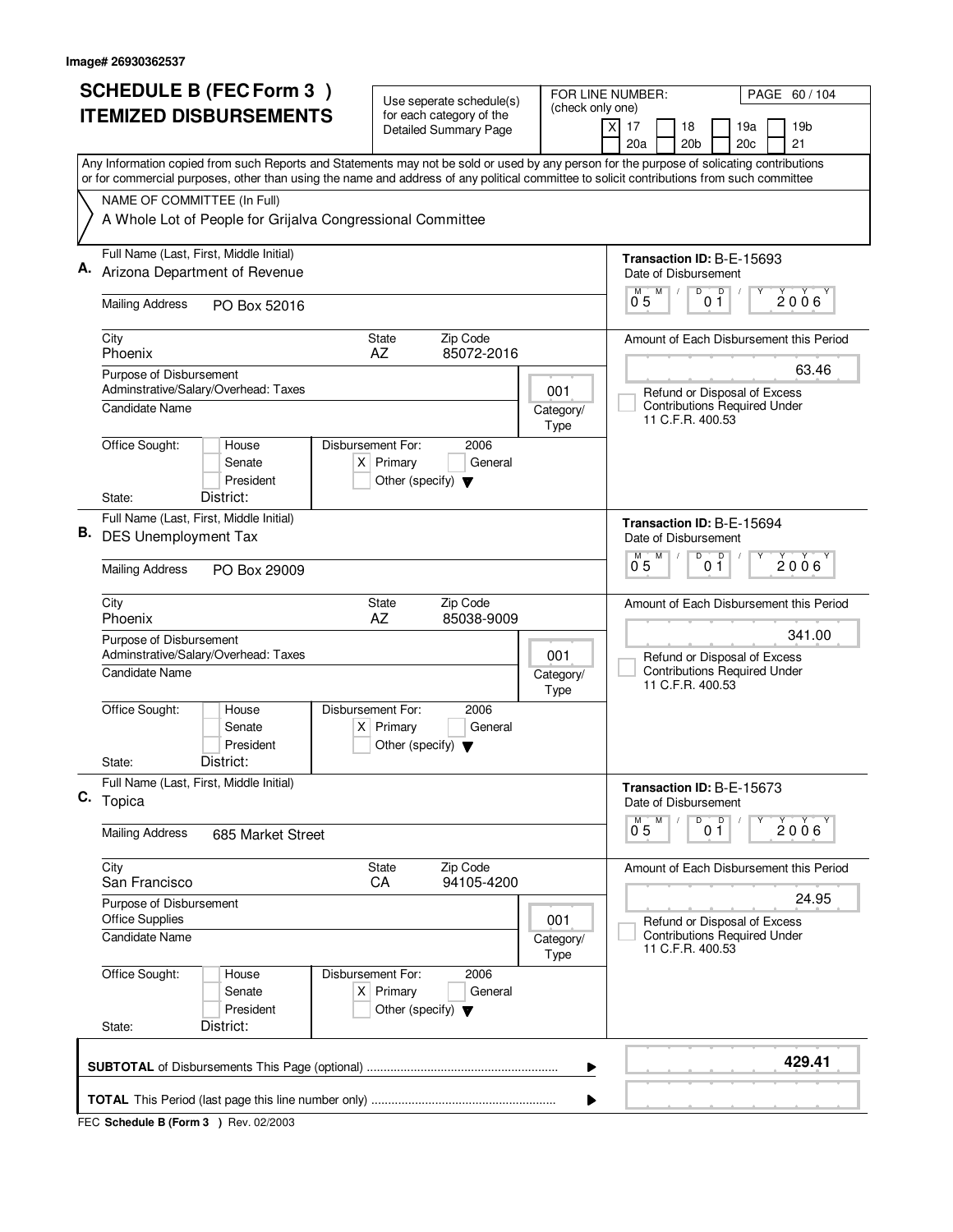| <b>SCHEDULE B (FEC Form 3)</b> |                                                                           |                                                                                                                                                                                                                                                                                        |                   | FOR LINE NUMBER:<br>Use seperate schedule(s)        |                                                          |  |                          |                                 |                                             |                                                                     | PAGE 61 / 104                           |
|--------------------------------|---------------------------------------------------------------------------|----------------------------------------------------------------------------------------------------------------------------------------------------------------------------------------------------------------------------------------------------------------------------------------|-------------------|-----------------------------------------------------|----------------------------------------------------------|--|--------------------------|---------------------------------|---------------------------------------------|---------------------------------------------------------------------|-----------------------------------------|
|                                |                                                                           | <b>ITEMIZED DISBURSEMENTS</b>                                                                                                                                                                                                                                                          |                   |                                                     | for each category of the<br><b>Detailed Summary Page</b> |  | (check only one)         | $\boldsymbol{\mathsf{X}}$<br>17 | 18                                          | 19a                                                                 | 19 <sub>b</sub>                         |
|                                |                                                                           |                                                                                                                                                                                                                                                                                        |                   |                                                     |                                                          |  |                          | 20a                             | 20 <sub>b</sub>                             | 20c                                                                 | 21                                      |
|                                |                                                                           | Any Information copied from such Reports and Statements may not be sold or used by any person for the purpose of solicating contributions<br>or for commercial purposes, other than using the name and address of any political committee to solicit contributions from such committee |                   |                                                     |                                                          |  |                          |                                 |                                             |                                                                     |                                         |
|                                | NAME OF COMMITTEE (In Full)                                               |                                                                                                                                                                                                                                                                                        |                   |                                                     |                                                          |  |                          |                                 |                                             |                                                                     |                                         |
|                                |                                                                           | A Whole Lot of People for Grijalva Congressional Committee                                                                                                                                                                                                                             |                   |                                                     |                                                          |  |                          |                                 |                                             |                                                                     |                                         |
| А.                             | Committee                                                                 | Full Name (Last, First, Middle Initial)<br>Credit Union Legislative Action Council Political Action                                                                                                                                                                                    |                   |                                                     |                                                          |  |                          |                                 | Date of Disbursement                        | Transaction ID: B-I-15324                                           |                                         |
|                                | <b>Mailing Address</b>                                                    | 601 Pennsylvania Avenue NW                                                                                                                                                                                                                                                             |                   |                                                     |                                                          |  |                          | М<br>05                         | D<br>M                                      | D<br>04                                                             | 2006                                    |
|                                | City<br>Washington                                                        |                                                                                                                                                                                                                                                                                        |                   | State<br>DC                                         | Zip Code<br>20004-2601                                   |  |                          |                                 |                                             |                                                                     | Amount of Each Disbursement this Period |
|                                | Purpose of Disbursement<br>Inkind: Room Rental                            |                                                                                                                                                                                                                                                                                        |                   |                                                     |                                                          |  |                          |                                 |                                             | Refund or Disposal of Excess                                        | 300.00                                  |
|                                | Candidate Name                                                            |                                                                                                                                                                                                                                                                                        |                   |                                                     |                                                          |  | Category/<br><b>Type</b> |                                 | 11 C.F.R. 400.53                            | <b>Contributions Required Under</b>                                 |                                         |
|                                | Office Sought:                                                            | House<br>Senate<br>President                                                                                                                                                                                                                                                           | Disbursement For: | $X$ Primary<br>Other (specify) $\blacktriangledown$ | 2006<br>General                                          |  |                          |                                 |                                             |                                                                     |                                         |
|                                | State:                                                                    | District:                                                                                                                                                                                                                                                                              |                   |                                                     |                                                          |  |                          |                                 |                                             |                                                                     |                                         |
| В.                             | <b>National Democratic Club</b>                                           | Full Name (Last, First, Middle Initial)                                                                                                                                                                                                                                                |                   |                                                     |                                                          |  |                          | M                               | Date of Disbursement<br>$\overline{D}$<br>M | Transaction ID: B-E-15674                                           |                                         |
|                                | <b>Mailing Address</b>                                                    | 30 Ivy Street SE                                                                                                                                                                                                                                                                       |                   |                                                     |                                                          |  |                          | 0 <sub>5</sub>                  |                                             | D<br>0 <sub>4</sub>                                                 | 2006                                    |
|                                | City<br>Washington                                                        |                                                                                                                                                                                                                                                                                        |                   | State<br>DC                                         | Zip Code<br>20003-4006                                   |  |                          |                                 |                                             |                                                                     | Amount of Each Disbursement this Period |
|                                | Purpose of Disbursement<br>Fundraising: Catering<br><b>Candidate Name</b> |                                                                                                                                                                                                                                                                                        |                   |                                                     |                                                          |  | 003<br>Category/<br>Type |                                 | 11 C.F.R. 400.53                            | Refund or Disposal of Excess<br><b>Contributions Required Under</b> | 407.19                                  |
|                                | Office Sought:<br>State:                                                  | House<br>Senate<br>President<br>District:                                                                                                                                                                                                                                              | Disbursement For: | $X$ Primary<br>Other (specify) $\blacktriangledown$ | 2006<br>General                                          |  |                          |                                 |                                             |                                                                     |                                         |
| С.                             |                                                                           | Full Name (Last, First, Middle Initial)<br>Democratic Congressional Campaign Committee                                                                                                                                                                                                 |                   |                                                     |                                                          |  |                          |                                 | Date of Disbursement                        | Transaction ID: B-I-15381                                           |                                         |
|                                | <b>Mailing Address</b>                                                    | 430 S Capitol Street SE                                                                                                                                                                                                                                                                |                   |                                                     |                                                          |  |                          | $\overline{0}^M$ 5              | D<br>M                                      | $0\overline{5}$                                                     | 2006                                    |
|                                | City<br>Washington                                                        |                                                                                                                                                                                                                                                                                        |                   | State<br>DC                                         | Zip Code<br>20003-4024                                   |  |                          |                                 |                                             |                                                                     | Amount of Each Disbursement this Period |
|                                | Purpose of Disbursement<br>Inkind: Fundraising Services                   |                                                                                                                                                                                                                                                                                        |                   |                                                     |                                                          |  |                          |                                 |                                             | Refund or Disposal of Excess                                        | 15.50                                   |
|                                | <b>Candidate Name</b>                                                     |                                                                                                                                                                                                                                                                                        |                   |                                                     |                                                          |  | Category/<br>Type        |                                 | 11 C.F.R. 400.53                            | <b>Contributions Required Under</b>                                 |                                         |
|                                | Office Sought:                                                            | House<br>Senate<br>President                                                                                                                                                                                                                                                           | Disbursement For: | $X$ Primary<br>Other (specify) $\blacktriangledown$ | 2006<br>General                                          |  |                          |                                 |                                             |                                                                     |                                         |
|                                | State:                                                                    | District:                                                                                                                                                                                                                                                                              |                   |                                                     |                                                          |  |                          |                                 |                                             |                                                                     |                                         |
|                                | 722.69<br>▶<br>▶                                                          |                                                                                                                                                                                                                                                                                        |                   |                                                     |                                                          |  |                          |                                 |                                             |                                                                     |                                         |
|                                |                                                                           |                                                                                                                                                                                                                                                                                        |                   |                                                     |                                                          |  |                          |                                 |                                             |                                                                     |                                         |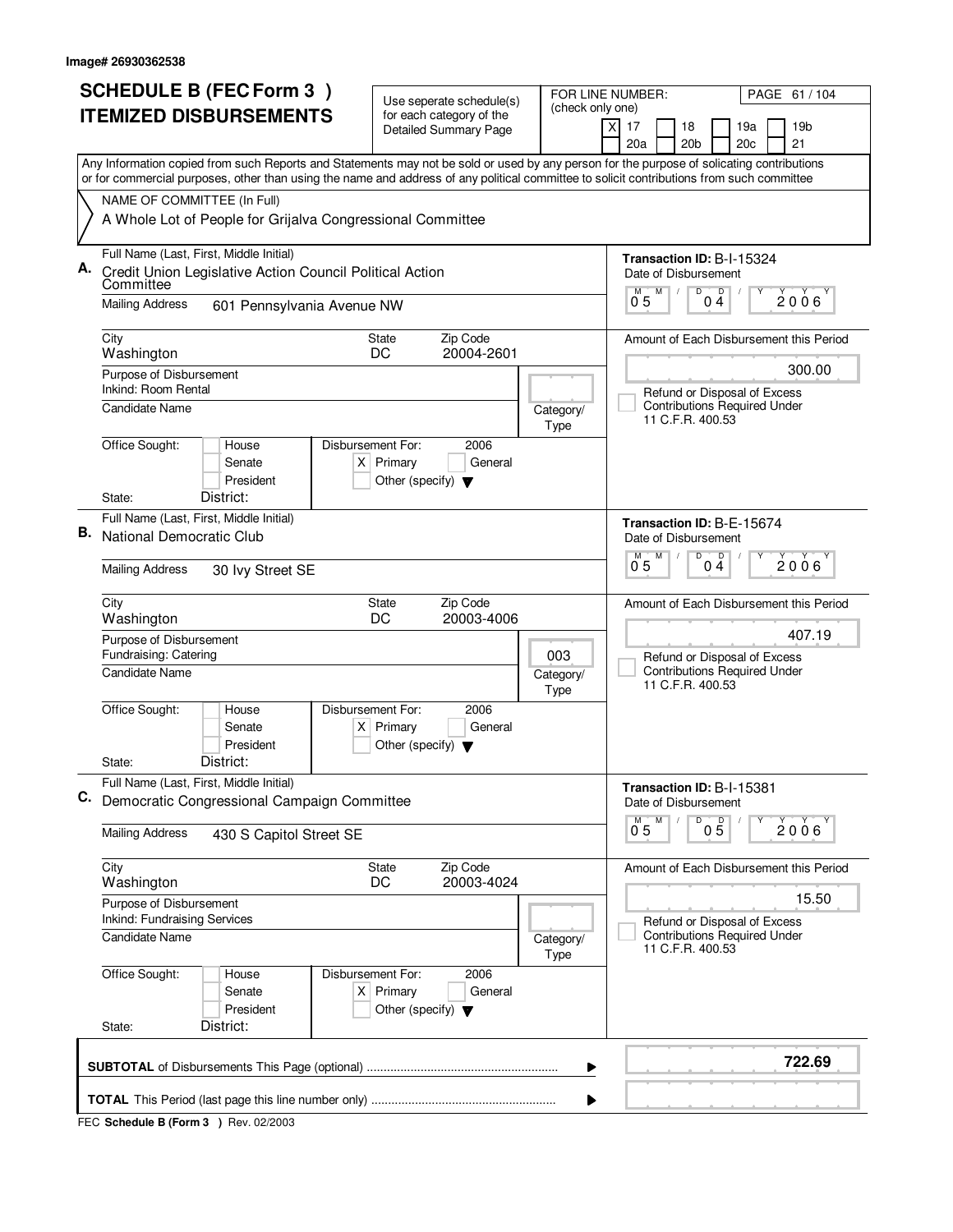| <b>SCHEDULE B (FEC Form 3)</b>                                                                                                                                           | Use seperate schedule(s)                                                                    | FOR LINE NUMBER:<br>PAGE 62 / 104<br>(check only one) |                                                                             |  |  |  |  |
|--------------------------------------------------------------------------------------------------------------------------------------------------------------------------|---------------------------------------------------------------------------------------------|-------------------------------------------------------|-----------------------------------------------------------------------------|--|--|--|--|
| <b>ITEMIZED DISBURSEMENTS</b>                                                                                                                                            | for each category of the                                                                    |                                                       | 17<br>18<br>19a<br>19b<br>X                                                 |  |  |  |  |
|                                                                                                                                                                          | Detailed Summary Page                                                                       |                                                       | 20a<br>20 <sub>b</sub><br>20c<br>21                                         |  |  |  |  |
| Any Information copied from such Reports and Statements may not be sold or used by any person for the purpose of solicating contributions                                |                                                                                             |                                                       |                                                                             |  |  |  |  |
| or for commercial purposes, other than using the name and address of any political committee to solicit contributions from such committee<br>NAME OF COMMITTEE (In Full) |                                                                                             |                                                       |                                                                             |  |  |  |  |
| A Whole Lot of People for Grijalva Congressional Committee                                                                                                               |                                                                                             |                                                       |                                                                             |  |  |  |  |
| Full Name (Last, First, Middle Initial)                                                                                                                                  |                                                                                             |                                                       | Transaction ID: B-E-15675                                                   |  |  |  |  |
| <b>United States Postal Service</b>                                                                                                                                      |                                                                                             |                                                       | Date of Disbursement<br>D<br>$0\overline{5}$<br>М<br>2006<br>0 <sub>5</sub> |  |  |  |  |
| <b>Mailing Address</b><br>Longworth House Office Building                                                                                                                |                                                                                             |                                                       | Amount of Each Disbursement this Period                                     |  |  |  |  |
| City<br>Washington                                                                                                                                                       | Zip Code<br><b>State</b><br>20515-0515<br>DC                                                |                                                       |                                                                             |  |  |  |  |
| Purpose of Disbursement<br>Adminstrative/Salary/Overhead: Postage                                                                                                        |                                                                                             | 001                                                   | 14.40<br>Refund or Disposal of Excess                                       |  |  |  |  |
| Candidate Name                                                                                                                                                           |                                                                                             | Category/<br>Type                                     | <b>Contributions Required Under</b><br>11 C.F.R. 400.53                     |  |  |  |  |
| Office Sought:<br>House<br>Senate<br>President<br>District:<br>State:                                                                                                    | Disbursement For:<br>2006<br>$X$ Primary<br>General<br>Other (specify) $\blacktriangledown$ |                                                       |                                                                             |  |  |  |  |
| Full Name (Last, First, Middle Initial)                                                                                                                                  |                                                                                             |                                                       |                                                                             |  |  |  |  |
| В.<br>Complete Campaigns.com                                                                                                                                             |                                                                                             |                                                       | Transaction ID: B-E-15392<br>Date of Disbursement<br>D<br>D<br>M            |  |  |  |  |
| <b>Mailing Address</b><br>610 Gateway Center Way<br>Suite K                                                                                                              |                                                                                             |                                                       | 2006<br>$0^{\degree}5$<br>06                                                |  |  |  |  |
| City<br>San Diego                                                                                                                                                        | Zip Code<br>State<br>CA<br>92102-4548                                                       |                                                       | Amount of Each Disbursement this Period                                     |  |  |  |  |
| Purpose of Disbursement<br><b>Database Services</b>                                                                                                                      |                                                                                             | 001                                                   | 585.00<br>Refund or Disposal of Excess                                      |  |  |  |  |
| <b>Candidate Name</b>                                                                                                                                                    |                                                                                             | Category/<br>Type                                     | <b>Contributions Required Under</b><br>11 C.F.R. 400.53                     |  |  |  |  |
| Office Sought:<br>House<br>Senate<br>President                                                                                                                           | Disbursement For:<br>2006<br>$X$ Primary<br>General<br>Other (specify) $\blacktriangledown$ |                                                       |                                                                             |  |  |  |  |
| District:<br>State:                                                                                                                                                      |                                                                                             |                                                       |                                                                             |  |  |  |  |
| Full Name (Last, First, Middle Initial)<br>C. Office Max                                                                                                                 |                                                                                             |                                                       | Transaction ID: B-E-15393<br>Date of Disbursement                           |  |  |  |  |
| <b>Mailing Address</b><br>860 E Broadway Boulevard                                                                                                                       |                                                                                             |                                                       | M<br>D<br>000<br>2006<br>0.5                                                |  |  |  |  |
| City<br>Tucson                                                                                                                                                           | State<br>Zip Code<br>AZ<br>85719-5726                                                       |                                                       | Amount of Each Disbursement this Period                                     |  |  |  |  |
| Purpose of Disbursement<br><b>Office Supplies</b>                                                                                                                        |                                                                                             | 001                                                   | 40.19<br>Refund or Disposal of Excess                                       |  |  |  |  |
| <b>Candidate Name</b>                                                                                                                                                    |                                                                                             | Category/<br>Type                                     | <b>Contributions Required Under</b><br>11 C.F.R. 400.53                     |  |  |  |  |
| Office Sought:<br>House<br>Senate<br>President<br>District:<br>State:                                                                                                    | Disbursement For:<br>2006<br>$X$ Primary<br>General<br>Other (specify) $\blacktriangledown$ |                                                       |                                                                             |  |  |  |  |
|                                                                                                                                                                          |                                                                                             |                                                       | 639.59                                                                      |  |  |  |  |
|                                                                                                                                                                          |                                                                                             | ▶                                                     |                                                                             |  |  |  |  |
|                                                                                                                                                                          |                                                                                             | ▶                                                     |                                                                             |  |  |  |  |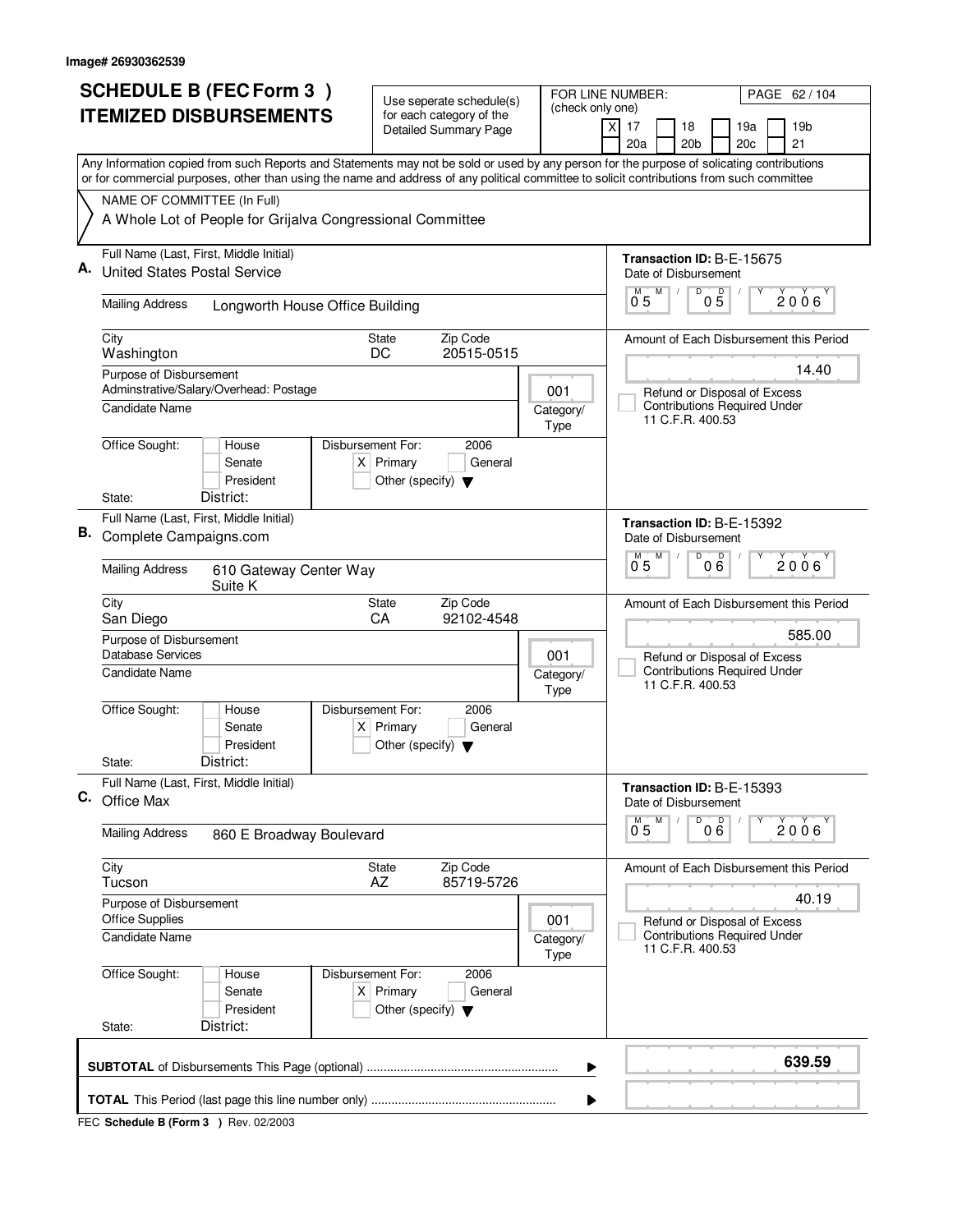| <b>SCHEDULE B (FEC Form 3)</b> |                                                                                                                                                                                                                                                                                        | Use seperate schedule(s)                                               |                                                         | FOR LINE NUMBER:<br>PAGE 63 / 104                                         |  |  |  |  |  |  |
|--------------------------------|----------------------------------------------------------------------------------------------------------------------------------------------------------------------------------------------------------------------------------------------------------------------------------------|------------------------------------------------------------------------|---------------------------------------------------------|---------------------------------------------------------------------------|--|--|--|--|--|--|
|                                | <b>ITEMIZED DISBURSEMENTS</b>                                                                                                                                                                                                                                                          | for each category of the<br><b>Detailed Summary Page</b>               | (check only one)                                        | $\times$<br>17<br>18<br>19a<br>19b<br>20 <sub>b</sub><br>20c<br>21<br>20a |  |  |  |  |  |  |
|                                | Any Information copied from such Reports and Statements may not be sold or used by any person for the purpose of solicating contributions<br>or for commercial purposes, other than using the name and address of any political committee to solicit contributions from such committee |                                                                        |                                                         |                                                                           |  |  |  |  |  |  |
|                                | NAME OF COMMITTEE (In Full)                                                                                                                                                                                                                                                            |                                                                        |                                                         |                                                                           |  |  |  |  |  |  |
|                                | A Whole Lot of People for Grijalva Congressional Committee                                                                                                                                                                                                                             |                                                                        |                                                         |                                                                           |  |  |  |  |  |  |
| Α.                             | Full Name (Last, First, Middle Initial)                                                                                                                                                                                                                                                |                                                                        | Transaction ID: B-E-15684                               |                                                                           |  |  |  |  |  |  |
|                                | Ruben Guerrero Jr                                                                                                                                                                                                                                                                      |                                                                        |                                                         | Date of Disbursement<br>$\overline{D}$<br>M                               |  |  |  |  |  |  |
|                                | <b>Mailing Address</b><br>5305 S Newcastle Court                                                                                                                                                                                                                                       |                                                                        |                                                         | 000<br>$2006^\circ$<br>0 <sub>5</sub>                                     |  |  |  |  |  |  |
|                                | City<br>Tucson                                                                                                                                                                                                                                                                         | Zip Code<br><b>State</b><br>85746-3987<br>AZ                           |                                                         | Amount of Each Disbursement this Period                                   |  |  |  |  |  |  |
|                                | Purpose of Disbursement                                                                                                                                                                                                                                                                |                                                                        |                                                         | 100.00                                                                    |  |  |  |  |  |  |
|                                | Petty Cash<br>Candidate Name                                                                                                                                                                                                                                                           |                                                                        | 001<br>Category/                                        | Refund or Disposal of Excess<br><b>Contributions Required Under</b>       |  |  |  |  |  |  |
|                                |                                                                                                                                                                                                                                                                                        |                                                                        | <b>Type</b>                                             | 11 C.F.R. 400.53                                                          |  |  |  |  |  |  |
|                                | Office Sought:<br>Disbursement For:<br>House<br>Senate<br>President                                                                                                                                                                                                                    | 2006<br>$X$ Primary<br>General<br>Other (specify) $\blacktriangledown$ |                                                         |                                                                           |  |  |  |  |  |  |
|                                | District:<br>State:                                                                                                                                                                                                                                                                    |                                                                        |                                                         |                                                                           |  |  |  |  |  |  |
| В.                             | Full Name (Last, First, Middle Initial)<br>Mr. Arthur A. Chapa                                                                                                                                                                                                                         | Transaction ID: B-I-15321<br>Date of Disbursement                      |                                                         |                                                                           |  |  |  |  |  |  |
|                                | <b>Mailing Address</b><br>3127 E<br>2nd Street                                                                                                                                                                                                                                         |                                                                        |                                                         | M<br>D<br>0 <sup>0</sup><br>M<br>$2006^{\circ}$<br>05                     |  |  |  |  |  |  |
|                                | City<br>Tucson                                                                                                                                                                                                                                                                         | Zip Code<br>State<br>AZ<br>85716-4209                                  |                                                         | Amount of Each Disbursement this Period                                   |  |  |  |  |  |  |
|                                | Purpose of Disbursement<br>Inkind: Office Supplies                                                                                                                                                                                                                                     |                                                                        | 64.87<br>Refund or Disposal of Excess                   |                                                                           |  |  |  |  |  |  |
|                                | Candidate Name                                                                                                                                                                                                                                                                         | Category/<br><b>Type</b>                                               | <b>Contributions Required Under</b><br>11 C.F.R. 400.53 |                                                                           |  |  |  |  |  |  |
|                                | Office Sought:<br>Disbursement For:<br>House<br>Senate<br>President                                                                                                                                                                                                                    | 2006<br>$X$ Primary<br>General<br>Other (specify) $\blacktriangledown$ |                                                         |                                                                           |  |  |  |  |  |  |
|                                | District:<br>State:                                                                                                                                                                                                                                                                    |                                                                        |                                                         |                                                                           |  |  |  |  |  |  |
| С.                             | Full Name (Last, First, Middle Initial)<br>Mary Villa                                                                                                                                                                                                                                  |                                                                        |                                                         | Transaction ID: B-E-15394<br>Date of Disbursement                         |  |  |  |  |  |  |
|                                | <b>Mailing Address</b><br>250 W Macarthur Street                                                                                                                                                                                                                                       |                                                                        |                                                         | D<br>M<br>0 <sup>0</sup><br>$0^{M}$ 5<br>2006                             |  |  |  |  |  |  |
|                                | City<br>Tucson                                                                                                                                                                                                                                                                         | State<br>Zip Code<br>AZ<br>85714-2928                                  |                                                         | Amount of Each Disbursement this Period                                   |  |  |  |  |  |  |
|                                | Purpose of Disbursement<br><b>Cleaning Services</b>                                                                                                                                                                                                                                    |                                                                        | 001                                                     | 500.00<br>Refund or Disposal of Excess                                    |  |  |  |  |  |  |
|                                | Candidate Name                                                                                                                                                                                                                                                                         |                                                                        | Category/<br>Type                                       | <b>Contributions Required Under</b><br>11 C.F.R. 400.53                   |  |  |  |  |  |  |
|                                | Office Sought:<br>Disbursement For:<br>House<br>Senate<br>President                                                                                                                                                                                                                    | 2006<br>$X$ Primary<br>General<br>Other (specify) $\blacktriangledown$ |                                                         |                                                                           |  |  |  |  |  |  |
|                                | District:<br>State:                                                                                                                                                                                                                                                                    |                                                                        |                                                         |                                                                           |  |  |  |  |  |  |
|                                |                                                                                                                                                                                                                                                                                        |                                                                        | ▶                                                       | 664.87                                                                    |  |  |  |  |  |  |
|                                | ▶                                                                                                                                                                                                                                                                                      |                                                                        |                                                         |                                                                           |  |  |  |  |  |  |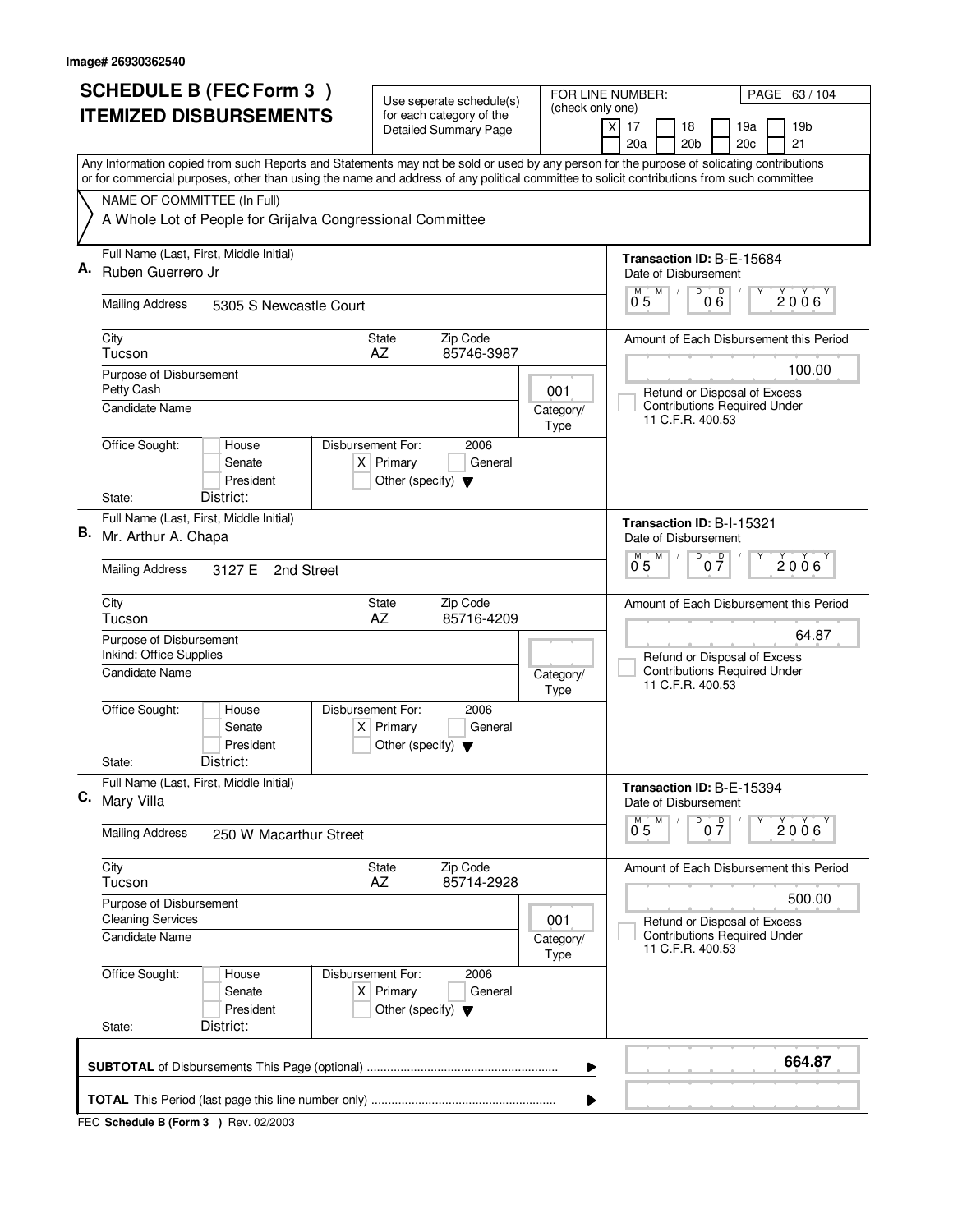| <b>SCHEDULE B (FEC Form 3)</b>                             |                                                            | Use seperate schedule(s)                                                                    | FOR LINE NUMBER:<br>PAGE 64 / 104<br>(check only one)                                   |                                                                                                                                                                                                                                                                                        |  |  |  |  |  |
|------------------------------------------------------------|------------------------------------------------------------|---------------------------------------------------------------------------------------------|-----------------------------------------------------------------------------------------|----------------------------------------------------------------------------------------------------------------------------------------------------------------------------------------------------------------------------------------------------------------------------------------|--|--|--|--|--|
|                                                            | <b>ITEMIZED DISBURSEMENTS</b>                              | for each category of the<br><b>Detailed Summary Page</b>                                    |                                                                                         | 17<br>18<br>19a<br>19 <sub>b</sub><br>X                                                                                                                                                                                                                                                |  |  |  |  |  |
|                                                            |                                                            |                                                                                             |                                                                                         | 20a<br>20 <sub>b</sub><br>21<br>20c                                                                                                                                                                                                                                                    |  |  |  |  |  |
|                                                            |                                                            |                                                                                             |                                                                                         | Any Information copied from such Reports and Statements may not be sold or used by any person for the purpose of solicating contributions<br>or for commercial purposes, other than using the name and address of any political committee to solicit contributions from such committee |  |  |  |  |  |
| NAME OF COMMITTEE (In Full)                                |                                                            |                                                                                             |                                                                                         |                                                                                                                                                                                                                                                                                        |  |  |  |  |  |
|                                                            | A Whole Lot of People for Grijalva Congressional Committee |                                                                                             |                                                                                         |                                                                                                                                                                                                                                                                                        |  |  |  |  |  |
| Α.                                                         | Full Name (Last, First, Middle Initial)                    |                                                                                             |                                                                                         | Transaction ID: B-E-15388                                                                                                                                                                                                                                                              |  |  |  |  |  |
| Southwest Self Storage                                     |                                                            |                                                                                             |                                                                                         | Date of Disbursement<br>D<br>M                                                                                                                                                                                                                                                         |  |  |  |  |  |
| <b>Mailing Address</b>                                     | 1450 E Metric Place                                        |                                                                                             |                                                                                         | $\overline{1}$ $\overline{0}$<br>$0^{M}$ 5<br>2006                                                                                                                                                                                                                                     |  |  |  |  |  |
| City<br>Tucson                                             |                                                            | Zip Code<br>State<br>85713-6293<br>AZ                                                       |                                                                                         | Amount of Each Disbursement this Period                                                                                                                                                                                                                                                |  |  |  |  |  |
| Purpose of Disbursement                                    | Adminstrative/Salary/Overhead: Storage                     |                                                                                             | 001                                                                                     | 43.97<br>Refund or Disposal of Excess                                                                                                                                                                                                                                                  |  |  |  |  |  |
| Candidate Name                                             |                                                            |                                                                                             | Category/<br>Type                                                                       | <b>Contributions Required Under</b><br>11 C.F.R. 400.53                                                                                                                                                                                                                                |  |  |  |  |  |
| Office Sought:                                             | House<br>Senate<br>President<br>District:                  | Disbursement For:<br>2006<br>$X$ Primary<br>General<br>Other (specify) $\blacktriangledown$ |                                                                                         |                                                                                                                                                                                                                                                                                        |  |  |  |  |  |
| State:                                                     | Full Name (Last, First, Middle Initial)                    |                                                                                             |                                                                                         |                                                                                                                                                                                                                                                                                        |  |  |  |  |  |
| В.<br>Mike Weigel                                          |                                                            |                                                                                             |                                                                                         | Transaction ID: B-E-15389<br>Date of Disbursement<br>D<br>M<br>D                                                                                                                                                                                                                       |  |  |  |  |  |
| <b>Mailing Address</b>                                     | 5663 E 34th Street                                         |                                                                                             |                                                                                         | $\overline{0}^M$ 5<br>2006<br>10                                                                                                                                                                                                                                                       |  |  |  |  |  |
| City<br>Tucson                                             |                                                            | Zip Code<br>State<br>AZ<br>85711-6610                                                       |                                                                                         | Amount of Each Disbursement this Period                                                                                                                                                                                                                                                |  |  |  |  |  |
| Purpose of Disbursement<br><b>Office Painting Services</b> |                                                            | 200.00                                                                                      |                                                                                         |                                                                                                                                                                                                                                                                                        |  |  |  |  |  |
| Candidate Name                                             |                                                            | 001<br>Category/<br>Type                                                                    | Refund or Disposal of Excess<br><b>Contributions Required Under</b><br>11 C.F.R. 400.53 |                                                                                                                                                                                                                                                                                        |  |  |  |  |  |
| Office Sought:                                             | House<br>Senate<br>President                               | Disbursement For:<br>2006<br>$X$ Primary<br>General<br>Other (specify) $\blacktriangledown$ |                                                                                         |                                                                                                                                                                                                                                                                                        |  |  |  |  |  |
| State:                                                     | District:                                                  |                                                                                             |                                                                                         |                                                                                                                                                                                                                                                                                        |  |  |  |  |  |
| $C.$ AT&T                                                  | Full Name (Last, First, Middle Initial)                    |                                                                                             |                                                                                         | Transaction ID: B-E-15569<br>Date of Disbursement                                                                                                                                                                                                                                      |  |  |  |  |  |
| <b>Mailing Address</b>                                     | PO Box 78522                                               |                                                                                             |                                                                                         | D<br>$\overline{1}$ $\overline{1}$<br>M<br>2006<br>0.5                                                                                                                                                                                                                                 |  |  |  |  |  |
| City<br>Phoenix                                            |                                                            | State<br>Zip Code<br>AZ<br>85062-8522                                                       |                                                                                         | Amount of Each Disbursement this Period                                                                                                                                                                                                                                                |  |  |  |  |  |
| Purpose of Disbursement<br><b>Telephone Services</b>       |                                                            |                                                                                             | 001                                                                                     | 105.46<br>Refund or Disposal of Excess                                                                                                                                                                                                                                                 |  |  |  |  |  |
| <b>Candidate Name</b>                                      |                                                            |                                                                                             | Category/<br>Type                                                                       | <b>Contributions Required Under</b><br>11 C.F.R. 400.53                                                                                                                                                                                                                                |  |  |  |  |  |
| Office Sought:<br>State:                                   | House<br>Senate<br>President<br>District:                  | Disbursement For:<br>2006<br>$X$ Primary<br>General<br>Other (specify) $\blacktriangledown$ |                                                                                         |                                                                                                                                                                                                                                                                                        |  |  |  |  |  |
|                                                            |                                                            |                                                                                             |                                                                                         |                                                                                                                                                                                                                                                                                        |  |  |  |  |  |
|                                                            |                                                            |                                                                                             | ▶                                                                                       | 349.43                                                                                                                                                                                                                                                                                 |  |  |  |  |  |
|                                                            |                                                            |                                                                                             |                                                                                         |                                                                                                                                                                                                                                                                                        |  |  |  |  |  |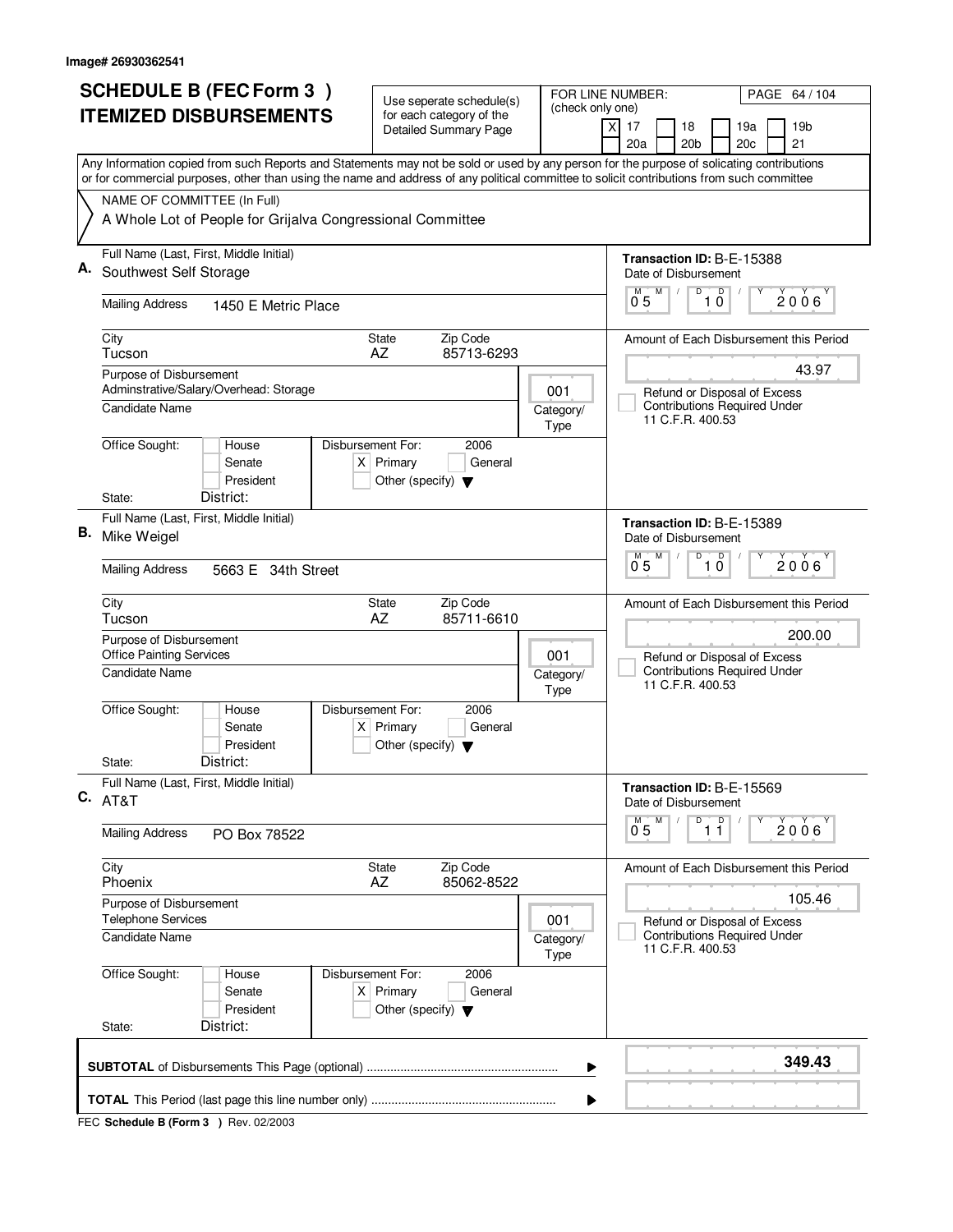|                               | <b>SCHEDULE B (FEC Form 3)</b>                                                                                                                                                                                                                                                         |                                | Use seperate schedule(s)                                 |                        | FOR LINE NUMBER:<br>(check only one)                    |                              |                                                   |                              | PAGE 65 / 104                       |                 |                                         |  |  |
|-------------------------------|----------------------------------------------------------------------------------------------------------------------------------------------------------------------------------------------------------------------------------------------------------------------------------------|--------------------------------|----------------------------------------------------------|------------------------|---------------------------------------------------------|------------------------------|---------------------------------------------------|------------------------------|-------------------------------------|-----------------|-----------------------------------------|--|--|
| <b>ITEMIZED DISBURSEMENTS</b> |                                                                                                                                                                                                                                                                                        |                                | for each category of the<br><b>Detailed Summary Page</b> |                        | $\boldsymbol{\mathsf{X}}$                               | 17                           | 18                                                | 19a                          |                                     | 19 <sub>b</sub> |                                         |  |  |
|                               |                                                                                                                                                                                                                                                                                        |                                |                                                          |                        |                                                         |                              | 20a                                               | 20 <sub>b</sub>              | 20 <sub>c</sub>                     |                 | 21                                      |  |  |
|                               | Any Information copied from such Reports and Statements may not be sold or used by any person for the purpose of solicating contributions<br>or for commercial purposes, other than using the name and address of any political committee to solicit contributions from such committee |                                |                                                          |                        |                                                         |                              |                                                   |                              |                                     |                 |                                         |  |  |
|                               | NAME OF COMMITTEE (In Full)                                                                                                                                                                                                                                                            |                                |                                                          |                        |                                                         |                              |                                                   |                              |                                     |                 |                                         |  |  |
|                               | A Whole Lot of People for Grijalva Congressional Committee                                                                                                                                                                                                                             |                                |                                                          |                        |                                                         |                              |                                                   |                              |                                     |                 |                                         |  |  |
| А.                            | Full Name (Last, First, Middle Initial)<br>AT&T                                                                                                                                                                                                                                        |                                |                                                          |                        |                                                         |                              | Transaction ID: B-E-15570<br>Date of Disbursement |                              |                                     |                 |                                         |  |  |
|                               | <b>Mailing Address</b>                                                                                                                                                                                                                                                                 | PO Box 78522                   |                                                          |                        |                                                         |                              | M<br>М<br>0 <sub>5</sub>                          | D                            | $\mathsf D$<br>11                   |                 | 2006                                    |  |  |
|                               | City<br>Phoenix                                                                                                                                                                                                                                                                        |                                | Amount of Each Disbursement this Period                  |                        |                                                         |                              |                                                   |                              |                                     |                 |                                         |  |  |
|                               | Purpose of Disbursement<br><b>Telephone Services</b>                                                                                                                                                                                                                                   |                                |                                                          |                        |                                                         |                              |                                                   | Refund or Disposal of Excess |                                     | 52.56           |                                         |  |  |
|                               | Candidate Name                                                                                                                                                                                                                                                                         |                                |                                                          |                        | Category/<br>Type                                       |                              |                                                   | 11 C.F.R. 400.53             | <b>Contributions Required Under</b> |                 |                                         |  |  |
|                               | Office Sought:<br>House<br>Senate                                                                                                                                                                                                                                                      | Disbursement For:<br>President | $X$ Primary<br>Other (specify) $\blacktriangledown$      | 2006<br>General        |                                                         |                              |                                                   |                              |                                     |                 |                                         |  |  |
|                               | District:<br>State:                                                                                                                                                                                                                                                                    |                                |                                                          |                        |                                                         |                              |                                                   |                              |                                     |                 |                                         |  |  |
| В.                            | Full Name (Last, First, Middle Initial)<br><b>Cox Communications</b>                                                                                                                                                                                                                   |                                |                                                          |                        |                                                         |                              |                                                   | Date of Disbursement         | Transaction ID: B-E-15383           |                 |                                         |  |  |
|                               | <b>Mailing Address</b><br>1440 E 15th Street                                                                                                                                                                                                                                           |                                |                                                          |                        |                                                         |                              |                                                   | D                            | D<br>11                             |                 | 2006                                    |  |  |
|                               | City<br>Tucson                                                                                                                                                                                                                                                                         |                                | <b>State</b><br>AZ                                       | Zip Code<br>85719-6400 |                                                         |                              |                                                   |                              |                                     |                 | Amount of Each Disbursement this Period |  |  |
|                               | Purpose of Disbursement<br><b>Telephone Services</b>                                                                                                                                                                                                                                   | 001                            |                                                          |                        |                                                         | Refund or Disposal of Excess |                                                   | 79.00                        |                                     |                 |                                         |  |  |
|                               | <b>Candidate Name</b>                                                                                                                                                                                                                                                                  |                                | Category/<br>Type                                        |                        | <b>Contributions Required Under</b><br>11 C.F.R. 400.53 |                              |                                                   |                              |                                     |                 |                                         |  |  |
|                               | Office Sought:<br>House<br>Senate                                                                                                                                                                                                                                                      | Disbursement For:<br>President | $X$ Primary<br>Other (specify) $\blacktriangledown$      | 2006<br>General        |                                                         |                              |                                                   |                              |                                     |                 |                                         |  |  |
|                               | District:<br>State:                                                                                                                                                                                                                                                                    |                                |                                                          |                        |                                                         |                              |                                                   |                              |                                     |                 |                                         |  |  |
| С.                            | Full Name (Last, First, Middle Initial)<br>David Andrukitis, Inc.                                                                                                                                                                                                                      |                                |                                                          |                        |                                                         |                              | M                                                 | Date of Disbursement<br>D    | Transaction ID: B-E-15382           |                 |                                         |  |  |
|                               | <b>Mailing Address</b>                                                                                                                                                                                                                                                                 | 50 E Street SE                 |                                                          |                        |                                                         |                              | $\overline{0}^M$ 5                                |                              | $\overline{1}$ $\overline{1}$       |                 | $2006^{\circ}$                          |  |  |
|                               | City<br>Washington                                                                                                                                                                                                                                                                     |                                | State<br>DC                                              | Zip Code<br>20003-2620 |                                                         |                              |                                                   |                              |                                     |                 | Amount of Each Disbursement this Period |  |  |
|                               | Purpose of Disbursement<br>Adminstrative/Salary/Overhead: Printing                                                                                                                                                                                                                     |                                |                                                          |                        | 001                                                     |                              |                                                   |                              | Refund or Disposal of Excess        |                 | 42.30                                   |  |  |
|                               | Candidate Name                                                                                                                                                                                                                                                                         |                                |                                                          |                        | Category/<br>Type                                       |                              |                                                   | 11 C.F.R. 400.53             | <b>Contributions Required Under</b> |                 |                                         |  |  |
|                               | Office Sought:<br>House<br>Senate                                                                                                                                                                                                                                                      | Disbursement For:<br>President | $X$ Primary<br>Other (specify) $\blacktriangledown$      | 2006<br>General        |                                                         |                              |                                                   |                              |                                     |                 |                                         |  |  |
|                               | District:<br>State:                                                                                                                                                                                                                                                                    |                                |                                                          |                        |                                                         |                              |                                                   |                              |                                     |                 |                                         |  |  |
|                               | 173.86<br>▶                                                                                                                                                                                                                                                                            |                                |                                                          |                        |                                                         |                              |                                                   |                              |                                     |                 |                                         |  |  |
|                               |                                                                                                                                                                                                                                                                                        |                                |                                                          |                        |                                                         | ▶                            |                                                   |                              |                                     |                 |                                         |  |  |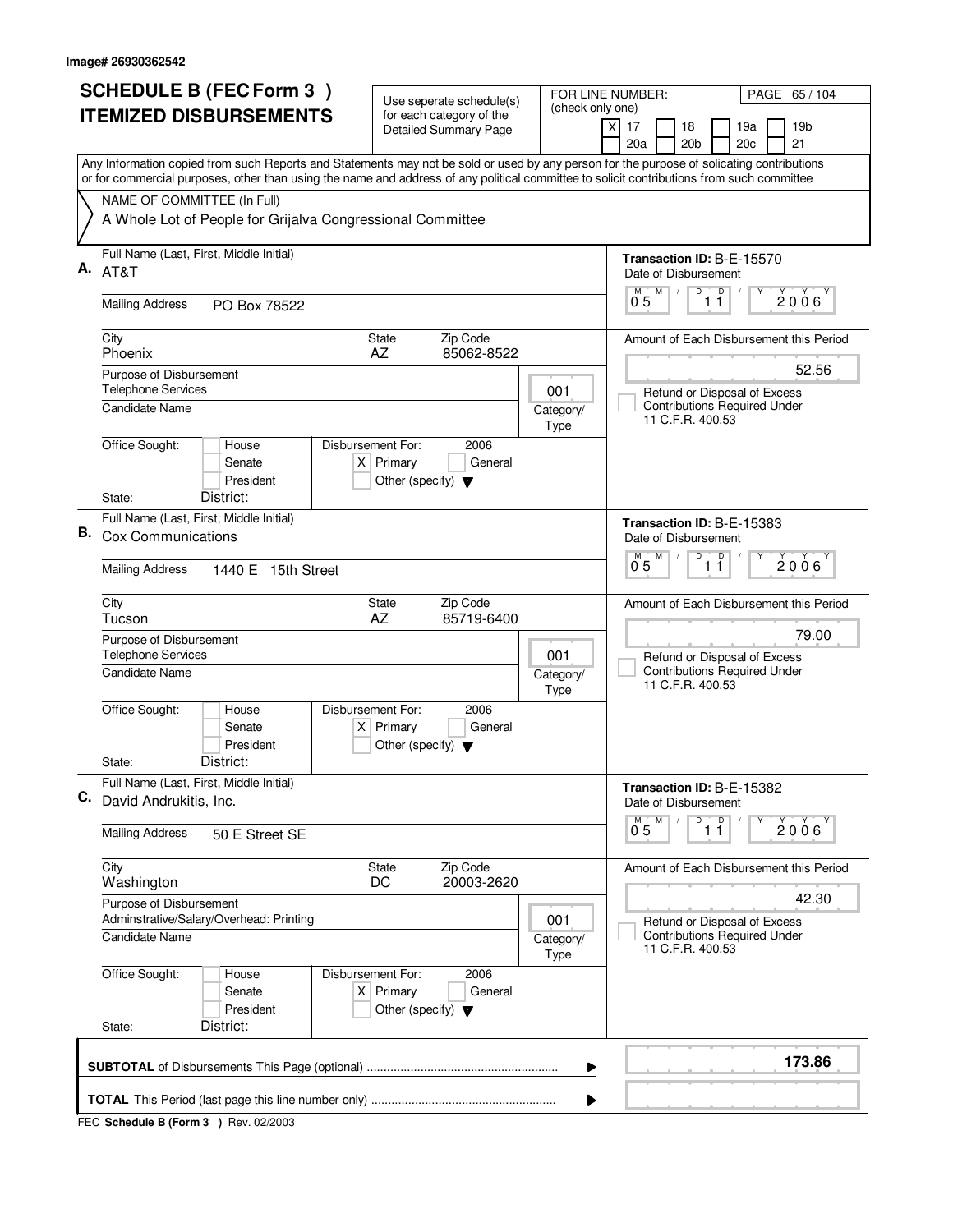|    | <b>SCHEDULE B (FEC Form 3)</b>                                                                                                                                                                                                                                                         | Use seperate schedule(s)                                               |                                                                                         | FOR LINE NUMBER:<br>PAGE 66 / 104                                     |  |  |  |  |  |  |
|----|----------------------------------------------------------------------------------------------------------------------------------------------------------------------------------------------------------------------------------------------------------------------------------------|------------------------------------------------------------------------|-----------------------------------------------------------------------------------------|-----------------------------------------------------------------------|--|--|--|--|--|--|
|    | <b>ITEMIZED DISBURSEMENTS</b>                                                                                                                                                                                                                                                          | for each category of the<br>Detailed Summary Page                      | (check only one)                                                                        | 19 <sub>b</sub><br>Χ<br>17<br>18<br>19a                               |  |  |  |  |  |  |
|    |                                                                                                                                                                                                                                                                                        |                                                                        |                                                                                         | 20 <sub>b</sub><br>21<br>20a<br>20 <sub>c</sub>                       |  |  |  |  |  |  |
|    | Any Information copied from such Reports and Statements may not be sold or used by any person for the purpose of solicating contributions<br>or for commercial purposes, other than using the name and address of any political committee to solicit contributions from such committee |                                                                        |                                                                                         |                                                                       |  |  |  |  |  |  |
|    | NAME OF COMMITTEE (In Full)                                                                                                                                                                                                                                                            |                                                                        |                                                                                         |                                                                       |  |  |  |  |  |  |
|    | A Whole Lot of People for Grijalva Congressional Committee                                                                                                                                                                                                                             |                                                                        |                                                                                         |                                                                       |  |  |  |  |  |  |
| А. | Full Name (Last, First, Middle Initial)                                                                                                                                                                                                                                                |                                                                        | Transaction ID: B-E-15384                                                               |                                                                       |  |  |  |  |  |  |
|    | Evans & Katz LLC                                                                                                                                                                                                                                                                       |                                                                        |                                                                                         | Date of Disbursement<br>D<br>D<br>M                                   |  |  |  |  |  |  |
|    | <b>Mailing Address</b><br>1831 Bay Street SE                                                                                                                                                                                                                                           |                                                                        |                                                                                         | $2006^\circ$<br>0 <sub>5</sub><br>11                                  |  |  |  |  |  |  |
|    | City<br>Washington                                                                                                                                                                                                                                                                     | Zip Code<br><b>State</b><br>DC<br>20003-2510                           |                                                                                         | Amount of Each Disbursement this Period                               |  |  |  |  |  |  |
|    | Purpose of Disbursement                                                                                                                                                                                                                                                                |                                                                        |                                                                                         | 2043.75                                                               |  |  |  |  |  |  |
|    | <b>Accounting Services</b>                                                                                                                                                                                                                                                             |                                                                        | 001                                                                                     | Refund or Disposal of Excess                                          |  |  |  |  |  |  |
|    | <b>Candidate Name</b>                                                                                                                                                                                                                                                                  |                                                                        | Category/<br>Type                                                                       | <b>Contributions Required Under</b><br>11 C.F.R. 400.53               |  |  |  |  |  |  |
|    | Office Sought:<br>Disbursement For:<br>House                                                                                                                                                                                                                                           | 2006                                                                   |                                                                                         |                                                                       |  |  |  |  |  |  |
|    | Senate                                                                                                                                                                                                                                                                                 | $X$ Primary<br>General                                                 |                                                                                         |                                                                       |  |  |  |  |  |  |
|    | President<br>District:<br>State:                                                                                                                                                                                                                                                       | Other (specify) $\blacktriangledown$                                   |                                                                                         |                                                                       |  |  |  |  |  |  |
|    | Full Name (Last, First, Middle Initial)                                                                                                                                                                                                                                                |                                                                        |                                                                                         | Transaction ID: B-E-15387                                             |  |  |  |  |  |  |
| В. | National Democratic Club                                                                                                                                                                                                                                                               |                                                                        |                                                                                         | Date of Disbursement                                                  |  |  |  |  |  |  |
|    | <b>Mailing Address</b><br>30 Ivy Street SE                                                                                                                                                                                                                                             |                                                                        |                                                                                         | M<br>D<br>D<br>M<br>$2006^{\circ}$<br>0 <sub>5</sub><br>11            |  |  |  |  |  |  |
|    | City<br>Washington                                                                                                                                                                                                                                                                     | Zip Code<br><b>State</b><br>DC<br>20003-4006                           |                                                                                         | Amount of Each Disbursement this Period                               |  |  |  |  |  |  |
|    | Purpose of Disbursement<br>Fundraising: Catering                                                                                                                                                                                                                                       | 003                                                                    | 2914.25                                                                                 |                                                                       |  |  |  |  |  |  |
|    | <b>Candidate Name</b>                                                                                                                                                                                                                                                                  | Category/<br>Type                                                      | Refund or Disposal of Excess<br><b>Contributions Required Under</b><br>11 C.F.R. 400.53 |                                                                       |  |  |  |  |  |  |
|    | Office Sought:<br>House<br>Disbursement For:<br>Senate                                                                                                                                                                                                                                 | 2006<br>$X$ Primary<br>General                                         |                                                                                         |                                                                       |  |  |  |  |  |  |
|    | President                                                                                                                                                                                                                                                                              | Other (specify) $\blacktriangledown$                                   |                                                                                         |                                                                       |  |  |  |  |  |  |
|    | District:<br>State:<br>Full Name (Last, First, Middle Initial)                                                                                                                                                                                                                         |                                                                        |                                                                                         |                                                                       |  |  |  |  |  |  |
| C. | Oasis Bottled Water, Inc.                                                                                                                                                                                                                                                              |                                                                        |                                                                                         | Transaction ID: B-E-15690<br>Date of Disbursement                     |  |  |  |  |  |  |
|    | <b>Mailing Address</b><br>1230 S Campbell Avenue                                                                                                                                                                                                                                       |                                                                        |                                                                                         | D<br>$\overline{1}$ $\overline{1}$<br>$\overline{0}^M$ 5<br>M<br>2006 |  |  |  |  |  |  |
|    | City<br>Tucson                                                                                                                                                                                                                                                                         | State<br>Zip Code<br>AZ<br>85713-1917                                  |                                                                                         | Amount of Each Disbursement this Period                               |  |  |  |  |  |  |
|    | Purpose of Disbursement<br>Adminstrative/Salary/Overhead: Water                                                                                                                                                                                                                        |                                                                        | 001                                                                                     | 6.46<br>Refund or Disposal of Excess                                  |  |  |  |  |  |  |
|    | <b>Candidate Name</b>                                                                                                                                                                                                                                                                  |                                                                        | Category/<br>Type                                                                       | <b>Contributions Required Under</b><br>11 C.F.R. 400.53               |  |  |  |  |  |  |
|    | Office Sought:<br>Disbursement For:<br>House<br>Senate<br>President                                                                                                                                                                                                                    | 2006<br>$X$ Primary<br>General<br>Other (specify) $\blacktriangledown$ |                                                                                         |                                                                       |  |  |  |  |  |  |
|    | District:<br>State:                                                                                                                                                                                                                                                                    |                                                                        |                                                                                         |                                                                       |  |  |  |  |  |  |
|    | 4964.46<br>▶                                                                                                                                                                                                                                                                           |                                                                        |                                                                                         |                                                                       |  |  |  |  |  |  |
|    |                                                                                                                                                                                                                                                                                        |                                                                        | ▶                                                                                       |                                                                       |  |  |  |  |  |  |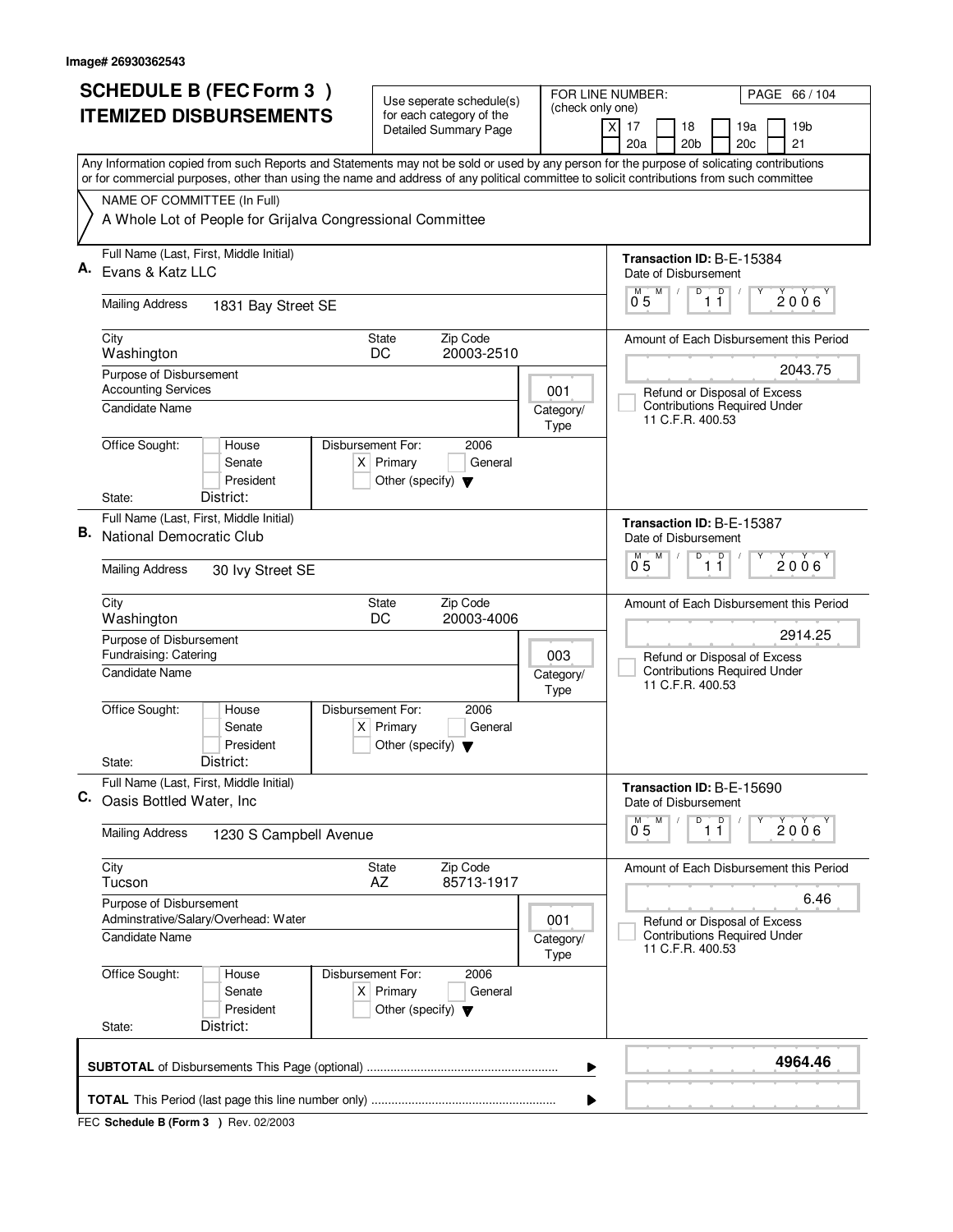|    | <b>SCHEDULE B (FEC Form 3)</b>                                                                                                                                                                                                                                                         | Use seperate schedule(s)                                                                    |                          | FOR LINE NUMBER:<br>PAGE 67 / 104                                                       |  |  |  |  |  |  |  |
|----|----------------------------------------------------------------------------------------------------------------------------------------------------------------------------------------------------------------------------------------------------------------------------------------|---------------------------------------------------------------------------------------------|--------------------------|-----------------------------------------------------------------------------------------|--|--|--|--|--|--|--|
|    | <b>ITEMIZED DISBURSEMENTS</b>                                                                                                                                                                                                                                                          | for each category of the<br><b>Detailed Summary Page</b>                                    | (check only one)         | $\times$<br>17<br>18<br>19a<br>19b<br>20a<br>20 <sub>b</sub><br>20c<br>21               |  |  |  |  |  |  |  |
|    | Any Information copied from such Reports and Statements may not be sold or used by any person for the purpose of solicating contributions<br>or for commercial purposes, other than using the name and address of any political committee to solicit contributions from such committee |                                                                                             |                          |                                                                                         |  |  |  |  |  |  |  |
|    | NAME OF COMMITTEE (In Full)                                                                                                                                                                                                                                                            |                                                                                             |                          |                                                                                         |  |  |  |  |  |  |  |
|    | A Whole Lot of People for Grijalva Congressional Committee                                                                                                                                                                                                                             |                                                                                             |                          |                                                                                         |  |  |  |  |  |  |  |
| А. | Full Name (Last, First, Middle Initial)                                                                                                                                                                                                                                                |                                                                                             |                          | Transaction ID: B-E-15385                                                               |  |  |  |  |  |  |  |
|    | Qwest                                                                                                                                                                                                                                                                                  | Date of Disbursement<br>M<br>D<br>$\mathsf D$                                               |                          |                                                                                         |  |  |  |  |  |  |  |
|    | <b>Mailing Address</b><br>PO Box 29060                                                                                                                                                                                                                                                 |                                                                                             |                          | $2006^\circ$<br>0 <sub>5</sub><br>11                                                    |  |  |  |  |  |  |  |
|    | City<br>Phoenix                                                                                                                                                                                                                                                                        | Zip Code<br><b>State</b><br>85038-9060<br>AZ                                                |                          | Amount of Each Disbursement this Period                                                 |  |  |  |  |  |  |  |
|    | Purpose of Disbursement                                                                                                                                                                                                                                                                |                                                                                             |                          | 98.17                                                                                   |  |  |  |  |  |  |  |
|    | <b>Telephone Services</b><br><b>Candidate Name</b>                                                                                                                                                                                                                                     |                                                                                             | 001<br>Category/         | Refund or Disposal of Excess<br><b>Contributions Required Under</b>                     |  |  |  |  |  |  |  |
|    |                                                                                                                                                                                                                                                                                        |                                                                                             | Type                     | 11 C.F.R. 400.53                                                                        |  |  |  |  |  |  |  |
|    | Office Sought:<br>Disbursement For:<br>House<br>Senate                                                                                                                                                                                                                                 | 2006<br>$X$ Primary<br>General                                                              |                          |                                                                                         |  |  |  |  |  |  |  |
|    | President                                                                                                                                                                                                                                                                              | Other (specify) $\blacktriangledown$                                                        |                          |                                                                                         |  |  |  |  |  |  |  |
|    | District:<br>State:<br>Full Name (Last, First, Middle Initial)                                                                                                                                                                                                                         |                                                                                             |                          |                                                                                         |  |  |  |  |  |  |  |
| В. | Verizon Wireless                                                                                                                                                                                                                                                                       | Transaction ID: B-E-15386<br>Date of Disbursement                                           |                          |                                                                                         |  |  |  |  |  |  |  |
|    | <b>Mailing Address</b><br>4001 PO Box                                                                                                                                                                                                                                                  |                                                                                             |                          | M<br>D<br>D<br>M<br>$2006^{\circ}$<br>0 <sub>5</sub><br>11                              |  |  |  |  |  |  |  |
|    | City<br>Inglewood                                                                                                                                                                                                                                                                      | Zip Code<br><b>State</b><br>CA<br>90313-0001                                                |                          | Amount of Each Disbursement this Period                                                 |  |  |  |  |  |  |  |
|    | Purpose of Disbursement<br><b>Telephone Services</b>                                                                                                                                                                                                                                   | 444.74<br>Refund or Disposal of Excess                                                      |                          |                                                                                         |  |  |  |  |  |  |  |
|    | <b>Candidate Name</b>                                                                                                                                                                                                                                                                  |                                                                                             | Category/<br>Type        | <b>Contributions Required Under</b><br>11 C.F.R. 400.53                                 |  |  |  |  |  |  |  |
|    | Office Sought:<br>Disbursement For:<br>House<br>Senate<br>President                                                                                                                                                                                                                    | 2006<br>$X$ Primary<br>General<br>Other (specify) $\blacktriangledown$                      |                          |                                                                                         |  |  |  |  |  |  |  |
|    | District:<br>State:                                                                                                                                                                                                                                                                    |                                                                                             |                          |                                                                                         |  |  |  |  |  |  |  |
| C. | Full Name (Last, First, Middle Initial)<br>Verizon Wireless                                                                                                                                                                                                                            |                                                                                             |                          | Transaction ID: B-E-15399<br>Date of Disbursement                                       |  |  |  |  |  |  |  |
|    | <b>Mailing Address</b><br>4001 PO Box                                                                                                                                                                                                                                                  |                                                                                             |                          | D<br>M<br>$\overline{1}$ $\overline{1}$<br>$0^{M}$ 5<br>2006                            |  |  |  |  |  |  |  |
|    | City<br>Inglewood                                                                                                                                                                                                                                                                      | State<br>Zip Code<br>CA<br>90313-0001                                                       |                          | Amount of Each Disbursement this Period                                                 |  |  |  |  |  |  |  |
|    | Purpose of Disbursement                                                                                                                                                                                                                                                                |                                                                                             |                          | 354.98                                                                                  |  |  |  |  |  |  |  |
|    | <b>Telephone Services</b><br><b>Candidate Name</b>                                                                                                                                                                                                                                     |                                                                                             | 001<br>Category/<br>Type | Refund or Disposal of Excess<br><b>Contributions Required Under</b><br>11 C.F.R. 400.53 |  |  |  |  |  |  |  |
|    | Office Sought:<br>House<br>Senate<br>President                                                                                                                                                                                                                                         | Disbursement For:<br>2006<br>$X$ Primary<br>General<br>Other (specify) $\blacktriangledown$ |                          |                                                                                         |  |  |  |  |  |  |  |
|    | District:<br>State:                                                                                                                                                                                                                                                                    |                                                                                             |                          |                                                                                         |  |  |  |  |  |  |  |
|    |                                                                                                                                                                                                                                                                                        |                                                                                             | ▶                        | 897.89                                                                                  |  |  |  |  |  |  |  |
|    | ▶                                                                                                                                                                                                                                                                                      |                                                                                             |                          |                                                                                         |  |  |  |  |  |  |  |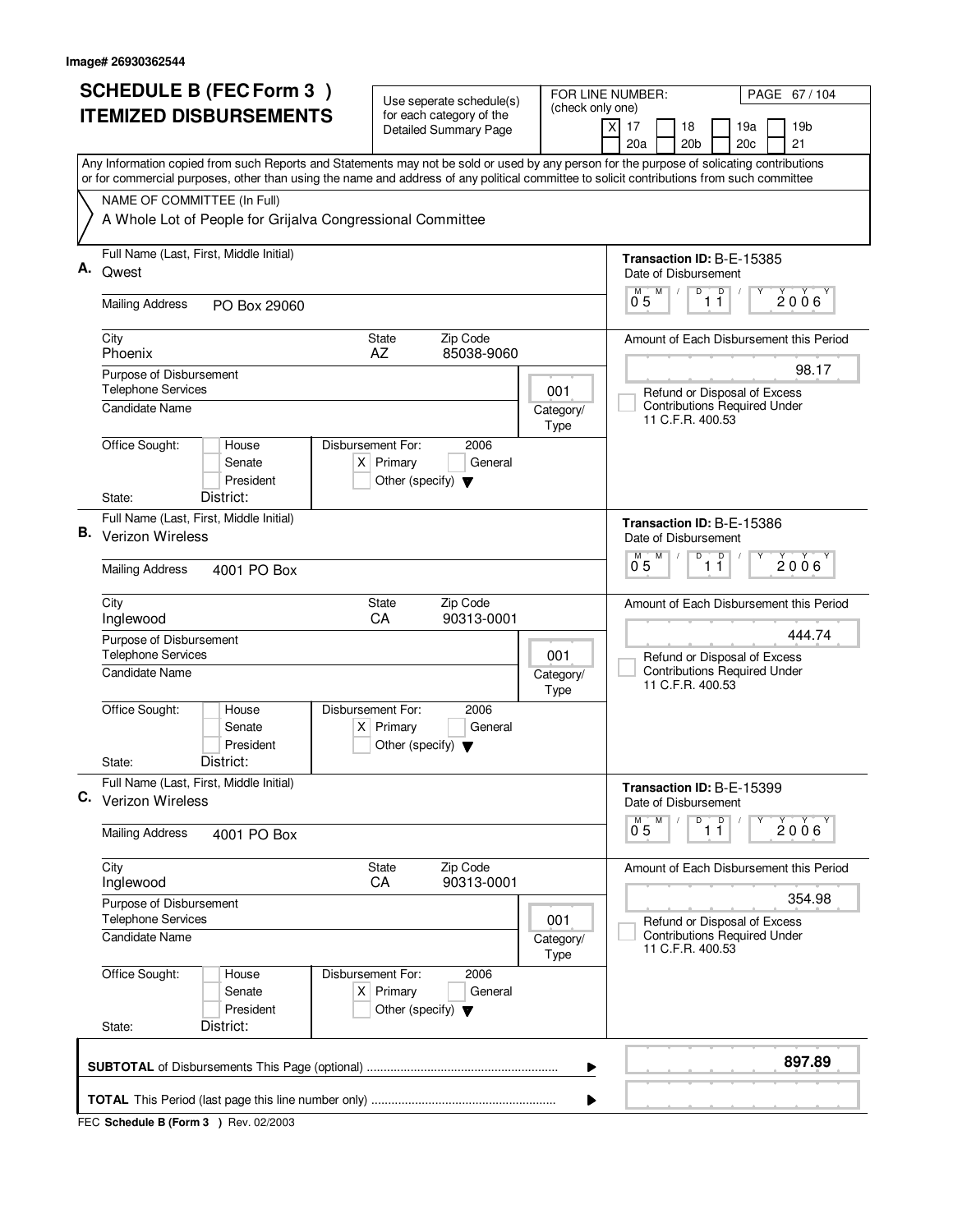|    | <b>SCHEDULE B (FEC Form 3)</b>                                                                                                                                                                                                                                                         | Use seperate schedule(s)                                               | FOR LINE NUMBER:<br>PAGE 68/104<br>(check only one)     |                                                         |  |  |  |  |  |  |
|----|----------------------------------------------------------------------------------------------------------------------------------------------------------------------------------------------------------------------------------------------------------------------------------------|------------------------------------------------------------------------|---------------------------------------------------------|---------------------------------------------------------|--|--|--|--|--|--|
|    | <b>ITEMIZED DISBURSEMENTS</b>                                                                                                                                                                                                                                                          | for each category of the<br>Detailed Summary Page                      |                                                         | 17<br>18<br>19a<br>19 <sub>b</sub><br>X                 |  |  |  |  |  |  |
|    |                                                                                                                                                                                                                                                                                        |                                                                        |                                                         | 20a<br>20 <sub>b</sub><br>20 <sub>c</sub><br>21         |  |  |  |  |  |  |
|    | Any Information copied from such Reports and Statements may not be sold or used by any person for the purpose of solicating contributions<br>or for commercial purposes, other than using the name and address of any political committee to solicit contributions from such committee |                                                                        |                                                         |                                                         |  |  |  |  |  |  |
|    | NAME OF COMMITTEE (In Full)                                                                                                                                                                                                                                                            |                                                                        |                                                         |                                                         |  |  |  |  |  |  |
|    | A Whole Lot of People for Grijalva Congressional Committee                                                                                                                                                                                                                             |                                                                        |                                                         |                                                         |  |  |  |  |  |  |
|    | Full Name (Last, First, Middle Initial)                                                                                                                                                                                                                                                |                                                                        |                                                         | <b>Transaction ID: B-E-15573</b>                        |  |  |  |  |  |  |
| Α. | <b>Occasions Caterers</b>                                                                                                                                                                                                                                                              |                                                                        |                                                         | Date of Disbursement<br>D<br>M<br>м                     |  |  |  |  |  |  |
|    | <b>Mailing Address</b><br>5458<br>3rd Street NE                                                                                                                                                                                                                                        | $\overline{1}$ $\overline{2}$<br>2006<br>0 <sub>5</sub>                |                                                         |                                                         |  |  |  |  |  |  |
|    | City<br><b>State</b><br>Washington<br>DC                                                                                                                                                                                                                                               |                                                                        | Amount of Each Disbursement this Period                 |                                                         |  |  |  |  |  |  |
|    | Purpose of Disbursement                                                                                                                                                                                                                                                                |                                                                        | 439.33                                                  |                                                         |  |  |  |  |  |  |
|    | Fundraising: Catering                                                                                                                                                                                                                                                                  |                                                                        | 003                                                     | Refund or Disposal of Excess                            |  |  |  |  |  |  |
|    | Candidate Name                                                                                                                                                                                                                                                                         |                                                                        | Category/<br>Type                                       | <b>Contributions Required Under</b><br>11 C.F.R. 400.53 |  |  |  |  |  |  |
|    | Office Sought:<br>Disbursement For:<br>House                                                                                                                                                                                                                                           | 2006                                                                   |                                                         |                                                         |  |  |  |  |  |  |
|    | Senate                                                                                                                                                                                                                                                                                 | $X$ Primary<br>General                                                 |                                                         |                                                         |  |  |  |  |  |  |
|    | President<br>District:<br>State:                                                                                                                                                                                                                                                       | Other (specify) $\blacktriangledown$                                   |                                                         |                                                         |  |  |  |  |  |  |
|    | Full Name (Last, First, Middle Initial)                                                                                                                                                                                                                                                |                                                                        |                                                         | Transaction ID: B-E-15715                               |  |  |  |  |  |  |
| В. | Ferrell Insurance Agency                                                                                                                                                                                                                                                               |                                                                        | Date of Disbursement<br>D<br>M                          |                                                         |  |  |  |  |  |  |
|    | <b>Mailing Address</b><br>1670 N Kolb Road<br>Suite 240                                                                                                                                                                                                                                |                                                                        |                                                         | $\overline{1\,5}$<br>2006<br>0.5                        |  |  |  |  |  |  |
|    | City<br>Tucson                                                                                                                                                                                                                                                                         | Zip Code<br><b>State</b><br>AZ<br>85715-4941                           |                                                         | Amount of Each Disbursement this Period                 |  |  |  |  |  |  |
|    | Purpose of Disbursement<br>Adminstrative/Salary/Overhead: Insurance                                                                                                                                                                                                                    | 001                                                                    | 954.60<br>Refund or Disposal of Excess                  |                                                         |  |  |  |  |  |  |
|    | <b>Candidate Name</b>                                                                                                                                                                                                                                                                  | Category/<br>Type                                                      | <b>Contributions Required Under</b><br>11 C.F.R. 400.53 |                                                         |  |  |  |  |  |  |
|    | Office Sought:<br>Disbursement For:<br>House<br>Senate                                                                                                                                                                                                                                 | 2006<br>$X$ Primary<br>General                                         |                                                         |                                                         |  |  |  |  |  |  |
|    | President                                                                                                                                                                                                                                                                              | Other (specify) $\blacktriangledown$                                   |                                                         |                                                         |  |  |  |  |  |  |
|    | District:<br>State:                                                                                                                                                                                                                                                                    |                                                                        |                                                         |                                                         |  |  |  |  |  |  |
| C. | Full Name (Last, First, Middle Initial)<br>Ms. Helene F. Cann                                                                                                                                                                                                                          |                                                                        |                                                         | Transaction ID: B-E-15682<br>Date of Disbursement       |  |  |  |  |  |  |
|    | <b>Mailing Address</b><br>6336 W Trails End Road                                                                                                                                                                                                                                       |                                                                        |                                                         | D<br>M<br>$\overline{15}$<br>2006'<br>0.5               |  |  |  |  |  |  |
|    | City<br>Tucson                                                                                                                                                                                                                                                                         | State<br>Zip Code<br>AZ<br>85745-9636                                  |                                                         | Amount of Each Disbursement this Period                 |  |  |  |  |  |  |
|    | Purpose of Disbursement<br>Adminstrative/Salary/Overhead: Salary                                                                                                                                                                                                                       |                                                                        | 001                                                     | 1754.18<br>Refund or Disposal of Excess                 |  |  |  |  |  |  |
|    | <b>Candidate Name</b>                                                                                                                                                                                                                                                                  |                                                                        | Category/<br>Type                                       | <b>Contributions Required Under</b><br>11 C.F.R. 400.53 |  |  |  |  |  |  |
|    | Office Sought:<br>Disbursement For:<br>House<br>Senate<br>President                                                                                                                                                                                                                    | 2006<br>$X$ Primary<br>General<br>Other (specify) $\blacktriangledown$ |                                                         |                                                         |  |  |  |  |  |  |
|    | District:<br>State:                                                                                                                                                                                                                                                                    |                                                                        |                                                         |                                                         |  |  |  |  |  |  |
|    | 3148.11<br>▶                                                                                                                                                                                                                                                                           |                                                                        |                                                         |                                                         |  |  |  |  |  |  |
|    |                                                                                                                                                                                                                                                                                        |                                                                        | ▶                                                       |                                                         |  |  |  |  |  |  |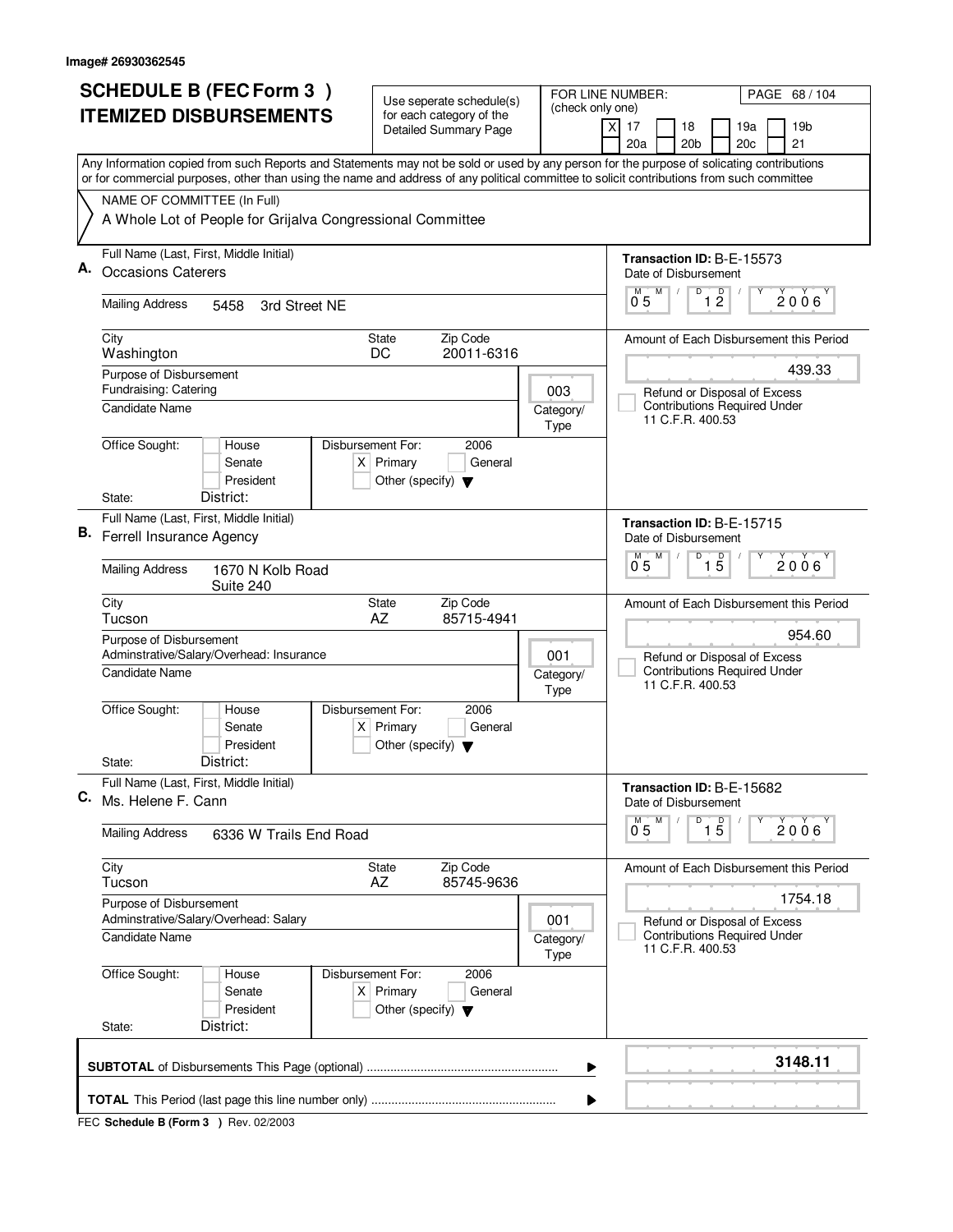| <b>SCHEDULE B (FEC Form 3)</b> |                                                                  | Use seperate schedule(s)                                                                                                                                                                                                                                                               | FOR LINE NUMBER:<br>(check only one) |                                                          |                        |  |                                 | PAGE 69 / 104                                  |                  |                                |                                                                     |  |                                         |  |  |  |
|--------------------------------|------------------------------------------------------------------|----------------------------------------------------------------------------------------------------------------------------------------------------------------------------------------------------------------------------------------------------------------------------------------|--------------------------------------|----------------------------------------------------------|------------------------|--|---------------------------------|------------------------------------------------|------------------|--------------------------------|---------------------------------------------------------------------|--|-----------------------------------------|--|--|--|
|                                | <b>ITEMIZED DISBURSEMENTS</b>                                    |                                                                                                                                                                                                                                                                                        |                                      | for each category of the<br><b>Detailed Summary Page</b> |                        |  | $\boldsymbol{\mathsf{X}}$<br>17 |                                                | 18               | 19a<br>19 <sub>b</sub>         |                                                                     |  |                                         |  |  |  |
|                                |                                                                  |                                                                                                                                                                                                                                                                                        |                                      |                                                          |                        |  |                                 | 20a                                            |                  | 20 <sub>b</sub>                | 20c                                                                 |  | 21                                      |  |  |  |
|                                |                                                                  | Any Information copied from such Reports and Statements may not be sold or used by any person for the purpose of solicating contributions<br>or for commercial purposes, other than using the name and address of any political committee to solicit contributions from such committee |                                      |                                                          |                        |  |                                 |                                                |                  |                                |                                                                     |  |                                         |  |  |  |
|                                | NAME OF COMMITTEE (In Full)                                      |                                                                                                                                                                                                                                                                                        |                                      |                                                          |                        |  |                                 |                                                |                  |                                |                                                                     |  |                                         |  |  |  |
|                                |                                                                  | A Whole Lot of People for Grijalva Congressional Committee                                                                                                                                                                                                                             |                                      |                                                          |                        |  |                                 |                                                |                  |                                |                                                                     |  |                                         |  |  |  |
| А.                             | Full Name (Last, First, Middle Initial)                          |                                                                                                                                                                                                                                                                                        |                                      |                                                          |                        |  |                                 |                                                |                  |                                | Transaction ID: B-E-15685                                           |  |                                         |  |  |  |
|                                | Michelle Crow                                                    |                                                                                                                                                                                                                                                                                        |                                      |                                                          |                        |  |                                 |                                                |                  | Date of Disbursement<br>D<br>M |                                                                     |  |                                         |  |  |  |
|                                | <b>Mailing Address</b>                                           | 2970 W Neosha Street                                                                                                                                                                                                                                                                   |                                      |                                                          |                        |  |                                 | $1\overline{5}$<br>2006<br>0 <sub>5</sub>      |                  |                                |                                                                     |  |                                         |  |  |  |
|                                | City<br>Tucson                                                   |                                                                                                                                                                                                                                                                                        |                                      | <b>State</b><br>AZ                                       | Zip Code<br>85745-9794 |  |                                 |                                                |                  |                                |                                                                     |  | Amount of Each Disbursement this Period |  |  |  |
|                                | Purpose of Disbursement                                          | Adminstrative/Salary/Overhead: Salary                                                                                                                                                                                                                                                  |                                      |                                                          |                        |  |                                 |                                                |                  |                                |                                                                     |  | 821.16                                  |  |  |  |
|                                | Candidate Name                                                   |                                                                                                                                                                                                                                                                                        |                                      |                                                          |                        |  | 001<br>Category/<br>Type        |                                                | 11 C.F.R. 400.53 |                                | Refund or Disposal of Excess<br><b>Contributions Required Under</b> |  |                                         |  |  |  |
|                                | Office Sought:                                                   | House<br>Senate<br>President                                                                                                                                                                                                                                                           | Disbursement For:                    | $X$ Primary<br>Other (specify) $\blacktriangledown$      | 2006<br>General        |  |                                 |                                                |                  |                                |                                                                     |  |                                         |  |  |  |
|                                | State:                                                           | District:                                                                                                                                                                                                                                                                              |                                      |                                                          |                        |  |                                 |                                                |                  |                                |                                                                     |  |                                         |  |  |  |
| В.                             | Full Name (Last, First, Middle Initial)<br>Ruben Guerrero Jr     |                                                                                                                                                                                                                                                                                        |                                      |                                                          |                        |  | Date of Disbursement            |                                                |                  | Transaction ID: B-E-15683      |                                                                     |  |                                         |  |  |  |
|                                | <b>Mailing Address</b><br>5305 S Newcastle Court                 |                                                                                                                                                                                                                                                                                        |                                      |                                                          |                        |  |                                 | D<br>$\overline{1\,5}$<br>M<br>M<br>2006<br>05 |                  |                                |                                                                     |  |                                         |  |  |  |
|                                | City<br>Tucson                                                   |                                                                                                                                                                                                                                                                                        |                                      | State<br>AZ                                              | Zip Code<br>85746-3987 |  |                                 |                                                |                  |                                |                                                                     |  | Amount of Each Disbursement this Period |  |  |  |
|                                | Purpose of Disbursement<br>Adminstrative/Salary/Overhead: Salary |                                                                                                                                                                                                                                                                                        |                                      |                                                          |                        |  | 001                             |                                                |                  |                                | Refund or Disposal of Excess                                        |  | 508.88                                  |  |  |  |
|                                | <b>Candidate Name</b>                                            |                                                                                                                                                                                                                                                                                        |                                      |                                                          |                        |  | Category/<br>Type               |                                                | 11 C.F.R. 400.53 |                                | <b>Contributions Required Under</b>                                 |  |                                         |  |  |  |
|                                | Office Sought:                                                   | House<br>Senate<br>President                                                                                                                                                                                                                                                           | Disbursement For:                    | $X$ Primary<br>Other (specify) $\blacktriangledown$      | 2006<br>General        |  |                                 |                                                |                  |                                |                                                                     |  |                                         |  |  |  |
|                                | State:                                                           | District:                                                                                                                                                                                                                                                                              |                                      |                                                          |                        |  |                                 |                                                |                  |                                |                                                                     |  |                                         |  |  |  |
| С.                             | Full Name (Last, First, Middle Initial)<br>Mr. Edwin Skidmore    |                                                                                                                                                                                                                                                                                        |                                      |                                                          |                        |  |                                 | Date of Disbursement                           |                  |                                | Transaction ID: B-E-15687                                           |  |                                         |  |  |  |
|                                | <b>Mailing Address</b>                                           | 3050 W San Juan Drive                                                                                                                                                                                                                                                                  |                                      |                                                          |                        |  |                                 | $\overline{0}^M$ 5                             | M                | D                              | $\overline{1\,5}$                                                   |  | 2006                                    |  |  |  |
|                                | City<br>Tucson                                                   |                                                                                                                                                                                                                                                                                        |                                      | State<br>AZ                                              | Zip Code<br>85713-1059 |  |                                 |                                                |                  |                                |                                                                     |  | Amount of Each Disbursement this Period |  |  |  |
|                                | Purpose of Disbursement                                          | Adminstrative/Salary/Overhead: Salary                                                                                                                                                                                                                                                  |                                      |                                                          |                        |  | 001                             |                                                |                  |                                | Refund or Disposal of Excess                                        |  | 923.50                                  |  |  |  |
|                                | Candidate Name                                                   |                                                                                                                                                                                                                                                                                        |                                      |                                                          |                        |  | Category/<br>Type               |                                                | 11 C.F.R. 400.53 |                                | <b>Contributions Required Under</b>                                 |  |                                         |  |  |  |
|                                | Office Sought:                                                   | House<br>Senate<br>President                                                                                                                                                                                                                                                           | Disbursement For:                    | $X$ Primary<br>Other (specify) $\blacktriangledown$      | 2006<br>General        |  |                                 |                                                |                  |                                |                                                                     |  |                                         |  |  |  |
|                                | State:                                                           | District:                                                                                                                                                                                                                                                                              |                                      |                                                          |                        |  |                                 |                                                |                  |                                |                                                                     |  |                                         |  |  |  |
|                                |                                                                  |                                                                                                                                                                                                                                                                                        |                                      |                                                          |                        |  | ▶                               |                                                |                  |                                |                                                                     |  | 2253.54                                 |  |  |  |
|                                |                                                                  |                                                                                                                                                                                                                                                                                        |                                      |                                                          |                        |  | ▶                               |                                                |                  |                                |                                                                     |  |                                         |  |  |  |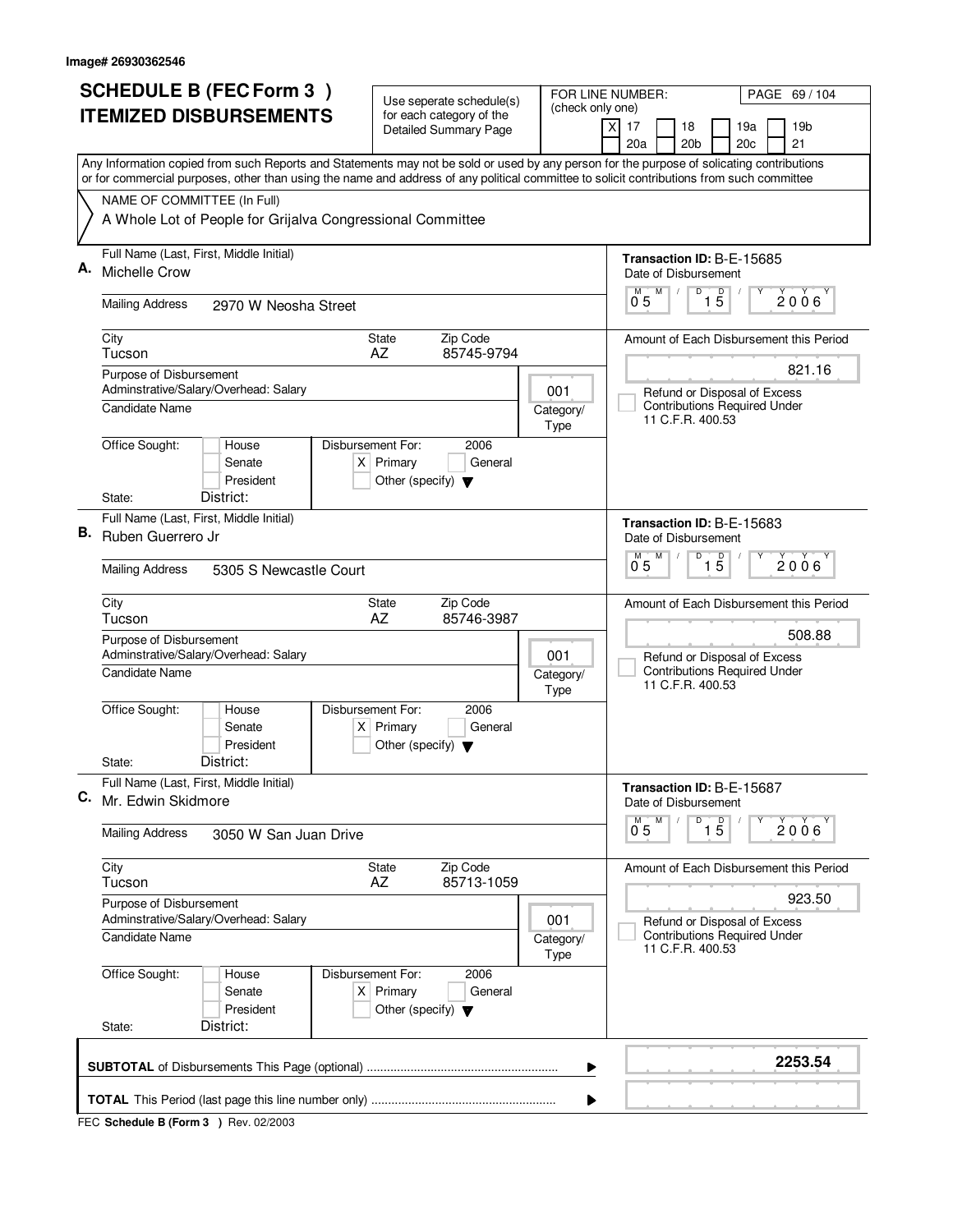|    | <b>SCHEDULE B (FEC Form 3)</b>                                                                                                                                                                                                                                                         | Use seperate schedule(s)                                               |                                                         | FOR LINE NUMBER:<br>PAGE 70 / 104                                                       |  |  |  |  |  |  |
|----|----------------------------------------------------------------------------------------------------------------------------------------------------------------------------------------------------------------------------------------------------------------------------------------|------------------------------------------------------------------------|---------------------------------------------------------|-----------------------------------------------------------------------------------------|--|--|--|--|--|--|
|    | <b>ITEMIZED DISBURSEMENTS</b>                                                                                                                                                                                                                                                          | for each category of the<br><b>Detailed Summary Page</b>               | (check only one)                                        | $\times$<br>17<br>18<br>19a<br>19b<br>20a<br>20 <sub>b</sub><br>20c<br>21               |  |  |  |  |  |  |
|    | Any Information copied from such Reports and Statements may not be sold or used by any person for the purpose of solicating contributions<br>or for commercial purposes, other than using the name and address of any political committee to solicit contributions from such committee |                                                                        |                                                         |                                                                                         |  |  |  |  |  |  |
|    | NAME OF COMMITTEE (In Full)                                                                                                                                                                                                                                                            |                                                                        |                                                         |                                                                                         |  |  |  |  |  |  |
|    | A Whole Lot of People for Grijalva Congressional Committee                                                                                                                                                                                                                             |                                                                        |                                                         |                                                                                         |  |  |  |  |  |  |
|    | Full Name (Last, First, Middle Initial)                                                                                                                                                                                                                                                |                                                                        | Transaction ID: B-E-15689                               |                                                                                         |  |  |  |  |  |  |
| А. | Mike Weigel                                                                                                                                                                                                                                                                            |                                                                        |                                                         | Date of Disbursement<br>D                                                               |  |  |  |  |  |  |
|    | <b>Mailing Address</b><br>5663 E 34th Street                                                                                                                                                                                                                                           |                                                                        |                                                         | $1\overline{5}$<br>M<br>$2006^\circ$<br>0 <sub>5</sub>                                  |  |  |  |  |  |  |
|    | City<br>Tucson                                                                                                                                                                                                                                                                         | Zip Code<br><b>State</b><br>85711-6610<br>AZ                           |                                                         | Amount of Each Disbursement this Period                                                 |  |  |  |  |  |  |
|    | Purpose of Disbursement                                                                                                                                                                                                                                                                |                                                                        |                                                         | 200.00                                                                                  |  |  |  |  |  |  |
|    | <b>Office Supplies</b>                                                                                                                                                                                                                                                                 |                                                                        | 001                                                     | Refund or Disposal of Excess                                                            |  |  |  |  |  |  |
|    | <b>Candidate Name</b>                                                                                                                                                                                                                                                                  |                                                                        | Category/<br>Type                                       | <b>Contributions Required Under</b><br>11 C.F.R. 400.53                                 |  |  |  |  |  |  |
|    | Office Sought:<br>Disbursement For:<br>House                                                                                                                                                                                                                                           | 2006                                                                   |                                                         |                                                                                         |  |  |  |  |  |  |
|    | Senate<br>President                                                                                                                                                                                                                                                                    | $X$ Primary<br>General<br>Other (specify) $\blacktriangledown$         |                                                         |                                                                                         |  |  |  |  |  |  |
|    | District:<br>State:                                                                                                                                                                                                                                                                    |                                                                        |                                                         |                                                                                         |  |  |  |  |  |  |
|    | Full Name (Last, First, Middle Initial)                                                                                                                                                                                                                                                |                                                                        | Transaction ID: B-E-15677                               |                                                                                         |  |  |  |  |  |  |
| В. | Verizon Wireless                                                                                                                                                                                                                                                                       | Date of Disbursement<br>D                                              |                                                         |                                                                                         |  |  |  |  |  |  |
|    | <b>Mailing Address</b><br>4001 PO Box                                                                                                                                                                                                                                                  |                                                                        |                                                         | M<br>$\overline{16}$<br>M<br>$2006^{\circ}$<br>0 <sub>5</sub>                           |  |  |  |  |  |  |
|    | City<br>Inglewood                                                                                                                                                                                                                                                                      | Zip Code<br><b>State</b><br>CA<br>90313-0001                           |                                                         | Amount of Each Disbursement this Period                                                 |  |  |  |  |  |  |
|    | Purpose of Disbursement<br><b>Telephone Services</b>                                                                                                                                                                                                                                   | 117.87<br>Refund or Disposal of Excess                                 |                                                         |                                                                                         |  |  |  |  |  |  |
|    | <b>Candidate Name</b>                                                                                                                                                                                                                                                                  | Category/<br>Type                                                      | <b>Contributions Required Under</b><br>11 C.F.R. 400.53 |                                                                                         |  |  |  |  |  |  |
|    | Office Sought:<br>Disbursement For:<br>House<br>Senate                                                                                                                                                                                                                                 | 2006<br>$X$ Primary<br>General                                         |                                                         |                                                                                         |  |  |  |  |  |  |
|    | President                                                                                                                                                                                                                                                                              | Other (specify) $\blacktriangledown$                                   |                                                         |                                                                                         |  |  |  |  |  |  |
|    | District:<br>State:                                                                                                                                                                                                                                                                    |                                                                        |                                                         |                                                                                         |  |  |  |  |  |  |
| C. | Full Name (Last, First, Middle Initial)<br>Mr. Edwin Skidmore                                                                                                                                                                                                                          |                                                                        |                                                         | Transaction ID: B-E-15576<br>Date of Disbursement                                       |  |  |  |  |  |  |
|    | <b>Mailing Address</b><br>3050 W San Juan Drive                                                                                                                                                                                                                                        |                                                                        |                                                         | D<br>16<br>M<br>$0^{M}$ 5<br>2006                                                       |  |  |  |  |  |  |
|    | City<br>Tucson                                                                                                                                                                                                                                                                         | State<br>Zip Code<br>AZ<br>85713-1059                                  |                                                         | Amount of Each Disbursement this Period                                                 |  |  |  |  |  |  |
|    | Purpose of Disbursement                                                                                                                                                                                                                                                                |                                                                        |                                                         | 79.62                                                                                   |  |  |  |  |  |  |
|    | Reimb.: Office Equipment<br><b>Candidate Name</b>                                                                                                                                                                                                                                      |                                                                        | 001<br>Category/<br>Type                                | Refund or Disposal of Excess<br><b>Contributions Required Under</b><br>11 C.F.R. 400.53 |  |  |  |  |  |  |
|    | Office Sought:<br>Disbursement For:<br>House<br>Senate<br>President                                                                                                                                                                                                                    | 2006<br>$X$ Primary<br>General<br>Other (specify) $\blacktriangledown$ |                                                         |                                                                                         |  |  |  |  |  |  |
|    | District:<br>State:                                                                                                                                                                                                                                                                    |                                                                        |                                                         |                                                                                         |  |  |  |  |  |  |
|    |                                                                                                                                                                                                                                                                                        |                                                                        | ▶                                                       | 397.49                                                                                  |  |  |  |  |  |  |
|    |                                                                                                                                                                                                                                                                                        |                                                                        | ▶                                                       |                                                                                         |  |  |  |  |  |  |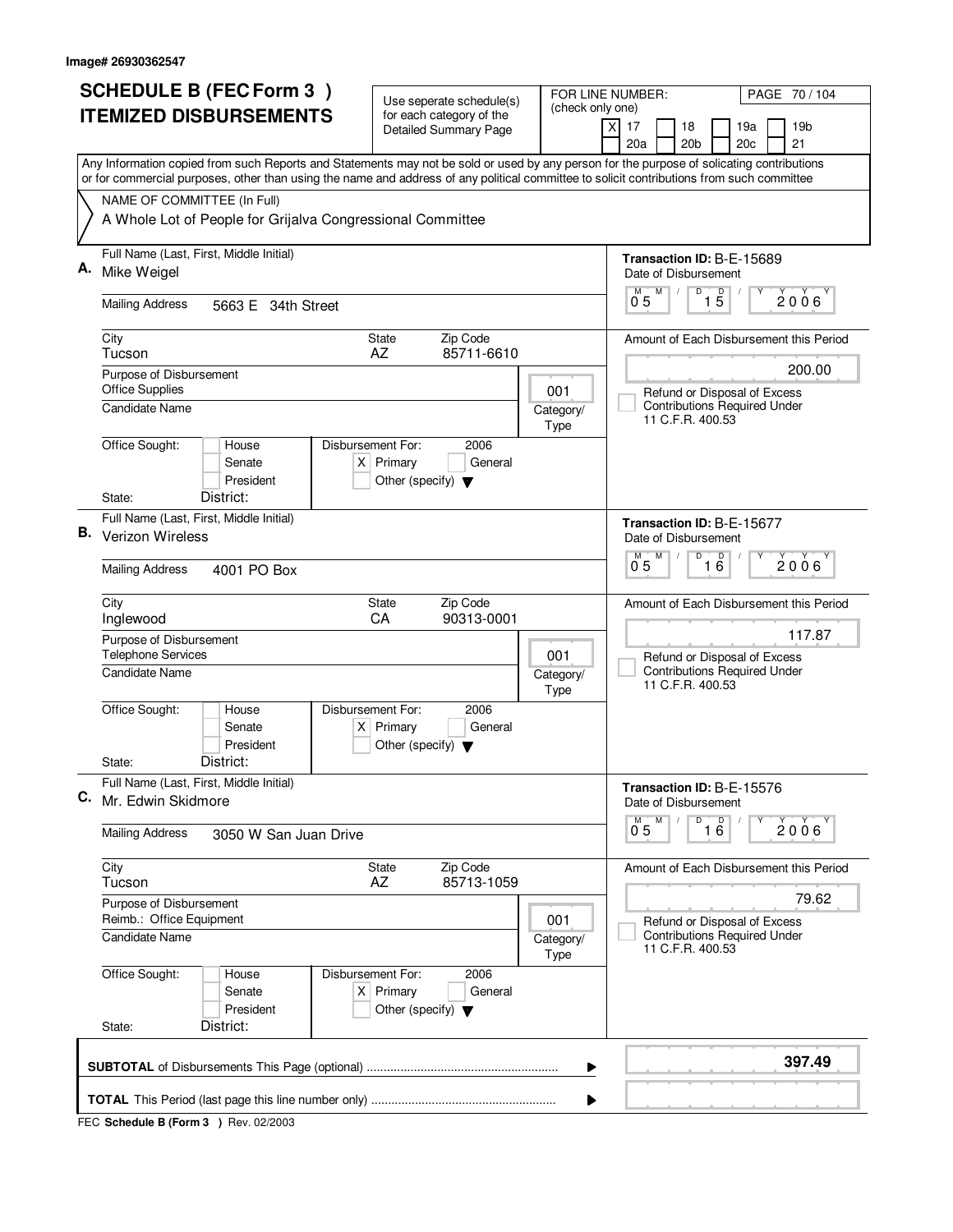|                                                                                                                                                                                                                                                                                        | <b>SCHEDULE B (FEC Form 3)</b>                                                | Use seperate schedule(s)                                                                         |                 |                           | FOR LINE NUMBER:                             | PAGE 71 / 104                                                                      |                 |  |  |
|----------------------------------------------------------------------------------------------------------------------------------------------------------------------------------------------------------------------------------------------------------------------------------------|-------------------------------------------------------------------------------|--------------------------------------------------------------------------------------------------|-----------------|---------------------------|----------------------------------------------|------------------------------------------------------------------------------------|-----------------|--|--|
| <b>ITEMIZED DISBURSEMENTS</b>                                                                                                                                                                                                                                                          |                                                                               | for each category of the<br><b>Detailed Summary Page</b>                                         |                 | (check only one)          | $\boldsymbol{\mathsf{X}}$<br>17<br>18<br>19a |                                                                                    | 19 <sub>b</sub> |  |  |
|                                                                                                                                                                                                                                                                                        |                                                                               |                                                                                                  |                 |                           | 20 <sub>b</sub><br>20a                       | 20c<br>21                                                                          |                 |  |  |
| Any Information copied from such Reports and Statements may not be sold or used by any person for the purpose of solicating contributions<br>or for commercial purposes, other than using the name and address of any political committee to solicit contributions from such committee |                                                                               |                                                                                                  |                 |                           |                                              |                                                                                    |                 |  |  |
| NAME OF COMMITTEE (In Full)                                                                                                                                                                                                                                                            |                                                                               |                                                                                                  |                 |                           |                                              |                                                                                    |                 |  |  |
|                                                                                                                                                                                                                                                                                        | A Whole Lot of People for Grijalva Congressional Committee                    |                                                                                                  |                 |                           |                                              |                                                                                    |                 |  |  |
|                                                                                                                                                                                                                                                                                        | Full Name (Last, First, Middle Initial)                                       |                                                                                                  |                 | Transaction ID: B-E-15302 |                                              |                                                                                    |                 |  |  |
|                                                                                                                                                                                                                                                                                        | The Home Depot                                                                |                                                                                                  |                 |                           | Date of Disbursement<br>D<br>M               |                                                                                    |                 |  |  |
|                                                                                                                                                                                                                                                                                        | <b>Mailing Address</b><br>3689 E Broadway Boulevard                           |                                                                                                  |                 |                           |                                              | $\overline{1}$ $\overline{7}$<br>2006<br>0 <sub>5</sub>                            |                 |  |  |
|                                                                                                                                                                                                                                                                                        | City<br>Zip Code<br><b>State</b><br>Tucson<br>AZ<br>85716-5400                |                                                                                                  |                 |                           |                                              | Amount of Each Disbursement this Period                                            |                 |  |  |
|                                                                                                                                                                                                                                                                                        | Purpose of Disbursement                                                       | 64.09                                                                                            |                 |                           |                                              |                                                                                    |                 |  |  |
|                                                                                                                                                                                                                                                                                        | <b>Office Supplies</b><br><b>Candidate Name</b>                               |                                                                                                  |                 | 001<br>Category/<br>Type  | 11 C.F.R. 400.53                             | Refund or Disposal of Excess<br><b>Contributions Required Under</b>                |                 |  |  |
|                                                                                                                                                                                                                                                                                        | Office Sought:<br>House                                                       | Disbursement For:<br>2006                                                                        |                 |                           |                                              |                                                                                    |                 |  |  |
|                                                                                                                                                                                                                                                                                        | Senate                                                                        | $X$ Primary<br>General                                                                           |                 |                           |                                              |                                                                                    |                 |  |  |
|                                                                                                                                                                                                                                                                                        | President<br>District:<br>State:                                              | Other (specify) $\blacktriangledown$                                                             |                 |                           |                                              |                                                                                    |                 |  |  |
|                                                                                                                                                                                                                                                                                        | Full Name (Last, First, Middle Initial)<br>Transaction ID: B-E-15303          |                                                                                                  |                 |                           |                                              |                                                                                    |                 |  |  |
| В.                                                                                                                                                                                                                                                                                     | The Home Depot                                                                |                                                                                                  |                 |                           |                                              | Date of Disbursement<br>D<br>$\overline{1}$ $\overline{7}$<br>м<br>M<br>2006<br>05 |                 |  |  |
|                                                                                                                                                                                                                                                                                        | <b>Mailing Address</b><br>3689 E Broadway Boulevard                           |                                                                                                  |                 |                           |                                              |                                                                                    |                 |  |  |
|                                                                                                                                                                                                                                                                                        | City<br>Tucson                                                                | Zip Code<br><b>State</b><br>AZ<br>85716-5400                                                     |                 |                           |                                              | Amount of Each Disbursement this Period                                            |                 |  |  |
|                                                                                                                                                                                                                                                                                        | Purpose of Disbursement                                                       | 13.86<br>Refund or Disposal of Excess<br><b>Contributions Required Under</b><br>11 C.F.R. 400.53 |                 |                           |                                              |                                                                                    |                 |  |  |
|                                                                                                                                                                                                                                                                                        | <b>Office Supplies</b><br><b>Candidate Name</b>                               |                                                                                                  |                 |                           |                                              |                                                                                    |                 |  |  |
|                                                                                                                                                                                                                                                                                        | Office Sought:<br>House                                                       | Disbursement For:<br>2006                                                                        |                 | Type                      |                                              |                                                                                    |                 |  |  |
|                                                                                                                                                                                                                                                                                        | Senate<br>President                                                           | $X$ Primary<br>General<br>Other (specify) $\blacktriangledown$                                   |                 |                           |                                              |                                                                                    |                 |  |  |
|                                                                                                                                                                                                                                                                                        | District:<br>State:                                                           |                                                                                                  |                 |                           |                                              |                                                                                    |                 |  |  |
| C.                                                                                                                                                                                                                                                                                     | Full Name (Last, First, Middle Initial)<br>Clean Sweeps Floor Care            | Transaction ID: B-E-15572<br>Date of Disbursement                                                |                 |                           |                                              |                                                                                    |                 |  |  |
|                                                                                                                                                                                                                                                                                        | <b>Mailing Address</b><br>11920 N Cassiopeia Drive                            | D<br>M<br>$\overline{0}^M$ 5                                                                     | $\overline{18}$ | 2006                      |                                              |                                                                                    |                 |  |  |
|                                                                                                                                                                                                                                                                                        | City<br>Oro Valley                                                            | Zip Code<br>State<br>AZ<br>85737-3465                                                            |                 |                           |                                              | Amount of Each Disbursement this Period                                            |                 |  |  |
|                                                                                                                                                                                                                                                                                        | Purpose of Disbursement                                                       | 1253.00                                                                                          |                 |                           |                                              |                                                                                    |                 |  |  |
|                                                                                                                                                                                                                                                                                        | <b>Cleaning Services</b><br>001<br><b>Candidate Name</b><br>Category/<br>Type |                                                                                                  |                 |                           | 11 C.F.R. 400.53                             | Refund or Disposal of Excess<br><b>Contributions Required Under</b>                |                 |  |  |
|                                                                                                                                                                                                                                                                                        | Office Sought:<br>House<br>Senate<br>President                                | Disbursement For:<br>2006<br>$X$ Primary<br>General<br>Other (specify) $\blacktriangledown$      |                 |                           |                                              |                                                                                    |                 |  |  |
|                                                                                                                                                                                                                                                                                        | District:<br>State:                                                           |                                                                                                  |                 |                           |                                              |                                                                                    |                 |  |  |
| 1330.95<br>▶                                                                                                                                                                                                                                                                           |                                                                               |                                                                                                  |                 |                           |                                              |                                                                                    |                 |  |  |
| ▶                                                                                                                                                                                                                                                                                      |                                                                               |                                                                                                  |                 |                           |                                              |                                                                                    |                 |  |  |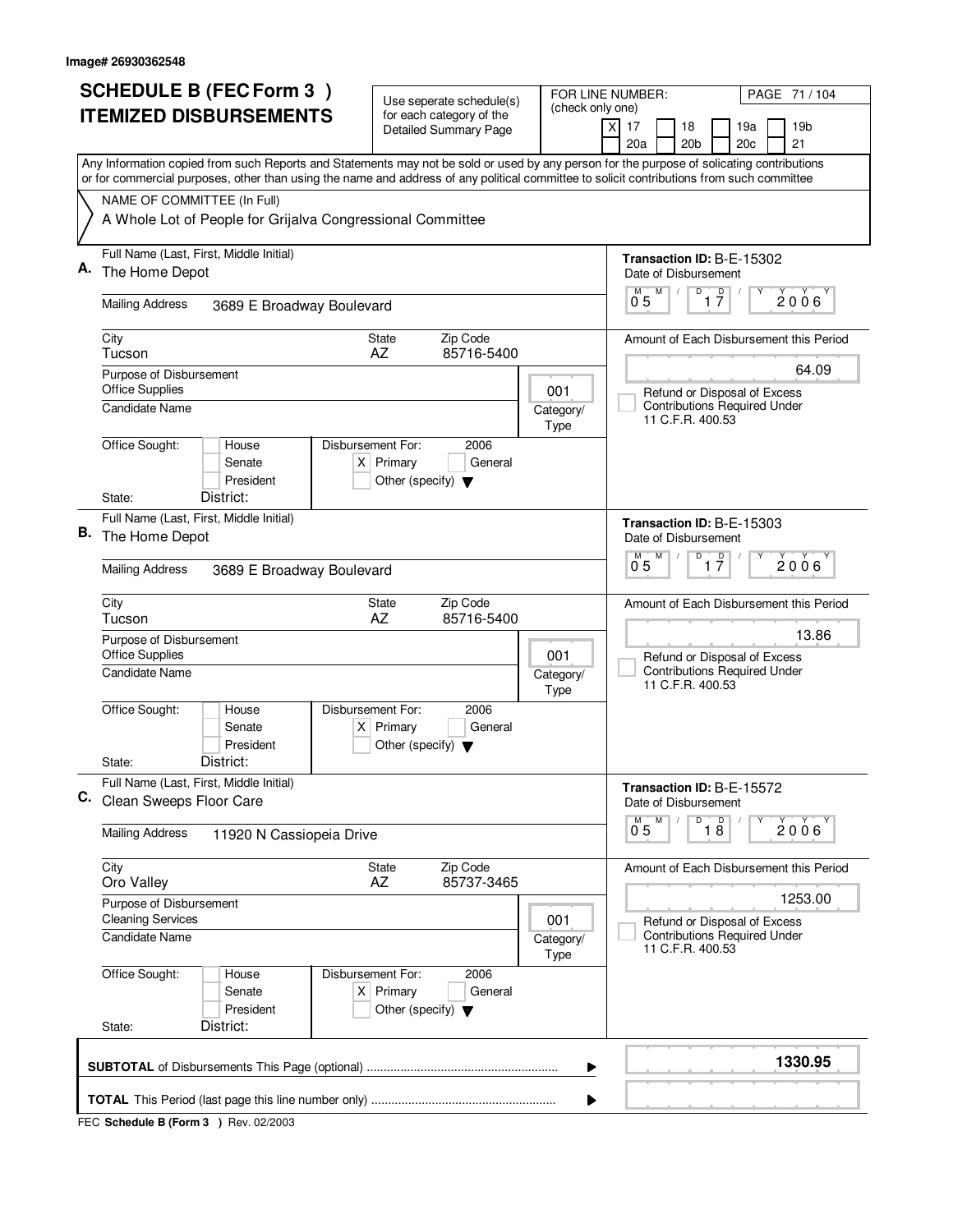|                                                                                                                                           | <b>SCHEDULE B (FEC Form 3)</b>                                                                                                            | Use seperate schedule(s)                                                      |                                                         | FOR LINE NUMBER:<br>PAGE 72 / 104                                                       |  |  |  |  |  |  |
|-------------------------------------------------------------------------------------------------------------------------------------------|-------------------------------------------------------------------------------------------------------------------------------------------|-------------------------------------------------------------------------------|---------------------------------------------------------|-----------------------------------------------------------------------------------------|--|--|--|--|--|--|
| <b>ITEMIZED DISBURSEMENTS</b>                                                                                                             |                                                                                                                                           | for each category of the<br><b>Detailed Summary Page</b>                      | (check only one)                                        | $\times$<br>17<br>18<br>19a<br>19b                                                      |  |  |  |  |  |  |
|                                                                                                                                           | Any Information copied from such Reports and Statements may not be sold or used by any person for the purpose of solicating contributions |                                                                               |                                                         | 20a<br>20 <sub>b</sub><br>20c<br>21                                                     |  |  |  |  |  |  |
| or for commercial purposes, other than using the name and address of any political committee to solicit contributions from such committee |                                                                                                                                           |                                                                               |                                                         |                                                                                         |  |  |  |  |  |  |
|                                                                                                                                           | NAME OF COMMITTEE (In Full)                                                                                                               |                                                                               |                                                         |                                                                                         |  |  |  |  |  |  |
|                                                                                                                                           | A Whole Lot of People for Grijalva Congressional Committee                                                                                |                                                                               |                                                         |                                                                                         |  |  |  |  |  |  |
| А.                                                                                                                                        | Full Name (Last, First, Middle Initial)                                                                                                   |                                                                               |                                                         | Transaction ID: B-E-15561                                                               |  |  |  |  |  |  |
|                                                                                                                                           | Office Max                                                                                                                                | Date of Disbursement<br>D<br>M                                                |                                                         |                                                                                         |  |  |  |  |  |  |
|                                                                                                                                           | <b>Mailing Address</b><br>860 E Broadway Boulevard                                                                                        | $\overline{18}$<br>$2006^\circ$<br>0 <sub>5</sub>                             |                                                         |                                                                                         |  |  |  |  |  |  |
|                                                                                                                                           | City<br><b>State</b><br>Tucson<br>AZ                                                                                                      | Amount of Each Disbursement this Period                                       |                                                         |                                                                                         |  |  |  |  |  |  |
|                                                                                                                                           | Purpose of Disbursement                                                                                                                   | 143.08<br>Refund or Disposal of Excess<br><b>Contributions Required Under</b> |                                                         |                                                                                         |  |  |  |  |  |  |
|                                                                                                                                           | <b>Office Supplies</b><br><b>Candidate Name</b>                                                                                           |                                                                               |                                                         |                                                                                         |  |  |  |  |  |  |
|                                                                                                                                           |                                                                                                                                           |                                                                               | Category/<br>Type                                       | 11 C.F.R. 400.53                                                                        |  |  |  |  |  |  |
|                                                                                                                                           | Office Sought:<br>Disbursement For:<br>House                                                                                              | 2006                                                                          |                                                         |                                                                                         |  |  |  |  |  |  |
|                                                                                                                                           | Senate                                                                                                                                    | $X$ Primary<br>General                                                        |                                                         |                                                                                         |  |  |  |  |  |  |
|                                                                                                                                           | President<br>District:<br>State:                                                                                                          | Other (specify) $\blacktriangledown$                                          |                                                         |                                                                                         |  |  |  |  |  |  |
|                                                                                                                                           | Full Name (Last, First, Middle Initial)                                                                                                   | Transaction ID: B-E-15304                                                     |                                                         |                                                                                         |  |  |  |  |  |  |
| В.                                                                                                                                        | The Home Depot                                                                                                                            | Date of Disbursement                                                          |                                                         |                                                                                         |  |  |  |  |  |  |
|                                                                                                                                           | <b>Mailing Address</b><br>3689 E Broadway Boulevard                                                                                       | M<br>D<br>D<br>M<br>$2006^{\circ}$<br>$1\overline{8}$<br>05                   |                                                         |                                                                                         |  |  |  |  |  |  |
|                                                                                                                                           | City<br>Tucson                                                                                                                            | Zip Code<br>State<br>AZ<br>85716-5400                                         |                                                         | Amount of Each Disbursement this Period                                                 |  |  |  |  |  |  |
|                                                                                                                                           | Purpose of Disbursement                                                                                                                   | 14.05                                                                         |                                                         |                                                                                         |  |  |  |  |  |  |
|                                                                                                                                           | <b>Office Supplies</b><br><b>Candidate Name</b>                                                                                           |                                                                               | 001<br>Category/                                        | Refund or Disposal of Excess<br><b>Contributions Required Under</b><br>11 C.F.R. 400.53 |  |  |  |  |  |  |
|                                                                                                                                           |                                                                                                                                           |                                                                               | Type                                                    |                                                                                         |  |  |  |  |  |  |
|                                                                                                                                           | Office Sought:<br>Disbursement For:<br>House<br>Senate                                                                                    | 2006<br>$X$ Primary<br>General                                                |                                                         |                                                                                         |  |  |  |  |  |  |
|                                                                                                                                           | President                                                                                                                                 | Other (specify) $\blacktriangledown$                                          |                                                         |                                                                                         |  |  |  |  |  |  |
|                                                                                                                                           | District:<br>State:                                                                                                                       |                                                                               |                                                         |                                                                                         |  |  |  |  |  |  |
| C.                                                                                                                                        | Full Name (Last, First, Middle Initial)<br><b>Tucson Electric Power</b>                                                                   | Transaction ID: B-E-15571<br>Date of Disbursement                             |                                                         |                                                                                         |  |  |  |  |  |  |
|                                                                                                                                           | <b>Mailing Address</b><br>PO Box 27327                                                                                                    | D<br>$\overline{18}$<br>M<br>$0^{M}$ 5<br>2006                                |                                                         |                                                                                         |  |  |  |  |  |  |
|                                                                                                                                           | City<br>Tucson                                                                                                                            | State<br>Zip Code<br>AZ<br>85726-7327                                         |                                                         | Amount of Each Disbursement this Period                                                 |  |  |  |  |  |  |
|                                                                                                                                           | Purpose of Disbursement<br>Adminstrative/Salary/Overhead: Utilities                                                                       | 14.27<br>Refund or Disposal of Excess                                         |                                                         |                                                                                         |  |  |  |  |  |  |
|                                                                                                                                           | <b>Candidate Name</b>                                                                                                                     | 001<br>Category/<br>Type                                                      | <b>Contributions Required Under</b><br>11 C.F.R. 400.53 |                                                                                         |  |  |  |  |  |  |
|                                                                                                                                           | Office Sought:<br>Disbursement For:<br>House<br>Senate<br>President                                                                       | 2006<br>$X$ Primary<br>General<br>Other (specify) $\blacktriangledown$        |                                                         |                                                                                         |  |  |  |  |  |  |
|                                                                                                                                           | District:<br>State:                                                                                                                       |                                                                               |                                                         |                                                                                         |  |  |  |  |  |  |
| 171.40<br>▶                                                                                                                               |                                                                                                                                           |                                                                               |                                                         |                                                                                         |  |  |  |  |  |  |
|                                                                                                                                           | ▶                                                                                                                                         |                                                                               |                                                         |                                                                                         |  |  |  |  |  |  |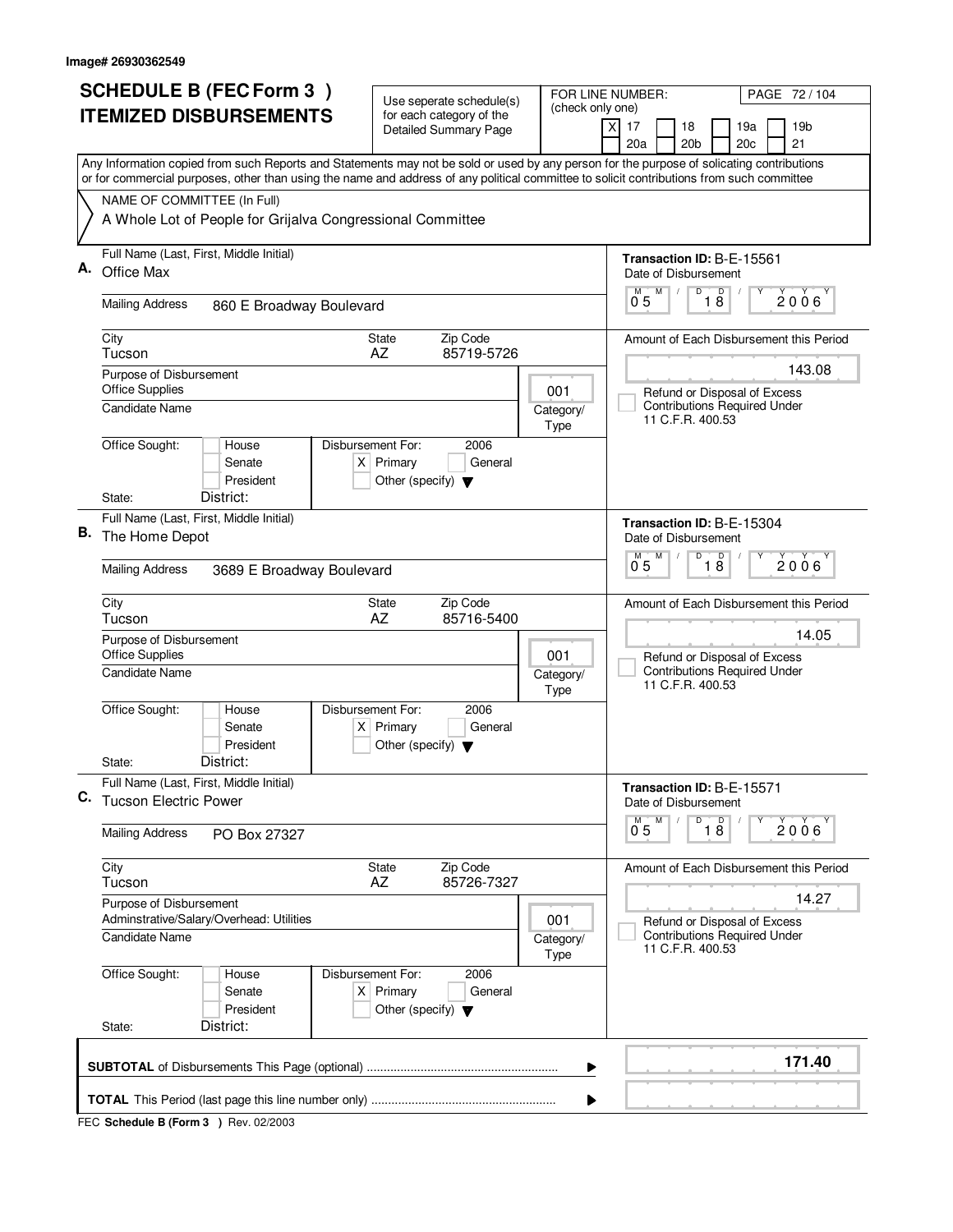| <b>SCHEDULE B (FEC Form 3)</b> |                                                                                                                                                                                                                                                                                        | Use seperate schedule(s)                                       |  |                                                   | FOR LINE NUMBER:                        | PAGE 73 / 104                                                       |                                         |  |
|--------------------------------|----------------------------------------------------------------------------------------------------------------------------------------------------------------------------------------------------------------------------------------------------------------------------------------|----------------------------------------------------------------|--|---------------------------------------------------|-----------------------------------------|---------------------------------------------------------------------|-----------------------------------------|--|
|                                | <b>ITEMIZED DISBURSEMENTS</b>                                                                                                                                                                                                                                                          | for each category of the<br><b>Detailed Summary Page</b>       |  | (check only one)                                  | $\boldsymbol{\mathsf{X}}$<br>17<br>18   | 19a                                                                 | 19 <sub>b</sub>                         |  |
|                                |                                                                                                                                                                                                                                                                                        |                                                                |  |                                                   | 20a                                     | 20 <sub>b</sub><br>20c                                              | 21                                      |  |
|                                | Any Information copied from such Reports and Statements may not be sold or used by any person for the purpose of solicating contributions<br>or for commercial purposes, other than using the name and address of any political committee to solicit contributions from such committee |                                                                |  |                                                   |                                         |                                                                     |                                         |  |
|                                | NAME OF COMMITTEE (In Full)                                                                                                                                                                                                                                                            |                                                                |  |                                                   |                                         |                                                                     |                                         |  |
|                                | A Whole Lot of People for Grijalva Congressional Committee                                                                                                                                                                                                                             |                                                                |  |                                                   |                                         |                                                                     |                                         |  |
| А.                             | Full Name (Last, First, Middle Initial)<br>Raul & Theresas Mexican                                                                                                                                                                                                                     |                                                                |  | Transaction ID: B-E-15301<br>Date of Disbursement |                                         |                                                                     |                                         |  |
|                                |                                                                                                                                                                                                                                                                                        |                                                                |  |                                                   | М<br>M                                  |                                                                     |                                         |  |
|                                | <b>Mailing Address</b><br>519 W Main Street                                                                                                                                                                                                                                            |                                                                |  |                                                   | 0 <sub>5</sub>                          | $\sqrt{\frac{D}{2}}$                                                | 2006                                    |  |
|                                | City<br>Avondale                                                                                                                                                                                                                                                                       | Zip Code<br><b>State</b><br>AZ<br>85323-2518                   |  |                                                   | Amount of Each Disbursement this Period |                                                                     |                                         |  |
|                                | Purpose of Disbursement<br>Adminstrative/Salary/Overhead: Meals                                                                                                                                                                                                                        |                                                                |  |                                                   |                                         |                                                                     | 104.43                                  |  |
|                                | Candidate Name                                                                                                                                                                                                                                                                         |                                                                |  | 001<br>Category/                                  |                                         | Refund or Disposal of Excess<br><b>Contributions Required Under</b> |                                         |  |
|                                |                                                                                                                                                                                                                                                                                        |                                                                |  | Type                                              |                                         | 11 C.F.R. 400.53                                                    |                                         |  |
|                                | Office Sought:<br>Disbursement For:<br>House<br>Senate                                                                                                                                                                                                                                 | 2006<br>$X$ Primary<br>General                                 |  |                                                   |                                         |                                                                     |                                         |  |
|                                | President                                                                                                                                                                                                                                                                              | Other (specify) $\blacktriangledown$                           |  |                                                   |                                         |                                                                     |                                         |  |
|                                | District:<br>State:                                                                                                                                                                                                                                                                    |                                                                |  |                                                   |                                         |                                                                     |                                         |  |
| В.                             | Full Name (Last, First, Middle Initial)<br>Rosano's Appliance, LLC                                                                                                                                                                                                                     |                                                                |  |                                                   | Date of Disbursement                    | Transaction ID: B-E-15299                                           |                                         |  |
|                                |                                                                                                                                                                                                                                                                                        |                                                                |  |                                                   | м<br>M                                  | $\overline{D}$<br>$2\frac{D}{2}$                                    | 2006                                    |  |
|                                | <b>Mailing Address</b><br>2918 E Grant Road                                                                                                                                                                                                                                            |                                                                |  |                                                   | 05                                      |                                                                     |                                         |  |
|                                | City<br>Tucson                                                                                                                                                                                                                                                                         | Zip Code<br>State<br>AZ<br>85716-2718                          |  |                                                   |                                         |                                                                     | Amount of Each Disbursement this Period |  |
|                                | Purpose of Disbursement<br>001                                                                                                                                                                                                                                                         |                                                                |  |                                                   | 483.12                                  |                                                                     |                                         |  |
|                                | Office Equipment<br>Candidate Name                                                                                                                                                                                                                                                     |                                                                |  |                                                   |                                         | Refund or Disposal of Excess<br><b>Contributions Required Under</b> |                                         |  |
|                                |                                                                                                                                                                                                                                                                                        | Category/<br>Type                                              |  |                                                   | 11 C.F.R. 400.53                        |                                                                     |                                         |  |
|                                | Office Sought:<br>Disbursement For:<br>House                                                                                                                                                                                                                                           | 2006                                                           |  |                                                   |                                         |                                                                     |                                         |  |
|                                | Senate<br>President                                                                                                                                                                                                                                                                    | $X$ Primary<br>General<br>Other (specify) $\blacktriangledown$ |  |                                                   |                                         |                                                                     |                                         |  |
|                                | District:<br>State:                                                                                                                                                                                                                                                                    |                                                                |  |                                                   |                                         |                                                                     |                                         |  |
| С.                             | Full Name (Last, First, Middle Initial)<br>Mr. Jesus L. Gomez                                                                                                                                                                                                                          |                                                                |  |                                                   | Date of Disbursement                    | Transaction ID: B-E-15300                                           |                                         |  |
|                                | <b>Mailing Address</b><br>5601 S Viviana Road                                                                                                                                                                                                                                          |                                                                |  |                                                   | M<br>$\overline{0}^M$ 5                 | $\overline{P}$ 2 $\overline{Q}$                                     | $2006^{\circ}$                          |  |
|                                | City                                                                                                                                                                                                                                                                                   | State<br>Zip Code                                              |  |                                                   |                                         |                                                                     | Amount of Each Disbursement this Period |  |
|                                | Tucson                                                                                                                                                                                                                                                                                 | AZ<br>85746-9675                                               |  |                                                   |                                         |                                                                     | 592.00                                  |  |
|                                | Purpose of Disbursement<br>Handyman Services                                                                                                                                                                                                                                           |                                                                |  | 001                                               |                                         | Refund or Disposal of Excess                                        |                                         |  |
|                                | Candidate Name                                                                                                                                                                                                                                                                         |                                                                |  | Category/<br>Type                                 |                                         | <b>Contributions Required Under</b><br>11 C.F.R. 400.53             |                                         |  |
|                                | Office Sought:<br>Disbursement For:<br>House                                                                                                                                                                                                                                           | 2006                                                           |  |                                                   |                                         |                                                                     |                                         |  |
|                                | Senate<br>President                                                                                                                                                                                                                                                                    | $X$ Primary<br>General<br>Other (specify) $\blacktriangledown$ |  |                                                   |                                         |                                                                     |                                         |  |
|                                | District:<br>State:                                                                                                                                                                                                                                                                    |                                                                |  |                                                   |                                         |                                                                     |                                         |  |
|                                | 1179.55<br>▶                                                                                                                                                                                                                                                                           |                                                                |  |                                                   |                                         |                                                                     |                                         |  |
|                                |                                                                                                                                                                                                                                                                                        |                                                                |  | ▶                                                 |                                         |                                                                     |                                         |  |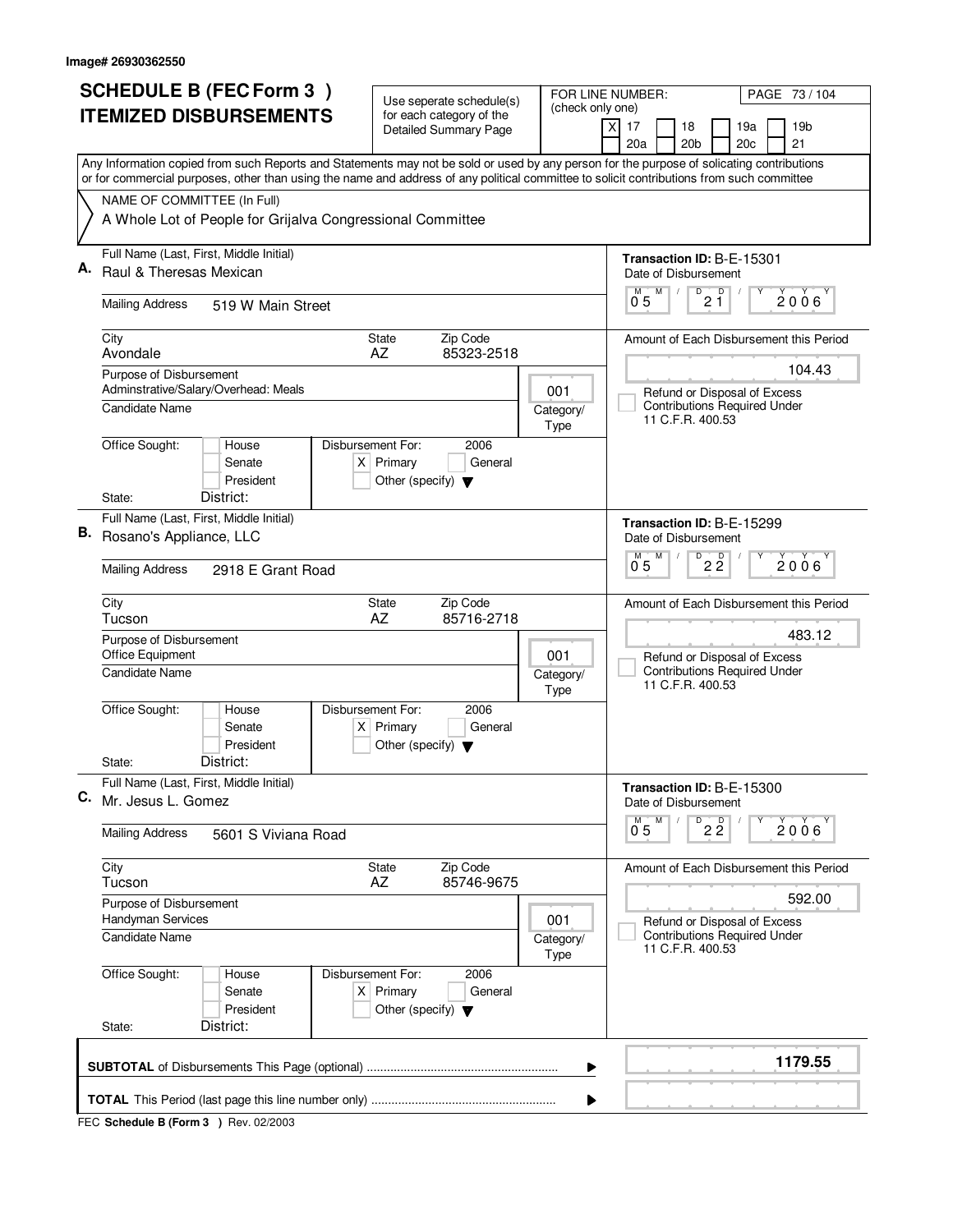| <b>SCHEDULE B (FEC Form 3)</b> |                                                                                                                                                                                                                                                                                        | Use seperate schedule(s)                                               | FOR LINE NUMBER:<br>PAGE 74 / 104 |                                                                                         |  |  |
|--------------------------------|----------------------------------------------------------------------------------------------------------------------------------------------------------------------------------------------------------------------------------------------------------------------------------------|------------------------------------------------------------------------|-----------------------------------|-----------------------------------------------------------------------------------------|--|--|
|                                | <b>ITEMIZED DISBURSEMENTS</b>                                                                                                                                                                                                                                                          | for each category of the<br><b>Detailed Summary Page</b>               | (check only one)                  | 17<br>18<br>19a<br>19 <sub>b</sub><br>X<br>20a<br>20 <sub>b</sub><br>20c<br>21          |  |  |
|                                | Any Information copied from such Reports and Statements may not be sold or used by any person for the purpose of solicating contributions<br>or for commercial purposes, other than using the name and address of any political committee to solicit contributions from such committee |                                                                        |                                   |                                                                                         |  |  |
|                                | NAME OF COMMITTEE (In Full)                                                                                                                                                                                                                                                            |                                                                        |                                   |                                                                                         |  |  |
|                                | A Whole Lot of People for Grijalva Congressional Committee                                                                                                                                                                                                                             |                                                                        |                                   |                                                                                         |  |  |
|                                | Full Name (Last, First, Middle Initial)<br>Mr. Glenn Miller                                                                                                                                                                                                                            |                                                                        |                                   | Transaction ID: B-E-15584<br>Date of Disbursement                                       |  |  |
|                                | <b>Mailing Address</b><br>5854 E<br>1st Street                                                                                                                                                                                                                                         |                                                                        |                                   | $\overline{P}$ 2 $\overline{2}$<br>M<br>$2006^\circ$<br>$0^{\degree}5$                  |  |  |
|                                | City<br>Tucson                                                                                                                                                                                                                                                                         | Zip Code<br><b>State</b><br>85711-1510<br>AZ                           |                                   | Amount of Each Disbursement this Period                                                 |  |  |
|                                | Purpose of Disbursement                                                                                                                                                                                                                                                                |                                                                        |                                   | 3000.00                                                                                 |  |  |
|                                | <b>Technical Consulting Services</b><br>Candidate Name                                                                                                                                                                                                                                 |                                                                        | 001<br>Category/<br>Type          | Refund or Disposal of Excess<br><b>Contributions Required Under</b><br>11 C.F.R. 400.53 |  |  |
|                                | Office Sought:<br>Disbursement For:<br>House<br>Senate<br>President<br>District:<br>State:                                                                                                                                                                                             | 2006<br>$X$ Primary<br>General<br>Other (specify) $\blacktriangledown$ |                                   |                                                                                         |  |  |
|                                | Full Name (Last, First, Middle Initial)                                                                                                                                                                                                                                                |                                                                        |                                   |                                                                                         |  |  |
| В.                             | Mei Hon                                                                                                                                                                                                                                                                                |                                                                        |                                   | Transaction ID: B-E-15296<br>Date of Disbursement<br>D<br>M                             |  |  |
|                                | <b>Mailing Address</b><br>1030 E Irvington Road                                                                                                                                                                                                                                        |                                                                        |                                   | $2\overline{3}$<br>$2006^{\circ}$<br>0 <sub>5</sub>                                     |  |  |
|                                | City<br>Tucson                                                                                                                                                                                                                                                                         | Zip Code<br><b>State</b><br>AZ<br>85714-3216                           |                                   | Amount of Each Disbursement this Period                                                 |  |  |
|                                | Purpose of Disbursement<br>Adminstrative/Salary/Overhead: Meals<br>001                                                                                                                                                                                                                 |                                                                        |                                   | 86.25                                                                                   |  |  |
|                                | Candidate Name                                                                                                                                                                                                                                                                         |                                                                        | Category/<br>Type                 | Refund or Disposal of Excess<br><b>Contributions Required Under</b><br>11 C.F.R. 400.53 |  |  |
|                                | Office Sought:<br>Disbursement For:<br>House<br>Senate<br>President                                                                                                                                                                                                                    | 2006<br>$X$ Primary<br>General<br>Other (specify) $\blacktriangledown$ |                                   |                                                                                         |  |  |
|                                | District:<br>State:                                                                                                                                                                                                                                                                    |                                                                        |                                   |                                                                                         |  |  |
|                                | Full Name (Last, First, Middle Initial)<br>C. Mike Weigel                                                                                                                                                                                                                              |                                                                        |                                   | Transaction ID: B-E-15298<br>Date of Disbursement                                       |  |  |
|                                | <b>Mailing Address</b><br>5663 E 34th Street                                                                                                                                                                                                                                           |                                                                        |                                   | $D^D$ 2 $3$<br>M<br>2006<br>0 <sub>5</sub>                                              |  |  |
|                                | City<br>Tucson                                                                                                                                                                                                                                                                         | Zip Code<br>State<br>AZ<br>85711-6610                                  |                                   | Amount of Each Disbursement this Period                                                 |  |  |
|                                | Purpose of Disbursement<br><b>Office Painting Services</b>                                                                                                                                                                                                                             |                                                                        | 001                               | 842.55<br>Refund or Disposal of Excess                                                  |  |  |
|                                | <b>Candidate Name</b>                                                                                                                                                                                                                                                                  |                                                                        | Category/<br>Type                 | <b>Contributions Required Under</b><br>11 C.F.R. 400.53                                 |  |  |
|                                | Office Sought:<br>House<br>Disbursement For:<br>Senate<br>President<br>District:<br>State:                                                                                                                                                                                             | 2006<br>$X$ Primary<br>General<br>Other (specify) $\blacktriangledown$ |                                   |                                                                                         |  |  |
|                                |                                                                                                                                                                                                                                                                                        |                                                                        |                                   |                                                                                         |  |  |
|                                |                                                                                                                                                                                                                                                                                        |                                                                        | ▶                                 | 3928.80                                                                                 |  |  |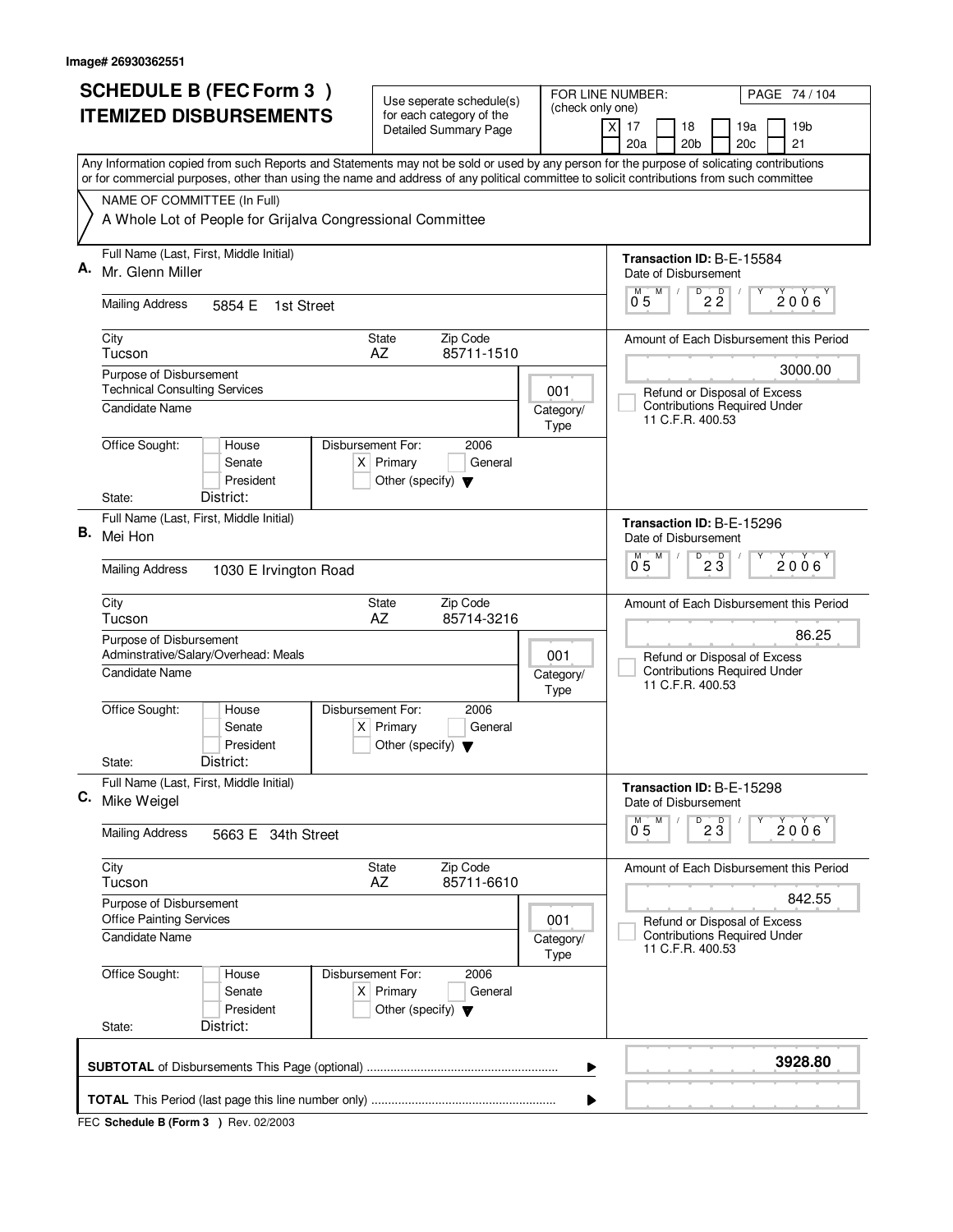|    | <b>SCHEDULE B (FEC Form 3)</b>                                                                                                                                                                                                                                                         | Use seperate schedule(s)                                                                    |                                                         | PAGE 75 / 104<br>FOR LINE NUMBER:                                                   |  |  |  |  |
|----|----------------------------------------------------------------------------------------------------------------------------------------------------------------------------------------------------------------------------------------------------------------------------------------|---------------------------------------------------------------------------------------------|---------------------------------------------------------|-------------------------------------------------------------------------------------|--|--|--|--|
|    | <b>ITEMIZED DISBURSEMENTS</b>                                                                                                                                                                                                                                                          | for each category of the<br><b>Detailed Summary Page</b>                                    |                                                         | (check only one)<br>$\boldsymbol{\mathsf{X}}$<br>17<br>18<br>19a<br>19 <sub>b</sub> |  |  |  |  |
|    |                                                                                                                                                                                                                                                                                        |                                                                                             |                                                         | 20 <sub>b</sub><br>20c<br>21<br>20a                                                 |  |  |  |  |
|    | Any Information copied from such Reports and Statements may not be sold or used by any person for the purpose of solicating contributions<br>or for commercial purposes, other than using the name and address of any political committee to solicit contributions from such committee |                                                                                             |                                                         |                                                                                     |  |  |  |  |
|    | NAME OF COMMITTEE (In Full)                                                                                                                                                                                                                                                            |                                                                                             |                                                         |                                                                                     |  |  |  |  |
|    | A Whole Lot of People for Grijalva Congressional Committee                                                                                                                                                                                                                             |                                                                                             |                                                         |                                                                                     |  |  |  |  |
| А. | Full Name (Last, First, Middle Initial)                                                                                                                                                                                                                                                |                                                                                             |                                                         | Transaction ID: B-E-15295                                                           |  |  |  |  |
|    | Office Max                                                                                                                                                                                                                                                                             |                                                                                             |                                                         | Date of Disbursement<br>D<br>М<br>M                                                 |  |  |  |  |
|    | <b>Mailing Address</b><br>860 E Broadway Boulevard                                                                                                                                                                                                                                     |                                                                                             |                                                         | $2\frac{D}{4}$<br>2006<br>0 <sub>5</sub>                                            |  |  |  |  |
|    | City<br>Tucson                                                                                                                                                                                                                                                                         | Zip Code<br><b>State</b><br>AZ<br>85719-5726                                                |                                                         | Amount of Each Disbursement this Period                                             |  |  |  |  |
|    | Purpose of Disbursement                                                                                                                                                                                                                                                                |                                                                                             |                                                         | 350.56                                                                              |  |  |  |  |
|    | <b>Office Supplies</b><br>Candidate Name                                                                                                                                                                                                                                               |                                                                                             | 001<br>Category/                                        | Refund or Disposal of Excess<br><b>Contributions Required Under</b>                 |  |  |  |  |
|    |                                                                                                                                                                                                                                                                                        |                                                                                             | Type                                                    | 11 C.F.R. 400.53                                                                    |  |  |  |  |
|    | Office Sought:<br>House<br>Senate                                                                                                                                                                                                                                                      | Disbursement For:<br>2006<br>$X$ Primary<br>General                                         |                                                         |                                                                                     |  |  |  |  |
|    | President                                                                                                                                                                                                                                                                              | Other (specify) $\blacktriangledown$                                                        |                                                         |                                                                                     |  |  |  |  |
|    | District:<br>State:                                                                                                                                                                                                                                                                    |                                                                                             |                                                         |                                                                                     |  |  |  |  |
| В. | Full Name (Last, First, Middle Initial)<br><b>United States Postal Service</b>                                                                                                                                                                                                         |                                                                                             | Transaction ID: B-E-15294<br>Date of Disbursement       |                                                                                     |  |  |  |  |
|    |                                                                                                                                                                                                                                                                                        |                                                                                             |                                                         | $\overline{D}$<br>D<br>м<br>M<br>2006                                               |  |  |  |  |
|    | <b>Mailing Address</b><br>825 E University Boulevard                                                                                                                                                                                                                                   |                                                                                             |                                                         | 05<br>24                                                                            |  |  |  |  |
|    | City<br>Tucson                                                                                                                                                                                                                                                                         | Zip Code<br>State<br>AZ<br>85719-5051                                                       |                                                         | Amount of Each Disbursement this Period                                             |  |  |  |  |
|    | Purpose of Disbursement<br>Adminstrative/Salary/Overhead: Postage                                                                                                                                                                                                                      | 2500.00<br>Refund or Disposal of Excess                                                     |                                                         |                                                                                     |  |  |  |  |
|    | <b>Candidate Name</b>                                                                                                                                                                                                                                                                  | 001<br>Category/<br>Type                                                                    | <b>Contributions Required Under</b><br>11 C.F.R. 400.53 |                                                                                     |  |  |  |  |
|    | Office Sought:<br>House<br>Senate<br>President                                                                                                                                                                                                                                         | Disbursement For:<br>2006<br>$X$ Primary<br>General<br>Other (specify) $\blacktriangledown$ |                                                         |                                                                                     |  |  |  |  |
|    | District:<br>State:                                                                                                                                                                                                                                                                    |                                                                                             |                                                         |                                                                                     |  |  |  |  |
| С. | Full Name (Last, First, Middle Initial)<br>Ms. Helene F. Cann                                                                                                                                                                                                                          |                                                                                             |                                                         | Transaction ID: B-E-15691<br>Date of Disbursement                                   |  |  |  |  |
|    | <b>Mailing Address</b><br>6336 W Trails End Road                                                                                                                                                                                                                                       |                                                                                             |                                                         | $D$ <sub>2</sub> $\frac{D}{4}$<br>M<br>$\overline{0}^M$ 5<br>2006                   |  |  |  |  |
|    | City<br>Tucson                                                                                                                                                                                                                                                                         | State<br>Zip Code<br>AZ<br>85745-9636                                                       |                                                         | Amount of Each Disbursement this Period                                             |  |  |  |  |
|    | Purpose of Disbursement<br>Petty Cash                                                                                                                                                                                                                                                  |                                                                                             | 001                                                     | 100.00<br>Refund or Disposal of Excess                                              |  |  |  |  |
|    | <b>Candidate Name</b>                                                                                                                                                                                                                                                                  |                                                                                             | Category/<br>Type                                       | <b>Contributions Required Under</b><br>11 C.F.R. 400.53                             |  |  |  |  |
|    | Office Sought:<br>House<br>Senate<br>President                                                                                                                                                                                                                                         | Disbursement For:<br>2006<br>$X$ Primary<br>General<br>Other (specify) $\blacktriangledown$ |                                                         |                                                                                     |  |  |  |  |
|    | District:<br>State:                                                                                                                                                                                                                                                                    |                                                                                             |                                                         |                                                                                     |  |  |  |  |
|    |                                                                                                                                                                                                                                                                                        |                                                                                             |                                                         | 2950.56<br>▶                                                                        |  |  |  |  |
|    |                                                                                                                                                                                                                                                                                        |                                                                                             |                                                         | ▶                                                                                   |  |  |  |  |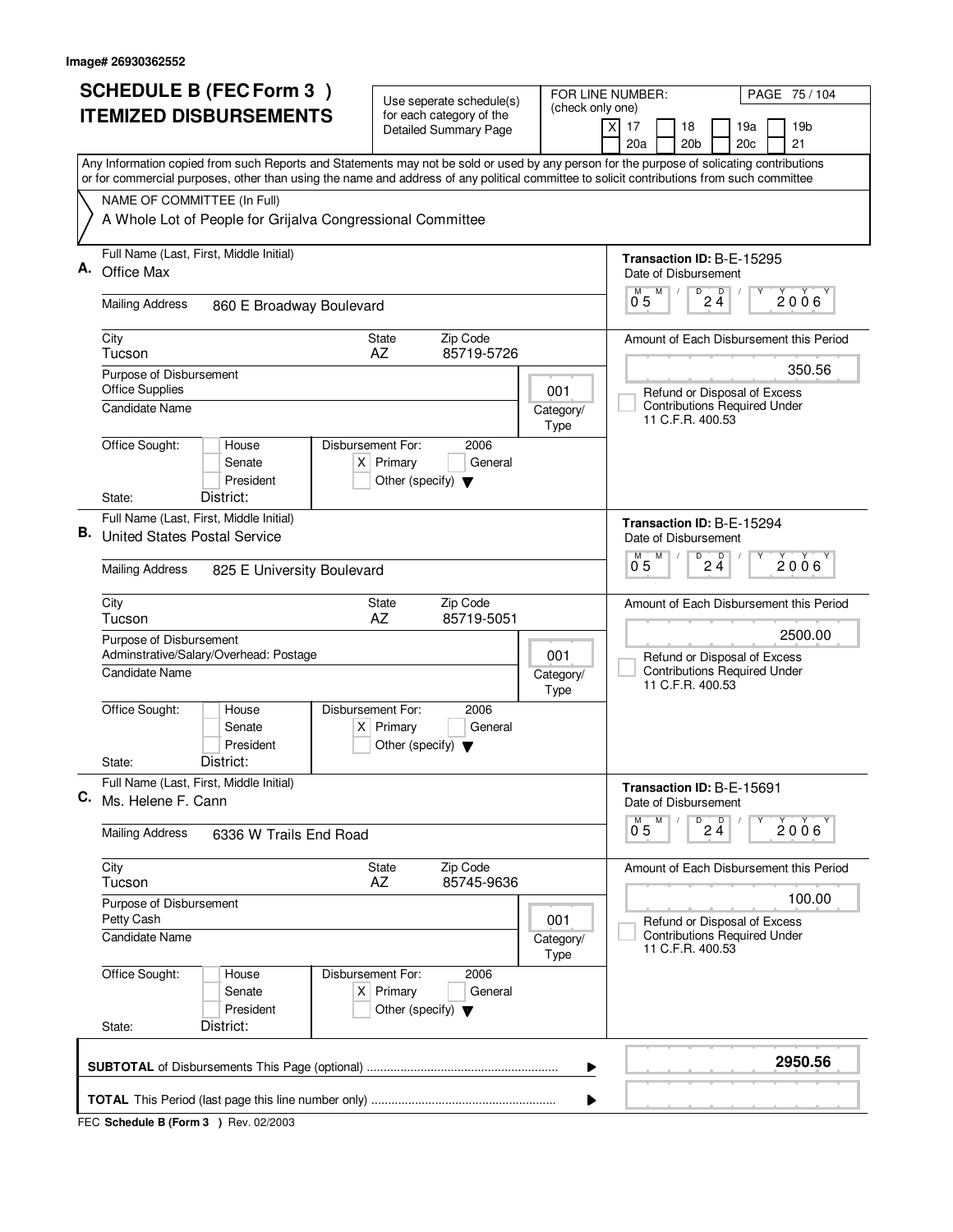| <b>SCHEDULE B (FEC Form 3)</b><br>FOR LINE NUMBER:<br>Use seperate schedule(s) |                                                                                                                                                                                                                                                                                        | PAGE 76 / 104                                                          |                                                         |                                                                           |  |  |  |  |
|--------------------------------------------------------------------------------|----------------------------------------------------------------------------------------------------------------------------------------------------------------------------------------------------------------------------------------------------------------------------------------|------------------------------------------------------------------------|---------------------------------------------------------|---------------------------------------------------------------------------|--|--|--|--|
|                                                                                | <b>ITEMIZED DISBURSEMENTS</b>                                                                                                                                                                                                                                                          | for each category of the<br><b>Detailed Summary Page</b>               | (check only one)                                        | $\times$<br>17<br>18<br>19a<br>19b<br>20 <sub>b</sub><br>20c<br>21<br>20a |  |  |  |  |
|                                                                                | Any Information copied from such Reports and Statements may not be sold or used by any person for the purpose of solicating contributions<br>or for commercial purposes, other than using the name and address of any political committee to solicit contributions from such committee |                                                                        |                                                         |                                                                           |  |  |  |  |
|                                                                                | NAME OF COMMITTEE (In Full)                                                                                                                                                                                                                                                            |                                                                        |                                                         |                                                                           |  |  |  |  |
|                                                                                | A Whole Lot of People for Grijalva Congressional Committee                                                                                                                                                                                                                             |                                                                        |                                                         |                                                                           |  |  |  |  |
| А.                                                                             | Full Name (Last, First, Middle Initial)<br>Michelle Crow                                                                                                                                                                                                                               |                                                                        |                                                         | Transaction ID: B-E-15692<br>Date of Disbursement                         |  |  |  |  |
|                                                                                | <b>Mailing Address</b><br>2970 W Neosha Street                                                                                                                                                                                                                                         |                                                                        |                                                         | M<br>D<br>$2\frac{D}{4}$<br>$2006^\circ$<br>0 <sub>5</sub>                |  |  |  |  |
|                                                                                | City<br>Tucson                                                                                                                                                                                                                                                                         | Zip Code<br><b>State</b><br>85745-9794<br>AZ                           |                                                         | Amount of Each Disbursement this Period                                   |  |  |  |  |
|                                                                                | Purpose of Disbursement<br>Petty Cash                                                                                                                                                                                                                                                  |                                                                        | 001                                                     | 100.00<br>Refund or Disposal of Excess                                    |  |  |  |  |
|                                                                                | Candidate Name                                                                                                                                                                                                                                                                         |                                                                        | Category/<br>Type                                       | <b>Contributions Required Under</b><br>11 C.F.R. 400.53                   |  |  |  |  |
|                                                                                | Office Sought:<br>Disbursement For:<br>House<br>Senate<br>President<br>District:<br>State:                                                                                                                                                                                             | 2006<br>$X$ Primary<br>General<br>Other (specify) $\blacktriangledown$ |                                                         |                                                                           |  |  |  |  |
|                                                                                | Full Name (Last, First, Middle Initial)                                                                                                                                                                                                                                                |                                                                        |                                                         |                                                                           |  |  |  |  |
| В.                                                                             | Complete Campaigns.com                                                                                                                                                                                                                                                                 |                                                                        |                                                         | Transaction ID: B-E-15761<br>Date of Disbursement                         |  |  |  |  |
|                                                                                | <b>Mailing Address</b><br>610 Gateway Center Way<br>Suite K                                                                                                                                                                                                                            |                                                                        |                                                         | M<br>D<br>$2\overline{5}$<br>M<br>2006<br>0 <sub>5</sub>                  |  |  |  |  |
|                                                                                | City<br>San Diego                                                                                                                                                                                                                                                                      | Zip Code<br>State<br>CA<br>92102-4548                                  |                                                         | Amount of Each Disbursement this Period                                   |  |  |  |  |
|                                                                                | Purpose of Disbursement<br><b>Merchant Fees</b>                                                                                                                                                                                                                                        | 160.13<br>Refund or Disposal of Excess                                 |                                                         |                                                                           |  |  |  |  |
|                                                                                | Candidate Name                                                                                                                                                                                                                                                                         | Category/<br>Type                                                      | <b>Contributions Required Under</b><br>11 C.F.R. 400.53 |                                                                           |  |  |  |  |
|                                                                                | Office Sought:<br>Disbursement For:<br>House<br>Senate<br>President                                                                                                                                                                                                                    | 2006<br>$X$ Primary<br>General<br>Other (specify) $\blacktriangledown$ |                                                         |                                                                           |  |  |  |  |
|                                                                                | District:<br>State:                                                                                                                                                                                                                                                                    |                                                                        |                                                         |                                                                           |  |  |  |  |
| С.                                                                             | Full Name (Last, First, Middle Initial)<br>Ruben Guerrero Jr                                                                                                                                                                                                                           |                                                                        |                                                         | Transaction ID: B-E-15291<br>Date of Disbursement                         |  |  |  |  |
|                                                                                | <b>Mailing Address</b><br>5305 S Newcastle Court                                                                                                                                                                                                                                       |                                                                        |                                                         | $^{D}$ 2 $B$<br>M<br>$0^{M}$ 5<br>2006'                                   |  |  |  |  |
|                                                                                | City<br>Tucson                                                                                                                                                                                                                                                                         | State<br>Zip Code<br>AZ<br>85746-3987                                  |                                                         | Amount of Each Disbursement this Period                                   |  |  |  |  |
|                                                                                | Purpose of Disbursement<br>Reimb.: Postage                                                                                                                                                                                                                                             |                                                                        | 001                                                     | 50.00<br>Refund or Disposal of Excess                                     |  |  |  |  |
|                                                                                | Candidate Name                                                                                                                                                                                                                                                                         |                                                                        | Category/<br>Type                                       | <b>Contributions Required Under</b><br>11 C.F.R. 400.53                   |  |  |  |  |
|                                                                                | Office Sought:<br>Disbursement For:<br>House<br>Senate<br>President<br>District:<br>State:                                                                                                                                                                                             | 2006<br>$X$ Primary<br>General<br>Other (specify) $\blacktriangledown$ |                                                         |                                                                           |  |  |  |  |
|                                                                                |                                                                                                                                                                                                                                                                                        |                                                                        |                                                         |                                                                           |  |  |  |  |
|                                                                                | 310.13<br>▶                                                                                                                                                                                                                                                                            |                                                                        |                                                         |                                                                           |  |  |  |  |
|                                                                                |                                                                                                                                                                                                                                                                                        |                                                                        | ▶                                                       |                                                                           |  |  |  |  |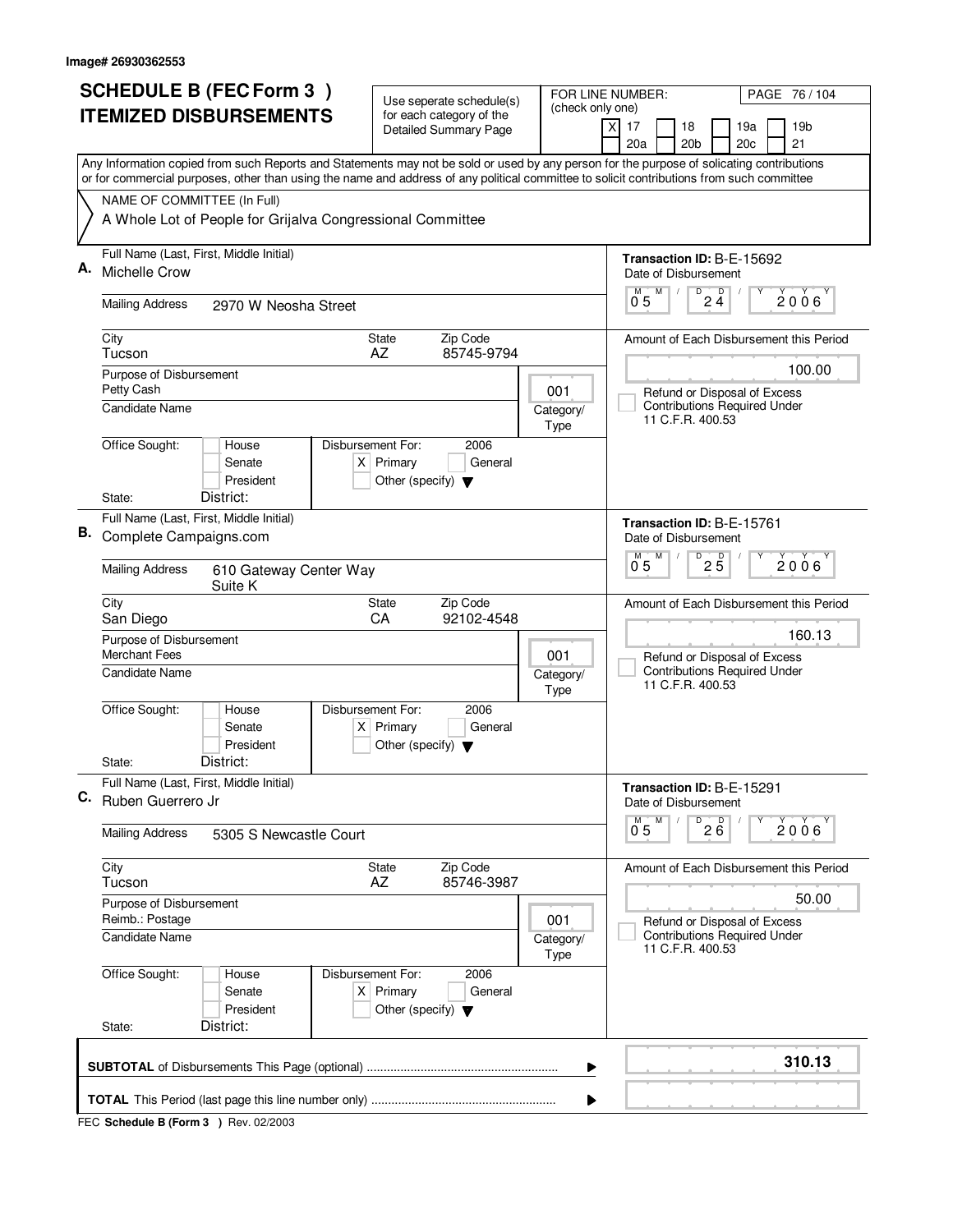| <b>SCHEDULE B (FEC Form 3)</b> |                                                                                                                                                                                                                                                                                        | Use seperate schedule(s)                            |                                                          | FOR LINE NUMBER:<br>(check only one) |   |                                                                   |                      | PAGE 77 / 104                                                       |                                         |  |
|--------------------------------|----------------------------------------------------------------------------------------------------------------------------------------------------------------------------------------------------------------------------------------------------------------------------------------|-----------------------------------------------------|----------------------------------------------------------|--------------------------------------|---|-------------------------------------------------------------------|----------------------|---------------------------------------------------------------------|-----------------------------------------|--|
|                                | <b>ITEMIZED DISBURSEMENTS</b>                                                                                                                                                                                                                                                          |                                                     | for each category of the<br><b>Detailed Summary Page</b> |                                      |   | 17<br>χI                                                          | 18                   | 19a                                                                 | 19 <sub>b</sub>                         |  |
|                                |                                                                                                                                                                                                                                                                                        |                                                     |                                                          |                                      |   | 20a                                                               | 20 <sub>b</sub>      | 20c                                                                 | 21                                      |  |
|                                | Any Information copied from such Reports and Statements may not be sold or used by any person for the purpose of solicating contributions<br>or for commercial purposes, other than using the name and address of any political committee to solicit contributions from such committee |                                                     |                                                          |                                      |   |                                                                   |                      |                                                                     |                                         |  |
|                                | NAME OF COMMITTEE (In Full)                                                                                                                                                                                                                                                            |                                                     |                                                          |                                      |   |                                                                   |                      |                                                                     |                                         |  |
|                                | A Whole Lot of People for Grijalva Congressional Committee                                                                                                                                                                                                                             |                                                     |                                                          |                                      |   |                                                                   |                      |                                                                     |                                         |  |
| А.                             | Full Name (Last, First, Middle Initial)                                                                                                                                                                                                                                                |                                                     |                                                          |                                      |   |                                                                   |                      | Transaction ID: B-E-15292                                           |                                         |  |
|                                | Mr. Edwin Skidmore                                                                                                                                                                                                                                                                     |                                                     |                                                          |                                      |   | Date of Disbursement<br>$^{D}$ <sub>2</sub> $B$ <sup>0</sup><br>M |                      |                                                                     |                                         |  |
|                                | <b>Mailing Address</b><br>3050 W San Juan Drive                                                                                                                                                                                                                                        |                                                     |                                                          |                                      |   | 0.5                                                               |                      |                                                                     | 2006                                    |  |
|                                | City<br>Tucson                                                                                                                                                                                                                                                                         | State<br>AZ                                         | Zip Code<br>85713-1059                                   |                                      |   | Amount of Each Disbursement this Period                           |                      |                                                                     |                                         |  |
|                                | Purpose of Disbursement<br>Reimb.: Office Equipment                                                                                                                                                                                                                                    |                                                     |                                                          |                                      |   |                                                                   |                      |                                                                     | 112.96                                  |  |
|                                | Candidate Name                                                                                                                                                                                                                                                                         |                                                     |                                                          | 001<br>Category/                     |   |                                                                   |                      | Refund or Disposal of Excess<br><b>Contributions Required Under</b> |                                         |  |
|                                |                                                                                                                                                                                                                                                                                        |                                                     |                                                          | Type                                 |   |                                                                   | 11 C.F.R. 400.53     |                                                                     |                                         |  |
|                                | Office Sought:<br>Disbursement For:<br>House<br>Senate                                                                                                                                                                                                                                 | $X$ Primary                                         | 2006<br>General                                          |                                      |   |                                                                   |                      |                                                                     |                                         |  |
|                                | President                                                                                                                                                                                                                                                                              | Other (specify) $\blacktriangledown$                |                                                          |                                      |   |                                                                   |                      |                                                                     |                                         |  |
|                                | District:<br>State:                                                                                                                                                                                                                                                                    |                                                     |                                                          |                                      |   |                                                                   |                      |                                                                     |                                         |  |
|                                | Full Name (Last, First, Middle Initial)<br><b>B.</b> Mary's Lucky Dollar                                                                                                                                                                                                               |                                                     |                                                          |                                      |   |                                                                   | Date of Disbursement | Transaction ID: B-E-15703                                           |                                         |  |
|                                |                                                                                                                                                                                                                                                                                        |                                                     |                                                          |                                      |   | M                                                                 | D<br>М               | $2\frac{D}{7}$                                                      | 2006                                    |  |
|                                | <b>Mailing Address</b><br>1555 S 10th Avenue                                                                                                                                                                                                                                           |                                                     |                                                          |                                      |   | 0 <sub>5</sub>                                                    |                      |                                                                     |                                         |  |
|                                | City<br>Tucson                                                                                                                                                                                                                                                                         | <b>State</b><br>AZ                                  | Zip Code<br>85713-1527                                   |                                      |   |                                                                   |                      |                                                                     | Amount of Each Disbursement this Period |  |
|                                | Purpose of Disbursement                                                                                                                                                                                                                                                                |                                                     |                                                          |                                      |   |                                                                   |                      | 1050.00                                                             |                                         |  |
|                                | Campaign Event: Catering<br>007<br>Candidate Name<br>Category/                                                                                                                                                                                                                         |                                                     |                                                          |                                      |   |                                                                   |                      | Refund or Disposal of Excess<br><b>Contributions Required Under</b> |                                         |  |
|                                |                                                                                                                                                                                                                                                                                        |                                                     |                                                          | Type                                 |   |                                                                   | 11 C.F.R. 400.53     |                                                                     |                                         |  |
|                                | Office Sought:<br>Disbursement For:<br>House                                                                                                                                                                                                                                           |                                                     | 2006                                                     |                                      |   |                                                                   |                      |                                                                     |                                         |  |
|                                | Senate<br>President                                                                                                                                                                                                                                                                    | $X$ Primary<br>Other (specify) $\blacktriangledown$ | General                                                  |                                      |   |                                                                   |                      |                                                                     |                                         |  |
|                                | District:<br>State:                                                                                                                                                                                                                                                                    |                                                     |                                                          |                                      |   |                                                                   |                      |                                                                     |                                         |  |
| С.                             | Full Name (Last, First, Middle Initial)<br>Costco Wholesale                                                                                                                                                                                                                            |                                                     |                                                          |                                      |   |                                                                   | Date of Disbursement | Transaction ID: B-E-15551                                           |                                         |  |
|                                | <b>Mailing Address</b><br>3901 W Costco Drive                                                                                                                                                                                                                                          |                                                     |                                                          |                                      |   | $0^{M}$                                                           | M                    | $\overline{P}$ 2 8                                                  | $2006^{\circ}$                          |  |
|                                | City                                                                                                                                                                                                                                                                                   | State                                               | Zip Code                                                 |                                      |   |                                                                   |                      |                                                                     | Amount of Each Disbursement this Period |  |
|                                | Tucson<br>Purpose of Disbursement                                                                                                                                                                                                                                                      | AZ                                                  | 85741-2864                                               |                                      |   |                                                                   |                      |                                                                     | 816.82                                  |  |
|                                | Adminstrative/Salary/Overhead: Catering                                                                                                                                                                                                                                                |                                                     |                                                          | 001                                  |   |                                                                   |                      | Refund or Disposal of Excess                                        |                                         |  |
|                                | Candidate Name                                                                                                                                                                                                                                                                         |                                                     |                                                          | Category/<br>Type                    |   |                                                                   | 11 C.F.R. 400.53     | <b>Contributions Required Under</b>                                 |                                         |  |
|                                | Office Sought:<br>Disbursement For:<br>House                                                                                                                                                                                                                                           |                                                     | 2006                                                     |                                      |   |                                                                   |                      |                                                                     |                                         |  |
|                                | Senate<br>President                                                                                                                                                                                                                                                                    | $X$ Primary<br>Other (specify) $\blacktriangledown$ | General                                                  |                                      |   |                                                                   |                      |                                                                     |                                         |  |
|                                | District:<br>State:                                                                                                                                                                                                                                                                    |                                                     |                                                          |                                      |   |                                                                   |                      |                                                                     |                                         |  |
|                                |                                                                                                                                                                                                                                                                                        |                                                     |                                                          |                                      | ▶ |                                                                   |                      |                                                                     | 1979.78                                 |  |
|                                |                                                                                                                                                                                                                                                                                        |                                                     |                                                          |                                      | ▶ |                                                                   |                      |                                                                     |                                         |  |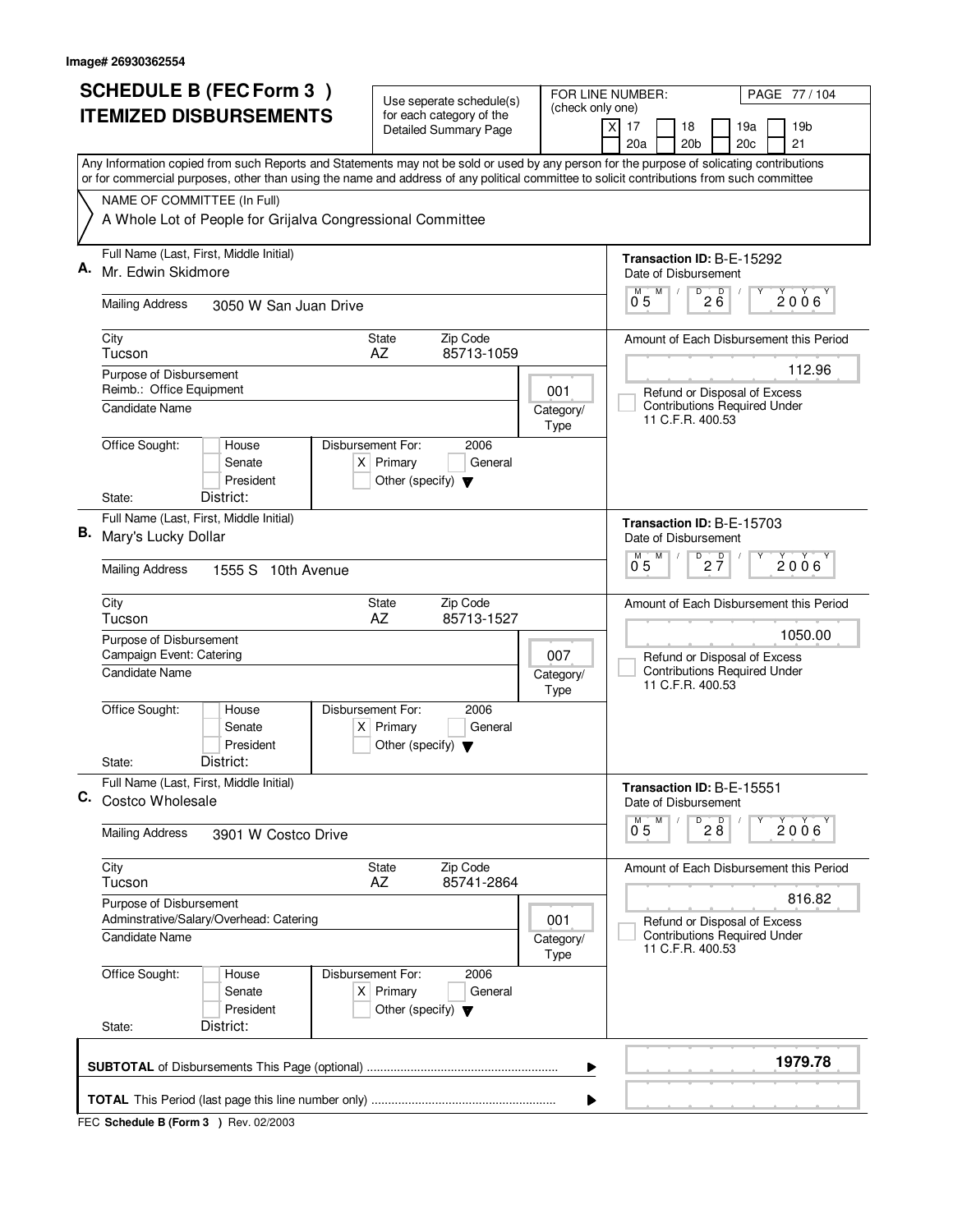| <b>SCHEDULE B (FEC Form 3)</b> |                                                                                                                                                                                                                                                                                        |  | Use seperate schedule(s)                                                 |                                                          | FOR LINE NUMBER:                                        |                                                               |                                                                                         |                           |                                   | PAGE 78 / 104                       |  |                                         |
|--------------------------------|----------------------------------------------------------------------------------------------------------------------------------------------------------------------------------------------------------------------------------------------------------------------------------------|--|--------------------------------------------------------------------------|----------------------------------------------------------|---------------------------------------------------------|---------------------------------------------------------------|-----------------------------------------------------------------------------------------|---------------------------|-----------------------------------|-------------------------------------|--|-----------------------------------------|
|                                | <b>ITEMIZED DISBURSEMENTS</b>                                                                                                                                                                                                                                                          |  |                                                                          | for each category of the<br><b>Detailed Summary Page</b> |                                                         | (check only one)                                              | $\boldsymbol{\mathsf{X}}$<br>17                                                         |                           | 18                                | 19a                                 |  | 19 <sub>b</sub>                         |
|                                |                                                                                                                                                                                                                                                                                        |  |                                                                          |                                                          |                                                         |                                                               | 20a                                                                                     |                           | 20 <sub>b</sub>                   | 20c                                 |  | 21                                      |
|                                | Any Information copied from such Reports and Statements may not be sold or used by any person for the purpose of solicating contributions<br>or for commercial purposes, other than using the name and address of any political committee to solicit contributions from such committee |  |                                                                          |                                                          |                                                         |                                                               |                                                                                         |                           |                                   |                                     |  |                                         |
|                                | NAME OF COMMITTEE (In Full)                                                                                                                                                                                                                                                            |  |                                                                          |                                                          |                                                         |                                                               |                                                                                         |                           |                                   |                                     |  |                                         |
|                                | A Whole Lot of People for Grijalva Congressional Committee                                                                                                                                                                                                                             |  |                                                                          |                                                          |                                                         |                                                               |                                                                                         |                           |                                   |                                     |  |                                         |
| А.                             | Full Name (Last, First, Middle Initial)                                                                                                                                                                                                                                                |  |                                                                          |                                                          |                                                         |                                                               |                                                                                         |                           |                                   | Transaction ID: B-E-15284           |  |                                         |
|                                | <b>Homestyle Galleries</b>                                                                                                                                                                                                                                                             |  |                                                                          |                                                          |                                                         |                                                               | М                                                                                       | Date of Disbursement<br>M | D                                 |                                     |  |                                         |
|                                | <b>Mailing Address</b><br>2950 W Ina Road<br>Suite 150                                                                                                                                                                                                                                 |  |                                                                          |                                                          |                                                         |                                                               | 0.5                                                                                     |                           |                                   | $28^{\circ}$                        |  | 2006                                    |
|                                | City<br><b>State</b><br>Zip Code<br>AZ<br>85741-2110<br>Tucson                                                                                                                                                                                                                         |  |                                                                          |                                                          | Amount of Each Disbursement this Period                 |                                                               |                                                                                         |                           |                                   |                                     |  |                                         |
|                                | Purpose of Disbursement                                                                                                                                                                                                                                                                |  |                                                                          |                                                          | 001<br>Category/                                        |                                                               |                                                                                         | 544.22                    |                                   |                                     |  |                                         |
|                                | <b>Office Supplies</b><br>Candidate Name                                                                                                                                                                                                                                               |  |                                                                          |                                                          |                                                         |                                                               | Refund or Disposal of Excess<br><b>Contributions Required Under</b><br>11 C.F.R. 400.53 |                           |                                   |                                     |  |                                         |
|                                | Office Sought:<br>House<br>Senate<br>President<br>District:<br>State:                                                                                                                                                                                                                  |  | Disbursement For:<br>$X$ Primary<br>Other (specify) $\blacktriangledown$ | 2006<br>General                                          |                                                         | Type                                                          |                                                                                         |                           |                                   |                                     |  |                                         |
|                                | Full Name (Last, First, Middle Initial)                                                                                                                                                                                                                                                |  |                                                                          |                                                          |                                                         |                                                               |                                                                                         |                           |                                   | Transaction ID: B-E-15680           |  |                                         |
|                                | B. Target                                                                                                                                                                                                                                                                              |  |                                                                          |                                                          |                                                         |                                                               | Date of Disbursement                                                                    |                           |                                   |                                     |  |                                         |
|                                | <b>Mailing Address</b><br>5255 E Broadway Boulevard                                                                                                                                                                                                                                    |  |                                                                          |                                                          |                                                         | $\overline{D}$<br>D<br>м<br>M<br>2006<br>28<br>0 <sub>5</sub> |                                                                                         |                           |                                   |                                     |  |                                         |
|                                | City<br>Tucson                                                                                                                                                                                                                                                                         |  | <b>State</b><br>AZ                                                       | Zip Code<br>85711-3702                                   |                                                         |                                                               |                                                                                         |                           |                                   |                                     |  | Amount of Each Disbursement this Period |
|                                | Purpose of Disbursement<br><b>Office Supplies</b><br>001                                                                                                                                                                                                                               |  |                                                                          |                                                          | Refund or Disposal of Excess                            |                                                               |                                                                                         | 256.00                    |                                   |                                     |  |                                         |
|                                | Candidate Name<br>Category/<br>Type                                                                                                                                                                                                                                                    |  |                                                                          |                                                          | <b>Contributions Required Under</b><br>11 C.F.R. 400.53 |                                                               |                                                                                         |                           |                                   |                                     |  |                                         |
|                                | Office Sought:<br>House<br>Senate<br>President                                                                                                                                                                                                                                         |  | Disbursement For:<br>$X$ Primary<br>Other (specify) $\blacktriangledown$ | 2006<br>General                                          |                                                         |                                                               |                                                                                         |                           |                                   |                                     |  |                                         |
|                                | District:<br>State:                                                                                                                                                                                                                                                                    |  |                                                                          |                                                          |                                                         |                                                               |                                                                                         |                           |                                   |                                     |  |                                         |
| С.                             | Full Name (Last, First, Middle Initial)<br>Office Depot                                                                                                                                                                                                                                |  |                                                                          |                                                          |                                                         |                                                               |                                                                                         | Date of Disbursement      |                                   | Transaction ID: B-E-15283           |  |                                         |
|                                | <b>Mailing Address</b><br>5251 E Speedway Boulevard                                                                                                                                                                                                                                    |  |                                                                          |                                                          |                                                         |                                                               | $\overline{0}^M$ 5                                                                      | M                         | $D$ <sub>2</sub> $\overset{D}{9}$ |                                     |  | 2006                                    |
|                                | City<br>Tucson                                                                                                                                                                                                                                                                         |  | State<br>AZ                                                              | Zip Code<br>85712-4824                                   |                                                         |                                                               |                                                                                         |                           |                                   |                                     |  | Amount of Each Disbursement this Period |
|                                | Purpose of Disbursement<br><b>Office Supplies</b>                                                                                                                                                                                                                                      |  |                                                                          |                                                          |                                                         | 001                                                           |                                                                                         |                           |                                   | Refund or Disposal of Excess        |  | 127.15                                  |
|                                | <b>Candidate Name</b>                                                                                                                                                                                                                                                                  |  |                                                                          |                                                          |                                                         | Category/<br>Type                                             |                                                                                         | 11 C.F.R. 400.53          |                                   | <b>Contributions Required Under</b> |  |                                         |
|                                | Office Sought:<br>House<br>Senate<br>President<br>District:                                                                                                                                                                                                                            |  | Disbursement For:<br>$X$ Primary<br>Other (specify) $\blacktriangledown$ | 2006<br>General                                          |                                                         |                                                               |                                                                                         |                           |                                   |                                     |  |                                         |
|                                | State:                                                                                                                                                                                                                                                                                 |  |                                                                          |                                                          |                                                         |                                                               |                                                                                         |                           |                                   |                                     |  |                                         |
|                                | 927.37<br>▶                                                                                                                                                                                                                                                                            |  |                                                                          |                                                          |                                                         |                                                               |                                                                                         |                           |                                   |                                     |  |                                         |
|                                |                                                                                                                                                                                                                                                                                        |  |                                                                          |                                                          |                                                         | ▶                                                             |                                                                                         |                           |                                   |                                     |  |                                         |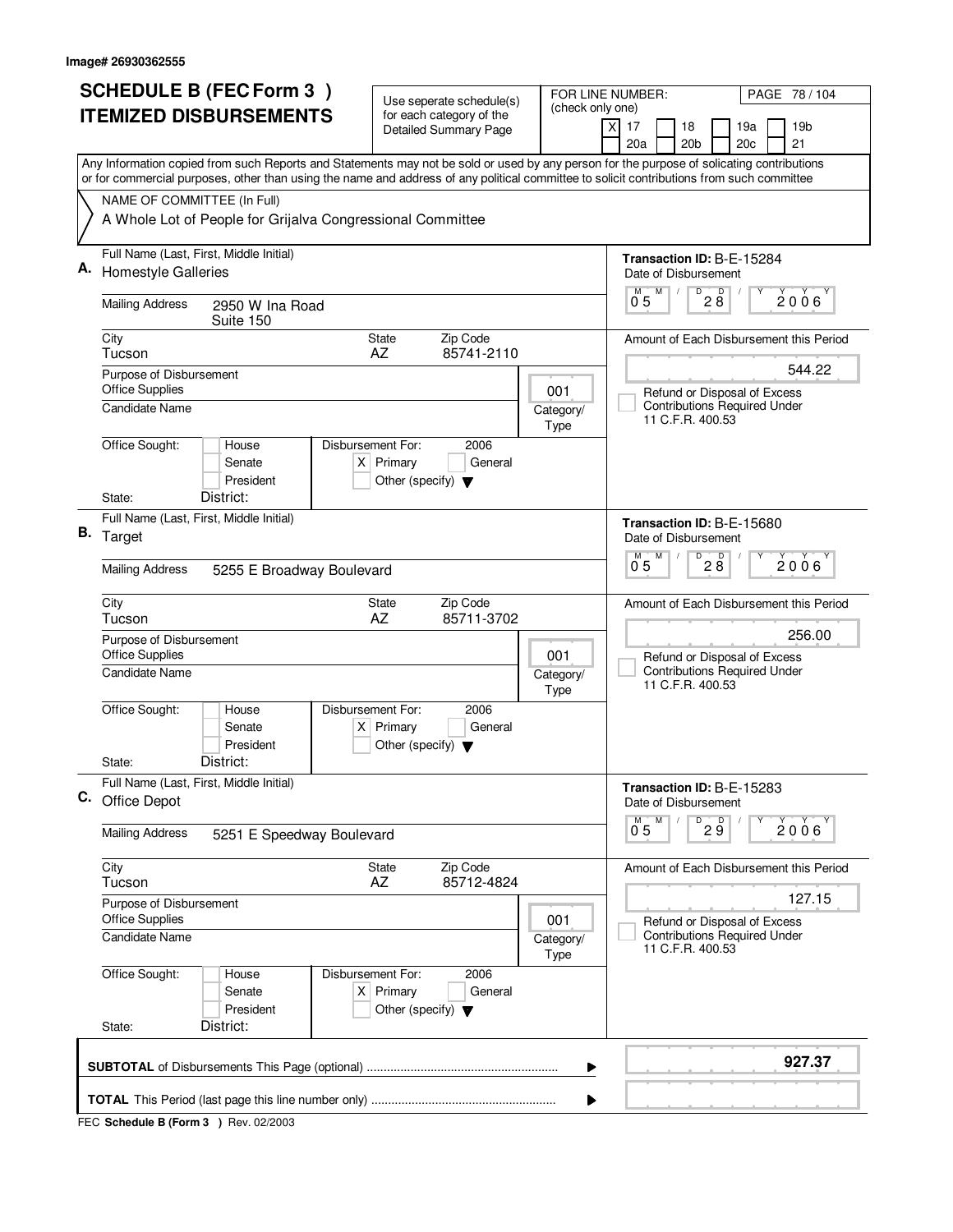| <b>SCHEDULE B (FEC Form 3)</b> |                                                                                                                                                                                                                                                                                        | Use seperate schedule(s)                                               |                                                         | PAGE 79 / 104<br>FOR LINE NUMBER:                                               |  |  |  |  |
|--------------------------------|----------------------------------------------------------------------------------------------------------------------------------------------------------------------------------------------------------------------------------------------------------------------------------------|------------------------------------------------------------------------|---------------------------------------------------------|---------------------------------------------------------------------------------|--|--|--|--|
|                                | <b>ITEMIZED DISBURSEMENTS</b>                                                                                                                                                                                                                                                          | for each category of the<br><b>Detailed Summary Page</b>               | (check only one)                                        | χļ<br>17<br>18<br>19a<br>19 <sub>b</sub><br>20a<br>20 <sub>b</sub><br>20c<br>21 |  |  |  |  |
|                                | Any Information copied from such Reports and Statements may not be sold or used by any person for the purpose of solicating contributions<br>or for commercial purposes, other than using the name and address of any political committee to solicit contributions from such committee |                                                                        |                                                         |                                                                                 |  |  |  |  |
|                                | NAME OF COMMITTEE (In Full)                                                                                                                                                                                                                                                            |                                                                        |                                                         |                                                                                 |  |  |  |  |
|                                | A Whole Lot of People for Grijalva Congressional Committee                                                                                                                                                                                                                             |                                                                        |                                                         |                                                                                 |  |  |  |  |
|                                | Full Name (Last, First, Middle Initial)                                                                                                                                                                                                                                                |                                                                        |                                                         | Transaction ID: B-E-15278                                                       |  |  |  |  |
| Α.                             | <b>Desert Express</b>                                                                                                                                                                                                                                                                  |                                                                        |                                                         | Date of Disbursement                                                            |  |  |  |  |
|                                | <b>Mailing Address</b><br>PO Box 41984                                                                                                                                                                                                                                                 |                                                                        |                                                         | D<br>$3^{\circ}$<br>M<br>$2006^{\circ}$<br>0 <sub>5</sub>                       |  |  |  |  |
|                                | City<br>Tucson                                                                                                                                                                                                                                                                         | Zip Code<br><b>State</b><br>85717-1984<br>AZ                           |                                                         | Amount of Each Disbursement this Period                                         |  |  |  |  |
|                                | Purpose of Disbursement                                                                                                                                                                                                                                                                |                                                                        |                                                         | 237.30                                                                          |  |  |  |  |
|                                | <b>Cleaning Services</b><br><b>Candidate Name</b>                                                                                                                                                                                                                                      |                                                                        | 001<br>Category/                                        | Refund or Disposal of Excess<br><b>Contributions Required Under</b>             |  |  |  |  |
|                                |                                                                                                                                                                                                                                                                                        |                                                                        | Type                                                    | 11 C.F.R. 400.53                                                                |  |  |  |  |
|                                | Office Sought:<br>Disbursement For:<br>House<br>Senate<br>President                                                                                                                                                                                                                    | 2006<br>$X$ Primary<br>General<br>Other (specify) $\blacktriangledown$ |                                                         |                                                                                 |  |  |  |  |
|                                | District:<br>State:                                                                                                                                                                                                                                                                    |                                                                        |                                                         |                                                                                 |  |  |  |  |
|                                | Full Name (Last, First, Middle Initial)<br>B. KCMT Radio                                                                                                                                                                                                                               | Transaction ID: B-E-15277<br>Date of Disbursement                      |                                                         |                                                                                 |  |  |  |  |
|                                | <b>Mailing Address</b><br>3871 N Commerce Drive                                                                                                                                                                                                                                        |                                                                        |                                                         | D<br>M<br>D<br>M<br>$2006^{\circ}$<br>05<br>31                                  |  |  |  |  |
|                                | City<br>Tucson                                                                                                                                                                                                                                                                         | Zip Code<br><b>State</b><br>AZ<br>85705-2983                           |                                                         | Amount of Each Disbursement this Period                                         |  |  |  |  |
|                                | Purpose of Disbursement<br>Advertising: Radio Advertising                                                                                                                                                                                                                              | 550.00<br>Refund or Disposal of Excess                                 |                                                         |                                                                                 |  |  |  |  |
|                                | Candidate Name                                                                                                                                                                                                                                                                         | Category/<br>Type                                                      | <b>Contributions Required Under</b><br>11 C.F.R. 400.53 |                                                                                 |  |  |  |  |
|                                | Office Sought:<br>Disbursement For:<br>House<br>Senate<br>President                                                                                                                                                                                                                    | 2006<br>$X$ Primary<br>General<br>Other (specify) $\blacktriangledown$ |                                                         |                                                                                 |  |  |  |  |
|                                | District:<br>State:                                                                                                                                                                                                                                                                    |                                                                        |                                                         |                                                                                 |  |  |  |  |
| C.                             | Full Name (Last, First, Middle Initial)<br>La Raza                                                                                                                                                                                                                                     |                                                                        |                                                         | Transaction ID: B-E-15711<br>Date of Disbursement                               |  |  |  |  |
|                                | <b>Mailing Address</b><br>2919 E Broadway Boulevard<br>Suite 230                                                                                                                                                                                                                       |                                                                        |                                                         | D<br>M<br>$3^{\circ}$<br>$0^{M}$ 5<br>2006                                      |  |  |  |  |
|                                | City<br>Tucson                                                                                                                                                                                                                                                                         | State<br>Zip Code<br>AZ<br>85716-5302                                  |                                                         | Amount of Each Disbursement this Period                                         |  |  |  |  |
|                                | Purpose of Disbursement<br>Advertising: Radio Advertising                                                                                                                                                                                                                              |                                                                        | 004                                                     | 295.00<br>Refund or Disposal of Excess                                          |  |  |  |  |
|                                | Candidate Name                                                                                                                                                                                                                                                                         |                                                                        | Category/<br>Type                                       | <b>Contributions Required Under</b><br>11 C.F.R. 400.53                         |  |  |  |  |
|                                | Office Sought:<br>Disbursement For:<br>House<br>Senate<br>President                                                                                                                                                                                                                    | 2006<br>$X$ Primary<br>General<br>Other (specify) $\blacktriangledown$ |                                                         |                                                                                 |  |  |  |  |
|                                | District:<br>State:                                                                                                                                                                                                                                                                    |                                                                        |                                                         |                                                                                 |  |  |  |  |
|                                | 1082.30<br>▶                                                                                                                                                                                                                                                                           |                                                                        |                                                         |                                                                                 |  |  |  |  |
|                                |                                                                                                                                                                                                                                                                                        |                                                                        | ▶                                                       |                                                                                 |  |  |  |  |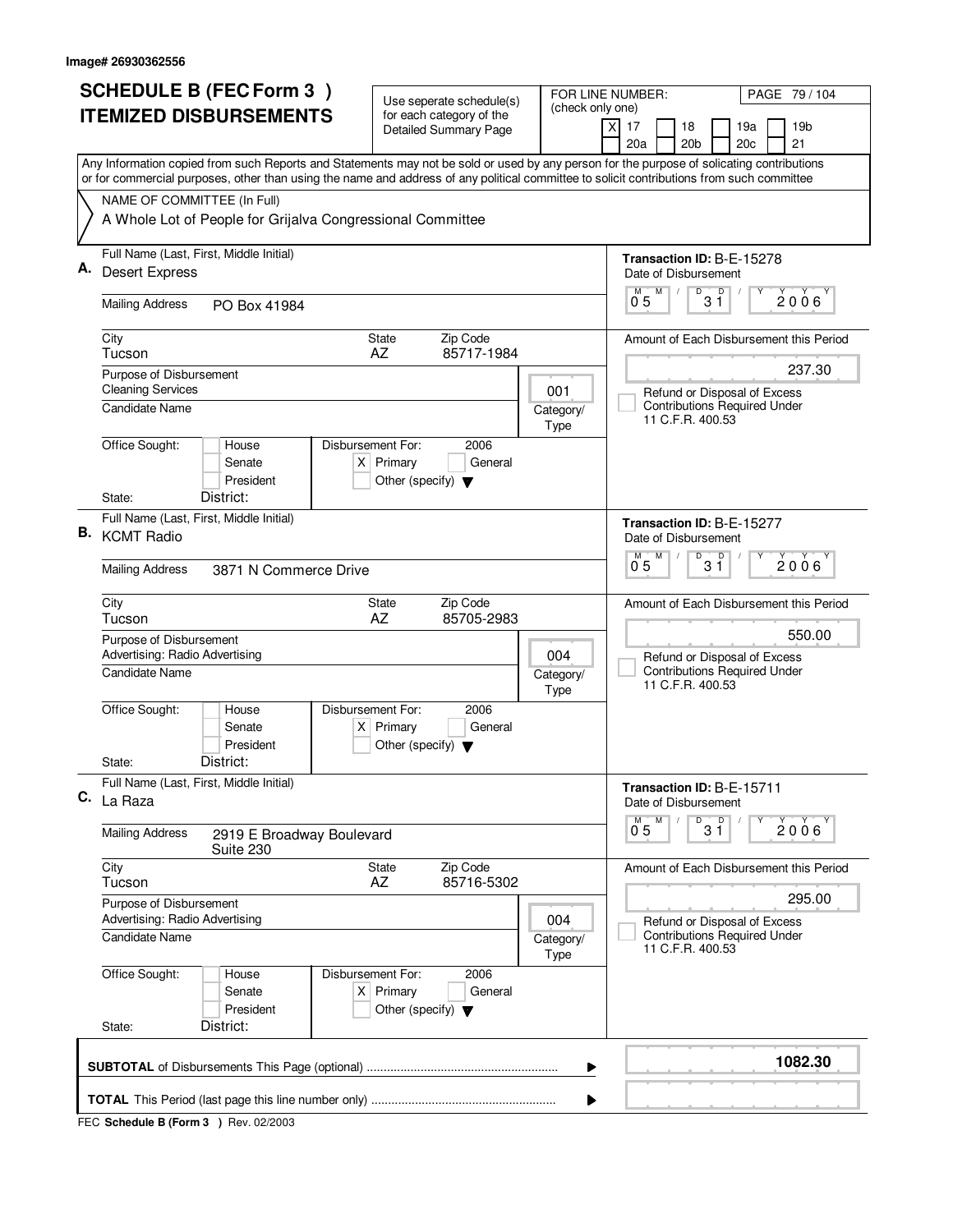|    | <b>SCHEDULE B (FEC Form 3)</b>                                                                                                                                                                                                                                                         | Use seperate schedule(s)                                                 |                 |                           | FOR LINE NUMBER:                        |                                                                                         | PAGE 80 / 104                           |  |  |
|----|----------------------------------------------------------------------------------------------------------------------------------------------------------------------------------------------------------------------------------------------------------------------------------------|--------------------------------------------------------------------------|-----------------|---------------------------|-----------------------------------------|-----------------------------------------------------------------------------------------|-----------------------------------------|--|--|
|    | <b>ITEMIZED DISBURSEMENTS</b>                                                                                                                                                                                                                                                          | for each category of the<br><b>Detailed Summary Page</b>                 |                 | (check only one)          | $\boldsymbol{\mathsf{X}}$<br>17         | 18<br>19a                                                                               | 19 <sub>b</sub>                         |  |  |
|    |                                                                                                                                                                                                                                                                                        |                                                                          |                 |                           | 20a                                     | 20 <sub>b</sub><br>20c                                                                  | 21                                      |  |  |
|    | Any Information copied from such Reports and Statements may not be sold or used by any person for the purpose of solicating contributions<br>or for commercial purposes, other than using the name and address of any political committee to solicit contributions from such committee |                                                                          |                 |                           |                                         |                                                                                         |                                         |  |  |
|    | NAME OF COMMITTEE (In Full)                                                                                                                                                                                                                                                            |                                                                          |                 |                           |                                         |                                                                                         |                                         |  |  |
|    | A Whole Lot of People for Grijalva Congressional Committee                                                                                                                                                                                                                             |                                                                          |                 |                           |                                         |                                                                                         |                                         |  |  |
| А. | Full Name (Last, First, Middle Initial)                                                                                                                                                                                                                                                |                                                                          |                 |                           | Transaction ID: B-E-15275               |                                                                                         |                                         |  |  |
|    | Ms. Helene F. Cann                                                                                                                                                                                                                                                                     |                                                                          |                 |                           | Date of Disbursement<br>М<br>M          | D<br>D                                                                                  |                                         |  |  |
|    | <b>Mailing Address</b><br>6336 W Trails End Road                                                                                                                                                                                                                                       |                                                                          |                 |                           | 0 <sub>5</sub>                          | 3 Ĭ                                                                                     | 2006                                    |  |  |
|    | City<br>Tucson                                                                                                                                                                                                                                                                         | Zip Code<br><b>State</b><br>AZ<br>85745-9636                             |                 |                           | Amount of Each Disbursement this Period |                                                                                         |                                         |  |  |
|    | Purpose of Disbursement<br>Reimb.: Office Supplies                                                                                                                                                                                                                                     |                                                                          |                 |                           | 108.47                                  |                                                                                         |                                         |  |  |
|    | Candidate Name                                                                                                                                                                                                                                                                         |                                                                          |                 | 001<br>Category/<br>Type  |                                         | Refund or Disposal of Excess<br><b>Contributions Required Under</b><br>11 C.F.R. 400.53 |                                         |  |  |
|    | Office Sought:<br>House                                                                                                                                                                                                                                                                | Disbursement For:                                                        | 2006            |                           |                                         |                                                                                         |                                         |  |  |
|    | Senate<br>President                                                                                                                                                                                                                                                                    | $X$ Primary<br>Other (specify) $\blacktriangledown$                      | General         |                           |                                         |                                                                                         |                                         |  |  |
|    | District:<br>State:                                                                                                                                                                                                                                                                    |                                                                          |                 |                           |                                         |                                                                                         |                                         |  |  |
| В. | Full Name (Last, First, Middle Initial)                                                                                                                                                                                                                                                |                                                                          |                 | Transaction ID: B-E-15279 |                                         |                                                                                         |                                         |  |  |
|    | Mary Villa                                                                                                                                                                                                                                                                             |                                                                          |                 |                           | Date of Disbursement<br>м<br>M          | $\overline{D}$<br>D                                                                     |                                         |  |  |
|    | <b>Mailing Address</b><br>250 W Macarthur Street                                                                                                                                                                                                                                       |                                                                          |                 |                           | 05                                      | 31                                                                                      | 2006                                    |  |  |
|    | City<br>Tucson                                                                                                                                                                                                                                                                         | Zip Code<br><b>State</b><br>AZ                                           | 85714-2928      |                           |                                         |                                                                                         | Amount of Each Disbursement this Period |  |  |
|    | Purpose of Disbursement<br><b>Cleaning Services</b><br>001                                                                                                                                                                                                                             |                                                                          |                 |                           | 250.00<br>Refund or Disposal of Excess  |                                                                                         |                                         |  |  |
|    | Candidate Name<br>Category/<br>Type                                                                                                                                                                                                                                                    |                                                                          |                 |                           |                                         | <b>Contributions Required Under</b><br>11 C.F.R. 400.53                                 |                                         |  |  |
|    | Office Sought:<br>House<br>Senate                                                                                                                                                                                                                                                      | Disbursement For:<br>$X$ Primary                                         | 2006<br>General |                           |                                         |                                                                                         |                                         |  |  |
|    | President                                                                                                                                                                                                                                                                              | Other (specify) $\blacktriangledown$                                     |                 |                           |                                         |                                                                                         |                                         |  |  |
|    | District:<br>State:<br>Full Name (Last, First, Middle Initial)                                                                                                                                                                                                                         |                                                                          |                 |                           |                                         |                                                                                         |                                         |  |  |
| С. | 4-D Properties                                                                                                                                                                                                                                                                         |                                                                          |                 |                           | Date of Disbursement<br>M<br>M          | Transaction ID: B-E-15558<br>D                                                          |                                         |  |  |
|    | <b>Mailing Address</b><br>2525 E Broadway Boulevard<br>Suite 111                                                                                                                                                                                                                       |                                                                          |                 |                           | 06                                      | 0 <sup>0</sup>                                                                          | 2006                                    |  |  |
|    | City<br>Tucson                                                                                                                                                                                                                                                                         | Zip Code<br>State<br>AZ                                                  | 85716-5398      |                           |                                         |                                                                                         | Amount of Each Disbursement this Period |  |  |
|    | Purpose of Disbursement<br>Adminstrative/Salary/Overhead: Rent                                                                                                                                                                                                                         |                                                                          |                 | 001                       |                                         | Refund or Disposal of Excess                                                            | 1500.00                                 |  |  |
|    | Candidate Name                                                                                                                                                                                                                                                                         |                                                                          |                 | Category/<br>Type         |                                         | <b>Contributions Required Under</b><br>11 C.F.R. 400.53                                 |                                         |  |  |
|    | Office Sought:<br>House<br>Senate<br>President                                                                                                                                                                                                                                         | Disbursement For:<br>$X$ Primary<br>Other (specify) $\blacktriangledown$ | 2006<br>General |                           |                                         |                                                                                         |                                         |  |  |
|    | District:<br>State:                                                                                                                                                                                                                                                                    |                                                                          |                 |                           |                                         |                                                                                         |                                         |  |  |
|    | 1858.47<br>▶                                                                                                                                                                                                                                                                           |                                                                          |                 |                           |                                         |                                                                                         |                                         |  |  |
|    |                                                                                                                                                                                                                                                                                        |                                                                          |                 | ▶                         |                                         |                                                                                         |                                         |  |  |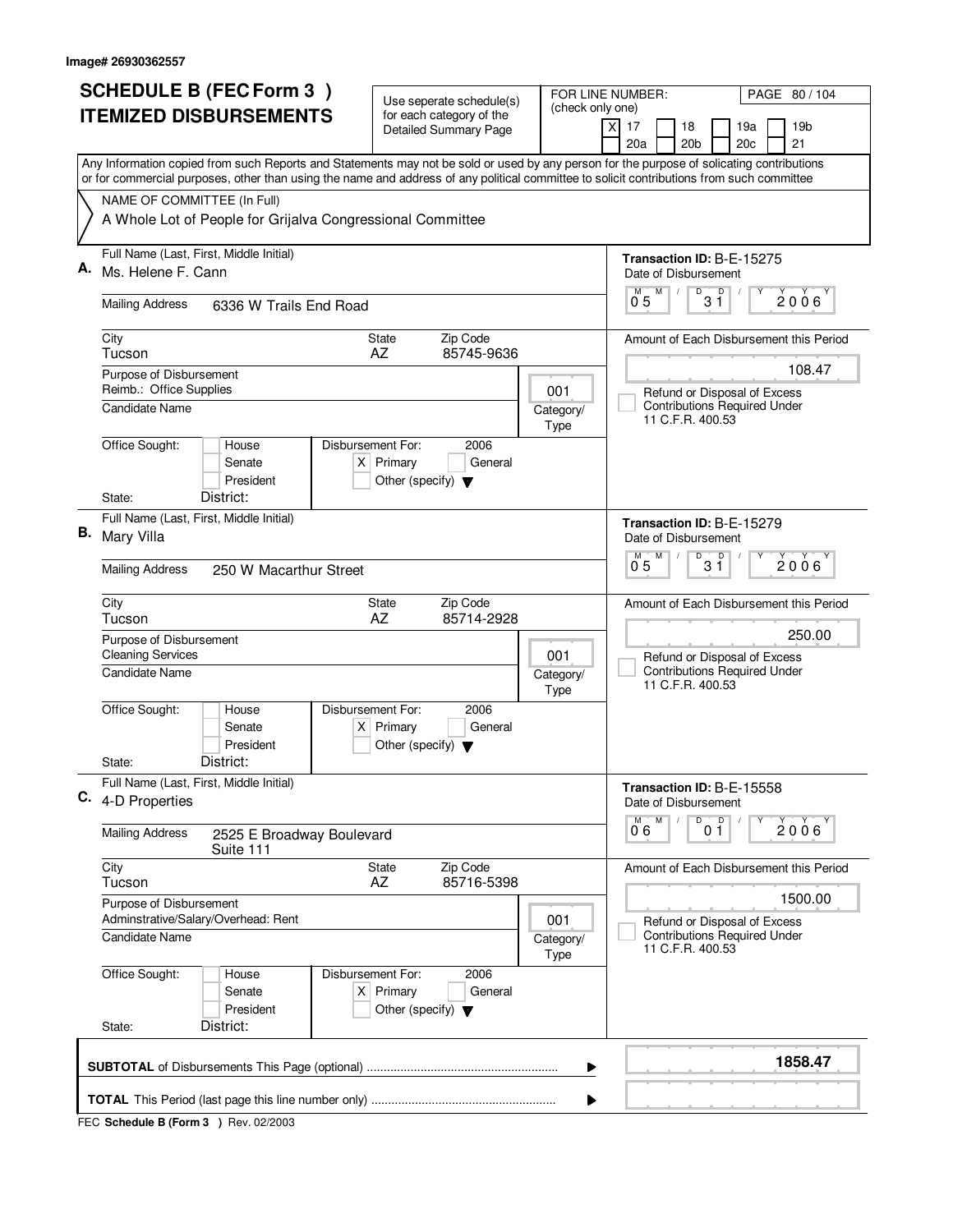| <b>SCHEDULE B (FEC Form 3)</b> |                                                                                                                                                                          | Use seperate schedule(s)                            |                 | FOR LINE NUMBER:          | PAGE 81 / 104                                           |                                                                     |                 |  |  |
|--------------------------------|--------------------------------------------------------------------------------------------------------------------------------------------------------------------------|-----------------------------------------------------|-----------------|---------------------------|---------------------------------------------------------|---------------------------------------------------------------------|-----------------|--|--|
|                                | <b>ITEMIZED DISBURSEMENTS</b>                                                                                                                                            | for each category of the                            |                 | (check only one)          | 17<br>18<br>χI                                          | 19a                                                                 | 19 <sub>b</sub> |  |  |
|                                |                                                                                                                                                                          | <b>Detailed Summary Page</b>                        |                 |                           | 20a                                                     | 20 <sub>b</sub><br>20c<br>21                                        |                 |  |  |
|                                | Any Information copied from such Reports and Statements may not be sold or used by any person for the purpose of solicating contributions                                |                                                     |                 |                           |                                                         |                                                                     |                 |  |  |
|                                | or for commercial purposes, other than using the name and address of any political committee to solicit contributions from such committee<br>NAME OF COMMITTEE (In Full) |                                                     |                 |                           |                                                         |                                                                     |                 |  |  |
|                                | A Whole Lot of People for Grijalva Congressional Committee                                                                                                               |                                                     |                 |                           |                                                         |                                                                     |                 |  |  |
|                                |                                                                                                                                                                          |                                                     |                 |                           |                                                         |                                                                     |                 |  |  |
| А.                             | Full Name (Last, First, Middle Initial)                                                                                                                                  |                                                     |                 | Transaction ID: B-E-15549 |                                                         |                                                                     |                 |  |  |
|                                | Costco Wholesale                                                                                                                                                         |                                                     |                 |                           | Date of Disbursement<br>D<br>M<br>D                     |                                                                     |                 |  |  |
|                                | <b>Mailing Address</b><br>3901 W Costco Drive                                                                                                                            |                                                     |                 |                           | 06                                                      | 2006<br>01                                                          |                 |  |  |
|                                | City                                                                                                                                                                     | Zip Code<br>State                                   |                 |                           |                                                         | Amount of Each Disbursement this Period                             |                 |  |  |
|                                | Tucson<br>Purpose of Disbursement                                                                                                                                        | AZ                                                  | 85741-2864      |                           |                                                         |                                                                     | 326.70          |  |  |
|                                | Campaign Event: Catering                                                                                                                                                 |                                                     |                 | 007                       | Refund or Disposal of Excess                            |                                                                     |                 |  |  |
|                                | Candidate Name                                                                                                                                                           |                                                     |                 | Category/                 | 11 C.F.R. 400.53                                        | <b>Contributions Required Under</b>                                 |                 |  |  |
|                                |                                                                                                                                                                          |                                                     |                 | Type                      |                                                         |                                                                     |                 |  |  |
|                                | Office Sought:<br>Disbursement For:<br>House<br>Senate                                                                                                                   | $X$ Primary                                         | 2006<br>General |                           |                                                         |                                                                     |                 |  |  |
|                                | President                                                                                                                                                                | Other (specify) $\blacktriangledown$                |                 |                           |                                                         |                                                                     |                 |  |  |
|                                | District:<br>State:                                                                                                                                                      |                                                     |                 |                           |                                                         |                                                                     |                 |  |  |
|                                | Full Name (Last, First, Middle Initial)                                                                                                                                  |                                                     |                 | Transaction ID: B-E-15550 |                                                         |                                                                     |                 |  |  |
|                                | <b>B.</b> Las Cazuelitas                                                                                                                                                 |                                                     |                 |                           | Date of Disbursement<br>M<br>M                          | D<br>D                                                              |                 |  |  |
|                                | <b>Mailing Address</b><br>2615 S. 6th St.                                                                                                                                |                                                     |                 |                           | 06                                                      | 01                                                                  | 2006            |  |  |
|                                | City<br>Tucson                                                                                                                                                           | Zip Code<br>State<br>AZ                             | 85713-5713      |                           |                                                         | Amount of Each Disbursement this Period                             |                 |  |  |
|                                | Purpose of Disbursement                                                                                                                                                  |                                                     |                 |                           |                                                         |                                                                     | 130.00          |  |  |
|                                | Campaign Event: Catering<br>007                                                                                                                                          |                                                     |                 |                           |                                                         | Refund or Disposal of Excess                                        |                 |  |  |
|                                | Candidate Name                                                                                                                                                           | Category/<br>Type                                   |                 |                           | <b>Contributions Required Under</b><br>11 C.F.R. 400.53 |                                                                     |                 |  |  |
|                                | Office Sought:<br>Disbursement For:<br>House                                                                                                                             |                                                     | 2006            |                           |                                                         |                                                                     |                 |  |  |
|                                | Senate<br>President                                                                                                                                                      | $X$ Primary<br>Other (specify) $\blacktriangledown$ | General         |                           |                                                         |                                                                     |                 |  |  |
|                                | District:<br>State:                                                                                                                                                      |                                                     |                 |                           |                                                         |                                                                     |                 |  |  |
|                                | Full Name (Last, First, Middle Initial)                                                                                                                                  |                                                     |                 |                           |                                                         | Transaction ID: B-E-15319                                           |                 |  |  |
| C.                             | Office Depot                                                                                                                                                             |                                                     |                 |                           | Date of Disbursement                                    | D                                                                   |                 |  |  |
|                                | <b>Mailing Address</b><br>5251 E Speedway Boulevard                                                                                                                      |                                                     |                 |                           | M<br>0.6                                                | 0 <sup>0</sup>                                                      | 2006            |  |  |
|                                | City<br>Tucson                                                                                                                                                           | State<br>Zip Code<br>AZ                             | 85712-4824      |                           |                                                         | Amount of Each Disbursement this Period                             |                 |  |  |
|                                | Purpose of Disbursement                                                                                                                                                  |                                                     |                 |                           |                                                         |                                                                     | 385.98          |  |  |
|                                | <b>Office Supplies</b><br>Candidate Name                                                                                                                                 |                                                     |                 | 001                       |                                                         | Refund or Disposal of Excess<br><b>Contributions Required Under</b> |                 |  |  |
|                                |                                                                                                                                                                          |                                                     |                 | Category/<br>Type         | 11 C.F.R. 400.53                                        |                                                                     |                 |  |  |
|                                | Office Sought:<br>Disbursement For:<br>House                                                                                                                             |                                                     | 2006            |                           |                                                         |                                                                     |                 |  |  |
|                                | Senate                                                                                                                                                                   | $X$ Primary                                         | General         |                           |                                                         |                                                                     |                 |  |  |
|                                | President<br>District:<br>State:                                                                                                                                         | Other (specify) $\blacktriangledown$                |                 |                           |                                                         |                                                                     |                 |  |  |
|                                | 842.68                                                                                                                                                                   |                                                     |                 |                           |                                                         |                                                                     |                 |  |  |
|                                |                                                                                                                                                                          |                                                     |                 | ▶                         |                                                         |                                                                     |                 |  |  |
|                                |                                                                                                                                                                          |                                                     |                 | ▶                         |                                                         |                                                                     |                 |  |  |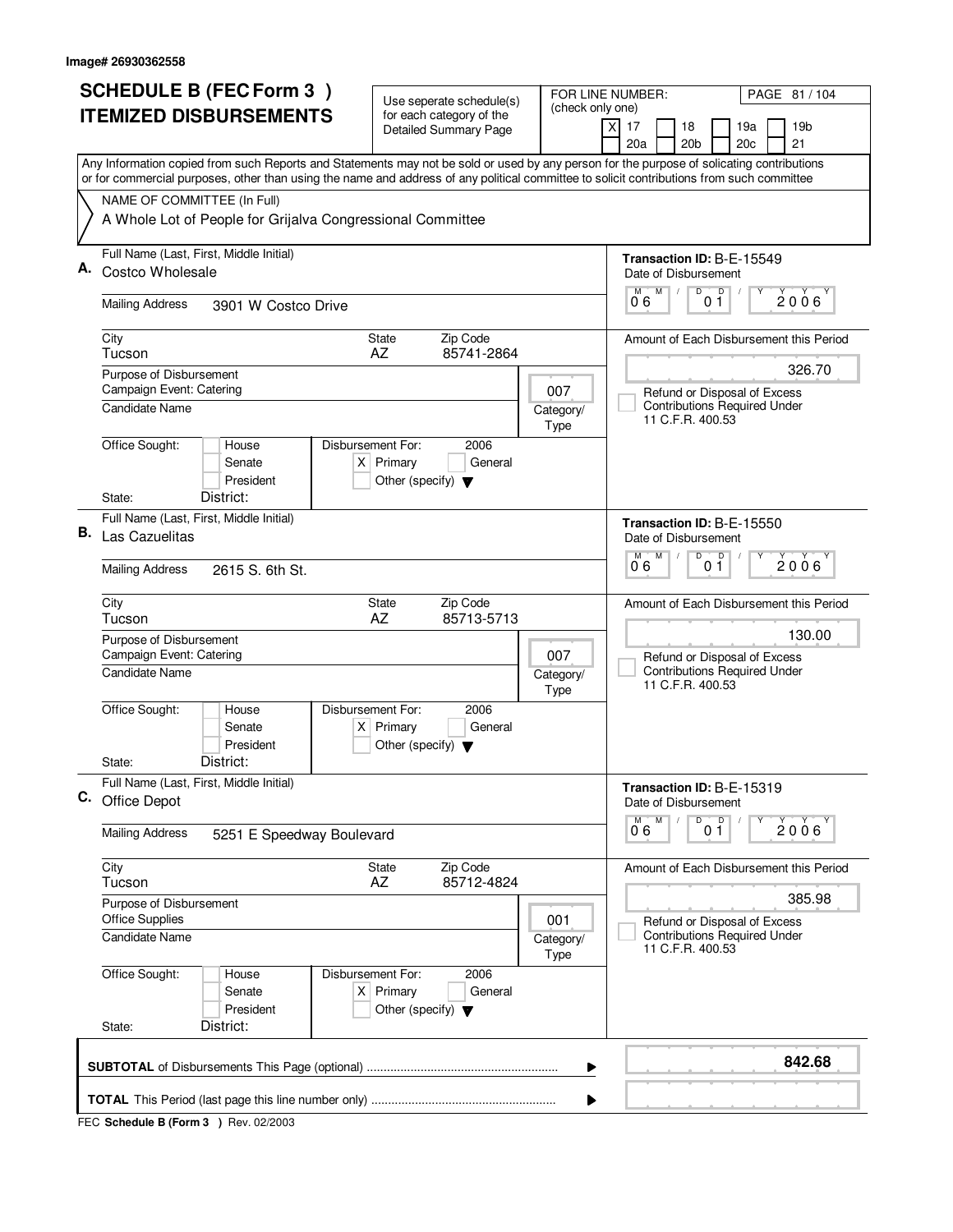|    | <b>ITEMIZED DISBURSEMENTS</b>                                                                                                                                                                                                                                                          | Use seperate schedule(s)<br>for each category of the                                        | (check only one)  |                                                                                                        |
|----|----------------------------------------------------------------------------------------------------------------------------------------------------------------------------------------------------------------------------------------------------------------------------------------|---------------------------------------------------------------------------------------------|-------------------|--------------------------------------------------------------------------------------------------------|
|    |                                                                                                                                                                                                                                                                                        | Detailed Summary Page                                                                       |                   | 19 <sub>b</sub><br>$\boldsymbol{\mathsf{X}}$<br>17<br>18<br>19a<br>20 <sub>b</sub><br>20c<br>21<br>20a |
|    | Any Information copied from such Reports and Statements may not be sold or used by any person for the purpose of solicating contributions<br>or for commercial purposes, other than using the name and address of any political committee to solicit contributions from such committee |                                                                                             |                   |                                                                                                        |
|    | NAME OF COMMITTEE (In Full)                                                                                                                                                                                                                                                            |                                                                                             |                   |                                                                                                        |
|    | A Whole Lot of People for Grijalva Congressional Committee                                                                                                                                                                                                                             |                                                                                             |                   |                                                                                                        |
|    | Full Name (Last, First, Middle Initial)<br>Office Depot                                                                                                                                                                                                                                |                                                                                             |                   | Transaction ID: B-E-15592<br>Date of Disbursement                                                      |
|    | <b>Mailing Address</b><br>5251 E Speedway Boulevard                                                                                                                                                                                                                                    |                                                                                             |                   | D<br>0 <sup>0</sup><br>М<br>2006<br>06                                                                 |
|    | City<br>Tucson                                                                                                                                                                                                                                                                         | Zip Code<br>State<br>AZ<br>85712-4824                                                       |                   | Amount of Each Disbursement this Period                                                                |
|    | Purpose of Disbursement<br><b>Office Supplies</b>                                                                                                                                                                                                                                      |                                                                                             | 001               | 385.98<br>Refund or Disposal of Excess<br><b>Contributions Required Under</b>                          |
|    | <b>Candidate Name</b><br>Office Sought:<br>House                                                                                                                                                                                                                                       | Disbursement For:<br>2006                                                                   | Category/<br>Type | 11 C.F.R. 400.53                                                                                       |
|    | Senate<br>President                                                                                                                                                                                                                                                                    | $X$ Primary<br>General<br>Other (specify) $\blacktriangledown$                              |                   |                                                                                                        |
|    | District:<br>State:                                                                                                                                                                                                                                                                    |                                                                                             |                   |                                                                                                        |
| В. | Full Name (Last, First, Middle Initial)<br>The Home Depot                                                                                                                                                                                                                              |                                                                                             |                   | Transaction ID: B-E-15542<br>Date of Disbursement<br>M<br>D<br>D<br>M                                  |
|    | <b>Mailing Address</b><br>3689 E Broadway Boulevard                                                                                                                                                                                                                                    |                                                                                             |                   | 2006<br>06<br>01                                                                                       |
|    | City<br>Tucson                                                                                                                                                                                                                                                                         | Zip Code<br>State<br>AZ<br>85716-5400                                                       |                   | Amount of Each Disbursement this Period                                                                |
|    | Purpose of Disbursement<br><b>Office Supplies</b><br>Candidate Name                                                                                                                                                                                                                    | 65.14<br>Refund or Disposal of Excess<br><b>Contributions Required Under</b>                |                   |                                                                                                        |
|    |                                                                                                                                                                                                                                                                                        | Category/<br>Type                                                                           | 11 C.F.R. 400.53  |                                                                                                        |
|    | Office Sought:<br>House<br>Senate<br>President                                                                                                                                                                                                                                         | Disbursement For:<br>2006<br>$X$ Primary<br>General<br>Other (specify) $\blacktriangledown$ |                   |                                                                                                        |
|    | District:<br>State:                                                                                                                                                                                                                                                                    |                                                                                             |                   |                                                                                                        |
| C. | Full Name (Last, First, Middle Initial)<br>The Home Depot                                                                                                                                                                                                                              |                                                                                             |                   | Transaction ID: B-E-15543<br>Date of Disbursement                                                      |
|    | <b>Mailing Address</b><br>3689 E Broadway Boulevard                                                                                                                                                                                                                                    |                                                                                             |                   | $\overline{0}$ $\overline{1}$<br>M<br>2006<br>06                                                       |
|    | City<br>Tucson                                                                                                                                                                                                                                                                         | State<br>Zip Code<br>AZ<br>85716-5400                                                       |                   | Amount of Each Disbursement this Period                                                                |
|    | Purpose of Disbursement<br><b>Office Supplies</b>                                                                                                                                                                                                                                      |                                                                                             | 001               | 45.34<br>Refund or Disposal of Excess<br><b>Contributions Required Under</b>                           |
|    | <b>Candidate Name</b>                                                                                                                                                                                                                                                                  |                                                                                             | Category/<br>Type | 11 C.F.R. 400.53                                                                                       |
|    | Office Sought:<br>House<br>Senate<br>President<br>District:<br>State:                                                                                                                                                                                                                  | Disbursement For:<br>2006<br>$X$ Primary<br>General<br>Other (specify) $\blacktriangledown$ |                   |                                                                                                        |
|    |                                                                                                                                                                                                                                                                                        |                                                                                             | ▶                 | 496.46                                                                                                 |
|    |                                                                                                                                                                                                                                                                                        |                                                                                             | ▶                 |                                                                                                        |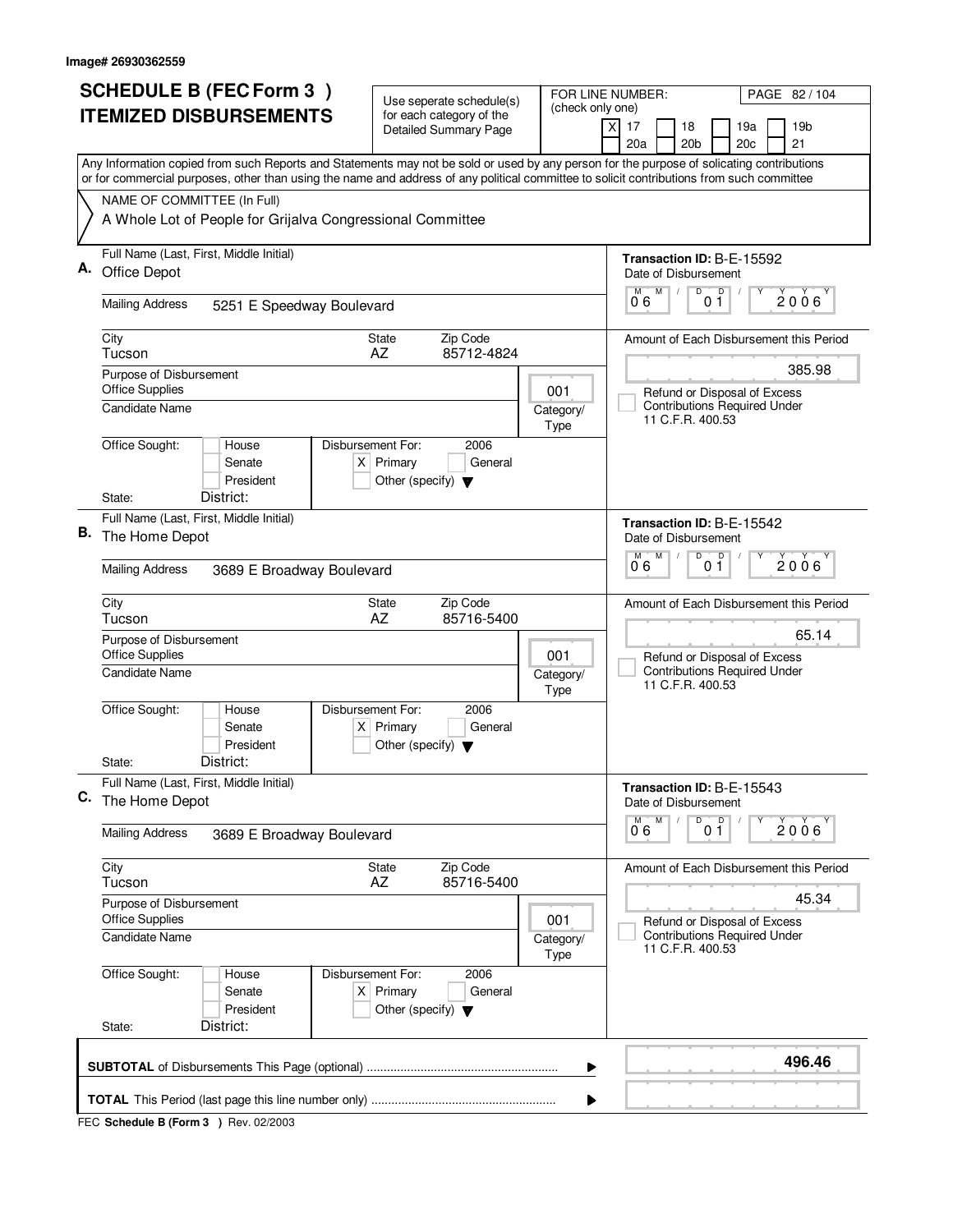| <b>SCHEDULE B (FEC Form 3)</b><br>FOR LINE NUMBER:<br>Use seperate schedule(s) |                                                                                                                                                                                                                                                                                        | PAGE 83 / 104                                            |                   |                                                                                         |  |  |  |  |  |
|--------------------------------------------------------------------------------|----------------------------------------------------------------------------------------------------------------------------------------------------------------------------------------------------------------------------------------------------------------------------------------|----------------------------------------------------------|-------------------|-----------------------------------------------------------------------------------------|--|--|--|--|--|
|                                                                                | <b>ITEMIZED DISBURSEMENTS</b>                                                                                                                                                                                                                                                          | for each category of the<br><b>Detailed Summary Page</b> | (check only one)  | $\times$<br>17<br>18<br>19a<br>19b                                                      |  |  |  |  |  |
|                                                                                |                                                                                                                                                                                                                                                                                        |                                                          |                   | 20 <sub>b</sub><br>20c<br>21<br>20a                                                     |  |  |  |  |  |
|                                                                                | Any Information copied from such Reports and Statements may not be sold or used by any person for the purpose of solicating contributions<br>or for commercial purposes, other than using the name and address of any political committee to solicit contributions from such committee |                                                          |                   |                                                                                         |  |  |  |  |  |
|                                                                                | NAME OF COMMITTEE (In Full)                                                                                                                                                                                                                                                            |                                                          |                   |                                                                                         |  |  |  |  |  |
|                                                                                | A Whole Lot of People for Grijalva Congressional Committee                                                                                                                                                                                                                             |                                                          |                   |                                                                                         |  |  |  |  |  |
|                                                                                | Full Name (Last, First, Middle Initial)                                                                                                                                                                                                                                                |                                                          |                   | Transaction ID: B-E-15320                                                               |  |  |  |  |  |
| Α.                                                                             | Delores Coronado                                                                                                                                                                                                                                                                       |                                                          |                   | Date of Disbursement<br>$\overline{D}$<br>M                                             |  |  |  |  |  |
|                                                                                | <b>Mailing Address</b><br>249 W Virginia Street                                                                                                                                                                                                                                        |                                                          |                   | $\mathsf D$<br>M<br>$2006^\circ$<br>06<br>0 1                                           |  |  |  |  |  |
|                                                                                | City<br>Tucson                                                                                                                                                                                                                                                                         | Zip Code<br><b>State</b><br>85706-3278<br>AZ             |                   | Amount of Each Disbursement this Period                                                 |  |  |  |  |  |
|                                                                                | Purpose of Disbursement                                                                                                                                                                                                                                                                |                                                          |                   | 200.00                                                                                  |  |  |  |  |  |
|                                                                                | <b>Cleaning Services</b><br>Candidate Name                                                                                                                                                                                                                                             |                                                          | 001               | Refund or Disposal of Excess<br><b>Contributions Required Under</b>                     |  |  |  |  |  |
|                                                                                |                                                                                                                                                                                                                                                                                        |                                                          | Category/<br>Type | 11 C.F.R. 400.53                                                                        |  |  |  |  |  |
|                                                                                | Office Sought:<br>Disbursement For:<br>House                                                                                                                                                                                                                                           | 2006                                                     |                   |                                                                                         |  |  |  |  |  |
|                                                                                | Senate                                                                                                                                                                                                                                                                                 | $X$ Primary<br>General                                   |                   |                                                                                         |  |  |  |  |  |
|                                                                                | President<br>District:<br>State:                                                                                                                                                                                                                                                       | Other (specify) $\blacktriangledown$                     |                   |                                                                                         |  |  |  |  |  |
| Full Name (Last, First, Middle Initial)<br>Transaction ID: B-E-15667           |                                                                                                                                                                                                                                                                                        |                                                          |                   |                                                                                         |  |  |  |  |  |
| В.                                                                             | Fausto Guerrero                                                                                                                                                                                                                                                                        |                                                          |                   | Date of Disbursement                                                                    |  |  |  |  |  |
|                                                                                | <b>Mailing Address</b><br>239 W Ohio Street                                                                                                                                                                                                                                            |                                                          |                   | $\overline{D}$<br>M<br>D<br>M<br>$2006^{\circ}$<br>06<br>01                             |  |  |  |  |  |
|                                                                                | City                                                                                                                                                                                                                                                                                   | Zip Code<br>State                                        |                   | Amount of Each Disbursement this Period                                                 |  |  |  |  |  |
|                                                                                | Tucson                                                                                                                                                                                                                                                                                 | AZ<br>85714-2945                                         |                   |                                                                                         |  |  |  |  |  |
|                                                                                | Purpose of Disbursement<br><b>Landscaping Services</b>                                                                                                                                                                                                                                 | 350.00                                                   |                   |                                                                                         |  |  |  |  |  |
|                                                                                | 001<br>Candidate Name<br>Category/                                                                                                                                                                                                                                                     |                                                          |                   | Refund or Disposal of Excess<br><b>Contributions Required Under</b><br>11 C.F.R. 400.53 |  |  |  |  |  |
|                                                                                | Office Sought:<br>Disbursement For:                                                                                                                                                                                                                                                    |                                                          | Type              |                                                                                         |  |  |  |  |  |
|                                                                                | House<br>Senate                                                                                                                                                                                                                                                                        | 2006<br>$X$ Primary<br>General                           |                   |                                                                                         |  |  |  |  |  |
|                                                                                | President                                                                                                                                                                                                                                                                              | Other (specify) $\blacktriangledown$                     |                   |                                                                                         |  |  |  |  |  |
|                                                                                | District:<br>State:                                                                                                                                                                                                                                                                    |                                                          |                   |                                                                                         |  |  |  |  |  |
| C.                                                                             | Full Name (Last, First, Middle Initial)<br>Mary's Lucky Dollar                                                                                                                                                                                                                         |                                                          |                   | Transaction ID: B-E-15706<br>Date of Disbursement                                       |  |  |  |  |  |
|                                                                                | <b>Mailing Address</b><br>1555 S 10th Avenue                                                                                                                                                                                                                                           |                                                          |                   | D<br>M<br>0 <sup>D</sup><br>2006<br>06                                                  |  |  |  |  |  |
|                                                                                | City<br>Tucson                                                                                                                                                                                                                                                                         | State<br>Zip Code<br>AZ<br>85713-1527                    |                   | Amount of Each Disbursement this Period                                                 |  |  |  |  |  |
|                                                                                | Purpose of Disbursement                                                                                                                                                                                                                                                                |                                                          |                   | 100.00                                                                                  |  |  |  |  |  |
|                                                                                | Campaign Event: Catering                                                                                                                                                                                                                                                               |                                                          | 007               | Refund or Disposal of Excess                                                            |  |  |  |  |  |
|                                                                                | Candidate Name                                                                                                                                                                                                                                                                         |                                                          | Category/<br>Type | <b>Contributions Required Under</b><br>11 C.F.R. 400.53                                 |  |  |  |  |  |
|                                                                                | Office Sought:<br>Disbursement For:<br>House                                                                                                                                                                                                                                           | 2006                                                     |                   |                                                                                         |  |  |  |  |  |
|                                                                                | Senate                                                                                                                                                                                                                                                                                 | $X$ Primary<br>General                                   |                   |                                                                                         |  |  |  |  |  |
|                                                                                | President<br>District:<br>State:                                                                                                                                                                                                                                                       | Other (specify) $\blacktriangledown$                     |                   |                                                                                         |  |  |  |  |  |
|                                                                                | 650.00<br>▶                                                                                                                                                                                                                                                                            |                                                          |                   |                                                                                         |  |  |  |  |  |
|                                                                                |                                                                                                                                                                                                                                                                                        |                                                          | ▶                 |                                                                                         |  |  |  |  |  |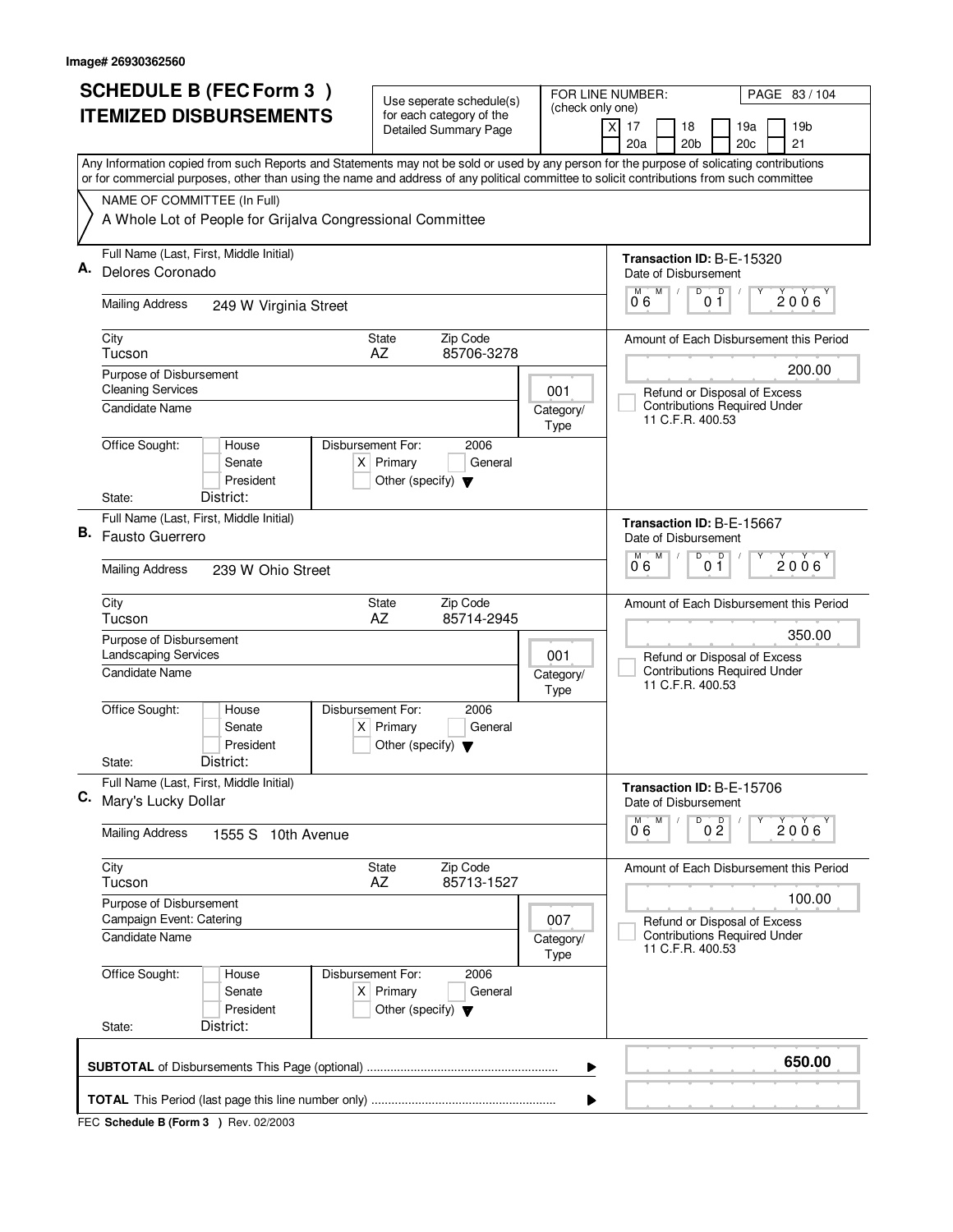| <b>SCHEDULE B (FEC Form 3)</b> |                                                                                                                                                                                                                                                                                        | Use seperate schedule(s)                                               |                   | FOR LINE NUMBER:<br>PAGE 84 / 104                                                                |
|--------------------------------|----------------------------------------------------------------------------------------------------------------------------------------------------------------------------------------------------------------------------------------------------------------------------------------|------------------------------------------------------------------------|-------------------|--------------------------------------------------------------------------------------------------|
|                                | <b>ITEMIZED DISBURSEMENTS</b>                                                                                                                                                                                                                                                          | for each category of the<br><b>Detailed Summary Page</b>               | (check only one)  | 17<br>18<br>19a<br>19 <sub>b</sub><br>X<br>20a<br>20 <sub>b</sub><br>20c<br>21                   |
|                                | Any Information copied from such Reports and Statements may not be sold or used by any person for the purpose of solicating contributions<br>or for commercial purposes, other than using the name and address of any political committee to solicit contributions from such committee |                                                                        |                   |                                                                                                  |
|                                | NAME OF COMMITTEE (In Full)                                                                                                                                                                                                                                                            |                                                                        |                   |                                                                                                  |
|                                | A Whole Lot of People for Grijalva Congressional Committee                                                                                                                                                                                                                             |                                                                        |                   |                                                                                                  |
|                                | Full Name (Last, First, Middle Initial)<br>Office Depot                                                                                                                                                                                                                                |                                                                        |                   | Transaction ID: B-E-15318<br>Date of Disbursement<br>M<br>D<br>M                                 |
|                                | <b>Mailing Address</b><br>5251 E Speedway Boulevard                                                                                                                                                                                                                                    |                                                                        |                   | 0 <sup>0</sup><br>$2006^\circ$<br>06                                                             |
|                                | City<br>Tucson                                                                                                                                                                                                                                                                         | Zip Code<br>State<br>85712-4824<br>AZ                                  |                   | Amount of Each Disbursement this Period                                                          |
|                                | Purpose of Disbursement<br><b>Office Supplies</b><br>001<br>Candidate Name<br>Category/                                                                                                                                                                                                |                                                                        |                   | 64.55<br>Refund or Disposal of Excess<br><b>Contributions Required Under</b>                     |
|                                | Office Sought:<br>Disbursement For:<br>House<br>Senate                                                                                                                                                                                                                                 | 2006<br>$X$ Primary<br>General                                         | Type              | 11 C.F.R. 400.53                                                                                 |
|                                | President<br>District:<br>State:                                                                                                                                                                                                                                                       | Other (specify) $\blacktriangledown$                                   |                   |                                                                                                  |
|                                | Full Name (Last, First, Middle Initial)<br>B. Target                                                                                                                                                                                                                                   |                                                                        |                   | Transaction ID: B-E-15696<br>Date of Disbursement                                                |
|                                | <b>Mailing Address</b><br>5255 E Broadway Boulevard                                                                                                                                                                                                                                    |                                                                        |                   | D<br>M<br>D<br>$2006^{\circ}$<br>0 <sub>2</sub><br>06                                            |
|                                | City<br>Tucson                                                                                                                                                                                                                                                                         | Zip Code<br>State<br>AZ<br>85711-3702                                  |                   | Amount of Each Disbursement this Period                                                          |
|                                | Purpose of Disbursement<br><b>Office Supplies</b><br>Candidate Name                                                                                                                                                                                                                    |                                                                        | 001<br>Category/  | 64.95<br>Refund or Disposal of Excess<br><b>Contributions Required Under</b><br>11 C.F.R. 400.53 |
|                                | Office Sought:<br>Disbursement For:<br>House<br>Senate<br>President                                                                                                                                                                                                                    | 2006<br>$X$ Primary<br>General<br>Other (specify) $\blacktriangledown$ | Type              |                                                                                                  |
|                                | District:<br>State:<br>Full Name (Last, First, Middle Initial)                                                                                                                                                                                                                         |                                                                        |                   | Transaction ID: B-E-15695                                                                        |
|                                | C. Topica                                                                                                                                                                                                                                                                              |                                                                        |                   | Date of Disbursement<br>D<br>M                                                                   |
|                                | <b>Mailing Address</b><br>685 Market Street                                                                                                                                                                                                                                            |                                                                        |                   | 0 <sup>0</sup><br>2006<br>06                                                                     |
|                                | City<br>San Francisco                                                                                                                                                                                                                                                                  | Zip Code<br>State<br>CA<br>94105-4200                                  |                   | Amount of Each Disbursement this Period                                                          |
|                                | Purpose of Disbursement<br><b>Office Supplies</b>                                                                                                                                                                                                                                      |                                                                        | 001               | 24.95<br>Refund or Disposal of Excess                                                            |
|                                | <b>Candidate Name</b>                                                                                                                                                                                                                                                                  |                                                                        | Category/<br>Type | <b>Contributions Required Under</b><br>11 C.F.R. 400.53                                          |
|                                | Office Sought:<br>House<br><b>Disbursement For:</b><br>Senate<br>President<br>District:<br>State:                                                                                                                                                                                      | 2006<br>$X$ Primary<br>General<br>Other (specify) $\blacktriangledown$ |                   |                                                                                                  |
|                                |                                                                                                                                                                                                                                                                                        |                                                                        | ▶                 | 154.45                                                                                           |
|                                |                                                                                                                                                                                                                                                                                        |                                                                        |                   |                                                                                                  |
|                                |                                                                                                                                                                                                                                                                                        |                                                                        |                   |                                                                                                  |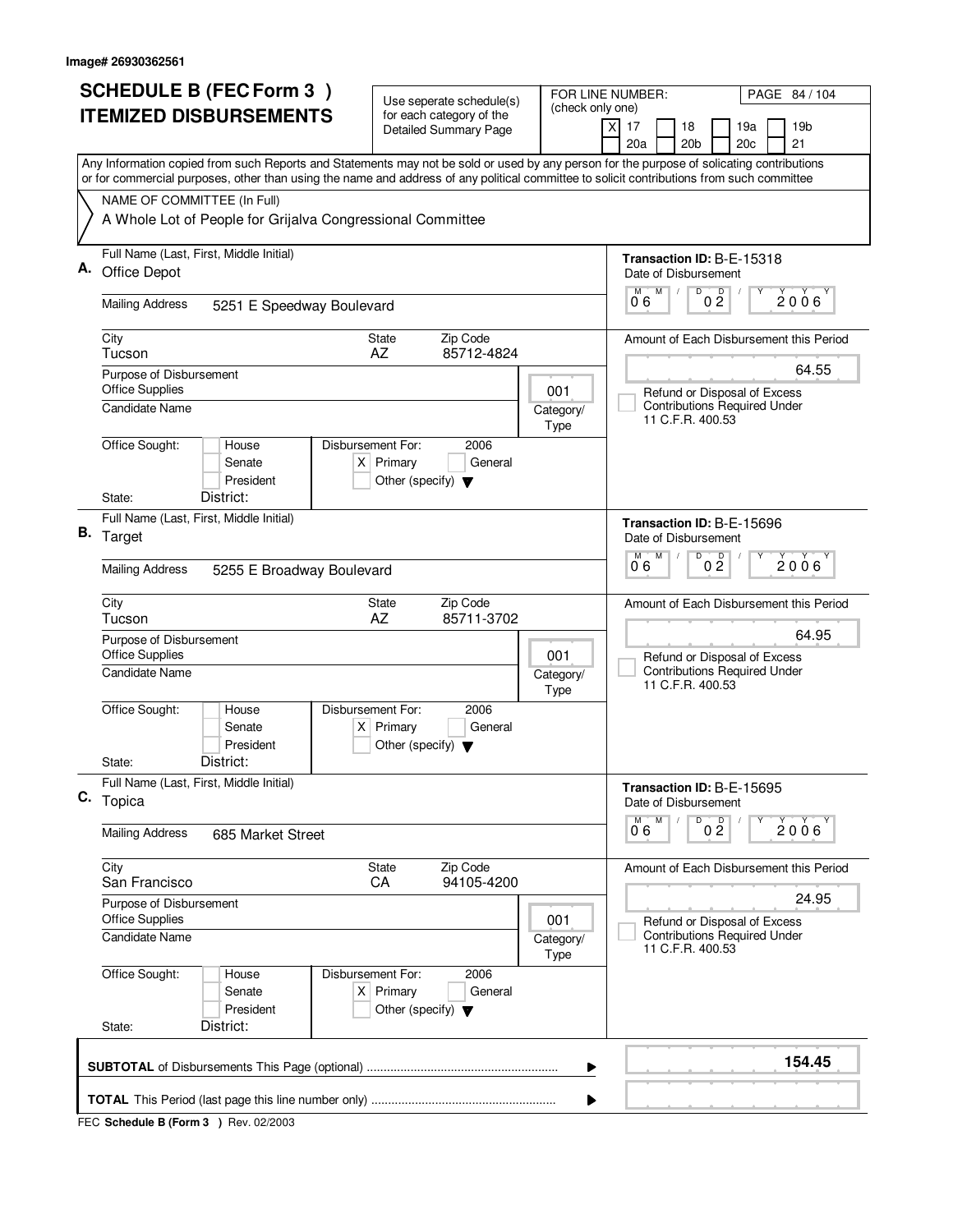|    | <b>SCHEDULE B (FEC Form 3)</b>                                                                                                                                                                                                                                                         | Use seperate schedule(s)                                               |                                         | FOR LINE NUMBER:<br>PAGE 85 / 104                                                       |  |  |  |
|----|----------------------------------------------------------------------------------------------------------------------------------------------------------------------------------------------------------------------------------------------------------------------------------------|------------------------------------------------------------------------|-----------------------------------------|-----------------------------------------------------------------------------------------|--|--|--|
|    | <b>ITEMIZED DISBURSEMENTS</b>                                                                                                                                                                                                                                                          | for each category of the<br><b>Detailed Summary Page</b>               |                                         | (check only one)<br>$\boldsymbol{\mathsf{X}}$<br>17<br>18<br>19a<br>19 <sub>b</sub>     |  |  |  |
|    |                                                                                                                                                                                                                                                                                        |                                                                        |                                         | 20 <sub>b</sub><br>20c<br>21<br>20a                                                     |  |  |  |
|    | Any Information copied from such Reports and Statements may not be sold or used by any person for the purpose of solicating contributions<br>or for commercial purposes, other than using the name and address of any political committee to solicit contributions from such committee |                                                                        |                                         |                                                                                         |  |  |  |
|    | NAME OF COMMITTEE (In Full)                                                                                                                                                                                                                                                            |                                                                        |                                         |                                                                                         |  |  |  |
|    | A Whole Lot of People for Grijalva Congressional Committee                                                                                                                                                                                                                             |                                                                        |                                         |                                                                                         |  |  |  |
|    | Full Name (Last, First, Middle Initial)<br>Petty Cash                                                                                                                                                                                                                                  |                                                                        |                                         | Transaction ID: B-E-15594<br>Date of Disbursement                                       |  |  |  |
|    | <b>Mailing Address</b><br>810 E 22nd Street                                                                                                                                                                                                                                            |                                                                        |                                         | $\overline{D}$<br>M<br>Ď<br>М<br>2006<br>06<br>04                                       |  |  |  |
|    | City<br>Tucson                                                                                                                                                                                                                                                                         | Zip Code<br><b>State</b><br>85713-1751<br>AZ                           |                                         | Amount of Each Disbursement this Period                                                 |  |  |  |
|    | Purpose of Disbursement                                                                                                                                                                                                                                                                |                                                                        |                                         | 300.00                                                                                  |  |  |  |
|    | Misc. Campaign Expenses<br>Candidate Name                                                                                                                                                                                                                                              |                                                                        | 001<br>Category/<br>Type                | Refund or Disposal of Excess<br><b>Contributions Required Under</b><br>11 C.F.R. 400.53 |  |  |  |
|    | Office Sought:<br>Disbursement For:<br>House<br>Senate<br>President<br>District:<br>State:                                                                                                                                                                                             | 2006<br>$X$ Primary<br>General<br>Other (specify) $\blacktriangledown$ |                                         |                                                                                         |  |  |  |
|    | Full Name (Last, First, Middle Initial)                                                                                                                                                                                                                                                |                                                                        |                                         |                                                                                         |  |  |  |
|    | B. For The Record                                                                                                                                                                                                                                                                      |                                                                        |                                         | Transaction ID: B-E-15311<br>Date of Disbursement<br>D<br>M<br>M                        |  |  |  |
|    | <b>Mailing Address</b><br>5 Rosecroft Drive                                                                                                                                                                                                                                            | $0\overline{5}$<br>2006<br>06                                          |                                         |                                                                                         |  |  |  |
|    | City<br>State<br>VA<br>Fredericksburg                                                                                                                                                                                                                                                  | Amount of Each Disbursement this Period                                |                                         |                                                                                         |  |  |  |
|    | Purpose of Disbursement<br>Fundraising: Fundraising Consulting                                                                                                                                                                                                                         |                                                                        | 2001.05<br>Refund or Disposal of Excess |                                                                                         |  |  |  |
|    | Candidate Name                                                                                                                                                                                                                                                                         |                                                                        | Category/<br>Type                       | <b>Contributions Required Under</b><br>11 C.F.R. 400.53                                 |  |  |  |
|    | Office Sought:<br>Disbursement For:<br>House<br>Senate<br>President                                                                                                                                                                                                                    | 2006<br>$X$ Primary<br>General<br>Other (specify) $\blacktriangledown$ |                                         |                                                                                         |  |  |  |
|    | District:<br>State:                                                                                                                                                                                                                                                                    |                                                                        |                                         |                                                                                         |  |  |  |
| С. | Full Name (Last, First, Middle Initial)<br>Red Hot & Blue                                                                                                                                                                                                                              |                                                                        |                                         | Transaction ID: B-E-15697<br>Date of Disbursement                                       |  |  |  |
|    | <b>Mailing Address</b><br>169 Hillwood Avenue                                                                                                                                                                                                                                          |                                                                        |                                         | D<br>M<br>$0\overline{5}$<br>M<br>2006<br>06                                            |  |  |  |
|    | City<br><b>Falls Church</b>                                                                                                                                                                                                                                                            | State<br>Zip Code<br><b>VA</b><br>22046-2913                           |                                         | Amount of Each Disbursement this Period                                                 |  |  |  |
|    | Purpose of Disbursement<br>Fundraising: Catering                                                                                                                                                                                                                                       |                                                                        | 003                                     | 1167.88                                                                                 |  |  |  |
|    | Candidate Name                                                                                                                                                                                                                                                                         |                                                                        | Category/<br>Type                       | Refund or Disposal of Excess<br><b>Contributions Required Under</b><br>11 C.F.R. 400.53 |  |  |  |
|    | Office Sought:<br>Disbursement For:<br>House<br>Senate<br>President<br>District:<br>State:                                                                                                                                                                                             | 2006<br>$X$ Primary<br>General<br>Other (specify) $\blacktriangledown$ |                                         |                                                                                         |  |  |  |
|    |                                                                                                                                                                                                                                                                                        |                                                                        |                                         |                                                                                         |  |  |  |
|    |                                                                                                                                                                                                                                                                                        |                                                                        |                                         | 3468.93<br>▶                                                                            |  |  |  |
|    |                                                                                                                                                                                                                                                                                        |                                                                        |                                         | ▶                                                                                       |  |  |  |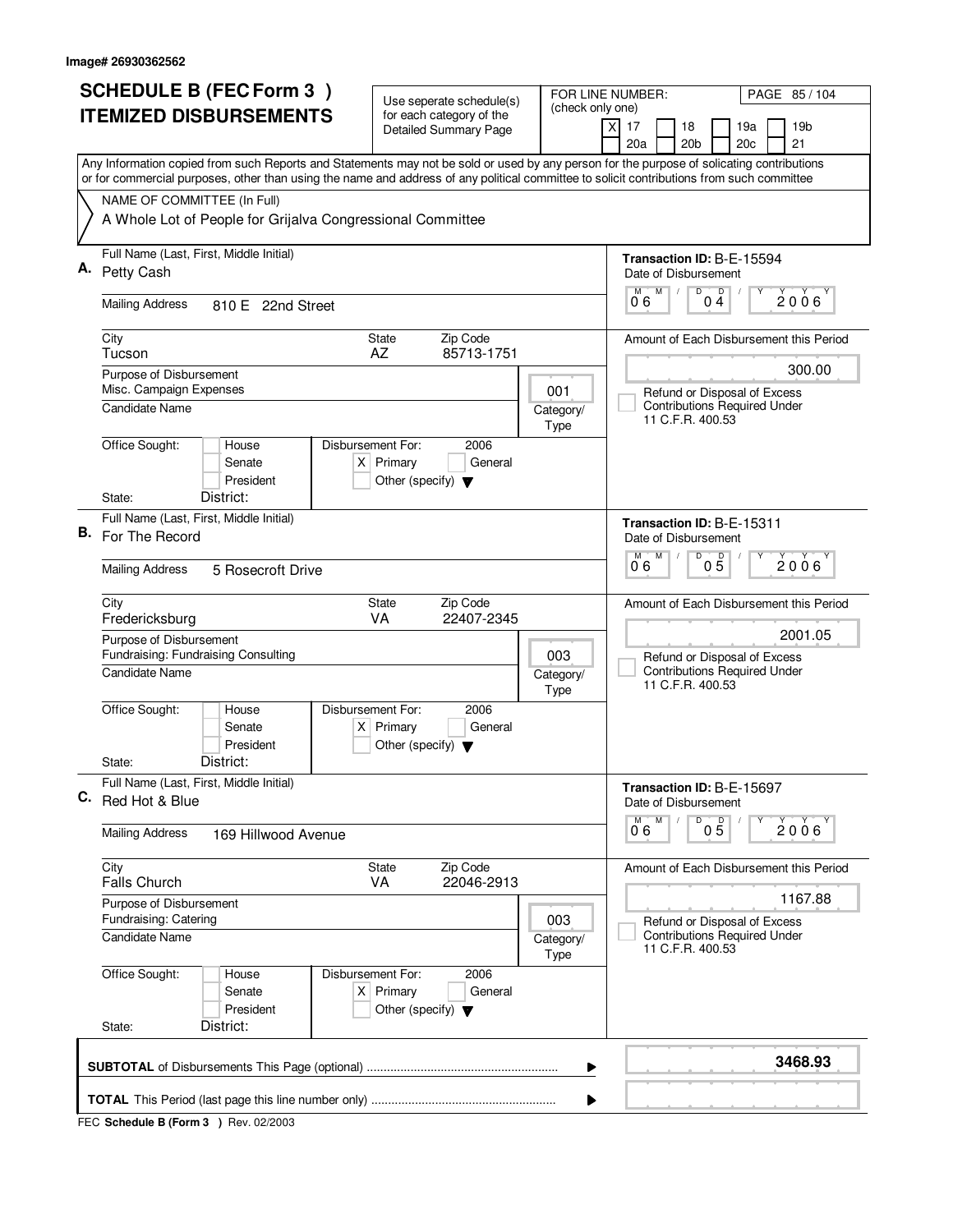| <b>SCHEDULE B (FEC Form 3)</b> |                                                                                                                                                                                                                                                                                        | Use seperate schedule(s)                                               |                                                                                         | FOR LINE NUMBER:<br>PAGE 86 / 104                                         |  |  |  |
|--------------------------------|----------------------------------------------------------------------------------------------------------------------------------------------------------------------------------------------------------------------------------------------------------------------------------------|------------------------------------------------------------------------|-----------------------------------------------------------------------------------------|---------------------------------------------------------------------------|--|--|--|
|                                | <b>ITEMIZED DISBURSEMENTS</b>                                                                                                                                                                                                                                                          | for each category of the<br><b>Detailed Summary Page</b>               | (check only one)                                                                        | $\times$<br>17<br>18<br>19a<br>19b<br>20a<br>20 <sub>b</sub><br>20c<br>21 |  |  |  |
|                                | Any Information copied from such Reports and Statements may not be sold or used by any person for the purpose of solicating contributions<br>or for commercial purposes, other than using the name and address of any political committee to solicit contributions from such committee |                                                                        |                                                                                         |                                                                           |  |  |  |
|                                | NAME OF COMMITTEE (In Full)                                                                                                                                                                                                                                                            |                                                                        |                                                                                         |                                                                           |  |  |  |
|                                | A Whole Lot of People for Grijalva Congressional Committee                                                                                                                                                                                                                             |                                                                        |                                                                                         |                                                                           |  |  |  |
|                                | Full Name (Last, First, Middle Initial)                                                                                                                                                                                                                                                |                                                                        |                                                                                         | Transaction ID: B-E-15315                                                 |  |  |  |
| Α.                             | Mr. Arthur A. Chapa                                                                                                                                                                                                                                                                    |                                                                        |                                                                                         | Date of Disbursement<br>$\overline{D}$<br>M<br>M                          |  |  |  |
|                                | <b>Mailing Address</b><br>3127 E<br>2nd Street                                                                                                                                                                                                                                         |                                                                        |                                                                                         | 000<br>$2006^\circ$<br>06                                                 |  |  |  |
|                                | City<br>Tucson                                                                                                                                                                                                                                                                         | Zip Code<br><b>State</b><br>85716-4209<br>AZ                           |                                                                                         | Amount of Each Disbursement this Period                                   |  |  |  |
|                                | Purpose of Disbursement                                                                                                                                                                                                                                                                |                                                                        |                                                                                         | 4500.00                                                                   |  |  |  |
|                                | Campaign Event: Reimb.: Catering<br><b>Candidate Name</b>                                                                                                                                                                                                                              |                                                                        | 007                                                                                     | Refund or Disposal of Excess<br><b>Contributions Required Under</b>       |  |  |  |
|                                |                                                                                                                                                                                                                                                                                        |                                                                        | Category/<br>Type                                                                       | 11 C.F.R. 400.53                                                          |  |  |  |
|                                | Office Sought:<br>Disbursement For:<br>House                                                                                                                                                                                                                                           | 2006                                                                   |                                                                                         |                                                                           |  |  |  |
|                                | Senate<br>President                                                                                                                                                                                                                                                                    | $X$ Primary<br>General<br>Other (specify) $\blacktriangledown$         |                                                                                         |                                                                           |  |  |  |
|                                | District:<br>State:                                                                                                                                                                                                                                                                    |                                                                        |                                                                                         |                                                                           |  |  |  |
|                                | Full Name (Last, First, Middle Initial)                                                                                                                                                                                                                                                |                                                                        |                                                                                         | Transaction ID: B-E-15544                                                 |  |  |  |
| В.                             | Mr. Jesus L. Gomez                                                                                                                                                                                                                                                                     |                                                                        |                                                                                         | Date of Disbursement<br>$\overline{D}$<br>M<br>D<br>M                     |  |  |  |
|                                | <b>Mailing Address</b><br>5601 S Viviana Road                                                                                                                                                                                                                                          |                                                                        | $2006^{\circ}$<br>06<br>06                                                              |                                                                           |  |  |  |
|                                | City<br>Tucson                                                                                                                                                                                                                                                                         | Zip Code<br>State<br>AZ<br>85746-9675                                  |                                                                                         | Amount of Each Disbursement this Period                                   |  |  |  |
|                                | Purpose of Disbursement<br>Handyman Services                                                                                                                                                                                                                                           | 110.48<br>Refund or Disposal of Excess                                 |                                                                                         |                                                                           |  |  |  |
|                                | Candidate Name                                                                                                                                                                                                                                                                         |                                                                        | Category/<br>Type                                                                       | <b>Contributions Required Under</b><br>11 C.F.R. 400.53                   |  |  |  |
|                                | Office Sought:<br>Disbursement For:<br>House<br>Senate                                                                                                                                                                                                                                 | 2006<br>$X$ Primary<br>General                                         |                                                                                         |                                                                           |  |  |  |
|                                | President                                                                                                                                                                                                                                                                              | Other (specify) $\blacktriangledown$                                   |                                                                                         |                                                                           |  |  |  |
|                                | District:<br>State:                                                                                                                                                                                                                                                                    |                                                                        |                                                                                         |                                                                           |  |  |  |
| С.                             | Full Name (Last, First, Middle Initial)<br><b>Costco Wholesale</b>                                                                                                                                                                                                                     |                                                                        |                                                                                         | Transaction ID: B-E-15617<br>Date of Disbursement                         |  |  |  |
|                                | <b>Mailing Address</b><br>3901 W Costco Drive                                                                                                                                                                                                                                          |                                                                        |                                                                                         | D<br>M<br>0 <sup>0</sup><br>2006<br>06                                    |  |  |  |
|                                | City<br>Tucson                                                                                                                                                                                                                                                                         | Zip Code<br>State<br>AZ<br>85741-2864                                  |                                                                                         | Amount of Each Disbursement this Period                                   |  |  |  |
|                                | Purpose of Disbursement                                                                                                                                                                                                                                                                |                                                                        |                                                                                         | 82.97                                                                     |  |  |  |
|                                | Adminstrative/Salary/Overhead: Meals<br>Candidate Name                                                                                                                                                                                                                                 | 001<br>Category/<br>Type                                               | Refund or Disposal of Excess<br><b>Contributions Required Under</b><br>11 C.F.R. 400.53 |                                                                           |  |  |  |
|                                | Office Sought:<br>Disbursement For:<br>House<br>Senate<br>President                                                                                                                                                                                                                    | 2006<br>$X$ Primary<br>General<br>Other (specify) $\blacktriangledown$ |                                                                                         |                                                                           |  |  |  |
|                                | District:<br>State:                                                                                                                                                                                                                                                                    |                                                                        |                                                                                         |                                                                           |  |  |  |
|                                |                                                                                                                                                                                                                                                                                        |                                                                        | ▶                                                                                       | 4693.45                                                                   |  |  |  |
|                                |                                                                                                                                                                                                                                                                                        |                                                                        | ▶                                                                                       |                                                                           |  |  |  |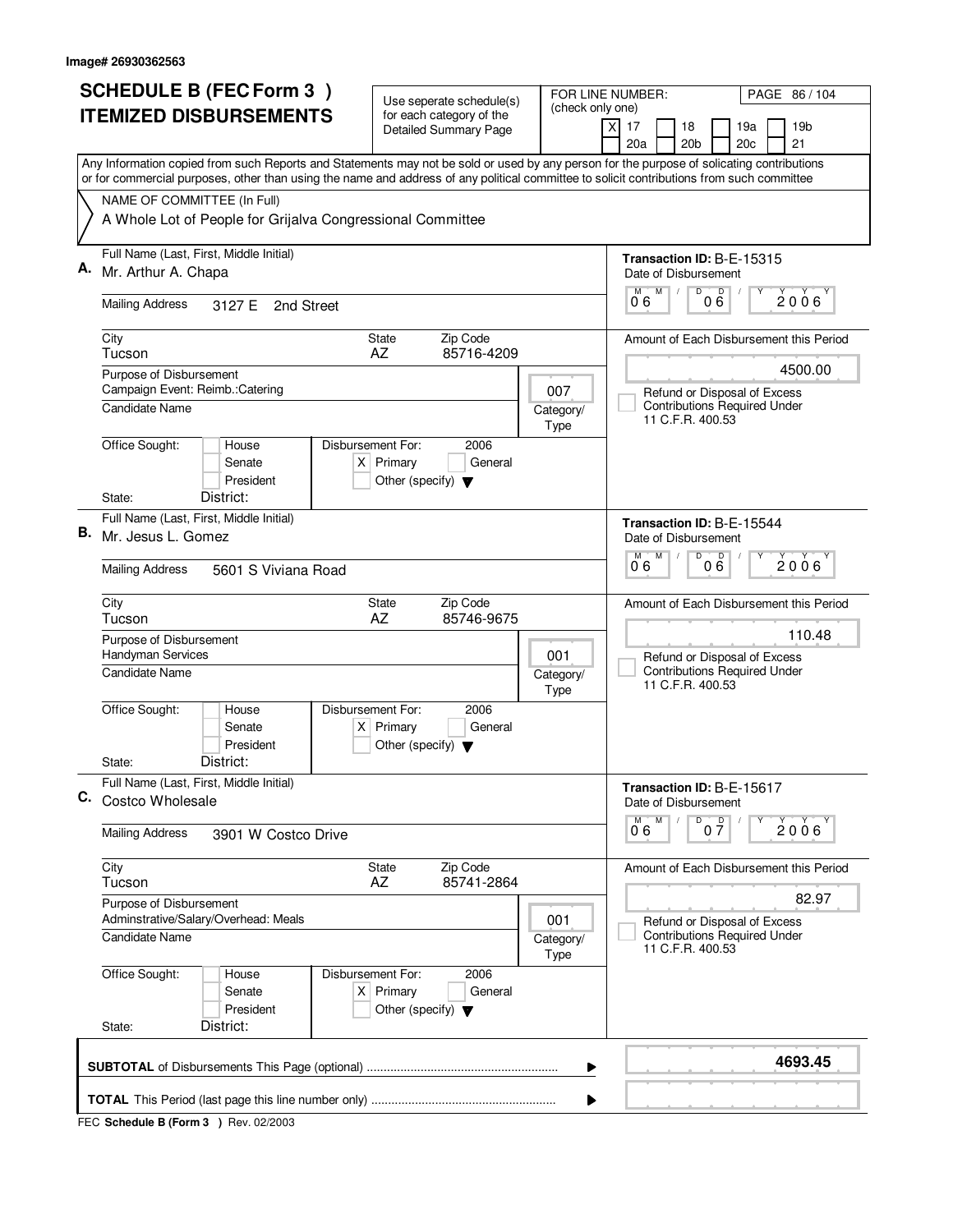| <b>SCHEDULE B (FEC Form 3)</b> |                                                                                                                                                                                                                                                                                        | Use seperate schedule(s)                                                                    |                            | FOR LINE NUMBER:<br>PAGE 87/104                                                                          |
|--------------------------------|----------------------------------------------------------------------------------------------------------------------------------------------------------------------------------------------------------------------------------------------------------------------------------------|---------------------------------------------------------------------------------------------|----------------------------|----------------------------------------------------------------------------------------------------------|
|                                | <b>ITEMIZED DISBURSEMENTS</b>                                                                                                                                                                                                                                                          | for each category of the<br><b>Detailed Summary Page</b>                                    | (check only one)           | $\times$<br>17<br>18<br>19a<br>19b<br>20a<br>20 <sub>b</sub><br>20c<br>21                                |
|                                | Any Information copied from such Reports and Statements may not be sold or used by any person for the purpose of solicating contributions<br>or for commercial purposes, other than using the name and address of any political committee to solicit contributions from such committee |                                                                                             |                            |                                                                                                          |
|                                | NAME OF COMMITTEE (In Full)                                                                                                                                                                                                                                                            |                                                                                             |                            |                                                                                                          |
|                                | A Whole Lot of People for Grijalva Congressional Committee                                                                                                                                                                                                                             |                                                                                             |                            |                                                                                                          |
|                                | Full Name (Last, First, Middle Initial)<br>Office Depot                                                                                                                                                                                                                                |                                                                                             |                            | <b>Transaction ID: B-E-15614</b><br>Date of Disbursement                                                 |
|                                | <b>Mailing Address</b><br>3900 W Ina Road                                                                                                                                                                                                                                              |                                                                                             |                            | M<br>D<br>$0\overline{7}$<br>М<br>$2006^\circ$<br>06                                                     |
|                                | City<br>Tucson                                                                                                                                                                                                                                                                         | Zip Code<br><b>State</b><br>AZ<br>85741-2261                                                |                            | Amount of Each Disbursement this Period                                                                  |
|                                | Purpose of Disbursement<br><b>Office Supplies</b>                                                                                                                                                                                                                                      |                                                                                             | 001                        | 227.42<br>Refund or Disposal of Excess                                                                   |
|                                | <b>Candidate Name</b>                                                                                                                                                                                                                                                                  |                                                                                             | Category/<br>Type          | <b>Contributions Required Under</b><br>11 C.F.R. 400.53                                                  |
|                                | Office Sought:<br>Disbursement For:<br>House<br>Senate<br>President                                                                                                                                                                                                                    | 2006<br>$X$ Primary<br>General<br>Other (specify) $\blacktriangledown$                      |                            |                                                                                                          |
|                                | District:<br>State:<br>Full Name (Last, First, Middle Initial)                                                                                                                                                                                                                         |                                                                                             |                            |                                                                                                          |
| В.                             | Office Max                                                                                                                                                                                                                                                                             |                                                                                             |                            | Transaction ID: B-E-15616<br>Date of Disbursement<br>$\overline{D}$<br>M<br>$\overline{\mathsf{D}}$<br>M |
|                                | <b>Mailing Address</b><br>860 E Broadway Boulevard                                                                                                                                                                                                                                     |                                                                                             | $2006^{\circ}$<br>07<br>06 |                                                                                                          |
|                                | City<br>Tucson                                                                                                                                                                                                                                                                         | Zip Code<br>State<br>AZ<br>85719-5726                                                       |                            | Amount of Each Disbursement this Period                                                                  |
|                                | Purpose of Disbursement<br><b>Office Supplies</b><br>Candidate Name                                                                                                                                                                                                                    | 5.03<br>Refund or Disposal of Excess<br><b>Contributions Required Under</b>                 |                            |                                                                                                          |
|                                |                                                                                                                                                                                                                                                                                        |                                                                                             | Category/<br>Type          | 11 C.F.R. 400.53                                                                                         |
|                                | Office Sought:<br>Disbursement For:<br>House<br>Senate<br>President                                                                                                                                                                                                                    | 2006<br>$X$ Primary<br>General<br>Other (specify) $\blacktriangledown$                      |                            |                                                                                                          |
|                                | District:<br>State:                                                                                                                                                                                                                                                                    |                                                                                             |                            |                                                                                                          |
| С.                             | Full Name (Last, First, Middle Initial)<br>Ms. Helene F. Cann                                                                                                                                                                                                                          |                                                                                             |                            | Transaction ID: B-E-15595<br>Date of Disbursement                                                        |
|                                | <b>Mailing Address</b><br>6336 W Trails End Road                                                                                                                                                                                                                                       |                                                                                             |                            | D<br>M<br>0 <sup>0</sup><br>2006'<br>06                                                                  |
|                                | City<br>Tucson                                                                                                                                                                                                                                                                         | State<br>Zip Code<br>AZ<br>85745-9636                                                       |                            | Amount of Each Disbursement this Period                                                                  |
|                                | Purpose of Disbursement<br>Reimb.: Office Supplies                                                                                                                                                                                                                                     |                                                                                             | 001                        | 87.92<br>Refund or Disposal of Excess<br><b>Contributions Required Under</b>                             |
|                                | Candidate Name                                                                                                                                                                                                                                                                         |                                                                                             | Category/<br>Type          | 11 C.F.R. 400.53                                                                                         |
|                                | Office Sought:<br>House<br>Senate<br>President                                                                                                                                                                                                                                         | Disbursement For:<br>2006<br>$X$ Primary<br>General<br>Other (specify) $\blacktriangledown$ |                            |                                                                                                          |
|                                | District:<br>State:                                                                                                                                                                                                                                                                    |                                                                                             |                            |                                                                                                          |
|                                |                                                                                                                                                                                                                                                                                        |                                                                                             | ▶                          | 320.37                                                                                                   |
|                                |                                                                                                                                                                                                                                                                                        |                                                                                             | ▶                          |                                                                                                          |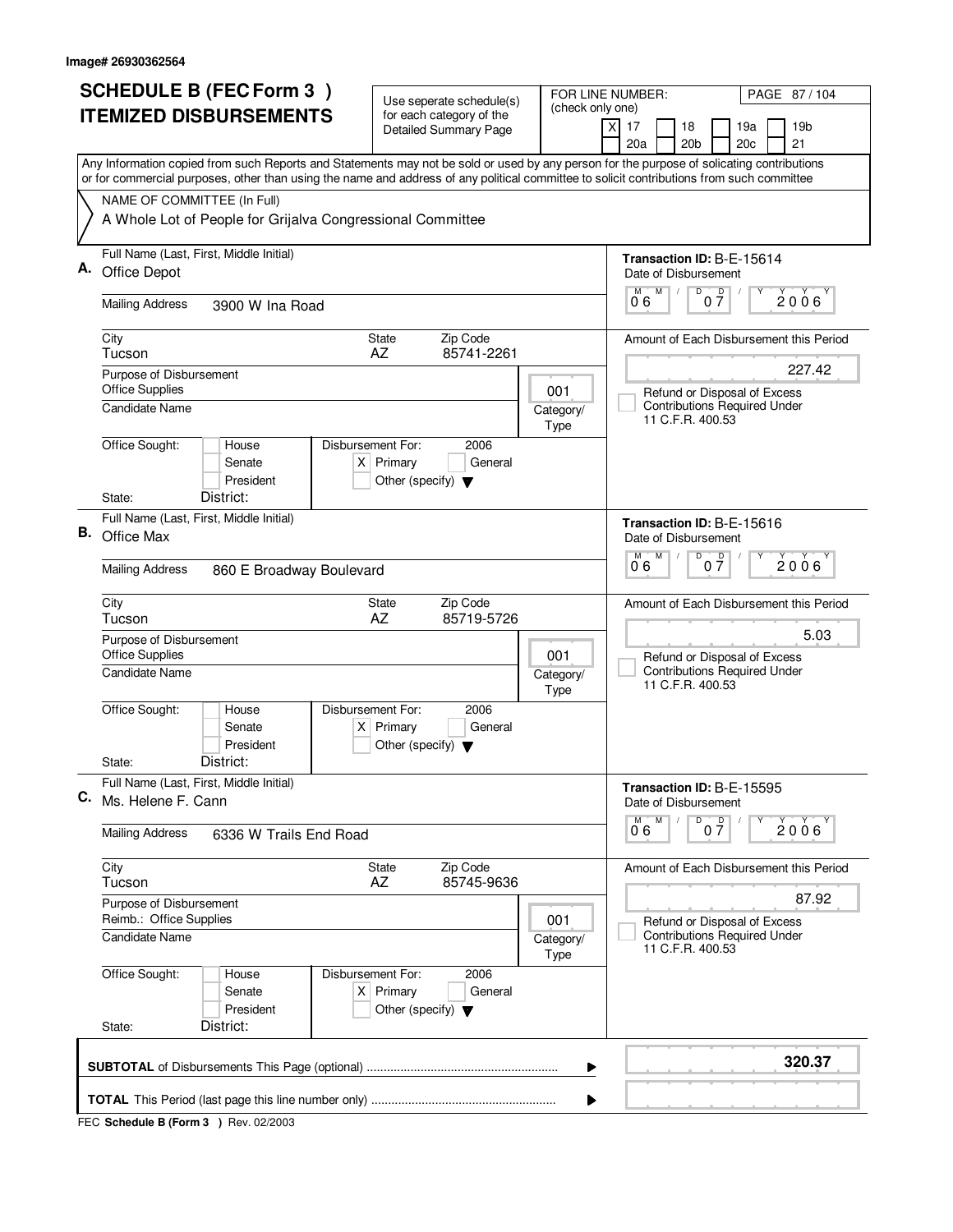| <b>SCHEDULE B (FEC Form 3)</b> |                                                                                                                                                                                                                                                                                        | Use seperate schedule(s)                                               |                                       | FOR LINE NUMBER:<br>PAGE 88 / 104                                               |
|--------------------------------|----------------------------------------------------------------------------------------------------------------------------------------------------------------------------------------------------------------------------------------------------------------------------------------|------------------------------------------------------------------------|---------------------------------------|---------------------------------------------------------------------------------|
|                                | <b>ITEMIZED DISBURSEMENTS</b>                                                                                                                                                                                                                                                          | for each category of the<br><b>Detailed Summary Page</b>               | (check only one)                      | χļ<br>17<br>18<br>19a<br>19 <sub>b</sub><br>20a<br>20 <sub>b</sub><br>20c<br>21 |
|                                | Any Information copied from such Reports and Statements may not be sold or used by any person for the purpose of solicating contributions<br>or for commercial purposes, other than using the name and address of any political committee to solicit contributions from such committee |                                                                        |                                       |                                                                                 |
|                                | NAME OF COMMITTEE (In Full)                                                                                                                                                                                                                                                            |                                                                        |                                       |                                                                                 |
|                                | A Whole Lot of People for Grijalva Congressional Committee                                                                                                                                                                                                                             |                                                                        |                                       |                                                                                 |
|                                | Full Name (Last, First, Middle Initial)                                                                                                                                                                                                                                                |                                                                        |                                       | Transaction ID: B-E-15596                                                       |
| Α.                             | Ruben Guerrero Jr                                                                                                                                                                                                                                                                      |                                                                        |                                       | Date of Disbursement<br>D                                                       |
|                                | <b>Mailing Address</b><br>5305 S Newcastle Court                                                                                                                                                                                                                                       |                                                                        |                                       | M<br>$0\frac{D}{7}$<br>M<br>$2006^\circ$<br>06                                  |
|                                | City<br>Tucson                                                                                                                                                                                                                                                                         | Zip Code<br>State<br>85746-3987<br>AZ                                  |                                       | Amount of Each Disbursement this Period                                         |
|                                | Purpose of Disbursement<br>Reimb.: Meals                                                                                                                                                                                                                                               |                                                                        | 001                                   | 42.91<br>Refund or Disposal of Excess                                           |
|                                | <b>Candidate Name</b>                                                                                                                                                                                                                                                                  |                                                                        | Category/<br>Type                     | <b>Contributions Required Under</b><br>11 C.F.R. 400.53                         |
|                                | Office Sought:<br>Disbursement For:<br>House<br>Senate<br>President                                                                                                                                                                                                                    | 2006<br>$X$ Primary<br>General<br>Other (specify) $\blacktriangledown$ |                                       |                                                                                 |
|                                | District:<br>State:                                                                                                                                                                                                                                                                    |                                                                        |                                       |                                                                                 |
| В.                             | Full Name (Last, First, Middle Initial)<br>Democratic Congressional Campaign Committee                                                                                                                                                                                                 |                                                                        |                                       | Transaction ID: B-I-15361<br>Date of Disbursement                               |
|                                | <b>Mailing Address</b><br>430 S Capitol Street SE                                                                                                                                                                                                                                      | D<br>M<br>M<br>D<br>$2006^{\circ}$<br>08<br>06                         |                                       |                                                                                 |
|                                | City<br>Washington                                                                                                                                                                                                                                                                     | Zip Code<br>State<br>20003-4024<br>DC                                  |                                       | Amount of Each Disbursement this Period                                         |
|                                | Purpose of Disbursement<br>Inkind: Fundraising Services                                                                                                                                                                                                                                |                                                                        | 11.03<br>Refund or Disposal of Excess |                                                                                 |
|                                | Candidate Name                                                                                                                                                                                                                                                                         |                                                                        | Category/<br>Type                     | <b>Contributions Required Under</b><br>11 C.F.R. 400.53                         |
|                                | Office Sought:<br>Disbursement For:<br>House<br>Senate<br>President                                                                                                                                                                                                                    | 2006<br>$X$ Primary<br>General<br>Other (specify) $\blacktriangledown$ |                                       |                                                                                 |
|                                | District:<br>State:                                                                                                                                                                                                                                                                    |                                                                        |                                       |                                                                                 |
| C.                             | Full Name (Last, First, Middle Initial)<br>Complete Campaigns.com                                                                                                                                                                                                                      |                                                                        |                                       | Transaction ID: B-E-15762<br>Date of Disbursement                               |
|                                | <b>Mailing Address</b><br>610 Gateway Center Way<br>Suite K                                                                                                                                                                                                                            |                                                                        |                                       | D<br>M<br>09<br>2006<br>06                                                      |
|                                | City<br>San Diego                                                                                                                                                                                                                                                                      | State<br>Zip Code<br>CA<br>92102-4548                                  |                                       | Amount of Each Disbursement this Period                                         |
|                                | Purpose of Disbursement<br><b>Merchant Fees</b>                                                                                                                                                                                                                                        |                                                                        | 001                                   | 75.00<br>Refund or Disposal of Excess                                           |
|                                | Candidate Name                                                                                                                                                                                                                                                                         |                                                                        | Category/<br>Type                     | <b>Contributions Required Under</b><br>11 C.F.R. 400.53                         |
|                                | Office Sought:<br>Disbursement For:<br>House<br>Senate<br>President                                                                                                                                                                                                                    | 2006<br>$X$ Primary<br>General<br>Other (specify) $\blacktriangledown$ |                                       |                                                                                 |
|                                | District:<br>State:                                                                                                                                                                                                                                                                    |                                                                        |                                       |                                                                                 |
|                                |                                                                                                                                                                                                                                                                                        |                                                                        | ▶                                     | 128.94                                                                          |
|                                |                                                                                                                                                                                                                                                                                        |                                                                        | ▶                                     |                                                                                 |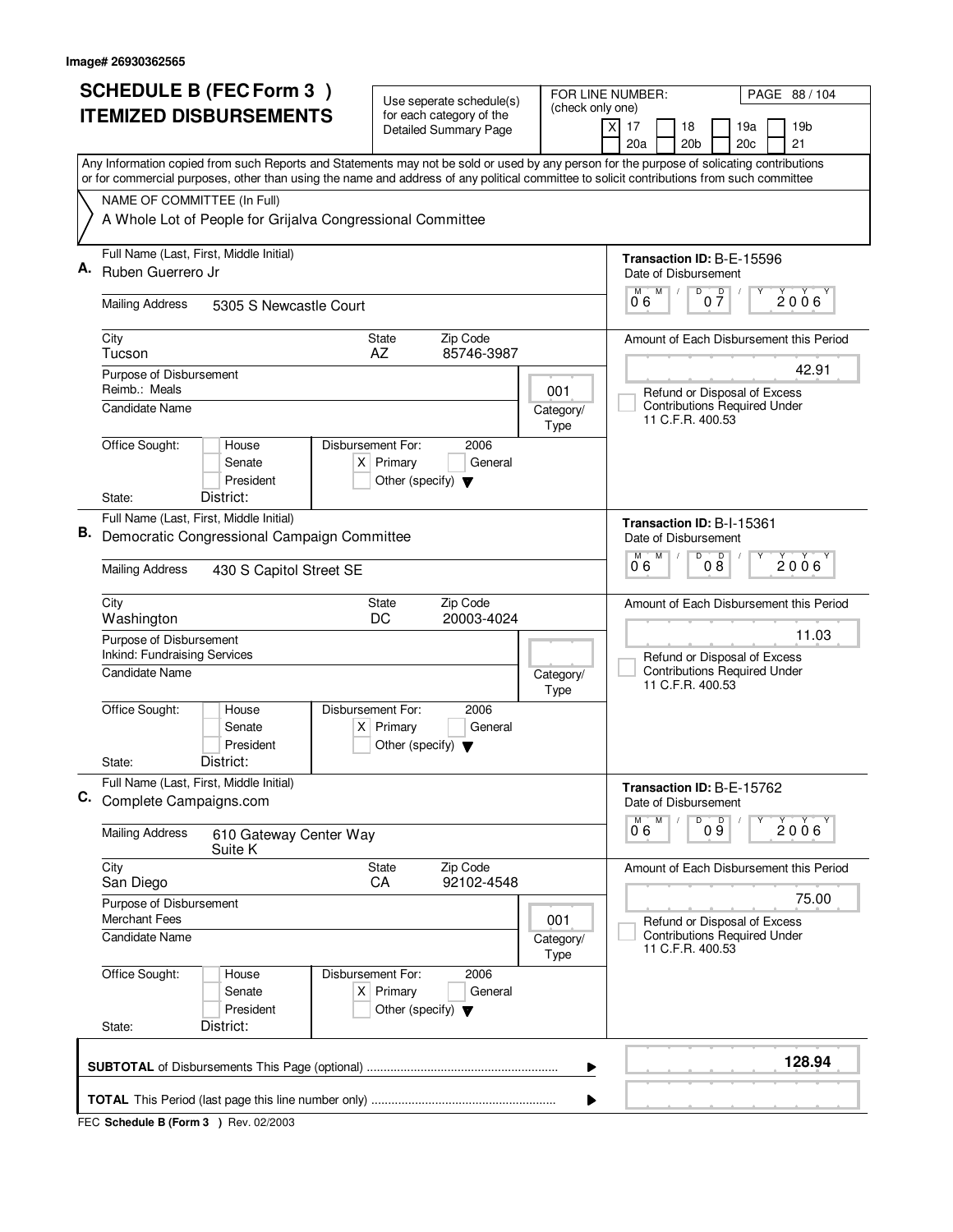|    | <b>SCHEDULE B (FEC Form 3)</b>                                                                                                                                                                                                                                                         | Use seperate schedule(s)                                    | FOR LINE NUMBER:                                                              |                          | PAGE 89 / 104                                  |                           |                                                                     |                 |  |  |
|----|----------------------------------------------------------------------------------------------------------------------------------------------------------------------------------------------------------------------------------------------------------------------------------------|-------------------------------------------------------------|-------------------------------------------------------------------------------|--------------------------|------------------------------------------------|---------------------------|---------------------------------------------------------------------|-----------------|--|--|
|    | <b>ITEMIZED DISBURSEMENTS</b>                                                                                                                                                                                                                                                          | for each category of the<br><b>Detailed Summary Page</b>    |                                                                               | (check only one)         | $\boldsymbol{\mathsf{X}}$<br>17                | 18                        | 19a                                                                 | 19 <sub>b</sub> |  |  |
|    |                                                                                                                                                                                                                                                                                        |                                                             |                                                                               |                          | 20a                                            | 20 <sub>b</sub>           | 20c                                                                 | 21              |  |  |
|    | Any Information copied from such Reports and Statements may not be sold or used by any person for the purpose of solicating contributions<br>or for commercial purposes, other than using the name and address of any political committee to solicit contributions from such committee |                                                             |                                                                               |                          |                                                |                           |                                                                     |                 |  |  |
|    | NAME OF COMMITTEE (In Full)                                                                                                                                                                                                                                                            |                                                             |                                                                               |                          |                                                |                           |                                                                     |                 |  |  |
|    | A Whole Lot of People for Grijalva Congressional Committee                                                                                                                                                                                                                             |                                                             |                                                                               |                          |                                                |                           |                                                                     |                 |  |  |
| А. | Full Name (Last, First, Middle Initial)<br>Costco Wholesale                                                                                                                                                                                                                            |                                                             |                                                                               |                          |                                                | Date of Disbursement      | Transaction ID: B-E-15554                                           |                 |  |  |
|    | <b>Mailing Address</b><br>3901 W Costco Drive                                                                                                                                                                                                                                          |                                                             |                                                                               |                          | D<br>M<br>$0\overset{D}{9}$<br>М<br>2006<br>06 |                           |                                                                     |                 |  |  |
|    | City<br>Tucson                                                                                                                                                                                                                                                                         | Zip Code<br><b>State</b><br>AZ                              | 85741-2864                                                                    |                          |                                                |                           | Amount of Each Disbursement this Period                             |                 |  |  |
|    | Purpose of Disbursement<br>Adminstrative/Salary/Overhead: Meals                                                                                                                                                                                                                        |                                                             |                                                                               |                          |                                                |                           |                                                                     | 128.88          |  |  |
|    | Candidate Name                                                                                                                                                                                                                                                                         |                                                             |                                                                               | 001<br>Category/<br>Type |                                                | 11 C.F.R. 400.53          | Refund or Disposal of Excess<br><b>Contributions Required Under</b> |                 |  |  |
|    | Office Sought:<br>Disbursement For:<br>House<br>Senate<br>President                                                                                                                                                                                                                    | 2006<br>$X$ Primary<br>Other (specify) $\blacktriangledown$ | General                                                                       |                          |                                                |                           |                                                                     |                 |  |  |
|    | District:<br>State:<br>Full Name (Last, First, Middle Initial)                                                                                                                                                                                                                         |                                                             |                                                                               |                          |                                                |                           |                                                                     |                 |  |  |
| В. | Mr. Jesus L. Gomez                                                                                                                                                                                                                                                                     |                                                             |                                                                               |                          | M<br>M                                         | Date of Disbursement<br>D | Transaction ID: B-E-15589<br>D                                      |                 |  |  |
|    | <b>Mailing Address</b><br>5601 S Viviana Road                                                                                                                                                                                                                                          |                                                             | 2006<br>09<br>06                                                              |                          |                                                |                           |                                                                     |                 |  |  |
|    | City<br>Tucson                                                                                                                                                                                                                                                                         | Zip Code<br>State<br>AZ<br>85746-9675                       |                                                                               |                          |                                                |                           | Amount of Each Disbursement this Period                             |                 |  |  |
|    | Purpose of Disbursement<br>Handyman Services<br>Candidate Name                                                                                                                                                                                                                         | 001<br>Category/                                            | 500.00<br>Refund or Disposal of Excess<br><b>Contributions Required Under</b> |                          |                                                |                           |                                                                     |                 |  |  |
|    |                                                                                                                                                                                                                                                                                        |                                                             |                                                                               | Type                     | 11 C.F.R. 400.53                               |                           |                                                                     |                 |  |  |
|    | Office Sought:<br>Disbursement For:<br>House<br>Senate<br>President                                                                                                                                                                                                                    | 2006<br>$X$ Primary<br>Other (specify) $\blacktriangledown$ | General                                                                       |                          |                                                |                           |                                                                     |                 |  |  |
|    | District:<br>State:                                                                                                                                                                                                                                                                    |                                                             |                                                                               |                          |                                                |                           |                                                                     |                 |  |  |
|    | Full Name (Last, First, Middle Initial)<br>C. Petty Cash                                                                                                                                                                                                                               |                                                             |                                                                               |                          |                                                | Date of Disbursement      | Transaction ID: B-E-15593                                           |                 |  |  |
|    | <b>Mailing Address</b><br>810 E 22nd Street                                                                                                                                                                                                                                            |                                                             |                                                                               |                          | M<br>M<br>06                                   | D                         | $\overline{11}^D$                                                   | 2006            |  |  |
|    | City<br>Tucson                                                                                                                                                                                                                                                                         | Zip Code<br>State<br>AZ<br>85713-1751                       |                                                                               |                          |                                                |                           | Amount of Each Disbursement this Period                             |                 |  |  |
|    | Purpose of Disbursement<br>Petty Cash                                                                                                                                                                                                                                                  |                                                             |                                                                               | 001                      |                                                |                           | Refund or Disposal of Excess                                        | 300.00          |  |  |
|    | <b>Candidate Name</b>                                                                                                                                                                                                                                                                  |                                                             |                                                                               | Category/<br>Type        |                                                | 11 C.F.R. 400.53          | <b>Contributions Required Under</b>                                 |                 |  |  |
|    | Office Sought:<br>Disbursement For:<br>House<br>Senate<br>President                                                                                                                                                                                                                    | 2006<br>$X$ Primary<br>Other (specify) $\blacktriangledown$ | General                                                                       |                          |                                                |                           |                                                                     |                 |  |  |
|    | District:<br>State:                                                                                                                                                                                                                                                                    |                                                             |                                                                               |                          |                                                |                           |                                                                     |                 |  |  |
|    |                                                                                                                                                                                                                                                                                        |                                                             |                                                                               | ▶                        |                                                |                           |                                                                     | 928.88          |  |  |
|    |                                                                                                                                                                                                                                                                                        |                                                             |                                                                               | ▶                        |                                                |                           |                                                                     |                 |  |  |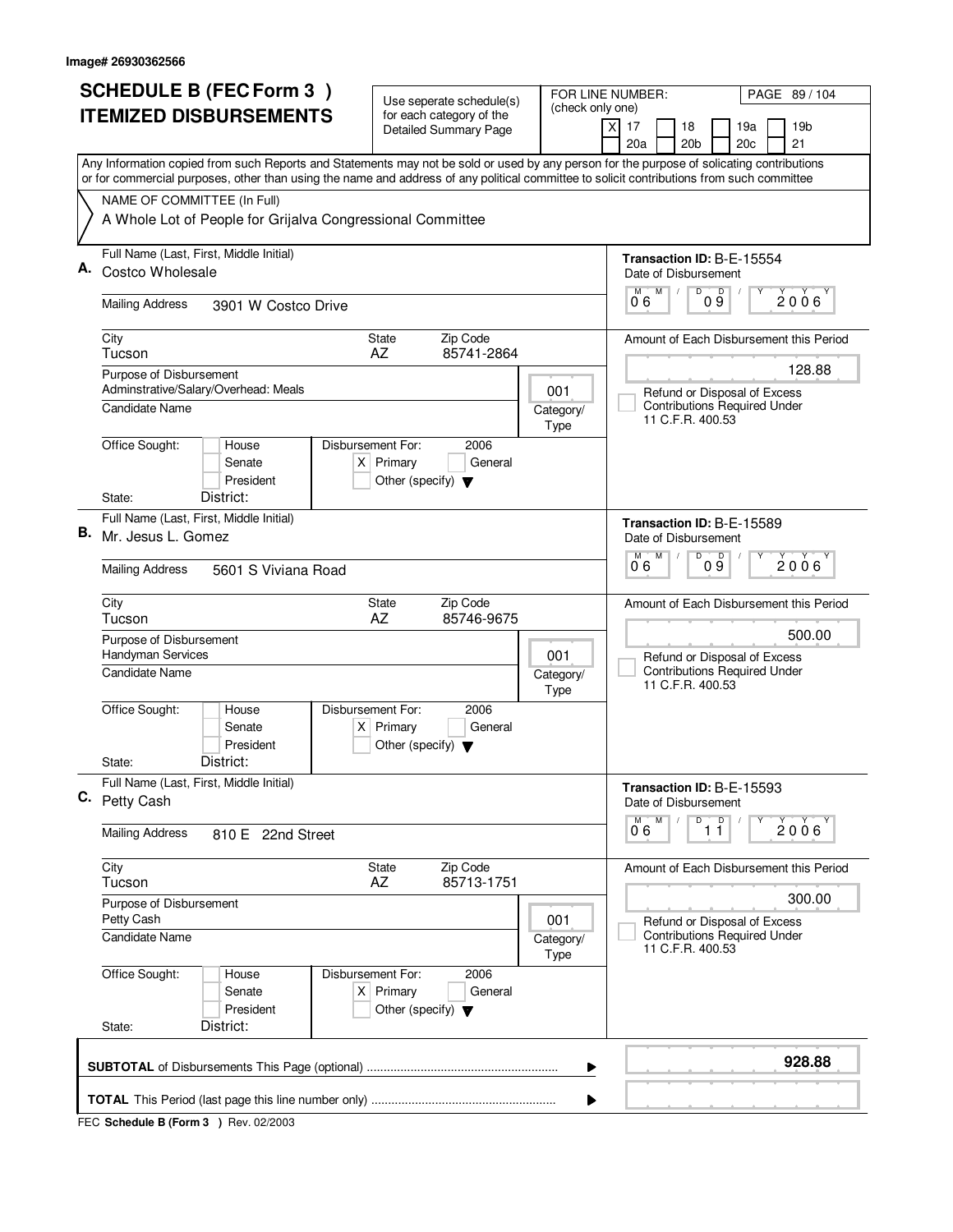|    | <b>SCHEDULE B (FEC Form 3)</b>                                                                                                                                                                                                                                                         | Use seperate schedule(s)                                               |                          | FOR LINE NUMBER:<br>PAGE 90 / 104                                                       |
|----|----------------------------------------------------------------------------------------------------------------------------------------------------------------------------------------------------------------------------------------------------------------------------------------|------------------------------------------------------------------------|--------------------------|-----------------------------------------------------------------------------------------|
|    | <b>ITEMIZED DISBURSEMENTS</b>                                                                                                                                                                                                                                                          | for each category of the<br><b>Detailed Summary Page</b>               | (check only one)         | 17<br>18<br>19a<br>19 <sub>b</sub><br>X                                                 |
|    |                                                                                                                                                                                                                                                                                        |                                                                        |                          | 20a<br>20 <sub>b</sub><br>21<br>20c                                                     |
|    | Any Information copied from such Reports and Statements may not be sold or used by any person for the purpose of solicating contributions<br>or for commercial purposes, other than using the name and address of any political committee to solicit contributions from such committee |                                                                        |                          |                                                                                         |
|    | NAME OF COMMITTEE (In Full)                                                                                                                                                                                                                                                            |                                                                        |                          |                                                                                         |
|    | A Whole Lot of People for Grijalva Congressional Committee                                                                                                                                                                                                                             |                                                                        |                          |                                                                                         |
| Α. | Full Name (Last, First, Middle Initial)<br>National Democratic Club                                                                                                                                                                                                                    |                                                                        |                          | Transaction ID: B-E-15701<br>Date of Disbursement                                       |
|    |                                                                                                                                                                                                                                                                                        |                                                                        |                          | M<br>D<br>$\overline{1}$ $\overline{2}$<br>м<br>2006                                    |
|    | <b>Mailing Address</b><br>30 Ivy Street SE                                                                                                                                                                                                                                             |                                                                        |                          | 06                                                                                      |
|    | City<br>Washington                                                                                                                                                                                                                                                                     | Zip Code<br><b>State</b><br>20003-4006<br>DC                           |                          | Amount of Each Disbursement this Period                                                 |
|    | Purpose of Disbursement                                                                                                                                                                                                                                                                |                                                                        |                          | 2324.93                                                                                 |
|    | Fundraising: Catering                                                                                                                                                                                                                                                                  |                                                                        | 003                      | Refund or Disposal of Excess                                                            |
|    | Candidate Name                                                                                                                                                                                                                                                                         |                                                                        | Category/<br>Type        | <b>Contributions Required Under</b><br>11 C.F.R. 400.53                                 |
|    | Office Sought:<br>Disbursement For:<br>House                                                                                                                                                                                                                                           | 2006                                                                   |                          |                                                                                         |
|    | Senate<br>President                                                                                                                                                                                                                                                                    | $X$ Primary<br>General                                                 |                          |                                                                                         |
|    | District:<br>State:                                                                                                                                                                                                                                                                    | Other (specify) $\blacktriangledown$                                   |                          |                                                                                         |
|    | Full Name (Last, First, Middle Initial)                                                                                                                                                                                                                                                |                                                                        |                          | Transaction ID: B-E-15699                                                               |
| В. | Petty Cash                                                                                                                                                                                                                                                                             |                                                                        |                          | Date of Disbursement                                                                    |
|    | <b>Mailing Address</b><br>810 E 22nd Street                                                                                                                                                                                                                                            | $\overline{D}$<br>M<br>D<br>2006<br>12<br>06                           |                          |                                                                                         |
|    | City<br>Tucson                                                                                                                                                                                                                                                                         | Zip Code<br><b>State</b><br>AZ<br>85713-1751                           |                          | Amount of Each Disbursement this Period                                                 |
|    | Purpose of Disbursement<br>Petty Cash                                                                                                                                                                                                                                                  | 100.00                                                                 |                          |                                                                                         |
|    | Candidate Name                                                                                                                                                                                                                                                                         |                                                                        | 001<br>Category/<br>Type | Refund or Disposal of Excess<br><b>Contributions Required Under</b><br>11 C.F.R. 400.53 |
|    | Office Sought:<br>Disbursement For:<br>House<br>Senate<br>President                                                                                                                                                                                                                    | 2006<br>$X$ Primary<br>General                                         |                          |                                                                                         |
|    | District:<br>State:                                                                                                                                                                                                                                                                    | Other (specify) $\blacktriangledown$                                   |                          |                                                                                         |
| C. | Full Name (Last, First, Middle Initial)<br>Mr. Edwin Skidmore                                                                                                                                                                                                                          |                                                                        |                          | Transaction ID: B-E-15599<br>Date of Disbursement                                       |
|    | <b>Mailing Address</b><br>3050 W San Juan Drive                                                                                                                                                                                                                                        |                                                                        |                          | M<br>D<br>M<br>$\overline{1}$ $\overline{2}$<br>2006<br>06                              |
|    | City<br>Tucson                                                                                                                                                                                                                                                                         | State<br>Zip Code<br>AZ<br>85713-1059                                  |                          | Amount of Each Disbursement this Period                                                 |
|    | Purpose of Disbursement                                                                                                                                                                                                                                                                |                                                                        |                          | 462.62                                                                                  |
|    | Reimb.: Office Equipment<br><b>Candidate Name</b>                                                                                                                                                                                                                                      |                                                                        | 001<br>Category/<br>Type | Refund or Disposal of Excess<br><b>Contributions Required Under</b><br>11 C.F.R. 400.53 |
|    | Office Sought:<br>Disbursement For:<br>House<br>Senate<br>President                                                                                                                                                                                                                    | 2006<br>$X$ Primary<br>General<br>Other (specify) $\blacktriangledown$ |                          |                                                                                         |
|    | District:<br>State:                                                                                                                                                                                                                                                                    |                                                                        |                          |                                                                                         |
|    |                                                                                                                                                                                                                                                                                        |                                                                        | ▶                        | 2887.55                                                                                 |
|    |                                                                                                                                                                                                                                                                                        |                                                                        | ▶                        |                                                                                         |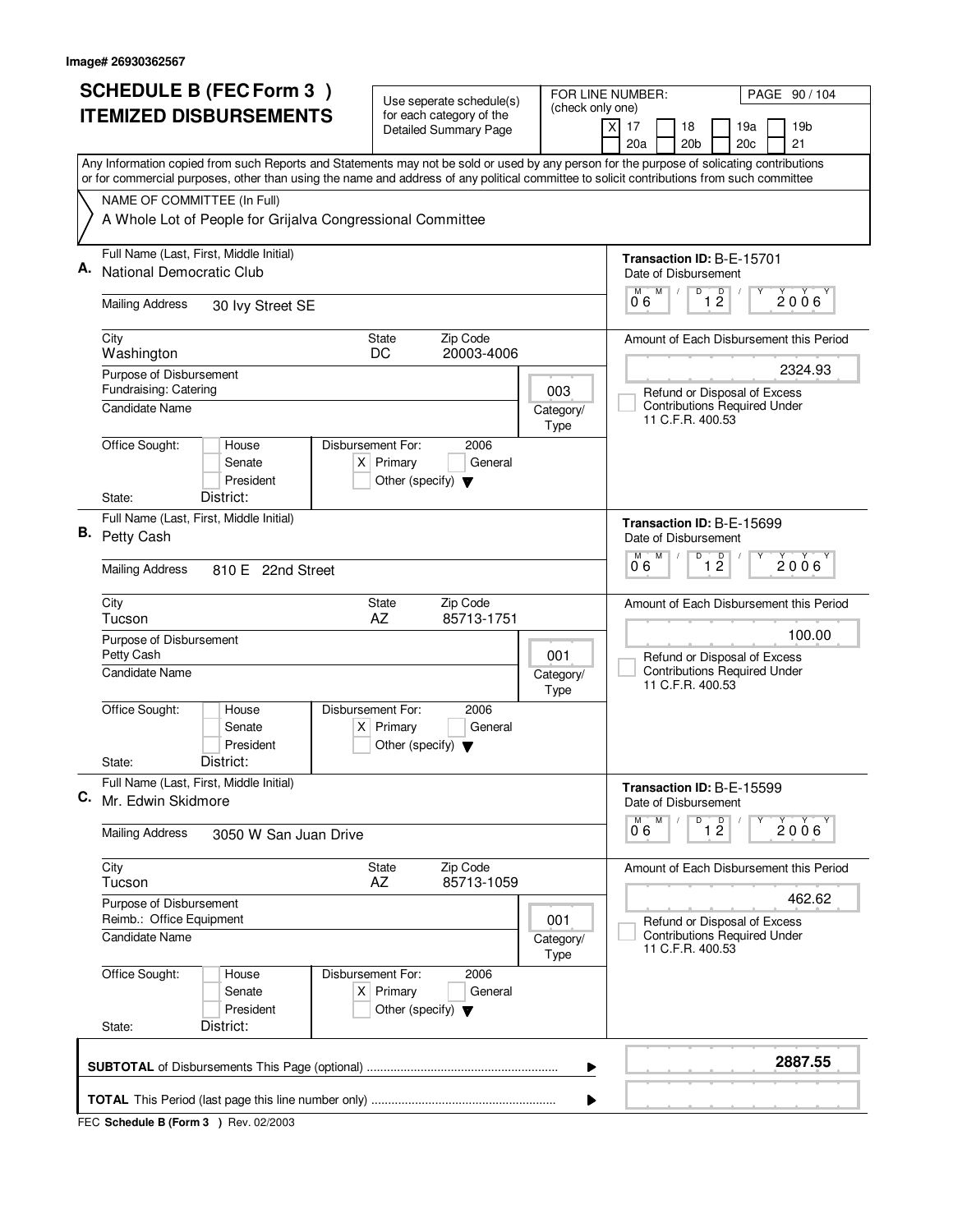| <b>SCHEDULE B (FEC Form 3)</b> |                                                                                                                                                                                                                                                                                        | Use seperate schedule(s)                                       |                   | FOR LINE NUMBER:<br>PAGE 91 / 104                                         |  |  |  |
|--------------------------------|----------------------------------------------------------------------------------------------------------------------------------------------------------------------------------------------------------------------------------------------------------------------------------------|----------------------------------------------------------------|-------------------|---------------------------------------------------------------------------|--|--|--|
|                                | <b>ITEMIZED DISBURSEMENTS</b>                                                                                                                                                                                                                                                          | for each category of the<br><b>Detailed Summary Page</b>       | (check only one)  | $\times$<br>17<br>18<br>19a<br>19b<br>20 <sub>b</sub><br>20c<br>21<br>20a |  |  |  |
|                                | Any Information copied from such Reports and Statements may not be sold or used by any person for the purpose of solicating contributions<br>or for commercial purposes, other than using the name and address of any political committee to solicit contributions from such committee |                                                                |                   |                                                                           |  |  |  |
|                                | NAME OF COMMITTEE (In Full)                                                                                                                                                                                                                                                            |                                                                |                   |                                                                           |  |  |  |
|                                | A Whole Lot of People for Grijalva Congressional Committee                                                                                                                                                                                                                             |                                                                |                   |                                                                           |  |  |  |
| А.                             | Full Name (Last, First, Middle Initial)                                                                                                                                                                                                                                                |                                                                |                   | Transaction ID: B-E-15606                                                 |  |  |  |
|                                | AT&T                                                                                                                                                                                                                                                                                   |                                                                |                   | Date of Disbursement<br>M<br>D<br>М                                       |  |  |  |
|                                | <b>Mailing Address</b><br>PO Box 78522                                                                                                                                                                                                                                                 |                                                                |                   | $\overline{1}$ $\overline{3}$<br>$2006^{\circ}$<br>06                     |  |  |  |
|                                | City<br>Phoenix                                                                                                                                                                                                                                                                        | Zip Code<br><b>State</b><br>85062-8522<br>AZ                   |                   | Amount of Each Disbursement this Period                                   |  |  |  |
|                                | Purpose of Disbursement                                                                                                                                                                                                                                                                |                                                                |                   | 52.90                                                                     |  |  |  |
|                                | <b>Telephone Services</b><br>Candidate Name                                                                                                                                                                                                                                            |                                                                | 001<br>Category/  | Refund or Disposal of Excess<br><b>Contributions Required Under</b>       |  |  |  |
|                                |                                                                                                                                                                                                                                                                                        |                                                                | Type              | 11 C.F.R. 400.53                                                          |  |  |  |
|                                | Office Sought:<br>Disbursement For:<br>House<br>Senate                                                                                                                                                                                                                                 | 2006<br>$X$ Primary<br>General                                 |                   |                                                                           |  |  |  |
|                                | President                                                                                                                                                                                                                                                                              | Other (specify) $\blacktriangledown$                           |                   |                                                                           |  |  |  |
|                                | District:<br>State:                                                                                                                                                                                                                                                                    |                                                                |                   |                                                                           |  |  |  |
| В.                             | Full Name (Last, First, Middle Initial)<br>Complete Campaigns.com                                                                                                                                                                                                                      |                                                                |                   | Transaction ID: B-E-15608<br>Date of Disbursement                         |  |  |  |
|                                |                                                                                                                                                                                                                                                                                        |                                                                |                   | M<br>D<br>$\overline{1\,3}$<br>M<br>$2006^{\circ}$                        |  |  |  |
|                                | <b>Mailing Address</b><br>610 Gateway Center Way<br>Suite K                                                                                                                                                                                                                            | 06                                                             |                   |                                                                           |  |  |  |
|                                | City<br>San Diego                                                                                                                                                                                                                                                                      | Zip Code<br>State<br>CA<br>92102-4548                          |                   | Amount of Each Disbursement this Period                                   |  |  |  |
|                                | Purpose of Disbursement                                                                                                                                                                                                                                                                | 500.00                                                         |                   |                                                                           |  |  |  |
|                                | <b>Database Services</b><br><b>Candidate Name</b>                                                                                                                                                                                                                                      |                                                                | 001<br>Category/  | Refund or Disposal of Excess<br><b>Contributions Required Under</b>       |  |  |  |
|                                |                                                                                                                                                                                                                                                                                        |                                                                | Type              | 11 C.F.R. 400.53                                                          |  |  |  |
|                                | Office Sought:<br>Disbursement For:<br>House                                                                                                                                                                                                                                           | 2006                                                           |                   |                                                                           |  |  |  |
|                                | Senate<br>President                                                                                                                                                                                                                                                                    | $X$ Primary<br>General<br>Other (specify) $\blacktriangledown$ |                   |                                                                           |  |  |  |
|                                | District:<br>State:                                                                                                                                                                                                                                                                    |                                                                |                   |                                                                           |  |  |  |
| С.                             | Full Name (Last, First, Middle Initial)<br>Evans & Katz LLC                                                                                                                                                                                                                            |                                                                |                   | Transaction ID: B-E-15609<br>Date of Disbursement                         |  |  |  |
|                                | <b>Mailing Address</b><br>1831 Bay Street SE                                                                                                                                                                                                                                           |                                                                |                   | D<br>M<br>$\overline{1}$ $\overline{3}$<br>2006'<br>06                    |  |  |  |
|                                | City                                                                                                                                                                                                                                                                                   | State<br>Zip Code                                              |                   | Amount of Each Disbursement this Period                                   |  |  |  |
|                                | Washington<br>Purpose of Disbursement                                                                                                                                                                                                                                                  | DC<br>20003-2510                                               |                   | 983.55                                                                    |  |  |  |
|                                | <b>Accounting Services</b>                                                                                                                                                                                                                                                             | Refund or Disposal of Excess                                   |                   |                                                                           |  |  |  |
|                                | Candidate Name                                                                                                                                                                                                                                                                         |                                                                | Category/<br>Type | <b>Contributions Required Under</b><br>11 C.F.R. 400.53                   |  |  |  |
|                                | Office Sought:<br>Disbursement For:<br>House                                                                                                                                                                                                                                           | 2006                                                           |                   |                                                                           |  |  |  |
|                                | Senate<br>President                                                                                                                                                                                                                                                                    | $X$ Primary<br>General<br>Other (specify) $\blacktriangledown$ |                   |                                                                           |  |  |  |
|                                | District:<br>State:                                                                                                                                                                                                                                                                    |                                                                |                   |                                                                           |  |  |  |
|                                |                                                                                                                                                                                                                                                                                        |                                                                | ▶                 | 1536.45                                                                   |  |  |  |
|                                |                                                                                                                                                                                                                                                                                        |                                                                | ▶                 |                                                                           |  |  |  |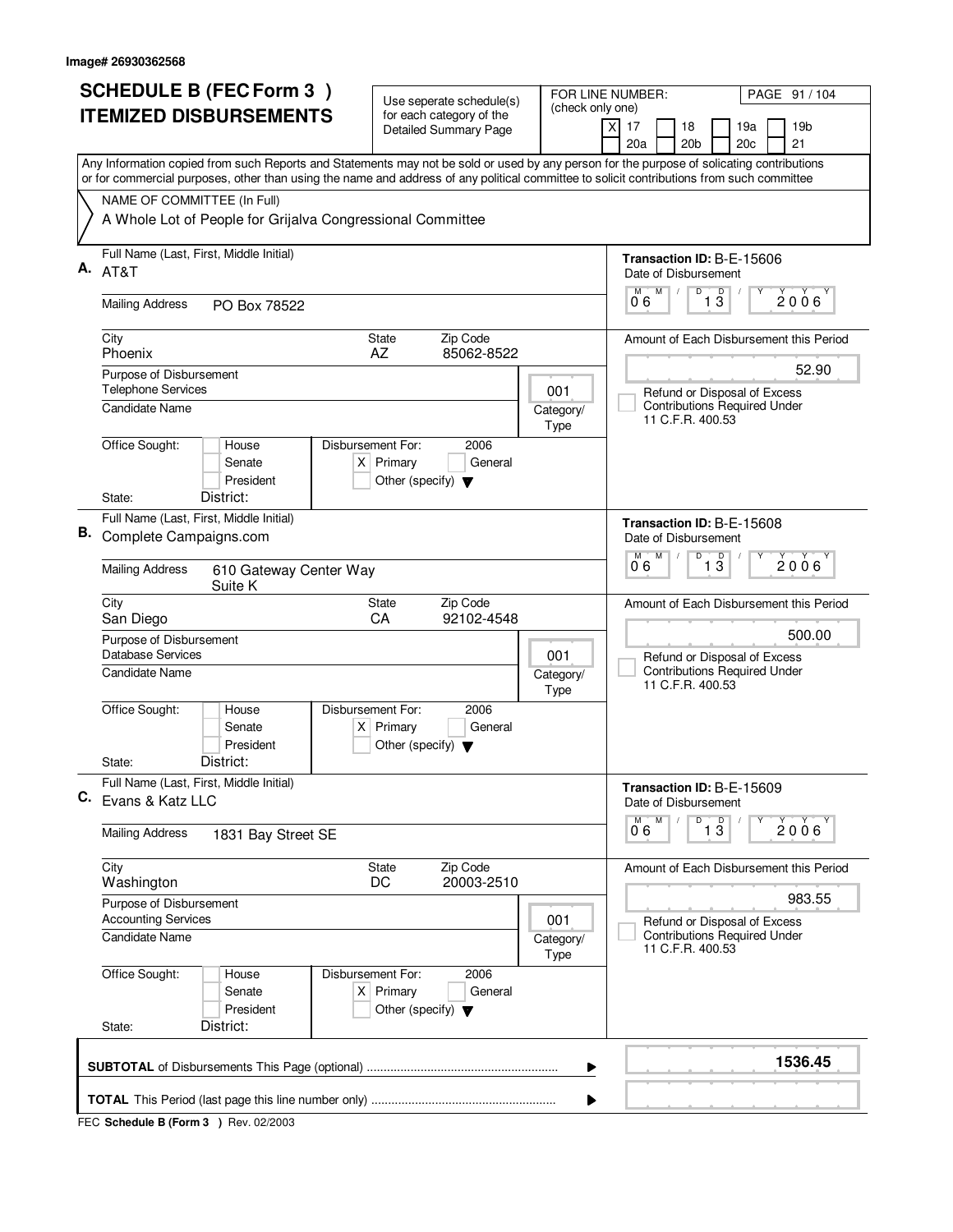|    | <b>SCHEDULE B (FEC Form 3)</b>                                                                                                                                                                                                                                                         |                                                                          | Use seperate schedule(s)                                 |                          |                                               | FOR LINE NUMBER:<br>PAGE 92 / 104 |                                                |                                             |                                                                     |  |                                         |  |  |
|----|----------------------------------------------------------------------------------------------------------------------------------------------------------------------------------------------------------------------------------------------------------------------------------------|--------------------------------------------------------------------------|----------------------------------------------------------|--------------------------|-----------------------------------------------|-----------------------------------|------------------------------------------------|---------------------------------------------|---------------------------------------------------------------------|--|-----------------------------------------|--|--|
|    | <b>ITEMIZED DISBURSEMENTS</b>                                                                                                                                                                                                                                                          |                                                                          | for each category of the<br><b>Detailed Summary Page</b> |                          | (check only one)<br>$\boldsymbol{\mathsf{X}}$ | 17                                | 18                                             |                                             | 19a                                                                 |  | 19 <sub>b</sub>                         |  |  |
|    |                                                                                                                                                                                                                                                                                        |                                                                          |                                                          |                          |                                               | 20a                               |                                                | 20 <sub>b</sub>                             | 20c                                                                 |  | 21                                      |  |  |
|    | Any Information copied from such Reports and Statements may not be sold or used by any person for the purpose of solicating contributions<br>or for commercial purposes, other than using the name and address of any political committee to solicit contributions from such committee |                                                                          |                                                          |                          |                                               |                                   |                                                |                                             |                                                                     |  |                                         |  |  |
|    | NAME OF COMMITTEE (In Full)                                                                                                                                                                                                                                                            |                                                                          |                                                          |                          |                                               |                                   |                                                |                                             |                                                                     |  |                                         |  |  |
|    | A Whole Lot of People for Grijalva Congressional Committee                                                                                                                                                                                                                             |                                                                          |                                                          |                          |                                               |                                   |                                                |                                             |                                                                     |  |                                         |  |  |
|    | Full Name (Last, First, Middle Initial)                                                                                                                                                                                                                                                |                                                                          |                                                          |                          |                                               |                                   | Transaction ID: B-E-15607                      |                                             |                                                                     |  |                                         |  |  |
|    | Oasis Bottled Water, Inc                                                                                                                                                                                                                                                               |                                                                          |                                                          |                          |                                               | Date of Disbursement<br>М         | M                                              | D                                           |                                                                     |  |                                         |  |  |
|    | <b>Mailing Address</b><br>1230 S Campbell Avenue                                                                                                                                                                                                                                       |                                                                          | Zip Code<br>85713-1917                                   |                          |                                               |                                   |                                                | $\overline{1}$ $\overline{3}$<br>2006<br>06 |                                                                     |  |                                         |  |  |
|    | City<br>Tucson                                                                                                                                                                                                                                                                         | <b>State</b><br>AZ                                                       |                                                          |                          |                                               |                                   |                                                |                                             |                                                                     |  | Amount of Each Disbursement this Period |  |  |
|    | Purpose of Disbursement<br>Adminstrative/Salary/Overhead: Water                                                                                                                                                                                                                        |                                                                          |                                                          |                          |                                               |                                   |                                                |                                             |                                                                     |  | 20.00                                   |  |  |
|    | Candidate Name                                                                                                                                                                                                                                                                         |                                                                          |                                                          | 001<br>Category/<br>Type |                                               |                                   | 11 C.F.R. 400.53                               |                                             | Refund or Disposal of Excess<br><b>Contributions Required Under</b> |  |                                         |  |  |
|    | Office Sought:<br>House<br>Senate<br>President                                                                                                                                                                                                                                         | Disbursement For:<br>$X$ Primary<br>Other (specify) $\blacktriangledown$ | 2006<br>General                                          |                          |                                               |                                   |                                                |                                             |                                                                     |  |                                         |  |  |
|    | District:<br>State:                                                                                                                                                                                                                                                                    |                                                                          |                                                          |                          |                                               |                                   |                                                |                                             |                                                                     |  |                                         |  |  |
| В. | Full Name (Last, First, Middle Initial)<br>Perkins Coie                                                                                                                                                                                                                                |                                                                          |                                                          |                          |                                               | Date of Disbursement              |                                                |                                             | Transaction ID: B-E-15602                                           |  |                                         |  |  |
|    | <b>Mailing Address</b><br>607 14th Street NW                                                                                                                                                                                                                                           |                                                                          |                                                          |                          |                                               |                                   | D<br>M<br>$\overline{1\,3}$<br>M<br>2006<br>06 |                                             |                                                                     |  |                                         |  |  |
|    | City<br>Washington                                                                                                                                                                                                                                                                     | <b>State</b><br>DC                                                       | Zip Code<br>20005-2000                                   |                          |                                               |                                   |                                                |                                             |                                                                     |  | Amount of Each Disbursement this Period |  |  |
|    | Purpose of Disbursement<br><b>Legal Services</b>                                                                                                                                                                                                                                       |                                                                          |                                                          |                          |                                               | Refund or Disposal of Excess      |                                                | 403.89                                      |                                                                     |  |                                         |  |  |
|    | Candidate Name                                                                                                                                                                                                                                                                         | 001<br>Category/<br>Type                                                 |                                                          |                          |                                               |                                   |                                                |                                             | <b>Contributions Required Under</b><br>11 C.F.R. 400.53             |  |                                         |  |  |
|    | Office Sought:<br>House<br>Senate<br>President                                                                                                                                                                                                                                         | Disbursement For:<br>$X$ Primary<br>Other (specify) $\blacktriangledown$ | 2006<br>General                                          |                          |                                               |                                   |                                                |                                             |                                                                     |  |                                         |  |  |
|    | District:<br>State:                                                                                                                                                                                                                                                                    |                                                                          |                                                          |                          |                                               |                                   |                                                |                                             |                                                                     |  |                                         |  |  |
| C. | Full Name (Last, First, Middle Initial)<br>Qwest                                                                                                                                                                                                                                       |                                                                          |                                                          |                          |                                               | Date of Disbursement              |                                                |                                             | Transaction ID: B-E-15603                                           |  |                                         |  |  |
|    | <b>Mailing Address</b><br>PO Box 29060                                                                                                                                                                                                                                                 |                                                                          |                                                          |                          |                                               | М<br>06                           | M                                              | D                                           | $\overline{1}$ $\overline{3}$                                       |  | $2006^{\circ}$                          |  |  |
|    | City<br>Phoenix                                                                                                                                                                                                                                                                        | State<br>AZ                                                              | Zip Code<br>85038-9060                                   |                          |                                               |                                   |                                                |                                             |                                                                     |  | Amount of Each Disbursement this Period |  |  |
|    | Purpose of Disbursement<br><b>Telephone Services</b>                                                                                                                                                                                                                                   |                                                                          |                                                          |                          |                                               |                                   |                                                |                                             |                                                                     |  | 765.87                                  |  |  |
|    | Candidate Name                                                                                                                                                                                                                                                                         |                                                                          |                                                          | 001<br>Category/<br>Type |                                               |                                   | 11 C.F.R. 400.53                               |                                             | Refund or Disposal of Excess<br><b>Contributions Required Under</b> |  |                                         |  |  |
|    | Office Sought:<br>House<br>Senate<br>President                                                                                                                                                                                                                                         | Disbursement For:<br>$X$ Primary<br>Other (specify) $\blacktriangledown$ | 2006<br>General                                          |                          |                                               |                                   |                                                |                                             |                                                                     |  |                                         |  |  |
|    | District:<br>State:                                                                                                                                                                                                                                                                    |                                                                          |                                                          |                          |                                               |                                   |                                                |                                             |                                                                     |  |                                         |  |  |
|    |                                                                                                                                                                                                                                                                                        |                                                                          |                                                          |                          | ▶                                             |                                   |                                                |                                             |                                                                     |  | 1189.76                                 |  |  |
|    |                                                                                                                                                                                                                                                                                        |                                                                          |                                                          |                          | ▶                                             |                                   |                                                |                                             |                                                                     |  |                                         |  |  |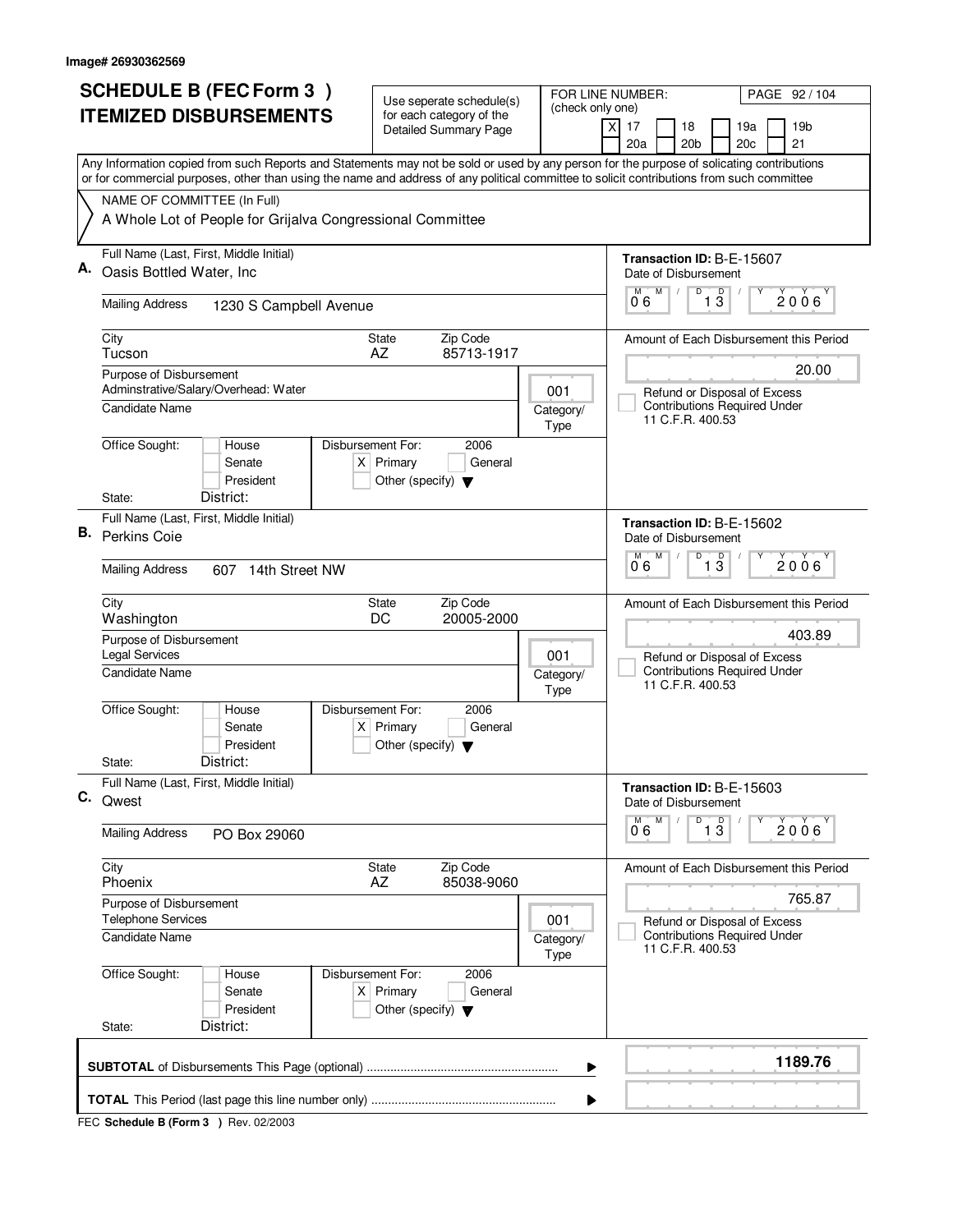| <b>SCHEDULE B (FEC Form 3)</b> |                                                                                                                                           |                    | Use seperate schedule(s)                        |                                                                     | FOR LINE NUMBER:<br>PAGE 93 / 104                                         |  |  |  |  |
|--------------------------------|-------------------------------------------------------------------------------------------------------------------------------------------|--------------------|-------------------------------------------------|---------------------------------------------------------------------|---------------------------------------------------------------------------|--|--|--|--|
| <b>ITEMIZED DISBURSEMENTS</b>  |                                                                                                                                           |                    | for each category of the                        | (check only one)                                                    | $\overline{X}$                                                            |  |  |  |  |
|                                |                                                                                                                                           |                    | Detailed Summary Page                           |                                                                     | 17<br>18<br>19a<br>19 <sub>b</sub><br>20 <sub>b</sub><br>20c<br>21<br>20a |  |  |  |  |
|                                | Any Information copied from such Reports and Statements may not be sold or used by any person for the purpose of solicating contributions |                    |                                                 |                                                                     |                                                                           |  |  |  |  |
|                                | or for commercial purposes, other than using the name and address of any political committee to solicit contributions from such committee |                    |                                                 |                                                                     |                                                                           |  |  |  |  |
|                                | NAME OF COMMITTEE (In Full)<br>A Whole Lot of People for Grijalva Congressional Committee                                                 |                    |                                                 |                                                                     |                                                                           |  |  |  |  |
|                                |                                                                                                                                           |                    |                                                 |                                                                     |                                                                           |  |  |  |  |
|                                | Full Name (Last, First, Middle Initial)                                                                                                   |                    |                                                 |                                                                     | Transaction ID: B-E-15600                                                 |  |  |  |  |
|                                | <b>Tucson Electric Power</b>                                                                                                              |                    |                                                 |                                                                     | Date of Disbursement                                                      |  |  |  |  |
|                                | <b>Mailing Address</b><br>PO Box 27327                                                                                                    |                    |                                                 |                                                                     | D<br>$\overline{D}$<br>M<br>2006<br>13<br>06                              |  |  |  |  |
|                                | City                                                                                                                                      | <b>State</b>       | Zip Code                                        |                                                                     | Amount of Each Disbursement this Period                                   |  |  |  |  |
|                                | Tucson<br>Purpose of Disbursement                                                                                                         | AZ                 | 85726-7327                                      |                                                                     | 1156.83                                                                   |  |  |  |  |
|                                | Adminstrative/Salary/Overhead: Utilities                                                                                                  |                    |                                                 | 001                                                                 | Refund or Disposal of Excess                                              |  |  |  |  |
|                                | Candidate Name                                                                                                                            |                    |                                                 | Category/                                                           | <b>Contributions Required Under</b><br>11 C.F.R. 400.53                   |  |  |  |  |
|                                | Office Sought:<br>House                                                                                                                   | Disbursement For:  | 2006                                            | Type                                                                |                                                                           |  |  |  |  |
|                                | Senate                                                                                                                                    | $X$ Primary        | General                                         |                                                                     |                                                                           |  |  |  |  |
|                                | President                                                                                                                                 |                    | Other (specify) $\blacktriangledown$            |                                                                     |                                                                           |  |  |  |  |
|                                | District:<br>State:                                                                                                                       |                    |                                                 |                                                                     |                                                                           |  |  |  |  |
| В.                             | Full Name (Last, First, Middle Initial)<br>Verizon Wireless                                                                               |                    |                                                 |                                                                     | Transaction ID: B-E-15604<br>Date of Disbursement                         |  |  |  |  |
|                                |                                                                                                                                           |                    |                                                 |                                                                     | $\overline{D}$<br>M<br>$\overline{1\,3}$<br>M<br>2006                     |  |  |  |  |
|                                | <b>Mailing Address</b><br>4001 PO Box                                                                                                     |                    |                                                 |                                                                     | 06                                                                        |  |  |  |  |
|                                | City<br>Inglewood                                                                                                                         | <b>State</b><br>CA | Zip Code<br>90313-0001                          |                                                                     | Amount of Each Disbursement this Period                                   |  |  |  |  |
|                                | Purpose of Disbursement                                                                                                                   | 96.94              |                                                 |                                                                     |                                                                           |  |  |  |  |
|                                | <b>Telephone Services</b>                                                                                                                 |                    | 001                                             | Refund or Disposal of Excess<br><b>Contributions Required Under</b> |                                                                           |  |  |  |  |
|                                | Candidate Name                                                                                                                            |                    |                                                 | Category/<br>Type                                                   | 11 C.F.R. 400.53                                                          |  |  |  |  |
|                                | Office Sought:<br>House                                                                                                                   | Disbursement For:  | 2006                                            |                                                                     |                                                                           |  |  |  |  |
|                                | Senate                                                                                                                                    | $X$ Primary        | General                                         |                                                                     |                                                                           |  |  |  |  |
|                                | President<br>District:<br>State:                                                                                                          |                    | Other (specify) $\blacktriangledown$            |                                                                     |                                                                           |  |  |  |  |
|                                | Full Name (Last, First, Middle Initial)                                                                                                   |                    |                                                 |                                                                     | Transaction ID: B-E-15605                                                 |  |  |  |  |
| С.                             | Verizon Wireless                                                                                                                          |                    |                                                 |                                                                     | Date of Disbursement                                                      |  |  |  |  |
|                                | <b>Mailing Address</b><br>4001 PO Box                                                                                                     |                    |                                                 |                                                                     | M<br>D<br>$\overline{1}$ $\overline{3}$<br>M<br>2006<br>0°6               |  |  |  |  |
|                                | City                                                                                                                                      | <b>State</b>       | Zip Code                                        |                                                                     | Amount of Each Disbursement this Period                                   |  |  |  |  |
|                                | Inglewood<br>Purpose of Disbursement                                                                                                      | CA                 | 90313-0001                                      |                                                                     | 432.33                                                                    |  |  |  |  |
|                                | <b>Telephone Services</b>                                                                                                                 |                    |                                                 | 001                                                                 | Refund or Disposal of Excess                                              |  |  |  |  |
|                                | <b>Candidate Name</b>                                                                                                                     |                    |                                                 | Category/<br>Type                                                   | <b>Contributions Required Under</b><br>11 C.F.R. 400.53                   |  |  |  |  |
|                                | Office Sought:<br>House                                                                                                                   | Disbursement For:  | 2006                                            |                                                                     |                                                                           |  |  |  |  |
|                                | Senate<br>President                                                                                                                       | $X$ Primary        | General<br>Other (specify) $\blacktriangledown$ |                                                                     |                                                                           |  |  |  |  |
|                                | District:<br>State:                                                                                                                       |                    |                                                 |                                                                     |                                                                           |  |  |  |  |
|                                |                                                                                                                                           |                    |                                                 | ▶                                                                   | 1686.10                                                                   |  |  |  |  |
|                                |                                                                                                                                           |                    |                                                 | ▶                                                                   |                                                                           |  |  |  |  |
|                                |                                                                                                                                           |                    |                                                 |                                                                     |                                                                           |  |  |  |  |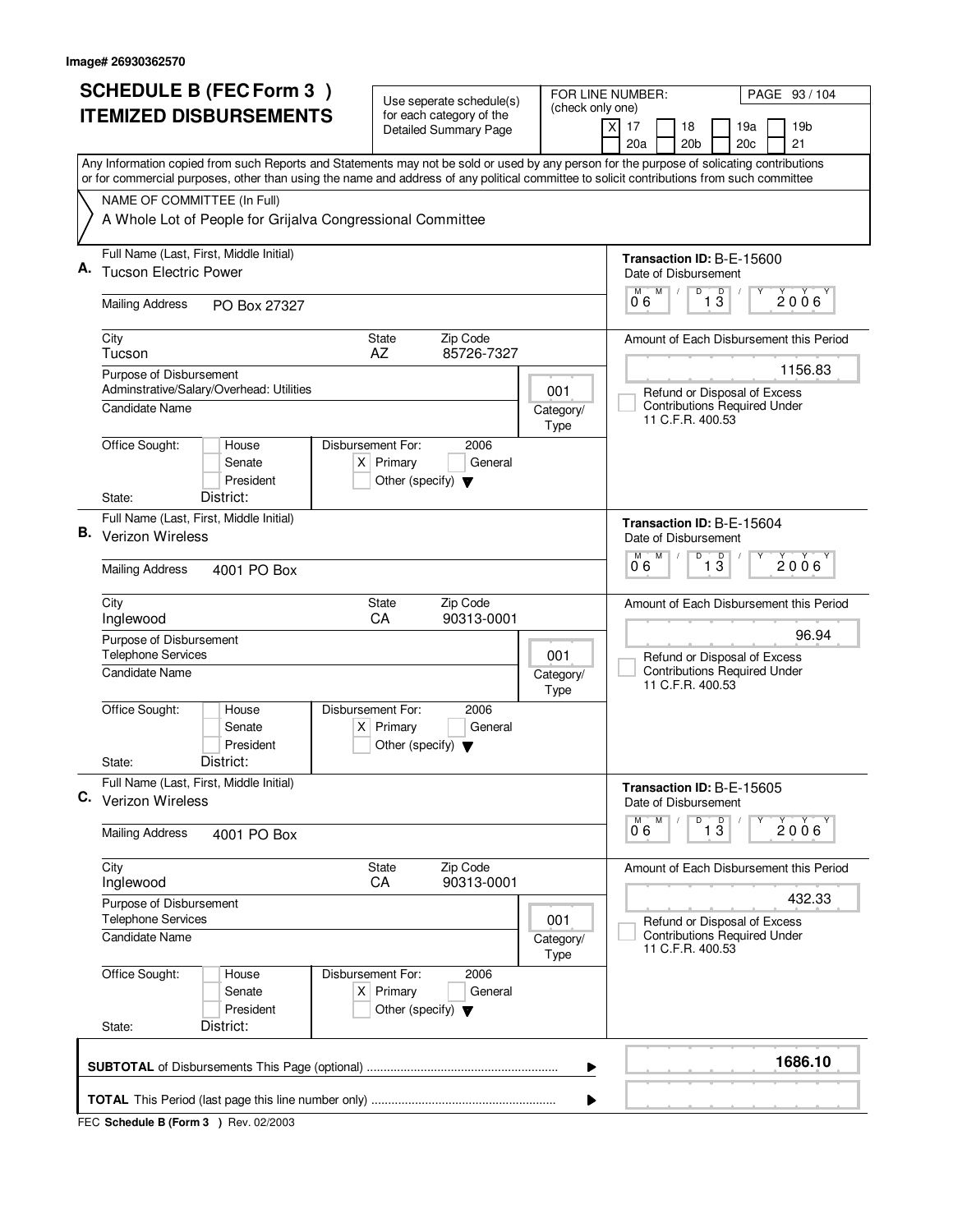| <b>SCHEDULE B (FEC Form 3)</b>                                                                                                                                                                                                                                                         | Use seperate schedule(s)                                                                    | FOR LINE NUMBER:                                                                        | PAGE 94 / 104                                                             |
|----------------------------------------------------------------------------------------------------------------------------------------------------------------------------------------------------------------------------------------------------------------------------------------|---------------------------------------------------------------------------------------------|-----------------------------------------------------------------------------------------|---------------------------------------------------------------------------|
| <b>ITEMIZED DISBURSEMENTS</b>                                                                                                                                                                                                                                                          | for each category of the<br><b>Detailed Summary Page</b>                                    | (check only one)<br>X                                                                   | 17<br>18<br>19a<br>19 <sub>b</sub><br>20a<br>20 <sub>b</sub><br>20c<br>21 |
| Any Information copied from such Reports and Statements may not be sold or used by any person for the purpose of solicating contributions<br>or for commercial purposes, other than using the name and address of any political committee to solicit contributions from such committee |                                                                                             |                                                                                         |                                                                           |
| NAME OF COMMITTEE (In Full)                                                                                                                                                                                                                                                            |                                                                                             |                                                                                         |                                                                           |
| A Whole Lot of People for Grijalva Congressional Committee                                                                                                                                                                                                                             |                                                                                             |                                                                                         |                                                                           |
| Full Name (Last, First, Middle Initial)                                                                                                                                                                                                                                                |                                                                                             |                                                                                         | Transaction ID: B-E-15545                                                 |
| <b>Verizon Wireless</b>                                                                                                                                                                                                                                                                |                                                                                             |                                                                                         | Date of Disbursement<br>M<br>D<br>M                                       |
| <b>Mailing Address</b><br>4001 PO Box                                                                                                                                                                                                                                                  |                                                                                             |                                                                                         | $\overline{1}$ <sup>D</sup> <sub>4</sub><br>2006<br>06                    |
| City                                                                                                                                                                                                                                                                                   | Zip Code<br><b>State</b>                                                                    |                                                                                         | Amount of Each Disbursement this Period                                   |
| Inglewood                                                                                                                                                                                                                                                                              | 90313-0001<br>CA                                                                            |                                                                                         | 75.28                                                                     |
| Purpose of Disbursement<br><b>Telephone Services</b>                                                                                                                                                                                                                                   |                                                                                             | 001                                                                                     | Refund or Disposal of Excess                                              |
| Candidate Name                                                                                                                                                                                                                                                                         |                                                                                             | Category/<br>Type                                                                       | <b>Contributions Required Under</b><br>11 C.F.R. 400.53                   |
| Office Sought:<br>House<br>Senate<br>President                                                                                                                                                                                                                                         | Disbursement For:<br>2006<br>$X$ Primary<br>General<br>Other (specify) $\blacktriangledown$ |                                                                                         |                                                                           |
| District:<br>State:                                                                                                                                                                                                                                                                    |                                                                                             |                                                                                         |                                                                           |
| Full Name (Last, First, Middle Initial)<br>В.<br>Peter Yucupicio                                                                                                                                                                                                                       |                                                                                             |                                                                                         | Transaction ID: B-E-15585<br>Date of Disbursement                         |
| <b>Mailing Address</b><br>801 W Calle Sierra                                                                                                                                                                                                                                           |                                                                                             |                                                                                         | M<br>D<br>D<br>M<br>$2006^{\circ}$<br>14<br>06                            |
| City<br>Tucson                                                                                                                                                                                                                                                                         | Zip Code<br><b>State</b><br>AZ<br>85705-5325                                                |                                                                                         | Amount of Each Disbursement this Period                                   |
| Purpose of Disbursement                                                                                                                                                                                                                                                                |                                                                                             | 600.00                                                                                  |                                                                           |
| Campaign Event: Entertainment for Event<br>Candidate Name                                                                                                                                                                                                                              | 007<br>Category/<br>Type                                                                    | Refund or Disposal of Excess<br><b>Contributions Required Under</b><br>11 C.F.R. 400.53 |                                                                           |
| Office Sought:<br>House<br>Senate<br>President                                                                                                                                                                                                                                         | Disbursement For:<br>2006<br>$X$ Primary<br>General<br>Other (specify) $\blacktriangledown$ |                                                                                         |                                                                           |
| District:<br>State:                                                                                                                                                                                                                                                                    |                                                                                             |                                                                                         |                                                                           |
| Full Name (Last, First, Middle Initial)<br>C. Office Depot                                                                                                                                                                                                                             |                                                                                             |                                                                                         | Transaction ID: B-E-15563<br>Date of Disbursement                         |
| <b>Mailing Address</b><br>5251 E Speedway Boulevard                                                                                                                                                                                                                                    |                                                                                             |                                                                                         | D<br>M<br>$\overline{15}$<br>2006<br>06                                   |
| City<br>Tucson                                                                                                                                                                                                                                                                         | State<br>Zip Code<br>AZ<br>85712-4824                                                       |                                                                                         | Amount of Each Disbursement this Period                                   |
| Purpose of Disbursement<br><b>Office Supplies</b>                                                                                                                                                                                                                                      |                                                                                             | 001                                                                                     | 140.90<br>Refund or Disposal of Excess                                    |
| <b>Candidate Name</b>                                                                                                                                                                                                                                                                  |                                                                                             | Category/<br>Type                                                                       | <b>Contributions Required Under</b><br>11 C.F.R. 400.53                   |
| Office Sought:<br>House<br>Senate<br>President<br>District:<br>State:                                                                                                                                                                                                                  | 2006<br>Disbursement For:<br>$X$ Primary<br>General<br>Other (specify) $\blacktriangledown$ |                                                                                         |                                                                           |
|                                                                                                                                                                                                                                                                                        |                                                                                             |                                                                                         | 816.18                                                                    |
|                                                                                                                                                                                                                                                                                        |                                                                                             | ▶                                                                                       |                                                                           |
|                                                                                                                                                                                                                                                                                        |                                                                                             |                                                                                         |                                                                           |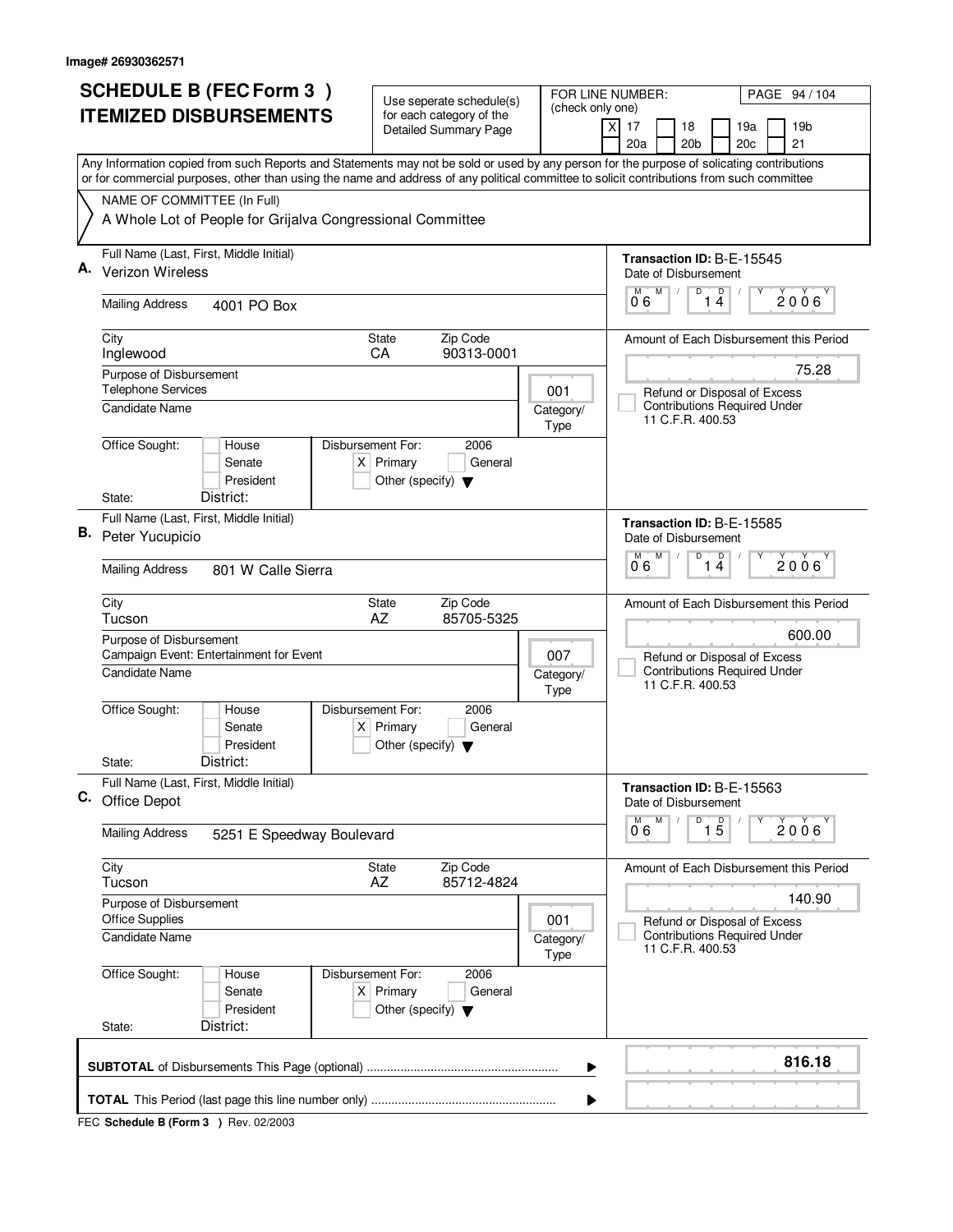| <b>SCHEDULE B (FEC Form 3)</b> |                                                                                                                                                                                                                                                                                        | Use seperate schedule(s)                                               |                                                                                         | FOR LINE NUMBER:<br>PAGE 95/104                                           |
|--------------------------------|----------------------------------------------------------------------------------------------------------------------------------------------------------------------------------------------------------------------------------------------------------------------------------------|------------------------------------------------------------------------|-----------------------------------------------------------------------------------------|---------------------------------------------------------------------------|
|                                | <b>ITEMIZED DISBURSEMENTS</b>                                                                                                                                                                                                                                                          | for each category of the<br><b>Detailed Summary Page</b>               | (check only one)                                                                        | $\times$<br>17<br>18<br>19a<br>19b<br>20 <sub>b</sub><br>21<br>20a<br>20c |
|                                | Any Information copied from such Reports and Statements may not be sold or used by any person for the purpose of solicating contributions<br>or for commercial purposes, other than using the name and address of any political committee to solicit contributions from such committee |                                                                        |                                                                                         |                                                                           |
|                                | NAME OF COMMITTEE (In Full)                                                                                                                                                                                                                                                            |                                                                        |                                                                                         |                                                                           |
|                                | A Whole Lot of People for Grijalva Congressional Committee                                                                                                                                                                                                                             |                                                                        |                                                                                         |                                                                           |
|                                | Full Name (Last, First, Middle Initial)                                                                                                                                                                                                                                                |                                                                        |                                                                                         | Transaction ID: B-E-15709                                                 |
| Α.                             | Ms. Helene F. Cann                                                                                                                                                                                                                                                                     |                                                                        |                                                                                         | Date of Disbursement<br>M<br>D                                            |
|                                | <b>Mailing Address</b><br>6336 W Trails End Road                                                                                                                                                                                                                                       |                                                                        |                                                                                         | $\overline{1\phantom{1}5}$<br>$2006^\circ$<br>06                          |
|                                | City<br>Tucson                                                                                                                                                                                                                                                                         | Zip Code<br><b>State</b><br>AZ<br>85745-9636                           |                                                                                         | Amount of Each Disbursement this Period                                   |
|                                | Purpose of Disbursement                                                                                                                                                                                                                                                                |                                                                        |                                                                                         | 1754.18                                                                   |
|                                | Adminstrative/Salary/Overhead: Salary<br>Candidate Name                                                                                                                                                                                                                                |                                                                        | 001<br>Category/                                                                        | Refund or Disposal of Excess<br><b>Contributions Required Under</b>       |
|                                |                                                                                                                                                                                                                                                                                        |                                                                        | Type                                                                                    | 11 C.F.R. 400.53                                                          |
|                                | Office Sought:<br>Disbursement For:<br>House                                                                                                                                                                                                                                           | 2006                                                                   |                                                                                         |                                                                           |
|                                | Senate<br>President                                                                                                                                                                                                                                                                    | $X$ Primary<br>General<br>Other (specify) $\blacktriangledown$         |                                                                                         |                                                                           |
|                                | District:<br>State:                                                                                                                                                                                                                                                                    |                                                                        |                                                                                         |                                                                           |
|                                | Full Name (Last, First, Middle Initial)                                                                                                                                                                                                                                                |                                                                        |                                                                                         | Transaction ID: B-E-15708                                                 |
| В.                             | Michelle Crow                                                                                                                                                                                                                                                                          |                                                                        |                                                                                         | Date of Disbursement<br>M<br>D<br>M                                       |
|                                | <b>Mailing Address</b><br>2970 W Neosha Street                                                                                                                                                                                                                                         | $\overline{1\,5}$<br>$2006^{\circ}$<br>06                              |                                                                                         |                                                                           |
|                                | City<br>Tucson                                                                                                                                                                                                                                                                         | Zip Code<br>State<br>AZ<br>85745-9794                                  |                                                                                         | Amount of Each Disbursement this Period                                   |
|                                | Purpose of Disbursement<br>Adminstrative/Salary/Overhead: Salary                                                                                                                                                                                                                       | 821.16<br>Refund or Disposal of Excess                                 |                                                                                         |                                                                           |
|                                | Candidate Name                                                                                                                                                                                                                                                                         |                                                                        | Category/<br><b>Type</b>                                                                | <b>Contributions Required Under</b><br>11 C.F.R. 400.53                   |
|                                | Office Sought:<br>Disbursement For:<br>House<br>Senate                                                                                                                                                                                                                                 | 2006<br>$X$ Primary<br>General                                         |                                                                                         |                                                                           |
|                                | President                                                                                                                                                                                                                                                                              | Other (specify) $\blacktriangledown$                                   |                                                                                         |                                                                           |
|                                | District:<br>State:                                                                                                                                                                                                                                                                    |                                                                        |                                                                                         |                                                                           |
| С.                             | Full Name (Last, First, Middle Initial)<br>Ruben Guerrero Jr                                                                                                                                                                                                                           |                                                                        |                                                                                         | Transaction ID: B-E-15707<br>Date of Disbursement                         |
|                                | <b>Mailing Address</b><br>5305 S Newcastle Court                                                                                                                                                                                                                                       |                                                                        |                                                                                         | D<br>M<br>$\overline{15}$<br>2006<br>06                                   |
|                                | City<br>Tucson                                                                                                                                                                                                                                                                         | State<br>Zip Code<br>AZ<br>85746-3987                                  |                                                                                         | Amount of Each Disbursement this Period                                   |
|                                | Purpose of Disbursement                                                                                                                                                                                                                                                                |                                                                        |                                                                                         | 508.88                                                                    |
|                                | Adminstrative/Salary/Overhead: Salary<br>Candidate Name                                                                                                                                                                                                                                | 001<br>Category/<br>Type                                               | Refund or Disposal of Excess<br><b>Contributions Required Under</b><br>11 C.F.R. 400.53 |                                                                           |
|                                | Office Sought:<br>Disbursement For:<br>House<br>Senate<br>President                                                                                                                                                                                                                    | 2006<br>$X$ Primary<br>General<br>Other (specify) $\blacktriangledown$ |                                                                                         |                                                                           |
|                                | District:<br>State:                                                                                                                                                                                                                                                                    |                                                                        |                                                                                         |                                                                           |
|                                |                                                                                                                                                                                                                                                                                        |                                                                        | ▶                                                                                       | 3084.22                                                                   |
|                                |                                                                                                                                                                                                                                                                                        |                                                                        | ▶                                                                                       |                                                                           |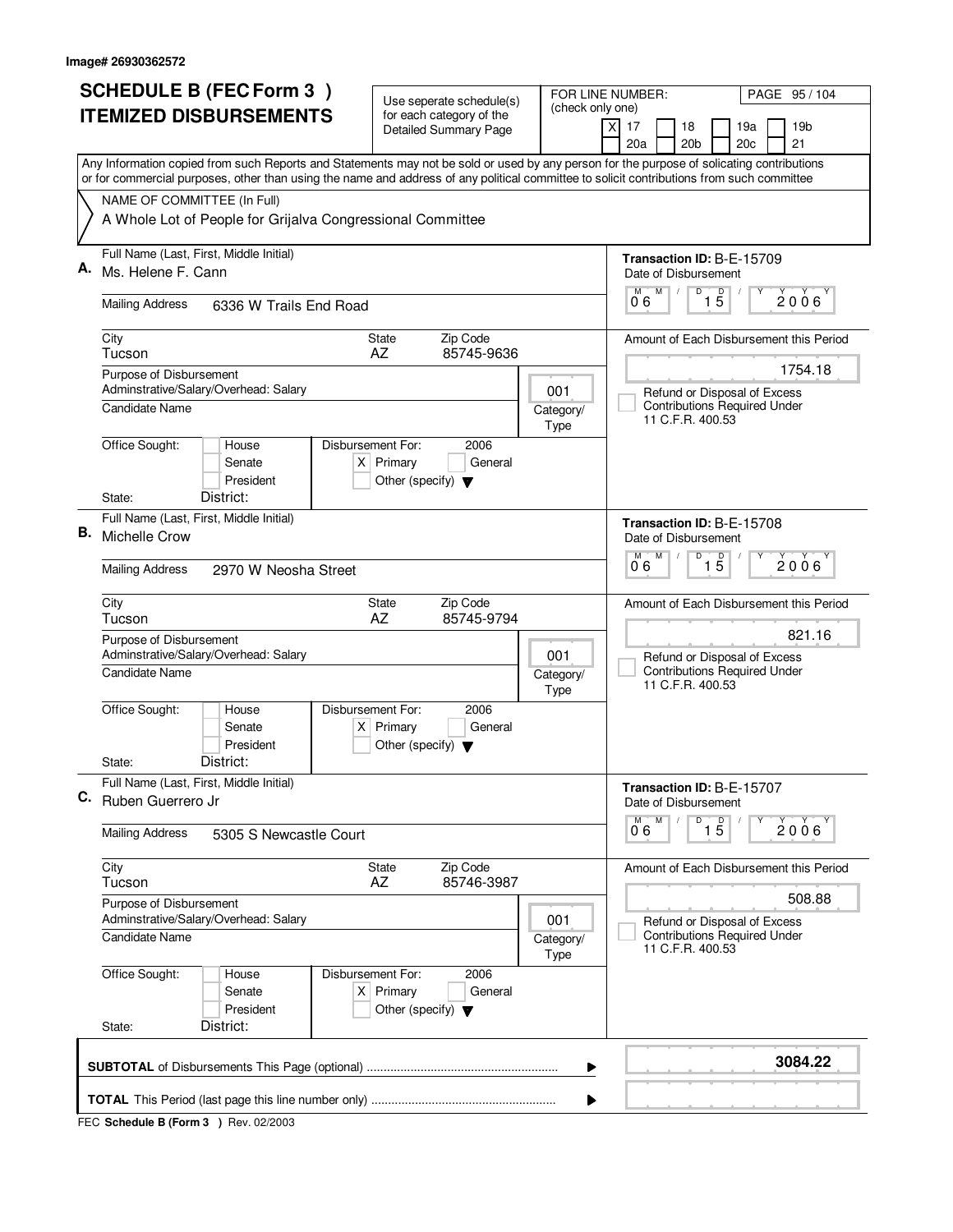|    | <b>SCHEDULE B (FEC Form 3)</b>                                    |                                                                                                                                                                                                                                                                                        |                   | Use seperate schedule(s)                            |                                                          |  |                                              | FOR LINE NUMBER:<br>PAGE 96 / 104                                                       |                                                         |                                         |  |                                         |  |  |
|----|-------------------------------------------------------------------|----------------------------------------------------------------------------------------------------------------------------------------------------------------------------------------------------------------------------------------------------------------------------------------|-------------------|-----------------------------------------------------|----------------------------------------------------------|--|----------------------------------------------|-----------------------------------------------------------------------------------------|---------------------------------------------------------|-----------------------------------------|--|-----------------------------------------|--|--|
|    |                                                                   | <b>ITEMIZED DISBURSEMENTS</b>                                                                                                                                                                                                                                                          |                   |                                                     | for each category of the<br><b>Detailed Summary Page</b> |  | (check only one)                             | 17<br>Χ                                                                                 | 18                                                      | 19a                                     |  | 19 <sub>b</sub>                         |  |  |
|    |                                                                   |                                                                                                                                                                                                                                                                                        |                   |                                                     |                                                          |  |                                              | 20a                                                                                     | 20 <sub>b</sub>                                         | 20 <sub>c</sub>                         |  | 21                                      |  |  |
|    |                                                                   | Any Information copied from such Reports and Statements may not be sold or used by any person for the purpose of solicating contributions<br>or for commercial purposes, other than using the name and address of any political committee to solicit contributions from such committee |                   |                                                     |                                                          |  |                                              |                                                                                         |                                                         |                                         |  |                                         |  |  |
|    | NAME OF COMMITTEE (In Full)                                       |                                                                                                                                                                                                                                                                                        |                   |                                                     |                                                          |  |                                              |                                                                                         |                                                         |                                         |  |                                         |  |  |
|    |                                                                   | A Whole Lot of People for Grijalva Congressional Committee                                                                                                                                                                                                                             |                   |                                                     |                                                          |  |                                              |                                                                                         |                                                         |                                         |  |                                         |  |  |
| А. | Full Name (Last, First, Middle Initial)<br>Mr. Edwin Skidmore     |                                                                                                                                                                                                                                                                                        |                   |                                                     |                                                          |  |                                              |                                                                                         | Transaction ID: B-E-15705<br>Date of Disbursement       |                                         |  |                                         |  |  |
|    |                                                                   |                                                                                                                                                                                                                                                                                        |                   |                                                     |                                                          |  |                                              | М<br>06                                                                                 | D<br>M                                                  | $\overline{1\,5}$                       |  | 2006                                    |  |  |
|    | <b>Mailing Address</b>                                            | 3050 W San Juan Drive                                                                                                                                                                                                                                                                  |                   |                                                     |                                                          |  |                                              |                                                                                         |                                                         |                                         |  |                                         |  |  |
|    | City<br>Tucson                                                    |                                                                                                                                                                                                                                                                                        |                   | <b>State</b><br>AZ                                  | Zip Code<br>85713-1059                                   |  |                                              |                                                                                         |                                                         | Amount of Each Disbursement this Period |  |                                         |  |  |
|    | Purpose of Disbursement<br>Adminstrative/Salary/Overhead: Salary  |                                                                                                                                                                                                                                                                                        |                   |                                                     |                                                          |  | 001                                          |                                                                                         | Refund or Disposal of Excess                            |                                         |  | 923.50                                  |  |  |
|    | Candidate Name                                                    |                                                                                                                                                                                                                                                                                        |                   |                                                     |                                                          |  | Category/<br>Type                            |                                                                                         | <b>Contributions Required Under</b><br>11 C.F.R. 400.53 |                                         |  |                                         |  |  |
|    | Office Sought:                                                    | House<br>Senate<br>President                                                                                                                                                                                                                                                           | Disbursement For: | $X$ Primary<br>Other (specify) $\blacktriangledown$ | 2006<br>General                                          |  |                                              |                                                                                         |                                                         |                                         |  |                                         |  |  |
|    | State:                                                            | District:                                                                                                                                                                                                                                                                              |                   |                                                     |                                                          |  |                                              |                                                                                         |                                                         |                                         |  |                                         |  |  |
| В. | Full Name (Last, First, Middle Initial)<br>Complete Campaigns.com |                                                                                                                                                                                                                                                                                        |                   |                                                     |                                                          |  |                                              |                                                                                         | Transaction ID: B-E-15763<br>Date of Disbursement       |                                         |  |                                         |  |  |
|    | <b>Mailing Address</b><br>610 Gateway Center Way<br>Suite K       |                                                                                                                                                                                                                                                                                        |                   |                                                     |                                                          |  | D<br>M<br>$\overline{16}$<br>M<br>2006<br>06 |                                                                                         |                                                         |                                         |  |                                         |  |  |
|    | City<br>San Diego                                                 |                                                                                                                                                                                                                                                                                        |                   | <b>State</b><br>CA                                  | Zip Code<br>92102-4548                                   |  |                                              |                                                                                         |                                                         |                                         |  | Amount of Each Disbursement this Period |  |  |
|    | <b>Merchant Fees</b>                                              | Purpose of Disbursement<br>001                                                                                                                                                                                                                                                         |                   |                                                     |                                                          |  |                                              |                                                                                         | Refund or Disposal of Excess                            |                                         |  | 15.00                                   |  |  |
|    | Candidate Name                                                    |                                                                                                                                                                                                                                                                                        |                   |                                                     |                                                          |  | Category/<br><b>Type</b>                     | <b>Contributions Required Under</b><br>11 C.F.R. 400.53                                 |                                                         |                                         |  |                                         |  |  |
|    | Office Sought:                                                    | House<br>Senate<br>President                                                                                                                                                                                                                                                           | Disbursement For: | $X$ Primary<br>Other (specify) $\blacktriangledown$ | 2006<br>General                                          |  |                                              |                                                                                         |                                                         |                                         |  |                                         |  |  |
|    | State:                                                            | District:                                                                                                                                                                                                                                                                              |                   |                                                     |                                                          |  |                                              |                                                                                         |                                                         |                                         |  |                                         |  |  |
| C. | Full Name (Last, First, Middle Initial)                           | James C. Pennington-McQueen                                                                                                                                                                                                                                                            |                   |                                                     |                                                          |  |                                              |                                                                                         | Transaction ID: B-E-15702<br>Date of Disbursement       |                                         |  |                                         |  |  |
|    | <b>Mailing Address</b>                                            | 649 W Calle Antonia                                                                                                                                                                                                                                                                    |                   |                                                     |                                                          |  |                                              | 0.6                                                                                     | D<br>M                                                  | $\overline{16}$                         |  | 2006                                    |  |  |
|    | City<br>Tucson                                                    |                                                                                                                                                                                                                                                                                        |                   | State<br>AZ                                         | Zip Code<br>85706-5218                                   |  |                                              |                                                                                         |                                                         |                                         |  | Amount of Each Disbursement this Period |  |  |
|    | Purpose of Disbursement                                           | Adminstrative/Salary/Overhead: Salary                                                                                                                                                                                                                                                  |                   |                                                     |                                                          |  | 001                                          |                                                                                         |                                                         |                                         |  | 705.80                                  |  |  |
|    | Candidate Name                                                    |                                                                                                                                                                                                                                                                                        |                   |                                                     |                                                          |  | Category/<br>Type                            | Refund or Disposal of Excess<br><b>Contributions Required Under</b><br>11 C.F.R. 400.53 |                                                         |                                         |  |                                         |  |  |
|    | Office Sought:                                                    | House<br>Senate<br>President                                                                                                                                                                                                                                                           | Disbursement For: | $X$ Primary<br>Other (specify) $\blacktriangledown$ | 2006<br>General                                          |  |                                              |                                                                                         |                                                         |                                         |  |                                         |  |  |
|    | State:                                                            | District:                                                                                                                                                                                                                                                                              |                   |                                                     |                                                          |  |                                              |                                                                                         |                                                         |                                         |  |                                         |  |  |
|    |                                                                   |                                                                                                                                                                                                                                                                                        |                   |                                                     |                                                          |  | ▶                                            |                                                                                         |                                                         |                                         |  | 1644.30                                 |  |  |
|    |                                                                   |                                                                                                                                                                                                                                                                                        |                   |                                                     |                                                          |  | ▶                                            |                                                                                         |                                                         |                                         |  |                                         |  |  |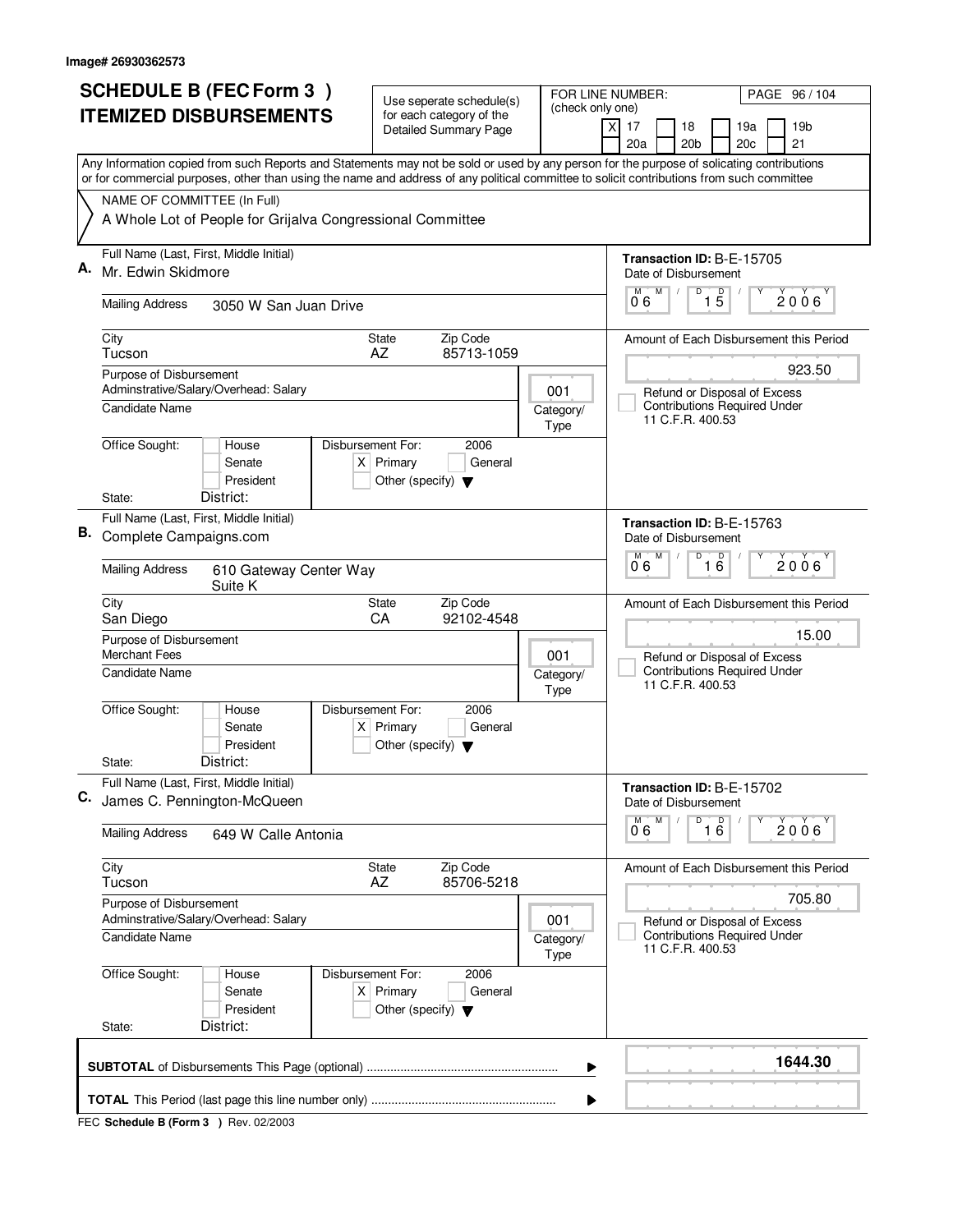| <b>SCHEDULE B (FEC Form 3)</b> |                                                                                                                                                                                                                                                                                        | Use seperate schedule(s)                                                                |                          | FOR LINE NUMBER:<br>PAGE 97/104                                           |
|--------------------------------|----------------------------------------------------------------------------------------------------------------------------------------------------------------------------------------------------------------------------------------------------------------------------------------|-----------------------------------------------------------------------------------------|--------------------------|---------------------------------------------------------------------------|
|                                | <b>ITEMIZED DISBURSEMENTS</b>                                                                                                                                                                                                                                                          | for each category of the<br><b>Detailed Summary Page</b>                                | (check only one)         | $\times$<br>17<br>18<br>19a<br>19b<br>20 <sub>b</sub><br>20c<br>21<br>20a |
|                                | Any Information copied from such Reports and Statements may not be sold or used by any person for the purpose of solicating contributions<br>or for commercial purposes, other than using the name and address of any political committee to solicit contributions from such committee |                                                                                         |                          |                                                                           |
|                                | NAME OF COMMITTEE (In Full)                                                                                                                                                                                                                                                            |                                                                                         |                          |                                                                           |
|                                | A Whole Lot of People for Grijalva Congressional Committee                                                                                                                                                                                                                             |                                                                                         |                          |                                                                           |
|                                | Full Name (Last, First, Middle Initial)                                                                                                                                                                                                                                                |                                                                                         |                          | Transaction ID: B-E-15661                                                 |
|                                | <b>Computer Renaissance</b>                                                                                                                                                                                                                                                            | Date of Disbursement<br>M<br>D<br>М                                                     |                          |                                                                           |
|                                | <b>Mailing Address</b><br>4132 N Oracle Road                                                                                                                                                                                                                                           |                                                                                         |                          | $\overline{1}$ $\overline{7}$<br>$2006^\circ$<br>06                       |
|                                | City<br>Tucson                                                                                                                                                                                                                                                                         | Zip Code<br><b>State</b><br>85705-2722<br>AZ                                            |                          | Amount of Each Disbursement this Period                                   |
|                                | Purpose of Disbursement                                                                                                                                                                                                                                                                |                                                                                         |                          | 40.00                                                                     |
|                                | <b>Technical Consulting</b><br>Candidate Name                                                                                                                                                                                                                                          |                                                                                         | 001<br>Category/         | Refund or Disposal of Excess<br><b>Contributions Required Under</b>       |
|                                |                                                                                                                                                                                                                                                                                        |                                                                                         | <b>Type</b>              | 11 C.F.R. 400.53                                                          |
|                                | Office Sought:<br>Disbursement For:<br>House<br>Senate<br>President                                                                                                                                                                                                                    | 2006<br>$X$ Primary<br>General<br>Other (specify) $\blacktriangledown$                  |                          |                                                                           |
|                                | District:<br>State:                                                                                                                                                                                                                                                                    |                                                                                         |                          |                                                                           |
| В.                             | Full Name (Last, First, Middle Initial)<br>J&R Graphics and Printing                                                                                                                                                                                                                   |                                                                                         |                          | Transaction ID: B-E-15580<br>Date of Disbursement                         |
|                                | <b>Mailing Address</b><br>2540 N<br>35th Avenue<br>Suite 6                                                                                                                                                                                                                             | M<br>D<br>$\overline{1}$ $\overline{7}$<br>M<br>$2006^{\circ}$<br>06                    |                          |                                                                           |
|                                | City<br>Phoenix                                                                                                                                                                                                                                                                        | Zip Code<br>State<br>AZ<br>85009-1350                                                   |                          | Amount of Each Disbursement this Period                                   |
|                                | Purpose of Disbursement<br>Fundraising: Printing                                                                                                                                                                                                                                       | 301.32<br>Refund or Disposal of Excess                                                  |                          |                                                                           |
|                                | Candidate Name                                                                                                                                                                                                                                                                         |                                                                                         | Category/<br><b>Type</b> | <b>Contributions Required Under</b><br>11 C.F.R. 400.53                   |
|                                | Office Sought:<br>Disbursement For:<br>House<br>Senate<br>President                                                                                                                                                                                                                    | 2006<br>$X$ Primary<br>General<br>Other (specify) $\blacktriangledown$                  |                          |                                                                           |
|                                | District:<br>State:                                                                                                                                                                                                                                                                    |                                                                                         |                          |                                                                           |
| С.                             | Full Name (Last, First, Middle Initial)<br>Pastiche                                                                                                                                                                                                                                    |                                                                                         |                          | Transaction ID: B-E-15562<br>Date of Disbursement                         |
|                                | <b>Mailing Address</b><br>3025 N Campbell Avenue<br>Suite 121                                                                                                                                                                                                                          | D<br>M<br>$\overline{1}$ $\overline{7}$<br>2006<br>06                                   |                          |                                                                           |
|                                | City<br>Tucson                                                                                                                                                                                                                                                                         | State<br>Zip Code<br>AZ<br>85719-2800                                                   |                          | Amount of Each Disbursement this Period                                   |
|                                | Purpose of Disbursement                                                                                                                                                                                                                                                                |                                                                                         | 003                      | 3500.00                                                                   |
|                                | Fundraising: Catering<br>Candidate Name                                                                                                                                                                                                                                                | Refund or Disposal of Excess<br><b>Contributions Required Under</b><br>11 C.F.R. 400.53 |                          |                                                                           |
|                                | Office Sought:<br>Disbursement For:<br>House<br>Senate<br>President                                                                                                                                                                                                                    | 2006<br>$X$ Primary<br>General<br>Other (specify) $\blacktriangledown$                  | Type                     |                                                                           |
|                                | District:<br>State:                                                                                                                                                                                                                                                                    |                                                                                         |                          |                                                                           |
|                                |                                                                                                                                                                                                                                                                                        |                                                                                         | ▶                        | 3841.32                                                                   |
|                                |                                                                                                                                                                                                                                                                                        |                                                                                         | ▶                        |                                                                           |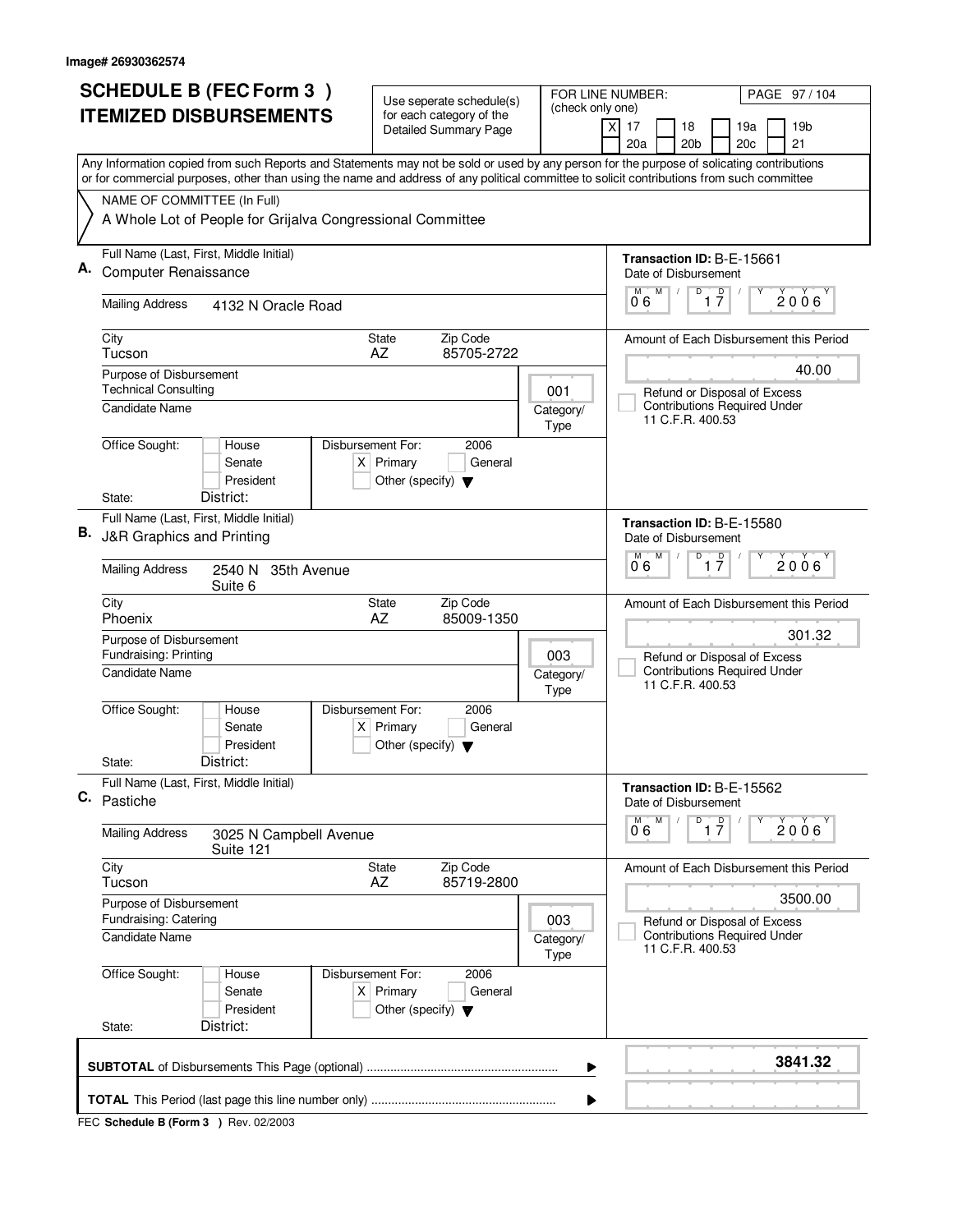| <b>SCHEDULE B (FEC Form 3)</b><br><b>ITEMIZED DISBURSEMENTS</b> |                                                                                                                                           | Use seperate schedule(s)                                            |                          | FOR LINE NUMBER:<br>PAGE 98 / 104                                                          |  |  |  |  |
|-----------------------------------------------------------------|-------------------------------------------------------------------------------------------------------------------------------------------|---------------------------------------------------------------------|--------------------------|--------------------------------------------------------------------------------------------|--|--|--|--|
|                                                                 |                                                                                                                                           | for each category of the<br><b>Detailed Summary Page</b>            | (check only one)         | $\boldsymbol{\mathsf{X}}$<br>17<br>18<br>19a<br>19b<br>20 <sub>b</sub><br>21<br>20a<br>20c |  |  |  |  |
|                                                                 | Any Information copied from such Reports and Statements may not be sold or used by any person for the purpose of solicating contributions |                                                                     |                          |                                                                                            |  |  |  |  |
|                                                                 | or for commercial purposes, other than using the name and address of any political committee to solicit contributions from such committee |                                                                     |                          |                                                                                            |  |  |  |  |
|                                                                 | NAME OF COMMITTEE (In Full)<br>A Whole Lot of People for Grijalva Congressional Committee                                                 |                                                                     |                          |                                                                                            |  |  |  |  |
|                                                                 |                                                                                                                                           |                                                                     |                          |                                                                                            |  |  |  |  |
|                                                                 | Full Name (Last, First, Middle Initial)                                                                                                   |                                                                     |                          | Transaction ID: B-E-15578                                                                  |  |  |  |  |
|                                                                 | United Printing & Mailing                                                                                                                 |                                                                     |                          | Date of Disbursement<br>M<br>D                                                             |  |  |  |  |
|                                                                 | <b>Mailing Address</b><br>4833 S 38th Street                                                                                              |                                                                     |                          | $\overline{1}$ $\overline{7}$<br>$2006^\circ$<br>06                                        |  |  |  |  |
|                                                                 | City<br>Phoenix                                                                                                                           | Zip Code<br><b>State</b><br>AZ<br>85040-2908                        |                          | Amount of Each Disbursement this Period                                                    |  |  |  |  |
|                                                                 | Purpose of Disbursement                                                                                                                   |                                                                     |                          | 342.27                                                                                     |  |  |  |  |
|                                                                 | Adminstrative/Salary/Overhead: Printing                                                                                                   |                                                                     | 001                      | Refund or Disposal of Excess<br><b>Contributions Required Under</b>                        |  |  |  |  |
|                                                                 | Candidate Name                                                                                                                            |                                                                     | Category/<br><b>Type</b> | 11 C.F.R. 400.53                                                                           |  |  |  |  |
|                                                                 | Office Sought:<br>Disbursement For:<br>House                                                                                              | 2006                                                                |                          |                                                                                            |  |  |  |  |
|                                                                 | Senate<br>President                                                                                                                       | $X$ Primary<br>General                                              |                          |                                                                                            |  |  |  |  |
|                                                                 | District:<br>State:                                                                                                                       | Other (specify) $\blacktriangledown$                                |                          |                                                                                            |  |  |  |  |
|                                                                 | Full Name (Last, First, Middle Initial)                                                                                                   |                                                                     |                          | Transaction ID: B-E-15559                                                                  |  |  |  |  |
| В.                                                              | Mei Hon                                                                                                                                   |                                                                     |                          | Date of Disbursement                                                                       |  |  |  |  |
|                                                                 | <b>Mailing Address</b><br>1030 E Irvington Road                                                                                           | M<br>D<br>D<br>M<br>$2006^{\circ}$<br>18<br>06                      |                          |                                                                                            |  |  |  |  |
|                                                                 | City<br>Tucson                                                                                                                            | Zip Code<br>State<br>AZ<br>85714-3216                               |                          | Amount of Each Disbursement this Period                                                    |  |  |  |  |
|                                                                 | Purpose of Disbursement                                                                                                                   | 220.00                                                              |                          |                                                                                            |  |  |  |  |
|                                                                 | Adminstrative/Salary/Overhead: Meals                                                                                                      |                                                                     | 001                      | Refund or Disposal of Excess<br><b>Contributions Required Under</b>                        |  |  |  |  |
|                                                                 | Candidate Name                                                                                                                            |                                                                     | Category/<br><b>Type</b> | 11 C.F.R. 400.53                                                                           |  |  |  |  |
|                                                                 | Office Sought:<br>Disbursement For:<br>House                                                                                              | 2006                                                                |                          |                                                                                            |  |  |  |  |
|                                                                 | Senate<br>President                                                                                                                       | $X$ Primary<br>General<br>Other (specify) $\blacktriangledown$      |                          |                                                                                            |  |  |  |  |
|                                                                 | District:<br>State:                                                                                                                       |                                                                     |                          |                                                                                            |  |  |  |  |
| С.                                                              | Full Name (Last, First, Middle Initial)<br><b>Computer Renaissance</b>                                                                    |                                                                     |                          | Transaction ID: B-E-15664<br>Date of Disbursement                                          |  |  |  |  |
|                                                                 |                                                                                                                                           |                                                                     |                          | D<br>M<br>$\overline{19}$<br>2006<br>06                                                    |  |  |  |  |
|                                                                 | <b>Mailing Address</b><br>4132 N Oracle Road                                                                                              |                                                                     |                          |                                                                                            |  |  |  |  |
|                                                                 | City<br>Tucson                                                                                                                            | State<br>Zip Code<br>AZ<br>85705-2722                               |                          | Amount of Each Disbursement this Period                                                    |  |  |  |  |
|                                                                 | Purpose of Disbursement                                                                                                                   | 282.07                                                              |                          |                                                                                            |  |  |  |  |
|                                                                 | <b>Technical Supplies</b><br>Candidate Name                                                                                               | Refund or Disposal of Excess<br><b>Contributions Required Under</b> |                          |                                                                                            |  |  |  |  |
|                                                                 |                                                                                                                                           | Category/<br>11 C.F.R. 400.53<br>Type                               |                          |                                                                                            |  |  |  |  |
|                                                                 | Office Sought:<br>Disbursement For:<br>House                                                                                              | 2006                                                                |                          |                                                                                            |  |  |  |  |
|                                                                 | Senate<br>President                                                                                                                       | $X$ Primary<br>General<br>Other (specify) $\blacktriangledown$      |                          |                                                                                            |  |  |  |  |
|                                                                 | District:<br>State:                                                                                                                       |                                                                     |                          |                                                                                            |  |  |  |  |
|                                                                 |                                                                                                                                           |                                                                     | ▶                        | 844.34                                                                                     |  |  |  |  |
|                                                                 |                                                                                                                                           |                                                                     | ▶                        |                                                                                            |  |  |  |  |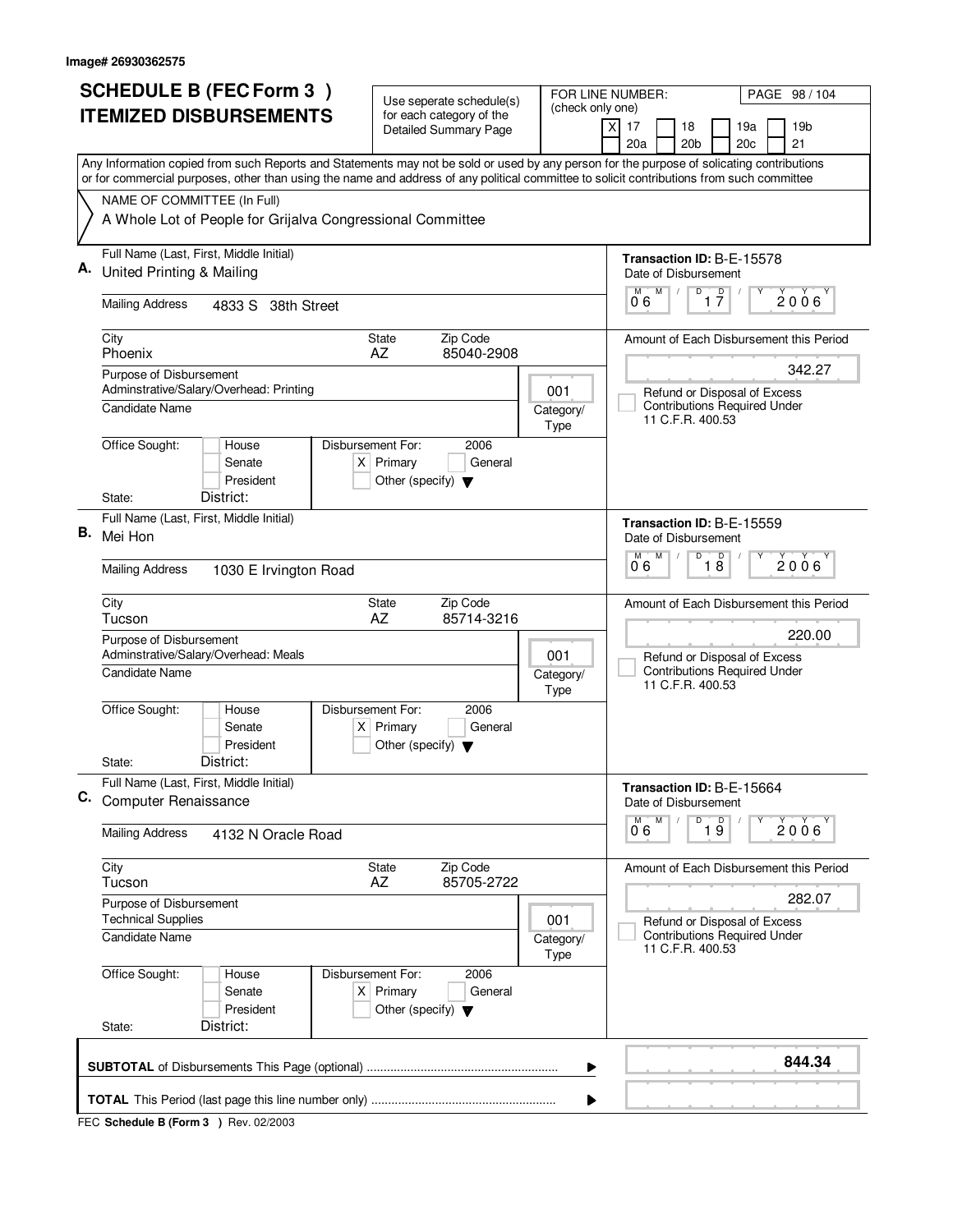| <b>SCHEDULE B (FEC Form 3)</b> |                                                                                                                                                                          | Use seperate schedule(s)                                               | FOR LINE NUMBER:                                           | PAGE 99 / 104                                                                           |  |  |  |  |  |
|--------------------------------|--------------------------------------------------------------------------------------------------------------------------------------------------------------------------|------------------------------------------------------------------------|------------------------------------------------------------|-----------------------------------------------------------------------------------------|--|--|--|--|--|
| <b>ITEMIZED DISBURSEMENTS</b>  |                                                                                                                                                                          | for each category of the                                               | (check only one)                                           | $\overline{x}$<br>19 <sub>b</sub><br>17<br>18<br>19a                                    |  |  |  |  |  |
|                                |                                                                                                                                                                          | <b>Detailed Summary Page</b>                                           |                                                            | 21<br>20a<br>20 <sub>b</sub><br>20c                                                     |  |  |  |  |  |
|                                | Any Information copied from such Reports and Statements may not be sold or used by any person for the purpose of solicating contributions                                |                                                                        |                                                            |                                                                                         |  |  |  |  |  |
|                                | or for commercial purposes, other than using the name and address of any political committee to solicit contributions from such committee<br>NAME OF COMMITTEE (In Full) |                                                                        |                                                            |                                                                                         |  |  |  |  |  |
|                                | A Whole Lot of People for Grijalva Congressional Committee                                                                                                               |                                                                        |                                                            |                                                                                         |  |  |  |  |  |
|                                | Full Name (Last, First, Middle Initial)                                                                                                                                  |                                                                        |                                                            | Transaction ID: B-E-16056                                                               |  |  |  |  |  |
| А.                             | Democratic Congressional Campaign Committee                                                                                                                              |                                                                        | Date of Disbursement<br>D<br>M<br>D<br>M                   |                                                                                         |  |  |  |  |  |
|                                | <b>Mailing Address</b><br>430 S Capitol Street SE                                                                                                                        |                                                                        |                                                            | $2006^{\circ}$<br>$2\,$ 1<br>06                                                         |  |  |  |  |  |
|                                | City<br>Washington                                                                                                                                                       | Zip Code<br><b>State</b><br>20003-4024<br>DC                           |                                                            | Amount of Each Disbursement this Period                                                 |  |  |  |  |  |
|                                | Purpose of Disbursement<br>Adminstrative/Salary/Overhead: Dues                                                                                                           |                                                                        |                                                            | 5000.00                                                                                 |  |  |  |  |  |
|                                | Candidate Name                                                                                                                                                           |                                                                        | 001<br>Category/<br>Type                                   | Refund or Disposal of Excess<br><b>Contributions Required Under</b><br>11 C.F.R. 400.53 |  |  |  |  |  |
|                                | Office Sought:<br>Disbursement For:<br>House<br>Senate<br>President                                                                                                      | 2006<br>$X$ Primary<br>General<br>Other (specify) $\blacktriangledown$ |                                                            |                                                                                         |  |  |  |  |  |
|                                | District:<br>State:                                                                                                                                                      |                                                                        |                                                            |                                                                                         |  |  |  |  |  |
| В.                             | Full Name (Last, First, Middle Initial)<br>Complete Campaigns.com                                                                                                        |                                                                        |                                                            | Transaction ID: B-E-15764<br>Date of Disbursement                                       |  |  |  |  |  |
|                                | <b>Mailing Address</b><br>610 Gateway Center Way<br>Suite K                                                                                                              |                                                                        | M<br>D<br>M<br>$\overline{2}$ $\overline{3}$<br>2006<br>06 |                                                                                         |  |  |  |  |  |
|                                | City<br>San Diego                                                                                                                                                        | Zip Code<br><b>State</b><br>CA<br>92102-4548                           |                                                            | Amount of Each Disbursement this Period                                                 |  |  |  |  |  |
|                                | Purpose of Disbursement<br><b>Merchant Fees</b>                                                                                                                          | 001                                                                    | 7.50<br>Refund or Disposal of Excess                       |                                                                                         |  |  |  |  |  |
|                                | <b>Candidate Name</b>                                                                                                                                                    | Category/<br>Type                                                      | <b>Contributions Required Under</b><br>11 C.F.R. 400.53    |                                                                                         |  |  |  |  |  |
|                                | Office Sought:<br>Disbursement For:<br>House<br>Senate<br>President                                                                                                      | 2006<br>$X$ Primary<br>General<br>Other (specify) $\blacktriangledown$ |                                                            |                                                                                         |  |  |  |  |  |
|                                | District:<br>State:                                                                                                                                                      |                                                                        |                                                            |                                                                                         |  |  |  |  |  |
| C.                             | Full Name (Last, First, Middle Initial)<br><b>Hotel Congress Restaurant</b>                                                                                              |                                                                        |                                                            | Transaction ID: B-E-15566<br>Date of Disbursement                                       |  |  |  |  |  |
|                                | <b>Mailing Address</b><br>311 E Congress Street                                                                                                                          |                                                                        | M<br>D<br>$2\overline{3}$<br>M<br>2006<br>06               |                                                                                         |  |  |  |  |  |
|                                | City<br>Tucson                                                                                                                                                           | Zip Code<br><b>State</b><br>85701-1811<br>AZ                           |                                                            | Amount of Each Disbursement this Period                                                 |  |  |  |  |  |
|                                | Purpose of Disbursement<br>Other: Meals                                                                                                                                  |                                                                        | 50.00<br>Refund or Disposal of Excess                      |                                                                                         |  |  |  |  |  |
|                                | Candidate Name                                                                                                                                                           | Category/<br><b>Type</b>                                               | <b>Contributions Required Under</b><br>11 C.F.R. 400.53    |                                                                                         |  |  |  |  |  |
|                                | Office Sought:<br>Disbursement For:<br>House<br>Senate<br>President<br>District:<br>State:                                                                               | 2006<br>$X$ Primary<br>General<br>Other (specify) $\blacktriangledown$ |                                                            |                                                                                         |  |  |  |  |  |
|                                |                                                                                                                                                                          |                                                                        |                                                            | 5057.50                                                                                 |  |  |  |  |  |
|                                |                                                                                                                                                                          |                                                                        | ▶                                                          |                                                                                         |  |  |  |  |  |
|                                |                                                                                                                                                                          |                                                                        | ▶                                                          |                                                                                         |  |  |  |  |  |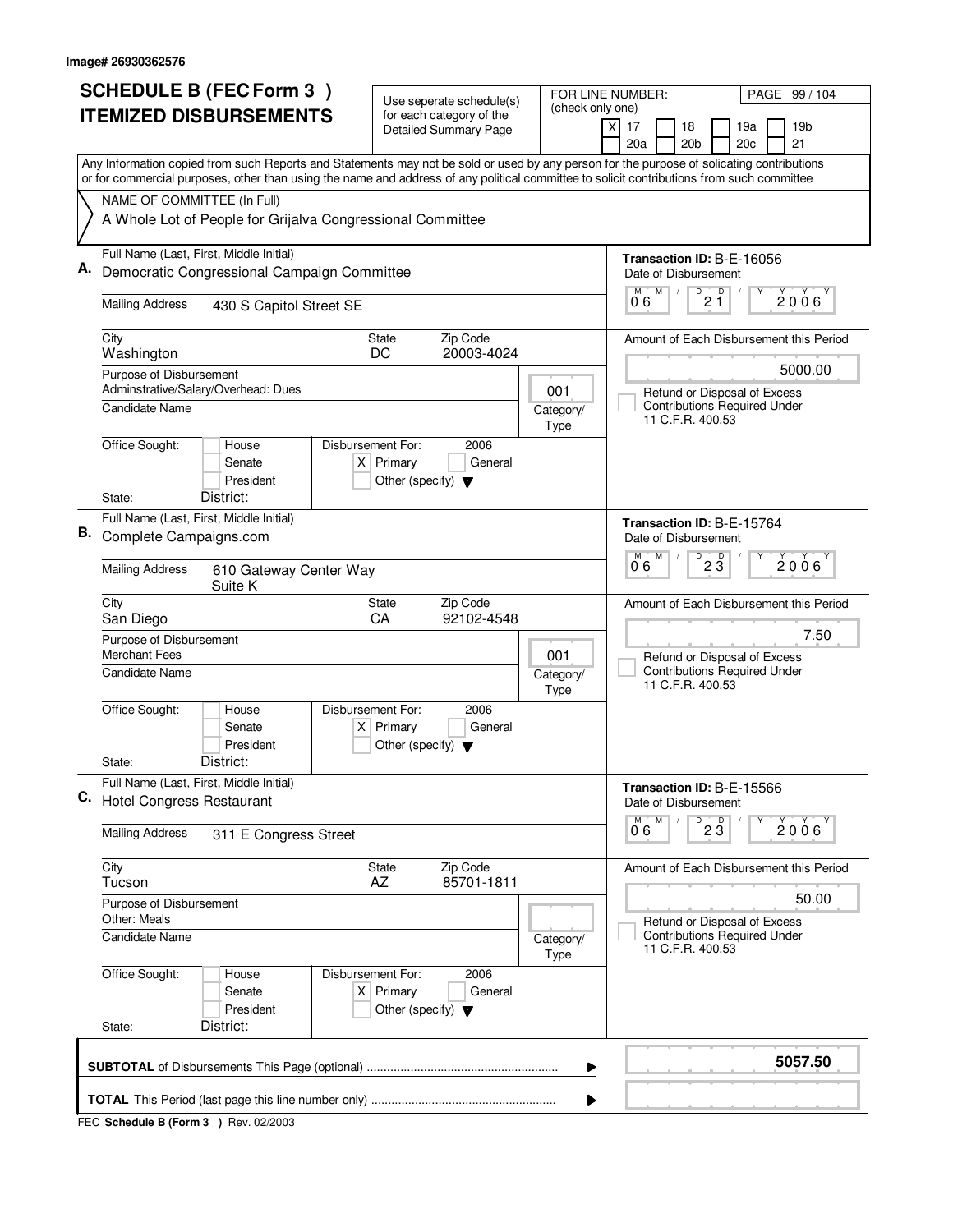| <b>SCHEDULE B (FEC Form 3)</b> |                                                                                                                                                                                                                                                                                        | Use seperate schedule(s)                                               |                                                                     | FOR LINE NUMBER:<br>PAGE 100/104                                    |  |  |  |  |
|--------------------------------|----------------------------------------------------------------------------------------------------------------------------------------------------------------------------------------------------------------------------------------------------------------------------------------|------------------------------------------------------------------------|---------------------------------------------------------------------|---------------------------------------------------------------------|--|--|--|--|
| <b>ITEMIZED DISBURSEMENTS</b>  |                                                                                                                                                                                                                                                                                        | for each category of the<br><b>Detailed Summary Page</b>               | (check only one)                                                    | 17<br>18<br>19a<br>19 <sub>b</sub><br>X                             |  |  |  |  |
|                                |                                                                                                                                                                                                                                                                                        |                                                                        |                                                                     | 21<br>20a<br>20 <sub>b</sub><br>20c                                 |  |  |  |  |
|                                | Any Information copied from such Reports and Statements may not be sold or used by any person for the purpose of solicating contributions<br>or for commercial purposes, other than using the name and address of any political committee to solicit contributions from such committee |                                                                        |                                                                     |                                                                     |  |  |  |  |
|                                | NAME OF COMMITTEE (In Full)                                                                                                                                                                                                                                                            |                                                                        |                                                                     |                                                                     |  |  |  |  |
|                                | A Whole Lot of People for Grijalva Congressional Committee                                                                                                                                                                                                                             |                                                                        |                                                                     |                                                                     |  |  |  |  |
|                                | Full Name (Last, First, Middle Initial)                                                                                                                                                                                                                                                |                                                                        |                                                                     | Transaction ID: B-E-15568                                           |  |  |  |  |
| А.                             | Costco Wholesale                                                                                                                                                                                                                                                                       |                                                                        |                                                                     | Date of Disbursement<br>M<br>D                                      |  |  |  |  |
|                                | <b>Mailing Address</b><br>3901 W Costco Drive                                                                                                                                                                                                                                          |                                                                        |                                                                     | $2\overline{5}$<br>2006<br>06                                       |  |  |  |  |
|                                | City<br>Tucson                                                                                                                                                                                                                                                                         | Zip Code<br><b>State</b><br>AZ<br>85741-2864                           |                                                                     | Amount of Each Disbursement this Period                             |  |  |  |  |
|                                | Purpose of Disbursement                                                                                                                                                                                                                                                                |                                                                        |                                                                     | 269.58                                                              |  |  |  |  |
|                                | <b>Office Supplies</b><br><b>Candidate Name</b>                                                                                                                                                                                                                                        |                                                                        | 001<br>Category/                                                    | Refund or Disposal of Excess<br><b>Contributions Required Under</b> |  |  |  |  |
|                                |                                                                                                                                                                                                                                                                                        |                                                                        | Type                                                                | 11 C.F.R. 400.53                                                    |  |  |  |  |
|                                | Office Sought:<br>Disbursement For:<br>House                                                                                                                                                                                                                                           | 2006                                                                   |                                                                     |                                                                     |  |  |  |  |
|                                | Senate<br>President                                                                                                                                                                                                                                                                    | $X$ Primary<br>General<br>Other (specify) $\blacktriangledown$         |                                                                     |                                                                     |  |  |  |  |
|                                | District:<br>State:                                                                                                                                                                                                                                                                    |                                                                        |                                                                     |                                                                     |  |  |  |  |
|                                | Full Name (Last, First, Middle Initial)                                                                                                                                                                                                                                                |                                                                        |                                                                     | Transaction ID: B-E-15669                                           |  |  |  |  |
|                                | B. Target                                                                                                                                                                                                                                                                              | Date of Disbursement                                                   |                                                                     |                                                                     |  |  |  |  |
|                                | <b>Mailing Address</b><br>PO Box 59231                                                                                                                                                                                                                                                 | D<br>M<br>M<br>200<br>$2006^{\circ}$<br>06                             |                                                                     |                                                                     |  |  |  |  |
|                                | City<br>Minneapolis                                                                                                                                                                                                                                                                    | Zip Code<br><b>State</b><br><b>MN</b><br>55459-0231                    |                                                                     | Amount of Each Disbursement this Period                             |  |  |  |  |
|                                | Purpose of Disbursement<br><b>Office Supplies</b>                                                                                                                                                                                                                                      |                                                                        | 001                                                                 | 517.41<br>Refund or Disposal of Excess                              |  |  |  |  |
|                                | Candidate Name                                                                                                                                                                                                                                                                         |                                                                        | Category/<br>Type                                                   | <b>Contributions Required Under</b><br>11 C.F.R. 400.53             |  |  |  |  |
|                                | Office Sought:<br>Disbursement For:<br>House                                                                                                                                                                                                                                           | 2006                                                                   |                                                                     |                                                                     |  |  |  |  |
|                                | Senate<br>President                                                                                                                                                                                                                                                                    | $X$ Primary<br>General<br>Other (specify) $\blacktriangledown$         |                                                                     |                                                                     |  |  |  |  |
|                                | District:<br>State:                                                                                                                                                                                                                                                                    |                                                                        |                                                                     |                                                                     |  |  |  |  |
| C.                             | Full Name (Last, First, Middle Initial)<br><b>Computer Renaissance</b>                                                                                                                                                                                                                 |                                                                        |                                                                     | Transaction ID: B-E-15665<br>Date of Disbursement                   |  |  |  |  |
|                                | <b>Mailing Address</b><br>4132 N Oracle Road                                                                                                                                                                                                                                           |                                                                        |                                                                     | M<br>$\overline{P}$ 2 $\overline{8}$<br>М<br>2006<br>0.6            |  |  |  |  |
|                                | City<br>Tucson                                                                                                                                                                                                                                                                         | Zip Code<br>State<br>AZ<br>85705-2722                                  |                                                                     | Amount of Each Disbursement this Period                             |  |  |  |  |
|                                | Purpose of Disbursement                                                                                                                                                                                                                                                                |                                                                        |                                                                     | 282.08                                                              |  |  |  |  |
|                                | <b>Technical Supplies</b>                                                                                                                                                                                                                                                              | 001                                                                    | Refund or Disposal of Excess<br><b>Contributions Required Under</b> |                                                                     |  |  |  |  |
|                                | Candidate Name                                                                                                                                                                                                                                                                         |                                                                        | Category/<br>Type                                                   | 11 C.F.R. 400.53                                                    |  |  |  |  |
|                                | Office Sought:<br>Disbursement For:<br>House<br>Senate<br>President                                                                                                                                                                                                                    | 2006<br>$X$ Primary<br>General<br>Other (specify) $\blacktriangledown$ |                                                                     |                                                                     |  |  |  |  |
|                                | District:<br>State:                                                                                                                                                                                                                                                                    |                                                                        |                                                                     |                                                                     |  |  |  |  |
|                                |                                                                                                                                                                                                                                                                                        |                                                                        | ▶                                                                   | 1069.07                                                             |  |  |  |  |
|                                |                                                                                                                                                                                                                                                                                        |                                                                        | ▶                                                                   | 97768.49                                                            |  |  |  |  |
|                                |                                                                                                                                                                                                                                                                                        |                                                                        |                                                                     |                                                                     |  |  |  |  |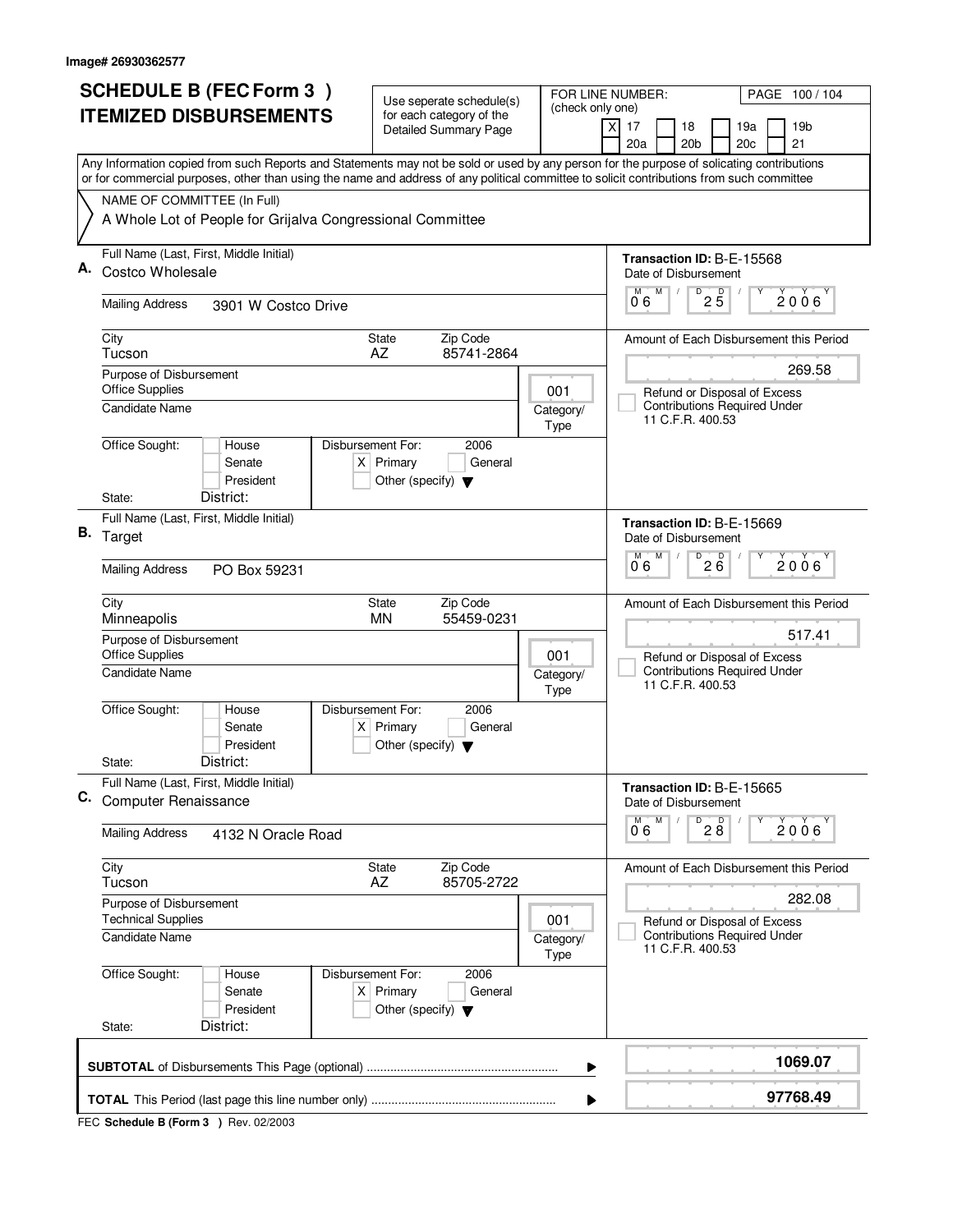| <b>SCHEDULE B (FEC Form 3)</b><br><b>ITEMIZED DISBURSEMENTS</b><br>Any Information copied from such Reports and Statements may not be sold or used by any person for the purpose of solicating contributions<br>or for commercial purposes, other than using the name and address of any political committee to solicit contributions from such committee | Use seperate schedule(s)<br>for each category of the<br><b>Detailed Summary Page</b> | FOR LINE NUMBER:<br>PAGE 101/104<br>(check only one)<br>19 <sub>b</sub><br>18<br>19a<br>17<br>20 <sub>b</sub><br>20a<br>20c<br>21 |
|-----------------------------------------------------------------------------------------------------------------------------------------------------------------------------------------------------------------------------------------------------------------------------------------------------------------------------------------------------------|--------------------------------------------------------------------------------------|-----------------------------------------------------------------------------------------------------------------------------------|
| NAME OF COMMITTEE (In Full)<br>A Whole Lot of People for Grijalva Congressional Committee                                                                                                                                                                                                                                                                 |                                                                                      |                                                                                                                                   |
| Full Name (Last, First, Middle Initial)<br>А.<br>Mr. John G. Sperling<br><b>Mailing Address</b><br>4835 E Exeter Boulevard                                                                                                                                                                                                                                |                                                                                      | Transaction ID: B-E-15577<br>Date of Disbursement<br>D<br>$\overline{D}$<br>2006<br>0 <sub>5</sub><br>$1\overline{8}$             |
| City<br>Phoenix<br>Purpose of Disbursement<br>Contribution Refund: Refund<br>Candidate Name                                                                                                                                                                                                                                                               | <b>State</b><br>Zip Code<br>AZ<br>85018-2940<br>010<br>Category/                     | Amount of Each Disbursement this Period<br>2000.00<br>Refund or Disposal of Excess<br><b>Contributions Required Under</b>         |
| Office Sought:<br>Disbursement For:<br>House<br>Senate<br>President<br>District:<br>State:                                                                                                                                                                                                                                                                | Type<br>2006<br>General<br>$X$ Primary<br>Other (specify) $\blacktriangledown$       | 11 C.F.R. 400.53                                                                                                                  |

|                                                                                                          | 2000.00 |
|----------------------------------------------------------------------------------------------------------|---------|
|                                                                                                          | 2000.00 |
| $FFA$ , $A + I$ , $A + I$ , $B$ , $F$ , $\ldots$ , $A$ , $A$ , $B$ , $\ldots$ , $A \cap A \cap A \cap A$ |         |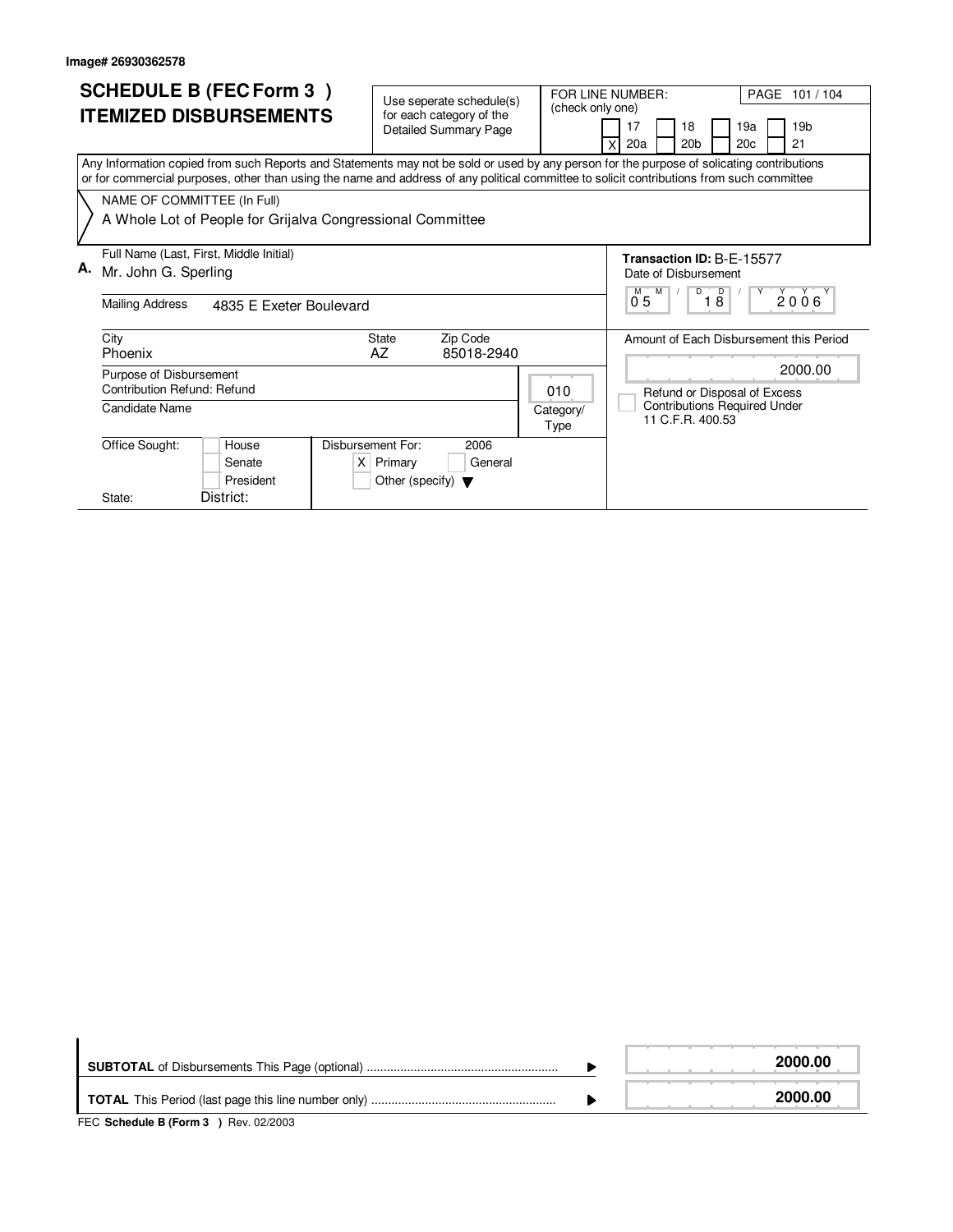| <b>SCHEDULE B (FEC Form 3)</b>                                                                                                            | Use seperate schedule(s)                                       | FOR LINE NUMBER:<br>PAGE 102/104                                             |  |  |  |
|-------------------------------------------------------------------------------------------------------------------------------------------|----------------------------------------------------------------|------------------------------------------------------------------------------|--|--|--|
| <b>ITEMIZED DISBURSEMENTS</b>                                                                                                             | for each category of the                                       | (check only one)<br>17<br>18<br>19a<br>19 <sub>b</sub>                       |  |  |  |
|                                                                                                                                           | Detailed Summary Page                                          | 20 <sub>b</sub><br>21<br>20a<br>20c                                          |  |  |  |
| Any Information copied from such Reports and Statements may not be sold or used by any person for the purpose of solicating contributions |                                                                |                                                                              |  |  |  |
| or for commercial purposes, other than using the name and address of any political committee to solicit contributions from such committee |                                                                |                                                                              |  |  |  |
| NAME OF COMMITTEE (In Full)<br>A Whole Lot of People for Grijalva Congressional Committee                                                 |                                                                |                                                                              |  |  |  |
|                                                                                                                                           |                                                                |                                                                              |  |  |  |
| Full Name (Last, First, Middle Initial)<br>MeCha - University Of Arizona                                                                  |                                                                | Transaction ID: B-E-15188                                                    |  |  |  |
|                                                                                                                                           |                                                                | Date of Disbursement<br>$\mathsf D$<br>M<br>D                                |  |  |  |
| <b>Mailing Address</b><br>1110 E N. Campus<br>Rm 217 Cesar Chavez Bldg                                                                    |                                                                | 2006<br>17<br>04                                                             |  |  |  |
| City                                                                                                                                      | Zip Code<br><b>State</b>                                       | Amount of Each Disbursement this Period                                      |  |  |  |
| University of Ariz                                                                                                                        | AZ<br>85721-5721                                               | 300.00                                                                       |  |  |  |
| Purpose of Disbursement<br>Charitable Donation: Charitable Donation                                                                       |                                                                | 012<br>Refund or Disposal of Excess                                          |  |  |  |
| Candidate Name                                                                                                                            |                                                                | <b>Contributions Required Under</b><br>Category/<br>11 C.F.R. 400.53         |  |  |  |
| Disbursement For:                                                                                                                         |                                                                | Type                                                                         |  |  |  |
| Office Sought:<br>House<br>Senate                                                                                                         | 2006<br>$X$ Primary<br>General                                 |                                                                              |  |  |  |
| President                                                                                                                                 | Other (specify) $\blacktriangledown$                           |                                                                              |  |  |  |
| District:<br>State:                                                                                                                       |                                                                |                                                                              |  |  |  |
| Full Name (Last, First, Middle Initial)<br>В.<br>Yuma County Democratic Party                                                             |                                                                | Transaction ID: B-E-15586<br>Date of Disbursement                            |  |  |  |
|                                                                                                                                           |                                                                | $\overline{D}$<br>M<br>M<br>$\overline{2}$ $\overline{2}$<br>2006            |  |  |  |
| <b>Mailing Address</b><br>PO Box 681                                                                                                      |                                                                | 04                                                                           |  |  |  |
| City<br>Yuma                                                                                                                              | Zip Code<br><b>State</b><br>AZ<br>85366-0681                   | Amount of Each Disbursement this Period                                      |  |  |  |
| Purpose of Disbursement                                                                                                                   | 100.00                                                         |                                                                              |  |  |  |
| <b>Political Contribution</b>                                                                                                             |                                                                | 011<br>Refund or Disposal of Excess<br><b>Contributions Required Under</b>   |  |  |  |
| <b>Candidate Name</b>                                                                                                                     |                                                                | Category/<br>11 C.F.R. 400.53<br>Type                                        |  |  |  |
| Office Sought:<br>Disbursement For:<br>House                                                                                              | 2006                                                           |                                                                              |  |  |  |
| Senate<br>President                                                                                                                       | $X$ Primary<br>General<br>Other (specify) $\blacktriangledown$ |                                                                              |  |  |  |
| District:<br>State:                                                                                                                       |                                                                |                                                                              |  |  |  |
| Full Name (Last, First, Middle Initial)<br>С.<br><b>Madrid for Congress</b>                                                               |                                                                | Transaction ID: B-E-15583<br>Date of Disbursement                            |  |  |  |
|                                                                                                                                           |                                                                | M<br>$\overline{26}$<br>M                                                    |  |  |  |
| <b>Mailing Address</b><br>PO Box 25626                                                                                                    |                                                                | 2006<br>$0^{\degree}4$                                                       |  |  |  |
| City<br>Albuquerque                                                                                                                       | Zip Code<br><b>State</b><br>87125-0626<br><b>NM</b>            | Amount of Each Disbursement this Period                                      |  |  |  |
| Purpose of Disbursement                                                                                                                   |                                                                |                                                                              |  |  |  |
| <b>Political Contribution</b>                                                                                                             |                                                                | 011<br>Refund or Disposal of Excess                                          |  |  |  |
| <b>Candidate Name</b><br>Patricia Madrid                                                                                                  |                                                                | <b>Contributions Required Under</b><br>Category/<br>11 C.F.R. 400.53<br>Type |  |  |  |
| Office Sought:<br>Disbursement For:<br>$x$ House                                                                                          | 2006                                                           |                                                                              |  |  |  |
| Senate<br>President                                                                                                                       | $X$ Primary<br>General<br>Other (specify) $\blacktriangledown$ |                                                                              |  |  |  |
| State: NM<br>District: 1                                                                                                                  |                                                                |                                                                              |  |  |  |
|                                                                                                                                           |                                                                | 1400.00                                                                      |  |  |  |
|                                                                                                                                           |                                                                | ▶                                                                            |  |  |  |
|                                                                                                                                           |                                                                | ▶                                                                            |  |  |  |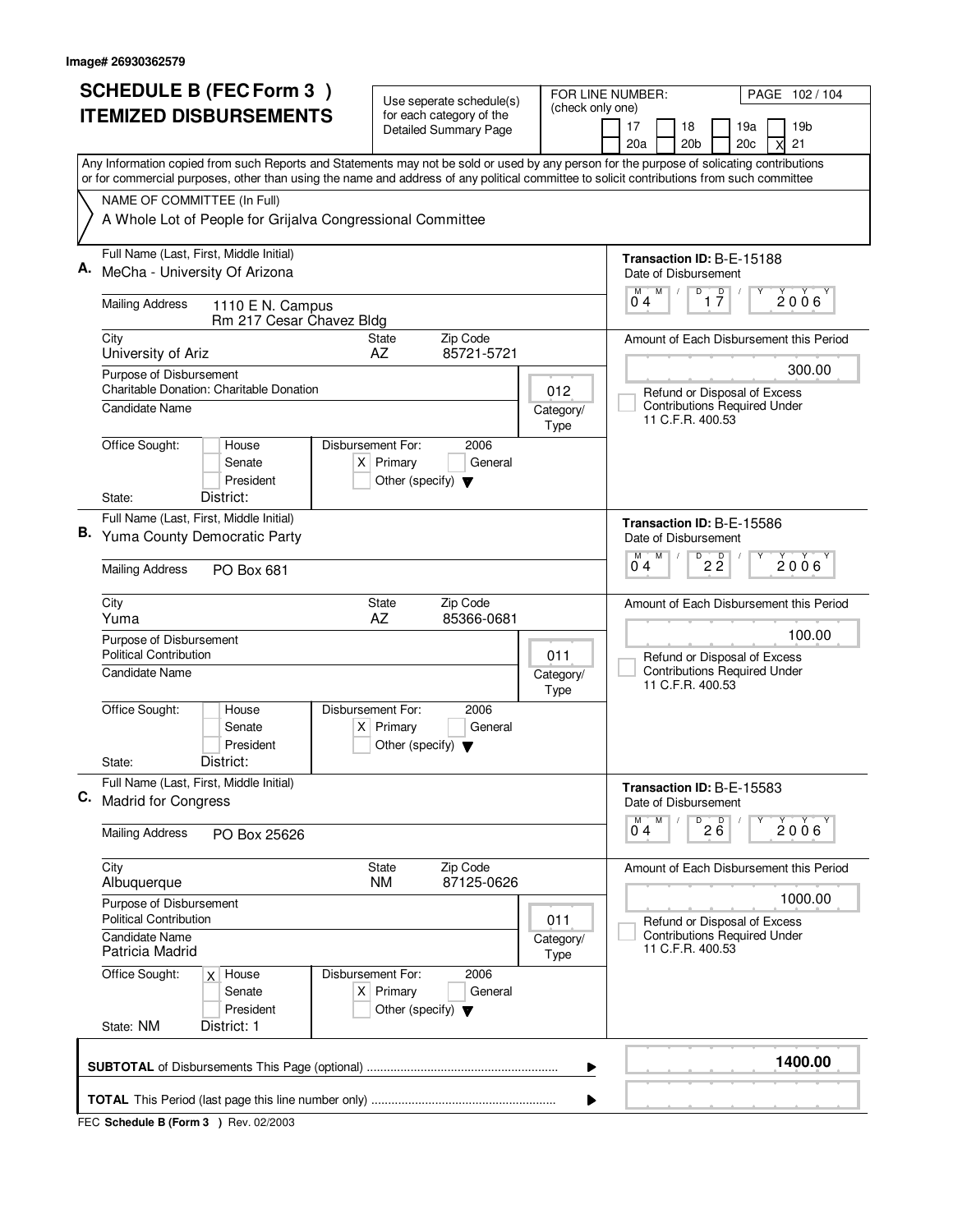|    | <b>SCHEDULE B (FEC Form 3)</b>                                                                                                                                                                                                                                                         |                    |                                                     | Use seperate schedule(s)                                 |                                         |                                                                     | FOR LINE NUMBER:                                                    | PAGE 103/104                            |
|----|----------------------------------------------------------------------------------------------------------------------------------------------------------------------------------------------------------------------------------------------------------------------------------------|--------------------|-----------------------------------------------------|----------------------------------------------------------|-----------------------------------------|---------------------------------------------------------------------|---------------------------------------------------------------------|-----------------------------------------|
|    | <b>ITEMIZED DISBURSEMENTS</b>                                                                                                                                                                                                                                                          |                    |                                                     | for each category of the<br><b>Detailed Summary Page</b> |                                         | (check only one)                                                    | 17<br>18                                                            | 19a<br>19 <sub>b</sub>                  |
|    |                                                                                                                                                                                                                                                                                        |                    |                                                     |                                                          |                                         |                                                                     | 20 <sub>b</sub><br>20a                                              | 21<br>20c                               |
|    | Any Information copied from such Reports and Statements may not be sold or used by any person for the purpose of solicating contributions<br>or for commercial purposes, other than using the name and address of any political committee to solicit contributions from such committee |                    |                                                     |                                                          |                                         |                                                                     |                                                                     |                                         |
|    | NAME OF COMMITTEE (In Full)                                                                                                                                                                                                                                                            |                    |                                                     |                                                          |                                         |                                                                     |                                                                     |                                         |
|    | A Whole Lot of People for Grijalva Congressional Committee                                                                                                                                                                                                                             |                    |                                                     |                                                          |                                         |                                                                     |                                                                     |                                         |
|    | Full Name (Last, First, Middle Initial)<br>Young Democrats Of America                                                                                                                                                                                                                  |                    |                                                     |                                                          |                                         |                                                                     | Transaction ID: B-E-15688<br>Date of Disbursement                   |                                         |
|    | <b>Mailing Address</b><br>2910 N Central Avenue                                                                                                                                                                                                                                        |                    |                                                     |                                                          |                                         |                                                                     | D<br>М<br>M<br>05                                                   | D<br>2006<br>01                         |
|    | City<br>Phoenix                                                                                                                                                                                                                                                                        | State<br>AZ        |                                                     | Zip Code<br>85012-2704                                   |                                         |                                                                     |                                                                     | Amount of Each Disbursement this Period |
|    | Purpose of Disbursement<br><b>Political Contribution</b>                                                                                                                                                                                                                               |                    |                                                     |                                                          |                                         | 011                                                                 |                                                                     | 500.00<br>Refund or Disposal of Excess  |
|    | Candidate Name                                                                                                                                                                                                                                                                         |                    |                                                     |                                                          |                                         | Category/<br><b>Type</b>                                            | 11 C.F.R. 400.53                                                    | <b>Contributions Required Under</b>     |
|    | Office Sought:<br>House<br>Senate<br>President                                                                                                                                                                                                                                         | Disbursement For:  | $X$ Primary<br>Other (specify) $\blacktriangledown$ | 2006<br>General                                          |                                         |                                                                     |                                                                     |                                         |
|    | District:<br>State:                                                                                                                                                                                                                                                                    |                    |                                                     |                                                          |                                         |                                                                     |                                                                     |                                         |
| В. | Full Name (Last, First, Middle Initial)<br>Pastor for AZ                                                                                                                                                                                                                               |                    |                                                     |                                                          |                                         |                                                                     | Transaction ID: B-E-15686<br>Date of Disbursement<br>$\overline{D}$ |                                         |
|    | <b>Mailing Address</b><br>PO Box 6554                                                                                                                                                                                                                                                  |                    |                                                     |                                                          |                                         |                                                                     | M<br>D<br>M<br>2006<br>14<br>0 <sub>5</sub>                         |                                         |
|    | City<br>Phoenix                                                                                                                                                                                                                                                                        | <b>State</b><br>AZ |                                                     | Zip Code<br>85005-6554                                   |                                         |                                                                     |                                                                     | Amount of Each Disbursement this Period |
|    | Purpose of Disbursement<br><b>Political Contribution</b><br>011                                                                                                                                                                                                                        |                    |                                                     |                                                          |                                         | Refund or Disposal of Excess<br><b>Contributions Required Under</b> | 500.00                                                              |                                         |
|    | <b>Candidate Name</b><br><b>Ed Pastor</b>                                                                                                                                                                                                                                              |                    |                                                     |                                                          |                                         | Category/<br>Type                                                   | 11 C.F.R. 400.53                                                    |                                         |
|    | Office Sought:<br>$x$ House<br>Senate<br>President                                                                                                                                                                                                                                     | Disbursement For:  | $X$ Primary<br>Other (specify) $\blacktriangledown$ | 2006<br>General                                          |                                         |                                                                     |                                                                     |                                         |
|    | State: AZ<br>District: 4                                                                                                                                                                                                                                                               |                    |                                                     |                                                          |                                         |                                                                     |                                                                     |                                         |
| C. | Full Name (Last, First, Middle Initial)<br>Francine Busby for Congress                                                                                                                                                                                                                 |                    |                                                     |                                                          |                                         |                                                                     | Transaction ID: B-E-15310<br>Date of Disbursement                   |                                         |
|    | <b>Mailing Address</b><br>PO Box 712                                                                                                                                                                                                                                                   |                    |                                                     |                                                          |                                         |                                                                     | D<br>M<br>$\overline{0}^{\overline{M}}$ 6                           | $0\overline{5}$<br>2006                 |
|    | City<br>Cardiff By The Sea                                                                                                                                                                                                                                                             | State<br>CA        |                                                     | Zip Code<br>92007-0712                                   |                                         |                                                                     |                                                                     | Amount of Each Disbursement this Period |
|    | Purpose of Disbursement<br><b>Political Contribution</b><br>011                                                                                                                                                                                                                        |                    |                                                     |                                                          | 1000.00<br>Refund or Disposal of Excess |                                                                     |                                                                     |                                         |
|    | <b>Candidate Name</b><br>Category/<br><b>Francine Busby</b><br>Type                                                                                                                                                                                                                    |                    |                                                     |                                                          | 11 C.F.R. 400.53                        | <b>Contributions Required Under</b>                                 |                                                                     |                                         |
|    | Office Sought:<br>$x$ House<br>Senate<br>President                                                                                                                                                                                                                                     | Disbursement For:  | $X$ Primary<br>Other (specify) $\blacktriangledown$ | 2006<br>General                                          |                                         |                                                                     |                                                                     |                                         |
|    | State: CA<br>District: 50                                                                                                                                                                                                                                                              |                    |                                                     |                                                          |                                         |                                                                     |                                                                     |                                         |
|    |                                                                                                                                                                                                                                                                                        |                    |                                                     |                                                          |                                         | ▶                                                                   |                                                                     | 2000.00                                 |
|    |                                                                                                                                                                                                                                                                                        |                    |                                                     |                                                          |                                         | ▶                                                                   |                                                                     |                                         |